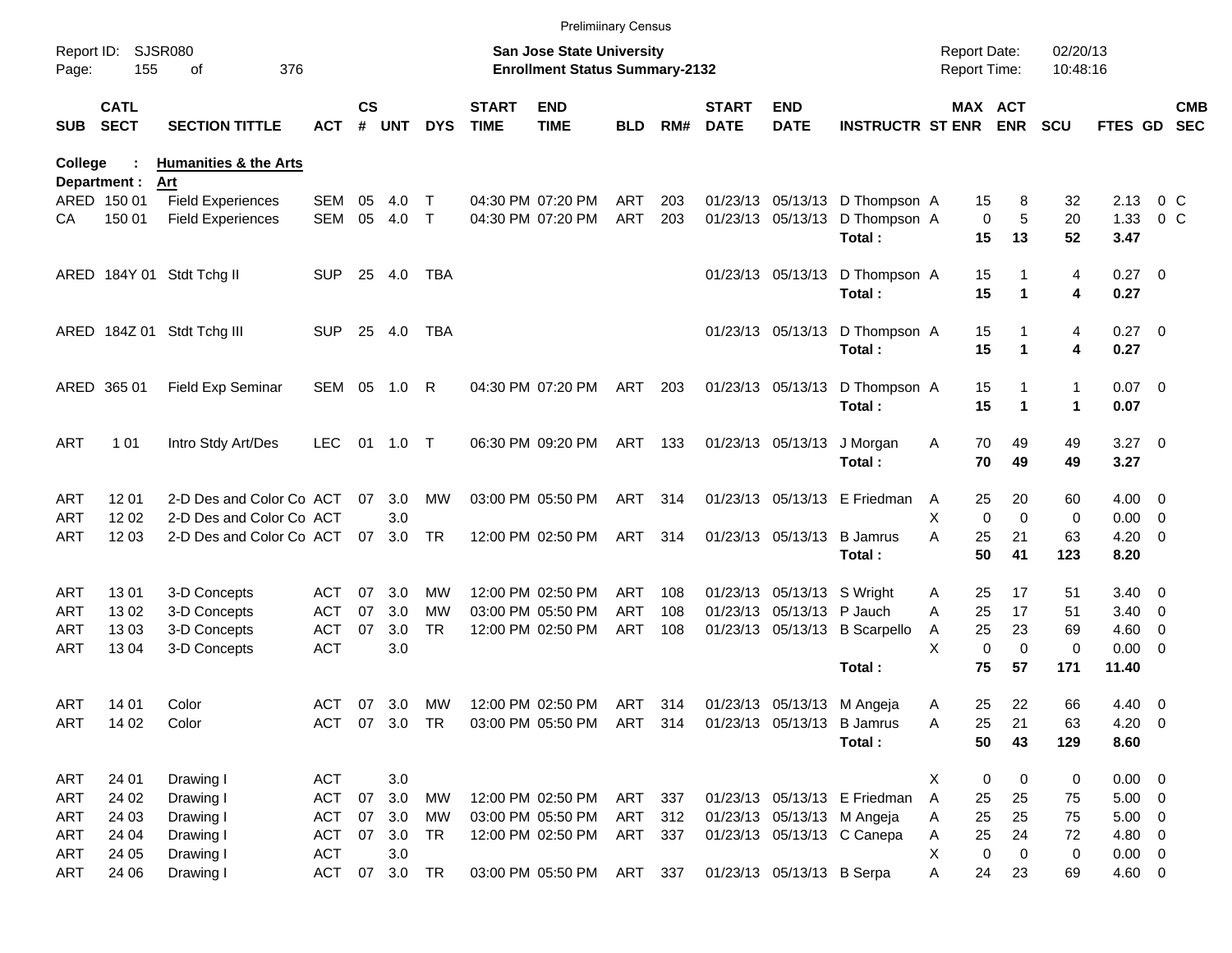|                     |                            |                           |            |                    |               |            |                             |                                                                           | <b>Prelimiinary Census</b> |     |                             |                             |                                  |                                            |                         |                      |                    |                |            |
|---------------------|----------------------------|---------------------------|------------|--------------------|---------------|------------|-----------------------------|---------------------------------------------------------------------------|----------------------------|-----|-----------------------------|-----------------------------|----------------------------------|--------------------------------------------|-------------------------|----------------------|--------------------|----------------|------------|
| Report ID:<br>Page: | 156                        | SJSR080<br>376<br>οf      |            |                    |               |            |                             | <b>San Jose State University</b><br><b>Enrollment Status Summary-2132</b> |                            |     |                             |                             |                                  | <b>Report Date:</b><br><b>Report Time:</b> |                         | 02/20/13<br>10:48:16 |                    |                |            |
| <b>SUB</b>          | <b>CATL</b><br><b>SECT</b> | <b>SECTION TITTLE</b>     | <b>ACT</b> | $\mathsf{cs}$<br># | <b>UNT</b>    | <b>DYS</b> | <b>START</b><br><b>TIME</b> | <b>END</b><br><b>TIME</b>                                                 | <b>BLD</b>                 | RM# | <b>START</b><br><b>DATE</b> | <b>END</b><br><b>DATE</b>   | <b>INSTRUCTR ST ENR</b>          |                                            | MAX ACT<br><b>ENR</b>   | <b>SCU</b>           | FTES GD SEC        |                | <b>CMB</b> |
| ART                 | 24 07                      | Drawing I                 | <b>ACT</b> |                    | 3.0           |            |                             |                                                                           |                            |     |                             |                             |                                  | х                                          | 0<br>0                  | $\mathbf 0$          | $0.00 \t 0$        |                |            |
| ART                 | 24 08                      | Drawing I                 | <b>ACT</b> |                    | 3.0           |            |                             |                                                                           |                            |     |                             |                             |                                  | X                                          | 0<br>$\mathbf 0$        | $\mathbf 0$          | $0.00 \t 0$        |                |            |
|                     |                            |                           |            |                    |               |            |                             |                                                                           |                            |     |                             |                             | Total:                           | 99                                         | 97                      | 291                  | 19.40              |                |            |
| ART                 | 25 01                      | <b>Expressive Drawing</b> | ACT        |                    | 07 3.0        | MW         |                             | 08:00 AM 10:50 AM                                                         | ART                        | 337 |                             | 01/23/13 05/13/13           | <b>G</b> Antokal<br>Total:       | 25<br>A<br>25                              | 21<br>21                | 63<br>63             | $4.20 \ 0$<br>4.20 |                |            |
| ART                 | 26 01                      | Drawing II                | <b>ACT</b> |                    | 3.0           |            |                             |                                                                           |                            |     |                             |                             |                                  | Х                                          | 0<br>0                  | 0                    | $0.00 \t 0$        |                |            |
| ART                 | 26 02                      | Drawing II                | <b>ACT</b> |                    | 3.0           |            |                             |                                                                           |                            |     |                             |                             |                                  | X                                          | 0<br>0                  | 0                    | $0.00 \t 0$        |                |            |
|                     |                            |                           |            |                    |               |            |                             |                                                                           |                            |     |                             |                             | Total:                           |                                            | $\bf{0}$<br>$\bf{0}$    | 0                    | 0.00               |                |            |
| ART                 | 39 01                      | Multi Arts/Children       | LAB        | 07                 | 3.0           | <b>TR</b>  |                             | 12:30 PM 03:20 PM                                                         | ART                        | 203 |                             | 01/23/13 05/13/13           | D Thompson A<br>Total:           | 20<br>20                                   | 13<br>13                | 39<br>39             | 2.60 0<br>2.60     |                |            |
| ART                 | 46 01                      | Intro to Ceramics         | ACT        | 07                 | 3.0           | МW         |                             | 12:00 PM 02:50 PM                                                         | IS.                        | 166 |                             | 01/23/13 05/13/13 S Welsh   |                                  | 25<br>Α                                    | 22                      | 66                   | $4.40 \quad 0$     |                |            |
| ART                 | 46 02                      | Intro to Ceramics         | <b>ACT</b> |                    | 3.0           |            |                             |                                                                           |                            |     |                             |                             |                                  | X                                          | $\mathbf 0$<br>$\Omega$ | 0                    | $0.00 \t 0$        |                |            |
| ART                 | 46 03                      | Intro to Ceramics         | <b>ACT</b> | 07                 | 3.0           | MW         |                             | 03:00 PM 05:50 PM                                                         | IS                         | 124 |                             |                             | 01/23/13 05/13/13 M Van Den DoA  | 25                                         | 24                      | 72                   | 4.80               | - 0            |            |
| ART                 | 46 04                      | Intro to Ceramics         | <b>ACT</b> | 07                 | 3.0           | <b>TR</b>  |                             | 12:00 PM 02:50 PM                                                         | IS                         | 165 |                             | 01/23/13 05/13/13 D White   |                                  | 25<br>Α                                    | 21                      | 63                   | 4.25               | $\overline{1}$ |            |
|                     |                            |                           |            |                    |               |            |                             |                                                                           |                            |     |                             |                             | Total:                           | 75                                         | 67                      | 201                  | 13.45              |                |            |
| ART                 | 47 01                      | Intro Metal Smithing      | ACT        |                    | 07 3.0        | MW         |                             | 12:00 PM 02:50 PM                                                         | ART                        | 210 |                             | 01/23/13 05/13/13 R Schiltz |                                  | 12<br>A                                    | 12                      | 36                   | $2.40 \ 0$         |                |            |
|                     |                            |                           |            |                    |               |            |                             |                                                                           |                            |     |                             |                             | Total:                           | 12                                         | 12                      | 36                   | 2.40               |                |            |
| ART                 | 55 02                      | <b>Life Drawing</b>       | ACT        |                    | 07 3.0        | TR         |                             | 12:00 PM 02:50 PM                                                         | ART                        | 312 |                             | 01/23/13 05/13/13           | R Chiarito<br>Total:             | A<br>24<br>24                              | 18<br>18                | 54<br>54             | $3.65$ 1<br>3.65   |                |            |
|                     |                            |                           |            |                    |               |            |                             |                                                                           |                            |     |                             |                             |                                  |                                            |                         |                      |                    |                |            |
| ART                 | 61 01                      | <b>Beginning Painting</b> | <b>ACT</b> |                    | 3.0           |            |                             |                                                                           |                            |     |                             |                             |                                  | Х                                          | 0<br>0                  | 0                    | $0.00 \t 0$        |                |            |
| ART                 | 61 02                      | <b>Beginning Painting</b> | <b>ACT</b> | 07                 | 3.0           | MW         |                             | 03:00 PM 05:50 PM                                                         | ART                        | 306 |                             | 01/23/13 05/13/13 D Feasel  |                                  | A<br>24                                    | 24                      | 72                   | $4.80\ 0$          |                |            |
|                     |                            |                           |            |                    |               |            |                             |                                                                           |                            |     |                             |                             | Total:                           | 24                                         | 24                      | 72                   | 4.80               |                |            |
| <b>ART</b>          | 68 01                      | <b>Begin Sculpture</b>    |            |                    | ACT 07 3.0 TR |            |                             | 12:00 PM 02:50 PM AF                                                      |                            | 001 |                             |                             | 01/23/13 05/13/13 R Carrington A | 24                                         | 19                      | 57                   | $3.85$ 1           |                |            |
|                     |                            |                           |            |                    |               |            |                             |                                                                           |                            |     |                             |                             | Total:                           | 24                                         | 19                      | 57                   | 3.85               |                |            |
| ART                 | 74 01                      | Intro to Digital Med      | ACT        |                    | 07 3.0        | <b>MW</b>  |                             | 12:00 PM 02:50 PM                                                         | ART 241                    |     |                             |                             | 01/23/13 05/13/13 J Morgan       | 20<br>A                                    | 20                      | 60                   | $4.00 \ 0$         |                |            |
| ART                 | 74 02                      | Intro to Digital Med      | <b>ACT</b> |                    | 07 3.0        | TR         |                             | 12:00 PM 02:50 PM                                                         | ART                        | 241 |                             | 01/23/13 05/13/13 G Hobbs   |                                  | 20<br>Α                                    | 19                      | 57                   | $3.80\ 0$          |                |            |
| ART                 | 74 03                      | Intro to Digital Med      | <b>ACT</b> |                    | 07 3.0        | МW         |                             | 03:00 PM 05:50 PM                                                         | ART 241                    |     |                             | 01/23/13 05/13/13 S Durie   |                                  | 20<br>Α                                    | 19                      | 57                   | $3.80\ 0$          |                |            |
| ART                 | 74 04                      | Intro to Digital Med      | <b>ACT</b> | 07                 | 3.0           | МW         |                             | 06:00 PM 08:50 PM                                                         | ART 237                    |     |                             | 01/23/13 05/13/13 J Slayton |                                  | 20<br>Α                                    | 14                      | 42                   | $2.80 \t 0$        |                |            |
| ART                 | 74 05                      | Intro to Digital Med      | <b>ACT</b> |                    | 3.0           |            |                             |                                                                           |                            |     |                             |                             |                                  | X                                          | $\pmb{0}$<br>0          | 0                    | $0.00 \t 0$        |                |            |
|                     |                            |                           |            |                    |               |            |                             |                                                                           |                            |     |                             |                             | Total:                           | 80                                         | 72                      | 216                  | 14.40              |                |            |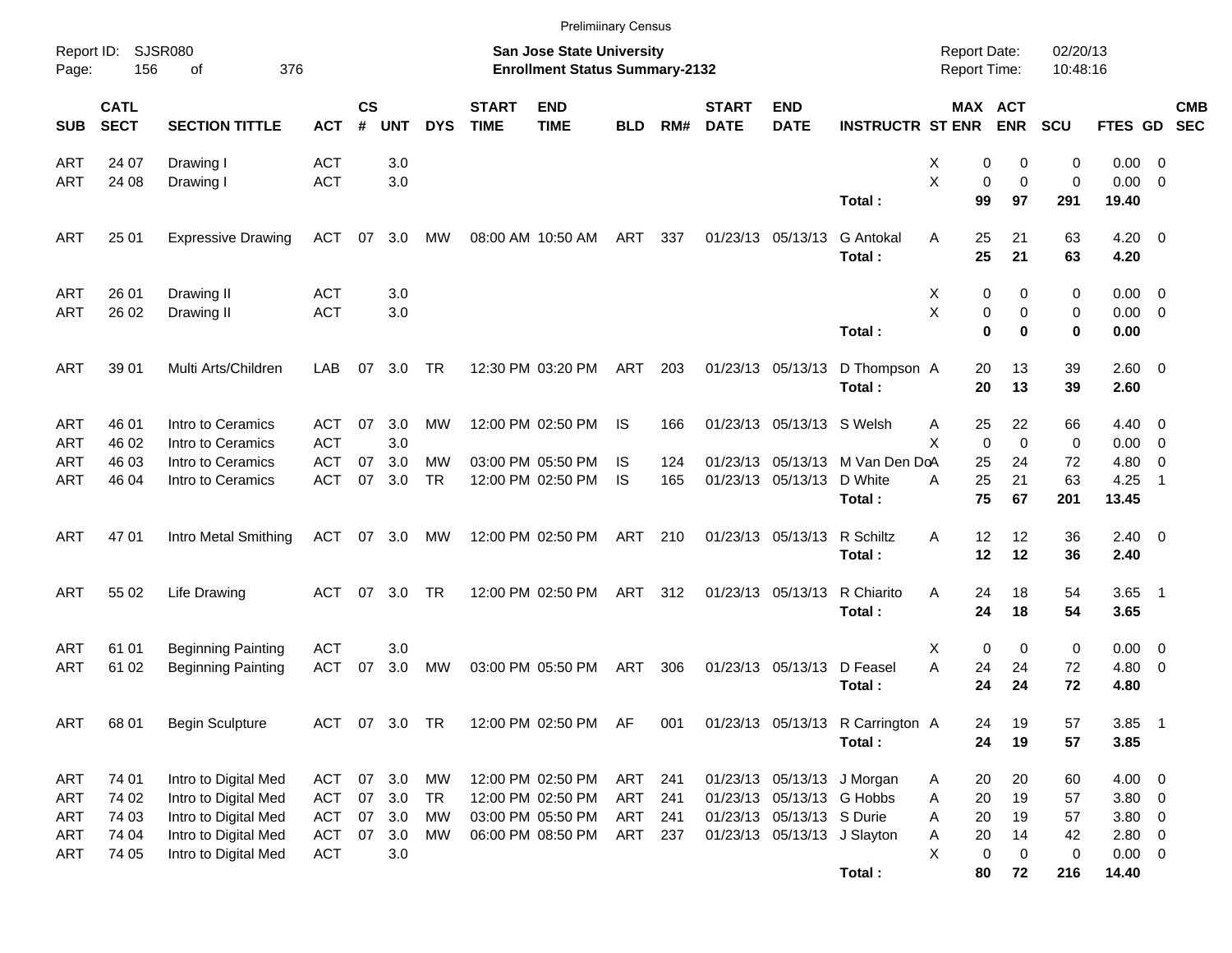|                                 |                            |                                                                                                              |                                 |                |                          |                              |                             | <b>Prelimiinary Census</b>                                         |                          |                   |                             |                                                                                  |                                                                  |                                                   |                     |                      |                                                        |            |
|---------------------------------|----------------------------|--------------------------------------------------------------------------------------------------------------|---------------------------------|----------------|--------------------------|------------------------------|-----------------------------|--------------------------------------------------------------------|--------------------------|-------------------|-----------------------------|----------------------------------------------------------------------------------|------------------------------------------------------------------|---------------------------------------------------|---------------------|----------------------|--------------------------------------------------------|------------|
| Report ID:<br>Page:             | SJSR080<br>157             | 376<br>οf                                                                                                    |                                 |                |                          |                              |                             | San Jose State University<br><b>Enrollment Status Summary-2132</b> |                          |                   |                             |                                                                                  |                                                                  | <b>Report Date:</b><br><b>Report Time:</b>        |                     | 02/20/13<br>10:48:16 |                                                        |            |
| <b>SUB</b>                      | <b>CATL</b><br><b>SECT</b> | <b>SECTION TITTLE</b>                                                                                        | <b>ACT</b>                      | <b>CS</b><br># | <b>UNT</b>               | <b>DYS</b>                   | <b>START</b><br><b>TIME</b> | <b>END</b><br><b>TIME</b>                                          | <b>BLD</b>               | RM#               | <b>START</b><br><b>DATE</b> | <b>END</b><br><b>DATE</b>                                                        | <b>INSTRUCTR ST ENR</b>                                          | <b>MAX ACT</b>                                    | <b>ENR</b>          | <b>SCU</b>           | FTES GD SEC                                            | <b>CMB</b> |
| ART                             | 75 01                      | Intro Digital Video                                                                                          | ACT                             |                | 07 3.0                   | TR                           |                             | 03:00 PM 05:50 PM                                                  | ART                      | 241               |                             | 01/23/13 05/13/13 S Durie                                                        | Total:                                                           | 20<br>Α<br>20                                     | 18<br>18            | 54<br>54             | 3.60 0<br>3.60                                         |            |
| <b>ART</b><br>ART<br>ART<br>ART |                            | 100W 01 Writng Wrkshp FA<br>100W 02 Writng Wrkshp FA<br>100W 03 Writng Wrkshp FA<br>100W 04 Writng Wrkshp FA | SEM<br>SEM<br><b>SEM</b><br>SEM | 04<br>04<br>04 | 3.0<br>3.0<br>3.0<br>3.0 | <b>TR</b><br><b>TR</b><br>МW |                             | 10:30 AM 11:45 AM<br>12:00 PM 01:15 PM<br>10:30 AM 11:45 AM        | ART<br><b>ART</b><br>ART | 141<br>141<br>141 |                             | 01/23/13 05/13/13 J Silk<br>01/23/13 05/13/13 J Silk<br>01/23/13 05/13/13 J Silk |                                                                  | 25<br>A<br>25<br>Α<br>X<br>$\mathbf 0$<br>A<br>25 | 25<br>24<br>0<br>25 | 75<br>72<br>0<br>75  | $5.00 \t 0$<br>$4.80\ 0$<br>$0.00 \t 0$<br>$5.00 \t 0$ |            |
| ART                             | 101 01                     | Digital Media Art                                                                                            | LAB                             |                | 3.0                      |                              |                             |                                                                    |                          |                   |                             |                                                                                  | Total:                                                           | 75<br>X<br>0                                      | 74<br>0             | 222<br>0             | 14.80<br>$0.00 \t 0$                                   |            |
|                                 |                            |                                                                                                              |                                 |                |                          |                              |                             |                                                                    |                          |                   |                             |                                                                                  | Total:                                                           | $\bf{0}$                                          | 0                   | 0                    | 0.00                                                   |            |
| ART                             | 104 02                     | Interdisc Sem Dig Me SEM 05 3.0 W                                                                            |                                 |                |                          |                              |                             | 03:00 PM 05:50 PM                                                  | ART                      | 237               |                             | 01/23/13 05/13/13                                                                | J Slayton<br>Total:                                              | Α<br>20<br>20                                     | 16<br>16            | 48<br>48             | $3.40 \quad 4$<br>3.40                                 |            |
| ART                             | 106 01                     | Human/Mach Interfa                                                                                           | LAB                             |                | 15 3.0                   | MW                           |                             | 12:00 PM 02:50 PM                                                  | ART                      | 237               |                             | 01/23/13 05/13/13                                                                | S Durie<br>Total:                                                | 20<br>Α<br>20                                     | 19<br>19            | 57<br>57             | $3.85$ 1<br>3.85                                       |            |
| ART                             | 107 01                     | Adv Proj Digital Med                                                                                         | LAB                             |                | 15 3.0 TR                |                              |                             | 03:00 PM 05:50 PM                                                  | ART                      | 237               |                             | 01/23/13 05/13/13                                                                | G Hobbs<br>Total:                                                | 20<br>A<br>20                                     | 17<br>17            | 51<br>51             | $3.50$ 2<br>3.50                                       |            |
| ART                             | 108 01                     | Intro Game Studies                                                                                           | LEC                             |                | 01 3.0                   | MW                           |                             | 06:00 PM 08:50 PM                                                  | ART                      | 135               |                             | 01/23/13 05/13/13                                                                | J Morgan<br>Total:                                               | 30<br>A<br>30                                     | 22<br>22            | 66<br>66             | $4.40 \quad 0$<br>4.40                                 |            |
| <b>ART</b>                      | 132 01                     | <b>Intermed Ceramics</b>                                                                                     | ACT                             |                | 07 3.0                   | MW                           |                             | 12:00 PM 02:50 PM                                                  | IS                       | 124               |                             | 01/23/13 05/13/13                                                                | M Van Den DoA<br>Total:                                          | 24<br>24                                          | 20<br>20            | 60<br>60             | $4.15 \quad 3$<br>4.15                                 |            |
| ART                             | 13301                      | Ceramic Sculpture                                                                                            | ACT                             | 07             | 3.0                      | МW                           |                             | 03:00 PM 05:50 PM                                                  | IS                       | 166               |                             | 01/23/13 05/13/13                                                                | S Welsh<br>Total:                                                | Α<br>18<br>18                                     | 17<br>17            | 51<br>51             | $3.50$ 2<br>3.50                                       |            |
| ART                             | 134 01                     | Advanced Ceramics LAB 15 3.0 MW 03:00 PM 05:50 PM IS                                                         |                                 |                |                          |                              |                             |                                                                    |                          | 166               |                             | 01/23/13 05/13/13 S Welsh                                                        | Total:                                                           | A<br>7<br>$\overline{7}$                          | 7<br>$\overline{7}$ | 21<br>21             | $1.45$ 1<br>1.45                                       |            |
| ART                             | 138 01                     | Studio Art Exper                                                                                             | ACT 07 3.0 TBA                  |                |                          |                              |                             |                                                                    |                          |                   |                             |                                                                                  | 01/23/13 05/13/13 D Thompson A<br>Total:                         | 25<br>25                                          | 13<br>13            | 39<br>39             | 2.60 0<br>2.60                                         |            |
| ART<br>CA                       | 139 01<br>139 01           | Adv. Multicultural<br>Adv. Multicultural                                                                     | ACT 07 3.0 TR<br>ACT 07 3.0 TR  |                |                          |                              |                             | 12:30 PM 03:20 PM<br>12:30 PM 03:20 PM                             | ART<br>ART               | 203<br>203        |                             |                                                                                  | 01/23/13 05/13/13 D Thompson A<br>01/23/13 05/13/13 D Thompson A | 8<br>0                                            | 6<br>$\mathbf{1}$   | 18<br>3              | $1.20 \t 0 C$<br>$0.20 \t 0 C$                         |            |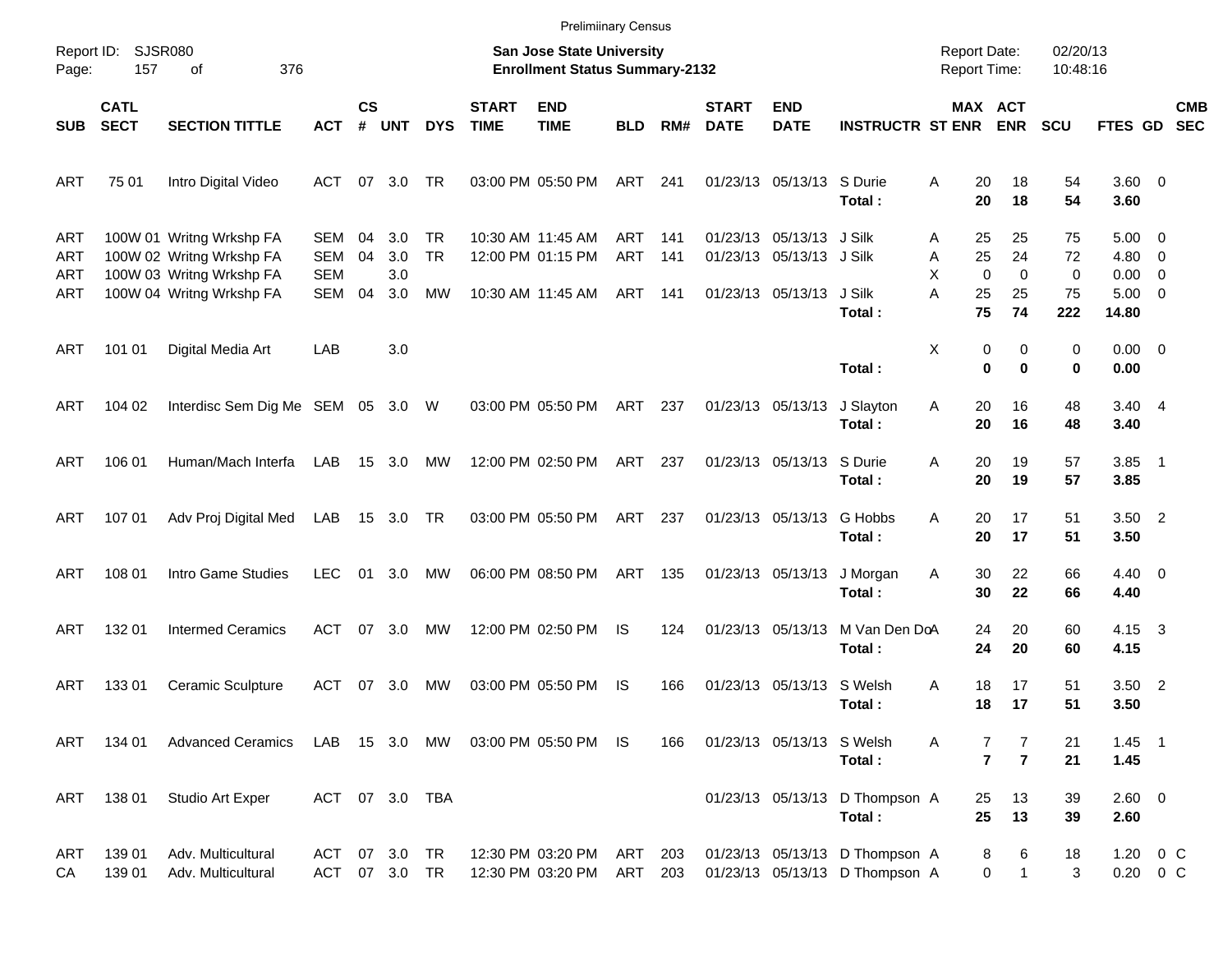|                   |                            |                                                  |                   |                    |               |                 |                             | <b>Prelimiinary Census</b>                                         |            |            |                             |                                        |                                            |                                            |                       |                      |                                   |                          |
|-------------------|----------------------------|--------------------------------------------------|-------------------|--------------------|---------------|-----------------|-----------------------------|--------------------------------------------------------------------|------------|------------|-----------------------------|----------------------------------------|--------------------------------------------|--------------------------------------------|-----------------------|----------------------|-----------------------------------|--------------------------|
| Page:             | Report ID: SJSR080<br>158  | 376<br>of                                        |                   |                    |               |                 |                             | San Jose State University<br><b>Enrollment Status Summary-2132</b> |            |            |                             |                                        |                                            | <b>Report Date:</b><br><b>Report Time:</b> |                       | 02/20/13<br>10:48:16 |                                   |                          |
| <b>SUB</b>        | <b>CATL</b><br><b>SECT</b> | <b>SECTION TITTLE</b>                            | <b>ACT</b>        | $\mathsf{cs}$<br># | <b>UNT</b>    | <b>DYS</b>      | <b>START</b><br><b>TIME</b> | <b>END</b><br><b>TIME</b>                                          | <b>BLD</b> | RM#        | <b>START</b><br><b>DATE</b> | <b>END</b><br><b>DATE</b>              | <b>INSTRUCTR ST ENR</b>                    |                                            | MAX ACT<br><b>ENR</b> | <b>SCU</b>           | <b>FTES GD</b>                    | <b>CMB</b><br><b>SEC</b> |
|                   |                            |                                                  |                   |                    |               |                 |                             |                                                                    |            |            |                             |                                        | Total:                                     |                                            | 8<br>7                | 21                   | 1.40                              |                          |
| ART               | 140 01                     | Glass                                            | ACT               |                    | 07 3.0        | TR              |                             | 03:00 PM 05:50 PM                                                  | IS.        | 235        |                             | 01/23/13 05/13/13                      | C Straubing A<br>Total:                    | 20<br>20                                   | 17<br>17              | 51<br>51             | $3.40 \ 0$<br>3.40                |                          |
| ART               | 141 01                     | Glas Cast Adv Blow                               | ACT               |                    | 07 3.0        | <b>TR</b>       |                             | 12:00 PM 02:50 PM                                                  | IS.        | 235        |                             | 01/23/13 05/13/13                      | C Straubing A<br>Total:                    | 20<br>20                                   | 13<br>13              | 39<br>39             | $2.85$ 5<br>2.85                  |                          |
| ART<br>ART        | 14701<br>147 02            | Mtlsmithing/Jewlry<br>Mtlsmithing/Jewlry         | ACT<br><b>ACT</b> | 07                 | 3.0<br>07 3.0 | MW<br><b>TR</b> |                             | 12:00 PM 02:50 PM<br>12:00 PM 02:50 PM                             | ART<br>ART | 210<br>210 |                             | 01/23/13 05/13/13<br>01/23/13 05/13/13 | R Schiltz<br>R Schiltz<br>Total:           | 12<br>A<br>12<br>A<br>24                   | 12<br>11<br>23        | 36<br>33<br>69       | $2.40 \ 0$<br>$2.20 \t 0$<br>4.60 |                          |
| ART               | 149 01                     | Cast Jwlry/Sculpt                                | ACT               |                    | 07 3.0        | TR              |                             | 12:00 PM 02:50 PM                                                  | ART 210    |            |                             | 01/23/13 05/13/13                      | R Schiltz<br>Total:                        | 12<br>A<br>12                              | 10<br>10              | 30<br>30             | $2.05$ 1<br>2.05                  |                          |
| ART               | 151 01                     | Prntmkg-Serigraphy                               | ACT 07 3.0 F      |                    |               |                 |                             | 10:00 AM 04:00 PM                                                  | ART        | 301        |                             | 01/23/13 05/13/13                      | J Groft<br>Total:                          | 24<br>A<br>24                              | 23<br>23              | 69<br>69             | 4.75 3<br>4.75                    |                          |
| ART               | 152 01                     | Printmkng-Lith Proc                              | ACT 07 3.0        |                    |               | МW              |                             | 12:00 PM 02:50 PM                                                  | ART        | 309        |                             | 01/23/13 05/13/13                      | D Harris<br>Total:                         | 24<br>A<br>24                              | 17<br>17              | 51<br>51             | $3.45$ 1<br>3.45                  |                          |
| ART               | 155 01                     | Monotype                                         | ACT               |                    | 07 3.0        | МW              |                             | 03:00 PM 05:50 PM                                                  | ART        | 309        |                             | 01/23/13 05/13/13                      | D Harris<br>Total:                         | A<br>24<br>24                              | 17<br>17              | 51<br>51             | $3.45$ 1<br>3.45                  |                          |
| ART               | 158 01                     | Adv Drawing                                      | LAB               |                    | 15 3.0        | МW              |                             | 03:00 PM 05:50 PM                                                  | ART        | 337        |                             | 01/23/13 05/13/13                      | G Antokal<br>Total:                        | 24<br>A<br>24                              | 21<br>21              | 63<br>63             | 4.45 5<br>4.45                    |                          |
| ART               | 164 01                     | Intermed Painting                                | ACT               |                    | 07 3.0        | МW              |                             | 12:00 PM 02:50 PM                                                  | ART        | 310        |                             | 01/23/13 05/13/13                      | G Antokal<br>Total:                        | A<br>24<br>24                              | 15<br>15              | 45<br>45             | $3.10$ 2<br>3.10                  |                          |
| <b>ART</b><br>ART | 165 01<br>165 02           | <b>Figure Painting</b><br><b>Figure Painting</b> | <b>ACT</b>        |                    | 3.0           | ACT 07 3.0 MW   |                             | 12:00 PM_02:50 PM  ART  306                                        |            |            |                             | 01/23/13 05/13/13 D Feasel             | Total:                                     | Х<br>Α<br>24<br>24                         | 0<br>0<br>24<br>24    | 0<br>72<br>72        | $0.00 \t 0$<br>4.85 1<br>4.85     |                          |
| ART               | 166 01                     | <b>Advanced Painting</b>                         | LAB 15 3.0 TR     |                    |               |                 |                             | 03:00 PM 05:50 PM ART 310 01/23/13 05/13/13 R Chiarito             |            |            |                             |                                        | Total:                                     | Α<br>24<br>24                              | 17<br>17              | 51<br>51             | $3.55 \quad 3$<br>3.55            |                          |
|                   |                            | ART 170 01 Fabricated Sculpture LAB 15 3.0 F     |                   |                    |               |                 |                             | 09:30 AM 03:50 PM AF                                               |            | 001        |                             |                                        | 01/23/13 05/13/13 R Carrington A<br>Total: | 20                                         | 19<br>20<br>19        | 57<br>57             | 4.05 5<br>4.05                    |                          |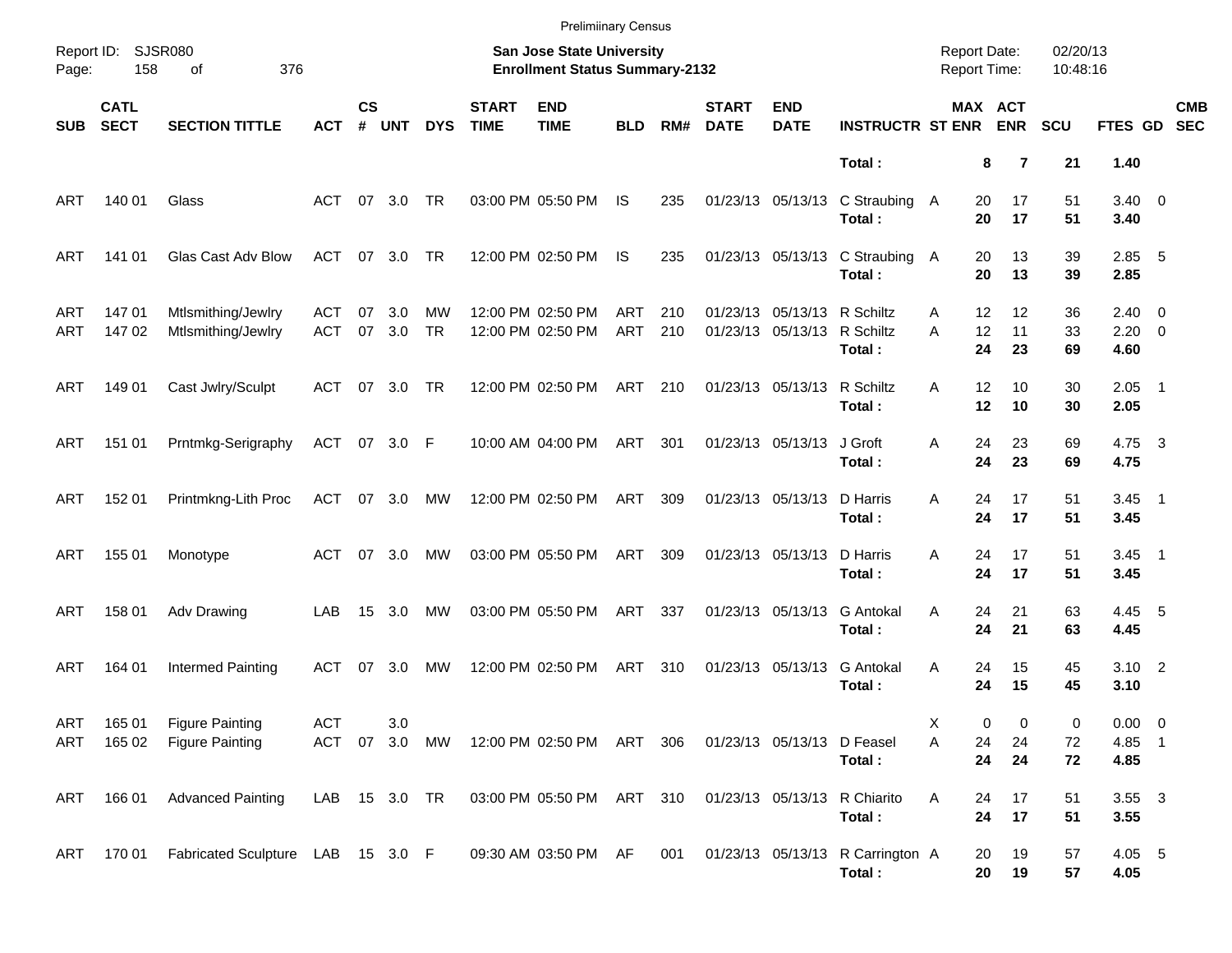|                                                      |                                      |                                                                                              |                                                      |                      |                          |                                               |                             | <b>Prelimiinary Census</b>                                                |            |     |                                              |                                                                                                                      |                                                                      |                                            |                      |                            |                             |                                    |                                    |                          |
|------------------------------------------------------|--------------------------------------|----------------------------------------------------------------------------------------------|------------------------------------------------------|----------------------|--------------------------|-----------------------------------------------|-----------------------------|---------------------------------------------------------------------------|------------|-----|----------------------------------------------|----------------------------------------------------------------------------------------------------------------------|----------------------------------------------------------------------|--------------------------------------------|----------------------|----------------------------|-----------------------------|------------------------------------|------------------------------------|--------------------------|
| Report ID:<br>Page:                                  | 159                                  | SJSR080<br>376<br>οf                                                                         |                                                      |                      |                          |                                               |                             | <b>San Jose State University</b><br><b>Enrollment Status Summary-2132</b> |            |     |                                              |                                                                                                                      |                                                                      | <b>Report Date:</b><br><b>Report Time:</b> |                      |                            | 02/20/13<br>10:48:16        |                                    |                                    |                          |
| <b>SUB</b>                                           | <b>CATL</b><br><b>SECT</b>           | <b>SECTION TITTLE</b>                                                                        | <b>ACT</b>                                           | $\mathsf{cs}$<br>#   | <b>UNT</b>               | <b>DYS</b>                                    | <b>START</b><br><b>TIME</b> | <b>END</b><br><b>TIME</b>                                                 | <b>BLD</b> | RM# | <b>START</b><br><b>DATE</b>                  | <b>END</b><br><b>DATE</b>                                                                                            | <b>INSTRUCTR ST ENR</b>                                              |                                            |                      | MAX ACT<br><b>ENR</b>      | <b>SCU</b>                  | <b>FTES GD</b>                     |                                    | <b>CMB</b><br><b>SEC</b> |
| ART                                                  | 172 01                               | Systems/Structures                                                                           | ACT 07 3.0 TR                                        |                      |                          |                                               |                             | 03:00 PM 05:50 PM                                                         | AF         | 001 |                                              | 01/23/13 05/13/13 S Wright                                                                                           | Total:                                                               | A                                          | 24<br>24             | 15<br>15                   | 45<br>45                    | 3.05<br>3.05                       | $\overline{\phantom{1}}$           |                          |
| ART                                                  | 175 01                               | Sp Top Studio Art                                                                            | ACT                                                  |                      | 07 3.0                   | МW                                            |                             | 06:00 PM 08:50 PM                                                         | ART 133    |     |                                              | 01/23/13 05/13/13                                                                                                    | J Bruneau<br>Total:                                                  | A                                          | 20<br>20             | 17<br>17                   | 51<br>51                    | $3.40 \quad 0$<br>3.40             |                                    |                          |
| <b>ART</b><br><b>ART</b><br><b>ART</b>               | 178 01<br>178 02<br>178 03           | Art Field Work<br>Art Field Work<br>Art Field Work                                           | <b>SUP</b><br><b>SUP</b><br><b>SUP</b>               | 36<br>36<br>36       | 3.0<br>3.0<br>3.0        | <b>TBA</b><br><b>TBA</b><br>TBA               |                             |                                                                           |            |     | 01/23/13<br>01/23/13<br>01/23/13             |                                                                                                                      | 05/13/13 Y Williams<br>05/13/13 R Estabrook A<br>05/13/13 H Edwards  | A<br>A                                     | 6<br>6<br>6          | -1<br>0<br>-1              | 3<br>0<br>3                 | 0.20<br>0.00<br>0.20               | - 0<br>0<br>0                      |                          |
| <b>ART</b><br><b>ART</b><br><b>ART</b>               | 178 04<br>178 05<br>178 06           | Art Field Work<br>Art Field Work<br><b>Art Field Work</b>                                    | <b>SUP</b><br><b>SUP</b><br><b>SUP</b>               | 36<br>36<br>36       | 3.0<br>1.0<br>1.0        | TBA<br><b>TBA</b><br><b>TBA</b>               |                             |                                                                           |            |     |                                              | 01/23/13 05/13/13<br>01/23/13 05/13/13<br>01/23/13 05/13/13 D Bowen                                                  | Total:                                                               | Α<br>A<br>A                                | 6<br>6<br>5<br>35    | 0<br>0<br>$\mathbf 1$<br>3 | 0<br>0<br>$\mathbf{1}$<br>7 | 0.00<br>0.00<br>0.08<br>0.48       | 0<br>0<br>- 1                      |                          |
| <b>ART</b><br><b>ART</b><br><b>ART</b>               | 179 01<br>179 02<br>179 03           | Spec Prob in Art<br>Spec Prob in Art<br>Spec Prob in Art                                     | <b>SUP</b><br><b>SUP</b><br><b>SUP</b>               | 36<br>36<br>36       | 3.0<br>3.0<br>3.0        | TBA<br><b>TBA</b><br>TBA                      |                             |                                                                           |            |     | 01/23/13<br>01/23/13                         | 05/13/13 S Frank<br>01/23/13 05/13/13                                                                                | 05/13/13 G Antokal                                                   | A<br>A<br>A                                | 12<br>12<br>6        | 2<br>-1<br>0               | 6<br>3<br>0                 | 0.40<br>0.20<br>0.00               | - 0<br>0<br>0                      |                          |
| <b>ART</b><br>ART                                    | 179 04<br>179 05                     | Spec Prob in Art<br>Spec Prob in Art                                                         | <b>SUP</b><br><b>SUP</b>                             | 36<br>36             | 3.0<br>3.0               | TBA<br>TBA                                    |                             |                                                                           |            |     |                                              | 01/23/13 05/13/13<br>01/23/13 05/13/13                                                                               | Total:                                                               | A<br>Α                                     | 6<br>6<br>42         | 0<br>0<br>3                | 0<br>0<br>9                 | 0.00<br>0.00<br>0.60               | 0<br>- 0                           |                          |
| <b>ART</b><br><b>ART</b><br><b>ART</b>               | 180 01<br>180 02<br>180 03           | <b>Indiv Studies</b><br><b>Indiv Studies</b><br><b>Indiv Studies</b>                         | <b>SUP</b><br><b>SUP</b><br><b>SUP</b>               | 36<br>36<br>36       | 3.0<br>2.0<br>3.0        | TBA<br><b>TBA</b><br><b>TBA</b>               |                             |                                                                           |            |     | 01/23/13                                     | 01/23/13 05/13/13<br>05/13/13                                                                                        | 01/23/13 05/13/13 D Thompson A                                       | A<br>A                                     | 0<br>9<br>9          | 0<br>0<br>-1               | 0<br>0<br>3                 | 0.00<br>0.00<br>0.20               | $\overline{\phantom{0}}$<br>0<br>0 |                          |
| <b>ART</b><br><b>ART</b><br><b>ART</b><br><b>ART</b> | 180 04<br>180 05<br>180 06<br>180 07 | <b>Indiv Studies</b><br><b>Indiv Studies</b><br><b>Indiv Studies</b><br><b>Indiv Studies</b> | <b>SUP</b><br><b>SUP</b><br><b>SUP</b><br><b>SUP</b> | 36<br>36<br>36<br>36 | 3.0<br>3.0<br>3.0<br>3.0 | <b>TBA</b><br>TBA<br><b>TBA</b><br><b>TBA</b> |                             |                                                                           |            |     | 01/23/13<br>01/23/13<br>01/23/13<br>01/23/13 | 05/13/13 D Feasel                                                                                                    | 05/13/13 R Carrington A<br>05/13/13 G Antokal<br>05/13/13 R Chiarito | A<br>A<br>A                                | 12<br>12<br>12<br>12 | 2<br>2<br>4<br>2           | 6<br>6<br>12<br>6           | 0.40<br>0.40<br>0.80<br>0.40       | 0<br>0<br>0<br>0                   |                          |
| <b>ART</b><br><b>ART</b><br>ART                      | 180 08<br>180 09<br>180 10           | <b>Indiv Studies</b><br><b>Indiv Studies</b><br><b>Indiv Studies</b>                         | <b>SUP</b><br><b>SUP</b><br><b>SUP</b>               | 36<br>36<br>36       | 3.0<br>3.0<br>3.0        | TBA<br>TBA<br>TBA                             |                             |                                                                           |            |     |                                              | 01/23/13 05/13/13 R Lasser<br>01/23/13 05/13/13 J Morgan                                                             | 01/23/13 05/13/13 M Van Den DoA                                      | A<br>A                                     | 12<br>12<br>6        | $\overline{1}$             | 3<br>3<br>3                 | 0.20<br>0.20<br>0.20               | 0<br>- 0<br>- 0                    |                          |
| ART<br>ART<br>ART<br>ART                             | 180 12<br>180 14<br>180 15<br>180 16 | <b>Indiv Studies</b><br><b>Indiv Studies</b><br><b>Indiv Studies</b><br><b>Indiv Studies</b> | <b>SUP</b><br><b>SUP</b><br><b>SUP</b><br><b>SUP</b> | 36<br>36<br>36<br>36 | 1.0<br>3.0<br>3.0<br>3.0 | TBA<br>TBA<br>TBA<br>TBA                      |                             |                                                                           |            |     |                                              | 01/23/13 05/13/13 D Feasel<br>01/23/13 05/13/13 S Wright<br>01/23/13 05/13/13 S Welsh<br>01/23/13 05/13/13 R Schiltz |                                                                      | A<br>A<br>A<br>A                           | 6<br>6<br>6<br>6     |                            | 1<br>3<br>3<br>3            | $0.07$ 0<br>0.20<br>0.20<br>0.20   | - 0<br>- 0<br>- 0                  |                          |
| ART<br>ART<br>ART                                    | 180 18<br>180 19<br>180 20           | <b>Indiv Studies</b><br><b>Indiv Studies</b><br><b>Indiv Studies</b>                         | <b>SUP</b><br><b>SUP</b><br><b>SUP</b>               | 36<br>36             | 3.0<br>3.0               | TBA<br>TBA<br>36 3.0 TBA                      |                             |                                                                           |            |     |                                              | 01/23/13 05/13/13 S Frank<br>01/23/13 05/13/13<br>01/23/13 05/13/13                                                  |                                                                      | Α<br>Α<br>A                                | 6<br>6<br>6          | 0<br>0                     | 3<br>0<br>0                 | 0.20<br>$0.00 \t 0$<br>$0.00 \t 0$ | - 0                                |                          |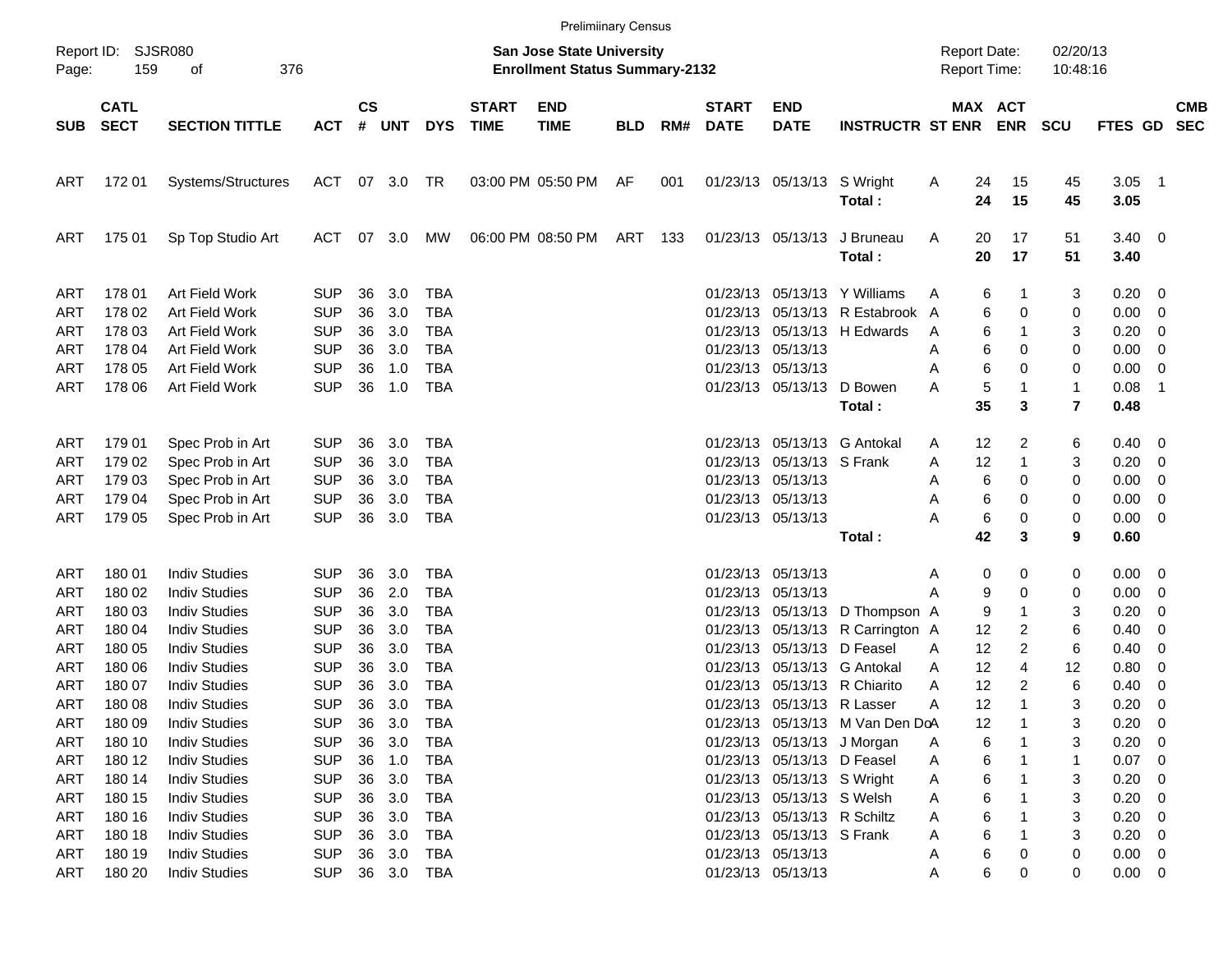|            |                            |                           |            |                    |            |            |                             | <b>Prelimiinary Census</b>                                                |            |     |                             |                           |                                 |   |                                            |              |                      |                |                          |                          |
|------------|----------------------------|---------------------------|------------|--------------------|------------|------------|-----------------------------|---------------------------------------------------------------------------|------------|-----|-----------------------------|---------------------------|---------------------------------|---|--------------------------------------------|--------------|----------------------|----------------|--------------------------|--------------------------|
| Page:      | Report ID: SJSR080<br>160  | οf                        | 376        |                    |            |            |                             | <b>San Jose State University</b><br><b>Enrollment Status Summary-2132</b> |            |     |                             |                           |                                 |   | <b>Report Date:</b><br><b>Report Time:</b> |              | 02/20/13<br>10:48:16 |                |                          |                          |
| <b>SUB</b> | <b>CATL</b><br><b>SECT</b> | <b>SECTION TITTLE</b>     | <b>ACT</b> | $\mathsf{cs}$<br># | <b>UNT</b> | <b>DYS</b> | <b>START</b><br><b>TIME</b> | <b>END</b><br><b>TIME</b>                                                 | <b>BLD</b> | RM# | <b>START</b><br><b>DATE</b> | <b>END</b><br><b>DATE</b> | <b>INSTRUCTR ST ENR</b>         |   | MAX ACT                                    | <b>ENR</b>   | <b>SCU</b>           | <b>FTES GD</b> |                          | <b>CMB</b><br><b>SEC</b> |
| ART        | 180 21                     | <b>Indiv Studies</b>      | <b>SUP</b> | 36                 | 3.0        | <b>TBA</b> |                             |                                                                           |            |     | 01/23/13                    | 05/13/13                  |                                 | A | 10                                         | 0            | 0                    | 0.00           | - 0                      |                          |
| ART        | 180 22                     | <b>Indiv Studies</b>      | <b>SUP</b> | 36                 | 3.0        | <b>TBA</b> |                             |                                                                           |            |     | 01/23/13                    | 05/13/13                  |                                 | A | 6                                          | 0            | 0                    | 0.00           | 0                        |                          |
| <b>ART</b> | 180 23                     | <b>Indiv Studies</b>      | <b>SUP</b> | 36                 | 3.0        | <b>TBA</b> |                             |                                                                           |            |     | 01/23/13                    | 05/13/13                  |                                 | A | 6                                          | 0            | 0                    | 0.00           | 0                        |                          |
| ART        | 180 24                     | <b>Indiv Studies</b>      | <b>SUP</b> | 36                 | 3.0        | <b>TBA</b> |                             |                                                                           |            |     | 01/23/13                    | 05/13/13                  |                                 | A | 6                                          | 0            | 0                    | 0.00           | 0                        |                          |
| <b>ART</b> | 180 25                     | <b>Indiv Studies</b>      | <b>SUP</b> | 36                 | 1.0        | <b>TBA</b> |                             |                                                                           |            |     | 01/23/13                    | 05/13/13                  | S Welsh                         | A | 6                                          | 0            | 0                    | 0.00           | 0                        |                          |
| <b>ART</b> | 180 26                     | <b>Indiv Studies</b>      | <b>SUP</b> | 36                 | 3.0        | <b>TBA</b> |                             |                                                                           |            |     | 01/23/13                    | 05/13/13                  |                                 | A | 6                                          | 0            | 0                    | 0.00           | 0                        |                          |
| <b>ART</b> | 180 27                     | <b>Indiv Studies</b>      | <b>SUP</b> | 36                 | 3.0        | <b>TBA</b> |                             |                                                                           |            |     | 01/23/13                    | 05/13/13                  |                                 | A | 20                                         | 0            | 0                    | 0.00           | 0                        |                          |
| <b>ART</b> | 180 28                     | <b>Indiv Studies</b>      | <b>SUP</b> | 36                 | 3.0        | <b>TBA</b> |                             |                                                                           |            |     | 01/23/13                    | 05/13/13                  |                                 | A | 20                                         | 0            | 0                    | 0.00           | 0                        |                          |
| <b>ART</b> | 180 29                     | <b>Indiv Studies</b>      | <b>SUP</b> | 36                 | 3.0        | <b>TBA</b> |                             |                                                                           |            |     | 01/23/13                    | 05/13/13                  |                                 | A | 20                                         | 0            | 0                    | 0.00           | 0                        |                          |
| <b>ART</b> | 180 30                     | <b>Indiv Studies</b>      | <b>SUP</b> | 36                 | 3.0        | TBA        |                             |                                                                           |            |     | 01/23/13                    | 05/13/13                  |                                 | A | 20                                         | 0            | 0                    | 0.00           | 0                        |                          |
| ART        | 180 31                     | <b>Indiv Studies</b>      | <b>SUP</b> | 36                 | 3.0        | <b>TBA</b> |                             |                                                                           |            |     | 01/23/13                    | 05/13/13                  |                                 | A | 20                                         | 0            | 0                    | 0.00           | 0                        |                          |
| ART        | 180 32                     | <b>Indiv Studies</b>      | <b>SUP</b> | 36                 | 1.0        | <b>TBA</b> |                             |                                                                           |            |     | 01/23/13                    | 05/13/13                  | A Junkerman A                   |   | 6                                          | -1           | $\mathbf{1}$         | 0.08           | $\overline{1}$           |                          |
| <b>ART</b> | 180 33                     | <b>Indiv Studies</b>      | <b>SUP</b> | 36                 | 1.0        | <b>TBA</b> |                             |                                                                           |            |     | 01/23/13                    | 05/13/13                  | <b>G</b> Antokal                | A | 6                                          | $\mathbf 1$  | $\mathbf{1}$         | 0.07           | - 0                      |                          |
|            |                            |                           |            |                    |            |            |                             |                                                                           |            |     |                             |                           | Total:                          |   | 290                                        | 21           | 57                   | 3.82           |                          |                          |
| ART        | 198 01                     | <b>B.F.A. Seminar</b>     | SEM 05     |                    | 3.0        | M          |                             | 03:00 PM 05:50 PM                                                         | ART        | 237 |                             | 01/23/13 05/13/13         | J Slayton                       | A | 20                                         | 20           | 60                   | 4.00           | $\overline{\phantom{0}}$ |                          |
|            |                            |                           |            |                    |            |            |                             |                                                                           |            |     |                             |                           | Total:                          |   | 20                                         | 20           | 60                   | 4.00           |                          |                          |
|            |                            |                           | <b>SUP</b> | 36                 | 3.0        | TBA        |                             |                                                                           |            |     |                             | 01/23/13 05/13/13         | A Simonson A                    |   | 35                                         | 14           |                      | 2.80           | $\overline{\phantom{0}}$ |                          |
| ART        | 199 01                     | <b>BFA Project</b>        |            |                    |            |            |                             |                                                                           |            |     |                             |                           | Total:                          |   | 35                                         | 14           | 42<br>42             | 2.80           |                          |                          |
|            |                            |                           |            |                    |            |            |                             |                                                                           |            |     |                             |                           |                                 |   |                                            |              |                      |                |                          |                          |
| ART        | 208 01                     | <b>Grad Photo Crit</b>    | LAB        | 15                 | 3.0        | $\top$     |                             | 06:00 PM 08:50 PM                                                         | IS.        |     | 219C 01/23/13 05/13/13      |                           | R Estabrook A                   |   | 15                                         | 10           | 30                   | 2.50 10        |                          |                          |
|            |                            |                           |            |                    |            |            |                             |                                                                           |            |     |                             |                           | Total:                          |   | 15                                         | 10           | 30                   | 2.50           |                          |                          |
| ART        | 217 01                     | <b>Tutrls Pictorial</b>   | LAB        | 15                 | 3.0        | <b>TBA</b> |                             |                                                                           |            |     | 01/23/13                    | 05/13/13                  | R Chiarito                      | A | 6                                          | 3            | 9                    | 0.75           | -3                       |                          |
| ART        | 21702                      | <b>Tutrls Pictorial</b>   | LAB        | 15                 | 3.0        | <b>TBA</b> |                             |                                                                           |            |     | 01/23/13                    | 05/13/13                  | E Friedman                      | A | 6                                          | $\mathbf{1}$ | 3                    | 0.25           | $\overline{1}$           |                          |
| ART        | 21703                      | <b>Tutrls Pictorial</b>   | LAB        | 15                 | 3.0        | <b>TBA</b> |                             |                                                                           |            |     | 01/23/13                    | 05/13/13                  | D Feasel                        | A | 6                                          | 1            | 3                    | 0.25           | $\overline{1}$           |                          |
| ART        | 217 04                     | <b>Tutrls Pictorial</b>   | LAB        | 15                 | 3.0        | <b>TBA</b> |                             |                                                                           |            |     | 01/23/13                    | 05/13/13                  | G Antokal                       | A | 6                                          | 1            | 3                    | 0.25           | $\overline{1}$           |                          |
| ART        | 217 07                     | <b>Tutrls Pictorial</b>   | LAB        | 15                 | 3.0        | <b>TBA</b> |                             |                                                                           |            |     | 01/23/13 05/13/13           |                           |                                 | A | 6                                          | 0            | 0                    | 0.00           | - 0                      |                          |
|            |                            |                           |            |                    |            |            |                             |                                                                           |            |     |                             |                           | Total :                         |   | 30                                         | 6            | 18                   | 1.50           |                          |                          |
| ART        | 219 01                     | <b>Tutrls Spatial Art</b> | LAB        | 15                 | 3.0        | <b>TBA</b> |                             |                                                                           |            |     |                             |                           | 01/23/13 05/13/13 M Van Den DoA |   | 6                                          | 3            | 9                    | 0.75           | -3                       |                          |
| <b>ART</b> | 219 02                     | <b>Tutrls Spatial Art</b> | LAB        | 15                 | 3.0        | <b>TBA</b> |                             |                                                                           |            |     | 01/23/13                    | 05/13/13                  |                                 | A | 6                                          | $\pmb{0}$    | $\mathbf 0$          | 0.00           | 0                        |                          |
| ART        | 219 03                     | <b>Tutrls Spatial Art</b> | LAB        | 15                 | 3.0        | <b>TBA</b> |                             |                                                                           |            |     | 01/23/13                    | 05/13/13                  |                                 | A | 6                                          | 0            | 0                    | 0.00           | 0                        |                          |
| ART        | 219 04                     | <b>Tutrls Spatial Art</b> | LAB        | 15                 | 3.0        | <b>TBA</b> |                             |                                                                           |            |     |                             | 01/23/13 05/13/13         |                                 | A | 6                                          | $\mathbf 0$  | 0                    | 0.00           | 0                        |                          |
| <b>ART</b> | 219 05                     | <b>Tutrls Spatial Art</b> | LAB        | 15                 | 3.0        | <b>TBA</b> |                             |                                                                           |            |     |                             | 01/23/13 05/13/13         |                                 | A | 6                                          | $\mathbf 0$  | 0                    | 0.00           | 0                        |                          |
| ART        | 219 06                     | <b>Tutrls Spatial Art</b> | LAB        |                    | 15 3.0     | TBA        |                             |                                                                           |            |     |                             | 01/23/13 05/13/13         |                                 | A | 6                                          | 0            | 0                    | 0.00           | - 0                      |                          |
|            |                            |                           |            |                    |            |            |                             |                                                                           |            |     |                             |                           | Total:                          |   | 36                                         | 3            | 9                    | 0.75           |                          |                          |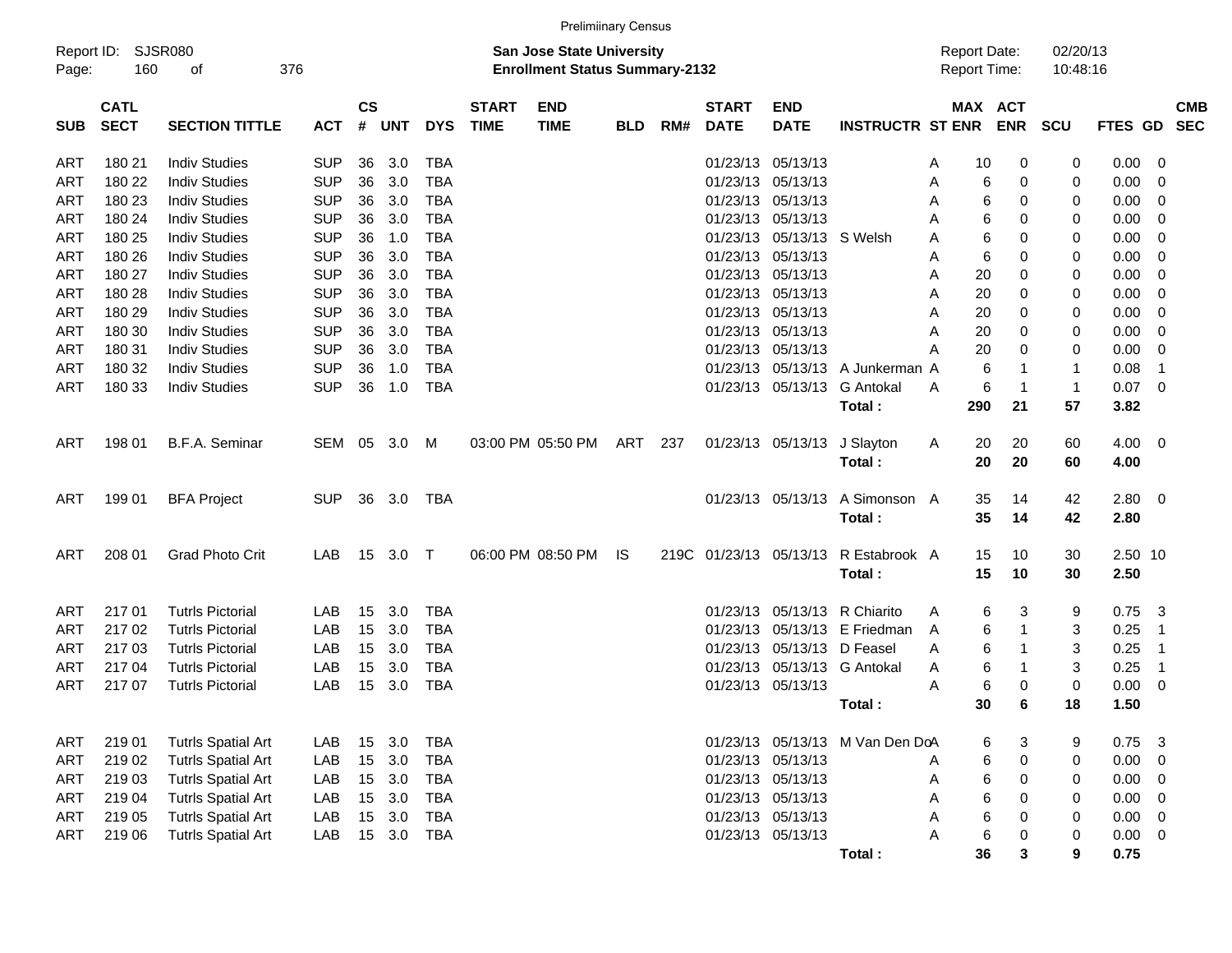|            |                                           |                                          |            |                |              |                          |                             | <b>Prelimiinary Census</b>                                                |            |      |                             |                                        |                              |        |                                     |                             |                      |                |                          |                          |
|------------|-------------------------------------------|------------------------------------------|------------|----------------|--------------|--------------------------|-----------------------------|---------------------------------------------------------------------------|------------|------|-----------------------------|----------------------------------------|------------------------------|--------|-------------------------------------|-----------------------------|----------------------|----------------|--------------------------|--------------------------|
| Page:      | Report ID:<br>SJSR080<br>161<br>376<br>οf |                                          |            |                |              |                          |                             | <b>San Jose State University</b><br><b>Enrollment Status Summary-2132</b> |            |      |                             |                                        |                              |        | <b>Report Date:</b><br>Report Time: |                             | 02/20/13<br>10:48:16 |                |                          |                          |
| <b>SUB</b> | <b>CATL</b><br><b>SECT</b>                | <b>SECTION TITTLE</b>                    | <b>ACT</b> | <b>CS</b><br># | <b>UNT</b>   | <b>DYS</b>               | <b>START</b><br><b>TIME</b> | <b>END</b><br><b>TIME</b>                                                 | <b>BLD</b> | RM#  | <b>START</b><br><b>DATE</b> | <b>END</b><br><b>DATE</b>              | <b>INSTRUCTR ST ENR</b>      |        | MAX ACT                             | <b>ENR</b>                  | SCU                  | <b>FTES GD</b> |                          | <b>CMB</b><br><b>SEC</b> |
| ART        | 220 01                                    | <b>Tutrls Digital Art</b>                | LAB        | 15             | 3.0          | <b>TBA</b>               |                             |                                                                           |            |      | 01/23/13                    |                                        | 05/13/13 G Hobbs             | A      | 6                                   | 1                           | 3                    | 0.25           | - 1                      |                          |
| ART        | 220 02                                    | <b>Tutrls Digital Art</b>                | LAB        | 15             | 3.0          | <b>TBA</b>               |                             |                                                                           |            |      | 01/23/13                    | 05/13/13                               | J Slayton<br>Total:          | A      | 6<br>12                             | $\mathbf 1$<br>$\mathbf{2}$ | 3<br>6               | 0.25<br>0.50   | $\overline{\phantom{0}}$ |                          |
|            |                                           |                                          |            |                |              |                          |                             |                                                                           |            |      |                             |                                        |                              |        |                                     |                             |                      |                |                          |                          |
| ART        | 221 01                                    | <b>Grad Tutrls Design</b>                | LAB<br>LAB | 15             | 3.0<br>3.0   | TBA                      |                             |                                                                           |            |      |                             | 01/23/13 05/13/13<br>01/23/13 05/13/13 |                              | Α<br>A | 6                                   | 0                           | 0                    | 0.00<br>0.00   | $\overline{\mathbf{0}}$  |                          |
| ART        | 221 02                                    | <b>Grad Tutrls Design</b>                |            | 15             |              | <b>TBA</b>               |                             |                                                                           |            |      |                             |                                        | Total:                       |        | 6<br>12                             | 0<br>0                      | 0<br>$\mathbf 0$     | 0.00           | $\overline{0}$           |                          |
| ART        | 222 01                                    | <b>Grad Tutrls Photog</b>                | LAB        | 15             | 3.0          | <b>TBA</b>               |                             |                                                                           |            |      | 01/23/13                    | 05/13/13                               | V Mendoza                    | A      | 6                                   | 3                           | 9                    | 0.75           | 3                        |                          |
| ART        | 222 02                                    | <b>Grad Tutrls Photog</b>                | LAB        | 15             | 3.0          | <b>TBA</b>               |                             |                                                                           |            |      | 01/23/13                    | 05/13/13                               | R Lasser                     | A      | 6                                   | 3                           | 9                    | 0.75           | 3                        |                          |
| ART        | 222 03                                    | <b>Grad Tutrls Photog</b>                | LAB        | 15             | 3.0          | <b>TBA</b>               |                             |                                                                           |            |      | 01/23/13                    | 05/13/13                               | <b>B</b> Taylor              | A      | 6                                   | $\overline{c}$              | 6                    | 0.50           | 2                        |                          |
| ART        | 222 04                                    | <b>Grad Tutrls Photog</b>                | LAB        | 15             | 3.0          | <b>TBA</b>               |                             |                                                                           |            |      |                             |                                        | 01/23/13 05/13/13 Y Williams | A      | 6                                   | 1                           | 3                    | 0.25           | $\overline{1}$           |                          |
|            |                                           |                                          |            |                |              |                          |                             |                                                                           |            |      |                             |                                        | Total:                       |        | 24                                  | 9                           | 27                   | 2.25           |                          |                          |
| ART        | 260 01                                    | Spec Tutrls in Art                       | LAB        | 15             | 3.0          | <b>TR</b>                |                             | 12:00 PM 02:50 PM                                                         | ART        | -310 | 01/23/13                    | 05/13/13                               | <b>G</b> Antokal             | A      | 6                                   | 0                           | 0                    | 0.00           | - 0                      |                          |
| ART        | 260 02                                    | Spec Tutrls in Art                       | LAB        | 15             | 3.0          | <b>TBA</b>               |                             |                                                                           |            |      | 01/23/13                    | 05/13/13                               | V Mendoza                    | A      | 6                                   | 1                           | 3                    | 0.25           | $\overline{\mathbf{1}}$  |                          |
| ART        | 260 03                                    | Spec Tutrls in Art                       | LAB        | 15             | 3.0          | <b>TBA</b>               |                             |                                                                           |            |      | 01/23/13                    | 05/13/13                               | E Friedman                   | A      | 6                                   | 1                           | 3                    | 0.25           | $\overline{\phantom{0}}$ |                          |
| ART        | 260 04                                    | Spec Tutrls in Art                       | LAB        | 15             | 3.0          | <b>TBA</b>               |                             |                                                                           |            |      | 01/23/13                    | 05/13/13                               | S Frank                      | A      | 6                                   | 1                           | 3                    | 0.25           | $\overline{\phantom{0}}$ |                          |
| ART        | 260 05                                    | Spec Tutrls in Art                       | LAB        | 15             | 3.0          | <b>TBA</b>               |                             |                                                                           |            |      | 01/23/13                    | 05/13/13                               | J Morgan                     | Α      | 6                                   | 1                           | 3                    | 0.25           | $\overline{\phantom{1}}$ |                          |
| ART        | 260 06                                    | Spec Tutrls in Art                       | LAB        | 15             | 3.0          | <b>TBA</b>               |                             |                                                                           |            |      | 01/23/13                    |                                        | 05/13/13 R Carrington A      |        | 6                                   | $\overline{c}$              | 6                    | 0.50           | $\overline{2}$           |                          |
| ART        | 260 07                                    | Spec Tutrls in Art                       | LAB        | 15             | 3.0          | <b>TBA</b>               |                             |                                                                           |            |      | 01/23/13                    | 05/13/13                               | R Dawson                     | A      | 6                                   | 1                           | 3                    | 0.25           | $\overline{1}$           |                          |
| ART        | 260 08                                    | Spec Tutrls in Art                       | LAB        | 15             | 3.0          | <b>TBA</b>               |                             |                                                                           |            |      | 01/23/13                    | 05/13/13                               |                              | Α      | 6                                   | 0                           | 0                    | 0.00           | $\overline{0}$           |                          |
| ART        | 260 09                                    | Spec Tutrls in Art                       | LAB        | 15             | 3.0          | <b>TBA</b>               |                             |                                                                           |            |      | 01/23/13                    | 05/13/13                               |                              | Α      | 6                                   | 0                           | 0                    | 0.00           | 0                        |                          |
| ART        | 260 10                                    | Spec Tutrls in Art                       | LAB        | 15             | 3.0          | <b>TBA</b>               |                             |                                                                           |            |      | 01/23/13                    | 05/13/13                               |                              | Α      | 6                                   | 0                           | 0                    | 0.00           | 0                        |                          |
| ART        | 260 11                                    | Spec Tutrls in Art                       | LAB        | 15             | 3.0          | <b>TBA</b>               |                             |                                                                           |            |      | 01/23/13                    | 05/13/13                               |                              | Α      | 6                                   | 0                           | 0                    | 0.00           | 0                        |                          |
| ART        | 260 12<br>260 13                          | Spec Tutrls in Art<br>Spec Tutrls in Art | LAB<br>LAB | 15<br>15       | 3.0<br>3.0   | <b>TBA</b><br><b>TBA</b> |                             |                                                                           |            |      | 01/23/13<br>01/23/13        | 05/13/13<br>05/13/13                   |                              | Α<br>A | 6<br>6                              | 0<br>0                      | 0                    | 0.00<br>0.00   | 0<br>$\overline{0}$      |                          |
| ART<br>ART | 260 14                                    | Spec Tutrls in Art                       | LAB        | 15             | 3.0          | <b>TBA</b>               |                             |                                                                           |            |      |                             | 01/23/13 05/13/13                      |                              | A      | 6                                   | 0                           | 0<br>0               | 0.00           | $\overline{0}$           |                          |
|            |                                           |                                          |            |                |              |                          |                             |                                                                           |            |      |                             |                                        | Total:                       |        | 84                                  | 7                           | 21                   | 1.75           |                          |                          |
| ART        | 276 01                                    | Artists Teach Art                        | <b>SEM</b> |                | 3.0          |                          |                             |                                                                           |            |      |                             |                                        |                              | X      | 0                                   | 0                           | $\pmb{0}$            | $0.00 \t 0$    |                          |                          |
| ART        | 276 02                                    | Artists Teach Art                        | SEM 05     |                | 3.0 W        |                          |                             | 06:00 PM 08:50 PM ART 105                                                 |            |      |                             |                                        | 01/23/13 05/13/13 V Mendoza  | Α      | 20                                  | 13                          | 39                   | 3.25 13        |                          |                          |
|            |                                           |                                          |            |                |              |                          |                             |                                                                           |            |      |                             |                                        | Total:                       |        | 20                                  | 13                          | 39                   | 3.25           |                          |                          |
| ART        | 281 01                                    | <b>Interdis Critique</b>                 | <b>SEM</b> |                | 3.0          |                          |                             |                                                                           |            |      |                             |                                        |                              | X      | 0                                   | 0                           | 0                    | $0.00 \t 0$    |                          |                          |
| ART        | 281 02                                    | Interdis Critique                        |            |                | SEM 05 3.0 T |                          |                             | 03:00 PM 05:50 PM ART 105                                                 |            |      |                             | 01/23/13 05/13/13 S Welsh              |                              | A      | 15                                  | 15                          | 45                   | 3.75 15        |                          |                          |
|            |                                           |                                          |            |                |              |                          |                             |                                                                           |            |      |                             |                                        | Total:                       |        | 15                                  | 15                          | 45                   | 3.75           |                          |                          |
| ART        |                                           | 282B 01 Sem Cont Art                     |            |                | SEM 05 3.0 R |                          |                             | 03:00 PM 05:45 PM ART 139 01/23/13 05/13/13 D Bowen                       |            |      |                             |                                        |                              | A      | 18                                  | 17                          | 51                   | 4.25 17        |                          |                          |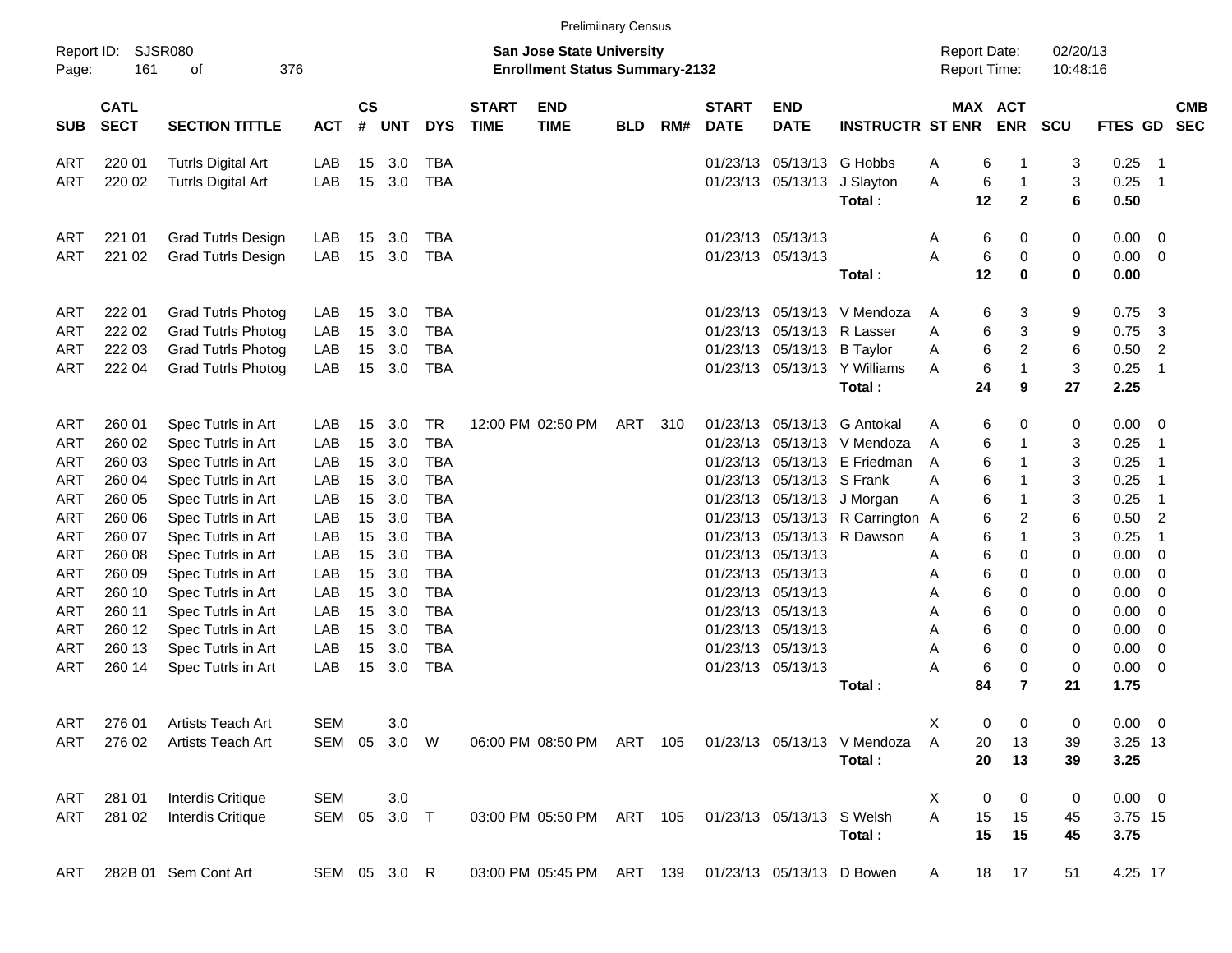|              |                            |                                        |                          |                    |                  |                 |                             | <b>Prelimiinary Census</b>                                         |                    |            |                             |                                                          |                                                                            |                                            |                                         |                      |                                       |                           |
|--------------|----------------------------|----------------------------------------|--------------------------|--------------------|------------------|-----------------|-----------------------------|--------------------------------------------------------------------|--------------------|------------|-----------------------------|----------------------------------------------------------|----------------------------------------------------------------------------|--------------------------------------------|-----------------------------------------|----------------------|---------------------------------------|---------------------------|
| Page:        | Report ID: SJSR080<br>162  | 376<br>of                              |                          |                    |                  |                 |                             | San Jose State University<br><b>Enrollment Status Summary-2132</b> |                    |            |                             |                                                          |                                                                            | <b>Report Date:</b><br><b>Report Time:</b> |                                         | 02/20/13<br>10:48:16 |                                       |                           |
| <b>SUB</b>   | <b>CATL</b><br><b>SECT</b> | <b>SECTION TITTLE</b>                  | <b>ACT</b>               | $\mathsf{cs}$<br># | <b>UNT</b>       | <b>DYS</b>      | <b>START</b><br><b>TIME</b> | <b>END</b><br><b>TIME</b>                                          | <b>BLD</b>         | RM#        | <b>START</b><br><b>DATE</b> | <b>END</b><br><b>DATE</b>                                | <b>INSTRUCTR ST ENR</b>                                                    |                                            | MAX ACT<br><b>ENR</b>                   | <b>SCU</b>           |                                       | <b>CMB</b><br>FTES GD SEC |
|              |                            |                                        |                          |                    |                  |                 |                             |                                                                    |                    |            |                             |                                                          | Total:                                                                     |                                            | 18<br>17                                | 51                   | 4.25                                  |                           |
| ART          |                            | 297A 01 MA Special Study               | <b>SUP</b>               |                    | 25 3.0           | TBA             |                             |                                                                    | ART                |            | 110A 01/23/13 05/13/13      |                                                          | A Raynsford A<br>Total:                                                    |                                            | 0<br>6<br>6<br>0                        | 0<br>0               | $0.00 \t 0$<br>0.00                   |                           |
| ART          |                            | 297B 01 Masters Project                | <b>SUP</b>               |                    | 25 3.0           | TBA             |                             |                                                                    | ART                |            | 110A 01/23/13 05/13/13      |                                                          | A Raynsford A<br>Total:                                                    |                                            | 6<br>0<br>6<br>0                        | 0<br>0               | $0.00 \t 0$<br>0.00                   |                           |
| ART          | 298A 01                    | <b>MFA Special Study</b>               | <b>SUP</b>               |                    | 25 3.0           | TBA             |                             |                                                                    |                    |            |                             | 01/23/13 05/13/13                                        | R Chiarito<br>Total:                                                       | A                                          | 15<br>8<br>15<br>8                      | 24<br>24             | 2.00 8<br>2.00                        |                           |
| ART          |                            | 298B 01 MFA Project                    | <b>SUP</b>               |                    | 25 3.0           | TBA             |                             |                                                                    |                    |            |                             | 01/23/13 05/13/13                                        | R Chiarito<br>Total:                                                       | A                                          | 20<br>19<br>20<br>19                    | 57<br>57             | 4.75 19<br>4.75                       |                           |
| ART          | 299 01                     | Master's Thesis                        | SUP.                     |                    | 25 3.0           | TBA             |                             |                                                                    | ART                |            |                             |                                                          | 110A 01/23/13 05/13/13 A Raynsford A<br>Total:                             |                                            | 2<br>15<br>$\mathbf{2}$<br>15           | 6<br>6               | $0.50$ 2<br>0.50                      |                           |
|              | ARTH 11 01                 | Modern Art Hist                        | LEC.                     | 01                 | 3.0              | МW              |                             | 10:30 AM 11:45 AM                                                  | ART 133            |            |                             | 01/23/13 05/13/13                                        | P Albers<br>Total:                                                         | A                                          | 70<br>45<br>70<br>45                    | 135<br>135           | $9.00 \t 0$<br>9.00                   |                           |
|              | ARTH 70A 01                | Art Hist Prehis-Med                    | <b>LEC</b>               |                    | $02 \quad 3.0$   | MW              |                             | 03:00 PM 04:15 PM                                                  | ART 133            |            |                             | 01/23/13 05/13/13                                        | A Simonson A<br>Total:                                                     |                                            | 69<br>70<br>70<br>69                    | 207<br>207           | 13.80 0<br>13.80                      |                           |
| ARTH<br>ARTH | 70B 01<br>70B 02           | Art Hist Ren-Mod<br>Art Hist Ren-Mod   | LEC.<br><b>LEC</b>       | 02<br>02           | 3.0<br>3.0       | MW<br><b>MW</b> |                             | 04:30 PM 05:45 PM<br>09:00 AM 10:15 AM                             | ART<br>ART         | 133<br>133 |                             | 01/23/13 05/13/13 J Smits<br>01/23/13 05/13/13           | J Movassat<br>Total:                                                       | A<br>A<br>140                              | 60<br>70<br>70<br>70<br>130             | 180<br>210<br>390    | $12.00 \t 0$<br>$14.00 \t 0$<br>26.00 |                           |
| ARTH<br>ASIA | 70C 01<br>70C 01           | Arts of Asia<br>Arts of Asia           | LEC.<br><b>LEC</b>       | 01<br>01           | 3.0<br>3.0       | TR<br><b>TR</b> |                             | 09:00 AM 10:15 AM<br>09:00 AM 10:15 AM                             | ART<br>ART         | 133<br>133 |                             |                                                          | 01/23/13 05/13/13 P Sutcliffe<br>01/23/13 05/13/13 P Sutcliffe<br>Total :  | A<br>A                                     | 58<br>70<br>0<br>10<br>68<br>70         | 174<br>30<br>204     | 11.60<br>2.00<br>13.60                | 0 C<br>0 C                |
|              | ARTH 72 01<br>ARTH 72 02   | Design in Society<br>Design in Society | <b>LEC</b><br><b>LEC</b> | 01<br>01           | 3.0<br>3.0 TR    | TR              |                             | 01:30 PM 02:45 PM<br>03:00 PM 04:15 PM                             | ART<br>ART 133     | 133        |                             |                                                          | 01/23/13 05/13/13 J Thompson A<br>01/23/13 05/13/13 J Thompson A<br>Total: |                                            | 70<br>69<br>70<br>65<br>140 134         | 207<br>195<br>402    | 13.80 0<br>13.00 0<br>26.80           |                           |
|              | ARTH 126 01<br>PHOT 126 01 | History of Photo<br>History of Photo   | <b>LEC</b><br><b>LEC</b> |                    | 02 3.0<br>02 3.0 | МW<br>МW        |                             | 03:00 PM 04:15 PM<br>03:00 PM 04:15 PM                             | ART 135<br>ART 135 |            |                             | 01/23/13 05/13/13 B Taylor<br>01/23/13 05/13/13 B Taylor | Total:                                                                     | A<br>Α                                     | 55<br>37<br>$\pmb{0}$<br>20<br>55<br>57 | 111<br>60<br>171     | 7.60 4 C<br>4.05 1 C<br>11.65         |                           |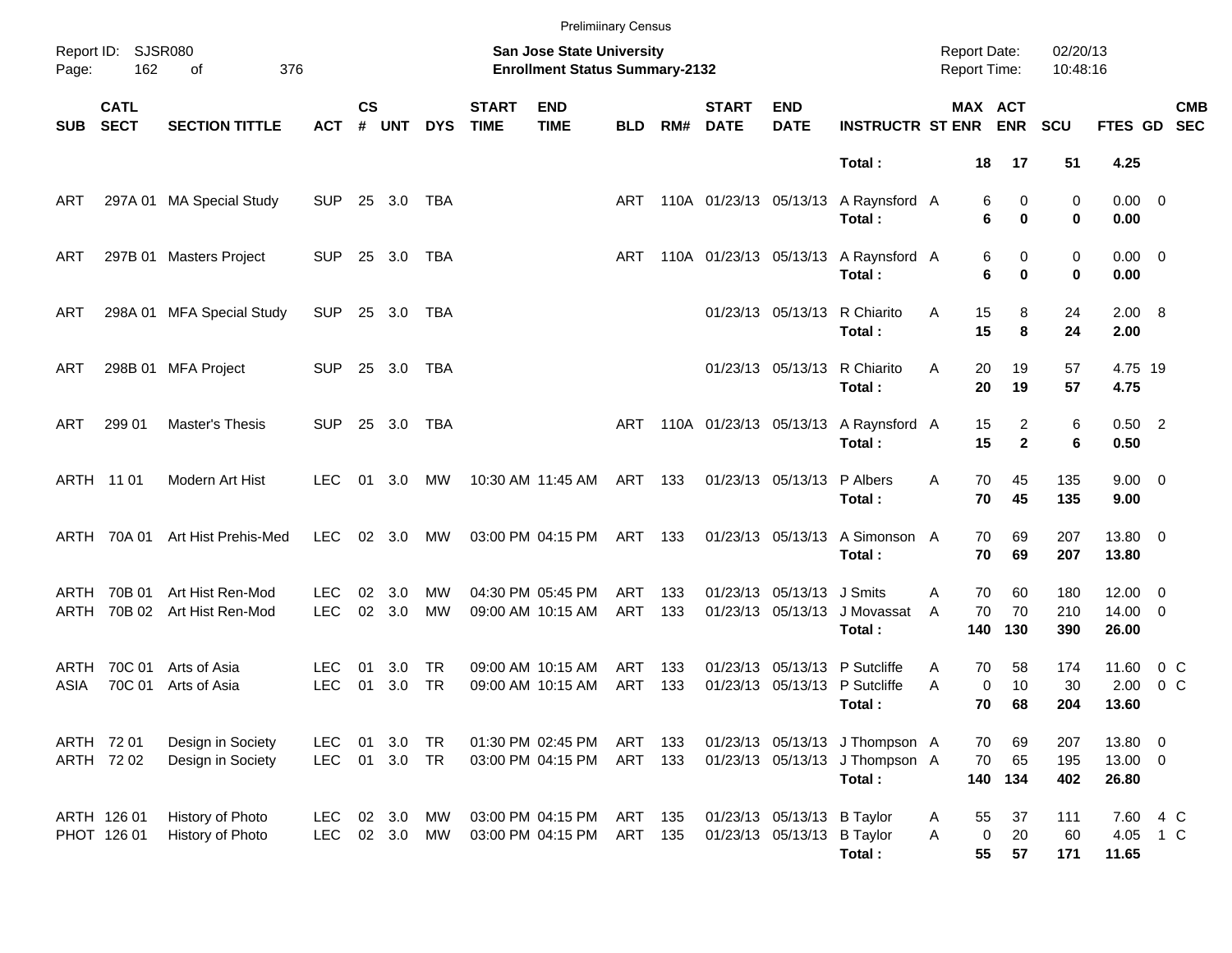|                                                                                                                      |                                                                                                                                                                              |                                                                                                       |                                              |                                                      |                                                                                                              |                             |                                                                                  | <b>Prelimiinary Census</b>      |                          |                             |                                                                                          |                                                                                                                                             |                                            |                                                                                            |                                      |                                                                                      |                                                                                             |  |
|----------------------------------------------------------------------------------------------------------------------|------------------------------------------------------------------------------------------------------------------------------------------------------------------------------|-------------------------------------------------------------------------------------------------------|----------------------------------------------|------------------------------------------------------|--------------------------------------------------------------------------------------------------------------|-----------------------------|----------------------------------------------------------------------------------|---------------------------------|--------------------------|-----------------------------|------------------------------------------------------------------------------------------|---------------------------------------------------------------------------------------------------------------------------------------------|--------------------------------------------|--------------------------------------------------------------------------------------------|--------------------------------------|--------------------------------------------------------------------------------------|---------------------------------------------------------------------------------------------|--|
| Report ID:<br>163<br>Page:                                                                                           | <b>SJSR080</b><br>376<br>οf                                                                                                                                                  |                                                                                                       |                                              |                                                      |                                                                                                              |                             | <b>San Jose State University</b><br><b>Enrollment Status Summary-2132</b>        |                                 |                          |                             |                                                                                          |                                                                                                                                             | <b>Report Date:</b><br><b>Report Time:</b> |                                                                                            | 02/20/13<br>10:48:16                 |                                                                                      |                                                                                             |  |
| <b>CATL</b><br><b>SECT</b><br><b>SUB</b>                                                                             | <b>SECTION TITTLE</b>                                                                                                                                                        | <b>ACT</b>                                                                                            | <b>CS</b><br>#                               | <b>UNT</b>                                           | <b>DYS</b>                                                                                                   | <b>START</b><br><b>TIME</b> | <b>END</b><br><b>TIME</b>                                                        | <b>BLD</b>                      | RM#                      | <b>START</b><br><b>DATE</b> | <b>END</b><br><b>DATE</b>                                                                | <b>INSTRUCTR ST ENR</b>                                                                                                                     |                                            | MAX ACT<br><b>ENR</b>                                                                      | <b>SCU</b>                           | FTES GD SEC                                                                          | <b>CMB</b>                                                                                  |  |
| ARTH 161 01                                                                                                          | <b>Cont Architecture</b>                                                                                                                                                     | <b>LEC</b>                                                                                            |                                              | 02 3.0                                               | TR                                                                                                           |                             | 10:30 AM 11:45 AM                                                                | ART                             | 133                      |                             |                                                                                          | 01/23/13 05/13/13 A Raynsford A<br>Total:                                                                                                   | 70<br>70                                   | 71<br>71                                                                                   | 213<br>213                           | $14.20 \t 0$<br>14.20                                                                |                                                                                             |  |
| ARTH 163 01<br>URBP 163 01                                                                                           | 20th Cent Urb Des<br>20th Cent Urb Des                                                                                                                                       | <b>LEC</b><br><b>LEC</b>                                                                              | 02<br>02                                     | 3.0<br>3.0                                           | TR<br>TR                                                                                                     |                             | 01:30 PM 02:45 PM<br>01:30 PM 02:45 PM                                           | ART<br>ART                      | 135<br>135               |                             | 01/23/13 05/13/13                                                                        | 01/23/13 05/13/13 A Raynsford A<br>A Raynsford A<br>Total:                                                                                  | 50<br>50                                   | 47<br>$\overline{c}$<br>0<br>49                                                            | 141<br>6<br>147                      | 9.40<br>0.45<br>9.85                                                                 | $0\,$ C<br>$1\,C$                                                                           |  |
| ARTH 175 01                                                                                                          | Thry Art His/Crit                                                                                                                                                            | <b>LEC</b>                                                                                            | 02                                           | 3.0                                                  | <b>MW</b>                                                                                                    |                             | 01:30 PM 02:45 PM                                                                | ART 139                         |                          |                             | 01/23/13 05/13/13                                                                        | A Junkerman A<br>Total:                                                                                                                     | 24<br>24                                   | 15<br>15                                                                                   | 45<br>45                             | $3.15 \quad 3$<br>3.15                                                               |                                                                                             |  |
|                                                                                                                      | ARTH 176A 01 Gr Des Hist/Theory<br>DSGD 176A 01 Gr Des Hist/Theory<br>ARTH 176A 02 Gr Des Hist/Theory<br>DSGD 176A 02 Gr Des Hist/Theory                                     | <b>LEC</b><br><b>LEC</b><br><b>LEC</b><br><b>LEC</b>                                                  | 01<br>01<br>01<br>01                         | 3.0<br>3.0<br>3.0<br>3.0                             | MW<br>MW<br>MW<br><b>MW</b>                                                                                  |                             | 12:00 PM 01:15 PM<br>12:00 PM 01:15 PM<br>01:30 PM 02:45 PM<br>01:30 PM 02:45 PM | ART<br><b>ART</b><br>ART<br>ART | 133<br>133<br>133<br>133 |                             |                                                                                          | 01/23/13 05/13/13 P Sutcliffe<br>01/23/13 05/13/13 P Sutcliffe<br>01/23/13 05/13/13 P Sutcliffe<br>01/23/13 05/13/13 P Sutcliffe<br>Total:  | 70<br>A<br>A<br>A<br>70<br>A<br>140        | 41<br>$\mathbf 0$<br>26<br>32<br>38<br>0<br>137                                            | 123<br>78<br>96<br>114<br>411        | 8.20<br>5.20<br>6.45<br>7.60<br>27.45                                                | $0\,$ C<br>0 <sup>o</sup><br>1 C<br>0 <sup>o</sup>                                          |  |
| ARTH 178 01<br>ARTH 178 02<br>ARTH 178 03                                                                            | Arth Field Work<br>Arth Field Work<br>Arth Field Work                                                                                                                        | <b>SUP</b><br><b>SUP</b><br><b>SUP</b>                                                                | 36<br>36<br>36                               | 3.0<br>3.0<br>3.0                                    | <b>TBA</b><br><b>TBA</b><br><b>TBA</b>                                                                       |                             |                                                                                  | ART<br>ART<br><b>ART</b>        |                          |                             | 110A 01/23/13 05/13/13 D Bowen                                                           | 110A 01/23/13 05/13/13 A Simonson<br>110A 01/23/13 05/13/13 A Raynsford<br>Total:                                                           | A<br>Α<br>A<br>18                          | 6<br>1<br>6<br>0<br>6<br>0<br>1                                                            | 3<br>0<br>0<br>3                     | 0.25<br>$0.00 \t 0$<br>$0.00 \t 0$<br>0.25                                           | $\overline{\phantom{1}}$                                                                    |  |
| ARTH 180 01<br>ARTH 180 02<br>ARTH 180 03<br>ARTH 180 05<br>ARTH 180 06<br>ARTH 180 07<br>ARTH 180 08<br>ARTH 180 09 | Indiv Studies ArtH<br>Indiv Studies ArtH<br>Indiv Studies ArtH<br>Indiv Studies ArtH<br>Indiv Studies ArtH<br>Indiv Studies ArtH<br>Indiv Studies ArtH<br>Indiv Studies ArtH | SUP<br><b>SUP</b><br><b>SUP</b><br><b>SUP</b><br><b>SUP</b><br><b>SUP</b><br><b>SUP</b><br><b>SUP</b> | 36<br>36<br>36<br>36<br>36<br>36<br>36<br>36 | 3.0<br>3.0<br>3.0<br>3.0<br>3.0<br>1.0<br>4.0<br>1.0 | <b>TBA</b><br><b>TBA</b><br><b>TBA</b><br><b>TBA</b><br><b>TBA</b><br><b>TBA</b><br><b>TBA</b><br><b>TBA</b> |                             |                                                                                  | ART<br>ART<br>ART               | 110A                     |                             | 01/23/13 05/13/13 D Bowen<br>01/23/13 05/13/13<br>01/23/13 05/13/13<br>01/23/13 05/13/13 | 110A 01/23/13 05/13/13 A Simonson<br>110A 01/23/13 05/13/13 A Raynsford<br>01/23/13 05/13/13 A Raynsford<br>01/23/13 05/13/13 A Junkerman A | A<br>Α<br>A<br>A<br>А<br>A<br>А            | 6<br>0<br>6<br>0<br>6<br>0<br>6<br>0<br>6<br>$\Omega$<br>6<br>1<br>6<br>0<br>6<br>$\Omega$ | 0<br>0<br>0<br>0<br>0<br>1<br>0<br>0 | $0.00 \quad 0$<br>$0.00 \t 0$<br>$0.00 \t 0$<br>0.00<br>0.00<br>0.08<br>0.00<br>0.00 | - 0<br>$\overline{\phantom{0}}$<br>-1<br>$\overline{\mathbf{0}}$<br>$\overline{\mathbf{0}}$ |  |
|                                                                                                                      | ARTH 182A 01 Art of the Americas LEC 02 3.0 MW 04:30 PM 05:45 PM ART 135 01/23/13 05/13/13 M Wyman                                                                           |                                                                                                       |                                              |                                                      |                                                                                                              |                             |                                                                                  |                                 |                          |                             |                                                                                          | Total :<br>Total:                                                                                                                           | 48<br>A<br>30<br>30                        | 1<br>29<br>29                                                                              | $\mathbf 1$<br>87<br>87              | 0.08<br>5.90 2<br>5.90                                                               |                                                                                             |  |
|                                                                                                                      | ARTH 183B 01 Islamic 7th C-13th C<br>MDES 183B 01 Islamic 7th C-13th C LEC                                                                                                   | <b>LEC</b>                                                                                            |                                              | 3.0<br>3.0                                           |                                                                                                              |                             |                                                                                  |                                 |                          |                             |                                                                                          | Total:                                                                                                                                      | X<br>X                                     | 0<br>0<br>0<br>0<br>$\bf{0}$<br>0                                                          | 0<br>0<br>0                          | $0.00 \t 0$<br>$0.00 \t 0$<br>0.00                                                   |                                                                                             |  |
|                                                                                                                      | ARTH 185B 01 Roman/Etruscan Art LEC                                                                                                                                          |                                                                                                       |                                              | 3.0                                                  |                                                                                                              |                             |                                                                                  |                                 |                          |                             |                                                                                          |                                                                                                                                             | X                                          | $\mathbf{0}$<br>0                                                                          | 0                                    | $0.00 \t 0$                                                                          |                                                                                             |  |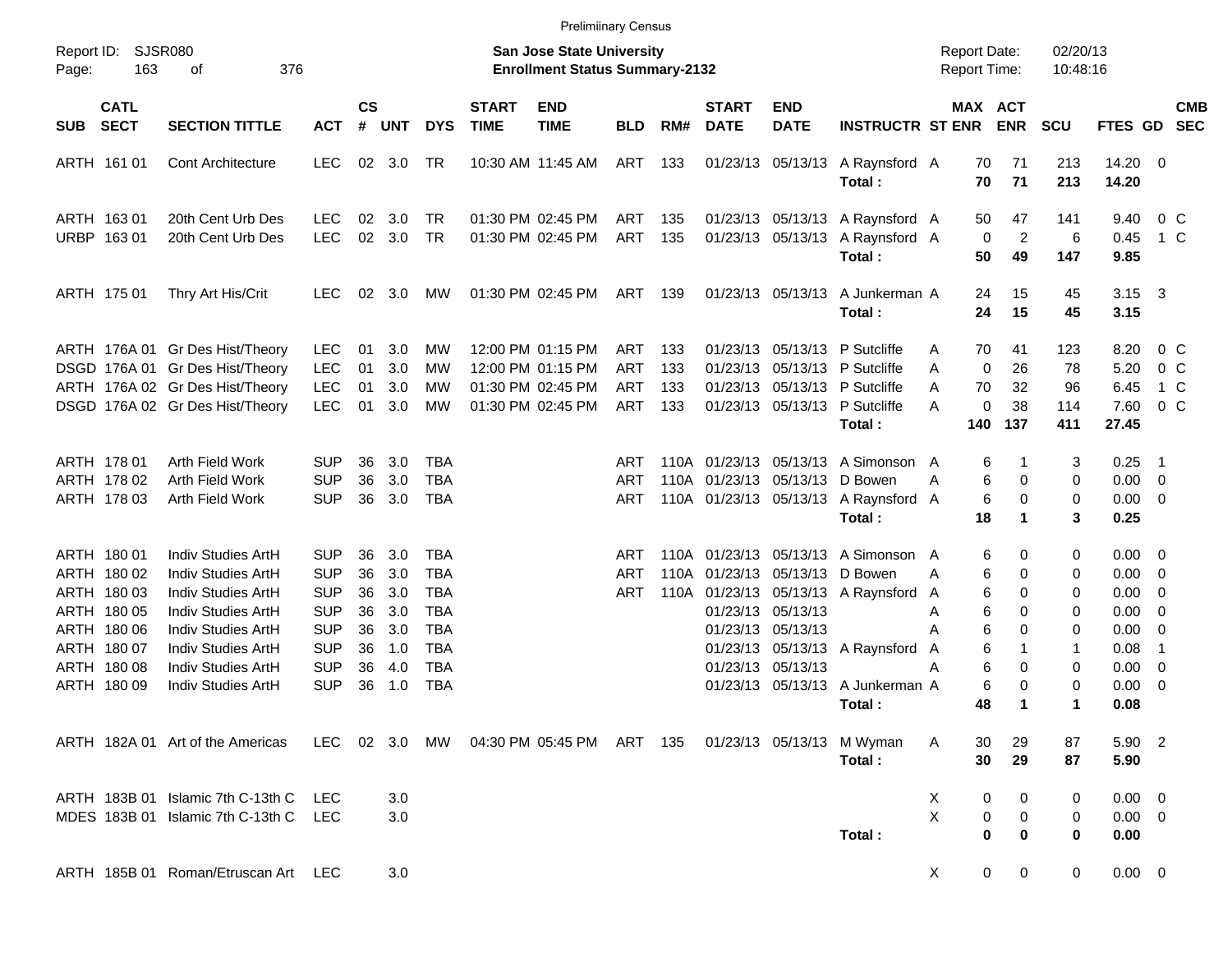|       |                                           |                                                                       |                                           |                    |                          |                   |                                                                    | <b>Prelimiinary Census</b>                                  |                          |                   |                             |                                        |                                                                                                  |                                   |                              |                   |                                  |                                                     |  |
|-------|-------------------------------------------|-----------------------------------------------------------------------|-------------------------------------------|--------------------|--------------------------|-------------------|--------------------------------------------------------------------|-------------------------------------------------------------|--------------------------|-------------------|-----------------------------|----------------------------------------|--------------------------------------------------------------------------------------------------|-----------------------------------|------------------------------|-------------------|----------------------------------|-----------------------------------------------------|--|
| Page: | Report ID: SJSR080<br>164                 | 376                                                                   |                                           |                    |                          |                   | San Jose State University<br><b>Enrollment Status Summary-2132</b> |                                                             |                          |                   |                             |                                        | <b>Report Date:</b><br><b>Report Time:</b>                                                       |                                   | 02/20/13<br>10:48:16         |                   |                                  |                                                     |  |
| SUB   | <b>CATL</b><br><b>SECT</b>                | <b>SECTION TITTLE</b>                                                 | <b>ACT</b>                                | $\mathsf{cs}$<br># | <b>UNT</b>               | <b>DYS</b>        | <b>START</b><br><b>TIME</b>                                        | <b>END</b><br><b>TIME</b>                                   | <b>BLD</b>               | RM#               | <b>START</b><br><b>DATE</b> | <b>END</b><br><b>DATE</b>              | <b>INSTRUCTR ST ENR</b>                                                                          |                                   | <b>MAX ACT</b><br><b>ENR</b> | <b>SCU</b>        | FTES GD SEC                      | <b>CMB</b>                                          |  |
|       |                                           | ARTH 185B 02 Roman/Etruscan Art                                       | <b>LEC</b>                                |                    | 3.0                      |                   |                                                                    |                                                             |                          |                   |                             |                                        | Total:                                                                                           | X<br>$\bf{0}$                     | 0<br>0<br>$\bf{0}$           | 0<br>0            | $0.00 \t 0$<br>0.00              |                                                     |  |
|       |                                           | ARTH 187B 01 Art Ital Ren 16th                                        | LEC.                                      | 01                 | 3.0                      | МW                |                                                                    | 10:30 AM 11:45 AM                                           | ART 135                  |                   |                             | 01/23/13 05/13/13                      | A Junkerman A<br>Total:                                                                          | 50<br>50                          | 35<br>35                     | 105<br>105        | $7.05$ 1<br>7.05                 |                                                     |  |
|       |                                           | ARTH 190A 01 Art 19th Cen                                             | <b>LEC</b>                                | 01                 | 3.0 TR                   |                   |                                                                    | 10:30 AM 11:45 AM                                           | ART 135                  |                   |                             | 01/23/13 05/13/13                      | J Thompson A<br>Total:                                                                           | 50<br>50                          | 37<br>37                     | 111<br>111        | $7.50$ 2<br>7.50                 |                                                     |  |
|       |                                           | ARTH 191A 01 Contemporary Issues LEC 01 3.0 TR                        |                                           |                    |                          |                   |                                                                    | 12:00 PM 01:15 PM                                           | ART 133                  |                   |                             | 01/23/13 05/13/13                      | D Bowen<br>Total:                                                                                | 70<br>A<br>70                     | 49<br>49                     | 147<br>147        | 10.00 4<br>10.00                 |                                                     |  |
|       |                                           | ARTH 193A 01 Worlds Art/Culture<br>ARTH 193A 02 Worlds Art/Culture    | LEC.<br><b>LEC</b>                        | 02<br>02           | 3.0<br>3.0               | MW<br><b>TR</b>   |                                                                    | 09:00 AM 10:15 AM<br>09:00 AM 10:15 AM                      | ART<br>ART               | 135<br>135        |                             | 01/23/13 05/13/13<br>01/23/13 05/13/13 | M Wyman<br>M Wyman<br>Total:                                                                     | 50<br>A<br>A<br>50<br>100         | 49<br>48<br>97               | 147<br>144<br>291 | 9.80 0<br>9.60 0<br>19.40        |                                                     |  |
| ASIA  | ARTH 193B 01<br>193B 01                   | East West in Art<br>East West in Art                                  | LEC.<br><b>LEC</b>                        | 01<br>01           | 3.0<br>3.0               | MW<br><b>MW</b>   |                                                                    | 01:30 PM 02:45 PM<br>01:30 PM 02:45 PM                      | ART<br>ART               | 135<br>135        |                             | 01/23/13 05/13/13<br>01/23/13 05/13/13 | J Movassat<br>J Movassat<br>Total:                                                               | 50<br>A<br>$\mathbf 0$<br>A<br>50 | 43<br>$\overline{c}$<br>45   | 129<br>6<br>135   | 8.65<br>0.40<br>9.05             | 1 C<br>0 <sup>o</sup>                               |  |
| ASIA  | ARTH 195 01<br>195 01                     | Art of Japan<br>Art of Japan                                          | LEC.<br><b>LEC</b>                        | 01<br>01           | 3.0<br>3.0               | <b>TR</b><br>TR   |                                                                    | 12:00 PM 01:15 PM<br>12:00 PM 01:15 PM                      | ART<br>ART               | 135<br>135        |                             |                                        | 01/23/13 05/13/13 P Sutcliffe<br>01/23/13 05/13/13 P Sutcliffe<br>Total:                         | 50<br>A<br>$\mathbf 0$<br>A<br>50 | 41<br>3<br>44                | 123<br>9<br>132   | 8.25<br>0.60<br>8.85             | 1 C<br>$0\,$ C                                      |  |
|       | ARTH 275 01                               | Sem: 20th Cent Art                                                    | SEM 05 3.0 T                              |                    |                          |                   |                                                                    | 03:00 PM 05:45 PM                                           | ART 139                  |                   |                             | 01/23/13 05/13/13                      | A Raynsford A<br>Total:                                                                          | 15<br>15                          | 11<br>11                     | 33<br>33          | 2.70 10<br>2.70                  |                                                     |  |
|       | ARTH 279 01                               | Sem: Interdisciplin                                                   | SEM 05                                    |                    | 3.0                      | W                 |                                                                    | 03:00 PM 05:45 PM                                           | ART                      | 139               |                             | 01/23/13 05/13/13                      | A Junkerman A<br>Total:                                                                          | 15<br>15                          | 15<br>15                     | 45<br>45          | $3.30\ 6$<br>3.30                |                                                     |  |
|       | ARTH 291 01<br>ARTH 291 02<br>ARTH 291 03 | Grad Prob Art Hist<br><b>Grad Prob Art Hist</b><br>Grad Prob Art Hist | SEM<br>SEM<br>SEM                         | 05<br>05           | 3.0<br>3.0<br>05 3.0 TBA | <b>TBA</b><br>TBA |                                                                    |                                                             | <b>ART</b><br>ART<br>ART |                   |                             | 110A 01/23/13 05/13/13 D Bowen         | 110A 01/23/13 05/13/13 A Simonson A<br>110A 01/23/13 05/13/13 A Raynsford A                      | 15<br>6<br>Α<br>6                 | 3<br>0                       | 9<br>0<br>3       | 0.75<br>$0.00 \t 0$<br>0.25      | $\overline{\mathbf{3}}$<br>$\overline{\phantom{0}}$ |  |
|       | PHOT 40 01                                | Beg Photography                                                       | ACT 13 3.0                                |                    |                          | МW                |                                                                    | 12:00 PM 02:50 PM                                           | DH                       | 406               |                             |                                        | Total:<br>01/23/13 05/13/13 R Dawson                                                             | 27<br>21<br>Α                     | 4<br>21                      | 12<br>63          | 1.00<br>$4.20 \ 0$               |                                                     |  |
|       | PHOT 40 02<br>PHOT 40 03<br>PHOT 40 04    | Beg Photography<br>Beg Photography<br>Beg Photography                 | ACT 13 3.0<br>ACT 13 3.0<br>ACT 13 3.0 TR |                    |                          | МW<br>МW          |                                                                    | 03:00 PM 05:50 PM<br>06:00 PM 08:50 PM<br>03:00 PM 05:50 PM | DH.<br>DH.<br>DH         | 406<br>406<br>406 |                             |                                        | 01/23/13 05/13/13 R Dawson<br>01/23/13 05/13/13 B Cathey-Ada A<br>01/23/13 05/13/13 M Chambers A | 21<br>A<br>21<br>21               | 20<br>21<br>19               | 60<br>63<br>57    | $4.00 \ 0$<br>$4.25$ 1<br>3.80 0 |                                                     |  |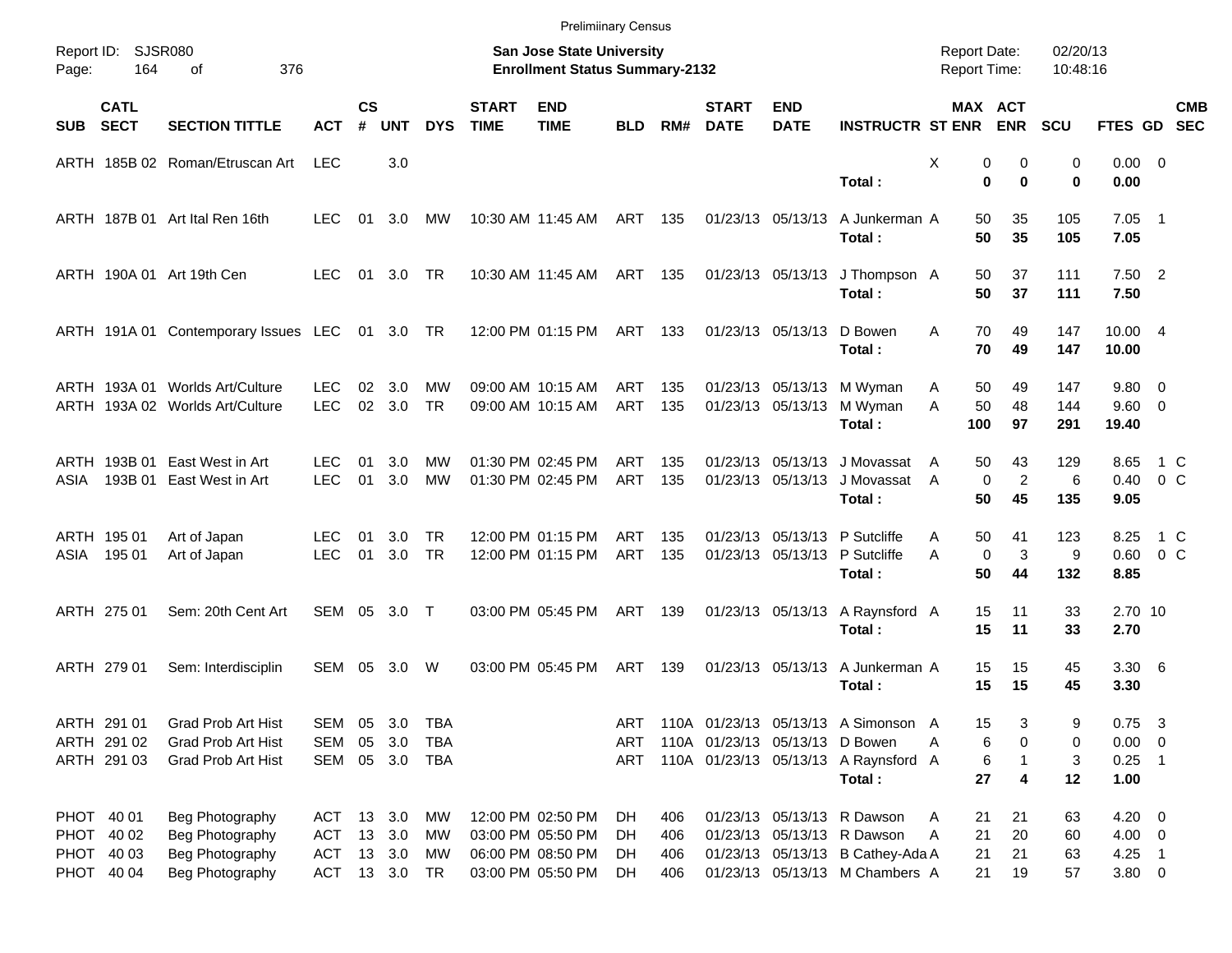|                                           |                                                                      |                                 |                |                      |                               |                             | <b>Prelimiinary Census</b>                                                |                 |                   |                             |                            |                                                                                                                        |                                            |                       |                       |                                      |                                            |  |
|-------------------------------------------|----------------------------------------------------------------------|---------------------------------|----------------|----------------------|-------------------------------|-----------------------------|---------------------------------------------------------------------------|-----------------|-------------------|-----------------------------|----------------------------|------------------------------------------------------------------------------------------------------------------------|--------------------------------------------|-----------------------|-----------------------|--------------------------------------|--------------------------------------------|--|
| Report ID:<br>Page:                       | SJSR080<br>165<br>376<br>οf                                          |                                 |                |                      |                               |                             | <b>San Jose State University</b><br><b>Enrollment Status Summary-2132</b> |                 |                   |                             |                            |                                                                                                                        | <b>Report Date:</b><br><b>Report Time:</b> |                       | 02/20/13<br>10:48:16  |                                      |                                            |  |
| <b>CATL</b><br><b>SECT</b><br><b>SUB</b>  | <b>SECTION TITTLE</b>                                                | <b>ACT</b>                      | <b>CS</b><br># | <b>UNT</b>           | <b>DYS</b>                    | <b>START</b><br><b>TIME</b> | <b>END</b><br><b>TIME</b>                                                 | <b>BLD</b>      | RM#               | <b>START</b><br><b>DATE</b> | <b>END</b><br><b>DATE</b>  | <b>INSTRUCTR ST ENR</b>                                                                                                |                                            | MAX ACT<br><b>ENR</b> | <b>SCU</b>            | FTES GD SEC                          | <b>CMB</b>                                 |  |
| PHOT 40 05                                | Beg Photography                                                      | ACT                             |                | 13 3.0               | TR                            |                             | 12:00 PM 02:50 PM                                                         | DH.             | 406               |                             | 01/23/13 05/13/13          | M Chambers A<br>Total:                                                                                                 | 21<br>105                                  | 18<br>99              | 54<br>297             | 3.60 0<br>19.85                      |                                            |  |
| PHOT 110 01<br>PHOT 110 02                | <b>Black &amp; White Photo</b><br>Black & White Photo                | ACT<br><b>ACT</b>               | 13             | 3.0<br>13 3.0        | TR<br><b>TR</b>               |                             | 06:00 PM 08:50 PM<br>08:00 AM 10:50 AM                                    | DH<br>DH        | 406<br>406        |                             |                            | 01/23/13 05/13/13 M Chambers A<br>01/23/13 05/13/13 E Polanco<br>Total:                                                | 21<br>21<br>A<br>42                        | 21<br>22<br>43        | 63<br>66<br>129       | 4.20<br>$4.40 \quad 0$<br>8.60       | $\overline{\phantom{0}}$                   |  |
| PHOT 11201<br>PHOT 112 02<br>PHOT 112 03  | <b>Color Photo</b><br><b>Color Photo</b><br><b>Color Photo</b>       | ACT<br><b>ACT</b><br>ACT        | 13<br>13       | 3.0<br>3.0<br>13 3.0 | TR.<br><b>MW</b><br><b>TR</b> |                             | 12:00 PM 02:50 PM<br>06:00 PM 08:50 PM<br>03:00 PM 05:50 PM               | IS.<br>IS<br>IS | 219               |                             |                            | 219C 01/23/13 05/13/13 R Estabrook A<br>01/23/13 05/13/13 Y Williams<br>219C 01/23/13 05/13/13 R Estabrook A<br>Total: | 24<br>21<br>A<br>24<br>69                  | 25<br>21<br>24<br>70  | 75<br>63<br>72<br>210 | $5.00 \t 0$<br>4.20<br>4.85<br>14.05 | $\overline{\phantom{0}}$<br>$\overline{1}$ |  |
| PHOT 11301                                | Alt Photo Media                                                      | ACT                             |                | 13 3.0               | МW                            |                             | 12:00 PM 02:50 PM                                                         | DH.             | 410               |                             | 01/23/13 05/13/13          | <b>B</b> Taylor<br>Total:                                                                                              | 21<br>Α<br>21                              | 20<br>20              | 60<br>60              | $4.05$ 1<br>4.05                     |                                            |  |
| PHOT 115 01<br>PHOT 115 02                | Int Digital Imaging<br>Int Digital Imaging                           | ACT<br><b>ACT</b>               | 13<br>13       | 3.0<br>3.0           | TR<br>MW                      |                             | 12:00 PM 02:50 PM<br>03:00 PM 05:50 PM                                    | IS<br>IS        | 219<br>219        |                             | 01/23/13 05/13/13 C Giffen | 01/23/13 05/13/13 V Mendoza<br>Total:                                                                                  | 21<br>A<br>21<br>A<br>42                   | 21<br>21<br>42        | 63<br>63<br>126       | $4.20 \ 0$<br>$4.20 \ 0$<br>8.40     |                                            |  |
| PHOT 116 01                               | Cont Issues Photog                                                   | SEM                             | 04             | 3.0                  | W                             |                             | 06:00 PM 08:50 PM                                                         | IS              |                   |                             | 219C 01/23/13 05/13/13     | B Taylor<br>Total:                                                                                                     | 21<br>Α<br>21                              | 20<br>20              | 60<br>60              | $4.05$ 1<br>4.05                     |                                            |  |
| PHOT 120 01<br>PHOT 120 02                | Image and Idea<br>Image and Idea                                     | ACT<br>ACT                      | 07<br>07       | 3.0<br>3.0           | МW<br>TR                      |                             | 12:00 PM 02:50 PM<br>03:00 PM 05:50 PM                                    | IS<br>IS        | 219<br>219        |                             | 01/23/13 05/13/13 R Lasser | 01/23/13 05/13/13 V Mendoza<br>Total:                                                                                  | 21<br>A<br>21<br>A<br>42                   | 22<br>18<br>40        | 66<br>54<br>120       | $4.40 \quad 0$<br>3.60 0<br>8.00     |                                            |  |
| PHOT 121 01<br>PHOT 121 02<br>PHOT 121 03 | Intro to Studio Ligh<br>Intro to Studio Ligh<br>Intro to Studio Ligh | ACT<br><b>ACT</b><br><b>ACT</b> | 13<br>13<br>13 | 3.0<br>3.0<br>3.0    | МW<br>МW<br>TR                |                             | 12:00 PM 02:50 PM<br>03:00 PM 05:50 PM<br>08:00 AM 10:50 AM               | DН<br>DH<br>DH  | 407<br>407<br>407 | 01/23/13<br>01/23/13        | 01/23/13 05/13/13 S Frank  | 05/13/13 Y Williams<br>05/13/13 Y Williams<br>Total :                                                                  | 18<br>Α<br>18<br>A<br>18<br>Α<br>54        | 18<br>18<br>18<br>54  | 54<br>54<br>54<br>162 | 3.65<br>3.60 0<br>3.60 0<br>10.85    | $\overline{\phantom{1}}$                   |  |
|                                           | PHOT 122 01 Adv Studio Lighting                                      |                                 |                |                      |                               |                             | ACT 13 3.0 TR 12:00 PM 02:50 PM DH                                        |                 | 407               |                             | 01/23/13 05/13/13 S Frank  | Total:                                                                                                                 | 18<br>A<br>18                              | 17<br>17              | 51<br>51              | $3.40 \ 0$<br>3.40                   |                                            |  |
| PHOT 125 01                               | Adv Photo Media                                                      |                                 |                |                      |                               |                             | ACT 13 3.0 MW 08:00 AM 10:50 AM DH                                        |                 | 406               |                             |                            | 01/23/13 05/13/13 R Dawson<br>Total:                                                                                   | A<br>21<br>21                              | 17<br>17              | 51<br>51              | $3.45$ 1<br>3.45                     |                                            |  |
|                                           | PHOT 129 01 Professional Prac Ph LAB 15 3.0 TR 03:00 PM 05:50 PM DH  |                                 |                |                      |                               |                             |                                                                           |                 | 407               |                             | 01/23/13 05/13/13 S Frank  | Total:                                                                                                                 | 21<br>A<br>21                              | 23<br>23              | 69<br>69              | $4.60 \ 0$<br>4.60                   |                                            |  |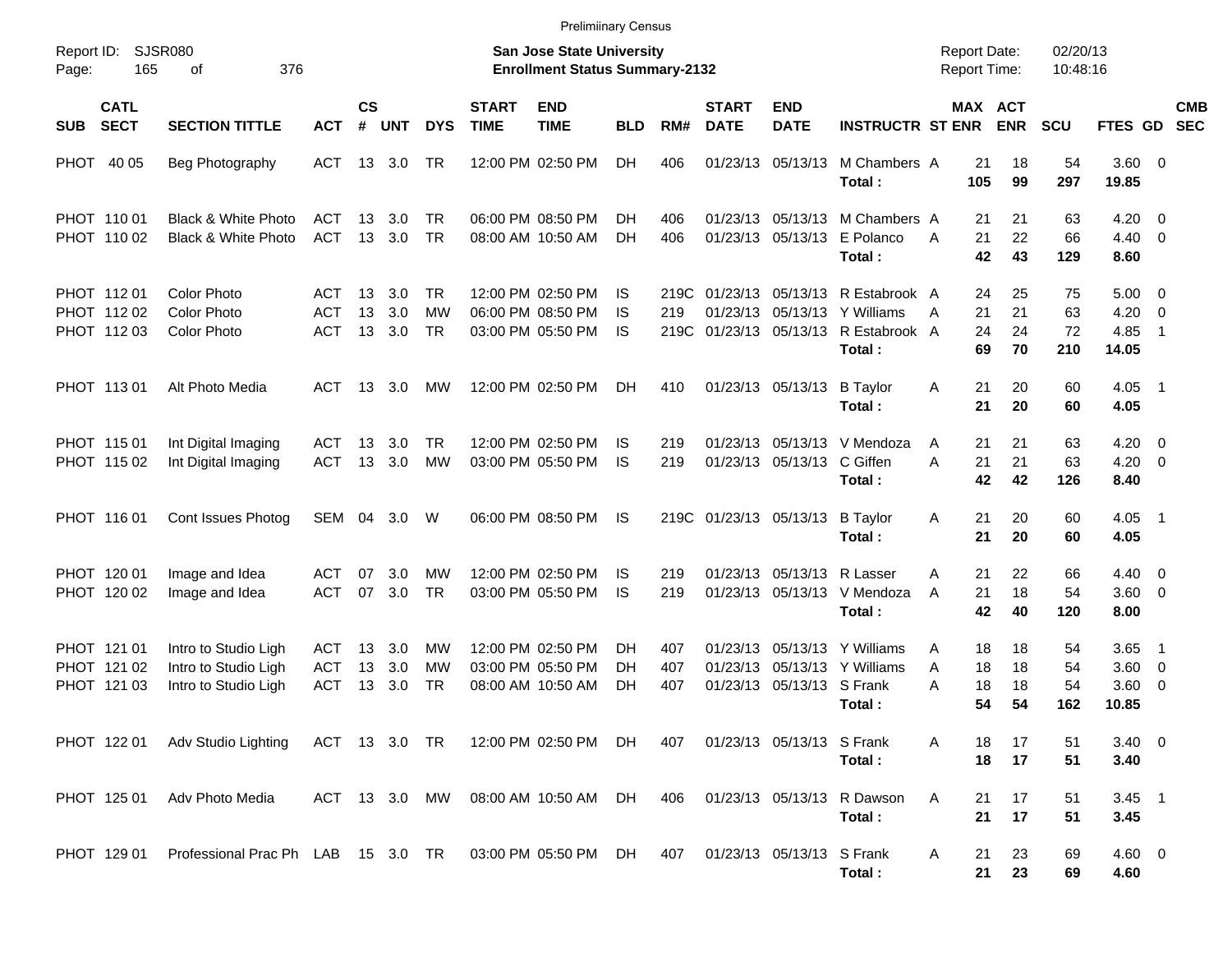|                                                                                                                      | <b>Prelimiinary Census</b>                                                                              |                                                                                                                                                                                  |                                                                                                                                          |                                                          |                                                                    |                                                                    |                             |                                                                           |            |     |                                                                                                                      |                                                                                                                      |                                                                                                          |                                            |                                                       |                                        |                                                      |                                                                                      |                                                                    |                          |
|----------------------------------------------------------------------------------------------------------------------|---------------------------------------------------------------------------------------------------------|----------------------------------------------------------------------------------------------------------------------------------------------------------------------------------|------------------------------------------------------------------------------------------------------------------------------------------|----------------------------------------------------------|--------------------------------------------------------------------|--------------------------------------------------------------------|-----------------------------|---------------------------------------------------------------------------|------------|-----|----------------------------------------------------------------------------------------------------------------------|----------------------------------------------------------------------------------------------------------------------|----------------------------------------------------------------------------------------------------------|--------------------------------------------|-------------------------------------------------------|----------------------------------------|------------------------------------------------------|--------------------------------------------------------------------------------------|--------------------------------------------------------------------|--------------------------|
| Report ID:<br>Page:                                                                                                  | 166                                                                                                     | SJSR080<br>376<br>оf                                                                                                                                                             |                                                                                                                                          |                                                          |                                                                    |                                                                    |                             | <b>San Jose State University</b><br><b>Enrollment Status Summary-2132</b> |            |     |                                                                                                                      |                                                                                                                      |                                                                                                          | <b>Report Date:</b><br><b>Report Time:</b> |                                                       |                                        | 02/20/13<br>10:48:16                                 |                                                                                      |                                                                    |                          |
| <b>SUB</b>                                                                                                           | <b>CATL</b><br><b>SECT</b>                                                                              | <b>SECTION TITTLE</b>                                                                                                                                                            | <b>ACT</b>                                                                                                                               | <b>CS</b><br>#                                           | <b>UNT</b>                                                         | <b>DYS</b>                                                         | <b>START</b><br><b>TIME</b> | <b>END</b><br>TIME                                                        | <b>BLD</b> | RM# | <b>START</b><br><b>DATE</b>                                                                                          | <b>END</b><br><b>DATE</b>                                                                                            | <b>INSTRUCTR ST ENR</b>                                                                                  | MAX                                        |                                                       | <b>ACT</b><br><b>ENR</b>               | <b>SCU</b>                                           | FTES GD                                                                              |                                                                    | <b>CMB</b><br><b>SEC</b> |
| <b>PHOT</b><br><b>PHOT</b><br><b>PHOT</b><br><b>PHOT</b><br><b>PHOT</b><br><b>PHOT</b><br><b>PHOT</b><br><b>PHOT</b> | 18001<br>180 02<br>18003<br>PHOT 180 04<br>180 05<br>180 06<br>180 07<br>18008<br>180 09<br>PHOT 180 10 | Indiv St Photo<br>Indiv St Photo<br>Indiv St Photo<br>Indiv St Photo<br>Indiv St Photo<br>Indiv St Photo<br>Indiv St Photo<br>Indiv St Photo<br>Indiv St Photo<br>Indiv St Photo | <b>SUP</b><br><b>SUP</b><br><b>SUP</b><br><b>SUP</b><br><b>SUP</b><br><b>SUP</b><br><b>SUP</b><br><b>SUP</b><br><b>SUP</b><br><b>SUP</b> | 36<br>36<br>36<br>36<br>36<br>36<br>36<br>36<br>36<br>36 | 3.0<br>3.0<br>3.0<br>3.0<br>3.0<br>3.0<br>3.0<br>3.0<br>3.0<br>3.0 | TBA<br>TBA<br>TBA<br>TBA<br>TBA<br>TBA<br>TBA<br>TBA<br>TBA<br>TBA |                             |                                                                           |            |     | 01/23/13<br>01/23/13<br>01/23/13<br>01/23/13<br>01/23/13<br>01/23/13<br>01/23/13<br>01/23/13<br>01/23/13<br>01/23/13 | 05/13/13<br>05/13/13<br>05/13/13<br>05/13/13<br>05/13/13<br>05/13/13<br>05/13/13<br>05/13/13<br>05/13/13<br>05/13/13 | Y Williams<br>V Mendoza<br>E Polanco<br>R Dawson<br>M Chambers A<br><b>B</b> Taylor<br>S Frank<br>Total: | A<br>A<br>A<br>A<br>A<br>A<br>A<br>A<br>A  | 9<br>10<br>9<br>6<br>6<br>6<br>6<br>6<br>6<br>6<br>70 | 2<br>2<br>$\Omega$<br>0<br>0<br>0<br>8 | 6<br>3<br>3<br>6<br>0<br>3<br>3<br>0<br>0<br>0<br>24 | 0.40<br>0.20<br>0.20<br>0.40<br>0.00<br>0.20<br>0.20<br>0.00<br>0.00<br>0.00<br>1.60 | - 0<br>- 0<br>- 0<br>- 0<br>- 0<br>- 0<br>- 0<br>- 0<br>- 0<br>- 0 |                          |
|                                                                                                                      | PHOT 197 01                                                                                             | Senior Project Phot                                                                                                                                                              | <b>ACT</b>                                                                                                                               | 13                                                       | 3.0                                                                | TR                                                                 |                             | 06:00 PM 08:50 PM                                                         | IS.        | 219 | 01/23/13                                                                                                             | 05/13/13                                                                                                             | H Edwards<br>Total:                                                                                      | A                                          | 21<br>21                                              | 22<br>22                               | 66<br>66                                             | 4.40<br>4.40                                                                         | $\overline{\phantom{0}}$                                           |                          |

**Department : Art** 

| Department Total:         |     | 3912 2817 8356 |     | 567.27 |
|---------------------------|-----|----------------|-----|--------|
| <b>Lower Division :</b>   |     | 1243 1096 3190 |     | 212.87 |
| <b>Upper Division:</b>    |     | 2269 1579 4742 |     | 319.58 |
| <b>Graduate Division:</b> | 400 | 142            | 424 | 34.82  |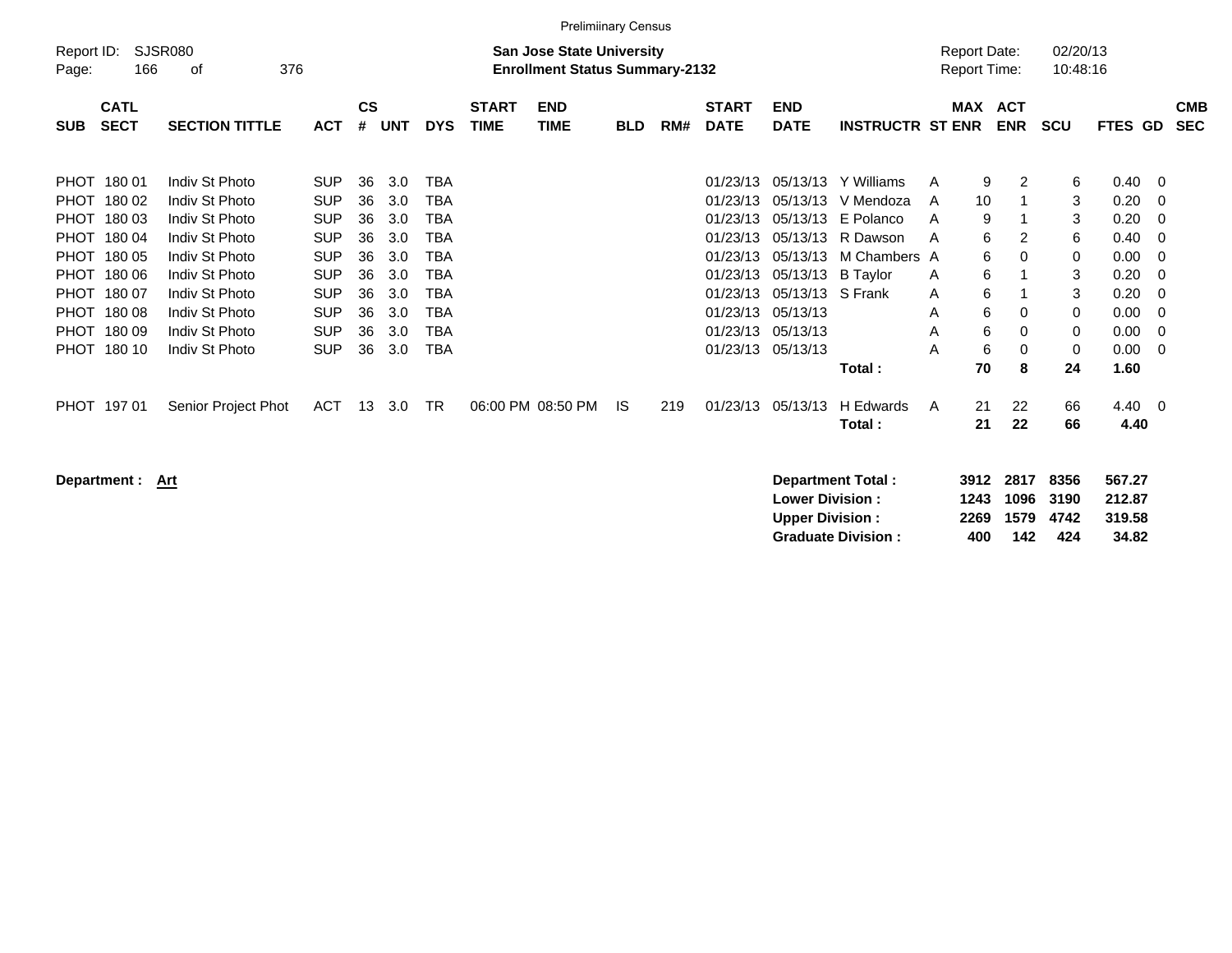|                     |                            |                                  |            |                    |               |            |                             | <b>Prelimiinary Census</b>                                                |            |     |                             |                           |                         |                     |                              |                      |             |                          |                          |
|---------------------|----------------------------|----------------------------------|------------|--------------------|---------------|------------|-----------------------------|---------------------------------------------------------------------------|------------|-----|-----------------------------|---------------------------|-------------------------|---------------------|------------------------------|----------------------|-------------|--------------------------|--------------------------|
| Report ID:<br>Page: | 167                        | <b>SJSR080</b><br>376<br>οf      |            |                    |               |            |                             | <b>San Jose State University</b><br><b>Enrollment Status Summary-2132</b> |            |     |                             |                           |                         | <b>Report Date:</b> | Report Time:                 | 02/20/13<br>10:48:16 |             |                          |                          |
| <b>SUB</b>          | <b>CATL</b><br><b>SECT</b> | <b>SECTION TITTLE</b>            | <b>ACT</b> | $\mathsf{cs}$<br># | <b>UNT</b>    | <b>DYS</b> | <b>START</b><br><b>TIME</b> | <b>END</b><br><b>TIME</b>                                                 | <b>BLD</b> | RM# | <b>START</b><br><b>DATE</b> | <b>END</b><br><b>DATE</b> | <b>INSTRUCTR ST ENR</b> |                     | <b>MAX ACT</b><br><b>ENR</b> | <b>SCU</b>           | FTES GD     |                          | <b>CMB</b><br><b>SEC</b> |
| College             |                            | <b>Humanities &amp; the Arts</b> |            |                    |               |            |                             |                                                                           |            |     |                             |                           |                         |                     |                              |                      |             |                          |                          |
|                     | Department :               | <b>Design</b>                    |            |                    |               |            |                             |                                                                           |            |     |                             |                           |                         |                     |                              |                      |             |                          |                          |
|                     | DSGD 63 01                 | <b>Fund Graphic Visual</b>       | <b>ACT</b> | 07                 | 3.0           | MW         |                             | 12:30 PM 03:20 PM                                                         | ART        | 201 |                             | 01/23/13 05/13/13 J Levy  |                         | A                   | 25<br>14                     | 42                   | 2.80 0      |                          |                          |
|                     | DSGD 6302                  | <b>Fund Graphic Visual</b>       | <b>ACT</b> |                    | 3.0           |            |                             |                                                                           |            |     |                             |                           |                         | X                   | $\mathbf 0$                  | $\mathbf 0$<br>0     | 0.00        | $\overline{\phantom{0}}$ |                          |
|                     | DSGD 6303                  | <b>Fund Graphic Visual</b>       | <b>ACT</b> | 07                 | 3.0           | MW         |                             | 08:30 AM 11:20 AM                                                         | ART 212    |     |                             | 01/23/13 05/13/13         | J Levy                  | A                   | 17<br>25                     | 51                   | $3.40 \ 0$  |                          |                          |
|                     |                            |                                  |            |                    |               |            |                             |                                                                           |            |     |                             |                           | Total:                  |                     | 50<br>31                     | 93                   | 6.20        |                          |                          |
|                     | DSGD 8301                  | Digital Apps Basic               | <b>ACT</b> | 07                 | 3.0           | МW         |                             | 08:30 AM 11:20 AM                                                         | ART        | 201 |                             | 01/23/13 05/13/13         | <b>B</b> Allie          | Α                   | 25<br>24                     | 72                   | 4.80 0      |                          |                          |
|                     | DSGD 8302                  | Digital Apps Basic               | <b>ACT</b> | 07                 | 3.0           | <b>TR</b>  |                             | 03:00 PM 05:50 PM                                                         | <b>ART</b> | 201 |                             | 01/23/13 05/13/13         | A Thompson A            |                     | 25<br>24                     | 72                   | 4.80        | $\overline{\phantom{0}}$ |                          |
|                     | DSGD 8303                  | Digital Apps Basic               | <b>ACT</b> | 07                 | 3.0           | <b>TR</b>  |                             | 12:00 PM 02:50 PM                                                         | ART        | 201 |                             | 01/23/13 05/13/13         | A Thompson A            |                     | 25<br>24                     | 72                   | 4.80 0      |                          |                          |
|                     |                            |                                  |            |                    |               |            |                             |                                                                           |            |     |                             |                           | Total:                  |                     | 75<br>72                     | 216                  | 14.40       |                          |                          |
|                     | DSGD 99 01                 | Intro to Typography              | <b>ACT</b> | 07                 | 3.0           | <b>MW</b>  |                             | 12:30 PM 03:20 PM                                                         | ART        | 212 |                             | 01/23/13 05/13/13         | J Miller                | A                   | 25<br>25                     | 75                   | 5.00        | $\overline{\phantom{0}}$ |                          |
| <b>DSGD</b>         | 99 02                      | Intro to Typography              | <b>ACT</b> | 07                 | 3.0           | МW         |                             | 03:30 PM 06:20 PM                                                         | ART        | 212 |                             | 01/23/13 05/13/13         | J Miller                | Α                   | 25<br>24                     | 72                   | 4.80        | $\overline{\mathbf{0}}$  |                          |
|                     | DSGD 99 03                 | Intro to Typography              | <b>ACT</b> | 07                 | 3.0           | MW         |                             | 12:30 PM 03:20 PM                                                         | ART        | 216 |                             | 01/23/13 05/13/13         | J Martinez              | A                   | 25<br>19                     | 57                   | 3.80        | $\overline{\phantom{0}}$ |                          |
|                     | DSGD 99 04                 | Intro to Typography              | <b>ACT</b> | 07                 | 3.0           | TR         |                             | 08:00 AM 10:50 AM                                                         | ART        | 216 |                             | 01/23/13 05/13/13         | <b>B</b> Jeung          | Α                   | 25<br>21                     | 63                   | 4.20        | $\overline{\phantom{0}}$ |                          |
|                     |                            |                                  |            |                    |               |            |                             |                                                                           |            |     |                             |                           | Total:                  | 100                 | 89                           | 267                  | 17.80       |                          |                          |
|                     |                            | DSGD 103B 01 Adv Typography II   | <b>ACT</b> | 07                 | 3.0           | TR         |                             | 08:00 AM 10:50 AM                                                         | IS         | 226 |                             | 01/23/13 05/13/13         | R Sexton                | Α                   | 25<br>21                     | 63                   | $4.20 \ 0$  |                          |                          |
|                     |                            |                                  |            |                    |               |            |                             |                                                                           |            |     |                             |                           | Total:                  |                     | 25<br>21                     | 63                   | 4.20        |                          |                          |
|                     | DSGD 104 01                | Intro to Grph Dsgn               | <b>ACT</b> | 07                 | 3.0           | TR.        |                             | 12:00 PM 02:50 PM                                                         | ART        | 212 |                             | 01/23/13 05/13/13         | R Sexton                | A                   | 24<br>24                     | 72                   | 4.80 0      |                          |                          |
|                     | DSGD 104 02                | Intro to Grph Dsgn               | <b>ACT</b> | 07                 | 3.0           | TR.        |                             | 03:00 PM 05:50 PM                                                         | ART        | 212 |                             | 01/23/13 05/13/13         | R Sexton                | Α                   | 24<br>22                     | 66                   | 4.40        | $\overline{\phantom{0}}$ |                          |
|                     | DSGD 104 03                | Intro to Grph Dsgn               | <b>ACT</b> | 07                 | 3.0           | МW         |                             | 08:30 AM 11:20 AM                                                         | ART        | 216 |                             | 01/23/13 05/13/13         | J Miller                | A                   | 24<br>24                     | 72                   | 4.80        | $\overline{\mathbf{0}}$  |                          |
|                     | DSGD 104 04                | Intro to Grph Dsgn               | <b>ACT</b> | 07                 | 3.0           | МW         |                             | 03:30 PM 06:20 PM                                                         | ART        | 216 |                             | 01/23/13 05/13/13         | J Martinez              | A                   | 24<br>21                     | 63                   | 4.20        | $\overline{0}$           |                          |
|                     | DSGD 104 05                | Intro to Grph Dsgn               | <b>ACT</b> | 07                 | 3.0           | TR         |                             | 08:00 AM 10:50 AM                                                         | ART        | 212 |                             | 01/23/13 05/13/13         | C Kim                   | A                   | 24<br>24                     | 72                   | $4.80\ 0$   |                          |                          |
|                     |                            |                                  |            |                    |               |            |                             |                                                                           |            |     |                             |                           | Total:                  |                     | 120<br>115                   | 345                  | 23.00       |                          |                          |
|                     | DSGD 105 01                | Intermed Grph Dsgn               | <b>ACT</b> | 07                 | 3.0           | <b>MW</b>  |                             | 12:30 PM 03:20 PM                                                         | IS         | 226 |                             | 01/23/13 05/13/13         | C Hwang                 | A                   | 25<br>13                     | 39                   | $2.60 \t 0$ |                          |                          |
|                     | DSGD 105 02                | Intermed Grph Dsgn               | <b>ACT</b> | 07                 | 3.0           | <b>MW</b>  |                             | 03:30 PM 06:20 PM                                                         | IS         | 226 |                             | 01/23/13 05/13/13 C Hwang |                         | Α                   | 25<br>16                     | 48                   | 3.20        | $\overline{\phantom{0}}$ |                          |
|                     |                            |                                  |            |                    |               |            |                             |                                                                           |            |     |                             |                           | Total:                  |                     | 50<br>29                     | 87                   | 5.80        |                          |                          |
|                     | DSGD 131 01                | <b>Motion Graphics</b>           |            |                    | ACT 07 3.0 TR |            |                             | 12:00 PM 02:50 PM                                                         | IS.        | 226 |                             | 01/23/13 05/13/13         | C Kim                   | Α                   | 25<br>21                     | 63                   | $4.20 \ 0$  |                          |                          |
|                     |                            |                                  |            |                    |               |            |                             |                                                                           |            |     |                             |                           | Total:                  |                     | 25<br>21                     | 63                   | 4.20        |                          |                          |
|                     | DSGD 186 01                | Digi Apps Method                 | LAB.       | 15                 | 3.0           | TR         |                             | 03:00 PM 05:50 PM                                                         | IS         | 226 |                             | 01/23/13 05/13/13 J Kim   |                         |                     | 25<br>15                     | 45                   | $3.00 \ 0$  |                          |                          |
|                     | DSGD 186 02                | Digi Apps Method                 | LAB        |                    | 3.0           |            |                             |                                                                           |            |     |                             |                           |                         | A<br>X              | 0                            | 0<br>0               | $0.00 \t 0$ |                          |                          |
|                     | DSGD 186 03                | Digi Apps Method                 | LAB        | 15                 | 3.0           | TR         |                             | 03:00 PM 05:50 PM                                                         | ART 216    |     |                             | 01/23/13 05/13/13 C Kim   |                         | Α                   | 25<br>18                     | 54                   | 3.60 0      |                          |                          |
|                     |                            |                                  |            |                    |               |            |                             |                                                                           |            |     |                             |                           | Total:                  |                     | 50<br>33                     | 99                   | 6.60        |                          |                          |
|                     |                            |                                  |            |                    |               |            |                             |                                                                           |            |     |                             |                           |                         |                     |                              |                      |             |                          |                          |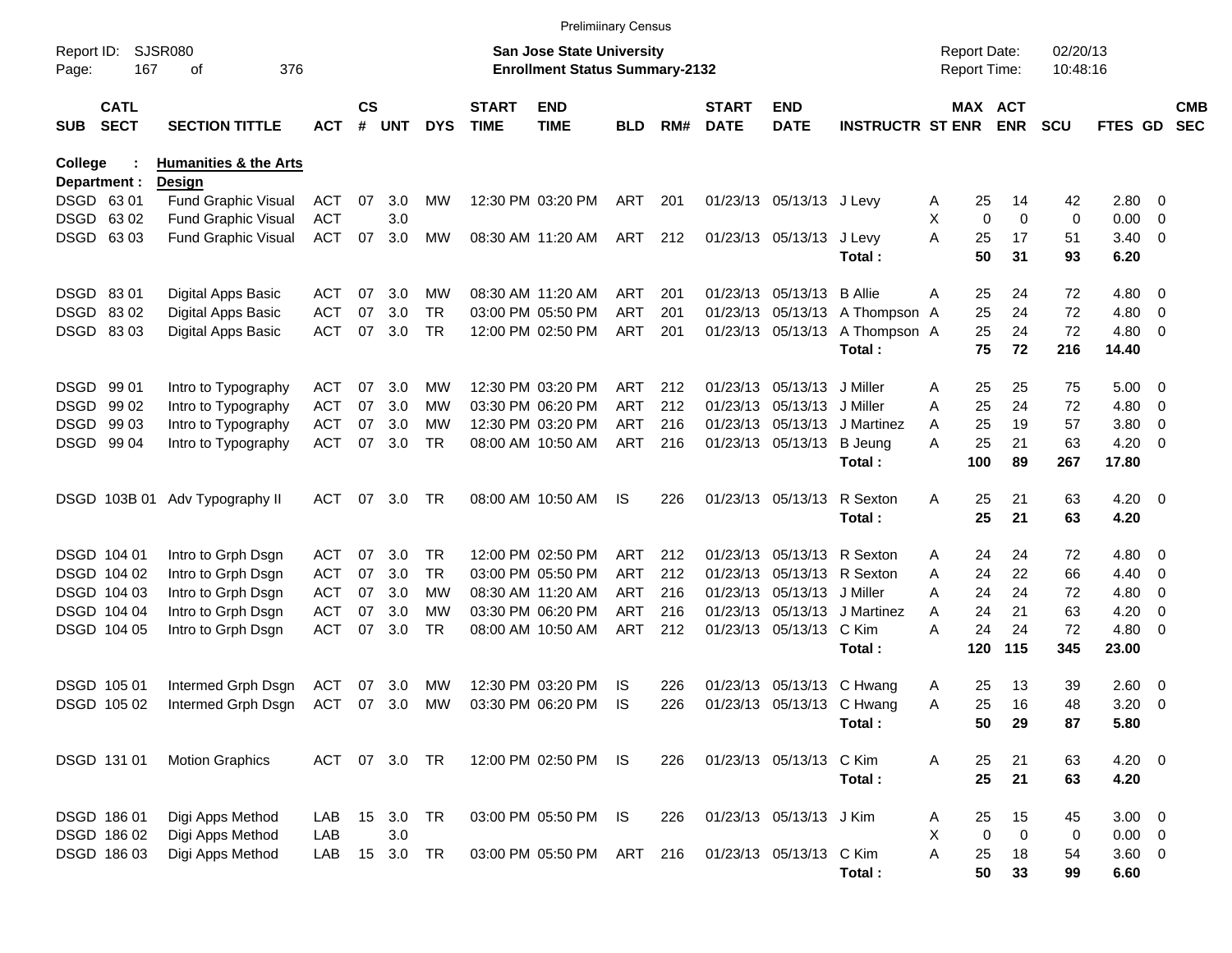|                     |                            |                                       |              |                |            |            |                             | <b>Prelimiinary Census</b>                                                |            |     |                             |                           |                                  |                                            |                            |                      |               |                |                          |
|---------------------|----------------------------|---------------------------------------|--------------|----------------|------------|------------|-----------------------------|---------------------------------------------------------------------------|------------|-----|-----------------------------|---------------------------|----------------------------------|--------------------------------------------|----------------------------|----------------------|---------------|----------------|--------------------------|
| Report ID:<br>Page: | <b>SJSR080</b><br>168      | 376<br>οf                             |              |                |            |            |                             | <b>San Jose State University</b><br><b>Enrollment Status Summary-2132</b> |            |     |                             |                           |                                  | <b>Report Date:</b><br><b>Report Time:</b> |                            | 02/20/13<br>10:48:16 |               |                |                          |
| <b>SUB</b>          | <b>CATL</b><br><b>SECT</b> | <b>SECTION TITTLE</b>                 | <b>ACT</b>   | <b>CS</b><br># | <b>UNT</b> | <b>DYS</b> | <b>START</b><br><b>TIME</b> | <b>END</b><br><b>TIME</b>                                                 | <b>BLD</b> | RM# | <b>START</b><br><b>DATE</b> | <b>END</b><br><b>DATE</b> | <b>INSTRUCTR ST ENR</b>          |                                            | MAX ACT<br><b>ENR</b>      | <b>SCU</b>           | FTES GD       |                | <b>CMB</b><br><b>SEC</b> |
|                     |                            | DSGN 100W 01 Writing Workshop: De SEM |              | 05             | 3.0        | TR         |                             | 10:30 AM 11:45 AM                                                         | <b>BBC</b> | 205 |                             | 01/23/13 05/13/13         | J Loomis                         | 25<br>A                                    | 25                         | 75                   | 5.00          | - 0            |                          |
|                     |                            | DSGN 100W 02 Writing Workshop: De SEM |              | 05             | 3.0        | <b>TR</b>  |                             | 01:30 PM 02:45 PM                                                         | <b>SH</b>  | 413 | 01/23/13                    | 05/13/13                  | J Loomis                         | 25<br>A                                    | 24                         | 72                   | 4.80          | 0              |                          |
|                     |                            | DSGN 100W 03 Writing Workshop: De SEM |              |                | 05 3.0     | <b>TR</b>  |                             | 03:00 PM 04:15 PM                                                         | <b>BBC</b> | 126 |                             | 01/23/13 05/13/13         | J Loomis<br>Total:               | 25<br>A<br>75                              | 24<br>73                   | 72<br>219            | 4.80<br>14.60 | 0              |                          |
|                     | <b>DSGN 12701</b>          | Intern                                | <b>SUP</b>   | 36             | 1.0        | <b>TBA</b> |                             |                                                                           |            |     |                             | 01/23/13 05/13/13         | <b>B</b> Kimura                  | 10<br>A                                    | -1                         | $\mathbf 1$          | 0.07          | 0              |                          |
|                     | <b>DSGN 12702</b>          | Intern                                | <b>SUP</b>   |                | 2.0        |            |                             |                                                                           |            |     |                             |                           |                                  | X<br>0                                     | $\mathbf 0$                | 0                    | 0.00          | $\mathbf 0$    |                          |
|                     | <b>DSGN 12703</b>          | Intern                                | <b>SUP</b>   | 36             | 3.0        | <b>TBA</b> |                             |                                                                           |            |     |                             | 01/23/13 05/13/13         | <b>B</b> Kimura                  | 35<br>A                                    | 24                         | 72                   | 4.80          | 0              |                          |
|                     | <b>DSGN 12704</b>          | Intern                                | <b>SUP</b>   | 36             | 4.0        | <b>TBA</b> |                             |                                                                           |            |     |                             | 01/23/13 05/13/13         | <b>B</b> Kimura                  | 15<br>A                                    | 6                          | 24                   | 1.60          | $\mathbf 0$    |                          |
|                     | DSGN 127 05                | Intern                                | <b>SUP</b>   |                | 3.0        |            |                             |                                                                           |            |     |                             |                           |                                  | X<br>$\mathbf 0$                           | 0                          | $\mathbf 0$          | 0.00          | 0              |                          |
|                     |                            |                                       |              |                |            |            |                             |                                                                           |            |     |                             |                           | Total:                           | 60                                         | 31                         | 97                   | 6.47          |                |                          |
|                     | <b>DSGN 18001</b>          | <b>Indiv Studies</b>                  | <b>SUP</b>   | 36             | 1.0        | <b>TBA</b> |                             |                                                                           |            |     |                             | 01/23/13 05/13/13 C Hwang |                                  | 15<br>Α                                    | -1                         | $\mathbf{1}$         | 0.07          | - 0            |                          |
|                     | <b>DSGN 18002</b>          | <b>Indiv Studies</b>                  | <b>SUP</b>   | 36             | 1.0        | <b>TBA</b> |                             |                                                                           |            |     |                             |                           | 01/23/13 05/13/13 V San Fratel   | A                                          | 6<br>3                     | 3                    | 0.20          | $\mathbf 0$    |                          |
|                     | DSGN 180 03                | <b>Indiv Studies</b>                  | <b>SUP</b>   |                | 2.0        |            |                             |                                                                           |            |     |                             |                           |                                  | Χ                                          | 0<br>0                     | 0                    | 0.00          | $\mathbf 0$    |                          |
|                     | <b>DSGN 18004</b>          | <b>Indiv Studies</b>                  | <b>SUP</b>   |                | 2.0        |            |                             |                                                                           |            |     |                             |                           |                                  | Χ                                          | 0<br>0                     | 0                    | 0.00          | $\mathbf 0$    |                          |
|                     | <b>DSGN 18005</b>          | <b>Indiv Studies</b>                  | <b>SUP</b>   | 36             | 3.0        | <b>TBA</b> |                             |                                                                           |            |     |                             | 01/23/13 05/13/13         | <b>B</b> Kimura                  | Α                                          | 6<br>2                     | 6                    | 0.40          | 0              |                          |
|                     | DSGN 180 06                | <b>Indiv Studies</b>                  | <b>SUP</b>   | 36             | 3.0        | <b>TBA</b> |                             |                                                                           |            |     |                             | 01/23/13 05/13/13         | C Hwang                          | 15<br>Α                                    | 4                          | 12                   | 0.80          | 0              |                          |
|                     | <b>DSGN 18007</b>          | <b>Indiv Studies</b>                  | <b>SUP</b>   | 36             | 3.0        | <b>TBA</b> |                             |                                                                           |            |     |                             | 01/23/13 05/13/13         | <b>B</b> Kimura                  | A                                          | 6<br>-1                    | 3                    | 0.20          | $\mathbf 0$    |                          |
|                     | <b>DSGN 18008</b>          | <b>Indiv Studies</b>                  | <b>SUP</b>   | 36             | 3.0        | <b>TBA</b> |                             |                                                                           |            |     |                             | 01/23/13 05/13/13         | L Speer                          | A                                          | 6<br>1                     | 3                    | 0.20          | $\mathbf 0$    |                          |
|                     | <b>DSGN 18009</b>          | <b>Indiv Studies</b>                  | <b>SUP</b>   | 36             | 3.0        | <b>TBA</b> |                             |                                                                           |            |     |                             | 01/23/13 05/13/13 C Kim   |                                  | A                                          | $\mathbf 5$<br>$\mathbf 1$ | 3                    | 0.20          | $\mathbf 0$    |                          |
|                     | DSGN 180 10                | <b>Indiv Studies</b>                  | <b>SUP</b>   |                | 3.0        |            |                             |                                                                           |            |     |                             |                           |                                  | X                                          | $\mathbf 0$<br>0           | $\mathbf 0$          | 0.00          | 0              |                          |
|                     |                            |                                       |              |                |            |            |                             |                                                                           |            |     |                             |                           | Total:                           | 59                                         | 13                         | 31                   | 2.07          |                |                          |
|                     | DSGN 197 01                | <b>BA Senior Project</b>              | <b>ACT</b>   | 07             | 3.0        | <b>TR</b>  |                             | 12:00 PM 02:50 PM                                                         | ART        | 216 |                             | 01/23/13 05/13/13         | A English                        | 25<br>A                                    | 25                         | 75                   | 5.00          | $\overline{0}$ |                          |
|                     | <b>DSGN 19702</b>          | <b>BA Senior Project</b>              | <b>ACT</b>   |                | 3.0        |            |                             |                                                                           |            |     |                             |                           |                                  | X<br>0                                     | 0                          | 0                    | 0.00          | 0              |                          |
|                     | <b>DSGN 19703</b>          | <b>BA Senior Project</b>              | <b>ACT</b>   | 07             | 3.0        | TR         |                             | 08:00 AM 10:50 AM                                                         | ART        | 201 |                             | 01/23/13 05/13/13         | A English                        | 25<br>A                                    | 20                         | 60                   | 4.00          | 0              |                          |
|                     |                            |                                       |              |                |            |            |                             |                                                                           |            |     |                             |                           | Total:                           | 50                                         | 45                         | 135                  | 9.00          |                |                          |
| <b>DSID</b>         | 22 01                      | Visualization II                      | ACT          | 07             | 3.0        | TR         |                             | 12:00 PM 02:50 PM IS                                                      |            | 118 |                             |                           | 01/23/13 05/13/13 G Skulley      | 24<br>Α                                    | 17                         | 51                   | $3.40 \ 0$    |                |                          |
| <b>DSID</b>         | 22 02                      | Visualization II                      | <b>ACT</b>   |                | 07 3.0     | TR         |                             | 03:00 PM 05:50 PM                                                         | - IS       | 118 |                             |                           | 01/23/13 05/13/13 G Skulley      | 24<br>Α                                    | 17                         | 51                   | $3.40 \ 0$    |                |                          |
|                     |                            |                                       |              |                |            |            |                             |                                                                           |            |     |                             |                           | Total:                           | 48                                         | 34                         | 102                  | 6.80          |                |                          |
| <b>DSID</b>         | 32 01                      | <b>ID Foundation II</b>               | ACT          |                | 13 3.0     | TR         |                             | 12:00 PM 02:50 PM ART 103                                                 |            |     |                             |                           | 01/23/13 05/13/13 J McClusky A   | 24                                         | 16                         | 32                   | $3.20 \ 0$    |                |                          |
| <b>DSID</b>         | 32 02                      | <b>ID Foundation II</b>               | ACT 13 3.0   |                |            | <b>TR</b>  |                             | 03:00 PM 05:50 PM ART 103                                                 |            |     |                             |                           | 01/23/13 05/13/13 J McClusky A   | 24                                         | 16                         | 32                   | $3.20 \ 0$    |                |                          |
|                     |                            |                                       |              |                |            |            |                             |                                                                           |            |     |                             |                           | Total:                           | 48                                         | 32                         | 64                   | 6.40          |                |                          |
| <b>DSID</b>         |                            | 32A 01 Portfolio Project I            | ACT 13 1.0 F |                |            |            |                             | 09:00 AM 10:50 AM ART 205                                                 |            |     |                             |                           | 01/23/13 05/13/13 C Miller Kel A | 24                                         | 18                         | 18                   | $1.20 \t 0$   |                |                          |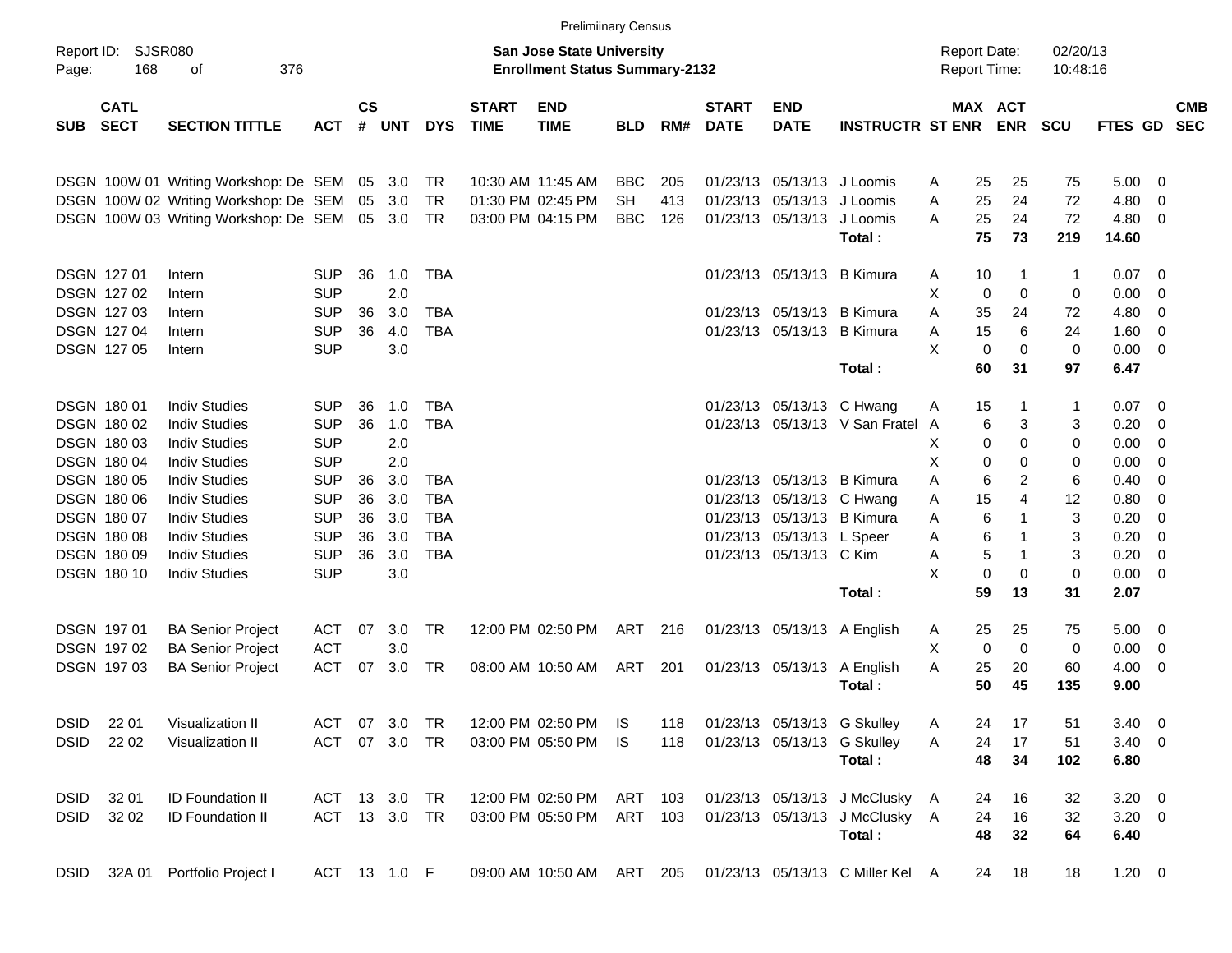| <b>Prelimiinary Census</b> |  |
|----------------------------|--|
|----------------------------|--|

| Report ID:<br>Page:        | 169                        | SJSR080<br>376<br>οf                                           |                          |                   |            |               |                             | <b>San Jose State University</b><br><b>Enrollment Status Summary-2132</b> |                 |            |                             |                           |                                                           | <b>Report Date:</b><br><b>Report Time:</b> |                |                     | 02/20/13<br>10:48:16             |                                   |                                                        |  |
|----------------------------|----------------------------|----------------------------------------------------------------|--------------------------|-------------------|------------|---------------|-----------------------------|---------------------------------------------------------------------------|-----------------|------------|-----------------------------|---------------------------|-----------------------------------------------------------|--------------------------------------------|----------------|---------------------|----------------------------------|-----------------------------------|--------------------------------------------------------|--|
| <b>SUB</b>                 | <b>CATL</b><br><b>SECT</b> | <b>SECTION TITTLE</b>                                          | <b>ACT</b>               | <b>CS</b><br>$\#$ | <b>UNT</b> | <b>DYS</b>    | <b>START</b><br><b>TIME</b> | <b>END</b><br><b>TIME</b>                                                 | <b>BLD</b>      | RM#        | <b>START</b><br><b>DATE</b> | <b>END</b><br><b>DATE</b> | <b>INSTRUCTR ST ENR</b>                                   |                                            | MAX ACT        | <b>ENR</b>          | <b>SCU</b>                       | FTES GD SEC                       | <b>CMB</b>                                             |  |
| DSID                       | 32A 02                     | Portfolio Project I                                            | ACT                      |                   | 13 1.0     | F             |                             | 12:00 PM 01:50 PM                                                         | <b>ART</b>      | 205        |                             | 01/23/13 05/13/13         | C Miller Kel<br>Total:                                    | A                                          | 24<br>48       | 17<br>35            | 17<br>35                         | $1.13 \ 0$<br>2.33                |                                                        |  |
| <b>DSID</b>                | 41 01                      | Matls & Process I                                              | ACT                      | 07                | 3.0        | TR            |                             | 08:00 AM 10:50 AM                                                         | ART             | 205        |                             | 01/23/13 05/13/13         | R Boeder<br>Total:                                        | A                                          | 24<br>24       | 18<br>18            | 54<br>54                         | $3.60 \ 0$<br>3.60                |                                                        |  |
| <b>DSID</b>                | 123 01                     | Intermed Ind Des                                               | <b>ACT</b>               | 07                | 3.0        | MW            |                             | 08:30 AM 11:20 AM                                                         | ART             | 103        | 01/23/13 05/13/13           |                           | Total:                                                    | Α                                          | 24<br>24       | 23<br>23            | 69<br>69                         | $4.60 \quad 0$<br>4.60            |                                                        |  |
| DSID                       |                            | 123A 01 Portfolio Proj 2                                       | ACT                      | 07                | 3.0        | MW            |                             | 07:00 PM 09:50 PM                                                         | ART             | 103        | 01/23/13 05/13/13           |                           | Total:                                                    | Α                                          | 24<br>24       | 20<br>20            | 20<br>20                         | $4.00 \ 0$<br>4.00                |                                                        |  |
| <b>DSID</b>                | 124 01                     | Design for All                                                 | LAB                      | 15                | 3.0        | MW            |                             | 03:30 PM 06:20 PM                                                         | ART             | 103        | 01/23/13 05/13/13           |                           | Total:                                                    | Α                                          | 24<br>24       | 22<br>22            | 66<br>66                         | $4.40 \quad 0$<br>4.40            |                                                        |  |
| <b>DSID</b>                | 125 01                     | Adv Industr Design                                             | LAB                      | 15                | 3.0        | TR            |                             | 03:00 PM 05:50 PM                                                         | ART             | 205        |                             | 01/23/13 05/13/13         | J Shook<br>Total:                                         | A                                          | 24<br>24       | 16<br>16            | 48<br>48                         | $3.20 \ 0$<br>3.20                |                                                        |  |
| DSID                       |                            | 125A 01 Portfolio Proj 3                                       | LAB                      | 15                | 2.0        | $\top$        |                             | 06:30 PM 10:20 PM                                                         | ART             | 205        |                             | 01/23/13 05/13/13         | L Speer<br>Total:                                         | A                                          | 24<br>24       | 20<br>20            | 20<br>20                         | $2.67$ 0<br>2.67                  |                                                        |  |
| DSID<br><b>DSID</b>        | 126 01<br>126 02           | Ergonom for Design<br>Ergonom for Design                       | <b>LEC</b><br><b>ACT</b> | 02<br>13          | 3.0<br>0.0 | TR<br>TR      |                             | 08:00 AM 08:50 AM<br>09:00 AM 09:50 AM                                    | 1S<br><b>IS</b> | 118<br>118 |                             | 01/23/13 05/13/13         | 01/23/13 05/13/13 G Skulley<br><b>G Skulley</b><br>Total: | A<br>A                                     | 23<br>23<br>46 | 20<br>20<br>40      | 40<br>20<br>60                   | 4.05<br>0.00<br>4.05              | $\overline{\phantom{1}}$<br>$\overline{\phantom{0}}$ 1 |  |
| <b>DSID</b>                | 128 01                     | Adv Projects in ID                                             | LAB                      | 15                | 3.0        | MW            |                             | 12:30 PM 03:20 PM                                                         | ART             | 205        |                             | 01/23/13 05/13/13         | L Speer<br>Total:                                         | Α                                          | 24<br>24       | 16<br>16            | 48<br>48                         | $3.20 \ 0$<br>3.20                |                                                        |  |
| DSID                       | 128A 01                    | Portfolio Proj 4                                               | LAB                      | 15                | 1.0        | R             |                             | 06:30 PM 08:20 PM                                                         | ART             | 205        |                             | 01/23/13 05/13/13         | G Hom<br>Total:                                           | Α                                          | 24<br>24       | 7<br>$\overline{7}$ | $\overline{7}$<br>$\overline{7}$ | $0.47 \quad 0$<br>0.47            |                                                        |  |
|                            |                            | DSID 131 01 Interactive Design                                 |                          |                   |            | ACT 07 3.0 MW |                             | 03:30 PM 06:20 PM IS                                                      |                 | 118        | 01/23/13 05/13/13 T Tang    |                           | Total:                                                    | Α                                          | 24<br>24       | 22<br>22            | 66<br>66                         | 4.70 6<br>4.70                    |                                                        |  |
| <b>DSID</b><br><b>DSID</b> | 136 01<br>136 02           | Adv Digital Workshop ACT<br>Adv Digital Workshop ACT 07 3.0 TR |                          |                   | 3.0        |               |                             | 06:30 PM 09:20 PM ART 201                                                 |                 |            |                             | 01/23/13 05/13/13 M Young | Total:                                                    | X<br>A                                     | 0<br>24<br>24  | 0<br>15<br>15       | 0<br>45<br>45                    | $0.00 \t 0$<br>$3.00 \ 0$<br>3.00 |                                                        |  |
|                            | DSID 137 01                | Adv Physical Prototy ACT                                       |                          |                   | 3.0        |               |                             |                                                                           |                 |            |                             |                           |                                                           | X                                          | 0              | 0                   | $\overline{0}$                   | $0.00 \t 0$                       |                                                        |  |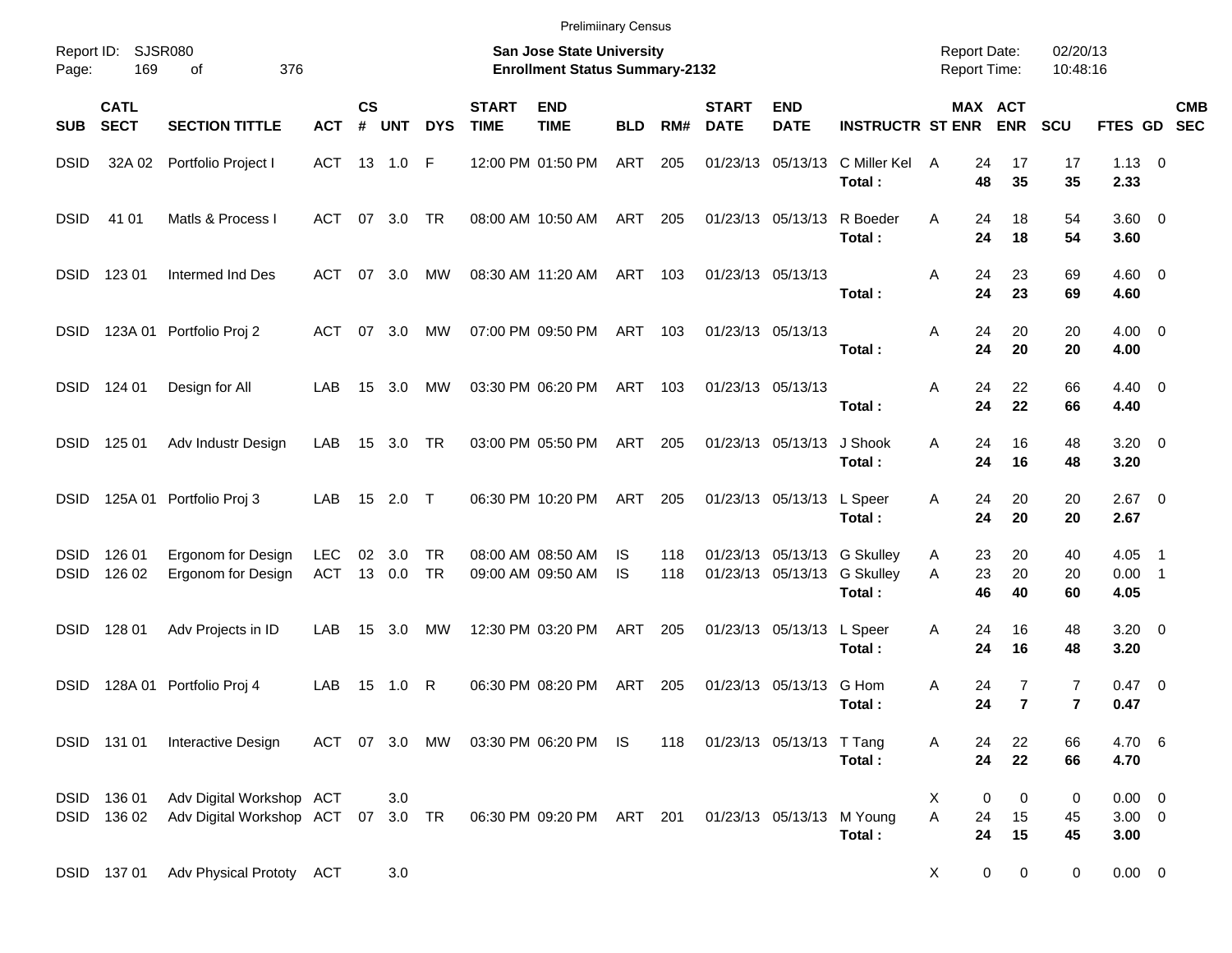|                            |                                        |                                  |                          |                    |            |               |                             | <b>Prelimiinary Census</b>                                         |            |     |                             |                           |                                          |                                     |                                      |                      |                                    |                           |
|----------------------------|----------------------------------------|----------------------------------|--------------------------|--------------------|------------|---------------|-----------------------------|--------------------------------------------------------------------|------------|-----|-----------------------------|---------------------------|------------------------------------------|-------------------------------------|--------------------------------------|----------------------|------------------------------------|---------------------------|
| Page:                      | Report ID: SJSR080<br>170<br>376<br>of |                                  |                          |                    |            |               |                             | San Jose State University<br><b>Enrollment Status Summary-2132</b> |            |     |                             |                           |                                          | <b>Report Date:</b><br>Report Time: |                                      | 02/20/13<br>10:48:16 |                                    |                           |
| <b>SUB</b>                 | <b>CATL</b><br><b>SECT</b>             | <b>SECTION TITTLE</b>            | <b>ACT</b>               | $\mathsf{cs}$<br># | <b>UNT</b> | <b>DYS</b>    | <b>START</b><br><b>TIME</b> | <b>END</b><br><b>TIME</b>                                          | <b>BLD</b> | RM# | <b>START</b><br><b>DATE</b> | <b>END</b><br><b>DATE</b> | <b>INSTRUCTR ST ENR</b>                  |                                     | MAX ACT<br><b>ENR</b>                | <b>SCU</b>           |                                    | <b>CMB</b><br>FTES GD SEC |
| <b>DSID</b>                | 137 02                                 | <b>Adv Physical Prototy</b>      | ACT                      | 07                 | 3.0        | F             |                             | 12:30 PM 03:20 PM                                                  | ART        | 103 |                             | 01/23/13 05/13/13         | Total:                                   | Α<br>24<br>24                       | 23<br>23                             | 69<br>69             | $4.60 \ 0$<br>4.60                 |                           |
| <b>DSID</b>                | 14201                                  | Matls & Proc II                  | <b>ACT</b>               |                    | 3.0        |               |                             |                                                                    |            |     |                             |                           | Total:                                   | Χ                                   | 0<br>0<br>0<br>$\bf{0}$              | 0<br>0               | $0.00 \t 0$<br>0.00                |                           |
| <b>DSID</b>                | 143 01                                 | Adv M, P & Tech                  | ACT                      | 07                 | 3.0        | <b>TR</b>     |                             | 12:00 PM 02:50 PM                                                  | ART        | 205 |                             | 01/23/13 05/13/13         | R Boeder<br>Total:                       | Α<br>24<br>24                       | 18<br>18                             | 54<br>54             | $3.60 \ 0$<br>3.60                 |                           |
| <b>DSIT</b>                | 501                                    | Intro Int Dsn+Arch               | ACT                      | 07                 | 3.0        | TR            |                             | 12:00 PM 02:50 PM                                                  | IS         | 241 |                             | 01/23/13 05/13/13         | D Seah<br>Total:                         | 25<br>Α<br>25                       | 24<br>24                             | 72<br>72             | $4.80$ 0<br>4.80                   |                           |
| <b>DSIT</b>                | 10 01                                  | Sketch+Draw+Model                | ACT 07 3.0               |                    |            | МW            |                             | 08:30 AM 11:20 AM                                                  | IS         | 240 |                             | 01/23/13 05/13/13         | <b>B</b> Lin<br>Total:                   | 25<br>Α<br>25                       | 21<br>21                             | 63<br>63             | $4.20 \ 0$<br>4.20                 |                           |
| <b>DSIT</b>                | 15 01                                  | Arch Draw & 3-D Mod ACT 07 3.0   |                          |                    |            | MW            |                             | 07:00 PM 09:50 PM                                                  | IS         | 240 |                             | 01/23/13 05/13/13         | P Desai<br>Total:                        | 25<br>Α<br>25                       | 18<br>18                             | 54<br>54             | $3.60 \ 0$<br>3.60                 |                           |
| <b>DSIT</b><br><b>DSIT</b> | 29 01<br>29 02                         | Design Process<br>Design Process | <b>ACT</b><br><b>ACT</b> | 07                 | 3.0<br>3.0 | TR            |                             | 03:00 PM 05:50 PM                                                  | <b>IS</b>  | 240 |                             |                           | 01/23/13 05/13/13 V San Fratel<br>Total: | X<br>25<br>A<br>25                  | $\mathbf 0$<br>0<br>14<br>14         | 0<br>42<br>42        | $0.00 \t 0$<br>$2.80 \t 0$<br>2.80 |                           |
| <b>DSIT</b>                | 33 01                                  | <b>Arch Presentation</b>         | ACT                      | 07                 | 3.0        | МW            |                             | 12:30 PM 03:20 PM                                                  | IS         | 240 |                             | 01/23/13 05/13/13         | S Kimura<br>Total:                       | 25<br>A<br>25                       | 20<br>20                             | 60<br>60             | $4.00 \ 0$<br>4.00                 |                           |
| <b>DSIT</b>                | 34 01                                  | Int Arc Fdn Studio               | ACT                      | 07                 | 3.0        | МW            |                             | 03:30 PM 06:20 PM                                                  | IS         | 240 |                             | 01/23/13 05/13/13         | <b>B</b> Kimura<br>Total:                | 25<br>A<br>25                       | 21<br>21                             | 63<br>63             | $4.20 \ 0$<br>4.20                 |                           |
| <b>DSIT</b>                | 8301                                   | Vis communicatn 1                | ACT                      | 07                 | 3.0        | TR            |                             | 08:00 AM 10:50 AM                                                  | IS         | 241 |                             | 01/23/13 05/13/13         | E Pruitt<br>Total:                       | 25<br>A<br>25                       | 14<br>14                             | 42<br>42             | $2.80 \t 0$<br>2.80                |                           |
|                            | DSIT 88 01                             | Vis Comm II                      |                          |                    |            | ACT 07 3.0 TR |                             | 06:00 PM 08:50 PM IS                                               |            | 240 |                             | 01/23/13 05/13/13 B Yiu   | Total:                                   | 25<br>Α<br>25                       | 17<br>17                             | 51<br>51             | $3.40 \ 0$<br>3.40                 |                           |
|                            | DSIT 100 01                            | <b>Building Codes</b>            |                          |                    |            |               |                             | ACT 07 3.0 MW 07:00 PM 09:50 PM IS                                 |            | 241 |                             | 01/23/13 05/13/13         | M Medved<br>Total:                       | Α<br>30<br>30                       | 30<br>30                             | 90<br>90             | $6.00 \t 0$<br>6.00                |                           |
|                            | DSIT 102 01                            | Comp Graph Int Arc ACT           |                          |                    | 3.0        |               |                             |                                                                    |            |     |                             |                           | Total:                                   | X                                   | 0<br>$\mathbf 0$<br>0<br>$\mathbf 0$ | 0<br>0               | $0.00 \t 0$<br>0.00                |                           |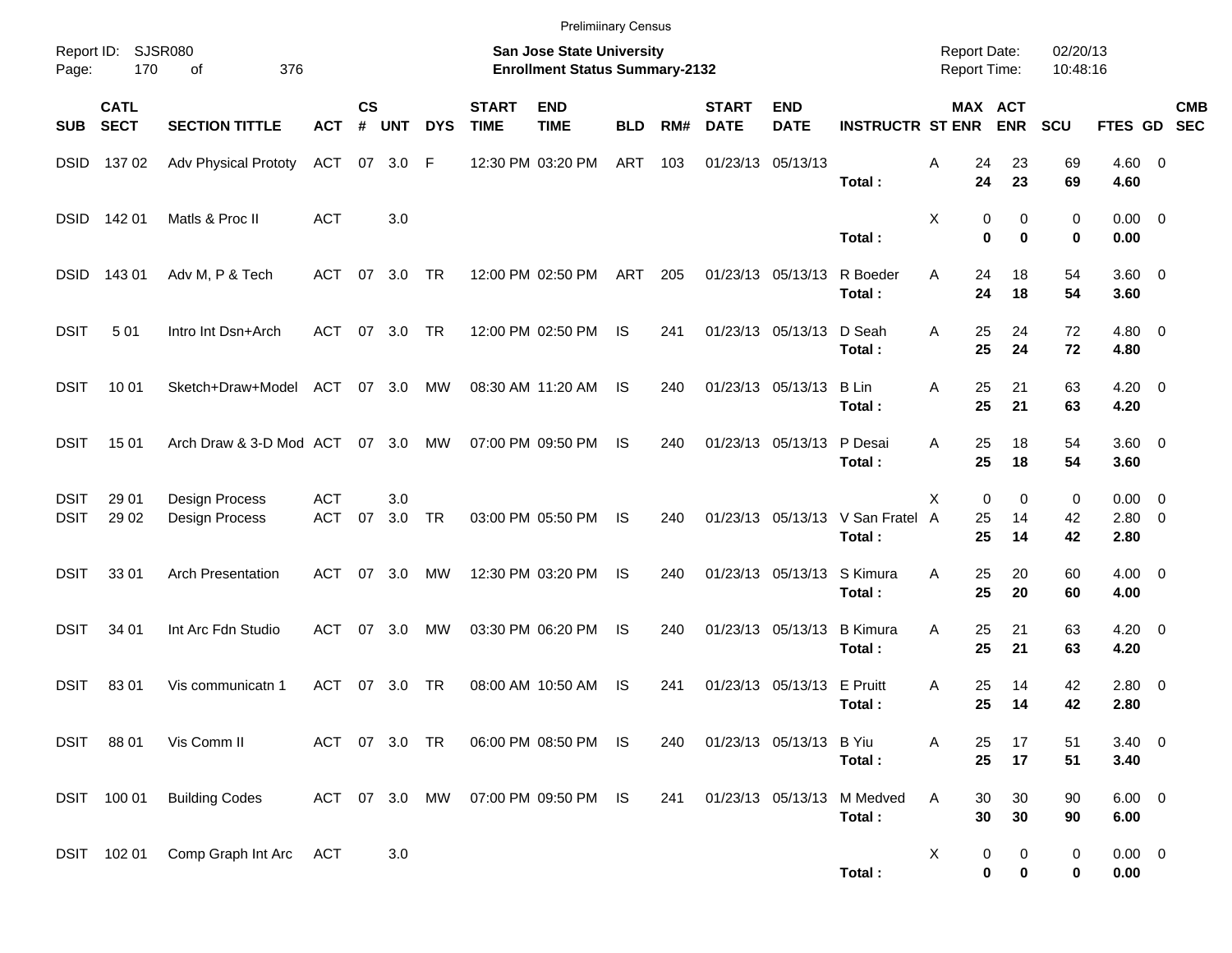|                                           |                            |                                                                |                                        |                    |                   |            |                             | <b>Prelimiinary Census</b>                                                |            |     |                             |                                                  |                                                       |                                     |                                   |                              |                              |                                              |                          |
|-------------------------------------------|----------------------------|----------------------------------------------------------------|----------------------------------------|--------------------|-------------------|------------|-----------------------------|---------------------------------------------------------------------------|------------|-----|-----------------------------|--------------------------------------------------|-------------------------------------------------------|-------------------------------------|-----------------------------------|------------------------------|------------------------------|----------------------------------------------|--------------------------|
| Report ID:<br>Page:                       | 171                        | SJSR080<br>376<br>οf                                           |                                        |                    |                   |            |                             | <b>San Jose State University</b><br><b>Enrollment Status Summary-2132</b> |            |     |                             |                                                  |                                                       | <b>Report Date:</b><br>Report Time: |                                   |                              | 02/20/13<br>10:48:16         |                                              |                          |
| <b>SUB</b>                                | <b>CATL</b><br><b>SECT</b> | <b>SECTION TITTLE</b>                                          | <b>ACT</b>                             | $\mathsf{cs}$<br># | <b>UNT</b>        | <b>DYS</b> | <b>START</b><br><b>TIME</b> | <b>END</b><br><b>TIME</b>                                                 | <b>BLD</b> | RM# | <b>START</b><br><b>DATE</b> | <b>END</b><br><b>DATE</b>                        | <b>INSTRUCTR ST ENR</b>                               |                                     |                                   | <b>MAX ACT</b><br><b>ENR</b> | <b>SCU</b>                   | FTES GD                                      | <b>CMB</b><br><b>SEC</b> |
| <b>DSIT</b>                               | 103 01                     | Int Arc Con Studio                                             | <b>ACT</b>                             |                    | 3.0               |            |                             |                                                                           |            |     |                             |                                                  | Total:                                                | X                                   | $\pmb{0}$<br>$\bf{0}$             | 0<br>$\bf{0}$                | 0<br>$\mathbf 0$             | $0.00 \t 0$<br>0.00                          |                          |
| <b>DSIT</b><br><b>DSIT</b><br><b>DSIT</b> | 105 01<br>105 02<br>105 03 | Int Arc Adv Studio<br>Int Arc Adv Studio<br>Int Arc Adv Studio | <b>ACT</b><br><b>ACT</b><br><b>ACT</b> | 07                 | 3.0<br>3.0<br>3.0 | <b>TR</b>  |                             | 12:00 PM 02:50 PM                                                         | <b>IS</b>  | 240 |                             | 01/23/13 05/13/13                                | V San Fratel<br>Total:                                | Χ<br>$\overline{X}$<br>A            | 0<br>$\mathbf 0$<br>30<br>30      | 0<br>$\mathbf 0$<br>28<br>28 | 0<br>$\mathbf 0$<br>84<br>84 | $0.00 \t 0$<br>$0.00 \t 0$<br>5.60 0<br>5.60 |                          |
| <b>DSIT</b>                               | 109 01                     | <b>Object Des Interior</b>                                     | <b>ACT</b>                             | 07                 | 3.0               | TR         |                             | 08:00 AM 10:50 AM                                                         | IS.        | 240 |                             | 01/23/13 05/13/13                                | V San Fratel A<br>Total:                              |                                     | 24<br>24                          | 25<br>25                     | 75<br>75                     | $5.00 \t 0$<br>5.00                          |                          |
| <b>DSIT</b><br><b>DSIT</b>                | 111 01<br>111 02           | Interior Arch Sem<br>Interior Arch Sem                         | <b>SEM</b><br><b>SEM</b>               | 05                 | 3.0<br>3.0        | $\top$     |                             | 03:00 PM 05:50 PM                                                         | IS.        | 241 |                             | 01/23/13 05/13/13                                | D Seah<br>Total:                                      | Α<br>X                              | 24<br>$\mathbf 0$<br>24           | 24<br>$\mathbf 0$<br>24      | 72<br>$\mathbf 0$<br>72      | 4.80 0<br>$0.00 \t 0$<br>4.80                |                          |
| <b>DSIT</b>                               | 11201                      | Prof Prac Int Dsgn                                             | <b>ACT</b>                             | 07                 | 3.0               | - F        |                             | 08:30 AM 11:20 AM                                                         | <b>IS</b>  | 241 |                             | 01/23/13 05/13/13                                | S Krong<br>Total:                                     | Α                                   | 25<br>25                          | 26<br>26                     | 78<br>78                     | $5.20 \ 0$<br>5.20                           |                          |
|                                           | Department :               | <b>Design</b>                                                  |                                        |                    |                   |            |                             |                                                                           |            |     |                             | <b>Lower Division:</b><br><b>Upper Division:</b> | <b>Department Total:</b><br><b>Graduate Division:</b> |                                     | 1550<br>593<br>957<br>$\mathbf 0$ | 1216<br>460<br>756<br>0      | 3388<br>1278<br>2110<br>0    | 232.35<br>87.33<br>145.02<br>0.00            |                          |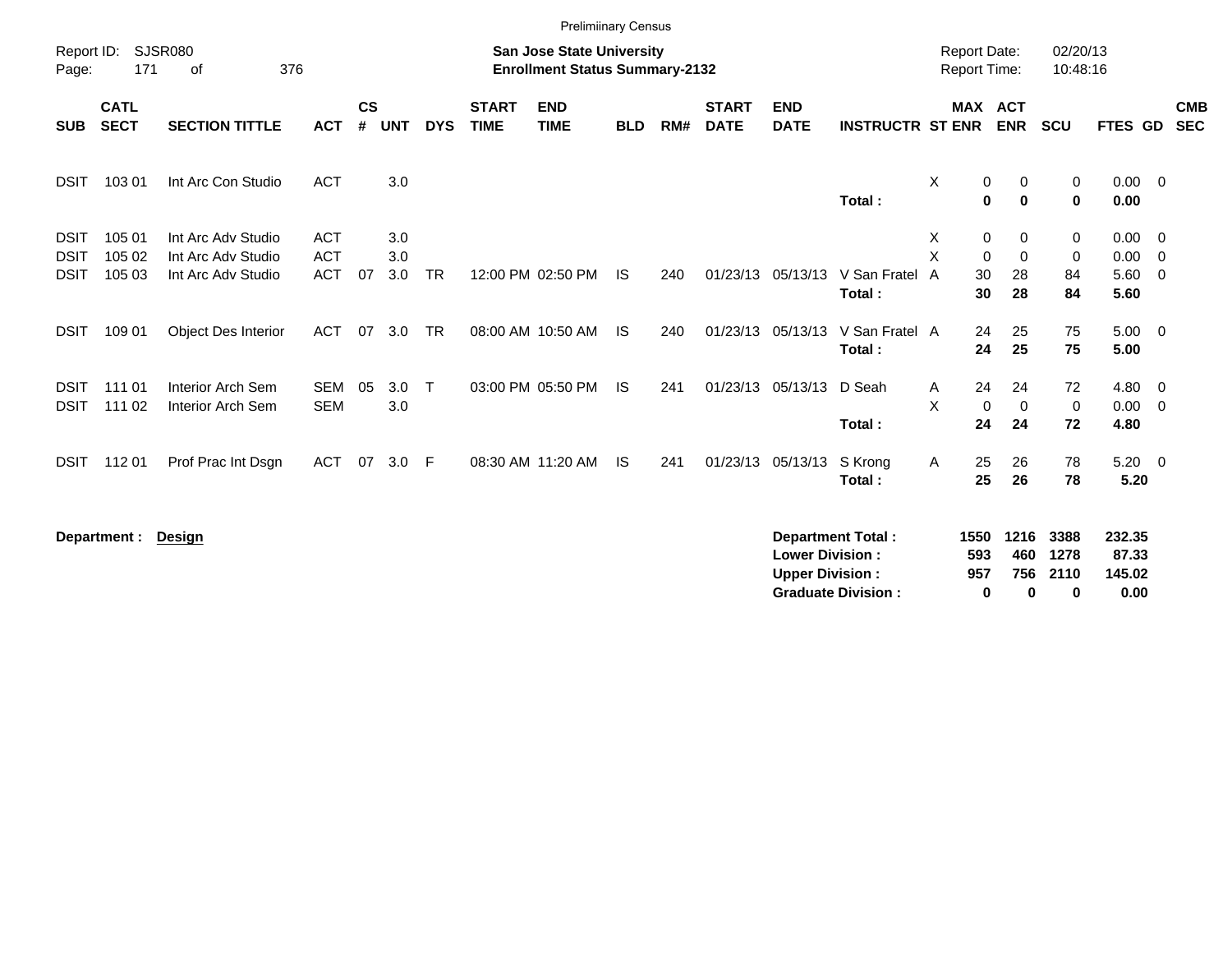|                     |                            |                                  |            |                    |            |            |                             | <b>Prelimiinary Census</b>                                                |            |       |                             |                             |                             |                                     |                       |                      |                 |                          |                          |
|---------------------|----------------------------|----------------------------------|------------|--------------------|------------|------------|-----------------------------|---------------------------------------------------------------------------|------------|-------|-----------------------------|-----------------------------|-----------------------------|-------------------------------------|-----------------------|----------------------|-----------------|--------------------------|--------------------------|
| Report ID:<br>Page: | 172                        | <b>SJSR080</b><br>376<br>οf      |            |                    |            |            |                             | <b>San Jose State University</b><br><b>Enrollment Status Summary-2132</b> |            |       |                             |                             |                             | <b>Report Date:</b><br>Report Time: |                       | 02/20/13<br>10:48:16 |                 |                          |                          |
| <b>SUB</b>          | <b>CATL</b><br><b>SECT</b> | <b>SECTION TITTLE</b>            | ACT        | $\mathsf{cs}$<br># | <b>UNT</b> | <b>DYS</b> | <b>START</b><br><b>TIME</b> | <b>END</b><br><b>TIME</b>                                                 | <b>BLD</b> | RM#   | <b>START</b><br><b>DATE</b> | <b>END</b><br><b>DATE</b>   | <b>INSTRUCTR ST ENR</b>     |                                     | MAX ACT<br><b>ENR</b> | <b>SCU</b>           | FTES GD         |                          | <b>CMB</b><br><b>SEC</b> |
| <b>College</b>      |                            | <b>Humanities &amp; the Arts</b> |            |                    |            |            |                             |                                                                           |            |       |                             |                             |                             |                                     |                       |                      |                 |                          |                          |
|                     | Department :               | TV, Radio, Film & Theatre        |            |                    |            |            |                             |                                                                           |            |       |                             |                             |                             |                                     |                       |                      |                 |                          |                          |
| ANI                 | 1 0 1                      | <b>ANI Survey</b>                | <b>LEC</b> | 02                 | 3.0        | $\top$     |                             | 06:30 PM 09:20 PM                                                         | ART        | 135   |                             | 01/23/13 05/13/13           | M McNamara A<br>Total:      | 38<br>38                            | 39<br>39              | 117<br>117           | 7.80 0<br>7.80  |                          |                          |
| ANI                 | 12 01                      | Light & Optics                   | ACT        | 07                 | 3.0        | МW         |                             | 08:30 AM 11:20 AM                                                         | ART        | 243   |                             | 01/23/13 05/13/13 J Clapp   |                             | 25<br>Α                             | 25                    | 75                   | $5.00 \t 0$     |                          |                          |
| ANI                 | 1202                       | Light & Optics                   | ACT        | 07                 | 3.0        | МW         |                             | 12:30 PM 03:20 PM                                                         | <b>ART</b> | 243   |                             | 01/23/13 05/13/13 J Clapp   |                             | 25<br>Α                             | 25                    | 75                   | 5.00            | $\overline{\phantom{0}}$ |                          |
| ANI                 | 12 03                      | Light & Optics                   | <b>ACT</b> | 07                 | 3.0        | TR.        |                             | 08:00 AM 10:50 AM                                                         | ART        | 203   |                             | 01/23/13 05/13/13 J Clapp   | Total:                      | A<br>25<br>75                       | 19<br>69              | 57<br>207            | 3.80 0<br>13.80 |                          |                          |
| ANI                 | 14 01                      | <b>Color Principles</b>          | ACT        | 07                 | 3.0        | МW         |                             | 12:30 PM 03:20 PM                                                         | ART        | 203   |                             | 01/23/13 05/13/13 C Chun    |                             | 25<br>Α                             | 25                    | 75                   | $5.00 \t 0$     |                          |                          |
| ANI                 | 14 03                      | <b>Color Principles</b>          | <b>ACT</b> | 07                 | 3.0        | MW         |                             | 06:50 PM 09:40 PM                                                         | ART        | 203   |                             | 01/23/13 05/13/13 C Chun    |                             | 25<br>A                             | 25                    | 75                   | $5.00 \t 0$     |                          |                          |
|                     |                            |                                  |            |                    |            |            |                             |                                                                           |            |       |                             |                             | Total:                      | 50                                  | 50                    | 150                  | 10.00           |                          |                          |
| ANI                 | 24 02                      | Drawing Sec Narr                 | ACT        | 07                 | 3.0        | TR         |                             | 03:00 PM 05:50 PM                                                         | <b>ART</b> | 306   |                             | 01/23/13 05/13/13           | A Wu                        | 25<br>Α                             | 24                    | 72                   | $4.80\ 0$       |                          |                          |
| ANI                 | 24 03                      | Drawing Sec Narr                 | <b>ACT</b> | 07                 | 3.0        | TR         |                             | 12:00 PM 02:50 PM                                                         | ART        | 306   |                             | 01/23/13 05/13/13 A Wu      |                             | 25<br>A                             | 25                    | 75                   | $5.00 \t 0$     |                          |                          |
|                     |                            |                                  |            |                    |            |            |                             |                                                                           |            |       |                             |                             | Total:                      | 50                                  | 49                    | 147                  | 9.80            |                          |                          |
| ANI                 | 28 01                      | <b>ANI Fundamentals</b>          | ACT        | 07                 | 3.0        | TR.        |                             | 12:00 PM 02:50 PM                                                         | ART        | 218   |                             | 01/23/13 05/13/13           | J Jackson                   | 25<br>Α                             | 27                    | 81                   | $5.40 \ 0$      |                          |                          |
| ANI                 | 28 02                      | <b>ANI Fundamentals</b>          | <b>ACT</b> | 07                 | 3.0        | <b>TR</b>  |                             | 03:00 PM 05:50 PM                                                         | ART        | 243   |                             |                             | 01/23/13 05/13/13 J Jackson | Α<br>25                             | 23                    | 69                   | $4.60$ 0        |                          |                          |
| ANI                 | 28 03                      | <b>ANI Fundamentals</b>          | <b>ACT</b> |                    | 3.0        |            |                             |                                                                           |            |       |                             |                             |                             | X<br>$\mathbf 0$                    | $\mathbf 0$           | 0                    | $0.00 \t 0$     |                          |                          |
|                     |                            |                                  |            |                    |            |            |                             |                                                                           |            |       |                             |                             | Total:                      | 50                                  | 50                    | 150                  | 10.00           |                          |                          |
| ANI                 | 50 01                      | <b>Visual Principles</b>         | ACT        | 07                 | 3.0        | МW         |                             | 08:30 AM 11:20 AM                                                         | ART        | 206   |                             | 01/23/13 05/13/13           | E Briggs                    | 25<br>Α                             | 22                    | 66                   | $4.40 \quad 0$  |                          |                          |
| ANI                 | 50 02                      | <b>Visual Principles</b>         | ACT        | 07                 | 3.0        | МW         |                             | 12:30 PM 03:20 PM                                                         | ART        | 218   |                             | 01/23/13 05/13/13 E Briggs  |                             | 25<br>Α                             | 23                    | 69                   | $4.60$ 0        |                          |                          |
| ANI                 | 50 03                      | <b>Visual Principles</b>         | <b>ACT</b> | 07                 | 3.0        | MW         |                             | 03:30 PM 06:20 PM                                                         | ART        | 218   |                             | 01/23/13 05/13/13           | E Briggs                    | A<br>25                             | 24                    | 72                   | $4.80\ 0$       |                          |                          |
|                     |                            |                                  |            |                    |            |            |                             |                                                                           |            |       |                             |                             | Total:                      | 75                                  | 69                    | 207                  | 13.80           |                          |                          |
| ANI                 | 51A 01                     | Intro 3D Modeling                | ACT        | 07                 | 3.0        | МW         |                             | 12:30 PM 03:20 PM                                                         | ART        | 222   |                             | 01/23/13 05/13/13           | D Gustlin                   | 20<br>A                             | 19                    | 57                   | 3.80 0          |                          |                          |
| ANI                 | 51A 02                     | Intro 3D Modeling                | ACT        | 07                 | 3.0        | MW         |                             | 03:30 PM 06:20 PM                                                         | ART        | 222   |                             | 01/23/13 05/13/13 D Gustlin |                             | 20<br>Α                             | 20                    | 60                   | 4.00            | $\overline{\phantom{0}}$ |                          |
| <b>ANI</b>          | 51A 03                     | Intro 3D Modeling                | <b>ACT</b> | 07                 | 3.0        | <b>TR</b>  |                             | 12:00 PM 02:50 PM                                                         | ART        | 222   |                             | 01/23/13 05/13/13 T Austin  |                             | 20<br>Α                             | 17                    | 51                   | 3.40            | $\overline{\phantom{0}}$ |                          |
| ANI                 | 51A 04                     | Intro 3D Modeling                | ACT        |                    | 07 3.0     | TR         |                             | 03:00 PM 05:50 PM                                                         | ART 222    |       |                             | 01/23/13 05/13/13 T Austin  |                             | 20<br>A                             | 21                    | 63                   | $4.20 \ 0$      |                          |                          |
|                     |                            |                                  |            |                    |            |            |                             |                                                                           |            |       |                             |                             | Total:                      | 80                                  | 77                    | 231                  | 15.40           |                          |                          |
| ANI                 | 51B 01                     | Intro 3D Animation               | <b>ACT</b> |                    | 3.0        |            |                             |                                                                           |            |       |                             |                             |                             | 0<br>X.                             | 0                     | 0                    | $0.00 \t 0$     |                          |                          |
| ANI                 | 51B 02                     | Intro 3D Animation               | <b>ACT</b> |                    | 3.0        |            |                             |                                                                           |            |       |                             |                             |                             | Χ<br>0                              | 0                     | 0                    | $0.00 \t 0$     |                          |                          |
| ANI                 | 51B 03                     | Intro 3D Animation               | ACT        | 07                 | 3.0        | TR         |                             | 12:00 PM 02:50 PM                                                         | ART        | - 224 |                             | 01/23/13 05/13/13 J Jammal  |                             | Α<br>20                             | 19                    | 57                   | $3.80\ 0$       |                          |                          |
| ANI                 | 51B 04                     | Intro 3D Animation               | ACT        | 07                 | 3.0        | МW         |                             | 03:30 PM 06:20 PM                                                         | ART 224    |       |                             | 01/23/13 05/13/13 J Jammal  |                             | 20<br>A                             | 19                    | 57                   | $3.80\ 0$       |                          |                          |
| ANI                 | 51B 05                     | Intro 3D Animation               | <b>ACT</b> |                    | 3.0        |            |                             |                                                                           |            |       |                             |                             |                             | X.<br>0                             | 0                     | 0                    | $0.00 \t 0$     |                          |                          |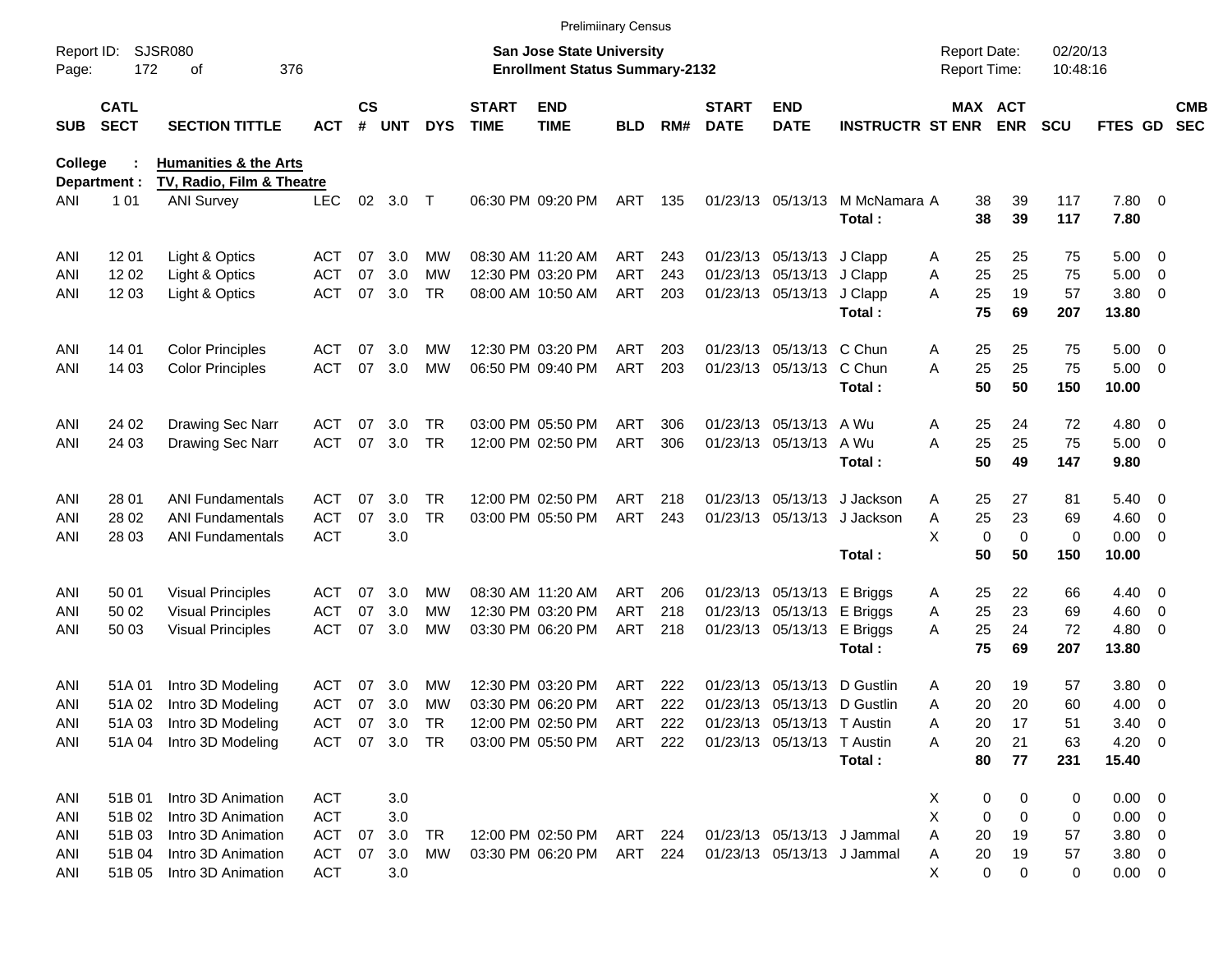|                     |                            |                             |            |                    |               |            |                             | <b>Prelimiinary Census</b>                                                |            |     |                             |                              |                                  |                                     |                            |                      |                |                          |
|---------------------|----------------------------|-----------------------------|------------|--------------------|---------------|------------|-----------------------------|---------------------------------------------------------------------------|------------|-----|-----------------------------|------------------------------|----------------------------------|-------------------------------------|----------------------------|----------------------|----------------|--------------------------|
| Report ID:<br>Page: | 173                        | <b>SJSR080</b><br>οf<br>376 |            |                    |               |            |                             | <b>San Jose State University</b><br><b>Enrollment Status Summary-2132</b> |            |     |                             |                              |                                  | <b>Report Date:</b><br>Report Time: |                            | 02/20/13<br>10:48:16 |                |                          |
| <b>SUB</b>          | <b>CATL</b><br><b>SECT</b> | <b>SECTION TITTLE</b>       | <b>ACT</b> | $\mathsf{cs}$<br># | <b>UNT</b>    | <b>DYS</b> | <b>START</b><br><b>TIME</b> | <b>END</b><br><b>TIME</b>                                                 | <b>BLD</b> | RM# | <b>START</b><br><b>DATE</b> | <b>END</b><br><b>DATE</b>    | <b>INSTRUCTR ST ENR</b>          |                                     | MAX ACT<br><b>ENR</b>      | <b>SCU</b>           | FTES GD        | <b>CMB</b><br><b>SEC</b> |
|                     |                            |                             |            |                    |               |            |                             |                                                                           |            |     |                             |                              | Total:                           |                                     | 38<br>40                   | 114                  | 7.60           |                          |
| ANI                 | 55 01                      | <b>Beg Drawing ANI</b>      | ACT        | 07                 | 3.0           | F          |                             | 02:30 PM 07:50 PM                                                         | ART        | 312 |                             |                              | 01/23/13 05/13/13 S Borenstein A |                                     | 35<br>35                   | 105                  | $7.00 \t 0$    |                          |
| ANI                 | 55 02                      | <b>Beg Drawing ANI</b>      | <b>ACT</b> | 07                 | 3.0           | F          |                             | 02:30 PM 07:50 PM                                                         | ART        | 337 |                             | 01/23/13 05/13/13            | C Petrocchi A                    |                                     | 30<br>17                   | 51                   | $3.40 \ 0$     |                          |
|                     |                            |                             |            |                    |               |            |                             |                                                                           |            |     |                             |                              | Total:                           |                                     | 65<br>52                   | 156                  | 10.40          |                          |
| ANI                 |                            | 112A 01 Intro to ANI        | ACT        | 07                 | 3.0           | <b>MW</b>  |                             | 12:30 PM 03:20 PM                                                         | ART        | 206 |                             | 01/23/13 05/13/13 A Page     |                                  | A                                   | 25<br>21                   | 63                   | $4.20 \ 0$     |                          |
| ANI                 |                            | 112A 02 Intro to ANI        | ACT        | 07                 | 3.0           | <b>MW</b>  |                             | 03:30 PM 06:20 PM                                                         | ART        | 206 |                             | 01/23/13 05/13/13 C Chun     |                                  | Α                                   | 25<br>22                   | 66                   | $4.40 \ 0$     |                          |
| ANI                 |                            | 112A 03 Intro to ANI        | <b>ACT</b> |                    | 3.0           |            |                             |                                                                           |            |     |                             |                              |                                  | X                                   | $\mathbf 0$<br>$\mathbf 0$ | $\mathbf 0$          | $0.00 \t 0$    |                          |
|                     |                            |                             |            |                    |               |            |                             |                                                                           |            |     |                             |                              | Total:                           |                                     | 50<br>43                   | 129                  | 8.60           |                          |
| ANI                 |                            | 112B 01 Drawing for ANI     | ACT        | 07                 | 3.0           | F          |                             | 08:45 AM 02:20 PM                                                         | ART 312    |     |                             |                              | 01/23/13 05/13/13 S Borenstein A |                                     | 35<br>35                   | 105                  | $7.00 \t 0$    |                          |
| ANI                 |                            | 112B 02 Drawing for ANI     | <b>ACT</b> |                    | 3.0           |            |                             |                                                                           |            |     |                             |                              |                                  | X                                   | $\mathbf 0$<br>$\mathbf 0$ | 0                    | $0.00 \t 0$    |                          |
| ANI                 |                            | 112B 03 Drawing for ANI     | <b>ACT</b> | 07                 | 3.0           | <b>TR</b>  |                             | 08:00 AM 10:58 AM                                                         | ART        | 337 |                             |                              | 01/23/13 05/13/13 C Petrocchi    | $\overline{A}$                      | 22<br>25                   | 66                   | $4.40 \quad 0$ |                          |
|                     |                            |                             |            |                    |               |            |                             |                                                                           |            |     |                             |                              | Total:                           |                                     | 60<br>57                   | 171                  | 11.40          |                          |
| ANI                 | 113A 01 Inter. AI          |                             | ACT        | 07                 | 3.0           | <b>TR</b>  |                             | 12:00 PM 02:50 PM                                                         | ART        | 206 |                             | 01/23/13 05/13/13   Poslitur |                                  | A                                   | 26<br>25                   | 78                   | $5.20 \ 0$     |                          |
| ANI                 | 113A 02 Inter. Al          |                             | <b>ACT</b> | 07                 | 3.0           | <b>TR</b>  |                             | 03:00 PM 05:50 PM                                                         | ART        | 206 |                             | 01/23/13 05/13/13   Poslitur |                                  | Α                                   | 25<br>23                   | 69                   | $4.60$ 0       |                          |
| ANI                 | 113A 03 Inter. Al          |                             | <b>ACT</b> |                    | 3.0           |            |                             |                                                                           |            |     |                             |                              |                                  | X                                   | $\mathbf 0$<br>$\mathbf 0$ | 0                    | $0.00 \t 0$    |                          |
|                     |                            |                             |            |                    |               |            |                             |                                                                           |            |     |                             |                              | Total:                           |                                     | 50<br>49                   | 147                  | 9.80           |                          |
| ANI                 |                            | 113B 01 Inter Project       | ACT        | 07                 | 3.0           | TR.        |                             | 08:00 AM 10:50 AM                                                         | ART        | 206 |                             | 01/23/13 05/13/13            | A Carter                         | A                                   | 33<br>25                   | 99                   | $6.60$ 0       |                          |
| ANI                 |                            | 113B 02 Inter Project       | <b>ACT</b> | 07                 | 3.0           | <b>TR</b>  |                             | 12:00 PM 02:20 PM                                                         | ART        | 243 |                             | 01/23/13 05/13/13            | O Aurelio                        | A                                   | 25<br>29                   | 87                   | 5.80 0         |                          |
|                     |                            |                             |            |                    |               |            |                             |                                                                           |            |     |                             |                              | Total:                           |                                     | 50<br>62                   | 186                  | 12.40          |                          |
| ANI                 | 114 01                     | Animation                   | ACT        | 07                 | 3.0           | <b>TR</b>  |                             | 08:00 AM 10:50 AM                                                         | ART        | 218 |                             | 01/23/13 05/13/13 D Chai     |                                  | A                                   | 38<br>25                   | 114                  | 7.60 0         |                          |
| ANI                 | 114 02                     | Animation                   | <b>ACT</b> |                    | 3.0           |            |                             |                                                                           |            |     |                             |                              |                                  | X                                   | 0<br>$\mathbf 0$           | 0                    | $0.00 \t 0$    |                          |
|                     |                            |                             |            |                    |               |            |                             |                                                                           |            |     |                             |                              | Total:                           |                                     | 25<br>38                   | 114                  | 7.60           |                          |
| ANI                 | 115 01                     | Inter Animation             | ACT        | 07                 | 3.0           | TR         |                             | 03:00 PM 05:50 PM                                                         | ART 218    |     |                             |                              | 01/23/13 05/13/13 J Granner      | Α                                   | 27<br>25                   | 81                   | $5.40 \ 0$     |                          |
| ANI                 | 115 02                     | <b>Inter Animation</b>      | <b>ACT</b> |                    | 3.0           |            |                             |                                                                           |            |     |                             |                              |                                  | х                                   | 0<br>0                     | 0                    | $0.00 \t 0$    |                          |
| ANI                 | 115 03                     | Inter Animation             |            |                    | ACT 07 3.0 TR |            |                             | 03:00 PM 05:50 PM ART 243 01/23/13 05/13/13 A Carter                      |            |     |                             |                              |                                  | Α                                   | 25<br>29                   | 87                   | 5.80 0         |                          |
|                     |                            |                             |            |                    |               |            |                             |                                                                           |            |     |                             |                              | Total:                           |                                     | 50<br>56                   | 168                  | 11.20          |                          |
| ANI                 | 116 01                     | Conceptual Illus            |            |                    | ACT 07 3.0 TR |            |                             | 06:30 PM 09:20 PM ART 243 01/23/13 05/13/13 R Storey                      |            |     |                             |                              |                                  | A                                   | 26<br>25                   | 78                   | $5.25$ 1       |                          |
|                     |                            |                             |            |                    |               |            |                             |                                                                           |            |     |                             |                              | Total:                           |                                     | 25<br>26                   | 78                   | 5.25           |                          |
| ANI                 |                            | 117A 01 Adv Illustration    |            |                    | LAB 15 3.0 TR |            |                             | 08:00 AM 10:50 AM ART 243 01/23/13 05/13/13 J Granner                     |            |     |                             |                              |                                  | A                                   | 20<br>25                   | 60                   | $4.00 \ 0$     |                          |
|                     |                            |                             |            |                    |               |            |                             |                                                                           |            |     |                             |                              | Total:                           |                                     | 25<br>20                   | 60                   | 4.00           |                          |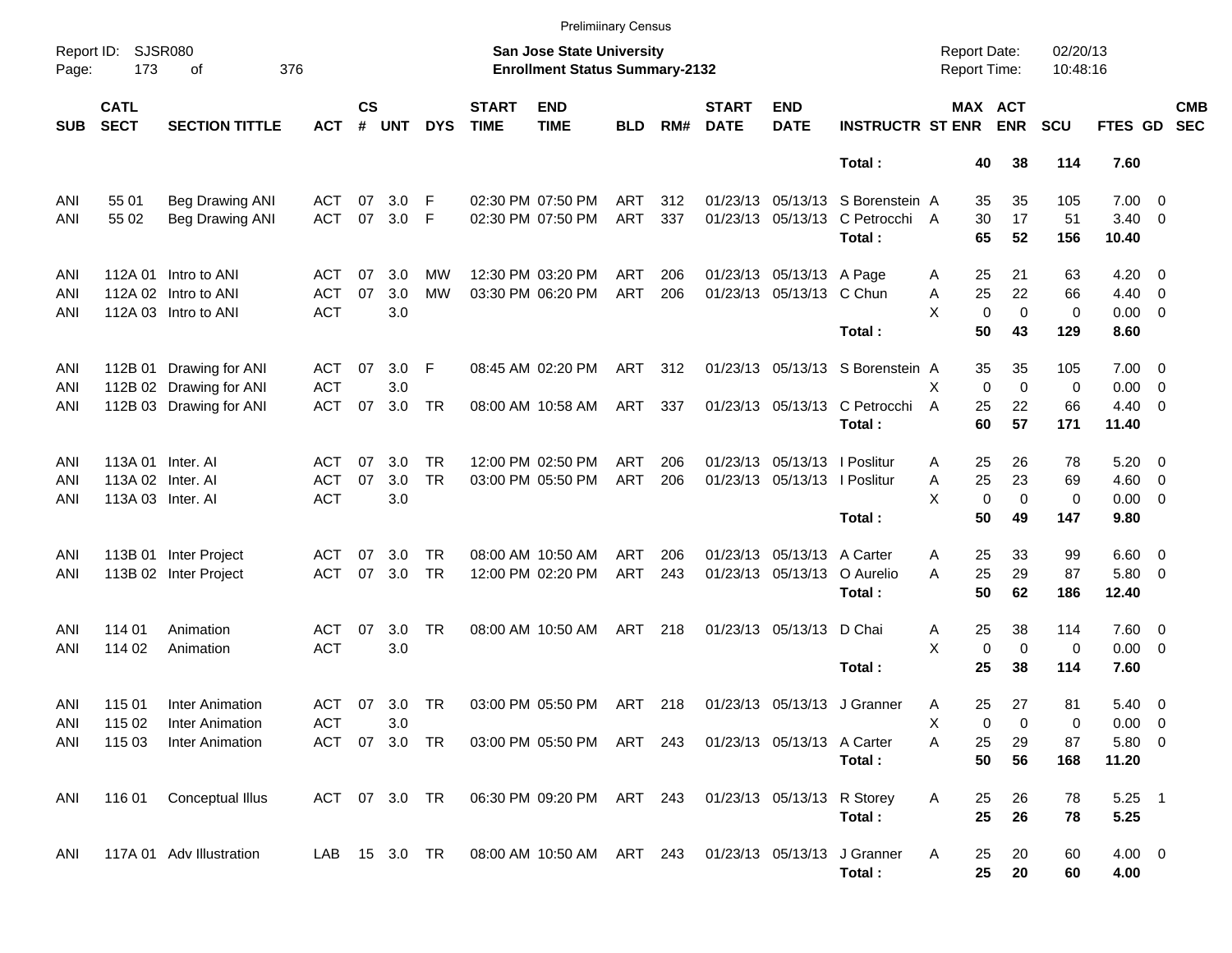|                   |                                        |                                                                                  |                   |                    |                   |                |                             | <b>Prelimiinary Census</b>                                         |                |            |                             |                                               |                                           |                                            |                                                   |                      |                                          |                          |            |
|-------------------|----------------------------------------|----------------------------------------------------------------------------------|-------------------|--------------------|-------------------|----------------|-----------------------------|--------------------------------------------------------------------|----------------|------------|-----------------------------|-----------------------------------------------|-------------------------------------------|--------------------------------------------|---------------------------------------------------|----------------------|------------------------------------------|--------------------------|------------|
| Page:             | Report ID: SJSR080<br>376<br>174<br>of |                                                                                  |                   |                    |                   |                |                             | San Jose State University<br><b>Enrollment Status Summary-2132</b> |                |            |                             |                                               |                                           | <b>Report Date:</b><br><b>Report Time:</b> |                                                   | 02/20/13<br>10:48:16 |                                          |                          |            |
| <b>SUB</b>        | <b>CATL</b><br><b>SECT</b>             | <b>SECTION TITTLE</b>                                                            | <b>ACT</b>        | $\mathsf{cs}$<br># | <b>UNT</b>        | <b>DYS</b>     | <b>START</b><br><b>TIME</b> | <b>END</b><br><b>TIME</b>                                          | <b>BLD</b>     | RM#        | <b>START</b><br><b>DATE</b> | <b>END</b><br><b>DATE</b>                     | <b>INSTRUCTR ST ENR</b>                   |                                            | MAX ACT<br><b>ENR</b>                             | <b>SCU</b>           | FTES GD SEC                              |                          | <b>CMB</b> |
| ANI               |                                        | 117B 01 Visual Development                                                       | LAB               |                    | 15 3.0            | MW             |                             | 03:30 PM 06:20 PM                                                  | ART 243        |            |                             |                                               | 01/23/13 05/13/13 T Esmeralda A<br>Total: | 25<br>25                                   | 17<br>17                                          | 51<br>51             | $3.40 \ 0$<br>3.40                       |                          |            |
| ANI<br>ANI        | 118 01<br>11802                        | <b>Adv Animation</b><br><b>Adv Animation</b>                                     | LAB<br>LAB        | 15<br>15           | 3.0<br>3.0        | F<br><b>MW</b> |                             | 01:30 PM 07:50 PM<br>08:30 AM 11:30 AM                             | ART<br>ART     | 218<br>224 |                             | 01/23/13 05/13/13 D Chai<br>01/23/13 05/13/13 | R Coelho<br>Total:                        | 25<br>A<br>20<br>A<br>45                   | 21<br>16<br>37                                    | 63<br>48<br>111      | 4.25<br>$3.20 \ 0$<br>7.45               | $\overline{\phantom{1}}$ |            |
| ANI<br>ANI<br>ANI |                                        | 129A 01 Digital Modeling<br>129A 02 Digital Modeling<br>129A 03 Digital Modeling | LAB<br>LAB<br>LAB | 15                 | 3.0<br>3.0<br>3.0 | <b>TR</b>      |                             | 08:00 AM 10:50 AM                                                  | ART            | 222        |                             | 01/23/13 05/13/13 D Gustlin                   |                                           | 20<br>A<br>X<br>X                          | 20<br>$\mathbf 0$<br>$\mathbf 0$<br>0<br>$\Omega$ | 60<br>0<br>0         | $4.00 \ 0$<br>$0.00 \t 0$<br>$0.00 \t 0$ |                          |            |
| ANI               |                                        | 129A 04 Digital Modeling                                                         | LAB               | 15                 | 3.0               | MW             |                             | 08:30 AM 11:20 AM                                                  | ART 222        |            |                             | 01/23/13 05/13/13 T Austin                    | Total:                                    | A<br>25<br>45                              | 25<br>45                                          | 75<br>135            | $5.00 \t 0$<br>9.00                      |                          |            |
| ANI<br>ANI        |                                        | 129B 01 Digital Animation<br>129B 02 Digital Animation                           | LAB<br>LAB        | 15                 | 3.0<br>3.0        | F              |                             | 08:45 AM 02:20 PM                                                  | ART            | 224        |                             | 01/23/13 05/13/13 R Coelho                    |                                           | 20<br>A<br>X                               | 23<br>$\mathbf 0$<br>$\Omega$                     | 69<br>0              | $4.60$ 0<br>$0.00 \t 0$                  |                          |            |
| ANI               |                                        | 129B 03 Digital Animation                                                        | LAB               | 15                 | 3.0               | MW             |                             | 12:00 PM 02:50 PM                                                  | ART            | 224        |                             | 01/23/13 05/13/13                             | R Coelho<br>Total:                        | A<br>20<br>40                              | 21<br>44                                          | 63<br>132            | $4.20 \ 0$<br>8.80                       |                          |            |
| ANI               | 178 01                                 | ANI Internship                                                                   | <b>SUP</b>        |                    | 36 3.0            | TBA            |                             |                                                                    |                |            |                             | 01/23/13 05/13/13                             | J Granner<br>Total:                       | 60<br>A<br>60                              | 55<br>55                                          | 165<br>165           | $11.00 \t 0$<br>11.00                    |                          |            |
| ANI               | 179 01                                 | Spec Topics A/I                                                                  | <b>SUP</b>        | 36                 | 3.0               | TBA            |                             |                                                                    |                |            |                             | 01/23/13 05/13/13 A Carter                    | Total:                                    | 20<br>A<br>20                              | 20<br>20                                          | 60<br>60             | $4.00 \ 0$<br>4.00                       |                          |            |
| ANI               | 180 01                                 | <b>Indiv Studies</b>                                                             | <b>SUP</b>        | 36                 | 3.0               | <b>TBA</b>     |                             |                                                                    |                |            |                             | 01/23/13 05/13/13 A Carter                    | Total:                                    | A<br>20<br>20                              | 20<br>20                                          | 60<br>60             | $4.00 \ 0$<br>4.00                       |                          |            |
| ANI               | 199 01                                 | Senior Project ANI                                                               | LAB               | 15                 | 3.0               | F              |                             | 09:30 AM 12:30 PM                                                  | ART            | 218        |                             |                                               | 01/23/13 05/13/13 J Granner               | 25<br>Α                                    | 25                                                | 75                   | $5.00 \quad 0$                           |                          |            |
| ANI               | 199 02                                 | Senior Project ANI                                                               | LAB               | 15                 | 3.0               | F              |                             | 09:30 AM 12:30 PM                                                  | ART            | 218        |                             |                                               | 01/23/13 05/13/13 T Esmeralda A           | 15                                         | 13                                                | 39                   | 2.60 0                                   |                          |            |
| ANI               | 19903                                  | Senior Project ANI                                                               | LAB               |                    | 15 3.0 F          |                |                             | 09:30 AM 12:30 PM ART 218                                          |                |            |                             | 01/23/13 05/13/13 A Page                      |                                           | 15<br>A                                    | 15                                                | 45                   | $3.00 \ 0$                               |                          |            |
| ANI               | 19904                                  | Senior Project ANI                                                               | LAB               |                    | 15 3.0 F          |                |                             | 09:30 AM 12:30 PM                                                  | ART 218        |            |                             | 01/23/13 05/13/13 A Carter                    |                                           | 15<br>A                                    | 15                                                | 45                   | $3.00 \ 0$                               |                          |            |
|                   |                                        |                                                                                  |                   |                    |                   |                |                             |                                                                    |                |            |                             |                                               | Total:                                    | 70                                         | 68                                                | 204                  | 13.60                                    |                          |            |
| <b>RTVF</b>       | 10 01                                  | Art of Film                                                                      | SEM 04 3.0 M      |                    |                   |                |                             | 03:00 PM 05:45 PM                                                  | <b>HGH 118</b> |            |                             | 01/23/13 05/13/13 A McKee                     |                                           | 52<br>A                                    | 51                                                | 153                  | $10.20 \t 0$                             |                          |            |
| <b>RTVF</b>       | 10 02                                  | Art of Film                                                                      | SEM               |                    | 04 3.0 F          |                |                             | 10:30 AM 01:15 PM                                                  | <b>BBC</b>     | 108        |                             | 01/23/13 05/13/13 L Walker                    |                                           | 60<br>A                                    | 55                                                | 165                  | 11.00 0                                  |                          |            |
| <b>RTVF</b>       | 10 03                                  | Art of Film                                                                      | SEM               |                    | 04 3.0 T          |                |                             | 03:00 PM 05:45 PM                                                  | <b>BBC</b>     | 102        |                             |                                               | 01/23/13 05/13/13 J Todd, Jr.             | 60<br>A                                    | 59                                                | 177                  | $11.80 \t 0$                             |                          |            |
| <b>RTVF</b>       | 10 04                                  | Art of Film                                                                      | SEM 04 3.0 T      |                    |                   |                |                             | 06:00 PM 08:45 PM                                                  | МH             | 324        |                             |                                               | 01/23/13 05/13/13 J Todd, Jr.             | 60<br>A                                    | 60                                                | 180                  | $12.00 \t 0$                             |                          |            |
|                   |                                        |                                                                                  |                   |                    |                   |                |                             |                                                                    |                |            |                             |                                               | Total:                                    |                                            | 232 225                                           | 675                  | 45.00                                    |                          |            |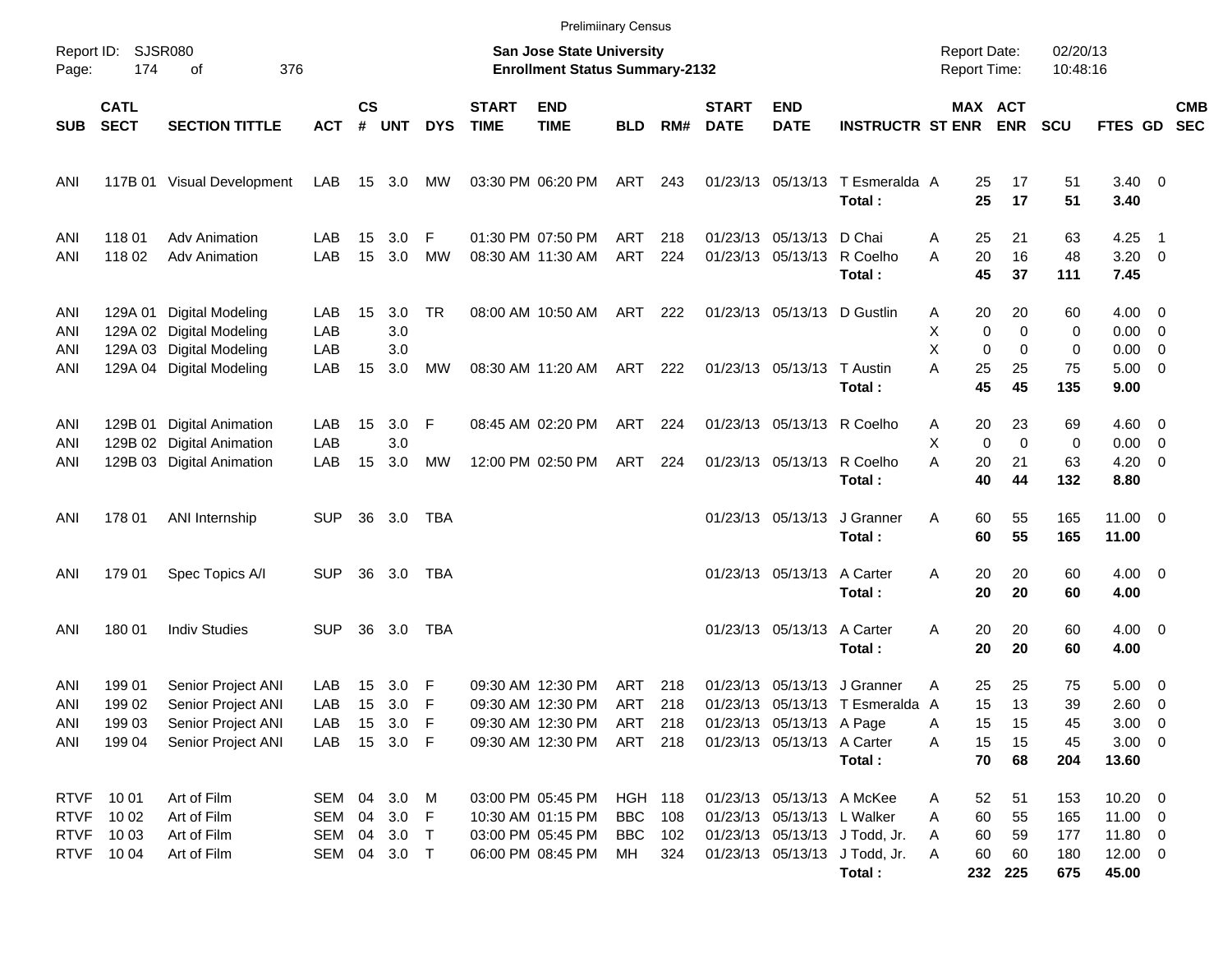|                     |                            |                                        |            |                |                |              |                             | <b>Prelimiinary Census</b>                                                |                    |                 |                             |                             |                                                          |                                            |                       |                      |                     |                          |                          |
|---------------------|----------------------------|----------------------------------------|------------|----------------|----------------|--------------|-----------------------------|---------------------------------------------------------------------------|--------------------|-----------------|-----------------------------|-----------------------------|----------------------------------------------------------|--------------------------------------------|-----------------------|----------------------|---------------------|--------------------------|--------------------------|
| Report ID:<br>Page: | 175                        | SJSR080<br>376<br>оf                   |            |                |                |              |                             | <b>San Jose State University</b><br><b>Enrollment Status Summary-2132</b> |                    |                 |                             |                             |                                                          | <b>Report Date:</b><br><b>Report Time:</b> |                       | 02/20/13<br>10:48:16 |                     |                          |                          |
| <b>SUB</b>          | <b>CATL</b><br><b>SECT</b> | <b>SECTION TITTLE</b>                  | <b>ACT</b> | <b>CS</b><br># | UNT            | <b>DYS</b>   | <b>START</b><br><b>TIME</b> | <b>END</b><br><b>TIME</b>                                                 | <b>BLD</b>         | RM#             | <b>START</b><br><b>DATE</b> | <b>END</b><br><b>DATE</b>   | <b>INSTRUCTR ST ENR</b>                                  |                                            | MAX ACT<br><b>ENR</b> | <b>SCU</b>           | FTES GD             |                          | <b>CMB</b><br><b>SEC</b> |
| <b>RTVF</b>         | 20 01                      | Intro Sound Prod                       | LEC        | 01             | 3.0            | Т            |                             | 06:00 PM 07:45 PM                                                         | HGH                | 120             | 01/23/13                    |                             | 05/13/13 D Leventhal                                     | 15<br>A                                    | 15                    | 30                   | $3.00 \ 0$          |                          |                          |
| <b>RTVF</b>         | 20 02                      | Intro Sound Prod                       | <b>ACT</b> | 07             | 0.0            | $\mathsf{T}$ |                             | 08:00 PM 09:45 PM                                                         | HGH.               | 121F            | 01/23/13                    |                             | 05/13/13 D Leventhal                                     | 15<br>A                                    | 15                    | 15                   | 0.00                | $\overline{\mathbf{0}}$  |                          |
| <b>RTVF</b>         | 20 03                      | Intro Sound Prod                       | <b>LEC</b> | 01             | 3.0            | R            |                             | 01:30 PM 03:15 PM                                                         | HGH.               | 114             | 01/23/13                    |                             | 05/13/13 D Leventhal                                     | 15<br>A                                    | 15                    | 30                   | 3.00                | $\overline{\mathbf{0}}$  |                          |
| <b>RTVF</b>         | 20 04                      | Intro Sound Prod                       | <b>ACT</b> | 07             | 0.0            | R            |                             | 03:30 PM 05:15 PM                                                         |                    | <b>HGH 121F</b> | 01/23/13                    |                             | 05/13/13 D Leventhal                                     | 15<br>A                                    | 15                    | 15                   | 0.00                | $\overline{\mathbf{0}}$  |                          |
| <b>RTVF</b>         | 20 05                      | Intro Sound Prod                       | <b>LEC</b> | 01             | 3.0            | R            |                             | 06:00 PM 07:45 PM                                                         | HGH                | 114             |                             |                             | 01/23/13 05/13/13 D Leventhal                            | 15<br>A                                    | 15                    | 30                   | 3.00                | $\overline{\mathbf{0}}$  |                          |
| <b>RTVF</b>         | 20 06                      | Intro Sound Prod                       | <b>ACT</b> | 07             | 0.0            | R            |                             | 08:00 PM 09:45 PM                                                         |                    | <b>HGH 121F</b> |                             | 01/23/13 05/13/13           | D Leventhal                                              | 15<br>A                                    | 15                    | 15                   | $0.00 \t 0$         |                          |                          |
|                     |                            |                                        |            |                |                |              |                             |                                                                           |                    |                 |                             |                             | Total:                                                   | 90                                         | 90                    | 135                  | 9.00                |                          |                          |
| <b>RTVF</b>         | 21 01                      | <b>KSJS On-Air Operat</b>              | LEC        | 02             | 3.0            | Т            |                             | 07:00 PM 09:45 PM                                                         | <b>HGH 124</b>     |                 |                             | 01/23/13 05/13/13 J Biagini |                                                          | 40<br>A                                    | 22                    | 22                   | $4.40 \ 0$          |                          |                          |
| <b>RTVF</b>         | 21 02                      | <b>KSJS On-Air Operat</b>              | <b>ACT</b> |                | 07 0.0         | <b>TBA</b>   |                             |                                                                           |                    |                 |                             | 01/23/13 05/13/13           | J Biagini                                                | 40<br>A                                    | 22                    | 44                   | $0.00 \t 0$         |                          |                          |
|                     |                            |                                        |            |                |                |              |                             |                                                                           |                    |                 |                             |                             | Total:                                                   | 80                                         | 44                    | 66                   | 4.40                |                          |                          |
|                     |                            |                                        |            |                |                |              |                             |                                                                           |                    |                 |                             |                             |                                                          |                                            |                       |                      |                     |                          |                          |
| <b>RTVF</b>         | 30 01                      | Intro Film/TV Prod                     | <b>LEC</b> | 02             | 3.0            | МW           |                             | 09:00 AM 09:50 AM                                                         | <b>HGH 118</b>     |                 | 01/23/13                    |                             | 05/13/13 J LeFever                                       | 15<br>Α                                    | 14                    | 28                   | 2.80 0              |                          |                          |
| <b>RTVF</b>         | 30 02                      | Intro Film/TV Prod                     | <b>ACT</b> | 07             | 0.0            | $\mathsf{T}$ |                             | 09:00 AM 10:45 AM                                                         | <b>HGH 115</b>     |                 | 01/23/13                    |                             | 05/13/13 J LeFever                                       | 15<br>A                                    | 14                    | 14                   | 0.00                | $\overline{\phantom{0}}$ |                          |
| <b>RTVF</b>         | 30 03                      | Intro Film/TV Prod                     | <b>LEC</b> | 02             | 3.0            | M            |                             | 10:30 AM 12:15 PM                                                         | <b>HGH 114</b>     |                 | 01/23/13                    |                             | 05/13/13 C Guzzetta                                      | 15<br>A                                    | 15                    | 30                   | 3.00                | $\overline{\phantom{0}}$ |                          |
| <b>RTVF</b>         | 30 04                      | Intro Film/TV Prod                     | <b>ACT</b> | 07             | 0.0            | M            |                             | 12:30 PM 02:15 PM                                                         | <b>HGH 115</b>     |                 | 01/23/13                    |                             | 05/13/13 C Guzzetta                                      | 15<br>A                                    | 15                    | 15                   | 0.00                | $\overline{\phantom{0}}$ |                          |
| <b>RTVF</b>         | 30 05                      | Intro Film/TV Prod                     | <b>LEC</b> | 02             | 3.0            | W            |                             | 10:30 AM 12:15 PM                                                         | <b>HGH 114</b>     |                 | 01/23/13                    |                             | 05/13/13 C Guzzetta                                      | 15<br>A                                    | 15                    | 30                   | 3.00                | $\overline{\phantom{0}}$ |                          |
| <b>RTVF</b>         | 30 06                      | Intro Film/TV Prod                     | <b>ACT</b> | 07             | 0.0            | W            |                             | 12:30 PM 02:15 PM                                                         | <b>HGH 115</b>     |                 |                             |                             | 01/23/13 05/13/13 C Guzzetta                             | 15<br>A                                    | 15                    | 15                   | 0.00                | $\overline{\mathbf{0}}$  |                          |
| <b>RTVF</b>         | 30 07                      | Intro Film/TV Prod                     | <b>LEC</b> | 02             | 3.0            | W            |                             | 03:00 PM 04:45 PM                                                         | <b>HGH</b>         | 227             | 01/23/13                    |                             | 05/13/13 C Guzzetta                                      | 15<br>A                                    | 15                    | 30                   | 3.00                | $\overline{\phantom{0}}$ |                          |
| <b>RTVF</b>         | 30 08                      | Intro Film/TV Prod                     | <b>ACT</b> | 07             | 0.0            | W            |                             | 05:00 PM 06:45 PM                                                         | <b>HGH 115</b>     |                 |                             |                             | 01/23/13 05/13/13 C Guzzetta                             | 15<br>A                                    | 15                    | 15                   | $0.00 \t 0$         |                          |                          |
|                     |                            |                                        |            |                |                |              |                             |                                                                           |                    |                 |                             |                             | Total:                                                   | 120                                        | 118                   | 177                  | 11.80               |                          |                          |
| <b>RTVF</b>         | 3180                       | <b>FILM/TV Aesthetics</b>              | <b>LEC</b> |                | $02 \quad 3.0$ | TBA          |                             |                                                                           |                    |                 |                             | 01/23/13 05/13/13           | <b>B</b> Sarrafan<br>Total:                              | 40<br>A<br>40                              | 40<br>40              | 120<br>120           | $8.00 \t 0$<br>8.00 |                          |                          |
| <b>RTVF</b>         | 80 01                      | Intro to ElecMedia                     | <b>LEC</b> | 02             | 3.0            | TR           |                             | 10:30 AM 11:45 AM                                                         | <b>HGH 118</b>     |                 |                             | 01/23/13 05/13/13           | C Burrows<br>Total:                                      | 52<br>Α<br>52                              | 46<br>46              | 138<br>138           | $9.20 \ 0$<br>9.20  |                          |                          |
| <b>RTVF</b>         | 82 01                      | Intro Film History                     | LEC        | 02             | 3.0            | W            |                             | 06:00 PM 08:45 PM                                                         | WSQ 109            |                 |                             | 01/23/13 05/13/13 S Sublett | Total:                                                   | 65<br>A<br>65                              | 64<br>64              | 192<br>192           | 12.80 0<br>12.80    |                          |                          |
|                     | RTVF 110 01                |                                        |            |                | 01 3.0         |              |                             |                                                                           |                    |                 |                             |                             |                                                          |                                            |                       |                      | 9.80 0              |                          |                          |
|                     | RTVF 110 02                | Elec Media & Cult<br>Elec Media & Cult | LEC<br>LEC | 01             | 3.0            | TR<br>TR     |                             | 12:00 PM 01:15 PM<br>01:30 PM 02:45 PM                                    | HGH 118<br>HGH 118 |                 |                             |                             | 01/23/13 05/13/13 K Massey<br>01/23/13 05/13/13 A Berney | 52<br>A<br>52<br>A                         | 49<br>33              | 147<br>99            | $6.65$ 1            |                          |                          |
|                     | RTVF 110 03                | Elec Media & Cult                      | LEC        |                | 01 3.0         | TR           |                             | 03:00 PM 04:15 PM                                                         | <b>HGH 118</b>     |                 |                             |                             | 01/23/13 05/13/13 A Berney                               | 52<br>A                                    | 31                    | 93                   | $6.20\ 0$           |                          |                          |
|                     | RTVF 110 04                | Elec Media & Cult                      | LEC        | 01             | 3.0            | MW           |                             | 12:00 PM 01:15 PM                                                         | <b>HGH 118</b>     |                 |                             | 01/23/13 05/13/13 W Guess   |                                                          | 52<br>A                                    | 45                    | 135                  | $9.00 \t 0$         |                          |                          |
|                     | RTVF 110 05                | Elec Media & Cult                      | LEC        |                | 01 3.0         | МW           |                             | 01:30 PM 02:45 PM                                                         | <b>HGH 118</b>     |                 |                             | 01/23/13 05/13/13 W Guess   |                                                          | 52<br>A                                    | 37                    | 111                  | $7.40 \ 0$          |                          |                          |
|                     |                            |                                        |            |                |                |              |                             |                                                                           |                    |                 |                             |                             | Total:                                                   |                                            | 260 195               | 585                  | 39.05               |                          |                          |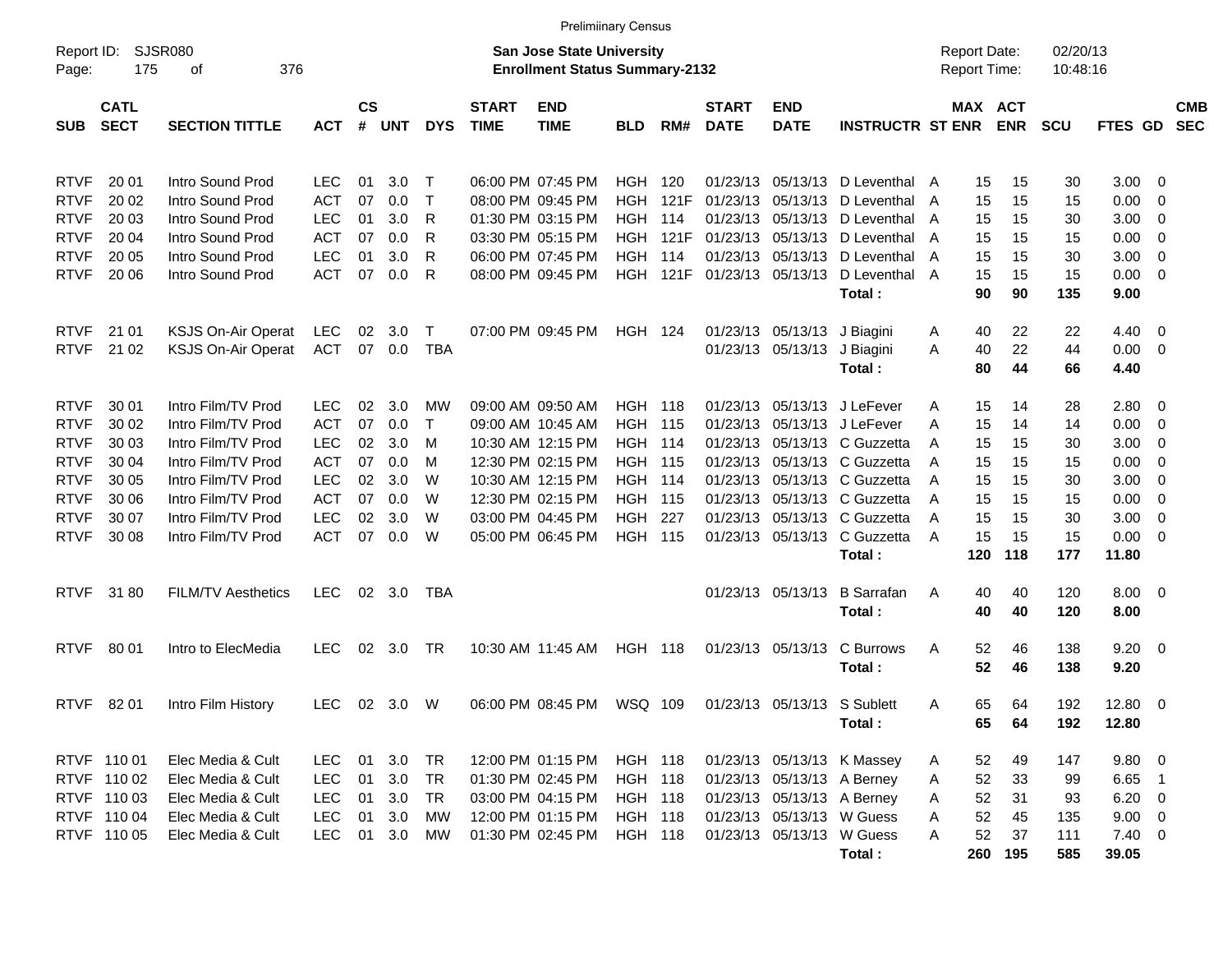| οf                        |                                                                                                                                                                                   |                                                                     |                 |                                                     |                                                                                                                       |                           |                                                                                                                                                                                                                                                                                                                                                                                        |                                        |                                                                                                                                                                                                                                                                                                               |                                                              |                                           |                                                                                                                                                                                                                                                                                                                                                                                                                                                                                                                                   |                                                                                                                                                        |                                                                                                                                                                                                                                                                                                                            |                                                                   |                                                              |                                                                                                                                                                                                                                                                                    |
|---------------------------|-----------------------------------------------------------------------------------------------------------------------------------------------------------------------------------|---------------------------------------------------------------------|-----------------|-----------------------------------------------------|-----------------------------------------------------------------------------------------------------------------------|---------------------------|----------------------------------------------------------------------------------------------------------------------------------------------------------------------------------------------------------------------------------------------------------------------------------------------------------------------------------------------------------------------------------------|----------------------------------------|---------------------------------------------------------------------------------------------------------------------------------------------------------------------------------------------------------------------------------------------------------------------------------------------------------------|--------------------------------------------------------------|-------------------------------------------|-----------------------------------------------------------------------------------------------------------------------------------------------------------------------------------------------------------------------------------------------------------------------------------------------------------------------------------------------------------------------------------------------------------------------------------------------------------------------------------------------------------------------------------|--------------------------------------------------------------------------------------------------------------------------------------------------------|----------------------------------------------------------------------------------------------------------------------------------------------------------------------------------------------------------------------------------------------------------------------------------------------------------------------------|-------------------------------------------------------------------|--------------------------------------------------------------|------------------------------------------------------------------------------------------------------------------------------------------------------------------------------------------------------------------------------------------------------------------------------------|
| <b>SECTION TITTLE</b>     | <b>ACT</b>                                                                                                                                                                        | #                                                                   |                 | <b>DYS</b>                                          | <b>START</b><br><b>TIME</b>                                                                                           | <b>END</b><br><b>TIME</b> | <b>BLD</b>                                                                                                                                                                                                                                                                                                                                                                             | RM#                                    | <b>START</b><br><b>DATE</b>                                                                                                                                                                                                                                                                                   | <b>END</b><br><b>DATE</b>                                    |                                           |                                                                                                                                                                                                                                                                                                                                                                                                                                                                                                                                   |                                                                                                                                                        | <b>SCU</b>                                                                                                                                                                                                                                                                                                                 |                                                                   |                                                              | <b>CMB</b>                                                                                                                                                                                                                                                                         |
| Alternative Cinema        | <b>LEC</b>                                                                                                                                                                        | 01                                                                  | 3.0             | M                                                   |                                                                                                                       |                           |                                                                                                                                                                                                                                                                                                                                                                                        | 118                                    | 01/23/13                                                                                                                                                                                                                                                                                                      |                                                              |                                           | A                                                                                                                                                                                                                                                                                                                                                                                                                                                                                                                                 | 52                                                                                                                                                     | 156                                                                                                                                                                                                                                                                                                                        | 10.40                                                             | - 0                                                          |                                                                                                                                                                                                                                                                                    |
| Alternative Cinema        | <b>LEC</b>                                                                                                                                                                        | 01                                                                  | 3.0             | W                                                   |                                                                                                                       |                           | <b>HGH</b>                                                                                                                                                                                                                                                                                                                                                                             | 118                                    | 01/23/13                                                                                                                                                                                                                                                                                                      |                                                              |                                           | A                                                                                                                                                                                                                                                                                                                                                                                                                                                                                                                                 | 52                                                                                                                                                     | 156                                                                                                                                                                                                                                                                                                                        | 10.40                                                             | - 0                                                          |                                                                                                                                                                                                                                                                                    |
| Alternative Cinema        | <b>LEC</b>                                                                                                                                                                        | 01                                                                  | 3.0             | R                                                   |                                                                                                                       |                           | <b>SH</b>                                                                                                                                                                                                                                                                                                                                                                              | 434                                    |                                                                                                                                                                                                                                                                                                               |                                                              |                                           | A                                                                                                                                                                                                                                                                                                                                                                                                                                                                                                                                 | 49                                                                                                                                                     | 147                                                                                                                                                                                                                                                                                                                        | 9.80                                                              | - 0                                                          |                                                                                                                                                                                                                                                                                    |
| Alternative Cinema        | <b>LEC</b>                                                                                                                                                                        | 01                                                                  | 3.0             | $\mathsf{R}$                                        |                                                                                                                       |                           |                                                                                                                                                                                                                                                                                                                                                                                        |                                        |                                                                                                                                                                                                                                                                                                               |                                                              |                                           | A                                                                                                                                                                                                                                                                                                                                                                                                                                                                                                                                 | 52                                                                                                                                                     | 156                                                                                                                                                                                                                                                                                                                        | 10.40                                                             | - 0                                                          |                                                                                                                                                                                                                                                                                    |
|                           |                                                                                                                                                                                   |                                                                     |                 |                                                     |                                                                                                                       |                           |                                                                                                                                                                                                                                                                                                                                                                                        |                                        |                                                                                                                                                                                                                                                                                                               |                                                              | Total:                                    |                                                                                                                                                                                                                                                                                                                                                                                                                                                                                                                                   | 205                                                                                                                                                    | 615                                                                                                                                                                                                                                                                                                                        | 41.00                                                             |                                                              |                                                                                                                                                                                                                                                                                    |
|                           |                                                                                                                                                                                   |                                                                     |                 |                                                     |                                                                                                                       |                           |                                                                                                                                                                                                                                                                                                                                                                                        |                                        |                                                                                                                                                                                                                                                                                                               |                                                              |                                           |                                                                                                                                                                                                                                                                                                                                                                                                                                                                                                                                   |                                                                                                                                                        |                                                                                                                                                                                                                                                                                                                            |                                                                   |                                                              |                                                                                                                                                                                                                                                                                    |
| Intermediate Sound        |                                                                                                                                                                                   | 07                                                                  | 0.0             | M                                                   |                                                                                                                       |                           | <b>HGH</b>                                                                                                                                                                                                                                                                                                                                                                             |                                        | 01/23/13                                                                                                                                                                                                                                                                                                      |                                                              |                                           | A                                                                                                                                                                                                                                                                                                                                                                                                                                                                                                                                 | 19                                                                                                                                                     | 19                                                                                                                                                                                                                                                                                                                         |                                                                   |                                                              |                                                                                                                                                                                                                                                                                    |
| Intermediate Sound        | <b>LEC</b>                                                                                                                                                                        | 02                                                                  | 3.0             | W                                                   |                                                                                                                       |                           | HGH                                                                                                                                                                                                                                                                                                                                                                                    | 120                                    | 01/23/13                                                                                                                                                                                                                                                                                                      |                                                              |                                           | A                                                                                                                                                                                                                                                                                                                                                                                                                                                                                                                                 | 20                                                                                                                                                     | 40                                                                                                                                                                                                                                                                                                                         | 4.00                                                              | - 0                                                          |                                                                                                                                                                                                                                                                                    |
| Intermediate Sound        | <b>ACT</b>                                                                                                                                                                        | 07                                                                  | 0.0             | W                                                   |                                                                                                                       |                           |                                                                                                                                                                                                                                                                                                                                                                                        |                                        |                                                                                                                                                                                                                                                                                                               |                                                              |                                           |                                                                                                                                                                                                                                                                                                                                                                                                                                                                                                                                   | 20                                                                                                                                                     | 20                                                                                                                                                                                                                                                                                                                         |                                                                   |                                                              |                                                                                                                                                                                                                                                                                    |
|                           |                                                                                                                                                                                   |                                                                     |                 |                                                     |                                                                                                                       |                           |                                                                                                                                                                                                                                                                                                                                                                                        |                                        |                                                                                                                                                                                                                                                                                                               |                                                              | Total:                                    |                                                                                                                                                                                                                                                                                                                                                                                                                                                                                                                                   | 78                                                                                                                                                     | 117                                                                                                                                                                                                                                                                                                                        | 7.80                                                              |                                                              |                                                                                                                                                                                                                                                                                    |
|                           |                                                                                                                                                                                   |                                                                     |                 |                                                     |                                                                                                                       |                           |                                                                                                                                                                                                                                                                                                                                                                                        |                                        |                                                                                                                                                                                                                                                                                                               |                                                              |                                           |                                                                                                                                                                                                                                                                                                                                                                                                                                                                                                                                   |                                                                                                                                                        |                                                                                                                                                                                                                                                                                                                            |                                                                   |                                                              |                                                                                                                                                                                                                                                                                    |
|                           |                                                                                                                                                                                   |                                                                     |                 |                                                     |                                                                                                                       |                           |                                                                                                                                                                                                                                                                                                                                                                                        |                                        |                                                                                                                                                                                                                                                                                                               |                                                              | Total:                                    |                                                                                                                                                                                                                                                                                                                                                                                                                                                                                                                                   | 92                                                                                                                                                     | 276                                                                                                                                                                                                                                                                                                                        | 18.40                                                             |                                                              |                                                                                                                                                                                                                                                                                    |
|                           |                                                                                                                                                                                   |                                                                     |                 |                                                     |                                                                                                                       |                           |                                                                                                                                                                                                                                                                                                                                                                                        |                                        |                                                                                                                                                                                                                                                                                                               |                                                              |                                           |                                                                                                                                                                                                                                                                                                                                                                                                                                                                                                                                   |                                                                                                                                                        |                                                                                                                                                                                                                                                                                                                            |                                                                   |                                                              |                                                                                                                                                                                                                                                                                    |
|                           |                                                                                                                                                                                   |                                                                     |                 |                                                     |                                                                                                                       |                           |                                                                                                                                                                                                                                                                                                                                                                                        |                                        |                                                                                                                                                                                                                                                                                                               |                                                              |                                           |                                                                                                                                                                                                                                                                                                                                                                                                                                                                                                                                   |                                                                                                                                                        |                                                                                                                                                                                                                                                                                                                            |                                                                   |                                                              |                                                                                                                                                                                                                                                                                    |
|                           |                                                                                                                                                                                   |                                                                     |                 |                                                     |                                                                                                                       |                           |                                                                                                                                                                                                                                                                                                                                                                                        |                                        |                                                                                                                                                                                                                                                                                                               |                                                              |                                           |                                                                                                                                                                                                                                                                                                                                                                                                                                                                                                                                   |                                                                                                                                                        |                                                                                                                                                                                                                                                                                                                            |                                                                   |                                                              |                                                                                                                                                                                                                                                                                    |
| Inter Film/TV Prod        | <b>LEC</b>                                                                                                                                                                        | 02                                                                  | 3.0             | $\top$                                              |                                                                                                                       |                           |                                                                                                                                                                                                                                                                                                                                                                                        |                                        |                                                                                                                                                                                                                                                                                                               |                                                              |                                           | A                                                                                                                                                                                                                                                                                                                                                                                                                                                                                                                                 | 15                                                                                                                                                     | 30                                                                                                                                                                                                                                                                                                                         |                                                                   |                                                              |                                                                                                                                                                                                                                                                                    |
| Inter Film/TV Prod        | <b>ACT</b>                                                                                                                                                                        | 12                                                                  | 0.0             |                                                     |                                                                                                                       |                           |                                                                                                                                                                                                                                                                                                                                                                                        |                                        |                                                                                                                                                                                                                                                                                                               |                                                              |                                           | A                                                                                                                                                                                                                                                                                                                                                                                                                                                                                                                                 | 15                                                                                                                                                     | 15                                                                                                                                                                                                                                                                                                                         | 0.00                                                              |                                                              |                                                                                                                                                                                                                                                                                    |
| Inter Film/TV Prod        | <b>LEC</b>                                                                                                                                                                        |                                                                     | 3.0             |                                                     |                                                                                                                       |                           |                                                                                                                                                                                                                                                                                                                                                                                        |                                        |                                                                                                                                                                                                                                                                                                               |                                                              |                                           | X                                                                                                                                                                                                                                                                                                                                                                                                                                                                                                                                 | $\Omega$                                                                                                                                               | 0                                                                                                                                                                                                                                                                                                                          | 0.00                                                              |                                                              |                                                                                                                                                                                                                                                                                    |
| Inter Film/TV Prod        | <b>ACT</b>                                                                                                                                                                        |                                                                     | 0.0             |                                                     |                                                                                                                       |                           |                                                                                                                                                                                                                                                                                                                                                                                        |                                        |                                                                                                                                                                                                                                                                                                               |                                                              |                                           | X                                                                                                                                                                                                                                                                                                                                                                                                                                                                                                                                 | $\Omega$                                                                                                                                               | 0                                                                                                                                                                                                                                                                                                                          | 0.00                                                              | - 0                                                          |                                                                                                                                                                                                                                                                                    |
| Inter Film/TV Prod        | <b>LEC</b>                                                                                                                                                                        | 02                                                                  | 3.0             | M                                                   |                                                                                                                       |                           |                                                                                                                                                                                                                                                                                                                                                                                        |                                        |                                                                                                                                                                                                                                                                                                               |                                                              |                                           | A                                                                                                                                                                                                                                                                                                                                                                                                                                                                                                                                 | 15                                                                                                                                                     | 30                                                                                                                                                                                                                                                                                                                         | 3.00                                                              | - 0                                                          |                                                                                                                                                                                                                                                                                    |
| Inter Film/TV Prod        | <b>ACT</b>                                                                                                                                                                        | 12                                                                  | 0.0             | M                                                   |                                                                                                                       |                           |                                                                                                                                                                                                                                                                                                                                                                                        |                                        |                                                                                                                                                                                                                                                                                                               |                                                              |                                           | A                                                                                                                                                                                                                                                                                                                                                                                                                                                                                                                                 | 15                                                                                                                                                     | 15                                                                                                                                                                                                                                                                                                                         |                                                                   |                                                              |                                                                                                                                                                                                                                                                                    |
|                           |                                                                                                                                                                                   |                                                                     |                 |                                                     |                                                                                                                       |                           |                                                                                                                                                                                                                                                                                                                                                                                        |                                        |                                                                                                                                                                                                                                                                                                               |                                                              | Total:                                    |                                                                                                                                                                                                                                                                                                                                                                                                                                                                                                                                   |                                                                                                                                                        |                                                                                                                                                                                                                                                                                                                            |                                                                   |                                                              |                                                                                                                                                                                                                                                                                    |
| Post Prod&Deliv           | <b>LEC</b>                                                                                                                                                                        | 01                                                                  | 3.0             | $\top$                                              |                                                                                                                       |                           |                                                                                                                                                                                                                                                                                                                                                                                        |                                        |                                                                                                                                                                                                                                                                                                               |                                                              |                                           |                                                                                                                                                                                                                                                                                                                                                                                                                                                                                                                                   | 21                                                                                                                                                     | 42                                                                                                                                                                                                                                                                                                                         |                                                                   |                                                              |                                                                                                                                                                                                                                                                                    |
| Post Prod&Deliv           | LAB                                                                                                                                                                               | 15                                                                  | 0.0             |                                                     |                                                                                                                       |                           |                                                                                                                                                                                                                                                                                                                                                                                        |                                        |                                                                                                                                                                                                                                                                                                               |                                                              |                                           |                                                                                                                                                                                                                                                                                                                                                                                                                                                                                                                                   | 21                                                                                                                                                     | 21                                                                                                                                                                                                                                                                                                                         |                                                                   |                                                              |                                                                                                                                                                                                                                                                                    |
|                           |                                                                                                                                                                                   |                                                                     |                 |                                                     |                                                                                                                       |                           |                                                                                                                                                                                                                                                                                                                                                                                        |                                        |                                                                                                                                                                                                                                                                                                               |                                                              | Total:                                    |                                                                                                                                                                                                                                                                                                                                                                                                                                                                                                                                   | 42                                                                                                                                                     | 63                                                                                                                                                                                                                                                                                                                         | 4.20                                                              |                                                              |                                                                                                                                                                                                                                                                                    |
|                           |                                                                                                                                                                                   |                                                                     |                 |                                                     |                                                                                                                       |                           |                                                                                                                                                                                                                                                                                                                                                                                        |                                        |                                                                                                                                                                                                                                                                                                               |                                                              |                                           |                                                                                                                                                                                                                                                                                                                                                                                                                                                                                                                                   |                                                                                                                                                        |                                                                                                                                                                                                                                                                                                                            |                                                                   |                                                              |                                                                                                                                                                                                                                                                                    |
|                           |                                                                                                                                                                                   |                                                                     |                 |                                                     |                                                                                                                       |                           |                                                                                                                                                                                                                                                                                                                                                                                        |                                        |                                                                                                                                                                                                                                                                                                               |                                                              |                                           |                                                                                                                                                                                                                                                                                                                                                                                                                                                                                                                                   |                                                                                                                                                        |                                                                                                                                                                                                                                                                                                                            |                                                                   |                                                              |                                                                                                                                                                                                                                                                                    |
|                           |                                                                                                                                                                                   |                                                                     |                 |                                                     |                                                                                                                       |                           |                                                                                                                                                                                                                                                                                                                                                                                        |                                        |                                                                                                                                                                                                                                                                                                               |                                                              |                                           |                                                                                                                                                                                                                                                                                                                                                                                                                                                                                                                                   |                                                                                                                                                        |                                                                                                                                                                                                                                                                                                                            |                                                                   |                                                              |                                                                                                                                                                                                                                                                                    |
|                           |                                                                                                                                                                                   |                                                                     |                 |                                                     |                                                                                                                       |                           |                                                                                                                                                                                                                                                                                                                                                                                        |                                        |                                                                                                                                                                                                                                                                                                               |                                                              |                                           |                                                                                                                                                                                                                                                                                                                                                                                                                                                                                                                                   |                                                                                                                                                        |                                                                                                                                                                                                                                                                                                                            |                                                                   |                                                              |                                                                                                                                                                                                                                                                                    |
| Film/TV Mgmnt             |                                                                                                                                                                                   |                                                                     |                 |                                                     |                                                                                                                       |                           |                                                                                                                                                                                                                                                                                                                                                                                        |                                        |                                                                                                                                                                                                                                                                                                               |                                                              |                                           | A                                                                                                                                                                                                                                                                                                                                                                                                                                                                                                                                 | 26                                                                                                                                                     | 78                                                                                                                                                                                                                                                                                                                         |                                                                   |                                                              |                                                                                                                                                                                                                                                                                    |
|                           |                                                                                                                                                                                   |                                                                     |                 |                                                     |                                                                                                                       |                           |                                                                                                                                                                                                                                                                                                                                                                                        |                                        |                                                                                                                                                                                                                                                                                                               |                                                              | Total:                                    |                                                                                                                                                                                                                                                                                                                                                                                                                                                                                                                                   | 26                                                                                                                                                     | 78                                                                                                                                                                                                                                                                                                                         | 5.20                                                              |                                                              |                                                                                                                                                                                                                                                                                    |
|                           |                                                                                                                                                                                   |                                                                     |                 |                                                     |                                                                                                                       |                           |                                                                                                                                                                                                                                                                                                                                                                                        |                                        |                                                                                                                                                                                                                                                                                                               |                                                              |                                           |                                                                                                                                                                                                                                                                                                                                                                                                                                                                                                                                   |                                                                                                                                                        |                                                                                                                                                                                                                                                                                                                            |                                                                   |                                                              |                                                                                                                                                                                                                                                                                    |
| <b>RTVF Prod Projects</b> |                                                                                                                                                                                   |                                                                     |                 |                                                     |                                                                                                                       |                           |                                                                                                                                                                                                                                                                                                                                                                                        |                                        |                                                                                                                                                                                                                                                                                                               |                                                              |                                           | A                                                                                                                                                                                                                                                                                                                                                                                                                                                                                                                                 | 15                                                                                                                                                     | 15                                                                                                                                                                                                                                                                                                                         |                                                                   |                                                              |                                                                                                                                                                                                                                                                                    |
|                           | <b>SJSR080</b><br>176<br>Intermediate Sound<br><b>KSJS-FM Radio</b><br><b>KSJS Management</b><br>Adv Film/TV Prod<br>Adv Film/TV Prod<br><b>RTVF Prod Projects</b><br>RTVF 135 02 | 376<br><b>LEC</b><br><b>ACT</b><br><b>SUP</b><br><b>LEC</b><br>LEC. | 02<br>01<br>LEC | $\mathsf{cs}$<br><b>UNT</b><br>3.0<br>20 3.0<br>3.0 | M<br><b>TBA</b><br>$\top$<br>$\top$<br>$\top$<br>02 3.0 W<br>ACT 12 0.0 W<br>LEC 02 3.0 W<br>02 3.0 R<br>ACT 12 0.0 R |                           | 07:00 PM 09:45 PM<br>07:00 PM 09:45 PM<br>03:00 PM 05:45 PM<br>06:00 PM 08:45 PM<br>06:00 PM 07:45 PM<br>08:00 PM 09:45 PM<br>06:00 PM 07:45 PM<br>08:00 PM 09:45 PM<br>04:30 PM 05:45 PM<br>12:00 PM 01:45 PM<br>02:00 PM 03:45 PM<br>03:00 PM 04:45 PM<br>05:00 PM 06:45 PM<br>05:00 PM 06:45 PM<br>07:00 PM 08:45 PM<br>05:00 PM 06:45 PM<br>04:00 PM 05:45 PM<br>06:00 PM 07:45 PM | 03:00 PM 04:45 PM<br>03:00 PM 05:45 PM | <b>Prelimiinary Census</b><br><b>San Jose State University</b><br><b>HGH</b><br>HGH<br>120<br>121F<br><b>HGH 121F</b><br><b>HGH 114</b><br><b>HGH 114</b><br><b>HGH 115</b><br><b>HGH 114</b><br><b>HGH 115</b><br><b>HGH 118</b><br><b>HGH 115</b><br><b>HGH 114</b><br><b>HGH 226</b><br>HGH 120<br>HGH 115 | <b>Enrollment Status Summary-2132</b><br>DMH 149B<br>HGH 124 | 01/23/13<br>01/23/13 05/13/13<br>01/23/13 | 05/13/13 H Mathias<br>05/13/13 H Mathias<br>05/13/13 J Todd, Jr.<br>01/23/13 05/13/13 J Todd, Jr.<br>05/13/13 J Abramson<br>05/13/13 J Abramson<br>01/23/13 05/13/13 J Abramson<br>01/23/13 05/13/13<br>A McKee<br>Total:<br>01/23/13 05/13/13 B Sarrafan<br>01/23/13 05/13/13 B Sarrafan<br>01/23/13 05/13/13 B Sarrafan<br>01/23/13 05/13/13 B Sarrafan<br>01/23/13 05/13/13 H Mathias<br>01/23/13 05/13/13 H Mathias<br>Total:<br>01/23/13 05/13/13 N Martinez<br>01/23/13 05/13/13 B Sarrafan<br>01/23/13 05/13/13 B Sarrafan | <b>INSTRUCTR ST ENR</b><br>01/23/13 05/13/13 J Abramson A<br>A<br>A<br>A<br>05/13/13 J Boekelheid A<br>01/23/13 05/13/13 J Boekelheid A<br>A<br>A<br>A | <b>Report Date:</b><br>Report Time:<br><b>MAX ACT</b><br>52<br>52<br>50<br>50<br>204<br>19<br>22<br>22<br>22<br>22<br>88<br>132<br>92<br>132<br>20<br>23<br>20<br>23<br>15<br>15<br>$\mathbf 0$<br>$\mathbf 0$<br>15<br>15<br>60<br>60<br>20<br>20<br>40<br>20<br>17<br>20<br>17<br>40<br>34<br>25<br>25<br>15<br>15<br>15 | <b>ENR</b><br>38<br>276<br>69<br>69<br>90<br>34<br>17<br>51<br>30 | 02/20/13<br>10:48:16<br>0.00<br>4.60<br>3.05<br>6.05<br>3.40 | FTES GD SEC<br>$3.80\ 0$<br>$\overline{\phantom{0}}$<br>$0.00 \t 0$<br>18.40 0<br>$4.60$ 0<br>- 1<br>$\overline{\phantom{0}}$<br>$\overline{\phantom{0}}$<br>$0.00 \t 0$<br>$4.20 \ 0$<br>$0.00 \t 0$<br>$3.40 \quad 0$<br>$0.00 \t 0$<br>$5.20 \t 0$<br>$3.00 \ 0$<br>$0.00 \t 0$ |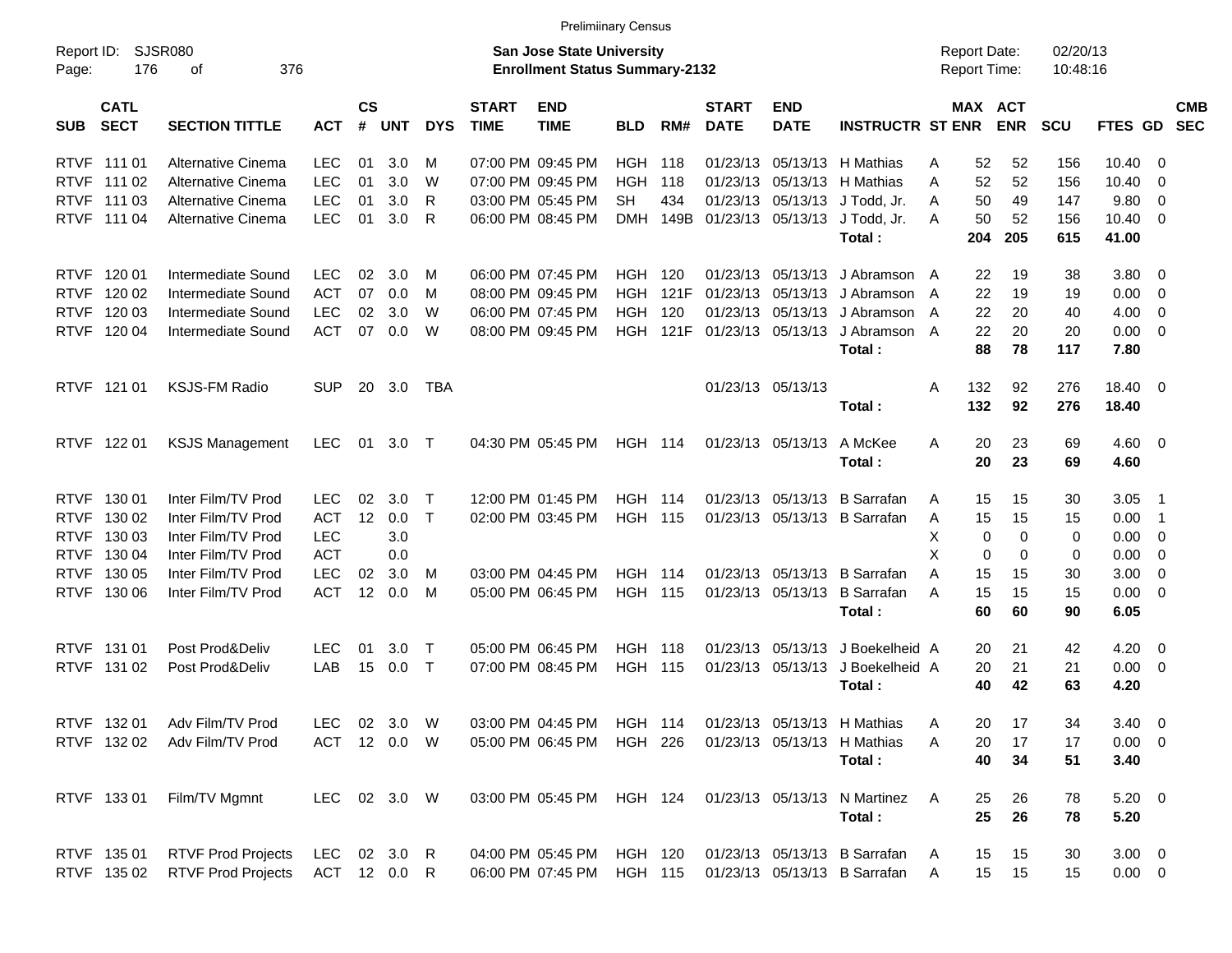|             |                            |                           |                          |                             |              |            |                             | <b>Prelimiinary Census</b>                                                |                    |     |                             |                             |                                                                  |                                     |          |            |                      |                        |                          |            |
|-------------|----------------------------|---------------------------|--------------------------|-----------------------------|--------------|------------|-----------------------------|---------------------------------------------------------------------------|--------------------|-----|-----------------------------|-----------------------------|------------------------------------------------------------------|-------------------------------------|----------|------------|----------------------|------------------------|--------------------------|------------|
| Page:       | Report ID: SJSR080<br>177  | 376<br>οf                 |                          |                             |              |            |                             | <b>San Jose State University</b><br><b>Enrollment Status Summary-2132</b> |                    |     |                             |                             |                                                                  | <b>Report Date:</b><br>Report Time: |          |            | 02/20/13<br>10:48:16 |                        |                          |            |
| <b>SUB</b>  | <b>CATL</b><br><b>SECT</b> | <b>SECTION TITTLE</b>     | <b>ACT</b>               | $\mathsf{cs}$<br>$\pmb{\#}$ | <b>UNT</b>   | <b>DYS</b> | <b>START</b><br><b>TIME</b> | <b>END</b><br><b>TIME</b>                                                 | <b>BLD</b>         | RM# | <b>START</b><br><b>DATE</b> | <b>END</b><br><b>DATE</b>   | <b>INSTRUCTR ST ENR</b>                                          | MAX ACT                             |          | <b>ENR</b> | <b>SCU</b>           | FTES GD SEC            |                          | <b>CMB</b> |
|             | RTVF 135 03                | <b>RTVF Prod Projects</b> | LEC                      | 02                          | 3.0          | M          |                             | 03:00 PM 04:45 PM                                                         | <b>HGH 124</b>     |     |                             |                             | 01/23/13 05/13/13 H Mathias                                      | Α                                   | 18       | 18         | 36                   | $3.60 \ 0$             |                          |            |
|             | RTVF 135 04                | <b>RTVF Prod Projects</b> | <b>ACT</b>               | 12                          | 0.0          | M          |                             | 05:00 PM 06:45 PM                                                         | <b>HGH</b>         | 226 |                             | 01/23/13 05/13/13           | H Mathias<br>Total:                                              | A                                   | 18<br>66 | 18<br>66   | 18<br>99             | $0.00 \t 0$<br>6.60    |                          |            |
|             | RTVF 160 01                | Intro Screenwriting       | SEM                      | 04                          | 3.0          | M          |                             | 03:00 PM 05:45 PM                                                         | <b>HGH 217</b>     |     |                             | 01/23/13 05/13/13 S Sublett |                                                                  | A                                   | 25       | 25         | 75                   | 5.05                   | $\blacksquare$ 1         |            |
|             | RTVF 160 02                | Intro Screenwriting       | SEM                      | 04                          | 3.0          | W          |                             | 03:00 PM 05:45 PM                                                         | <b>ENG</b>         | 338 |                             | 01/23/13 05/13/13           | <b>B</b> Dallas<br>Total:                                        | A                                   | 25<br>50 | 25<br>50   | 75<br>150            | 5.05<br>10.10          | $\overline{\phantom{1}}$ |            |
|             | RTVF 161 01                | <b>Adv Screenwriting</b>  | <b>LEC</b>               | 01                          | 3.0          | W          |                             | 03:00 PM 05:45 PM                                                         | CL                 | 131 |                             | 01/23/13 05/13/13           | S Sublett<br>Total:                                              | Α                                   | 20<br>20 | 16<br>16   | 48<br>48             | $3.20 \ 0$<br>3.20     |                          |            |
|             | RTVF 180 01                | Study-Resrch RTVF         | LEC                      |                             | 02 3.0       | MW         |                             | 10:30 AM 11:45 AM                                                         | HGH 118            |     |                             | 01/23/13 05/13/13           | A McKee<br>Total:                                                | Α                                   | 40<br>40 | 39<br>39   | 117<br>117           | 7.80 0<br>7.80         |                          |            |
|             | RTVF 181 01                | Modern Film History       | LEC                      |                             | 02 3.0       | M          |                             | 06:00 PM 08:45 PM                                                         | WSQ 207            |     |                             | 01/23/13 05/13/13           | S Sublett<br>Total:                                              | Α                                   | 50<br>50 | 50<br>50   | 150<br>150           | $10.00 \t 0$<br>10.00  |                          |            |
|             | RTVF 185 01                | Special Topcs RTVF        | SEM                      | 05                          | 3.0          | W          |                             | 03:00 PM 05:45 PM                                                         | <b>HGH 118</b>     |     |                             | 01/23/13 05/13/13 A McKee   |                                                                  | A                                   | 52       | 21         | 63                   | 4.30 2                 |                          |            |
| <b>RTVF</b> | 185 02                     | <b>Special Topcs RTVF</b> | SEM                      |                             | 05 3.0       | R          |                             | 03:00 PM 05:45 PM                                                         | <b>HGH 217</b>     |     |                             | 01/23/13 05/13/13           | H Hussie<br>Total:                                               | A                                   | 30<br>82 | 24<br>45   | 72<br>135            | $4.80\ 0$<br>9.10      |                          |            |
|             | RTVF 198 01                | <b>RTVF Internships</b>   | <b>ACT</b>               |                             | 20 3.0       | TBA        |                             |                                                                           |                    |     |                             |                             | 01/23/13 05/13/13 K Massey<br>Total:                             | Α                                   | 30<br>30 | 30<br>30   | 90<br>90             | $6.00 \quad 0$<br>6.00 |                          |            |
| TA          | 502                        | Acting                    | LEC.                     | 04                          | 3.0          | MW         |                             | 10:30 AM 11:45 AM                                                         | <b>HGH 226</b>     |     |                             | 01/23/13 05/13/13 B Butler  |                                                                  | A                                   | 24       | 24         | 72                   | $4.80\ 0$              |                          |            |
| TA          | 5 0 4                      | Acting                    | <b>LEC</b>               | 04                          | 3.0          | МW         |                             | 01:30 PM 02:45 PM                                                         | <b>HGH</b>         | 226 |                             | 01/23/13 05/13/13 B Butler  |                                                                  | A                                   | 24       | 24         | 72                   | 4.80 0                 |                          |            |
| ТA          | 505                        | Acting                    | <b>LEC</b>               | 04                          | 3.0          | MW         |                             | 03:00 PM 04:15 PM                                                         | <b>HGH</b>         | 226 |                             |                             | 01/23/13 05/13/13 K Kratochvil                                   | A                                   | 24       | 24         | 72                   | 4.80                   | $\overline{\phantom{0}}$ |            |
| ТA          | 5 0 6                      | Acting                    | <b>LEC</b>               | 04                          | 3.0          | TR         |                             | 09:00 AM 10:15 AM                                                         | <b>HGH</b>         | 226 |                             | 01/23/13 05/13/13           | L Long                                                           | A                                   | 24       | 24         | 72                   | 4.80                   | $\overline{\phantom{0}}$ |            |
| ТA          | 507                        | Acting                    | <b>LEC</b>               | 04                          | 3.0          | <b>TR</b>  |                             | 10:30 AM 11:45 AM                                                         | <b>HGH</b>         | 226 |                             |                             | 01/23/13 05/13/13 S Anderson                                     | A                                   | 24       | 24         | 72                   | 4.80                   | $\overline{\phantom{0}}$ |            |
| TA          | 508                        | Acting                    | <b>LEC</b>               | 04                          | 3.0          | TR         |                             | 12:00 PM 01:15 PM                                                         | <b>HGH</b>         | 226 |                             |                             | 01/23/13 05/13/13 B Swanson                                      | A                                   | 24       | 24         | 72                   | 4.80                   | $\overline{\phantom{0}}$ |            |
| TA          | 5 10                       | Acting                    | <b>LEC</b>               | 04                          | 3.0          | TR         |                             | 03:00 PM 04:15 PM HGH 226                                                 |                    |     |                             |                             | 01/23/13 05/13/13 B Swanson                                      | A                                   | 24       | 23         | 69                   | $4.60 \t 0$            |                          |            |
| <b>TA</b>   | 5 1 1                      | Acting                    | <b>LEC</b>               |                             | 3.0          |            |                             |                                                                           |                    |     |                             |                             |                                                                  | X                                   | 0        | 0          | 0                    | $0.00 \t 0$            |                          |            |
| TA          | 5 1 2                      | Acting                    | <b>LEC</b>               |                             | 3.0          |            |                             |                                                                           |                    |     |                             |                             |                                                                  | X                                   | 0        | 0          | 0                    | $0.00 \t 0$            |                          |            |
| TA          | 5 1 3<br>5 1 4             | Acting                    | <b>LEC</b><br><b>LEC</b> | 04<br>04                    | 3.0<br>3.0 F | TR         |                             | 01:30 PM 02:45 PM                                                         | HGH 226<br>HGH 226 |     |                             |                             | 01/23/13 05/13/13 M Cymanski A<br>01/23/13 05/13/13 M Cymanski A |                                     | 24<br>24 | 24<br>24   | 72<br>72             | $4.80$ 0<br>4.80 0     |                          |            |
| TA          |                            | Acting                    |                          |                             |              |            |                             | 12:00 PM 02:45 PM                                                         |                    |     |                             |                             | Total:                                                           |                                     | 216 215  |            | 645                  | 43.00                  |                          |            |
| <b>TA</b>   | 10 01                      | Theatre Apprecia          | <b>LEC</b>               |                             | 3.0          |            |                             |                                                                           |                    |     |                             |                             |                                                                  | X                                   | 0        | 0          | 0                    | $0.00 \t 0$            |                          |            |
| TA          | 10 02                      | Theatre Apprecia          | LEC                      | 01                          | 3.0          | <b>MW</b>  |                             |                                                                           |                    |     |                             |                             | 12:00 PM 01:15 PM HGH 103 01/23/13 05/13/13 K Kratochvil A       |                                     | 60       | 60         | 180                  | $12.00 \t 0$           |                          |            |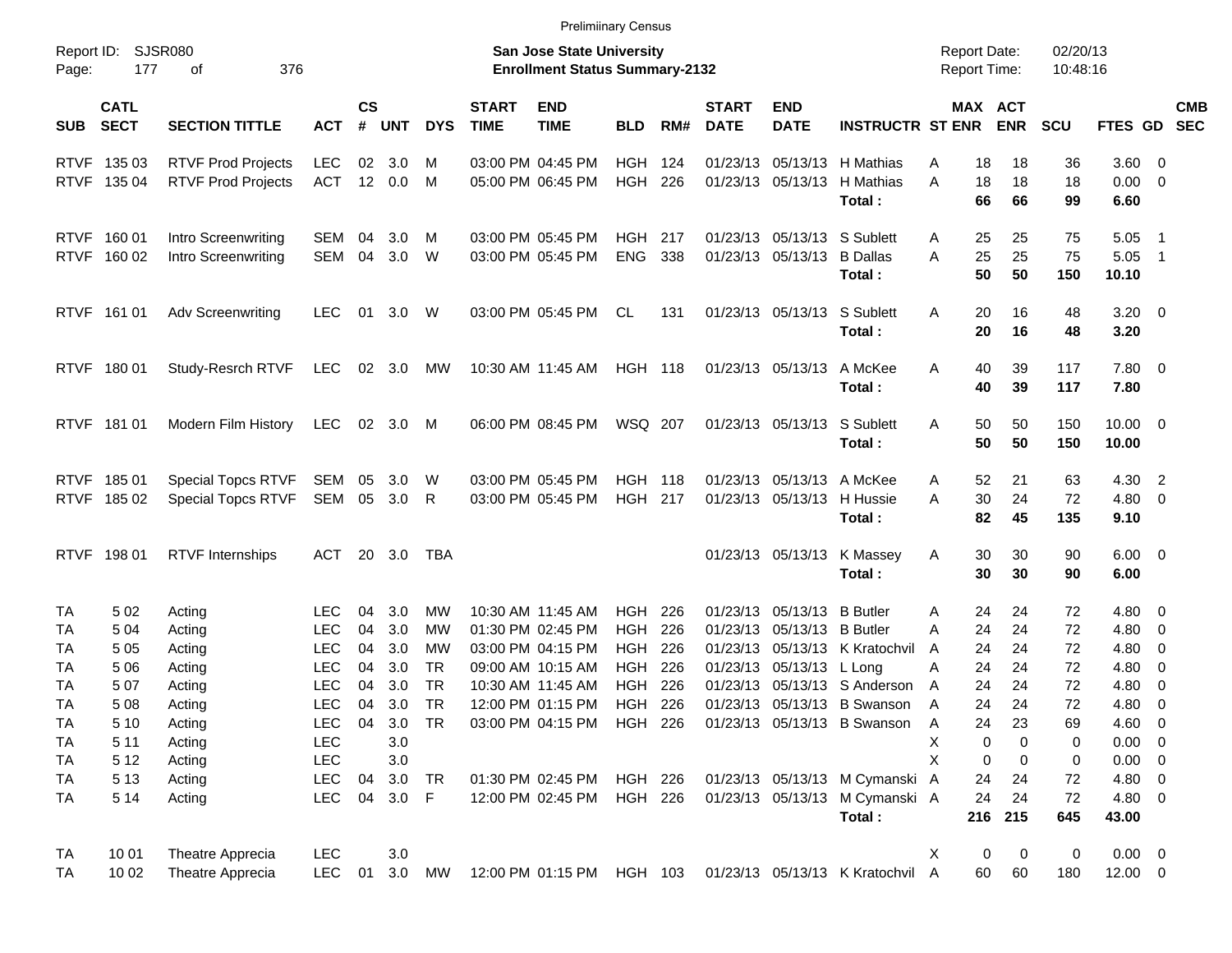|                    |     |    |     | <b>Prelimiinary Census</b>            |                     |          |
|--------------------|-----|----|-----|---------------------------------------|---------------------|----------|
| Report ID: SJSR080 |     |    |     | <b>San Jose State University</b>      | Report Date:        | 02/20/13 |
| Page:              | 178 | ot | 376 | <b>Enrollment Status Summary-2132</b> | <b>Report Time:</b> | 10:48:16 |

| <b>SUB</b>           | <b>CATL</b><br><b>SECT</b> | <b>SECTION TITTLE</b>                                                                                            | ACT                             | $\mathsf{cs}$<br>#   | <b>UNT</b>               | <b>DYS</b>                                     | <b>START</b><br><b>TIME</b> | <b>END</b><br><b>TIME</b>              | <b>BLD</b>                       | RM#        | <b>START</b><br><b>DATE</b> | <b>END</b><br><b>DATE</b>                                             | <b>INSTRUCTR ST ENR</b>                                      | MAX ACT                                  | <b>ENR</b>                             | <b>SCU</b>                       | <b>FTES GD</b>                  | <b>CMB</b><br><b>SEC</b>                                 |
|----------------------|----------------------------|------------------------------------------------------------------------------------------------------------------|---------------------------------|----------------------|--------------------------|------------------------------------------------|-----------------------------|----------------------------------------|----------------------------------|------------|-----------------------------|-----------------------------------------------------------------------|--------------------------------------------------------------|------------------------------------------|----------------------------------------|----------------------------------|---------------------------------|----------------------------------------------------------|
| TA<br>TA<br>TA       | 10 03<br>10 04<br>10 05    | Theatre Apprecia<br>Theatre Apprecia<br>Theatre Apprecia                                                         | <b>LEC</b><br><b>LEC</b><br>LEC | 01<br>01             | 3.0<br>3.0<br>3.0        | <b>MW</b><br><b>TR</b>                         |                             | 01:30 PM 02:45 PM<br>10:30 AM 11:45 AM | <b>HGH</b><br>MH                 | 103<br>523 | 01/23/13                    | 05/13/13                                                              | K Normington A<br>01/23/13 05/13/13 K Toepfer<br>Total:      | X<br>0<br>60<br>60<br>A<br>180           | $\mathbf 0$<br>60<br>60<br>180         | $\mathbf 0$<br>180<br>180<br>540 | 0.00<br>12.00<br>12.00<br>36.00 | $\overline{\mathbf{0}}$<br>$\mathbf 0$<br>$\overline{0}$ |
| TA                   | 11 01                      | <b>Script Analysis</b>                                                                                           | LEC                             | 03                   | 3.0 <sub>2</sub>         | TR                                             |                             | 10:30 AM 11:45 AM                      | HGH 217                          |            |                             | 01/23/13 05/13/13 L Long                                              | Total:                                                       | A<br>25<br>25                            | 21<br>21                               | 63<br>63                         | 4.20<br>4.20                    | $\overline{\mathbf{0}}$                                  |
| <b>TA</b>            | 1301                       | Great Comedies for T LEC                                                                                         |                                 | 03                   | 3.0                      | <b>TR</b>                                      |                             | 12:00 PM 01:15 PM                      | <b>HGH 122</b>                   |            |                             | 01/23/13 05/13/13                                                     | K Normington A<br>Total:                                     | 40<br>40                                 | 41<br>41                               | 123<br>123                       | 8.20<br>8.20                    | $\overline{\mathbf{0}}$                                  |
| TA<br>TA             | 1701<br>1702               | Int Acting<br>Int Acting                                                                                         | LEC<br>LAB                      | 04<br>15             | 3.0<br>0.0               | MW<br>МW                                       |                             | 09:00 AM 10:15 AM<br>10:30 AM 11:45 AM | <b>HGH</b><br>HGH                | 103<br>103 | 01/23/13                    | 05/13/13                                                              | A Glazer Con A<br>01/23/13 05/13/13 A Glazer Con A<br>Total: | 24<br>24<br>48                           | 18<br>18<br>36                         | 36<br>18<br>54                   | 3.60<br>0.00<br>3.60            | $\overline{0}$<br>- 0                                    |
| TA                   | 48 01                      | Voice & Movement                                                                                                 | <b>LEC</b>                      | 01                   | 3.0                      | TR                                             |                             | 09:00 AM 10:15 AM                      | HGH 103                          |            |                             | 01/23/13 05/13/13                                                     | K Normington A<br>Total:                                     | 25<br>25                                 | 25<br>25                               | 75<br>75                         | 5.00<br>5.00                    | - 0                                                      |
| TA<br>TA             | 51A 01<br>51A 02           | <b>Scenery Props Arts</b><br><b>Scenery Props Arts</b>                                                           | <b>LEC</b><br><b>ACT</b>        |                      | 1.0<br>0.0               |                                                |                             |                                        |                                  |            |                             |                                                                       | Total:                                                       | X<br>0<br>X<br>0<br>$\bf{0}$             | $\mathbf 0$<br>$\mathbf 0$<br>$\bf{0}$ | 0<br>$\mathbf 0$<br>0            | 0.00<br>0.00<br>0.00            | $\overline{\mathbf{0}}$<br>$\overline{0}$                |
| TA<br>TA             | 51B 01<br>51B 02           | <b>Costume Perf Arts</b><br><b>Costume Perf Arts</b>                                                             | <b>ACT</b><br><b>ACT</b>        | 12                   | 1.0<br>1.0               | W                                              |                             | 01:30 PM 02:45 PM                      | HGH 120                          |            |                             | 01/23/13 05/13/13                                                     | D Weber<br>Total:                                            | Α<br>15<br>X<br>$\mathsf 0$<br>15        | 14<br>$\pmb{0}$<br>14                  | 14<br>$\mathbf 0$<br>14          | 0.93<br>0.00<br>0.93            | $\overline{\mathbf{0}}$<br>$\overline{0}$                |
| TA<br>TA             | 51C 01                     | Stage Management<br>51C 02 Stage Management                                                                      | <b>ACT</b><br><b>ACT</b>        |                      | 1.0<br>1.0               |                                                |                             |                                        |                                  |            |                             |                                                                       | Total:                                                       | Χ<br>0<br>X<br>0<br>$\bf{0}$             | 0<br>0<br>$\bf{0}$                     | 0<br>$\mathbf 0$<br>$\bf{0}$     | 0.00<br>0.00<br>0.00            | $\overline{\mathbf{0}}$<br>$\mathbf 0$                   |
| TA<br>TA             | 64 01<br>64 02             | Make-up<br>Make-up                                                                                               | LEC<br><b>ACT</b>               | 04<br>12             | 3.0<br>0.0               | <b>TR</b><br><b>TBA</b>                        |                             | 01:30 PM 02:45 PM                      |                                  |            |                             | HGH 136C 01/23/13 05/13/13                                            | C Carpenter A<br>01/23/13 05/13/13 C Carpenter A<br>Total:   | 15<br>15<br>30                           | $12 \overline{ }$<br>12<br>24          | 24<br>12<br>36                   | 2.40<br>0.00<br>2.40            | $\overline{0}$<br>$\overline{0}$                         |
| TA<br>TA<br>TA<br>TA |                            | 100W 01 Wrt Wkshp Th Arts<br>100W 02 Wrt Wkshp Th Arts<br>100W 03 Wrt Wkshp Th Arts<br>100W 04 Wrt Wkshp Th Arts | LEC<br>LEC<br>LEC<br><b>LEC</b> | 04<br>04<br>04<br>04 | 3.0<br>3.0<br>3.0<br>3.0 | МW<br><b>TBA</b><br>$\mathsf{T}$<br><b>TBA</b> |                             | 01:30 PM 02:45 PM<br>03:00 PM 05:45 PM | <b>HGH 217</b><br><b>HGH 124</b> |            | 01/23/13<br>01/23/13        | 05/13/13 L Long<br>05/13/13<br>01/23/13 05/13/13<br>01/23/13 05/13/13 | K Kratochvil                                                 | 25<br>Α<br>25<br>A<br>25<br>A<br>25<br>A | 25<br>25<br>24<br>20                   | 75<br>75<br>72<br>60             | 5.00<br>5.00<br>4.80<br>4.00    | 0<br>$\mathbf 0$<br>0<br>$\mathbf 0$                     |
|                      |                            |                                                                                                                  |                                 |                      |                          |                                                |                             |                                        |                                  |            |                             |                                                                       | Total:                                                       | 100                                      | 94                                     | 282                              | 18.80                           |                                                          |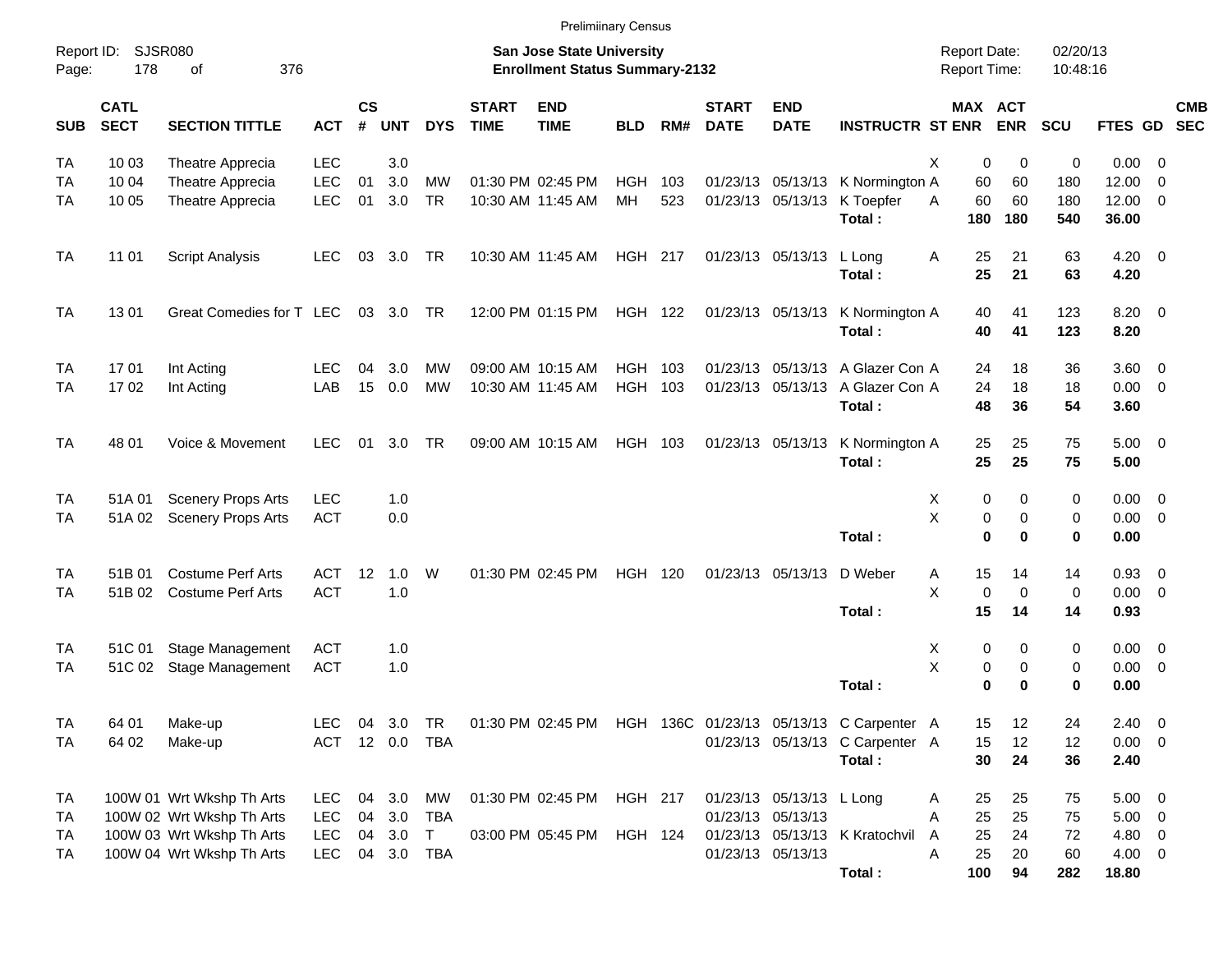|                                         |                                                    |                                                                                                                                                       |                                                                                  |                                  |                                        |                                                                           |                             |                                                                    | <b>Prelimiinary Census</b>       |            |                             |                                                          |                                                                                                                                                        |                                                   |                                      |                                        |                                                                                |                                 |                          |
|-----------------------------------------|----------------------------------------------------|-------------------------------------------------------------------------------------------------------------------------------------------------------|----------------------------------------------------------------------------------|----------------------------------|----------------------------------------|---------------------------------------------------------------------------|-----------------------------|--------------------------------------------------------------------|----------------------------------|------------|-----------------------------|----------------------------------------------------------|--------------------------------------------------------------------------------------------------------------------------------------------------------|---------------------------------------------------|--------------------------------------|----------------------------------------|--------------------------------------------------------------------------------|---------------------------------|--------------------------|
| Page:                                   | Report ID: SJSR080<br>179                          | 376<br>οf                                                                                                                                             |                                                                                  |                                  |                                        |                                                                           |                             | San Jose State University<br><b>Enrollment Status Summary-2132</b> |                                  |            |                             |                                                          |                                                                                                                                                        | <b>Report Date:</b><br><b>Report Time:</b>        |                                      | 02/20/13<br>10:48:16                   |                                                                                |                                 |                          |
| <b>SUB</b>                              | <b>CATL</b><br><b>SECT</b>                         | <b>SECTION TITTLE</b>                                                                                                                                 | <b>ACT</b>                                                                       | $\mathsf{cs}$<br>#               | <b>UNT</b>                             | <b>DYS</b>                                                                | <b>START</b><br><b>TIME</b> | <b>END</b><br><b>TIME</b>                                          | <b>BLD</b>                       | RM#        | <b>START</b><br><b>DATE</b> | <b>END</b><br><b>DATE</b>                                | <b>INSTRUCTR ST ENR</b>                                                                                                                                | MAX ACT                                           | <b>ENR</b>                           | <b>SCU</b>                             | <b>FTES GD</b>                                                                 |                                 | <b>CMB</b><br><b>SEC</b> |
| <b>TA</b><br>TA                         | 11301<br>11302                                     | Acting & Career Prep SEM<br>Acting & Career Prep LAB                                                                                                  |                                                                                  |                                  | 3.0<br>0.0                             |                                                                           |                             |                                                                    |                                  |            |                             |                                                          | Total:                                                                                                                                                 | 0<br>Х<br>X<br>0<br>$\mathbf 0$                   | 0<br>0<br>$\bf{0}$                   | 0<br>0<br>0                            | $0.00 \t 0$<br>$0.00 \t 0$<br>0.00                                             |                                 |                          |
| TA<br>TA<br>TA<br>TA<br>TA<br><b>TA</b> | 11701<br>11702<br>11703<br>11704<br>11705<br>11706 | <b>Pract Act or Direc</b><br><b>Pract Act or Direc</b><br><b>Pract Act or Direc</b><br>Pract Act or Direc<br>Pract Act or Direc<br>Pract Act or Direc | <b>LEC</b><br><b>ACT</b><br><b>LEC</b><br><b>ACT</b><br><b>LEC</b><br><b>ACT</b> | 04<br>20<br>04<br>20<br>04<br>20 | 3.0<br>0.0<br>3.0<br>0.0<br>3.0<br>0.0 | TBA<br><b>TBA</b><br><b>TBA</b><br><b>TBA</b><br><b>TBA</b><br><b>TBA</b> |                             |                                                                    |                                  |            |                             | 01/23/13 05/13/13 B Butler<br>01/23/13 05/13/13 B Butler | 01/23/13 05/13/13 K Normington A<br>01/23/13 05/13/13 K Normington A<br>01/23/13 05/13/13 A Glazer Con A<br>01/23/13 05/13/13 A Glazer Con A<br>Total: | 25<br>25<br>25<br>25<br>25<br>A<br>25<br>A<br>150 | 9<br>9<br>12<br>12<br>16<br>16<br>74 | 9<br>18<br>12<br>24<br>16<br>32<br>111 | 1.85<br>0.00<br>$2.40 \ 0$<br>$0.00 \t 0$<br>$3.20 \ 0$<br>$0.00 \t 0$<br>7.45 | - 1<br>$\overline{\phantom{0}}$ |                          |
| TA                                      | 121 01                                             | <b>Topics Perf Hist</b>                                                                                                                               | <b>LEC</b>                                                                       | 02                               | 3.0                                    | МW                                                                        |                             | 09:00 AM 10:15 AM                                                  | <b>HGH 114</b>                   |            |                             | 01/23/13 05/13/13                                        | <b>B</b> Butler<br>Total:                                                                                                                              | 20<br>A<br>20                                     | 18<br>18                             | 54<br>54                               | $3.70$ 2<br>3.70                                                               |                                 |                          |
| TA                                      | 127 02<br>ENGL 127 02                              | Contemp Theatre<br><b>Contemp Theatre</b>                                                                                                             | LEC.<br><b>LEC</b>                                                               | 02<br>02                         | 3.0<br>3.0                             | <b>TR</b><br><b>TR</b>                                                    |                             | 01:30 PM 02:45 PM<br>01:30 PM 02:45 PM                             | <b>HGH 217</b><br><b>HGH 217</b> |            |                             | 01/23/13 05/13/13                                        | 01/23/13 05/13/13 K Toepfer<br>K Toepfer<br>Total:                                                                                                     | 35<br>A<br>$\mathbf 0$<br>A<br>35                 | 22<br>8<br>30                        | 66<br>24<br>90                         | 4.40<br>1.60<br>6.00                                                           | $0\,$ C<br>0 <sup>o</sup>       |                          |
| TA                                      | 129 01                                             | <b>Adv Scriptwriting</b>                                                                                                                              | <b>LEC</b>                                                                       |                                  | 02 3.0 T                               |                                                                           |                             | 03:00 PM 05:45 PM                                                  | <b>HGH 217</b>                   |            |                             | 01/23/13 05/13/13                                        | D Kahn<br>Total:                                                                                                                                       | 20<br>Α<br>20                                     | 14<br>14                             | 42<br>42                               | $3.05$ 5<br>3.05                                                               |                                 |                          |
| TA<br>TA                                | 131 01<br>131 02                                   | Storytelling<br>Storytelling                                                                                                                          | <b>LEC</b><br><b>LEC</b>                                                         | 04<br>04                         | 3.0<br>3.0                             | <b>TR</b><br>TR                                                           |                             | 10:30 AM 11:45 AM<br>01:30 PM 02:45 PM                             | <b>HGH</b><br><b>HGH</b>         | 103<br>103 |                             | 01/23/13 05/13/13<br>01/23/13 05/13/13                   | <b>B</b> Swanson<br><b>B</b> Swanson<br>Total:                                                                                                         | 25<br>A<br>25<br>A<br>50                          | 20<br>23<br>43                       | 60<br>69<br>129                        | $4.00 \ 0$<br>$4.60$ 0<br>8.60                                                 |                                 |                          |
| TA<br>TA                                | 151 01<br>151 02                                   | Lighting<br>Lighting                                                                                                                                  | <b>LEC</b><br><b>ACT</b>                                                         | 02<br>20                         | 3.0<br>0.0                             | MW<br><b>TBA</b>                                                          |                             | 10:30 AM 11:45 AM                                                  | <b>HGH 120</b>                   |            |                             |                                                          | 01/23/13 05/13/13 Y Kennedy<br>01/23/13 05/13/13 Y Kennedy<br>Total:                                                                                   | 15<br>A<br>15<br>A<br>30                          | 15<br>15<br>30                       | 30<br>15<br>45                         | $3.00 \ 0$<br>$0.00 \t 0$<br>3.00                                              |                                 |                          |
| TA<br>TA                                | 15301<br>15302                                     | Costume<br>Costume                                                                                                                                    | LEC.<br>ACT 12 0.0 TBA                                                           |                                  | 04 3.0 TR                              |                                                                           |                             | 10:30 AM 11:45 AM HGH 120                                          |                                  |            |                             |                                                          | 01/23/13 05/13/13 C Carpenter A<br>01/23/13 05/13/13 C Carpenter A<br>Total:                                                                           | 15<br>15<br>30                                    | 12<br>12<br>24                       | 24<br>12<br>36                         | $2.40 \ 0$<br>$0.00 \t 0$<br>2.40                                              |                                 |                          |
| TA<br>TA                                | 161 01<br>161 02                                   | Theatre Design Top<br>Theatre Design Top                                                                                                              | LEC<br>ACT 12 0.0 TBA                                                            |                                  |                                        | 04 3.0 MW                                                                 |                             | 03:00 PM 04:15 PM                                                  | HGH 120                          |            |                             |                                                          | 01/23/13 05/13/13 Y Kennedy<br>01/23/13 05/13/13 Y Kennedy<br>Total:                                                                                   | 15<br>A<br>15<br>$\overline{A}$<br>30             | 14<br>14<br>28                       | 28<br>14<br>42                         | $2.85$ 1<br>$0.00$ 1<br>2.85                                                   |                                 |                          |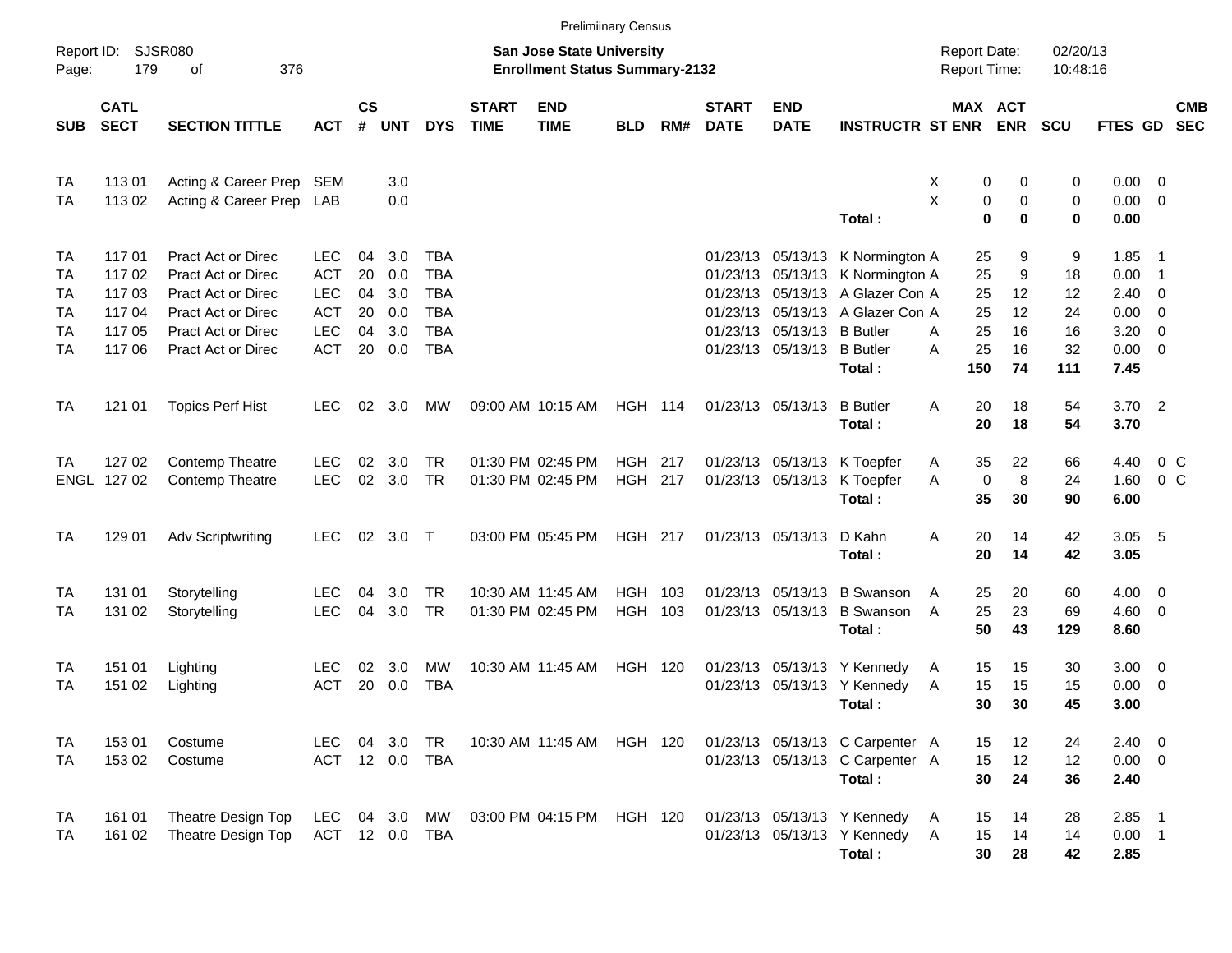|             |                            |                           |            |                    |            |              |                             | <b>Prelimiinary Census</b>                                                |                |     |                             |                           |                                  |                                     |             |                       |                           |                 |                            |            |
|-------------|----------------------------|---------------------------|------------|--------------------|------------|--------------|-----------------------------|---------------------------------------------------------------------------|----------------|-----|-----------------------------|---------------------------|----------------------------------|-------------------------------------|-------------|-----------------------|---------------------------|-----------------|----------------------------|------------|
| Page:       | Report ID: SJSR080<br>180  | 376<br>of                 |            |                    |            |              |                             | <b>San Jose State University</b><br><b>Enrollment Status Summary-2132</b> |                |     |                             |                           |                                  | <b>Report Date:</b><br>Report Time: |             |                       | 02/20/13<br>10:48:16      |                 |                            |            |
| <b>SUB</b>  | <b>CATL</b><br><b>SECT</b> | <b>SECTION TITTLE</b>     | <b>ACT</b> | $\mathsf{cs}$<br># | <b>UNT</b> | <b>DYS</b>   | <b>START</b><br><b>TIME</b> | <b>END</b><br><b>TIME</b>                                                 | <b>BLD</b>     | RM# | <b>START</b><br><b>DATE</b> | <b>END</b><br><b>DATE</b> | <b>INSTRUCTR ST ENR</b>          |                                     |             | MAX ACT<br><b>ENR</b> | SCU                       | FTES GD SEC     |                            | <b>CMB</b> |
| <b>TA</b>   | 16701                      | Theatre in Education      | LEC        |                    | 3.0        |              |                             |                                                                           |                |     |                             |                           |                                  | Х                                   | 0           | 0                     | 0                         | $0.00 \t 0$     |                            |            |
|             |                            |                           |            |                    |            |              |                             |                                                                           |                |     |                             |                           | Total:                           |                                     | $\bf{0}$    | $\bf{0}$              | $\bf{0}$                  | 0.00            |                            |            |
| <b>TA</b>   |                            | 170B 01 Adv Act & Dir Cam | <b>LEC</b> | 02                 | 3.0        | $\mathsf{T}$ |                             | 10:00 AM 11:45 AM                                                         | <b>HGH 114</b> |     |                             |                           | 01/23/13 05/13/13 A Glazer Con A |                                     | 24          | 19                    | 38                        | 3.85            | $\overline{\phantom{1}}$   |            |
| <b>TA</b>   |                            | 170B 02 Adv Act & Dir Cam | <b>ACT</b> |                    | 12 0.0     | $\mathsf{T}$ |                             | 12:00 PM 02:45 PM                                                         | <b>HGH 115</b> |     |                             | 01/23/13 05/13/13         | A Glazer Con A                   |                                     | 24          | 19                    | 19                        | $0.00$ 1        |                            |            |
|             |                            |                           |            |                    |            |              |                             |                                                                           |                |     |                             |                           | Total:                           |                                     | 48          | 38                    | 57                        | 3.85            |                            |            |
| <b>TA</b>   | 180 01                     | <b>Indiv Studies</b>      | <b>SUP</b> |                    | 36 1.0     | TBA          |                             |                                                                           |                |     |                             | 01/23/13 05/13/13         | J Culley                         | Α                                   | 15          | $\mathbf{1}$          | $\mathbf{1}$              | $0.07$ 0        |                            |            |
|             |                            |                           |            |                    |            |              |                             |                                                                           |                |     |                             |                           | Total:                           |                                     | 15          | $\mathbf{1}$          | $\mathbf{1}$              | 0.07            |                            |            |
| <b>TA</b>   | 191 01                     | Act Proj Thea Prod        | <b>ACT</b> |                    | 2.0        |              |                             |                                                                           |                |     |                             |                           |                                  | X                                   | 0           | 0                     | 0                         | $0.00 \t 0$     |                            |            |
| <b>TA</b>   | 191 02                     | Act Proj Thea Prod        | <b>ACT</b> |                    | 3.0        |              |                             |                                                                           |                |     |                             |                           |                                  | X                                   | 0           | $\mathbf 0$           | $\mathbf 0$               | 0.00            | $\overline{\phantom{0}}$   |            |
| <b>TA</b>   | 191 03                     | Act Proj Thea Prod        | <b>ACT</b> | 20                 | 2.0        | <b>TBA</b>   |                             |                                                                           |                |     |                             |                           | 01/23/13 05/13/13 Y Kennedy      | Α                                   | 20          | 11                    | 11                        | 1.50            | $\overline{1}$             |            |
| <b>TA</b>   | 191 04                     | Act Proj Thea Prod        | <b>ACT</b> | 20                 | 3.0        | <b>TBA</b>   |                             |                                                                           |                |     |                             |                           | 01/23/13 05/13/13 C Carpenter    | $\mathsf{A}$                        | 20          | $\overline{7}$        | $\overline{7}$            | 1.45            | $\overline{\phantom{0}}$ 1 |            |
| <b>TA</b>   | 191 05                     | Act Proj Thea Prod        | <b>ACT</b> |                    | 2.0        |              |                             |                                                                           |                |     |                             |                           |                                  | Χ                                   | 0           | $\mathbf 0$           | $\pmb{0}$                 | 0.00            | $\overline{0}$             |            |
| <b>TA</b>   | 191 06                     | Act Proj Thea Prod        | <b>ACT</b> |                    | 3.0        |              |                             |                                                                           |                |     |                             |                           |                                  | X                                   | 0           | 0                     | 0                         | 0.00            | $\overline{\mathbf{0}}$    |            |
| <b>TA</b>   | 191 07                     | Act Proj Thea Prod        | <b>ACT</b> | 20                 | 1.0        | <b>TBA</b>   |                             |                                                                           |                |     |                             |                           | 01/23/13 05/13/13 Y Kennedy      | Α                                   | 15          | $\overline{c}$        | $\overline{c}$            | $0.13 \ 0$      |                            |            |
|             |                            |                           |            |                    |            |              |                             |                                                                           |                |     |                             |                           | Total:                           |                                     | 55          | 20                    | 20                        | 3.08            |                            |            |
| <b>TA</b>   | 198 01                     | Internship                | ACT        |                    | 13 3.0     | TBA          |                             |                                                                           |                |     |                             |                           | 01/23/13 05/13/13 A Glazer Con A |                                     | 20          | 19                    | 57                        | $3.80\ 0$       |                            |            |
|             |                            |                           |            |                    |            |              |                             |                                                                           |                |     |                             |                           | Total:                           |                                     | 20          | 19                    | 57                        | 3.80            |                            |            |
| TA          |                            | 199H 01 Honors Program    | <b>SUP</b> | 25                 | 3.0        | <b>TBA</b>   |                             |                                                                           |                |     |                             | 01/23/13 05/13/13         | D Kahn                           | A                                   | 10          | 0                     | $\pmb{0}$                 | 0.00            | 0 C                        |            |
| <b>RTVF</b> |                            | 199H 01 Honors Program    | <b>SUP</b> |                    | 25 3.0     | <b>TBA</b>   |                             |                                                                           |                |     |                             | 01/23/13 05/13/13         | D Kahn                           | A                                   | 0           | $\mathbf{1}$          | $\ensuremath{\mathsf{3}}$ | 0.20            | $0\,C$                     |            |
|             |                            |                           |            |                    |            |              |                             |                                                                           |                |     |                             |                           | Total:                           |                                     | 10          | $\mathbf{1}$          | $\mathbf{3}$              | 0.20            |                            |            |
| <b>TA</b>   | 201 01                     | Persp in Perf Arts        | SEM        | 05                 | 3.0        | R            |                             | 03:00 PM 05:45 PM                                                         | <b>CL</b>      | 125 |                             | 01/23/13 05/13/13         | K Toepfer                        | A                                   | 15          | 5                     | 15                        | $1.25 - 5$      |                            |            |
|             |                            |                           |            |                    |            |              |                             |                                                                           |                |     |                             |                           | Total:                           |                                     | 15          | $5\phantom{.0}$       | 15                        | 1.25            |                            |            |
| TA          | 220 01                     | Sem in Per Culture        | <b>SEM</b> |                    | 3.0        |              |                             |                                                                           |                |     |                             |                           |                                  | X                                   | 0           | 0                     | 0                         | $0.00 \t 0$     |                            |            |
|             | ENGL 220 01                | Sem in Per Culture        | SEM        |                    | 3.0        |              |                             |                                                                           |                |     |                             |                           |                                  | X                                   | 0           | 0                     | 0                         | $0.00 \t 0$     |                            |            |
| TA          | 220 02                     | Sem in Per Culture        | <b>SEM</b> |                    | 3.0        |              |                             |                                                                           |                |     |                             |                           |                                  | $\mathsf X$                         | 0           | 0                     | 0                         | $0.00 \t 0$     |                            |            |
|             | ENGL 220 02                | Sem in Per Culture        | <b>SEM</b> |                    | 3.0        |              |                             |                                                                           |                |     |                             |                           |                                  | X                                   | $\pmb{0}$   | 0                     | $\pmb{0}$                 | $0.00 \t 0$     |                            |            |
|             |                            |                           |            |                    |            |              |                             |                                                                           |                |     |                             |                           | Total:                           |                                     | 0           | 0                     | 0                         | 0.00            |                            |            |
| <b>TA</b>   | 221 01                     | Sem in Perf History       | <b>SEM</b> |                    | 3.0        |              |                             |                                                                           |                |     |                             |                           |                                  | X                                   | 0           | $\pmb{0}$             | $\pmb{0}$                 | 0.00 0          |                            |            |
|             |                            |                           |            |                    |            |              |                             |                                                                           |                |     |                             |                           | Total:                           |                                     | $\bf{0}$    | $\bf{0}$              | $\pmb{0}$                 | 0.00            |                            |            |
| <b>TA</b>   | 260 80                     | Grad Prob in TA           | <b>LEC</b> |                    | 3.0        |              |                             |                                                                           |                |     |                             |                           |                                  | X                                   | $\mathbf 0$ | 0                     | 0                         | $0.00\quad$ $0$ |                            |            |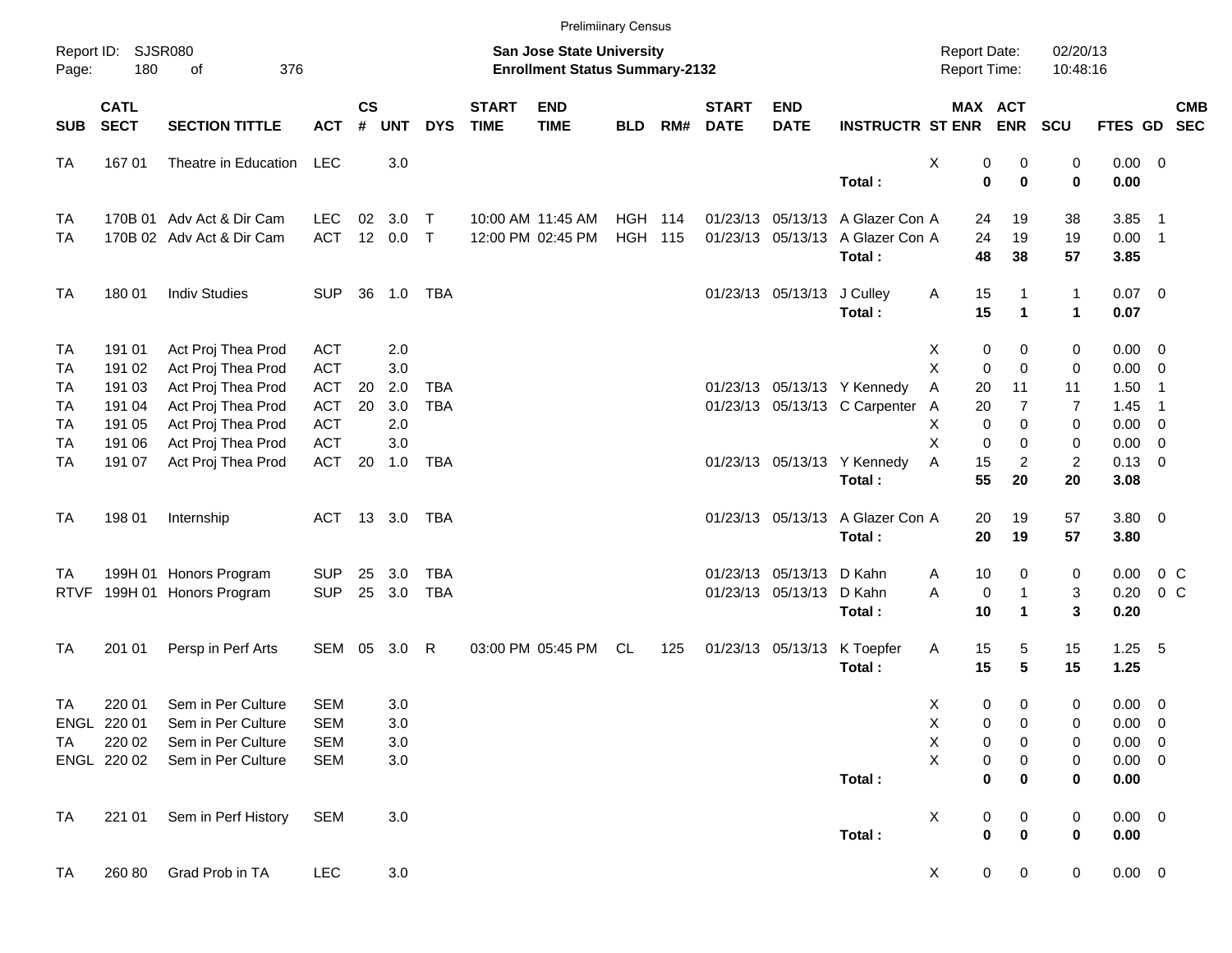|                     |                            |                             |            |                |            |            |                             |                                                                           | <b>Prelimiinary Census</b> |     |                             |                           |                         |                                            |                       |                       |                |                          |
|---------------------|----------------------------|-----------------------------|------------|----------------|------------|------------|-----------------------------|---------------------------------------------------------------------------|----------------------------|-----|-----------------------------|---------------------------|-------------------------|--------------------------------------------|-----------------------|-----------------------|----------------|--------------------------|
| Report ID:<br>Page: | 181                        | <b>SJSR080</b><br>376<br>οf |            |                |            |            |                             | <b>San Jose State University</b><br><b>Enrollment Status Summary-2132</b> |                            |     |                             |                           |                         | <b>Report Date:</b><br><b>Report Time:</b> |                       | 02/20/13<br>10:48:16  |                |                          |
| <b>SUB</b>          | <b>CATL</b><br><b>SECT</b> | <b>SECTION TITTLE</b>       | <b>ACT</b> | <b>CS</b><br># | <b>UNT</b> | <b>DYS</b> | <b>START</b><br><b>TIME</b> | <b>END</b><br>TIME                                                        | <b>BLD</b>                 | RM# | <b>START</b><br><b>DATE</b> | <b>END</b><br><b>DATE</b> | <b>INSTRUCTR ST ENR</b> |                                            | MAX ACT<br><b>ENR</b> | <b>SCU</b>            | <b>FTES GD</b> | <b>CMB</b><br><b>SEC</b> |
|                     |                            |                             |            |                |            |            |                             |                                                                           |                            |     |                             |                           | Total:                  |                                            | 0<br>0                | 0                     | 0.00           |                          |
| <b>TA</b>           | 298 01                     | <b>Special Study</b>        | <b>SUP</b> | 25             | 1.0        | TBA        |                             |                                                                           |                            |     | 01/23/13                    | 05/13/13                  | K Kratochvil            | 15<br>A                                    | 2                     | $\mathbf{2}^{\prime}$ | 0.17           | $\overline{2}$           |
| TA                  | 298 02                     | <b>Special Study</b>        | <b>SUP</b> | 25             | 2.0        | TBA        |                             |                                                                           |                            |     | 01/23/13                    | 05/13/13                  | K Kratochvil            | 15<br>A                                    |                       | 2                     | 0.17           | - 1                      |
| TA                  | 298 03                     | <b>Special Study</b>        | <b>SUP</b> | 25             | 3.0        | TBA        |                             |                                                                           |                            |     | 01/23/13                    | 05/13/13                  | K Kratochvil            | 15<br>A                                    | 4                     | $12 \overline{ }$     | 1.00           | - 4                      |
|                     |                            |                             |            |                |            |            |                             |                                                                           |                            |     |                             |                           | Total :                 | 45                                         | $\overline{7}$        | 16                    | 1.33           |                          |
| <b>TA</b>           | 299 01                     | Master's Thesis             | <b>SUP</b> | 25             | 1.0        | TBA        |                             |                                                                           |                            |     | 01/23/13                    | 05/13/13                  | K Kratochvil A          | 15                                         | 4                     | 4                     | 0.33           | -4                       |
| TA                  | 299 02                     | Master's Thesis             | <b>SUP</b> | 25             | 2.0        | TBA        |                             |                                                                           |                            |     | 01/23/13                    | 05/13/13                  | K Kratochvil A          | 15                                         | 0                     | 0                     | 0.00           | - 0                      |
| <b>TA</b>           | 299 03                     | Master's Thesis             | <b>SUP</b> | 25             | 3.0        | TBA        |                             |                                                                           |                            |     | 01/23/13                    | 05/13/13                  | K Kratochvil            | 15<br>A                                    | 5                     | 15                    | 1.25           | -5                       |
| <b>TA</b>           | 299 04                     | Master's Thesis             | <b>SUP</b> | 25             | 4.0        | TBA        |                             |                                                                           |                            |     | 01/23/13                    | 05/13/13                  | K Kratochvil A          | 15                                         | $\Omega$              | 0                     | 0.00           | $\overline{0}$           |
|                     |                            |                             |            |                |            |            |                             |                                                                           |                            |     |                             |                           | Total :                 | 60                                         | 9                     | 19                    | 1.58           |                          |

**Department : TV, Radio, Film & Theatre Department Total : 4381 3839 10255 687.15 Lower Division : 1781 1676 4532<br>
Upper Division : 2480 2142 5673 Upper Division : 2480 2142 5673 380.85 Graduate Division : 120 21 50 4.17**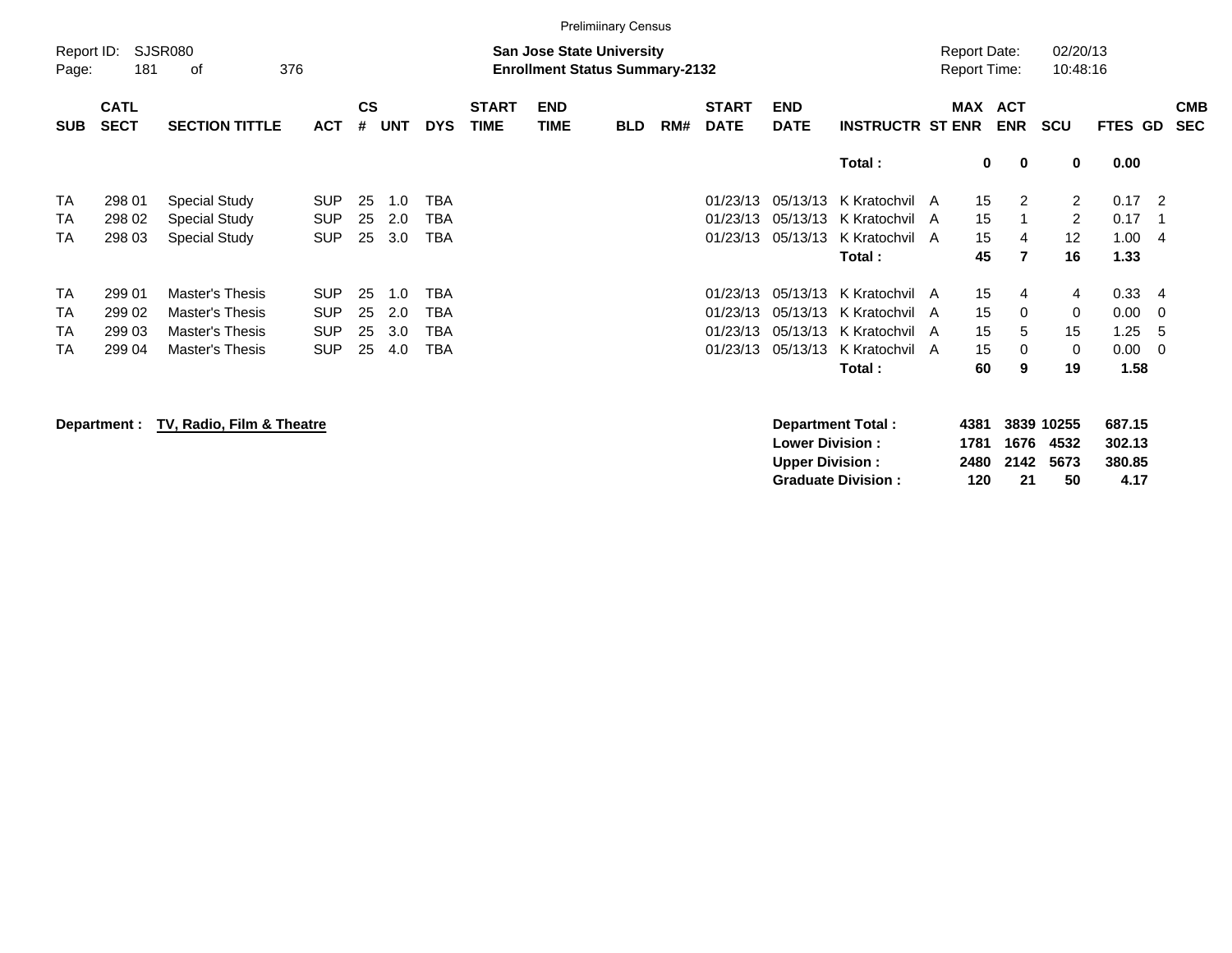|                     |                            |                                             |                   |                    |            |                 |                             | <b>Prelimiinary Census</b>             |                          |            |                             |                            |                                 |                     |                  |            |                |                            |                          |
|---------------------|----------------------------|---------------------------------------------|-------------------|--------------------|------------|-----------------|-----------------------------|----------------------------------------|--------------------------|------------|-----------------------------|----------------------------|---------------------------------|---------------------|------------------|------------|----------------|----------------------------|--------------------------|
| Report ID:          |                            | <b>SJSR080</b>                              |                   |                    |            |                 |                             | San Jose State University              |                          |            |                             |                            |                                 | <b>Report Date:</b> |                  | 02/20/13   |                |                            |                          |
| Page:               | 182                        | 376<br>οf                                   |                   |                    |            |                 |                             | <b>Enrollment Status Summary-2132</b>  |                          |            |                             |                            |                                 | <b>Report Time:</b> |                  | 10:48:16   |                |                            |                          |
| <b>SUB</b>          | <b>CATL</b><br><b>SECT</b> | <b>SECTION TITTLE</b>                       | <b>ACT</b>        | $\mathsf{cs}$<br># | <b>UNT</b> | <b>DYS</b>      | <b>START</b><br><b>TIME</b> | <b>END</b><br><b>TIME</b>              | <b>BLD</b>               | RM#        | <b>START</b><br><b>DATE</b> | <b>END</b><br><b>DATE</b>  | <b>INSTRUCTR ST ENR ENR</b>     |                     | <b>MAX ACT</b>   | <b>SCU</b> | <b>FTES GD</b> |                            | <b>CMB</b><br><b>SEC</b> |
| College             |                            | <b>Humanities &amp; the Arts</b>            |                   |                    |            |                 |                             |                                        |                          |            |                             |                            |                                 |                     |                  |            |                |                            |                          |
|                     | Department :               | <b>English &amp; Comparative Literature</b> |                   |                    |            |                 |                             |                                        |                          |            |                             |                            |                                 |                     |                  |            |                |                            |                          |
|                     |                            | ENED 184Y 01 Stdt Tchg II                   | <b>SUP</b>        | 25                 | 4.0        | TBA             |                             |                                        |                          |            |                             |                            | 01/23/13 05/13/13 M Warner      | Α                   | 2<br>3           | 8          | 0.53           | 0                          |                          |
|                     |                            | ENED 184Y 02 Stdt Tchg II                   | <b>SUP</b>        |                    | 4.0        |                 |                             |                                        |                          |            |                             |                            |                                 | X                   | 0<br>0           | 0          | 0.00           | 0                          |                          |
|                     |                            | ENED 184Y 03 Stdt Tchg II                   | <b>SUP</b>        | 25                 | 4.0        | TBA             |                             |                                        |                          |            |                             |                            | 01/23/13 05/13/13 E Burchard    | Α                   | 6<br>6           | 24         | 1.67           | -1                         |                          |
|                     |                            | ENED 184Y 04 Stdt Tchg II                   | <b>SUP</b>        | 25                 | 4.0        | <b>TBA</b>      |                             |                                        |                          |            |                             | 01/23/13 05/13/13          | L Hamor                         | Α                   | 6<br>6           | 24         | 1.60           | 0                          |                          |
|                     |                            |                                             |                   |                    |            |                 |                             |                                        |                          |            |                             |                            | Total:                          | 15                  | 14               | 56         | 3.80           |                            |                          |
|                     |                            | ENED 184Z 01 Stdt Tchg III                  | <b>SUP</b>        | 25                 | 4.0        | TBA             |                             |                                        |                          |            |                             |                            | 01/23/13 05/13/13 M Warner      | Α                   | 3<br>2           | 8          | 0.53           | 0                          |                          |
|                     |                            | ENED 184Z 02 Stdt Tchg III                  | <b>SUP</b>        |                    | 4.0        |                 |                             |                                        |                          |            |                             |                            |                                 | X                   | 0<br>$\Omega$    | 0          | 0.00           | 0                          |                          |
|                     |                            | ENED 184Z 03 Stdt Tchg III                  | <b>SUP</b>        | 25                 | 4.0        | TBA             |                             |                                        |                          |            |                             |                            | 01/23/13 05/13/13 E Burchard    | Α                   | 6<br>6           | 24         | 1.67           | -1                         |                          |
|                     |                            | ENED 184Z 04 Stdt Tchg III                  | <b>SUP</b>        | 25                 | 4.0        | <b>TBA</b>      |                             |                                        |                          |            |                             | 01/23/13 05/13/13          | L Hamor                         | Α                   | 6<br>6           | 24         | 1.60           | 0                          |                          |
|                     |                            |                                             |                   |                    |            |                 |                             |                                        |                          |            |                             |                            | Total:                          | 15                  | 14               | 56         | 3.80           |                            |                          |
|                     |                            |                                             |                   |                    |            |                 |                             |                                        |                          |            |                             |                            | J Lovell                        |                     |                  |            |                |                            |                          |
|                     | ENED 353 01                | Meth Tchng English                          | SEM 05 3.0        |                    |            | $\top$          |                             | 04:00 PM 06:45 PM                      | <b>BBC</b>               | 120        |                             | 01/23/13 05/13/13          | Total:                          | 16<br>Α<br>16       | 9<br>9           | 27<br>27   | 1.80<br>1.80   | $\overline{\mathbf{0}}$    |                          |
|                     |                            |                                             |                   |                    |            |                 |                             |                                        |                          |            |                             |                            |                                 |                     |                  |            |                |                            |                          |
|                     | ENED 365 01                | Seminar in English E SEM 05 1.0 R           |                   |                    |            |                 |                             | 04:00 PM 06:45 PM                      | <b>BBC</b>               | 120        |                             | 01/23/13 05/13/13          | M Warner                        | 16<br>Α             | 13               | 13         | 0.88           | - 1                        |                          |
|                     |                            |                                             |                   |                    |            |                 |                             |                                        |                          |            |                             |                            | Total:                          | 16                  | 13               | 13         | 0.88           |                            |                          |
|                     |                            |                                             |                   |                    |            |                 |                             |                                        |                          |            |                             |                            |                                 |                     |                  |            |                |                            |                          |
| ENGL                | 1A 01                      | Composition I                               | <b>SEM</b>        | 04                 | 3.0        | МW              |                             | 07:30 AM 08:45 AM                      | DMH.                     | 354        |                             | 01/23/13 05/13/13          | D Hendel De A                   | 25                  | 25               | 75         | 5.00           | 0                          |                          |
| <b>ENGL</b>         | 1A 02                      | Composition I                               | <b>SEM</b>        | 04                 | 3.0        | МW              |                             | 07:30 AM 08:45 AM                      | <b>BBC</b>               | 121        |                             | 01/23/13 05/13/13 T Shank  |                                 | 25<br>Α             | 25               | 75         | 5.00           | 0                          |                          |
| <b>ENGL</b>         | 1A 04                      | Composition I                               | <b>SEM</b>        | 04                 | 3.0        | <b>TR</b>       |                             | 07:30 AM 08:45 AM                      | DMH                      | 354        |                             | 01/23/13 05/13/13 J Harper |                                 | 25<br>Α             | 25               | 75         | 5.00           | 0                          |                          |
| <b>ENGL</b>         | 1A 05                      | Composition I                               | <b>SEM</b>        | 04                 | 3.0        | <b>TR</b>       |                             | 07:30 AM 08:45 AM                      | <b>SH</b>                | 444        |                             |                            | 01/23/13 05/13/13 D Hendel De   | 25<br>A             | 25               | 75         | 5.00           | 0                          |                          |
| <b>ENGL</b>         | 1A 06                      | Composition I                               | <b>SEM</b>        |                    | 3.0        |                 |                             |                                        |                          |            |                             |                            |                                 | X                   | $\mathbf 0$<br>0 | 0          | 0.00           | 0                          |                          |
| <b>ENGL</b>         | 1A 07                      | Composition I                               | <b>SEM</b>        | 04                 | 3.0        | MW              |                             | 09:00 AM 10:15 AM                      | CL.                      | 316        |                             | 01/23/13 05/13/13 J Sparks |                                 | 25<br>Α             | 25               | 75         | 5.00           | 0                          |                          |
| <b>ENGL</b>         | 1A 08                      | Composition I                               | <b>SEM</b>        | 04                 | 3.0        | МW              |                             | 09:00 AM 10:15 AM                      | DMH                      | 354        |                             | 01/23/13 05/13/13          | J Arnold                        | 25<br>A             | 25               | 75         | 5.00           | 0                          |                          |
| <b>ENGL</b>         | 1A 09                      | Composition I                               | <b>SEM</b>        | 04                 | 3.0        | МW              |                             | 09:00 AM 10:15 AM                      | HGH                      | 120        |                             | 01/23/13 05/13/13          | D Hendel De A                   | 25                  | 25               | 75         | 5.00           | 0                          |                          |
| ENGL                | 1A 10                      | Composition I                               | <b>SEM</b>        | 04                 | 3.0        | <b>TR</b>       |                             | 09:00 AM 10:15 AM                      | SH                       | 238        |                             | 01/23/13 05/13/13 J Harper |                                 | 25<br>Α             | 25               | 75         | 5.00           | 0                          |                          |
| ENGL                | 1A 11                      | Composition I                               | <b>SEM</b>        | 04                 | 3.0        | <b>TR</b>       |                             | 09:00 AM 10:15 AM                      | BBC                      | 221        |                             |                            | 01/23/13 05/13/13 D Hendel De A | 25                  | 25               | 75         | 5.00           | 0                          |                          |
| ENGL                | 1A 12                      | Composition I                               | SEM               | 04                 | 3.0        | TR              |                             | 09:00 AM 10:15 AM                      | DMH                      | 354        |                             | 01/23/13 05/13/13 L Lappin |                                 | 25<br>A             | 25               | 75         | 5.00           | 0                          |                          |
| ENGL                | 1A 13                      | Composition I                               | SEM               | 04                 | 3.0<br>3.0 | МW              |                             | 10:30 AM 11:45 AM                      | CL                       | 316        |                             | 01/23/13 05/13/13 J Sparks |                                 | 25<br>Α             | 25               | 75         | 5.00           | 0                          |                          |
| <b>ENGL</b>         | 1A 14                      | Composition I                               | <b>SEM</b>        | 04                 |            | MW              |                             | 10:30 AM 11:45 AM                      | <b>BBC</b>               | 123        |                             |                            | 01/23/13 05/13/13 E Schragg     | 25<br>Α             | 24               | 72         | 4.80           | 0                          |                          |
| ENGL<br><b>ENGL</b> | 1A 15<br>1A 16             | Composition I<br>Composition I              | SEM<br><b>SEM</b> | 04<br>04           | 3.0<br>3.0 | МW<br><b>TR</b> |                             | 10:30 AM 11:45 AM<br>10:30 AM 11:45 AM | <b>BBC</b><br><b>BBC</b> | 128<br>124 |                             | 01/23/13 05/13/13 J Kline  | 01/23/13 05/13/13 C Browne      | 25<br>Α<br>25       | 25<br>25         | 75         | 5.00<br>5.00   | $\mathbf 0$<br>$\mathbf 0$ |                          |
| <b>ENGL</b>         | 1A 17                      | Composition I                               | <b>SEM</b>        | 04                 | 3.0        | <b>TR</b>       |                             | 10:30 AM 11:45 AM                      | <b>BBC</b>               | 123        |                             | 01/23/13 05/13/13 J Sparks |                                 | Α<br>25<br>Α        | 25               | 75<br>75   | 5.00           | $\mathbf 0$                |                          |
| <b>ENGL</b>         | 1A 18                      | Composition I                               | <b>SEM</b>        | 04                 | 3.0        | <b>TR</b>       |                             | 10:30 AM 11:45 AM                      | <b>BBC</b>               | 221        |                             |                            | 01/23/13 05/13/13 P Banwait     | 25<br>Α             | 25               | 75         | 5.00           | $\mathbf 0$                |                          |
| <b>ENGL</b>         | 1A 19                      | Composition I                               | <b>SEM</b>        | 04                 | 3.0        | <b>TR</b>       |                             | 10:30 AM 11:45 AM                      | <b>BBC</b>               | 125        |                             |                            | 01/23/13 05/13/13 A McClintic   | 25<br>Α             | 25               | 75         | 5.00           | $\overline{\mathbf{0}}$    |                          |
| <b>ENGL</b>         | 1A 20                      | Composition I                               | SEM               | 04                 | 3.0        | МW              |                             | 12:00 PM 01:15 PM                      | CL                       | 316        |                             |                            | 01/23/13 05/13/13 E Schragg     | 25<br>A             | 25               | 75         | 5.00           | $\overline{0}$             |                          |
|                     |                            |                                             |                   |                    |            |                 |                             |                                        |                          |            |                             |                            |                                 |                     |                  |            |                |                            |                          |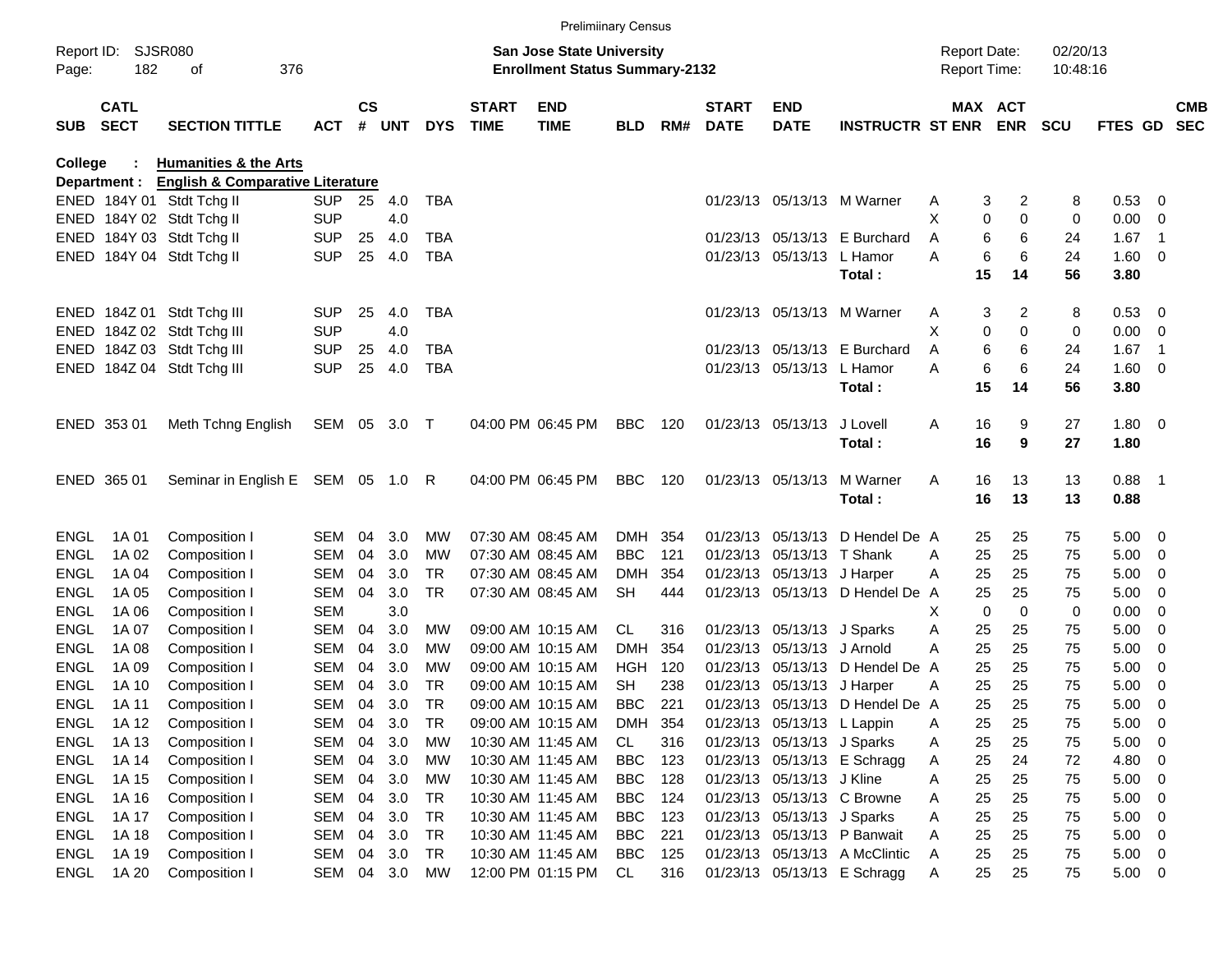|             |             |                       |            |           |            |            |              | <b>Prelimiinary Census</b>            |            |     |              |                             |                                 |                     |            |            |             |                          |
|-------------|-------------|-----------------------|------------|-----------|------------|------------|--------------|---------------------------------------|------------|-----|--------------|-----------------------------|---------------------------------|---------------------|------------|------------|-------------|--------------------------|
| Report ID:  |             | SJSR080               |            |           |            |            |              | <b>San Jose State University</b>      |            |     |              |                             |                                 | <b>Report Date:</b> |            | 02/20/13   |             |                          |
| Page:       | 183         | 376<br>οf             |            |           |            |            |              | <b>Enrollment Status Summary-2132</b> |            |     |              |                             |                                 | Report Time:        |            | 10:48:16   |             |                          |
|             | <b>CATL</b> |                       |            | <b>CS</b> |            |            | <b>START</b> | <b>END</b>                            |            |     | <b>START</b> | <b>END</b>                  |                                 | MAX ACT             |            |            |             | <b>CMB</b>               |
| SUB         | <b>SECT</b> | <b>SECTION TITTLE</b> | <b>ACT</b> | #         | <b>UNT</b> | <b>DYS</b> | <b>TIME</b>  | <b>TIME</b>                           | <b>BLD</b> | RM# | <b>DATE</b>  | <b>DATE</b>                 | <b>INSTRUCTR ST ENR</b>         |                     | <b>ENR</b> | <b>SCU</b> | FTES GD     | <b>SEC</b>               |
|             |             |                       |            |           |            |            |              |                                       |            |     |              |                             |                                 |                     |            |            |             |                          |
| <b>ENGL</b> | 1A 21       | Composition I         | <b>SEM</b> | 04        | 3.0        | МW         |              | 12:00 PM 01:15 PM                     | <b>SH</b>  | 410 | 01/23/13     | 05/13/13                    | J Hallford                      | 25<br>Α             | 25         | 75         | 5.00        | 0                        |
| <b>ENGL</b> | 1A 22       | Composition I         | <b>SEM</b> | 04        | 3.0        | TR.        |              | 12:00 PM 01:15 PM                     | <b>BBC</b> | 124 |              | 01/23/13 05/13/13           | C Browne                        | 25<br>Α             | 25         | 75         | 5.00        | 0                        |
| <b>ENGL</b> | 1A 23       | Composition I         | <b>SEM</b> | 04        | 3.0        | <b>TR</b>  |              | 12:00 PM 01:15 PM                     | <b>BBC</b> | 123 |              | 01/23/13 05/13/13           | N Hughes                        | 25<br>Α             | 23         | 69         | 4.60        | 0                        |
| <b>ENGL</b> | 1A 24       | Composition I         | <b>SEM</b> | 04        | 3.0        | <b>TR</b>  |              | 12:00 PM 01:15 PM                     | BBC        | 128 |              | 01/23/13 05/13/13           | J Harper                        | 25<br>Α             | 25         | 75         | 5.00        | 0                        |
| <b>ENGL</b> | 1A 25       | Composition I         | <b>SEM</b> | 04        | 3.0        | МW         |              | 01:30 PM 02:45 PM                     | DMH        | 354 |              | 01/23/13 05/13/13           | J Hallford                      | 25<br>Α             | 25         | 75         | 5.00        | 0                        |
| <b>ENGL</b> | 1A 26       | Composition I         | <b>SEM</b> | 04        | 3.0        | МW         |              | 01:30 PM 02:45 PM                     | CL         | 316 |              | 01/23/13 05/13/13           | C Mujal                         | 25<br>Α             | 25         | 75         | 5.00        | 0                        |
| <b>ENGL</b> | 1A 27       | Composition I         | <b>SEM</b> | 04        | 3.0        | TR.        |              | 01:30 PM 02:45 PM                     | <b>BBC</b> | 205 |              | 01/23/13 05/13/13           | L Lappin                        | 25<br>Α             | 25         | 75         | 5.00        | 0                        |
| <b>ENGL</b> | 1A 28       | Composition I         | <b>SEM</b> | 04        | 3.0        | TR.        |              | 01:30 PM 02:45 PM                     | <b>BBC</b> | 124 |              | 01/23/13 05/13/13           | K Masters                       | 25<br>A             | 25         | 75         | 5.00        | 0                        |
| <b>ENGL</b> | 1A 29       | Composition I         | <b>SEM</b> | 04        | 3.0        | МW         |              | 03:00 PM 04:15 PM                     | <b>BBC</b> | 123 | 01/23/13     | 05/13/13 C Mujal            |                                 | 25<br>A             | 25         | 75         | 5.00        | 0                        |
| <b>ENGL</b> | 1A 30       | Composition I         | <b>SEM</b> | 04        | 3.0        | TR         |              | 03:00 PM 04:15 PM                     | <b>BBC</b> | 124 | 01/23/13     | 05/13/13                    | C Browne                        | 25<br>A             | 25         | 75         | 5.00        | 0                        |
| <b>ENGL</b> | 1A 31       | Composition I         | <b>SEM</b> | 04        | 3.0        | <b>TR</b>  |              | 04:30 PM 05:45 PM                     | CL         | 316 | 01/23/13     |                             | 05/13/13 S Donoho               | Α<br>25             | 23         | 69         | 4.60        | 0                        |
| <b>ENGL</b> | 1A 32       | Composition I         | <b>SEM</b> | 04        | 3.0        | F          |              | 09:00 AM 11:45 AM                     | CL         | 316 | 01/23/13     | 05/13/13                    | N Maranhas                      | 25<br>A             | 25         | 75         | 5.00        | 0                        |
| <b>ENGL</b> | 1A 33       | Composition I         | <b>SEM</b> | 04        | 3.0        | F          |              | 09:00 AM 11:45 AM                     | <b>BBC</b> | 123 | 01/23/13     | 05/13/13                    | L Landau                        | 25<br>A             | 25         | 75         | 5.05        | -1                       |
| <b>ENGL</b> | 1A 34       | Composition I         | <b>SEM</b> | 04        | 3.0        | <b>TR</b>  |              | 03:00 PM 04:15 PM                     | <b>BBC</b> | 123 | 01/23/13     | 05/13/13                    | D Crawford                      | 25<br>A             | 25         | 75         | 5.00        | 0                        |
| <b>ENGL</b> | 1A 35       | Composition I         | <b>SEM</b> | 04        | 3.0        | МW         |              | 01:30 PM 02:45 PM                     | SН         | 315 | 01/23/13     | 05/13/13                    | J McMillan                      | 25<br>A             | 25         | 75         | 5.00        | 0                        |
| <b>ENGL</b> | 1A 36       | Composition I         | <b>SEM</b> | 04        | 3.0        | МW         |              | 10:30 AM 11:45 AM                     | <b>ENG</b> | 338 | 01/23/13     | 05/13/13                    | D Sirkin                        | 25<br>Α             | 25         | 75         | 5.00        | 0                        |
| <b>ENGL</b> | 1A 37       | Composition I         | <b>SEM</b> | 04        | 3.0        | МW         |              | 12:00 PM 01:15 PM                     | <b>ENG</b> | 327 | 01/23/13     | 05/13/13                    | D Sirkin                        | 25<br>A             | 24         | 72         | 4.80        | 0                        |
| <b>ENGL</b> | 1A 38       | Composition I         | <b>SEM</b> | 04        | 3.0        | МW         |              | 12:00 PM 01:15 PM                     | CL         | 318 | 01/23/13     | 05/13/13                    | N Maranhas                      | 25<br>A             | 25         | 75         | 5.00        | 0                        |
| <b>ENGL</b> | 1A 39       | Composition I         | <b>SEM</b> | 04        | 3.0        | МW         |              | 03:00 PM 04:15 PM                     | <b>BBC</b> | 122 | 01/23/13     | 05/13/13                    | J McMillan                      | 25<br>A             | 25         | 75         | 5.00        | 0                        |
| <b>ENGL</b> | 1A 40       | Composition I         | <b>SEM</b> | 04        | 3.0        | МW         |              | 10:30 AM 11:45 AM                     | DH.        | 416 |              | 01/23/13 05/13/13 T Shank   |                                 | 25<br>Α             | 25         | 75         | 5.00        | 0                        |
| <b>ENGL</b> | 1A 41       | Composition I         | <b>SEM</b> |           | 3.0        |            |              |                                       |            |     |              |                             |                                 | X<br>$\mathbf 0$    | 0          | 0          | 0.00        | 0                        |
| <b>ENGL</b> | 1A 42       | Composition I         | <b>SEM</b> | 04        | 3.0        | TR         |              | 01:30 PM 02:45 PM                     | <b>ENG</b> | 327 |              | 01/23/13 05/13/13           | N Hughes                        | 25<br>Α             | 25         | 75         | 5.00        | 0                        |
| <b>ENGL</b> | 1A 43       | Composition I         | <b>SEM</b> |           | 3.0        |            |              |                                       |            |     |              |                             |                                 | Х<br>$\mathbf 0$    | 0          | 0          | 0.00        | 0                        |
| <b>ENGL</b> | 1A 44       | Composition I         | <b>SEM</b> | 04        | 3.0        | <b>MW</b>  |              | 01:30 PM 02:45 PM                     | <b>SH</b>  | 239 |              | 01/23/13 05/13/13           | S Ashton                        | 25<br>А             | 25         | 75         | 5.00        | 0                        |
|             |             |                       |            |           |            |            |              |                                       |            |     |              |                             | Total:                          | 1000                | 994        | 2982       | 198.85      |                          |
|             |             |                       |            |           |            |            |              |                                       |            |     |              |                             |                                 |                     |            |            |             |                          |
| <b>ENGL</b> | 1B 01       | Composition 2         | <b>SEM</b> | 04        | 3.0        | <b>MW</b>  |              | 07:30 AM 08:45 AM                     | CL.        | 316 |              | 01/23/13 05/13/13           | J Murphy                        | 25<br>A             | 23         | 69         | 4.60        | 0                        |
| <b>ENGL</b> | 1B 02       | Composition 2         | <b>SEM</b> | 04        | 3.0        | MW         |              | 07:30 AM 08:45 AM                     | <b>BBC</b> | 123 | 01/23/13     | 05/13/13                    | S Harvey                        | 25<br>Α             | 23         | 69         | 4.60        | 0                        |
| <b>ENGL</b> | 1B 03       | Composition 2         | <b>SEM</b> | 04        | 3.0        | МW         |              | 07:30 AM 08:45 AM                     | <b>BBC</b> | 124 | 01/23/13     | 05/13/13                    | ∣ Silva                         | 25<br>A             | 25         | 75         | 5.00        | 0                        |
| <b>ENGL</b> | 1B 04       | Composition 2         | <b>SEM</b> | 04        | 3.0        | МW         |              | 07:30 AM 08:45 AM                     | BBC        | 128 |              |                             | 01/23/13 05/13/13 R Strachan    | 25<br>A             | 22         | 66         | 4.40        | 0                        |
| <b>ENGL</b> | 1B 05       | Composition 2         | SEM        | 04        | 3.0        | MW         |              | 07:30 AM 08:45 AM                     | <b>SH</b>  | 238 |              |                             | 01/23/13 05/13/13 PO'Sullivan A | 25                  | 24         | 72         | 4.80        | $\overline{\mathbf{0}}$  |
| <b>ENGL</b> | 1B 06       | Composition 2         | <b>SEM</b> | 04        | 3.0        | TR         |              | 07:30 AM 08:45 AM                     | CL.        | 316 |              | 01/23/13 05/13/13 G Collins |                                 | 25<br>Α             | 24         | 72         | 4.80        | $\overline{\mathbf{0}}$  |
| <b>ENGL</b> | 1B 07       | Composition 2         | <b>SEM</b> | 04        | 3.0        | TR         |              | 07:30 AM 08:45 AM                     | <b>BBC</b> | 123 |              | 01/23/13 05/13/13 L Jacoby  |                                 | 25<br>A             | 23         | 69         | 4.60        | $\overline{\mathbf{0}}$  |
| ENGL        | 1B 08       | Composition 2         | <b>SEM</b> | 04        | 3.0        | TR         |              | 07:30 AM 08:45 AM                     | <b>BBC</b> | 124 |              | 01/23/13 05/13/13 C Lore    |                                 | 25<br>Α             | 25         | 75         | 5.00        | $\overline{\mathbf{0}}$  |
| <b>ENGL</b> | 1B 09       | Composition 2         | <b>SEM</b> | 04        | 3.0        | TR         |              | 07:30 AM 08:45 AM                     | SH         | 411 |              |                             | 01/23/13 05/13/13 P O'Sullivan  | 25<br>A             | 25         | 75         | 5.00        | $\overline{\mathbf{0}}$  |
| <b>ENGL</b> | 1B 10       | Composition 2         | <b>SEM</b> | 04        | 3.0        | <b>TR</b>  |              | 07:30 AM 08:45 AM                     | <b>BBC</b> | 120 |              |                             | 01/23/13 05/13/13 M Williams    | 24<br>A             | 24         | 72         | 4.80        | $\mathbf 0$              |
| <b>ENGL</b> | 1B 11       | Composition 2         | <b>SEM</b> | 04        | 3.0        | <b>MW</b>  |              | 09:00 AM 10:15 AM                     | <b>BBC</b> | 128 |              | 01/23/13 05/13/13 S Harvey  |                                 | 25<br>Α             | 24         | 72         | 4.80        | $\overline{\phantom{0}}$ |
| ENGL        | 1B 12       | Composition 2         | <b>SEM</b> | 04        | 3.0        | МW         |              | 09:00 AM 10:15 AM                     | <b>BBC</b> | 124 |              | 01/23/13 05/13/13 J Murphy  |                                 | 25<br>Α             | 25         | 75         | $5.00 \t 0$ |                          |
|             |             |                       |            |           |            |            |              |                                       |            |     |              |                             |                                 |                     |            |            |             |                          |
| ENGL        | 1B 13       | Composition 2         | SEM        |           | 04 3.0     | MW         |              | 09:00 AM 10:15 AM                     | SH         | 411 |              |                             | 01/23/13 05/13/13 PO'Sullivan A | 25                  | 25         | 75         | $5.00 \t 0$ |                          |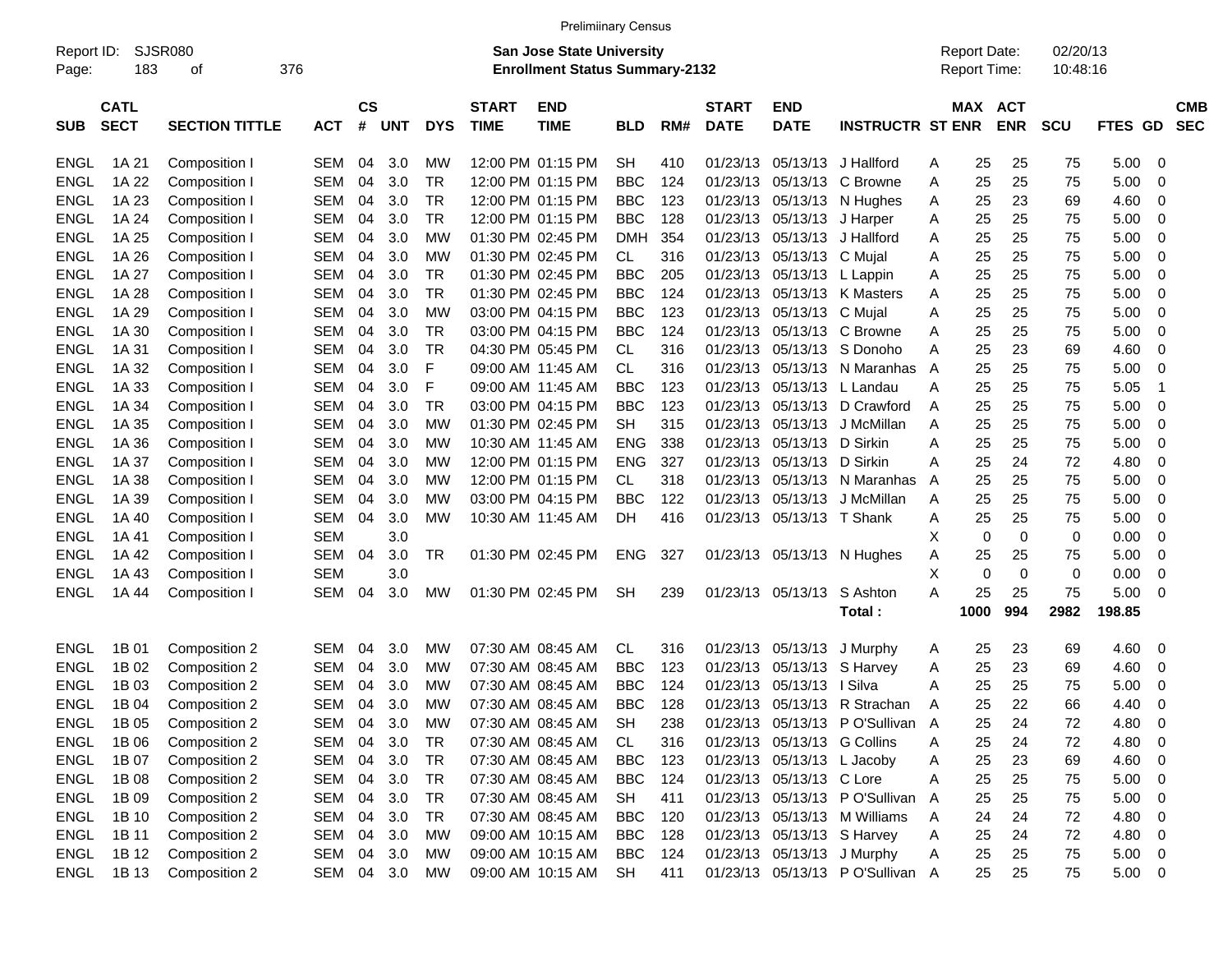|                     |                            |                       |            |                |            |            |                             | <b>Prelimiinary Census</b>                                                |            |     |                             |                            |                                |                                            |         |            |                      |         |                          |
|---------------------|----------------------------|-----------------------|------------|----------------|------------|------------|-----------------------------|---------------------------------------------------------------------------|------------|-----|-----------------------------|----------------------------|--------------------------------|--------------------------------------------|---------|------------|----------------------|---------|--------------------------|
| Report ID:<br>Page: | 184                        | <b>SJSR080</b><br>οf  | 376        |                |            |            |                             | <b>San Jose State University</b><br><b>Enrollment Status Summary-2132</b> |            |     |                             |                            |                                | <b>Report Date:</b><br><b>Report Time:</b> |         |            | 02/20/13<br>10:48:16 |         |                          |
| <b>SUB</b>          | <b>CATL</b><br><b>SECT</b> | <b>SECTION TITTLE</b> | <b>ACT</b> | <b>CS</b><br># | <b>UNT</b> | <b>DYS</b> | <b>START</b><br><b>TIME</b> | <b>END</b><br><b>TIME</b>                                                 | <b>BLD</b> | RM# | <b>START</b><br><b>DATE</b> | END<br><b>DATE</b>         | <b>INSTRUCTR ST ENR</b>        |                                            | MAX ACT | <b>ENR</b> | <b>SCU</b>           | FTES GD | <b>CMB</b><br><b>SEC</b> |
| <b>ENGL</b>         | 1B 14                      | Composition 2         | <b>SEM</b> | 04             | 3.0        | МW         |                             | 09:00 AM 10:15 AM                                                         | <b>BBC</b> | 221 | 01/23/13                    | 05/13/13   Silva           |                                | A                                          | 25      | 24         | 72                   | 4.80    | -0                       |
| ENGL                | 1B 15                      | Composition 2         | <b>SEM</b> | 04             | 3.0        | MW         |                             | 09:00 AM 10:15 AM                                                         | <b>SH</b>  | 444 | 01/23/13                    | 05/13/13                   | L Sherry                       | A                                          | 25      | 25         | 75                   | 5.00    | 0                        |
| ENGL                | 1B 16                      | Composition 2         | <b>SEM</b> | 04             | 3.0        | ТR         |                             | 09:00 AM 10:15 AM                                                         | BBC        | 123 | 01/23/13                    | 05/13/13                   | L Jacoby                       | A                                          | 25      | 24         | 72                   | 4.80    | 0                        |
| ENGL                | 1B 17                      | Composition 2         | <b>SEM</b> | 04             | 3.0        | TR         |                             | 09:00 AM 10:15 AM                                                         | SН         | 444 | 01/23/13                    | 05/13/13                   | R Vora                         | A                                          | 25      | 25         | 75                   | 5.00    | 0                        |
| ENGL                | 1B 18                      | Composition 2         | <b>SEM</b> | 04             | 3.0        | <b>TR</b>  |                             | 09:00 AM 10:15 AM                                                         | BBC        | 124 | 01/23/13                    | 05/13/13                   | C Lore                         | A                                          | 25      | 25         | 75                   | 5.00    | 0                        |
| ENGL                | 1B 19                      | Composition 2         | <b>SEM</b> | 04             | 3.0        | TR         |                             | 09:00 AM 10:15 AM                                                         | СL         | 316 | 01/23/13                    | 05/13/13                   | A Moore                        | A                                          | 25      | 25         | 75                   | 5.00    | 0                        |
| ENGL                | 1B 20                      | Composition 2         | <b>SEM</b> | 04             | 3.0        | <b>TR</b>  |                             | 09:00 AM 10:15 AM                                                         | SН         | 413 | 01/23/13                    | 05/13/13                   | N Moody                        | A                                          | 25      | 23         | 69                   | 4.60    | 0                        |
| ENGL                | 1B 21                      | Composition 2         | <b>SEM</b> | 04             | 3.0        | МW         |                             | 10:30 AM 11:45 AM                                                         | BBC        | 124 | 01/23/13                    | 05/13/13                   | J Murphy                       | A                                          | 25      | 22         | 66                   | 4.40    | 0                        |
| ENGL                | 1B 22                      | Composition 2         | <b>SEM</b> | 04             | 3.0        | МW         |                             | 10:30 AM 11:45 AM                                                         | CL.        | 216 | 01/23/13                    | 05/13/13                   | E Sams                         | A                                          | 25      | 23         | 69                   | 4.60    | 0                        |
| ENGL                | 1B 23                      | Composition 2         | <b>SEM</b> | 04             | 3.0        | МW         |                             | 10:30 AM 11:45 AM                                                         | <b>HGH</b> | 217 | 01/23/13                    | 05/13/13                   | D Coad                         | А                                          | 25      | 25         | 75                   | 5.00    | 0                        |
| ENGL                | 1B 24                      | Composition 2         | <b>SEM</b> | 04             | 3.0        | МW         |                             | 10:30 AM 11:45 AM                                                         | СL         | 308 | 01/23/13                    | 05/13/13                   | M Hicok Park A                 |                                            | 25      | 25         | 75                   | 5.00    | 0                        |
| ENGL                | 1B 25                      | Composition 2         | <b>SEM</b> | 04             | 3.0        | МW         |                             | 10:30 AM 11:45 AM                                                         | SН         | 411 | 01/23/13                    | 05/13/13                   | C Baer                         | A                                          | 25      | 25         | 75                   | 5.00    | 0                        |
| ENGL                | 1B 26                      | Composition 2         | <b>SEM</b> | 04             | 3.0        | <b>TR</b>  |                             | 10:30 AM 11:45 AM                                                         | <b>CL</b>  | 216 | 01/23/13                    | 05/13/13                   | R Vora                         | A                                          | 25      | 25         | 75                   | 5.00    | 0                        |
| ENGL                | 1B 27                      | Composition 2         | <b>SEM</b> | 04             | 3.0        | ТR         |                             | 10:30 AM 11:45 AM                                                         | <b>DMH</b> | 354 | 01/23/13                    | 05/13/13                   | R James                        | A                                          | 25      | 25         | 75                   | 5.00    | 0                        |
| ENGL                | 1B 28                      | Composition 2         | <b>SEM</b> | 04             | 3.0        | <b>TR</b>  |                             | 10:30 AM 11:45 AM                                                         | <b>ENG</b> | 232 | 01/23/13                    | 05/13/13                   | P O'Sullivan                   | A                                          | 25      | 25         | 75                   | 5.00    | 0                        |
| ENGL                | 1B 29                      | Composition 2         | <b>SEM</b> | 04             | 3.0        | <b>TR</b>  |                             | 10:30 AM 11:45 AM                                                         | HGH        | 124 | 01/23/13                    | 05/13/13                   | S Cook                         | A                                          | 25      | 24         | 72                   | 4.80    | 0                        |
| ENGL                | 1B 30                      | Composition 2         | <b>SEM</b> | 04             | 3.0        | <b>TR</b>  |                             | 10:30 AM 11:45 AM                                                         | SН         | 411 | 01/23/13                    | 05/13/13                   | N Moody                        | A                                          | 25      | 23         | 69                   | 4.60    | 0                        |
| ENGL                | 1B 31                      | Composition 2         | <b>SEM</b> | 04             | 3.0        | МW         |                             | 12:00 PM 01:15 PM                                                         | <b>BBC</b> | 121 | 01/23/13                    | 05/13/13                   | <b>B</b> Chow                  | A                                          | 25      | 25         | 75                   | 5.00    | 0                        |
| ENGL                | 1B 32                      | Composition 2         | <b>SEM</b> | 04             | 3.0        | МW         |                             | 12:00 PM 01:15 PM                                                         | <b>CL</b>  | 308 | 01/23/13                    | 05/13/13                   | S Harvey                       | A                                          | 25      | 25         | 75                   | 5.00    | 0                        |
| ENGL                | 1B 33                      | Composition 2         | <b>SEM</b> | 04             | 3.0        | МW         |                             | 12:00 PM 01:15 PM                                                         | BBC        | 123 | 01/23/13                    | 05/13/13   Silva           |                                | A                                          | 25      | 22         | 66                   | 4.40    | 0                        |
| ENGL                | 1B 34                      | Composition 2         | <b>SEM</b> | 04             | 3.0        | МW         |                             | 12:00 PM 01:15 PM                                                         | BBC        | 221 | 01/23/13                    | 05/13/13                   | M Mohsenzad <sup>&amp;</sup>   |                                            | 25      | 25         | 75                   | 5.00    | 0                        |
| ENGL                | 1B 35                      | Composition 2         | <b>SEM</b> | 04             | 3.0        | МW         |                             | 12:00 PM 01:15 PM                                                         | BBC        | 128 | 01/23/13                    | 05/13/13                   | L Sherry                       | A                                          | 25      | 25         | 75                   | 5.00    | 0                        |
| ENGL                | 1B 36                      | Composition 2         | <b>SEM</b> | 04             | 3.0        | <b>TR</b>  |                             | 12:00 PM 01:15 PM                                                         | <b>BBC</b> | 121 | 01/23/13                    | 05/13/13                   | C Lore                         | A                                          | 25      | 25         | 75                   | 5.00    | 0                        |
| ENGL                | 1B 37                      | Composition 2         | <b>SEM</b> | 04             | 3.0        | ТR         |                             | 12:00 PM 01:15 PM                                                         | <b>CL</b>  | 308 | 01/23/13                    | 05/13/13                   | S Cook                         | A                                          | 25      | 22         | 66                   | 4.40    | 0                        |
| ENGL                | 1B 38                      | Composition 2         | <b>SEM</b> | 04             | 3.0        | <b>TR</b>  |                             | 12:00 PM 01:15 PM                                                         | <b>CL</b>  | 111 | 01/23/13                    | 05/13/13                   | S Prasad                       | A                                          | 25      | 25         | 75                   | 5.00    | 0                        |
| ENGL                | 1B 39                      | Composition 2         | <b>SEM</b> | 04             | 3.0        | <b>TR</b>  |                             | 12:00 PM 01:15 PM                                                         | <b>DMH</b> | 354 | 01/23/13                    | 05/13/13                   | M Williams                     | A                                          | 25      | 25         | 75                   | 5.00    | 0                        |
| <b>ENGL</b>         | 1B 40                      | Composition 2         | <b>SEM</b> | 04             | 3.0        | TR         |                             | 12:00 PM 01:15 PM                                                         | BBC        | 205 | 01/23/13                    | 05/13/13                   | J Sparks                       | A                                          | 25      | 25         | 75                   | 5.00    | 0                        |
| ENGL                | 1B 41                      | Composition 2         | <b>SEM</b> | 04             | 3.0        | МW         |                             | 01:30 PM 02:45 PM                                                         | CL.        | 308 | 01/23/13                    | 05/13/13                   | J Murphy                       | A                                          | 25      | 22         | 66                   | 4.40    | 0                        |
| ENGL                | 1B 42                      | Composition 2         | <b>SEM</b> | 04             | 3.0        | МW         |                             | 01:30 PM 02:45 PM                                                         | BBC        | 123 | 01/23/13                    | 05/13/13                   | S Harvey                       | A                                          | 25      | 23         | 69                   | 4.60    | 0                        |
| ENGL                | 1B 43                      | Composition 2         | <b>SEM</b> | 04             | 3.0        | MW         |                             | 01:30 PM 02:45 PM                                                         | <b>BBC</b> | 121 | 01/23/13                    |                            | 05/13/13 C Wynne               | A                                          | 25      | 23         | 69                   | 4.60    | 0                        |
| ENGL                | 1B 44                      | Composition 2         | SEM        | 04             | 3.0        | МW         |                             | 01:30 PM 02:45 PM                                                         | <b>BBC</b> | 124 |                             |                            | 01/23/13 05/13/13 R Strachan   | A                                          | 25      | 23         | 69                   | 4.60    | - 0                      |
| <b>ENGL</b>         | 1B 45                      | Composition 2         | SEM        |                | 04 3.0     | <b>MW</b>  |                             | 01:30 PM 02:45 PM                                                         | <b>BBC</b> | 221 |                             | 01/23/13 05/13/13 E Sams   |                                | A                                          | 25      | 25         | 75                   | 5.00    | $\overline{0}$           |
| <b>ENGL</b>         | 1B 46                      | Composition 2         | SEM 04 3.0 |                |            | <b>TR</b>  |                             | 01:30 PM 02:45 PM                                                         | SH         | 444 |                             | 01/23/13 05/13/13 N Moody  |                                | A                                          | 25      | 22         | 66                   | 4.40    | 0                        |
| <b>ENGL</b>         | 1B 47                      | Composition 2         | SEM 04 3.0 |                |            | <b>TR</b>  |                             | 01:30 PM 02:45 PM                                                         | CL         | 111 |                             | 01/23/13 05/13/13 S Prasad |                                | Α                                          | 25      | 25         | 75                   | 5.00    | $\overline{0}$           |
| ENGL                | 1B 48                      | Composition 2         | SEM        |                | 04 3.0     | TR         |                             | 01:30 PM 02:45 PM                                                         | <b>MUS</b> | 211 |                             |                            | 01/23/13 05/13/13 M Dowdy      | Α                                          | 25      | 25         | 75                   | 5.00    | $\overline{0}$           |
| <b>ENGL</b>         | 1B 49                      | Composition 2         | SEM 04 3.0 |                |            | <b>TR</b>  |                             | 01:30 PM 02:45 PM                                                         | <b>SH</b>  | 411 |                             |                            | 01/23/13 05/13/13 A Rohatgi    | Α                                          | 25      | 24         | 72                   | 4.80    | $\overline{0}$           |
| <b>ENGL</b>         | 1B 50                      | Composition 2         | SEM 04 3.0 |                |            | <b>TR</b>  |                             | 01:30 PM 02:45 PM                                                         | <b>BBC</b> | 203 |                             |                            | 01/23/13 05/13/13 G Saratsioti | Α                                          | 25      | 25         | 75                   | 5.00    | $\overline{\mathbf{0}}$  |
| <b>ENGL</b>         | 1B 51                      | Composition 2         | SEM 04 3.0 |                |            | MW         |                             | 03:00 PM 04:15 PM                                                         | DMH 354    |     |                             | 01/23/13 05/13/13 E Sams   |                                | A                                          | 25      | 24         | 72                   | 4.80 0  |                          |

ENGL 1B 52 Composition 2 SEM 04 3.0 MW 03:00 PM 04:15 PM SH 238 01/23/13 05/13/13 L Sherry A 25 24 72 4.80 0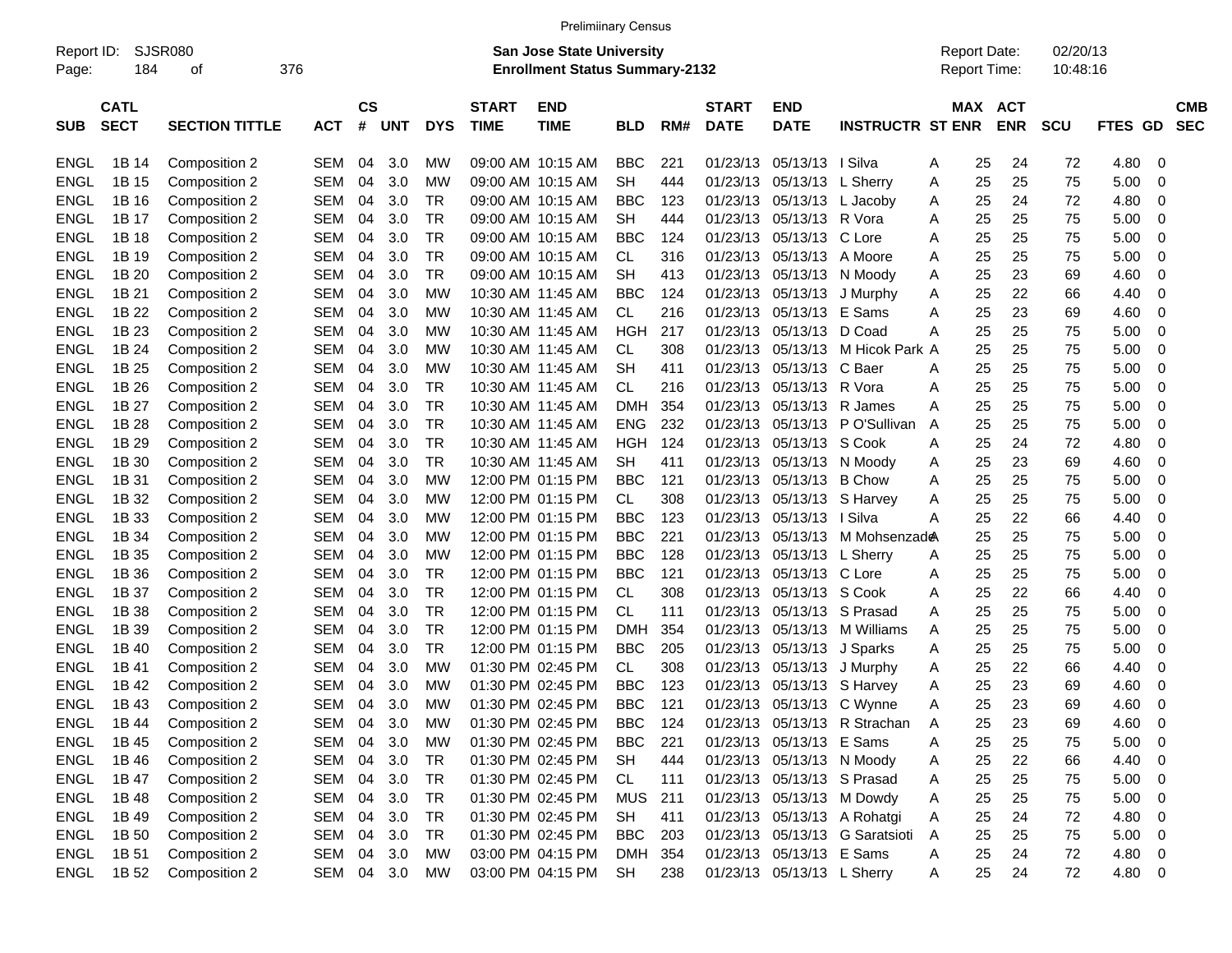| <b>Prelimiinary Census</b> |  |
|----------------------------|--|
|                            |  |

| Report ID:<br>Page: | 185                        | SJSR080<br>οf            | 376        |                |               |            |                             | <b>San Jose State University</b><br><b>Enrollment Status Summary-2132</b> |            |     |                             |                            |                              |                | <b>Report Date:</b><br>Report Time: |            | 02/20/13<br>10:48:16 |             |   |                          |
|---------------------|----------------------------|--------------------------|------------|----------------|---------------|------------|-----------------------------|---------------------------------------------------------------------------|------------|-----|-----------------------------|----------------------------|------------------------------|----------------|-------------------------------------|------------|----------------------|-------------|---|--------------------------|
| <b>SUB</b>          | <b>CATL</b><br><b>SECT</b> | <b>SECTION TITTLE</b>    | <b>ACT</b> | <b>CS</b><br># | UNT           | <b>DYS</b> | <b>START</b><br><b>TIME</b> | <b>END</b><br><b>TIME</b>                                                 | <b>BLD</b> | RM# | <b>START</b><br><b>DATE</b> | <b>END</b><br><b>DATE</b>  | <b>INSTRUCTR ST ENR</b>      |                | MAX ACT                             | <b>ENR</b> | <b>SCU</b>           | FTES GD     |   | <b>CMB</b><br><b>SEC</b> |
|                     |                            |                          |            |                |               |            |                             |                                                                           |            |     |                             |                            |                              |                |                                     |            |                      |             |   |                          |
| <b>ENGL</b>         | 1B 53                      | Composition 2            | SEM        | 04             | 3.0           | МW         |                             | 03:00 PM 04:15 PM                                                         | SН         | 410 | 01/23/13                    | 05/13/13                   | C Wynne                      | Α              | 25                                  | 25         | 75                   | 5.00        | 0 |                          |
| ENGL                | 1B 54                      | Composition 2            | <b>SEM</b> | 04             | 3.0           | <b>MW</b>  |                             | 03:00 PM 04:15 PM                                                         | CL.        | 308 | 01/23/13                    | 05/13/13                   | M Mohsenzad <del>@</del>     |                | 25                                  | 25         | 75                   | 5.00        | 0 |                          |
| ENGL                | 1B 55                      | Composition 2            | SEM        | 04             | 3.0           | <b>MW</b>  |                             | 03:00 PM 04:15 PM                                                         | <b>BBC</b> | 120 | 01/23/13                    | 05/13/13                   | L Landau                     | A              | 25                                  | 22         | 66                   | 4.40        | 0 |                          |
| <b>ENGL</b>         | 1B 56                      | Composition 2            | <b>SEM</b> | 04             | 3.0           | TR         |                             | 03:00 PM 04:15 PM                                                         | CL.        | 306 | 01/23/13                    | 05/13/13 K Harris          |                              | Α              | 25                                  | 23         | 69                   | 4.60        | 0 |                          |
| <b>ENGL</b>         | 1B 57                      | Composition 2            | SEM        | 04             | 3.0           | TR         |                             | 03:00 PM 04:15 PM                                                         | <b>SH</b>  | 410 | 01/23/13                    |                            | 05/13/13 M Dowdy             | Α              | 25                                  | 25         | 75                   | 5.00        | 0 |                          |
| <b>ENGL</b>         | 1B 58                      | Composition 2            | SEM        | 04             | 3.0           | TR         |                             | 03:00 PM 04:15 PM                                                         | <b>BBC</b> | 221 | 01/23/13                    | 05/13/13                   | G Saratsioti                 | A              | 25                                  | 25         | 75                   | 5.00        | 0 |                          |
| <b>ENGL</b>         | 1B 59                      | Composition 2            | <b>SEM</b> | 04             | 3.0           | TR         |                             | 03:00 PM 04:15 PM                                                         | <b>BBC</b> | 205 | 01/23/13                    | 05/13/13 R James           |                              | A              | 25                                  | 24         | 72                   | 4.80        | 0 |                          |
| <b>ENGL</b>         | 1B 60                      | Composition 2            | SEM        | 04             | 3.0           | TR         |                             | 03:00 PM 04:15 PM                                                         | <b>BBC</b> | 122 | 01/23/13                    | 05/13/13 C Mujal           |                              | Α              | 25                                  | 25         | 75                   | 5.00        | 0 |                          |
| <b>ENGL</b>         | 1B 61                      | Composition 2            | <b>SEM</b> | 04             | 3.0           | МW         |                             | 04:30 PM 05:45 PM                                                         | <b>SH</b>  | 414 | 01/23/13                    | 05/13/13                   | L Landau                     | A              | 25                                  | 24         | 72                   | 4.80        | 0 |                          |
| <b>ENGL</b>         | 1B 62                      | Composition 2            | SEM        | 04             | 3.0           | TR         |                             | 04:30 PM 05:45 PM                                                         | <b>BBC</b> | 124 | 01/23/13                    | 05/13/13 R James           |                              | A              | 25                                  | 25         | 75                   | 5.00        | 0 |                          |
| <b>ENGL</b>         | 1B <sub>63</sub>           | Composition 2            | SEM        | 04             | 3.0           | Т          |                             | 06:00 PM 08:45 PM                                                         | <b>BBC</b> | 123 | 01/23/13                    |                            | 05/13/13 S Donoho            | A              | 25                                  | 23         | 69                   | 4.60        | 0 |                          |
| <b>ENGL</b>         | 1B 64                      | Composition 2            | <b>SEM</b> | 04             | 3.0           | W          |                             | 06:00 PM 08:45 PM                                                         | <b>BBC</b> | 124 | 01/23/13                    | 05/13/13                   | L Griesmann A                |                | 25                                  | 21         | 63                   | 4.20        | 0 |                          |
| <b>ENGL</b>         | 1B 65                      | Composition 2            | SEM        | 04             | 3.0           | R          |                             | 06:00 PM 08:45 PM                                                         | CL.        | 308 | 01/23/13                    | 05/13/13                   | L Griesmann A                |                | 25                                  | 23         | 69                   | 4.60        | 0 |                          |
| <b>ENGL</b>         | 1B 66                      | Composition 2            | <b>SEM</b> | 04             | 3.0           | F          |                             | 09:00 AM 11:45 AM                                                         | CL         | 218 | 01/23/13                    | 05/13/13                   | A Rohatgi                    | A              | 25                                  | 24         | 72                   | 4.80        | 0 |                          |
| <b>ENGL</b>         | 1B 67                      | Composition 2            | SEM        | 04             | 3.0           | F          |                             | 09:00 AM 11:45 AM                                                         | <b>SH</b>  | 411 | 01/23/13                    |                            | 05/13/13 A Winston           | A              | 25                                  | 25         | 75                   | 5.00        | 0 |                          |
| <b>ENGL</b>         | 1B <sub>68</sub>           | Composition 2            | SEM        | 04             | 3.0           | F          |                             | 09:00 AM 11:45 AM                                                         | <b>BBC</b> | 124 | 01/23/13                    | 05/13/13 S Kirby           |                              | Α              | 25                                  | 25         | 75                   | 5.00        | 0 |                          |
| <b>ENGL</b>         | 1B <sub>69</sub>           | Composition 2            | <b>SEM</b> | 04             | 3.0           | МW         |                             | 01:30 PM 02:45 PM                                                         | <b>BBC</b> | 128 | 01/23/13                    | 05/13/13                   | A Kolstad-St                 | $\overline{A}$ | 25                                  | 25         | 75                   | 5.00        | 0 |                          |
| <b>ENGL</b>         | 1B 70                      | Composition 2            | SEM        | 04             | 3.0           | TR         |                             | 04:30 PM 05:45 PM                                                         | <b>SH</b>  | 410 | 01/23/13                    | 05/13/13                   | C Mujal                      | Α              | 25                                  | 25         | 75                   | 5.00        | 0 |                          |
| <b>ENGL</b>         | 1B 71                      | Composition 2            | <b>SEM</b> | 04             | 3.0           | TR         |                             | 09:00 AM 10:15 AM                                                         | <b>SH</b>  | 410 | 01/23/13                    |                            | 05/13/13 M Dowdy             | Α              | 25                                  | 25         | 75                   | 5.00        | 0 |                          |
| <b>ENGL</b>         | 1B 72                      | Composition 2            | <b>SEM</b> | 04             | 3.0           | TR         |                             | 10:30 AM 11:45 AM                                                         | <b>ENG</b> | 338 | 01/23/13                    | 05/13/13                   | M Dowdy                      | Α              | 25                                  | 25         | 75                   | 5.00        | 0 |                          |
| <b>ENGL</b>         | 1B 73                      | Composition 2            | SEM        | 04             | 3.0           | TR         |                             | 10:30 AM 11:45 AM                                                         | DH         | 219 | 01/23/13                    | 05/13/13                   | C Wynne                      | Α              | 25                                  | 24         | 72                   | 4.80        | 0 |                          |
| <b>ENGL</b>         | 1B 74                      | Composition 2            | <b>SEM</b> | 04             | 3.0           | МW         |                             | 07:30 AM 08:45 AM                                                         | <b>BBC</b> | 221 | 01/23/13                    | 05/13/13                   | M Mohsenzad <b>e</b> A       |                | 25                                  | 24         | 72                   | 4.80        | 0 |                          |
| <b>ENGL</b>         | 1B 75                      | Composition 2            | SEM        | 04             | 3.0           | TR         |                             | 07:30 AM 08:45 AM                                                         | <b>DMH</b> | 347 | 01/23/13                    | 05/13/13                   | G Saratsioti                 | A              | 25                                  | 25         | 75                   | 5.00        | 0 |                          |
| <b>ENGL</b>         | 1B 76                      | Composition 2            | SEM        | 04             | 3.0           | МW         |                             | 04:30 PM 05:45 PM                                                         | HGH        | 120 | 01/23/13                    | 05/13/13 S Kirby           |                              | Α              | 25                                  | 23         | 69                   | 4.60        | 0 |                          |
| <b>ENGL</b>         | 1B 78                      | Composition 2            | <b>SEM</b> | 04             | 3.0           | МW         |                             | 10:30 AM 11:45 AM                                                         | <b>DMH</b> | 354 | 01/23/13                    | 05/13/13                   | - L Lo                       | Α              | 25                                  | 25         | 75                   | 5.00        | 0 |                          |
| <b>ENGL</b>         | 1B 79                      | Composition 2            | SEM        | 04             | 3.0           | TR         |                             | 03:00 PM 04:15 PM                                                         | <b>BBC</b> | 121 | 01/23/13                    |                            | 05/13/13 C Wynne             | A              | 25                                  | 24         | 72                   | 4.80        | 0 |                          |
| <b>ENGL</b>         | 1B 80                      | Composition 2            | <b>SEM</b> | 04             | 3.0           | TR         |                             | 09:00 AM 10:15 AM                                                         | SН         | 311 | 01/23/13                    | 05/13/13                   | G Saratsioti                 | A              | 25                                  | 23         | 69                   | 4.60        | 0 |                          |
| ENGL                | 1B 81                      | Composition 2            | <b>SEM</b> | 04             | 3.0           | Т          |                             | 06:00 PM 08:45 PM                                                         | SН         | 410 | 01/23/13                    | 05/13/13                   | L Griesmann A                |                | 25                                  | 23         | 69                   | 4.60        | 0 |                          |
| ENGL                | 1B 82                      | Composition 2            | <b>SEM</b> | 04             | 3.0           | TR         |                             | 10:30 AM 11:45 AM                                                         | SН         | 414 | 01/23/13                    | 05/13/13                   | A Rohatgi                    | Α              | 25                                  | 25         | 75                   | 5.00        | 0 |                          |
| ENGL                | 1B 83                      | Composition 2            | <b>SEM</b> | 04             | 3.0           | <b>MW</b>  |                             | 09:00 AM 10:15 AM                                                         | SН         | 238 | 01/23/13                    | 05/13/13                   | D Sirkin                     | Α              | 25                                  | 22         | 66                   | 4.40        | 0 |                          |
| ENGL                | 1B 84                      | Composition 2            | SEM        | 04             | 3.0           | TR         |                             | 10:30 AM 11:45 AM                                                         | SН         | 444 |                             | 01/23/13 05/13/13 K Harris |                              | A              | 25                                  | 23         | 69                   | 4.60        | 0 |                          |
|                     | ENGL 1B85                  | Composition 2            |            |                | SEM 04 3.0 TR |            |                             | 03:00 PM 04:15 PM SH                                                      |            | 444 |                             |                            | 01/23/13 05/13/13 A Winston  | A              | 25                                  | 25         | 75                   | $5.00 \t 0$ |   |                          |
|                     |                            |                          |            |                |               |            |                             |                                                                           |            |     |                             |                            | Total:                       |                |                                     | 2099 2024  | 6072                 | 404.80      |   |                          |
|                     |                            |                          |            |                |               |            |                             |                                                                           |            |     |                             |                            |                              |                |                                     |            |                      |             |   |                          |
|                     | <b>ENGL 701</b>            | <b>Critical Thinking</b> |            |                | SEM 04 3.0    | МW         |                             | 09:00 AM 10:15 AM                                                         | BBC        | 123 |                             |                            | 01/23/13 05/13/13 R Strachan | A              | 30                                  | 29         | 87                   | 5.80 0      |   |                          |
| ENGL                | 702                        | <b>Critical Thinking</b> |            |                | SEM 04 3.0    | TR         |                             | 09:00 AM 10:15 AM                                                         | BBC        | 128 |                             |                            | 01/23/13 05/13/13 M Williams | A              | 30                                  | 29         | 87                   | 5.80 0      |   |                          |
| ENGL                | 703                        | <b>Critical Thinking</b> |            |                | SEM 04 3.0    | МW         |                             | 12:00 PM 01:15 PM                                                         | <b>BBC</b> | 124 |                             |                            | 01/23/13 05/13/13 R Strachan | A              | 30                                  | 30         | 90                   | $6.00 \t 0$ |   |                          |
| ENGL                | 7 04                       | <b>Critical Thinking</b> |            |                | SEM 04 3.0    | TR         |                             | 01:30 PM 02:45 PM                                                         | DMH 354    |     |                             |                            | 01/23/13 05/13/13 M Williams | A              | 30                                  | 29         | 87                   | 5.80 0      |   |                          |
|                     | ENGL 705                   | <b>Critical Thinking</b> |            |                | SEM 04 3.0    | W          |                             | 07:00 PM 09:45 PM                                                         | BBC 120    |     |                             |                            | 01/23/13 05/13/13 W Wilson   | A              | 30                                  | 29         | 87                   | 5.80 0      |   |                          |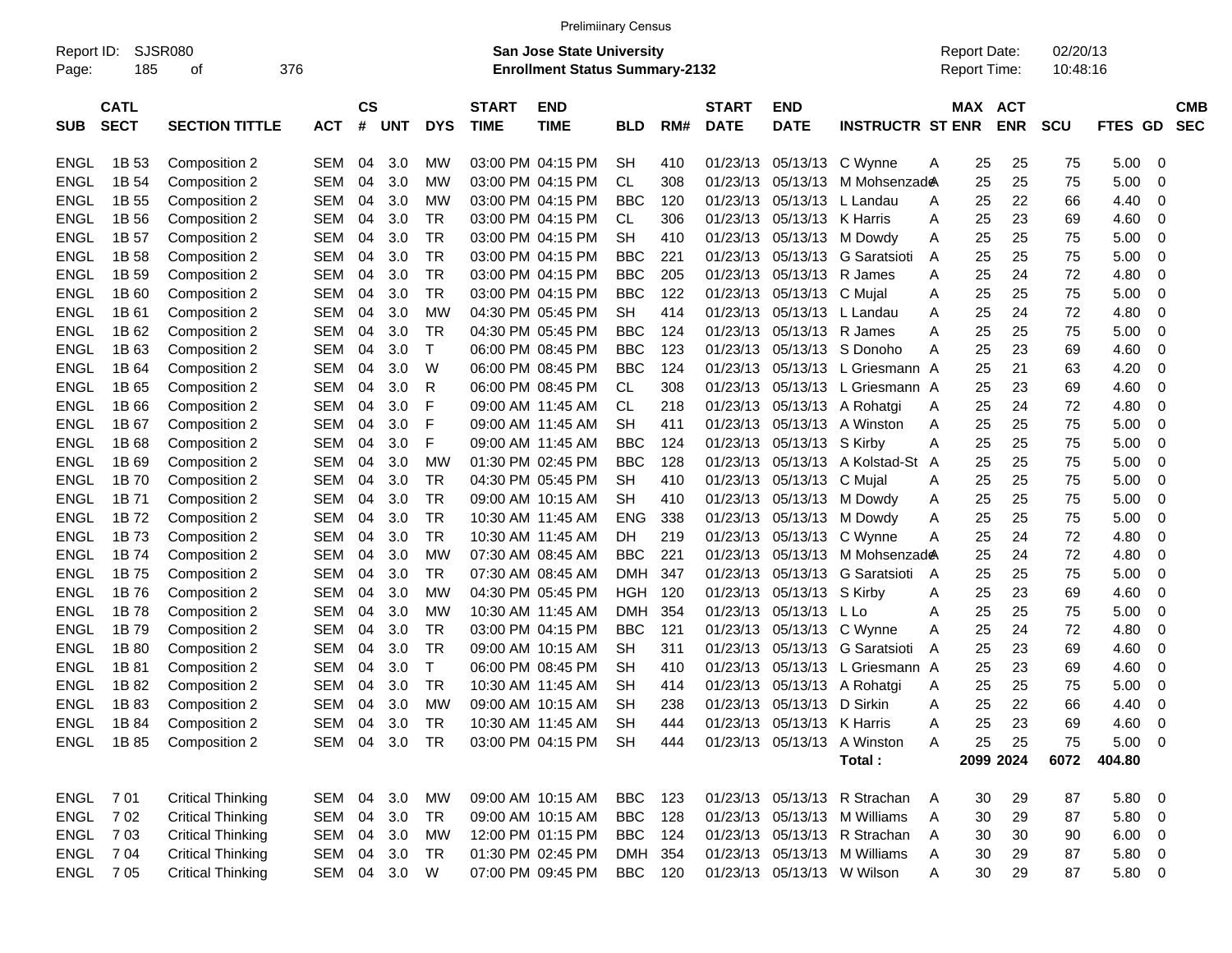|            |                                        |                                                                                                               |                                                      |                |                          |                                    |                             | <b>Prelimiinary Census</b>                                                       |                                        |                          |                             |                                                                                   |                                                              |                                            |                                                          |                               |                                                                      |            |
|------------|----------------------------------------|---------------------------------------------------------------------------------------------------------------|------------------------------------------------------|----------------|--------------------------|------------------------------------|-----------------------------|----------------------------------------------------------------------------------|----------------------------------------|--------------------------|-----------------------------|-----------------------------------------------------------------------------------|--------------------------------------------------------------|--------------------------------------------|----------------------------------------------------------|-------------------------------|----------------------------------------------------------------------|------------|
| Page:      | Report ID: SJSR080<br>186              | 376<br>οf                                                                                                     |                                                      |                |                          |                                    |                             | <b>San Jose State University</b><br><b>Enrollment Status Summary-2132</b>        |                                        |                          |                             |                                                                                   |                                                              | <b>Report Date:</b><br><b>Report Time:</b> |                                                          | 02/20/13<br>10:48:16          |                                                                      |            |
| <b>SUB</b> | <b>CATL</b><br><b>SECT</b>             | <b>SECTION TITTLE</b>                                                                                         | <b>ACT</b>                                           | <b>CS</b><br># | <b>UNT</b>               | <b>DYS</b>                         | <b>START</b><br><b>TIME</b> | <b>END</b><br><b>TIME</b>                                                        | <b>BLD</b>                             | RM#                      | <b>START</b><br><b>DATE</b> | <b>END</b><br><b>DATE</b>                                                         | <b>INSTRUCTR ST ENR</b>                                      |                                            | MAX ACT<br><b>ENR</b>                                    | <b>SCU</b>                    | FTES GD SEC                                                          | <b>CMB</b> |
| ENGL       | 7 06                                   | <b>Critical Thinking</b>                                                                                      | SEM 04 3.0                                           |                |                          | R                                  |                             | 07:00 PM 09:45 PM                                                                | <b>BBC</b>                             | 120                      |                             | 01/23/13 05/13/13                                                                 | W Wilson<br>Total:                                           | A<br>180                                   | 30<br>29<br>175                                          | 87<br>525                     | 5.80 0<br>35.00                                                      |            |
| ENGL 1001  | ENGL 1002                              | Great Works of Lit<br>Great Works of Lit                                                                      | <b>LEC</b><br><b>LEC</b>                             | 03             | 3.0<br>3.0               | MW                                 |                             | 04:30 PM 05:45 PM                                                                | <b>BBC</b>                             | 120                      |                             |                                                                                   | 01/23/13 05/13/13 W Wilson<br>Total:                         | A<br>X                                     | 23<br>40<br>$\Omega$<br>$\mathbf 0$<br>40<br>23          | 69<br>$\mathbf 0$<br>69       | $4.60$ 0<br>$0.00 \t 0$<br>4.60                                      |            |
| ENGL 22 01 | ENGL 2202<br>ENGL 22 03<br>ENGL 22 04  | <b>Fantasy Science Fic</b><br><b>Fantasy Science Fic</b><br><b>Fantasy Science Fic</b><br>Fantasy Science Fic | <b>LEC</b><br><b>LEC</b><br><b>LEC</b><br><b>LEC</b> | 03<br>03<br>03 | 3.0<br>3.0<br>3.0<br>3.0 | MW<br>MW<br><b>MW</b>              |                             | 09:00 AM 10:15 AM<br>12:00 PM 01:15 PM<br>01:30 PM 02:45 PM                      | <b>BBC</b><br><b>BBC</b><br><b>BBC</b> | 205<br>120<br>120        |                             | 01/23/13 05/13/13 S Maio<br>01/23/13 05/13/13 B Chow                              | 01/23/13 05/13/13 A Eastwood<br>Total:                       | A<br>A<br>A<br>X<br>120                    | 40<br>37<br>40<br>40<br>40<br>38<br>0<br>$\Omega$<br>115 | 111<br>120<br>114<br>0<br>345 | $7.40 \quad 0$<br>$8.00 \t 0$<br>$7.60 \t 0$<br>$0.00 \t 0$<br>23.00 |            |
| ENGL 40 01 |                                        | Contemp World Fictio LEC                                                                                      |                                                      |                | 03 3.0 TR                |                                    |                             | 01:30 PM 02:45 PM                                                                | <b>BBC</b>                             | 123                      |                             | 01/23/13 05/13/13                                                                 | D Mesher<br>Total:                                           | A                                          | 22<br>30<br>30<br>22                                     | 66<br>66                      | $4.40 \quad 0$<br>4.40                                               |            |
|            | ENGL 56A 01                            | Eng Lit to 1800                                                                                               | <b>LEC</b>                                           | 03             | 3.0                      | MW                                 |                             | 12:00 PM 01:15 PM                                                                | DMH 354                                |                          |                             | 01/23/13 05/13/13                                                                 | A Eastwood<br>Total:                                         | A                                          | 30<br>30<br>30<br>30                                     | 90<br>90                      | $6.00 \quad 0$<br>6.00                                               |            |
|            | ENGL 56B 01                            | Engl Lit 1800 On                                                                                              | <b>LEC</b>                                           | 03             | 3.0                      | TR                                 |                             | 04:30 PM 05:45 PM                                                                | MH                                     | 223                      |                             | 01/23/13 05/13/13                                                                 | W Wilson<br>Total:                                           | A                                          | 35<br>34<br>35<br>34                                     | 102<br>102                    | $6.80$ 0<br>6.80                                                     |            |
|            | ENGL 68A 01                            | Am Lit to 1865                                                                                                | LEC.                                                 | 03             | 3.0                      | TR                                 |                             | 09:00 AM 10:15 AM                                                                |                                        |                          | DMH 226B 01/23/13 05/13/13  |                                                                                   | K English<br>Total:                                          | A                                          | 30<br>32<br>32<br>30                                     | 96<br>96                      | $6.40 \quad 0$<br>6.40                                               |            |
|            | ENGL 68B 01                            | Am Lit 1865 On                                                                                                | <b>LEC</b>                                           | 03             | 3.0                      | MW                                 |                             | 04:30 PM 05:45 PM                                                                | <b>BBC</b>                             | 123                      |                             | 01/23/13 05/13/13                                                                 | <b>B</b> Chow<br>Total:                                      | A                                          | 30<br>30<br>30<br>30                                     | 90<br>90                      | $6.00 \quad 0$<br>6.00                                               |            |
| ENGL 71 01 | ENGL 71 03<br>ENGL 71 04<br>ENGL 71 05 | Intro Creative Writ<br><b>Intro Creative Writ</b><br>Intro Creative Writ<br>Intro Creative Writ               | SEM<br>SEM<br>SEM 04<br>SEM 04                       | 04<br>04       | 3.0<br>3.0<br>3.0<br>3.0 | <b>MW</b><br><b>MW</b><br>TR<br>МW |                             | 09:00 AM 10:15 AM<br>10:30 AM 11:45 AM<br>12:00 PM 01:15 PM<br>03:00 PM 04:15 PM | HGH<br><b>SH</b><br>CL<br>CL.          | 217<br>444<br>316<br>316 | 01/23/13                    | 05/13/13 S Ashton<br>01/23/13 05/13/13 R James                                    | 01/23/13 05/13/13 A Soldofsky<br>01/23/13 05/13/13 E Schragg | A<br>A<br>A<br>A                           | 23<br>25<br>25<br>21<br>25<br>25<br>25<br>24             | 69<br>63<br>75<br>72          | $4.60 \quad 0$<br>$4.20 \ 0$<br>$5.00 \t 0$<br>4.80 0                |            |
|            | ENGL 71 06<br>ENGL 71 07<br>ENGL 71 08 | Intro Creative Writ<br>Intro Creative Writ<br>Intro Creative Writ                                             | SEM 04<br>SEM 04<br>SEM 04                           |                | 3.0<br>3.0<br>3.0        | TR<br>M<br>W                       |                             | 03:00 PM 04:15 PM<br>04:30 PM 07:15 PM<br>04:30 PM 07:15 PM                      | CL<br>CL<br><b>SH</b>                  | 316<br>218<br>238        |                             | 01/23/13 05/13/13 K Evans<br>01/23/13 05/13/13 S Maio<br>01/23/13 05/13/13 S Maio |                                                              | Α<br>Α<br>Α                                | 25<br>23<br>25<br>24<br>25<br>25                         | 69<br>72<br>75                | $4.60$ 0<br>4.80 0<br>$5.00 \t 0$                                    |            |
|            | ENGL 71 09<br>ENGL 71 10<br>ENGL 71 11 | Intro Creative Writ<br>Intro Creative Writ<br>Intro Creative Writ                                             | SEM<br>SEM 04<br>SEM                                 |                | 3.0<br>3.0<br>3.0        | <b>TBA</b>                         |                             |                                                                                  |                                        |                          |                             |                                                                                   | 01/23/13 05/13/13 A Soldofsky<br>Total:                      | X<br>Α<br>X<br>200                         | 0<br>0<br>25<br>24<br>$\pmb{0}$<br>0<br>189              | 0<br>72<br>0<br>567           | $0.00 \t 0$<br>4.80 0<br>$0.00 \t 0$<br>37.80                        |            |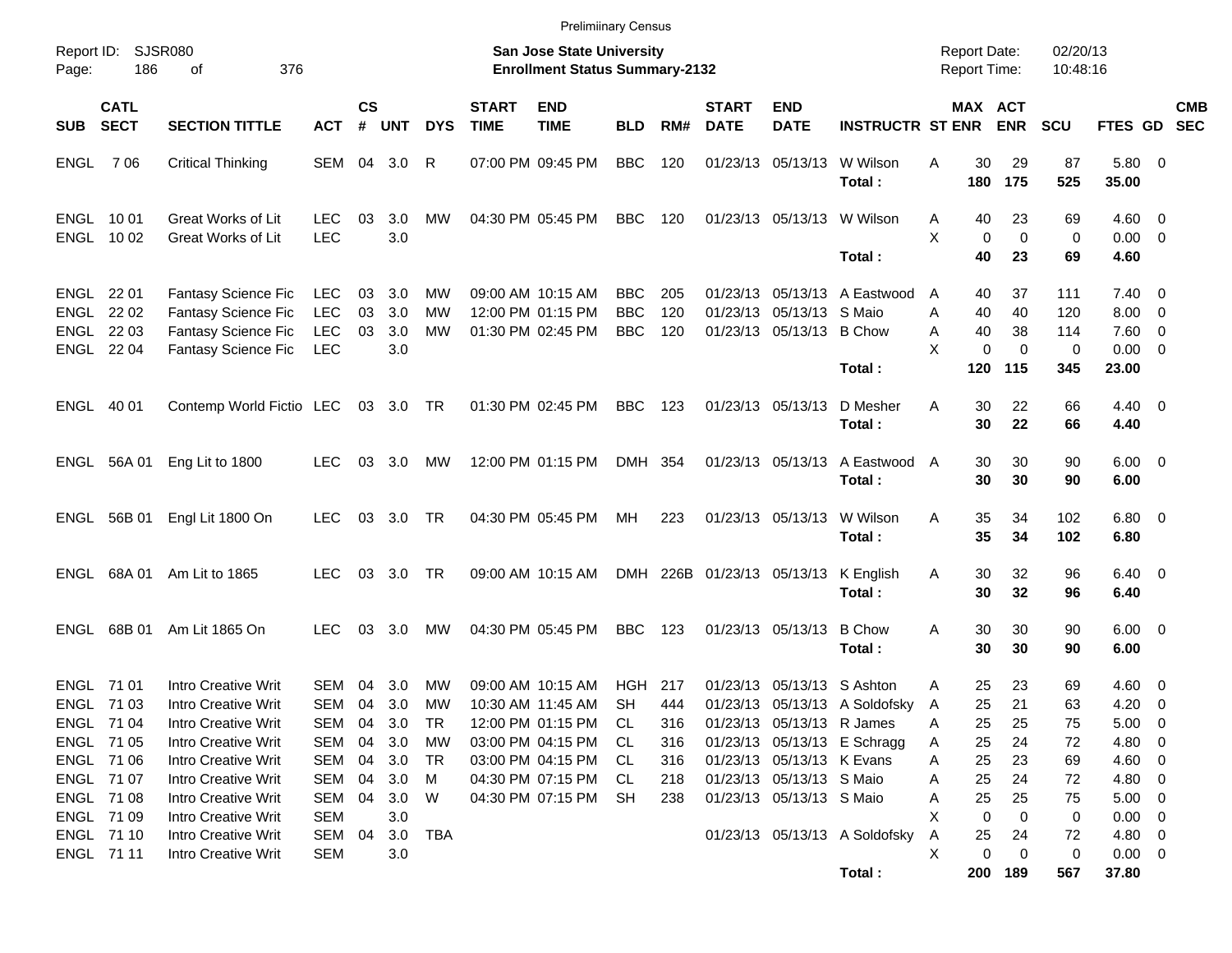|                     |                            |                                       |            |               |       |            |                             | <b>Prelimiinary Census</b>                                                |            |     |                             |                           |                             |   |                                            |                  |                      |             |     |                          |
|---------------------|----------------------------|---------------------------------------|------------|---------------|-------|------------|-----------------------------|---------------------------------------------------------------------------|------------|-----|-----------------------------|---------------------------|-----------------------------|---|--------------------------------------------|------------------|----------------------|-------------|-----|--------------------------|
| Report ID:<br>Page: | <b>SJSR080</b><br>187      | 376<br>οf                             |            |               |       |            |                             | <b>San Jose State University</b><br><b>Enrollment Status Summary-2132</b> |            |     |                             |                           |                             |   | <b>Report Date:</b><br><b>Report Time:</b> |                  | 02/20/13<br>10:48:16 |             |     |                          |
| <b>SUB</b>          | <b>CATL</b><br><b>SECT</b> | <b>SECTION TITTLE</b>                 | <b>ACT</b> | $\mathsf{cs}$ | # UNT | <b>DYS</b> | <b>START</b><br><b>TIME</b> | <b>END</b><br><b>TIME</b>                                                 | <b>BLD</b> | RM# | <b>START</b><br><b>DATE</b> | <b>END</b><br><b>DATE</b> | <b>INSTRUCTR ST ENR</b>     |   | MAX ACT                                    | <b>ENR</b>       | <b>SCU</b>           | FTES GD     |     | <b>CMB</b><br><b>SEC</b> |
|                     |                            | ENGL 100A 01 Writing Competency       | SEM        | 05            | 3.0   | МW         |                             | 07:30 AM 08:45 AM                                                         | НB         | 405 | 01/23/13                    |                           | 05/13/13 N Maranhas A       |   | 20                                         | 20               | 60                   | 4.00        | -0  |                          |
|                     |                            | ENGL 100A 02 Writing Competency       | <b>SEM</b> | 05            | 3.0   | МW         |                             | 09:00 AM 10:15 AM                                                         | НB         | 405 | 01/23/13                    |                           | $05/13/13$ N Maranhas       | A | 20                                         | 20               | 60                   | 4.00        | -0  |                          |
|                     |                            | ENGL 100A 03 Writing Competency       | <b>SEM</b> | 05            | 3.0   | TR         |                             | 09:00 AM 10:15 AM                                                         | ΗB         | 405 | 01/23/13                    |                           | 05/13/13 K Masters          | A | 20                                         | 20               | 60                   | 4.00        | 0   |                          |
|                     |                            | ENGL 100A 04 Writing Competency       | <b>SEM</b> | 05            | 3.0   | МW         |                             | 10:30 AM 11:45 AM                                                         | НB         | 405 |                             | 01/23/13 05/13/13 S Knapp |                             | A | 20                                         | 20               | 60                   | 4.00        | 0   |                          |
|                     |                            | ENGL 100A 05 Writing Competency       | <b>SEM</b> | 05            | 3.0   | TR         |                             | 10:30 AM 11:45 AM                                                         | НB         | 405 |                             |                           | 01/23/13 05/13/13 K Masters | A | 20                                         | 19               | 57                   | 3.80        | -0  |                          |
|                     |                            | ENGL 100A 06 Writing Competency       | SEM        | 05            | 3.0   | МW         |                             | 12:00 PM 01:15 PM                                                         | НB         | 405 |                             | 01/23/13 05/13/13 S Knapp |                             | A | 20                                         | 20               | 60                   | 4.00        | -0  |                          |
|                     |                            |                                       |            |               |       |            |                             |                                                                           |            |     |                             |                           | Total:                      |   | 120                                        | 119              | 357                  | 23.80       |     |                          |
|                     |                            | ENGL 100W 01 Wrtg Wrkshop             | <b>SEM</b> |               | 3.0   |            |                             |                                                                           |            |     |                             |                           |                             | X | 0                                          | 0                | 0                    | 0.00        | - 0 |                          |
|                     |                            | ENGL 100W 02 Wrtg Wrkshop             | SEM        | 04            | 3.0   | TR         |                             | 09:00 AM 10:15 AM                                                         | BBC.       | 125 |                             | 01/23/13 05/13/13 N Stork |                             | A | 25                                         | 23               | 69                   | 4.60        | 0   |                          |
|                     |                            | ENGL 100W 03 Wrtg Wrkshop             | <b>SEM</b> | 04            | 3.0   | <b>MW</b>  |                             | 03:00 PM 04:15 PM                                                         | <b>BBC</b> | 124 |                             | 01/23/13 05/13/13 C Baer  |                             | A | 25                                         | 23               | 69                   | 4.60        | -0  |                          |
|                     |                            | ENGL 100W 04 Wrtg Wrkshop             | <b>SEM</b> | 04            | 3.0   | <b>TR</b>  |                             | 01:30 PM 02:45 PM                                                         | CL         | 316 |                             | 01/23/13 05/13/13 N Stork |                             | A | 25                                         | 24               | 72                   | 4.80        | -0  |                          |
|                     |                            |                                       |            |               |       |            |                             |                                                                           |            |     |                             |                           | Total:                      |   | 75                                         | 70               | 210                  | 14.00       |     |                          |
|                     |                            | ENGL 100WB 01Written Comm Busines SEM |            | 04            | 3.0   | МW         |                             | 10:30 AM 11:45 AM                                                         | BBC.       | 205 | 01/23/13                    |                           | 05/13/13 L Lindelof         | A | 25                                         | 26               | 78                   | 5.20        | - 0 |                          |
| ENGL                |                            | 100WB 02Written Comm Busines SEM      |            | 04            | 3.0   | TR         |                             | 10:30 AM 11:45 AM                                                         | ENG        | 403 | 01/23/13                    |                           | 05/13/13 L Lindelof         | A | 25                                         | 25               | 75                   | 5.00        | -0  |                          |
|                     |                            | ENGL 100WB 03Written Comm Busines SEM |            | 04            | 3.0   | TR         |                             | 12:00 PM 01:15 PM                                                         | SH         | 411 | 01/23/13                    |                           | 05/13/13 L Lindelof         | A | 25                                         | 25               | 75                   | 5.00        | 0   |                          |
|                     |                            | ENGL 100WB 04Written Comm Busines SEM |            | 04            | 3.0   | м          |                             | 06:00 PM 08:45 PM                                                         | CL.        | 316 | 01/23/13                    |                           | 05/13/13 J Hessler          | A | 25                                         | 25               | 75                   | 5.00        | -0  |                          |
|                     |                            | ENGL 100WB 05Written Comm Busines SEM |            | 04            | 3.0   | т          |                             | 06:00 PM 08:45 PM                                                         | CL.        | 316 | 01/23/13                    |                           | 05/13/13 J Hessler          | A | 25                                         | 25               | 75                   | 5.00        | -0  |                          |
|                     |                            | ENGL 100WB 06Written Comm Busines SEM |            | 04            | 3.0   | W          |                             | 06:00 PM 08:45 PM                                                         | CL.        | 316 | 01/23/13                    |                           | 05/13/13 J Hessler          | A | 25                                         | 25               | 75                   | 5.00        | -0  |                          |
|                     |                            | ENGL 100WB 07Written Comm Busines SEM |            | 04            | 3.0   | R          |                             | 06:00 PM 08:45 PM                                                         | <b>BBC</b> | 123 |                             | 01/23/13 05/13/13         | J Hessler                   | A | 25                                         | 25               | 75                   | 5.00        | - 0 |                          |
|                     |                            |                                       |            |               |       |            |                             |                                                                           |            |     |                             |                           | Total:                      |   | 175                                        | 176              | 528                  | 35.20       |     |                          |
|                     | ENGL 101 01                | <b>Literary Criticism</b>             | SEM        | 04            | 3.0   | TR         |                             | 12:00 PM 01:15 PM                                                         | CL         | 306 |                             | 01/23/13 05/13/13         | K Harris                    | Α | 30                                         | 28               | 84                   | 5.60 0      |     |                          |
|                     |                            |                                       |            |               |       |            |                             |                                                                           |            |     |                             |                           | Total:                      |   | 30                                         | 28               | 84                   | 5.60        |     |                          |
|                     | ENGL 103 01                | Modern English                        | LEC        | 03            | 3.0   | МW         |                             | 09:00 AM 10:15 AM                                                         | <b>SH</b>  | 413 |                             | 01/23/13 05/13/13         | M Hager                     | A | 40                                         | 40               | 120                  | 8.00        | 0   |                          |
|                     | ENGL 103 02                | Modern English                        | LEC        | 03            | 3.0   | TR         |                             | 10:30 AM 11:45 AM                                                         | <b>BBC</b> | 120 |                             | 01/23/13 05/13/13 N Stork |                             | A | 40                                         | 40               | 120                  | 8.00        | - 0 |                          |
|                     |                            |                                       |            |               |       |            |                             |                                                                           |            |     |                             |                           | Total:                      |   | 80                                         | 80               | 240                  | 16.00       |     |                          |
|                     | ENGL 105 01                | Sem in Adv Comp                       | <b>SEM</b> |               | 3.0   |            |                             |                                                                           |            |     |                             |                           |                             | Х | 0                                          | 0                | 0                    | $0.00 \t 0$ |     |                          |
|                     |                            |                                       |            |               |       |            |                             |                                                                           |            |     |                             |                           | Total :                     |   | 0                                          | $\pmb{0}$        | $\pmb{0}$            | $0.00\,$    |     |                          |
|                     | ENGL 106 01                | <b>Editing for Writers</b>            | <b>SEM</b> |               | 3.0   |            |                             |                                                                           |            |     |                             |                           |                             | X | 0                                          | $\boldsymbol{0}$ | 0                    | $0.00 \t 0$ |     |                          |
|                     |                            |                                       |            |               |       |            |                             |                                                                           |            |     |                             |                           | Total:                      |   | $\pmb{0}$                                  | $\pmb{0}$        | 0                    | 0.00        |     |                          |
|                     | ENGL 107 01                | Prof Tech Writing                     | <b>SEM</b> |               | 3.0   |            |                             |                                                                           |            |     |                             |                           |                             | X | 0                                          | 0                | $\boldsymbol{0}$     | $0.00 \t 0$ |     |                          |
|                     | ENGL 107 02                | Prof Tech Writing                     | <b>SEM</b> |               | 3.0   |            |                             |                                                                           |            |     |                             |                           |                             | X | $\pmb{0}$                                  | $\,0\,$          | $\pmb{0}$            | $0.00 \t 0$ |     |                          |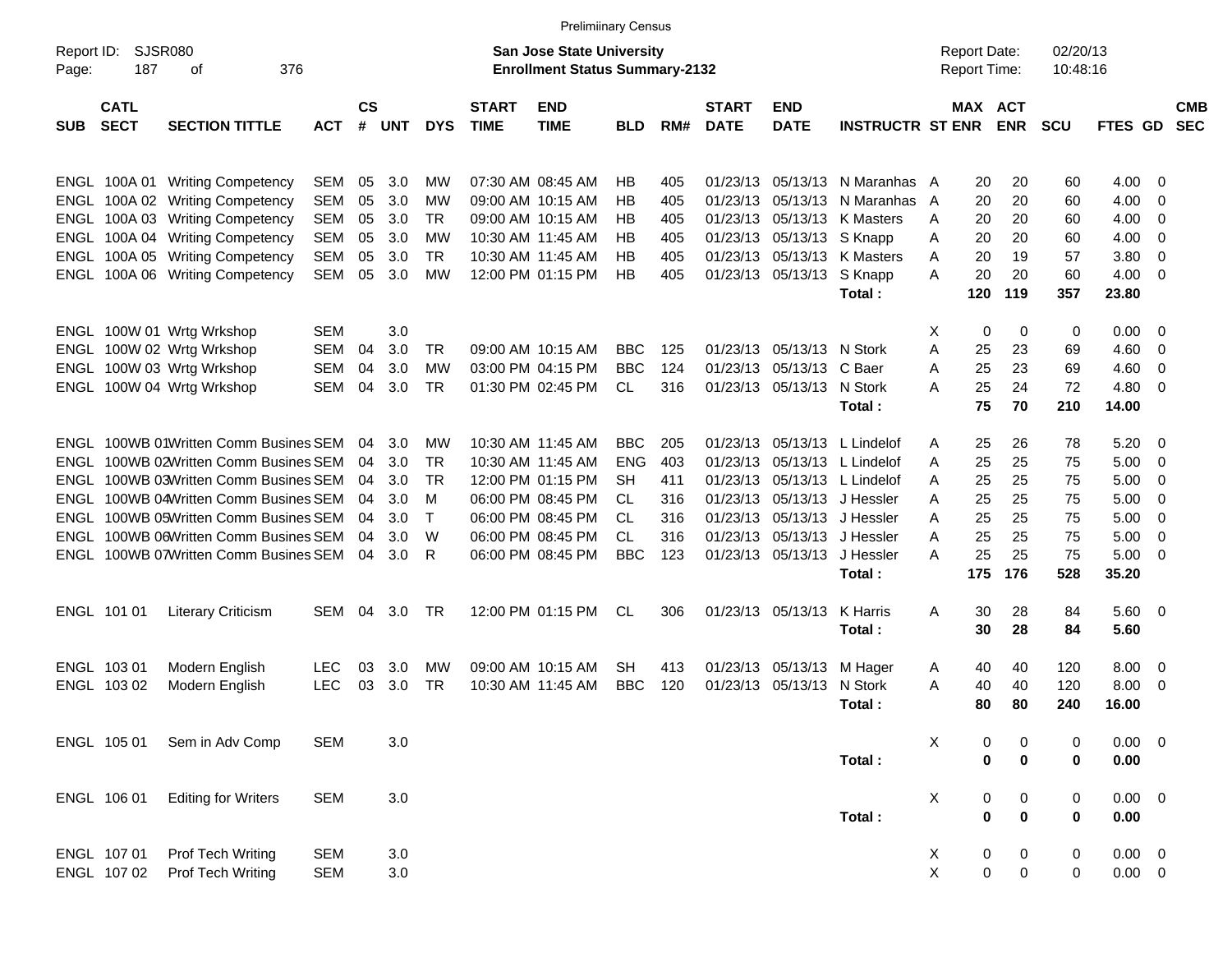|                                                    |                                                     |                                                                                                                          |                                                      |                    |                             |                             |                             | <b>Prelimiinary Census</b>                                                       |                                        |                                            |                                  |                           |                                                                                                        |                                             |                       |                         |                                                 |                              |                |
|----------------------------------------------------|-----------------------------------------------------|--------------------------------------------------------------------------------------------------------------------------|------------------------------------------------------|--------------------|-----------------------------|-----------------------------|-----------------------------|----------------------------------------------------------------------------------|----------------------------------------|--------------------------------------------|----------------------------------|---------------------------|--------------------------------------------------------------------------------------------------------|---------------------------------------------|-----------------------|-------------------------|-------------------------------------------------|------------------------------|----------------|
| SJSR080<br>Report ID:<br>188<br>376<br>Page:<br>οf |                                                     |                                                                                                                          |                                                      |                    |                             |                             |                             | San Jose State University<br><b>Enrollment Status Summary-2132</b>               |                                        | <b>Report Date:</b><br><b>Report Time:</b> |                                  | 02/20/13<br>10:48:16      |                                                                                                        |                                             |                       |                         |                                                 |                              |                |
| <b>SUB</b>                                         | <b>CATL</b><br><b>SECT</b>                          | <b>SECTION TITTLE</b>                                                                                                    | <b>ACT</b>                                           | $\mathsf{cs}$<br># | <b>UNT</b>                  | <b>DYS</b>                  | <b>START</b><br><b>TIME</b> | <b>END</b><br><b>TIME</b>                                                        | <b>BLD</b>                             | RM#                                        | <b>START</b><br><b>DATE</b>      | <b>END</b><br><b>DATE</b> | <b>INSTRUCTR ST ENR</b>                                                                                |                                             | MAX ACT<br><b>ENR</b> | <b>SCU</b>              | FTES GD SEC                                     |                              | <b>CMB</b>     |
|                                                    | ENGL 107 03                                         | Prof Tech Writing                                                                                                        | SEM                                                  | 04                 | 3.0                         | $\top$                      |                             | 06:00 PM 08:45 PM                                                                | CL.                                    | 111                                        |                                  |                           | 01/23/13 05/13/13 K Harrison<br>Total:                                                                 | Α<br>25<br>25                               | 23<br>23              | 69<br>69                | 4.65 1<br>4.65                                  |                              |                |
|                                                    | ENGL 112A 01                                        | Childrens Lit<br>ENGL 112A 02 Childrens Lit                                                                              | <b>LEC</b><br><b>LEC</b>                             | 03                 | 3.0<br>3.0                  | MW                          |                             | 10:30 AM 11:45 AM                                                                | <b>SH</b>                              | 413                                        |                                  | 01/23/13 05/13/13 M Hager |                                                                                                        | 40<br>A<br>X<br>$\mathbf 0$                 | 40<br>$\mathbf 0$     | 120<br>0                | $8.00 \quad 0$<br>$0.00 \t 0$                   |                              |                |
|                                                    |                                                     | ENGL 112A 03 Childrens Lit                                                                                               | <b>LEC</b>                                           | 03                 | 3.0 F                       |                             |                             | 09:00 AM 11:45 AM                                                                | MH.                                    | 223                                        |                                  |                           | 01/23/13 05/13/13 C Browne<br>Total:                                                                   | A<br>35<br>75                               | 34<br>74              | 102<br>222              | $6.80$ 0<br>14.80                               |                              |                |
|                                                    |                                                     | ENGL 112B 01 Lit for Young Adults                                                                                        | LEC                                                  | 03                 | $3.0$ T                     |                             |                             | 04:30 PM 07:15 PM                                                                | DMH 354                                |                                            |                                  |                           | 01/23/13 05/13/13 M Warner<br>Total:                                                                   | 35<br>Α<br>35                               | 17<br>17              | 51<br>51                | $3.45$ 1<br>3.45                                |                              |                |
|                                                    |                                                     | ENGL 117A 01 Am Lit, Film, Cult                                                                                          | <b>LEC</b>                                           | 01                 | 3.0                         | W                           |                             | 04:30 PM 07:15 PM                                                                | <b>BBC</b>                             | 201                                        |                                  | 01/23/13 05/13/13 E Sams  | Total:                                                                                                 | 40<br>Α<br>40                               | 27<br>27              | 81<br>81                | $5.45$ 1<br>5.45                                |                              |                |
|                                                    |                                                     | ENGL 117B 01 Glbl Film, Lit, Cult                                                                                        | <b>LEC</b>                                           | 03                 | $3.0$ F                     |                             |                             | 10:00 AM 12:45 PM                                                                | ART                                    | 133                                        |                                  | 01/23/13 05/13/13 P Karim | Total:                                                                                                 | Α<br>40<br>40                               | 21<br>21              | 63<br>63                | $4.25$ 1<br>4.25                                |                              |                |
|                                                    |                                                     | ENGL 123B 01 Global-Lit-Africa                                                                                           | <b>LEC</b>                                           | 03                 | 3.0                         | TR                          |                             | 10:30 AM 11:45 AM                                                                | SH                                     | 413                                        |                                  | 01/23/13 05/13/13 P Karim | Total:                                                                                                 | 35<br>Α<br>35                               | 34<br>34              | 102<br>102              | $6.80$ 0<br>6.80                                |                              |                |
|                                                    |                                                     | ENGL 123C 01 Global-Lit-Oceania                                                                                          | LEC                                                  | 03                 | 3.0                         | MW                          |                             | 09:00 AM 10:15 AM                                                                | <b>BBC</b>                             | 120                                        |                                  | 01/23/13 05/13/13         | <b>B</b> Chow<br>Total:                                                                                | 35<br>Α<br>35                               | 27<br>27              | 81<br>81                | $5.40 \quad 0$<br>5.40                          |                              |                |
|                                                    | ENGL 125 01                                         | European Lit                                                                                                             | LEC                                                  | 03                 | 3.0                         | MW                          |                             | 10:30 AM 11:45 AM                                                                | SH                                     | 238                                        |                                  | 01/23/13 05/13/13         | <b>B</b> Cox<br>Total:                                                                                 | 38<br>Α<br>38                               | 36<br>36              | 108<br>108              | $7.20 \t 0$<br>7.20                             |                              |                |
| HUM                                                | ENGL 126 01<br>JWSS 126 01<br>126 01<br>FORL 126 01 | <b>Holocaust Literature</b><br><b>Holocaust Literature</b><br><b>Holocaust Literature</b><br><b>Holocaust Literature</b> | <b>LEC</b><br><b>LEC</b><br><b>LEC</b><br><b>LEC</b> | 02<br>02<br>02     | 3.0<br>02 3.0<br>3.0<br>3.0 | TR<br>TR<br><b>TR</b><br>TR |                             | 03:00 PM 04:15 PM<br>03:00 PM 04:15 PM<br>03:00 PM 04:15 PM<br>03:00 PM 04:15 PM | DMH<br><b>DMH</b><br><b>DMH</b><br>DMH | 354<br>354<br>354<br>354                   | 01/23/13<br>01/23/13<br>01/23/13 |                           | 05/13/13 D Mesher<br>05/13/13 D Mesher<br>05/13/13 D Mesher<br>01/23/13 05/13/13 D Mesher<br>Total:    | 30<br>A<br>0<br>A<br>0<br>A<br>0<br>A<br>30 | 20<br>1<br>0<br>22    | 60<br>3<br>0<br>3<br>66 | 4.00<br>0.20<br>0.00<br>0.20<br>4.40            | 0 C<br>0 C<br>0 <sup>o</sup> | 0 <sup>o</sup> |
|                                                    | ENGL 129 01                                         | Intro Career Wrtg                                                                                                        | SEM 04 3.0 TR                                        |                    |                             |                             |                             | 10:30 AM 11:45 AM                                                                | SH                                     | 229                                        |                                  | 01/23/13 05/13/13 C Baer  | Total:                                                                                                 | 25<br>Α<br>25                               | 18<br>18              | 54<br>54                | 3.60 0<br>3.60                                  |                              |                |
|                                                    | ENGL 130 01<br>ENGL 130 02<br>ENGL 130 03           | <b>Writing Fiction</b><br><b>Writing Fiction</b><br><b>Writing Fiction</b>                                               | SEM 05<br>SEM 05<br>SEM 05 3.0 TR                    |                    | 3.0<br>$3.0$ T              | M                           |                             | 04:30 PM 07:15 PM<br>04:30 PM 07:15 PM<br>03:00 PM 04:15 PM                      | <b>BBC</b><br>CL<br><b>BBC</b>         | 124<br>308<br>002                          |                                  |                           | 01/23/13 05/13/13 A Altschul<br>01/23/13 05/13/13 A Altschul<br>01/23/13 05/13/13 K Harrison<br>Total: | 20<br>A<br>20<br>Α<br>20<br>A<br>60         | 17<br>16<br>20<br>53  | 51<br>48<br>60<br>159   | $3.40 \ 0$<br>$3.20 \ 0$<br>$4.00 \ 0$<br>10.60 |                              |                |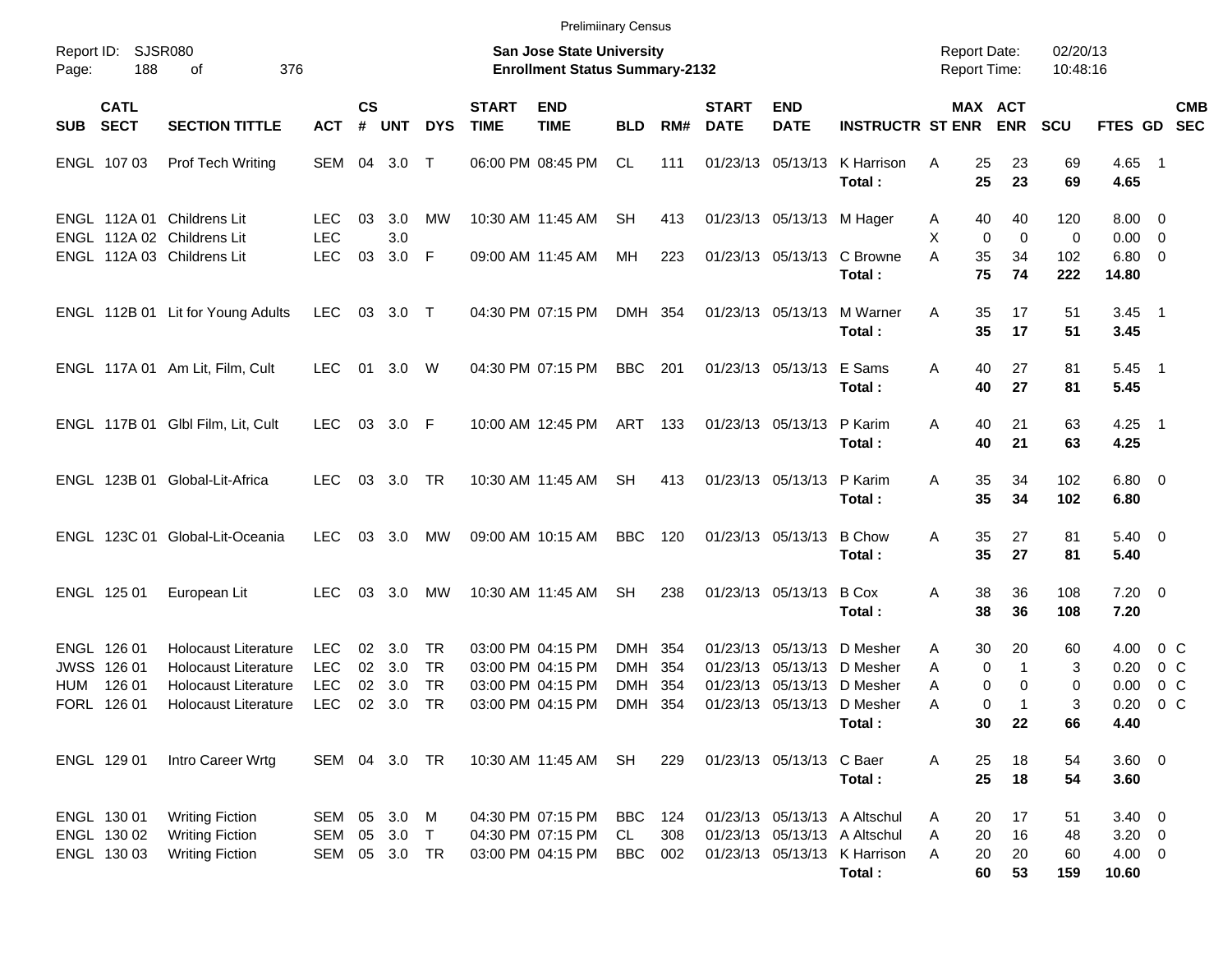|            |                                                |                                                                                                              |                                        |                                                                    |                                   |                          |                             | <b>Prelimiinary Census</b>                                                       |                             |                          |                             |                                                                               |                                                                                                                                            |                          |                                                                               |                           |                                               |                                           |                          |
|------------|------------------------------------------------|--------------------------------------------------------------------------------------------------------------|----------------------------------------|--------------------------------------------------------------------|-----------------------------------|--------------------------|-----------------------------|----------------------------------------------------------------------------------|-----------------------------|--------------------------|-----------------------------|-------------------------------------------------------------------------------|--------------------------------------------------------------------------------------------------------------------------------------------|--------------------------|-------------------------------------------------------------------------------|---------------------------|-----------------------------------------------|-------------------------------------------|--------------------------|
| Page:      | Report ID: SJSR080<br>189<br>376<br>of         |                                                                                                              |                                        | San Jose State University<br><b>Enrollment Status Summary-2132</b> |                                   |                          |                             |                                                                                  |                             |                          |                             |                                                                               |                                                                                                                                            |                          | <b>Report Date:</b><br><b>Report Time:</b>                                    | 02/20/13<br>10:48:16      |                                               |                                           |                          |
| <b>SUB</b> | <b>CATL</b><br><b>SECT</b>                     | <b>SECTION TITTLE</b>                                                                                        | <b>ACT</b>                             | $\mathsf{cs}$<br>#                                                 | <b>UNT</b>                        | <b>DYS</b>               | <b>START</b><br><b>TIME</b> | <b>END</b><br><b>TIME</b>                                                        | <b>BLD</b>                  | RM#                      | <b>START</b><br><b>DATE</b> | <b>END</b><br><b>DATE</b>                                                     | <b>INSTRUCTR ST ENR</b>                                                                                                                    |                          | MAX ACT<br><b>ENR</b>                                                         | <b>SCU</b>                | <b>FTES GD</b>                                |                                           | <b>CMB</b><br><b>SEC</b> |
|            | ENGL 131 01<br>ENGL 131 02                     | <b>Writing Poetry</b><br><b>Writing Poetry</b>                                                               | SEM<br><b>SEM</b>                      | 05                                                                 | 3.0<br>3.0                        | МW                       |                             | 01:30 PM 02:45 PM                                                                | HB                          | 405                      |                             | 01/23/13 05/13/13 S Maio                                                      |                                                                                                                                            | 20<br>A<br>X             | 20<br>$\mathbf 0$<br>$\mathbf 0$                                              | 60<br>0                   | $4.00 \ 0$<br>$0.00 \t 0$                     |                                           |                          |
|            | ENGL 133 01                                    | Reed Magazine                                                                                                | SEM 04                                 |                                                                    | 3.0                               | M                        |                             | 04:00 PM 06:45 PM                                                                | <b>BBC</b>                  | 002                      |                             | 01/23/13 05/13/13                                                             | Total:<br>C Miller<br>Total:                                                                                                               | 20<br>Α<br>20<br>20      | 20<br>19<br>19                                                                | 60<br>57<br>57            | 4.00<br>$3.85$ 1<br>3.85                      |                                           |                          |
|            | ENGL 135 01                                    | <b>Writing Nonfiction</b>                                                                                    | SEM                                    | 04                                                                 | 3.0                               | МW                       |                             | 12:00 PM 01:15 PM                                                                | <b>BBC</b>                  | 002                      |                             | 01/23/13 05/13/13                                                             | C Miller<br>Total:                                                                                                                         | 20<br>A<br>20            | 20<br>20                                                                      | 60<br>60                  | $4.00 \ 0$<br>4.00                            |                                           |                          |
|            | ENGL 139 01                                    | <b>Visiting Authors</b>                                                                                      | <b>LEC</b>                             | 03                                                                 | 3.0                               | TR                       |                             | 12:00 PM 01:15 PM                                                                | HGH 217                     |                          |                             | 01/23/13 05/13/13                                                             | K Evans<br>Total:                                                                                                                          | A<br>24<br>24            | 24<br>24                                                                      | 72<br>72                  | $4.80$ 0<br>4.80                              |                                           |                          |
| ТA<br>ТA   | ENGL 145 01<br>145 01<br>ENGL 145 02<br>145 02 | Shakespeare + Perfor LEC<br>Shakespeare + Perfor LEC<br>Shakespeare + Perfor LEC<br>Shakespeare + Perfor LEC |                                        | 03                                                                 | 03 3.0<br>03 3.0<br>3.0<br>03 3.0 | MW<br>MW<br>МW<br>MW     |                             | 04:30 PM 05:45 PM<br>04:30 PM 05:45 PM<br>03:00 PM 04:15 PM<br>03:00 PM 04:15 PM | SН<br>SН<br>SН<br><b>SH</b> | 229<br>229<br>229<br>229 |                             |                                                                               | 01/23/13 05/13/13 A Eastwood A<br>01/23/13 05/13/13 A Eastwood<br>01/23/13 05/13/13 A Eastwood<br>01/23/13 05/13/13 A Eastwood A<br>Total: | 35<br>A<br>25<br>A<br>60 | 31<br>$\overline{2}$<br>$\mathbf 0$<br>25<br>$\mathbf 0$<br>$\mathbf 0$<br>58 | 93<br>6<br>75<br>0<br>174 | 6.20<br>0.45<br>5.00<br>0.00<br>11.65         | $0\,C$<br>1 C<br>$0\,C$<br>0 <sup>o</sup> |                          |
|            | ENGL 162 01                                    | Amer Lit 1830-1865                                                                                           | <b>LEC</b>                             |                                                                    | 03 3.0                            | TR                       |                             | 12:00 PM 01:15 PM                                                                | <b>SH</b>                   | 413                      |                             | 01/23/13 05/13/13                                                             | K English<br>Total:                                                                                                                        | Α<br>30<br>30            | 27<br>27                                                                      | 81<br>81                  | 5.55 3<br>5.55                                |                                           |                          |
|            | ENGL 166 01                                    | Amer Lit 1945 - Now                                                                                          | <b>LEC</b>                             |                                                                    | 03 3.0                            | TR                       |                             | 01:30 PM 02:45 PM                                                                | <b>BBC</b>                  | 120                      |                             | 01/23/13 05/13/13                                                             | R Cullen<br>Total:                                                                                                                         | 30<br>A<br>30            | 29<br>29                                                                      | 87<br>87                  | $5.85$ 1<br>5.85                              |                                           |                          |
|            | ENGL 180 01<br>ENGL 180 02<br>ENGL 180 03      | <b>Indv Studies</b><br><b>Indv Studies</b><br><b>Indy Studies</b>                                            | <b>SUP</b><br><b>SUP</b><br><b>SUP</b> | 36<br>36<br>36                                                     | 1.0<br>2.0<br>3.0                 | TBA<br>TBA<br><b>TBA</b> |                             |                                                                                  |                             |                          |                             | 01/23/13 05/13/13 B Cox<br>01/23/13 05/13/13 B Cox<br>01/23/13 05/13/13 B Cox | Total:                                                                                                                                     | Α<br>Α<br>Α<br>12        | 3<br>2<br>3<br>$\mathbf 0$<br>6<br>$\overline{2}$<br>4                        | 2<br>0<br>6<br>8          | $0.13 \quad 0$<br>$0.00 \t 0$<br>0.45<br>0.58 | $\overline{1}$                            |                          |
|            | ENGL 18301                                     | Maj Authors                                                                                                  | <b>LEC</b>                             |                                                                    | 3.0                               |                          |                             |                                                                                  |                             |                          |                             |                                                                               | Total:                                                                                                                                     | X                        | 0<br>0<br>$\bf{0}$<br>$\bf{0}$                                                | 0<br>0                    | $0.00 \t 0$<br>0.00                           |                                           |                          |
|            | ENGL 19301<br>ENGL 19302                       | Lit & Self-Reflect<br>Lit & Self-Reflect                                                                     | SEM<br>SEM                             |                                                                    | 05 3.0<br>05 3.0 MW               | MW                       |                             | 01:30 PM 02:45 PM<br>12:00 PM 01:15 PM                                           | CL<br>SH                    | 231<br>444               |                             | 01/23/13 05/13/13 B Cox                                                       | 01/23/13 05/13/13 S Shillingla<br>Total:                                                                                                   | 22<br>A<br>A<br>22<br>44 | 23<br>20<br>43                                                                | 69<br>60<br>129           | $4.60$ 0<br>$4.00 \ 0$<br>8.60                |                                           |                          |
|            |                                                | ENGL 193C 01 CapstoneSem:CreatWrSEM 05 3.0 MW 01:30 PM 02:45 PM BBC 002                                      |                                        |                                                                    |                                   |                          |                             |                                                                                  |                             |                          |                             | 01/23/13 05/13/13 C Miller                                                    |                                                                                                                                            | A                        | 17<br>22                                                                      | 51                        | $3.40 \ 0$                                    |                                           |                          |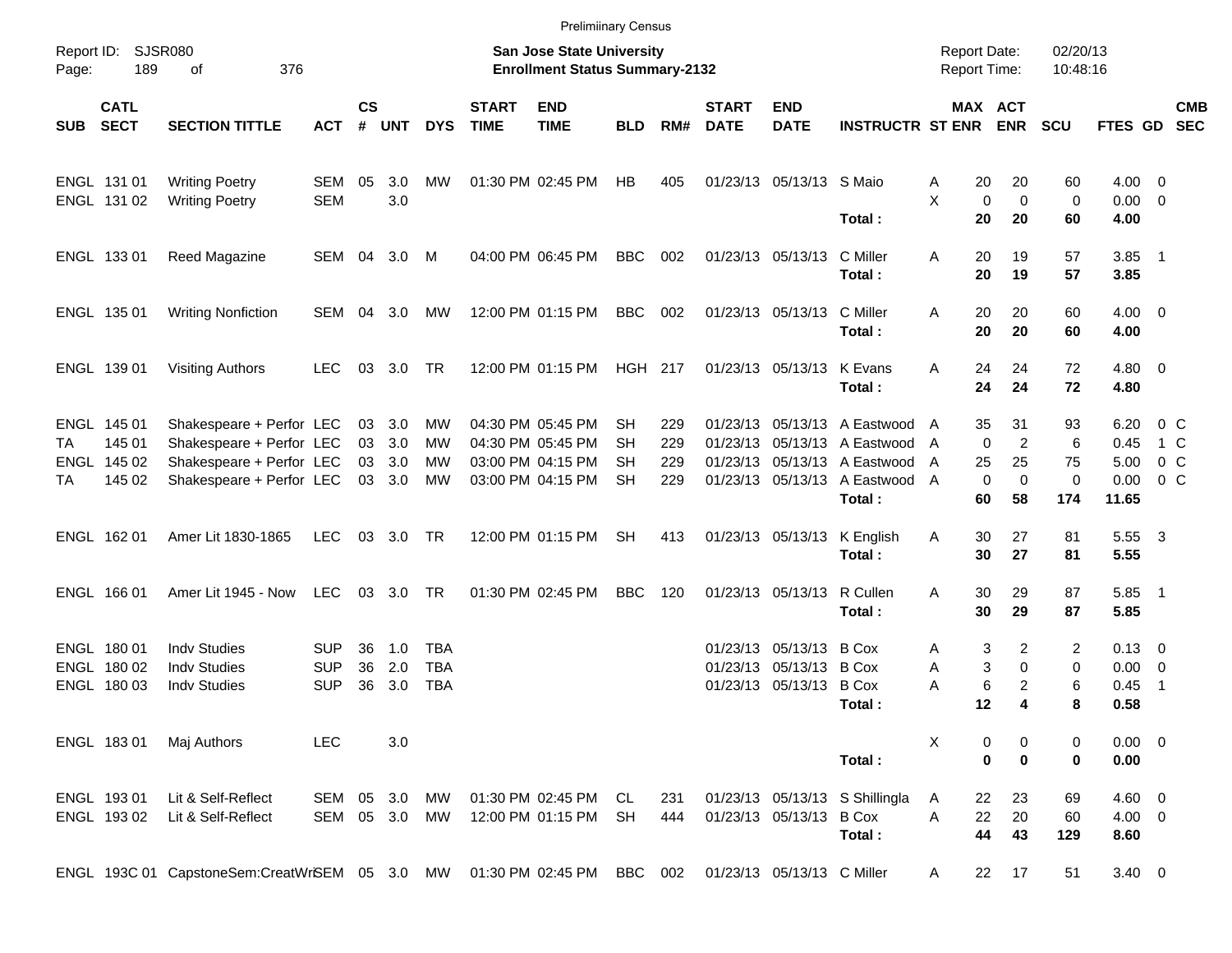|                                                 |                                                          |                                                      |                                                      |                    |                            |                                        |                                                                    | <b>Prelimiinary Census</b> |            |                                                                    |                             |                                                                                                          |                                          |                               |                                  |                                      |                                                 |                           |
|-------------------------------------------------|----------------------------------------------------------|------------------------------------------------------|------------------------------------------------------|--------------------|----------------------------|----------------------------------------|--------------------------------------------------------------------|----------------------------|------------|--------------------------------------------------------------------|-----------------------------|----------------------------------------------------------------------------------------------------------|------------------------------------------|-------------------------------|----------------------------------|--------------------------------------|-------------------------------------------------|---------------------------|
| Report ID: SJSR080<br>190<br>376<br>Page:<br>of |                                                          |                                                      |                                                      |                    |                            |                                        | San Jose State University<br><b>Enrollment Status Summary-2132</b> |                            |            | <b>Report Date:</b><br>02/20/13<br><b>Report Time:</b><br>10:48:16 |                             |                                                                                                          |                                          |                               |                                  |                                      |                                                 |                           |
| <b>SUB</b>                                      | <b>CATL</b><br><b>SECT</b>                               | <b>SECTION TITTLE</b>                                | <b>ACT</b>                                           | $\mathsf{cs}$<br># | <b>UNT</b>                 | <b>DYS</b>                             | <b>START</b><br><b>TIME</b>                                        | <b>END</b><br><b>TIME</b>  | <b>BLD</b> | RM#                                                                | <b>START</b><br><b>DATE</b> | <b>END</b><br><b>DATE</b>                                                                                | <b>INSTRUCTR ST ENR</b>                  |                               | MAX ACT<br><b>ENR</b>            | <b>SCU</b>                           |                                                 | <b>CMB</b><br>FTES GD SEC |
|                                                 |                                                          |                                                      |                                                      |                    |                            |                                        |                                                                    |                            |            |                                                                    |                             |                                                                                                          | Total:                                   | 22                            | 17                               | 51                                   | 3.40                                            |                           |
|                                                 | ENGL 199 01                                              | Writing Internship                                   | SEM                                                  | 05                 | 3.0                        | TBA                                    |                                                                    |                            |            |                                                                    |                             | 01/23/13 05/13/13                                                                                        | C Baer<br>Total:                         | 6<br>Α<br>6                   | 1<br>$\blacktriangleleft$        | 3<br>3                               | $0.25$ 1<br>0.25                                |                           |
|                                                 | ENGL 202 01                                              | Poetic Craft & Theo                                  | <b>SEM</b>                                           |                    | 3.0                        |                                        |                                                                    |                            |            |                                                                    |                             |                                                                                                          | Total:                                   | Χ<br>0<br>$\bf{0}$            | 0<br>$\bf{0}$                    | 0<br>0                               | $0.00 \t 0$<br>0.00                             |                           |
|                                                 | ENGL 204 01                                              | Sem Mod Appro Lit                                    | SEM 05 3.0 R                                         |                    |                            |                                        |                                                                    | 07:00 PM 09:45 PM          | CL         | 111                                                                |                             | 01/23/13 05/13/13                                                                                        | K Harris<br>Total:                       | 16<br>A<br>16                 | 11<br>11                         | 33<br>33                             | 2.75 11<br>2.75                                 |                           |
|                                                 | ENGL 208 01                                              | Sem Compar Lit                                       | SEM 05 3.0                                           |                    |                            | W                                      |                                                                    | 04:00 PM 06:45 PM          | HB         | 405                                                                |                             | 01/23/13 05/13/13                                                                                        | R Krishnaswa A<br>Total:                 | 16<br>16                      | 16<br>16                         | 48<br>48                             | 4.00 16<br>4.00                                 |                           |
|                                                 | ENGL 217 01                                              | Sem Engl Rena                                        | SEM 05 3.0 T                                         |                    |                            |                                        |                                                                    | 07:00 PM 09:45 PM          | HB         | 405                                                                |                             | 01/23/13 05/13/13                                                                                        | A Fleck<br>Total:                        | 16<br>A<br>16                 | 15<br>15                         | 45<br>45                             | 3.75 15<br>3.75                                 |                           |
|                                                 | ENGL 232 01                                              | Sem Romanticism                                      | SEM 05 3.0 T                                         |                    |                            |                                        |                                                                    | 04:00 PM 06:45 PM          | <b>SH</b>  | 315                                                                |                             | 01/23/13 05/13/13                                                                                        | M Douglass A<br>Total:                   | 16<br>16                      | 14<br>14                         | 42<br>42                             | 3.50 14<br>3.50                                 |                           |
|                                                 | ENGL 240 01                                              | Poet Writ Workshop                                   | SEM 05 3.0 T                                         |                    |                            |                                        |                                                                    | 04:00 PM 06:45 PM          | HB         | 405                                                                |                             | 01/23/13 05/13/13                                                                                        | K Addonizio A<br>Total:                  | 16<br>16                      | 13<br>13                         | 39<br>39                             | 3.20 12<br>3.20                                 |                           |
|                                                 | ENGL 241 01                                              | Fic Writ Workshop                                    | SEM 05 3.0 R                                         |                    |                            |                                        |                                                                    | 04:00 PM 06:45 PM          | HB         | 405                                                                |                             | 01/23/13 05/13/13                                                                                        | N Taylor<br>Total:                       | 16<br>Α<br>16                 | 15<br>15                         | 45<br>45                             | 3.75 15<br>3.75                                 |                           |
|                                                 | ENGL 242 01                                              | Nonfic Writ Wrkshp                                   | SEM                                                  | 05                 | 3.0                        | W                                      |                                                                    | 04:00 PM 06:45 PM          | <b>BBC</b> | 002                                                                |                             | 01/23/13 05/13/13                                                                                        | C Miller<br>Total:                       | 16<br>Α<br>16                 | 9<br>9                           | 27<br>27                             | $2.20\ 8$<br>2.20                               |                           |
|                                                 | ENGL 255 01                                              | Themes of Amer Lit                                   | SEM 05 3.0                                           |                    |                            | M                                      |                                                                    | 04:00 PM 06:45 PM          | HB         | 405                                                                |                             |                                                                                                          | 01/23/13 05/13/13 S Shillingla<br>Total: | 16<br>A<br>16                 | 15<br>15                         | 45<br>45                             | 3.75 15<br>3.75                                 |                           |
|                                                 | ENGL 292 01                                              | Beowulf                                              | SEM 05 3.0 F                                         |                    |                            |                                        |                                                                    | 09:00 AM 11:45 AM          | HB         | 405                                                                |                             | 01/23/13 05/13/13 N Stork                                                                                | Total:                                   | 20<br>Α<br>20                 | 17<br>17                         | 51<br>51                             | $3.55 \quad 3$<br>3.55                          |                           |
|                                                 | ENGL 298 01<br>ENGL 298 02<br>ENGL 298 03<br>ENGL 298 04 | Spec Study<br>Spec Study<br>Spec Study<br>Spec Study | <b>SUP</b><br><b>SUP</b><br><b>SUP</b><br><b>SUP</b> |                    | 25 1.0<br>25 2.0<br>25 3.0 | <b>TBA</b><br>TBA<br>TBA<br>25 4.0 TBA |                                                                    |                            |            |                                                                    |                             | 01/23/13 05/13/13 B Cox<br>01/23/13 05/13/13 B Cox<br>01/23/13 05/13/13 B Cox<br>01/23/13 05/13/13 B Cox |                                          | 3<br>A<br>Α<br>Α<br>$10$<br>Α | 3<br>$\mathbf{1}$<br>9<br>6<br>0 | $\mathbf{1}$<br>2<br>27<br>$\pmb{0}$ | $0.08$ 1<br>$0.17$ 1<br>$2.25$ 9<br>$0.00 \t 0$ |                           |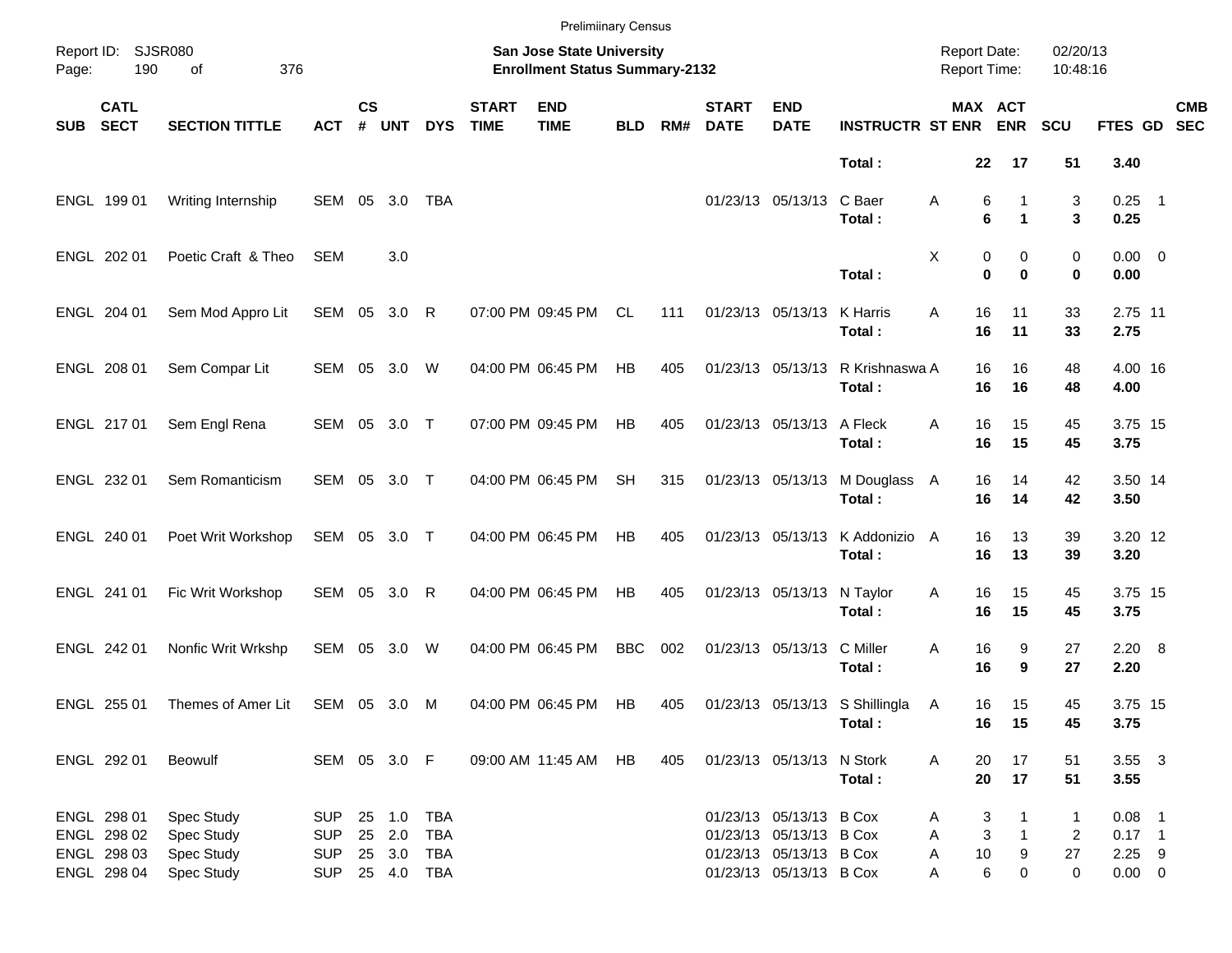|                     | <b>Prelimiinary Census</b> |                                                                                                   |            |                |     |            |                             |                           |            |     |                             |                                                  |                           |              |                                            |                          |                                  |                            |     |                          |
|---------------------|----------------------------|---------------------------------------------------------------------------------------------------|------------|----------------|-----|------------|-----------------------------|---------------------------|------------|-----|-----------------------------|--------------------------------------------------|---------------------------|--------------|--------------------------------------------|--------------------------|----------------------------------|----------------------------|-----|--------------------------|
| Report ID:<br>Page: | 191                        | SJSR080<br><b>San Jose State University</b><br>376<br><b>Enrollment Status Summary-2132</b><br>οf |            |                |     |            |                             |                           |            |     |                             |                                                  |                           |              | <b>Report Date:</b><br><b>Report Time:</b> |                          | 02/20/13<br>10:48:16             |                            |     |                          |
| <b>SUB</b>          | <b>CATL</b><br><b>SECT</b> | <b>SECTION TITTLE</b>                                                                             | <b>ACT</b> | <b>CS</b><br># |     | <b>DYS</b> | <b>START</b><br><b>TIME</b> | <b>END</b><br><b>TIME</b> | <b>BLD</b> | RM# | <b>START</b><br><b>DATE</b> | <b>END</b><br><b>DATE</b>                        | <b>INSTRUCTR ST ENR</b>   |              | MAX                                        | <b>ACT</b><br><b>ENR</b> | <b>SCU</b>                       | FTES GD                    |     | <b>CMB</b><br><b>SEC</b> |
|                     |                            | <b>UNT</b><br>Total:                                                                              |            |                |     |            |                             |                           |            |     |                             |                                                  |                           |              | $22 \,$                                    | 11                       | 30                               | 2.50                       |     |                          |
| ENGL                | 299 01                     | <b>Masters Thesis</b>                                                                             | <b>SUP</b> | 25             | 1.0 | TBA        |                             |                           |            |     | 01/23/13                    | 05/13/13                                         | B Cox                     | $\mathsf{A}$ | 3                                          | 0                        | 0                                | 0.00                       | - 0 |                          |
| ENGL                | 299 02                     | <b>Masters Thesis</b>                                                                             | <b>SUP</b> | 25             | 2.0 | <b>TBA</b> |                             |                           |            |     | 01/23/13                    | 05/13/13                                         | B Cox                     | A            | 10                                         | 0                        | 0                                | 0.00                       | - 0 |                          |
| ENGL                | 299 03                     | <b>Masters Thesis</b>                                                                             | <b>SUP</b> | 25             | 3.0 | TBA        |                             |                           |            |     | 01/23/13                    | 05/13/13                                         | B Cox                     | A            | 3                                          |                          | 3                                | 0.25                       | -1  |                          |
|                     | ENGL 299 04                | <b>Masters Thesis</b>                                                                             | <b>SUP</b> | 25             | 6.0 | <b>TBA</b> |                             |                           |            |     | 01/23/13                    | 05/13/13                                         | B Cox                     | A            | 10                                         | 6                        | 36                               | 3.00                       | - 6 |                          |
|                     |                            |                                                                                                   |            |                |     |            |                             |                           |            |     |                             |                                                  | Total :                   |              | 26                                         | 7                        | 39                               | 3.25                       |     |                          |
|                     | Department :               | <b>English &amp; Comparative Literature</b>                                                       |            |                |     |            |                             |                           |            |     |                             | <b>Lower Division:</b><br><b>Upper Division:</b> | Department Total:         |              | 5258<br>3794<br>1236                       | 1115                     | 4948 14857<br>3668 11004<br>3369 | 997.87<br>733.65<br>225.33 |     |                          |
|                     |                            |                                                                                                   |            |                |     |            |                             |                           |            |     |                             |                                                  | <b>Graduate Division:</b> |              | 228                                        | 165                      | 484                              | 38.88                      |     |                          |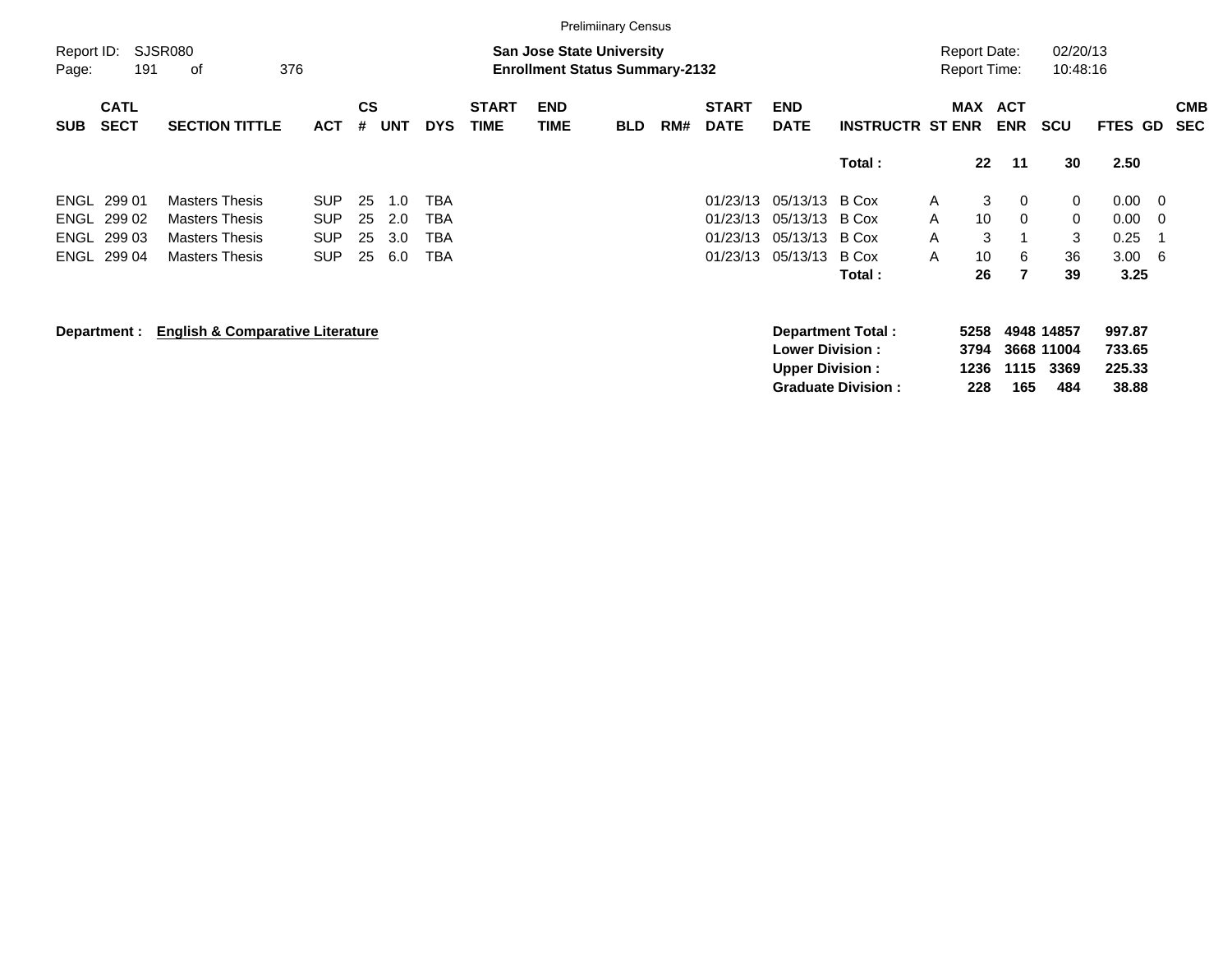|                |                            |                                                                 |                |               |        |              |                             | <b>Prelimiinary Census</b>                                                |            |     |                             |                           |                               |                                            |                                           |                      |                |                          |            |
|----------------|----------------------------|-----------------------------------------------------------------|----------------|---------------|--------|--------------|-----------------------------|---------------------------------------------------------------------------|------------|-----|-----------------------------|---------------------------|-------------------------------|--------------------------------------------|-------------------------------------------|----------------------|----------------|--------------------------|------------|
| Page:          | Report ID: SJSR080<br>192  | 376<br>of                                                       |                |               |        |              |                             | <b>San Jose State University</b><br><b>Enrollment Status Summary-2132</b> |            |     |                             |                           |                               | <b>Report Date:</b><br><b>Report Time:</b> |                                           | 02/20/13<br>10:48:16 |                |                          |            |
| <b>SUB</b>     | <b>CATL</b><br><b>SECT</b> | <b>SECTION TITTLE</b>                                           | <b>ACT</b>     | $\mathsf{cs}$ | # UNT  | <b>DYS</b>   | <b>START</b><br><b>TIME</b> | <b>END</b><br><b>TIME</b>                                                 | <b>BLD</b> | RM# | <b>START</b><br><b>DATE</b> | <b>END</b><br><b>DATE</b> | <b>INSTRUCTR ST ENR ENR</b>   |                                            | MAX ACT                                   | <b>SCU</b>           | <b>FTES GD</b> | <b>SEC</b>               | <b>CMB</b> |
| <b>College</b> |                            | <b>Humanities &amp; the Arts</b>                                |                |               |        |              |                             |                                                                           |            |     |                             |                           |                               |                                            |                                           |                      |                |                          |            |
| ARAB           | Department :<br>1A 01      | <b>World Languages &amp; Literatures</b><br>Elementary Arabic I | SEM 04         |               | 5.0    | <b>TR</b>    |                             | 06:00 PM 08:05 PM                                                         | BBC        | 223 |                             |                           | 01/23/13 05/13/13 E REYNOLDSA | 20                                         | 5                                         | 25                   | 1.75           | - 1                      |            |
| <b>CHIN</b>    | 1A 01                      | Elem Chinese                                                    | <b>SEM</b>     |               | 5.0    |              |                             |                                                                           |            |     |                             |                           |                               | X                                          | $\mathbf 0$<br>0                          | 0                    | $0.00 \t 0$    |                          |            |
|                |                            |                                                                 |                |               |        |              |                             |                                                                           |            |     |                             |                           | Total:                        | 20                                         | 5                                         | 25                   | 1.75           |                          |            |
| <b>CHIN</b>    | 1B 01                      | Elem Chinese                                                    | SEM            |               | 04 5.0 | TR           |                             | 03:00 PM 05:05 PM                                                         | CL.        | 206 |                             | 01/23/13 05/13/13         | Y Yao                         | Α<br>30                                    | 17                                        | 85                   | $5.75$ 1       |                          |            |
|                |                            |                                                                 |                |               |        |              |                             |                                                                           |            |     |                             |                           | Total:                        | 30                                         | 17                                        | 85                   | 5.75           |                          |            |
| <b>CHIN</b>    | 25B 01                     | Inter Chinese                                                   | SEM 04 5.0     |               |        | TR           |                             | 03:00 PM 05:05 PM                                                         | BBC        | 128 |                             |                           | 01/23/13 05/13/13 S Chuang    | Α<br>30                                    | 17                                        | 85                   | 5.67 0         |                          |            |
|                |                            |                                                                 |                |               |        |              |                             |                                                                           |            |     |                             |                           | Total:                        | 30                                         | 17                                        | 85                   | 5.67           |                          |            |
|                |                            | CHIN 101B 01 Advanced Chinese                                   | SEM            | 04            | 3.0    | МW           |                             | 10:30 AM 11:45 AM                                                         | BBC        | 121 |                             | 01/23/13 05/13/13 Y Yao   |                               | Α<br>30<br>30                              | 21                                        | 63                   | $4.20 \ 0$     |                          |            |
|                |                            |                                                                 |                |               |        |              |                             |                                                                           |            |     |                             |                           | Total:                        |                                            | 21                                        | 63                   | 4.20           |                          |            |
| CHIN .         | 102 01                     | <b>Chinese Culture</b>                                          | SEM            | 04            | 3.0    | <b>TR</b>    |                             | 01:30 PM 02:45 PM                                                         | <b>BBC</b> | 125 |                             | 01/23/13 05/13/13 Y Yao   |                               | 30<br>A                                    | 21                                        | 63                   | 4.25           | 1 C                      |            |
| ASIA           | 102 01                     | <b>Chinese Culture</b>                                          | <b>SEM</b>     | 04            | 3.0    | <b>TR</b>    |                             | 01:30 PM 02:45 PM                                                         | <b>BBC</b> | 125 |                             | 01/23/13 05/13/13 Y Yao   |                               | A                                          | 6<br>0                                    | 18                   | 1.20           | 0 <sup>o</sup>           |            |
|                |                            |                                                                 |                |               |        |              |                             |                                                                           |            |     |                             |                           | Total:                        | 30                                         | 27                                        | 81                   | 5.45           |                          |            |
|                | CHIN 132 01                | Chin for Careers                                                | <b>LEC</b>     |               | 3.0    |              |                             |                                                                           |            |     |                             |                           |                               | X                                          | 0<br>0                                    | 0                    | $0.00 \t 0$    |                          |            |
|                |                            |                                                                 |                |               |        |              |                             |                                                                           |            |     |                             |                           | Total:                        |                                            | $\bf{0}$<br>$\mathbf 0$                   | 0                    | 0.00           |                          |            |
|                | CHIN 141 01                | Cl Drama & Poetry                                               | <b>SEM</b>     |               | 3.0    |              |                             |                                                                           |            |     |                             |                           |                               | X                                          | 0<br>0                                    | 0                    | $0.00 \t 0$    |                          |            |
|                |                            |                                                                 |                |               |        |              |                             |                                                                           |            |     |                             |                           | Total:                        |                                            | 0<br>$\mathbf 0$                          | 0                    | 0.00           |                          |            |
| CHIN.          | 18001                      | <b>Indiv Studies</b>                                            | <b>SUP</b>     | 36            | 1.0    | <b>TBA</b>   |                             |                                                                           |            |     |                             | 01/23/13 05/13/13 Y Yao   |                               | Α                                          | 3<br>0                                    | 0                    | $0.00 \t 0$    |                          |            |
| <b>CHIN</b>    | 180 02                     | <b>Indiv Studies</b>                                            | <b>SUP</b>     | 36            | 2.0    | <b>TBA</b>   |                             |                                                                           |            |     |                             | 01/23/13 05/13/13 Y Yao   |                               | Α                                          | 3<br>0                                    | 0                    | $0.00 \t 0$    |                          |            |
| <b>CHIN</b>    | 180 03                     | <b>Indiv Studies</b>                                            | <b>SUP</b>     | 36            | 3.0    | <b>TBA</b>   |                             |                                                                           |            |     |                             | 01/23/13 05/13/13 Y Yao   |                               | Α                                          | 5<br>4                                    | 12                   | 0.80           | $\overline{\phantom{0}}$ |            |
| <b>CHIN</b>    | 18004                      | <b>Indiv Studies</b>                                            | <b>SUP</b>     | 36            | 3.0    | <b>TBA</b>   |                             |                                                                           |            |     |                             | 01/23/13 05/13/13 Y Yao   |                               | Α                                          | 5<br>5                                    | 15                   | 1.00           | $\overline{\phantom{0}}$ |            |
|                |                            |                                                                 |                |               |        |              |                             |                                                                           |            |     |                             |                           | Total:                        | 16                                         | 9                                         | 27                   | 1.80           |                          |            |
|                |                            | FLED 184Y 01 Stdt Tchg II                                       |                |               |        | SUP 25 4.0 F |                             | 04:30 PM 06:30 PM CL 206 01/23/13 05/13/13 H Chan                         |            |     |                             |                           |                               | A                                          | 7<br>5                                    | 20                   | $1.33 \ 0$     |                          |            |
|                |                            |                                                                 |                |               |        |              |                             |                                                                           |            |     |                             |                           | Total:                        |                                            | $5\phantom{a}$<br>$\mathbf{7}$            | 20                   | 1.33           |                          |            |
|                |                            | FLED 184Z 01 Stdt Tchg III                                      | SUP 25 4.0 TBA |               |        |              |                             |                                                                           | CL         | 206 |                             | 01/23/13 05/13/13 H Chan  |                               | Α                                          | 7<br>6                                    | 24                   | 1.60 0         |                          |            |
|                |                            |                                                                 |                |               |        |              |                             |                                                                           |            |     |                             |                           | Total:                        |                                            | $\overline{7}$<br>$6\phantom{a}$          | 24                   | 1.60           |                          |            |
|                |                            | FLED 385 01 Teaching Sem FL Ed SEM 06 1.0 TBA                   |                |               |        |              |                             |                                                                           |            |     |                             | 01/23/13 05/13/13 H Chan  |                               | A                                          | 7<br>3                                    | 3                    | $0.20 \ 0$     |                          |            |
|                |                            |                                                                 |                |               |        |              |                             |                                                                           |            |     |                             |                           | Total:                        |                                            | $\overline{7}$<br>$\overline{\mathbf{3}}$ | 3                    | 0.20           |                          |            |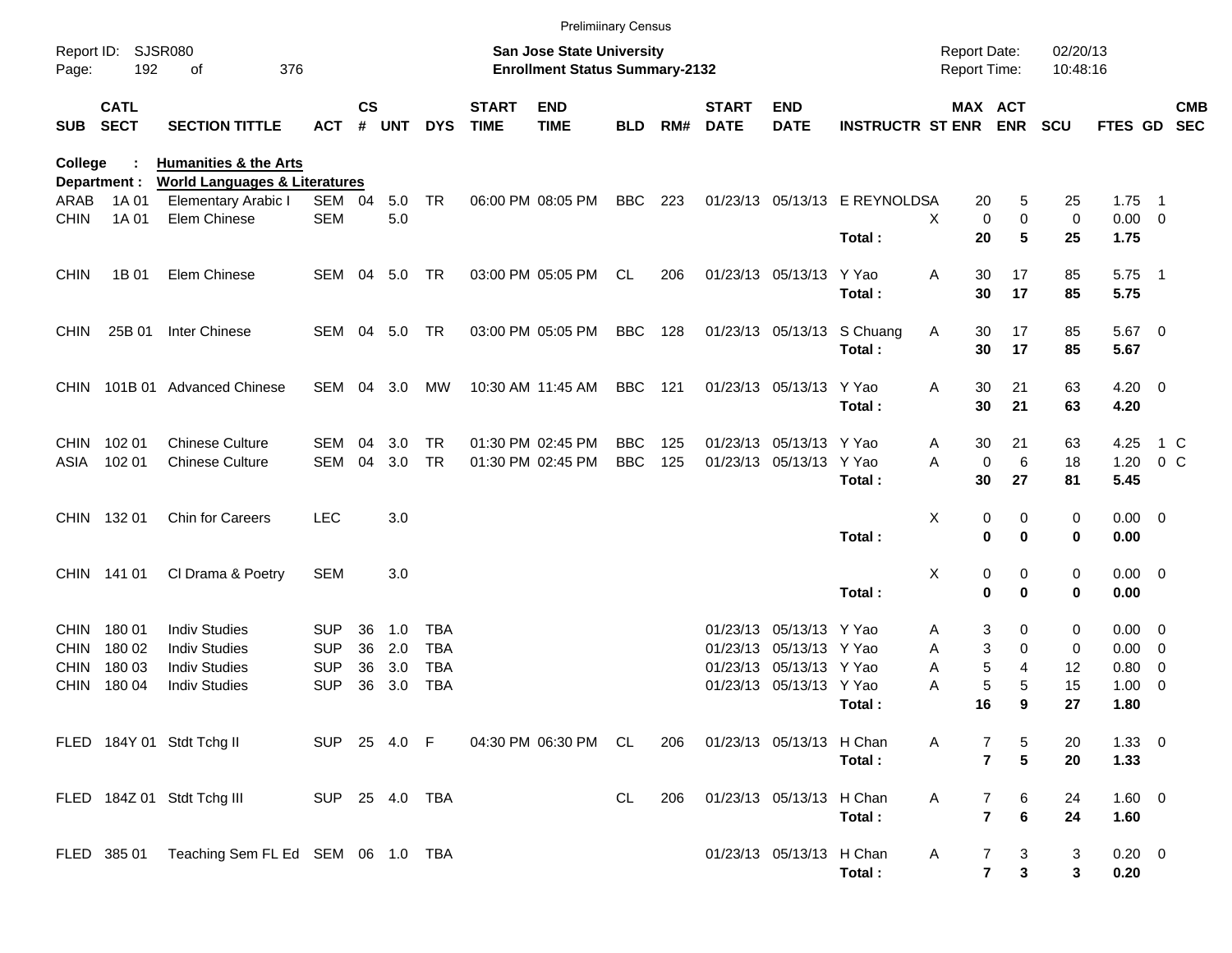|                                                                         |                                           |                                                                                             |                                                                    |                      |                                    |                                                                    |                             | <b>Prelimiinary Census</b>                                                |            |     |                             |                            |                                                                                                                                                                   |                                     |                                                                          |                              |                                                                         |                          |            |
|-------------------------------------------------------------------------|-------------------------------------------|---------------------------------------------------------------------------------------------|--------------------------------------------------------------------|----------------------|------------------------------------|--------------------------------------------------------------------|-----------------------------|---------------------------------------------------------------------------|------------|-----|-----------------------------|----------------------------|-------------------------------------------------------------------------------------------------------------------------------------------------------------------|-------------------------------------|--------------------------------------------------------------------------|------------------------------|-------------------------------------------------------------------------|--------------------------|------------|
| Page:                                                                   | Report ID: SJSR080<br>193                 | 376<br>οf                                                                                   |                                                                    |                      |                                    |                                                                    |                             | <b>San Jose State University</b><br><b>Enrollment Status Summary-2132</b> |            |     |                             |                            |                                                                                                                                                                   | <b>Report Date:</b><br>Report Time: |                                                                          | 02/20/13<br>10:48:16         |                                                                         |                          |            |
| <b>SUB</b>                                                              | <b>CATL</b><br><b>SECT</b>                | <b>SECTION TITTLE</b>                                                                       | <b>ACT</b>                                                         | $\mathsf{cs}$        | # UNT                              | <b>DYS</b>                                                         | <b>START</b><br><b>TIME</b> | <b>END</b><br><b>TIME</b>                                                 | <b>BLD</b> | RM# | <b>START</b><br><b>DATE</b> | <b>END</b><br><b>DATE</b>  | <b>INSTRUCTR ST ENR ENR</b>                                                                                                                                       |                                     | MAX ACT                                                                  | <b>SCU</b>                   | FTES GD SEC                                                             |                          | <b>CMB</b> |
|                                                                         |                                           | FORL 100W 01 Writing Workshop                                                               | SEM 04 3.0                                                         |                      |                                    | MW                                                                 |                             | 03:00 PM 04:15 PM                                                         | CL         | 216 |                             | 01/23/13 05/13/13          | J Trifari<br>Total:                                                                                                                                               | 24<br>Α<br>24                       | 23<br>23                                                                 | 69<br>69                     | $4.60$ 0<br>4.60                                                        |                          |            |
|                                                                         | FORL 200 01                               | Grad Research & Writ SEM                                                                    |                                                                    |                      | 3.0                                |                                                                    |                             |                                                                           |            |     |                             |                            | Total:                                                                                                                                                            | Χ                                   | 0<br>0<br>$\bf{0}$<br>$\bf{0}$                                           | 0<br>0                       | $0.00 \t 0$<br>0.00                                                     |                          |            |
| FREN                                                                    | 1A 01                                     | Elem French                                                                                 | SEM                                                                |                      | 04 5.0                             | TR                                                                 |                             | 03:00 PM 05:05 PM                                                         | BBC        | 001 |                             | 01/23/13 05/13/13          | G Hanna<br>Total:                                                                                                                                                 | Α<br>20<br>20                       | 19<br>19                                                                 | 95<br>95                     | $6.33$ 0<br>6.33                                                        |                          |            |
| <b>FREN</b><br><b>FREN</b>                                              | 1B 01<br>1B 02                            | Elem French<br>Elem French                                                                  | SEM<br><b>SEM</b>                                                  | 04                   | 5.0<br>5.0                         | MW                                                                 |                             | 03:00 PM 05:05 PM                                                         | BBC        | 221 |                             | 01/23/13 05/13/13 J Miller | Total:                                                                                                                                                            | 20<br>Α<br>X<br>0<br>20             | 11<br>$\mathbf 0$<br>11                                                  | 55<br>0<br>55                | $3.67$ 0<br>$0.00 \t 0$<br>3.67                                         |                          |            |
| <b>FREN</b><br><b>FREN</b><br><b>FREN</b><br><b>FREN</b><br><b>FREN</b> | 1X 01<br>1X 02<br>1X 03<br>1X 04<br>1X 05 | Elem French Ind<br>Elem French Ind<br>Elem French Ind<br>Elem French Ind<br>Elem French Ind | <b>SUP</b><br><b>SUP</b><br><b>SUP</b><br><b>SUP</b><br><b>SUP</b> | 36<br>36<br>36<br>36 | 1.0<br>2.0<br>3.0<br>4.0<br>36 5.0 | <b>TBA</b><br><b>TBA</b><br><b>TBA</b><br><b>TBA</b><br><b>TBA</b> |                             |                                                                           |            |     |                             |                            | 01/23/13 05/13/13 J Desalvo<br>01/23/13 05/13/13 J Desalvo<br>01/23/13 05/13/13 J Desalvo<br>01/23/13 05/13/13 J Desalvo<br>01/23/13 05/13/13 J Desalvo<br>Total: | Α<br>Α<br>A<br>Α<br>Α<br>13         | 2<br>0<br>2<br>1<br>2<br>1<br>$\overline{c}$<br>0<br>5<br>3<br>5         | 0<br>2<br>3<br>0<br>15<br>20 | $0.00 \t 0$<br>$0.13 \ 0$<br>0.20<br>$0.00 \t 0$<br>$1.00 \t 0$<br>1.33 | $\overline{\phantom{0}}$ |            |
| <b>FREN</b><br><b>FREN</b><br><b>FREN</b><br><b>FREN</b><br><b>FREN</b> | 1Y 01<br>1Y 02<br>1Y 03<br>1Y 04<br>1Y 05 | Elem French Ind<br>Elem French Ind<br>Elem French Ind<br>Elem French Ind<br>Elem French Ind | <b>SUP</b><br><b>SUP</b><br><b>SUP</b><br><b>SUP</b><br><b>SUP</b> | 36<br>36<br>36<br>36 | 1.0<br>2.0<br>3.0<br>4.0<br>36 5.0 | TBA<br><b>TBA</b><br><b>TBA</b><br><b>TBA</b><br><b>TBA</b>        |                             |                                                                           |            |     |                             |                            | 01/23/13 05/13/13 J Desalvo<br>01/23/13 05/13/13 J Desalvo<br>01/23/13 05/13/13 J Desalvo<br>01/23/13 05/13/13 J Desalvo<br>01/23/13 05/13/13 J Desalvo           | Α<br>Α<br>Α<br>Α<br>Α               | 2<br>0<br>2<br>0<br>5<br>0<br>$\overline{c}$<br>0<br>5<br>$\overline{2}$ | 0<br>0<br>0<br>0<br>10       | $0.00 \t 0$<br>$0.00 \t 0$<br>$0.00 \t 0$<br>0.00<br>$0.67$ 0           | $\overline{\phantom{0}}$ |            |
|                                                                         | FREN 25B 01                               | Inter Fren Writing                                                                          | SEM                                                                | 04                   | 3.0                                | TR                                                                 |                             | 12:00 PM 01:15 PM                                                         | <b>BBC</b> | 221 |                             | 01/23/13 05/13/13          | Total:<br>C Cherif<br>Total:                                                                                                                                      | 16<br>30<br>A<br>30                 | $\mathbf{2}$<br>12<br>12                                                 | 10<br>36<br>36               | 0.67<br>$2.45$ 1<br>2.45                                                |                          |            |
|                                                                         |                                           | FREN 25C 01 Inter Fren Oral                                                                 |                                                                    |                      |                                    | SEM 04 3.0 TR                                                      |                             | 01:30 PM 02:45 PM BBC 121 01/23/13 05/13/13 J Desalvo                     |            |     |                             |                            | Total:                                                                                                                                                            | A<br>20<br>20                       | 4<br>4                                                                   | 12<br>12                     | $0.80 \ 0$<br>0.80                                                      |                          |            |
|                                                                         |                                           | FREN 101B 01 Adv Frn Writt Comm SEM 04 3.0 TR 12:00 PM 01:15 PM BBC 001                     |                                                                    |                      |                                    |                                                                    |                             |                                                                           |            |     |                             | 01/23/13 05/13/13          | J Desalvo<br>Total:                                                                                                                                               | A<br>20<br>20                       | 13<br>13                                                                 | 39<br>39                     | $2.65$ 1<br>2.65                                                        |                          |            |
|                                                                         |                                           | FREN 101C 01 Adv Frn Oral Comm SEM                                                          |                                                                    |                      | 3.0                                |                                                                    |                             |                                                                           |            |     |                             |                            | Total:                                                                                                                                                            | X                                   | 0<br>0<br>0<br>0                                                         | 0<br>0                       | $0.00 \t 0$<br>0.00                                                     |                          |            |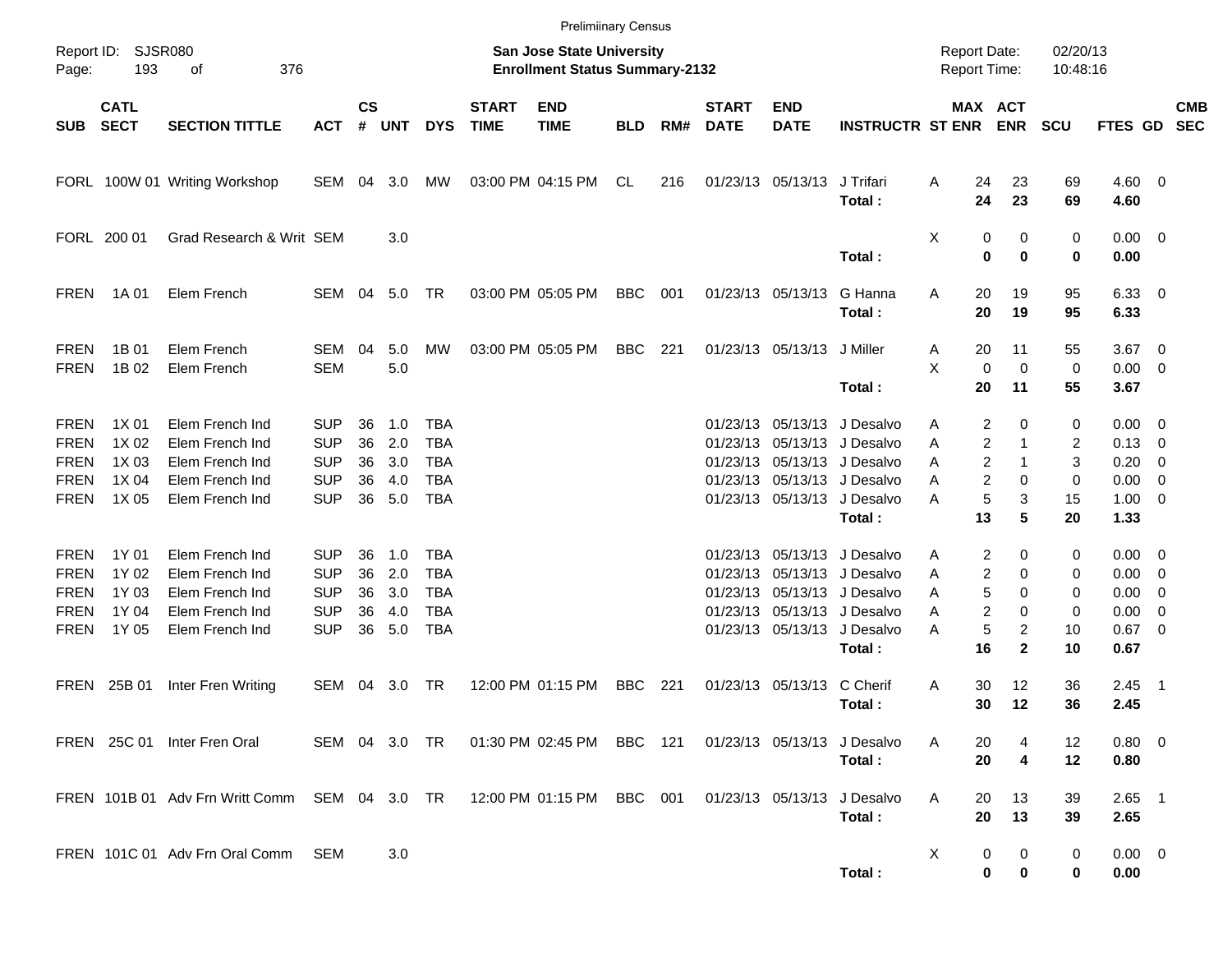|                     |                                                                         |                                                                                                                           |                                                                    |                            |                                      |                                                                    |                             | <b>Prelimiinary Census</b>                                                |            |     |                             |                                                                                                       |                                                                                                                   |                                                                      |                                 |                         |                                                                      |                                                                                 |                          |
|---------------------|-------------------------------------------------------------------------|---------------------------------------------------------------------------------------------------------------------------|--------------------------------------------------------------------|----------------------------|--------------------------------------|--------------------------------------------------------------------|-----------------------------|---------------------------------------------------------------------------|------------|-----|-----------------------------|-------------------------------------------------------------------------------------------------------|-------------------------------------------------------------------------------------------------------------------|----------------------------------------------------------------------|---------------------------------|-------------------------|----------------------------------------------------------------------|---------------------------------------------------------------------------------|--------------------------|
| Page:               | Report ID: SJSR080<br>194                                               | οf<br>376                                                                                                                 |                                                                    |                            |                                      |                                                                    |                             | <b>San Jose State University</b><br><b>Enrollment Status Summary-2132</b> |            |     |                             |                                                                                                       |                                                                                                                   | <b>Report Date:</b><br>Report Time:                                  |                                 | 02/20/13<br>10:48:16    |                                                                      |                                                                                 |                          |
| <b>SUB</b>          | <b>CATL</b><br><b>SECT</b>                                              | <b>SECTION TITTLE</b>                                                                                                     | <b>ACT</b>                                                         | $\mathsf{cs}$<br>#         | <b>UNT</b>                           | <b>DYS</b>                                                         | <b>START</b><br><b>TIME</b> | <b>END</b><br><b>TIME</b>                                                 | <b>BLD</b> | RM# | <b>START</b><br><b>DATE</b> | <b>END</b><br><b>DATE</b>                                                                             | <b>INSTRUCTR ST ENR ENR</b>                                                                                       |                                                                      | MAX ACT                         | <b>SCU</b>              | FTES GD                                                              |                                                                                 | <b>CMB</b><br><b>SEC</b> |
|                     |                                                                         | FREN 102B 01 Frncphone Lit & Cine SEM 04 3.0                                                                              |                                                                    |                            |                                      | TBA                                                                |                             |                                                                           |            |     |                             | 01/23/13 05/13/13                                                                                     | J Desalvo<br>Total:                                                                                               | Α<br>30<br>30                                                        | 26<br>26                        | 78<br>78                | 5.30 2<br>5.30                                                       |                                                                                 |                          |
|                     | FREN 132 01<br>FREN 132 02                                              | Fren for Careers<br><b>Fren for Careers</b>                                                                               | <b>SEM</b><br><b>SEM</b>                                           | 05                         | 3.0<br>3.0                           | $\top$                                                             |                             | 05:15 PM 08:00 PM                                                         | CL         | 206 |                             | 01/23/13 05/13/13                                                                                     | D Vanhooff<br>Total:                                                                                              | X<br>0<br>A<br>20<br>20                                              | 0<br>14<br>14                   | 0<br>42<br>42           | $0.00 \t 0$<br>$2.90$ 2<br>2.90                                      |                                                                                 |                          |
|                     | FREN 160 01                                                             | Masters of Fr Lit                                                                                                         | SEM 05                                                             |                            | 3.0 R                                |                                                                    |                             | 05:15 PM 08:30 PM                                                         | CL         | 206 |                             | 01/23/13 05/13/13                                                                                     | D Vanhooff<br>Total:                                                                                              | 20<br>A<br>20                                                        | 14<br>14                        | 42<br>42                | 3.20 8<br>3.20                                                       |                                                                                 |                          |
|                     | FREN 180 01<br>FREN 180 02<br>FREN 180 03<br>FREN 180 04                | <b>Indiv Studies</b><br><b>Indiv Studies</b><br><b>Indiv Studies</b><br><b>Indiv Studies</b>                              | <b>SUP</b><br><b>SUP</b><br><b>SUP</b><br><b>SUP</b>               | 36<br>36<br>36<br>36       | 1.0<br>2.0<br>3.0<br>3.0             | <b>TBA</b><br><b>TBA</b><br><b>TBA</b><br><b>TBA</b>               |                             |                                                                           |            |     |                             | 01/23/13 05/13/13                                                                                     | 01/23/13 05/13/13 J Desalvo<br>01/23/13 05/13/13 J Desalvo<br>01/23/13 05/13/13 D Vanhooff<br>J Desalvo<br>Total: | -1<br>A<br>Α<br>$\mathbf{1}$<br>$\overline{1}$<br>A<br>36<br>Α<br>39 | 0<br>0<br>0<br>5<br>5           | 0<br>0<br>0<br>15<br>15 | $0.00 \t 0$<br>$0.00 \t 0$<br>$0.00 \t 0$<br>$1.00 \t 0$<br>1.00     |                                                                                 |                          |
|                     | FREN 210 01                                                             | Instr Res for Fren                                                                                                        | <b>SEM</b>                                                         |                            | 3.0                                  |                                                                    |                             |                                                                           |            |     |                             |                                                                                                       | Total:                                                                                                            | Χ<br>0<br>$\mathbf 0$                                                | 0<br>$\mathbf 0$                | 0<br>0                  | $0.00 \t 0$<br>0.00                                                  |                                                                                 |                          |
|                     | FREN 240 01<br>FREN 240 02                                              | Francophone Lit<br>Francophone Lit                                                                                        | <b>SEM</b><br>SEM                                                  | 05                         | 3.0<br>3.0                           | W                                                                  |                             | 05:30 PM 08:15 PM                                                         | <b>SH</b>  | 241 |                             | 01/23/13 05/13/13                                                                                     | J Desalvo<br>Total:                                                                                               | X<br>0<br>A<br>15<br>15                                              | 0<br>6<br>6                     | 0<br>18<br>18           | $0.00 \t 0$<br>1.45<br>1.45                                          | - 5                                                                             |                          |
| <b>FREN</b><br>FREN | FREN 298 01<br>298 02<br>FREN 298 03<br>FREN 298 04<br>298 05           | <b>Special Study</b><br><b>Special Study</b><br><b>Special Study</b><br><b>Special Study</b><br><b>Special Study</b>      | <b>SUP</b><br><b>SUP</b><br><b>SUP</b><br><b>SUP</b><br><b>SUP</b> | 25<br>25<br>25<br>25<br>25 | 1.0<br>2.0<br>3.0<br>3.0<br>4.0      | <b>TBA</b><br><b>TBA</b><br><b>TBA</b><br><b>TBA</b><br><b>TBA</b> |                             |                                                                           |            |     |                             | 01/23/13 05/13/13<br>01/23/13 05/13/13<br>01/23/13 05/13/13<br>01/23/13 05/13/13<br>01/23/13 05/13/13 |                                                                                                                   | -1<br>Α<br>Α<br>$\mathbf{1}$<br>Α<br>Α<br>1<br>Α                     | 0<br>0<br>3<br>0<br>3<br>0<br>0 | 0<br>0<br>0<br>0<br>0   | $0.00 \t 0$<br>$0.00 \t 0$<br>0.00<br>0.00<br>0.00                   | $\overline{\phantom{0}}$<br>$\overline{\phantom{0}}$<br>$\overline{\mathbf{0}}$ |                          |
|                     | FREN 298 06<br>FREN 298 07<br>FREN 298 08                               | <b>Special Study</b><br><b>Special Study</b><br><b>Special Study</b>                                                      | <b>SUP</b><br><b>SUP</b><br><b>SUP</b>                             | 25                         | 5.0<br>25 6.0<br>25 6.0              | <b>TBA</b><br>TBA<br>TBA                                           |                             |                                                                           |            |     |                             | 01/23/13 05/13/13<br>01/23/13 05/13/13<br>01/23/13 05/13/13                                           | Total:                                                                                                            | 1<br>Α<br>A<br>Α<br>16                                               | 0<br>3<br>0<br>3<br>0<br>0      | 0<br>0<br>0<br>0        | 0.00<br>$0.00 \t 0$<br>$0.00 \t 0$<br>0.00                           | $\overline{\phantom{0}}$                                                        |                          |
|                     | FREN 299 01<br>FREN 299 02<br>FREN 299 03<br>FREN 299 04<br>FREN 299 05 | <b>Masters Thesis</b><br><b>Masters Thesis</b><br><b>Masters Thesis</b><br><b>Masters Thesis</b><br><b>Masters Thesis</b> | <b>SUP</b><br><b>SUP</b><br><b>SUP</b><br><b>SUP</b><br><b>SUP</b> |                            | 25 3.0<br>25 3.0<br>25 4.0<br>25 5.0 | <b>TBA</b><br>TBA<br>TBA<br>TBA<br>25 6.0 TBA                      |                             |                                                                           |            |     |                             | 01/23/13 05/13/13<br>01/23/13 05/13/13<br>01/23/13 05/13/13<br>01/23/13 05/13/13                      | 01/23/13 05/13/13 J Desalvo                                                                                       | 1<br>A<br>Α<br>1<br>А<br>1<br>1<br>Α<br>Α                            | 0<br>0<br>0<br>3<br>0           | 3<br>0<br>0<br>0<br>0   | $0.25$ 1<br>$0.00 \t 0$<br>$0.00 \t 0$<br>$0.00 \t 0$<br>$0.00 \t 0$ |                                                                                 |                          |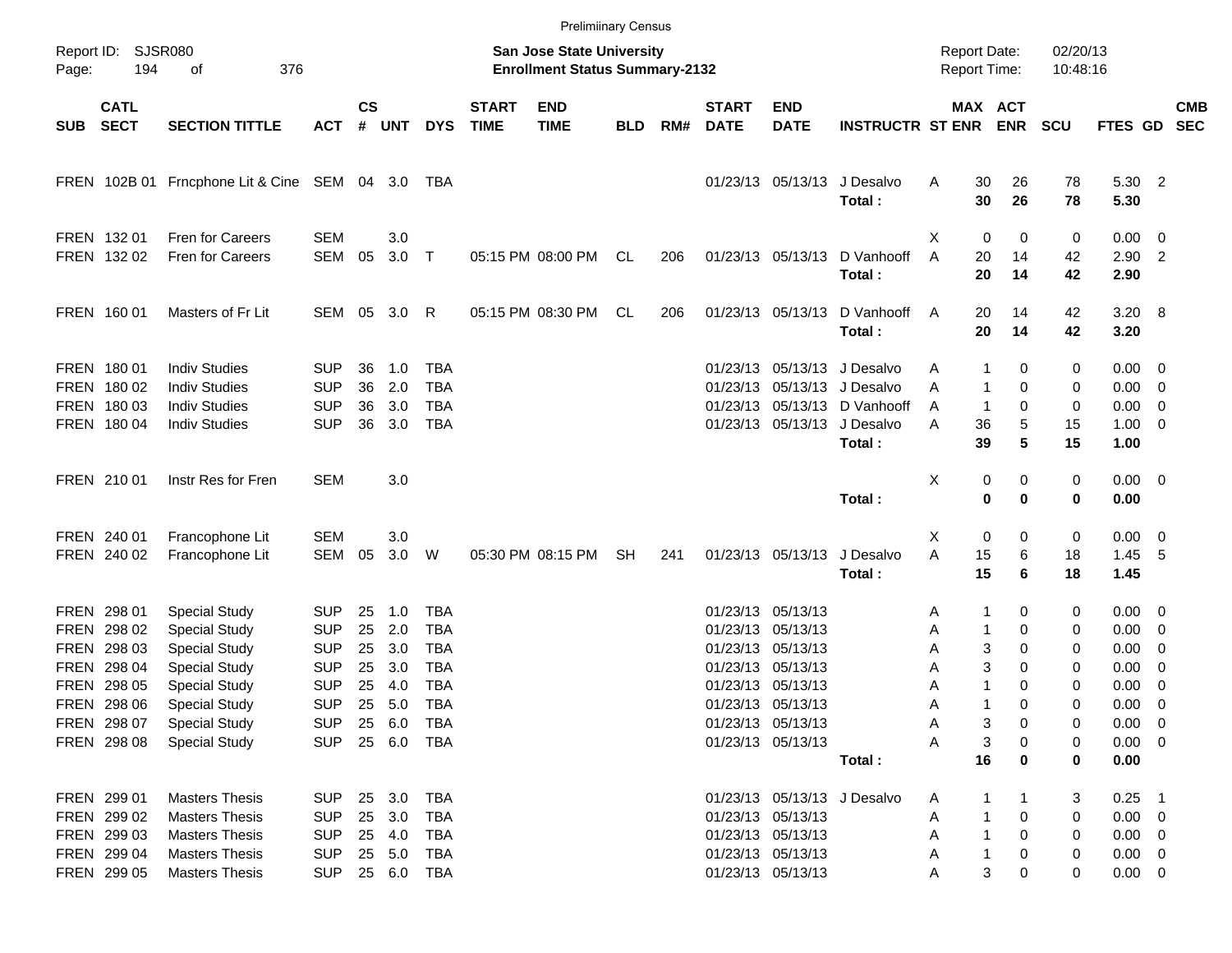|                     |                            |                             |               |                    |            |                |                             | <b>Prelimiinary Census</b>                                         |            |     |                             |                            |                                 |                                            |                      |                      |               |                |            |
|---------------------|----------------------------|-----------------------------|---------------|--------------------|------------|----------------|-----------------------------|--------------------------------------------------------------------|------------|-----|-----------------------------|----------------------------|---------------------------------|--------------------------------------------|----------------------|----------------------|---------------|----------------|------------|
| Report ID:<br>Page: | 195                        | <b>SJSR080</b><br>376<br>оf |               |                    |            |                |                             | San Jose State University<br><b>Enrollment Status Summary-2132</b> |            |     |                             |                            |                                 | <b>Report Date:</b><br><b>Report Time:</b> |                      | 02/20/13<br>10:48:16 |               |                |            |
| <b>SUB</b>          | <b>CATL</b><br><b>SECT</b> | <b>SECTION TITTLE</b>       | <b>ACT</b>    | $\mathsf{cs}$<br># | <b>UNT</b> | <b>DYS</b>     | <b>START</b><br><b>TIME</b> | <b>END</b><br><b>TIME</b>                                          | <b>BLD</b> | RM# | <b>START</b><br><b>DATE</b> | <b>END</b><br><b>DATE</b>  | <b>INSTRUCTR ST ENR</b>         | MAX ACT                                    | <b>ENR</b>           | <b>SCU</b>           | FTES GD SEC   |                | <b>CMB</b> |
|                     | FREN 299 06                | <b>Masters Thesis</b>       | <b>SUP</b>    |                    | 25 6.0     | TBA            |                             |                                                                    |            |     |                             | 01/23/13 05/13/13          |                                 | 3<br>Α                                     | 0                    | 0                    | $0.00 \t 0$   |                |            |
|                     |                            |                             |               |                    |            |                |                             |                                                                    |            |     |                             |                            | Total:                          | 10                                         | $\blacktriangleleft$ | 3                    | 0.25          |                |            |
|                     | GERM 1B 01                 | Elem Germ                   | SEM           |                    | 04 5.0     | MW             |                             | 08:00 AM 10:05 AM                                                  | CL         | 206 |                             | 01/23/13 05/13/13          | L Chiriaeva                     | 25<br>A                                    | 16                   | 80                   | 5.50 2        |                |            |
|                     |                            |                             |               |                    |            |                |                             |                                                                    |            |     |                             |                            | Total:                          | 25                                         | 16                   | 80                   | 5.50          |                |            |
|                     | GERM 180 01                | Ind Studies German          | <b>SUP</b>    | 36                 | 1.0        | <b>TBA</b>     |                             |                                                                    |            |     |                             |                            | 01/23/13 05/13/13 L Chiriaeva   | 1<br>A                                     | 2                    | 2                    | 0.13          | 0              |            |
|                     | GERM 180 02                | Ind Studies German          | <b>SUP</b>    | 36                 | 2.0        | <b>TBA</b>     |                             |                                                                    |            |     |                             |                            | 01/23/13 05/13/13 L Chiriaeva   | $\mathbf{1}$<br>A                          | $\Omega$             | 0                    | 0.00          | 0              |            |
|                     | GERM 180 03                | Ind Studies German          | <b>SUP</b>    | 36                 | 3.0        | <b>TBA</b>     |                             |                                                                    |            |     |                             |                            | 01/23/13 05/13/13 L Chiriaeva   | $\overline{1}$<br>A                        | 2                    | 6                    | 0.40          | 0              |            |
|                     | GERM 180 04                | Ind Studies German          | <b>SUP</b>    | 36                 | 3.0        | <b>TBA</b>     |                             |                                                                    |            |     |                             |                            | 01/23/13 05/13/13 L Chiriaeva   | A<br>36                                    | 2                    | 6                    | 0.40          | 0              |            |
| GRK                 | 180 01                     | <b>Indiv Studies</b>        | <b>SUP</b>    | 36                 | 1.0        | <b>TBA</b>     |                             |                                                                    |            |     |                             | 01/23/13 05/13/13          |                                 | 3<br>Α                                     | $\Omega$             | $\Omega$             | 0.00          | 0              |            |
| GRK.                | 180 02                     | <b>Indiv Studies</b>        | <b>SUP</b>    | 36                 | 2.0        | <b>TBA</b>     |                             |                                                                    |            |     |                             | 01/23/13 05/13/13          |                                 | 3<br>Α                                     | $\Omega$             | 0                    | 0.00          | 0              |            |
| <b>GRK</b>          | 180 03                     | <b>Indiv Studies</b>        | <b>SUP</b>    | 36                 | 3.0        | <b>TBA</b>     |                             |                                                                    |            |     |                             | 01/23/13 05/13/13          |                                 | $\overline{5}$<br>А                        | $\Omega$             | $\mathbf 0$          | 0.00          | $\overline{0}$ |            |
|                     |                            |                             |               |                    |            |                |                             |                                                                    |            |     |                             |                            | Total:                          | 50                                         | 6                    | 14                   | 0.93          |                |            |
| <b>HEBR</b>         | 10B 01                     | <b>Elementary Hebrew</b>    | SEM           | 04                 | 3.0        | <b>TR</b>      |                             | 10:30 AM 11:45 AM                                                  | CL.        | 131 |                             | 01/23/13 05/13/13          | R Katzen                        | 15<br>A                                    | 5                    | 15                   | 1.00          | 0 <sup>o</sup> |            |
| <b>JWSS</b>         | 10B 01                     | <b>Elementary Hebrew</b>    | <b>SEM</b>    | 04                 | 3.0        | <b>TR</b>      |                             | 10:30 AM 11:45 AM                                                  | CL         | 131 |                             | 01/23/13 05/13/13          | R Katzen                        | $\mathbf 0$<br>Α                           | $\Omega$             | $\mathbf 0$          | 0.00          | 0 <sup>o</sup> |            |
| <b>RELS</b>         | 10B 01                     | <b>Elementary Hebrew</b>    | <b>SEM</b>    | 04                 | 3.0        | <b>TR</b>      |                             | 10:30 AM 11:45 AM                                                  | CL         | 131 |                             | 01/23/13 05/13/13          | R Katzen                        | 0<br>А                                     | -1                   | 3                    | 0.20          | 0 <sup>o</sup> |            |
|                     |                            |                             |               |                    |            |                |                             |                                                                    |            |     |                             |                            | Total:                          | 15                                         | 6                    | 18                   | 1.20          |                |            |
|                     | <b>HEBR</b> 15A 01         | Inter Hebrew                | <b>SEM</b>    |                    | 3.0        |                |                             |                                                                    |            |     |                             |                            |                                 | X<br>0                                     | 0                    | 0                    | 0.00          | 0              |            |
| <b>JWSS</b>         | 15A 01                     | Inter Hebrew                | <b>SEM</b>    |                    | 3.0        |                |                             |                                                                    |            |     |                             |                            |                                 | X<br>0                                     | $\Omega$             | 0                    | 0.00          | 0              |            |
| <b>RELS</b>         | 15A 01                     | Inter Hebrew                | <b>SEM</b>    |                    | 3.0        |                |                             |                                                                    |            |     |                             |                            |                                 | X<br>0                                     | $\Omega$             | 0                    | 0.00          | 0              |            |
|                     |                            |                             |               |                    |            |                |                             |                                                                    |            |     |                             |                            | Total:                          | 0                                          | 0                    | 0                    | 0.00          |                |            |
| <b>HEBR</b>         | 15B 01                     | Inter Hebrew                | SEM           | 04                 | 3.0        | <b>TR</b>      |                             | 01:30 PM 02:45 PM                                                  | CL.        | 208 |                             | 01/23/13 05/13/13          | R Katzen                        | 30<br>A                                    |                      | 3                    | 0.20          | 0 <sup>o</sup> |            |
| <b>JWSS</b>         | 15B 01                     | Inter Hebrew                | <b>SEM</b>    | 04                 | 3.0        | <b>TR</b>      |                             | 01:30 PM 02:45 PM                                                  | CL.        | 208 |                             | 01/23/13 05/13/13          | R Katzen                        | 0<br>Α                                     | 0                    | 0                    | 0.00          | 0 <sup>o</sup> |            |
| <b>RELS</b>         | 15B 01                     | Inter Hebrew                | <b>SEM</b>    | 04                 | 3.0        | <b>TR</b>      |                             | 01:30 PM 02:45 PM                                                  | CL         | 208 |                             | 01/23/13 05/13/13          | R Katzen                        | 0<br>Α                                     | 0                    | 0                    | 0.00          | 0 <sup>o</sup> |            |
|                     |                            |                             |               |                    |            |                |                             |                                                                    |            |     |                             |                            | Total:                          | 30                                         | 1                    | 3                    | 0.20          |                |            |
|                     |                            | HEBR 102B 01 Adv Hebrew     | SEM 04 3.0    |                    |            | <b>TR</b>      |                             | 03:00 PM 04:15 PM                                                  | CL         | 208 |                             | 01/23/13 05/13/13 R Katzen |                                 | 5<br>A                                     |                      | 3                    | $0.25$ 1 C    |                |            |
|                     |                            | JWSS 102B 01 Adv Hebrew     | SEM 04 3.0    |                    |            | TR             |                             | 03:00 PM 04:15 PM                                                  | CL         | 208 |                             |                            | 01/23/13 05/13/13 R Katzen      | 0<br>A                                     | 0                    | 0                    | $0.00 \t 0 C$ |                |            |
|                     |                            | RELS 102B 01 Adv Hebrew     | SEM 04 3.0 TR |                    |            |                |                             | 03:00 PM 04:15 PM                                                  | CL.        | 208 |                             |                            | 01/23/13 05/13/13 R Katzen      | 0<br>A                                     | 0                    | 0                    | $0.00 \t 0 C$ |                |            |
|                     |                            |                             |               |                    |            |                |                             |                                                                    |            |     |                             |                            | Total:                          | 5                                          | 1                    | 3                    | 0.25          |                |            |
| ITAL                | 1B 01                      | Elem Italian                |               |                    |            |                |                             | SEM 04 5.0 MWF 12:00 PM 01:25 PM CL                                |            | 206 |                             |                            | 01/23/13 05/13/13 D Cereghino A | 25                                         | 11                   | 55                   | $3.67$ 0      |                |            |
|                     |                            |                             |               |                    |            |                |                             |                                                                    |            |     |                             |                            | Total:                          | 25                                         | 11                   | 55                   | 3.67          |                |            |
| ITAL                | 1X 01                      | El Ital Indiv Lrng          |               |                    |            | SUP 36 1.0 TBA |                             |                                                                    | CL.        | 208 |                             |                            | 01/23/13 05/13/13 D Cereghino A |                                            | $5 \quad 1$          | $\mathbf{1}$         | $0.07$ 0      |                |            |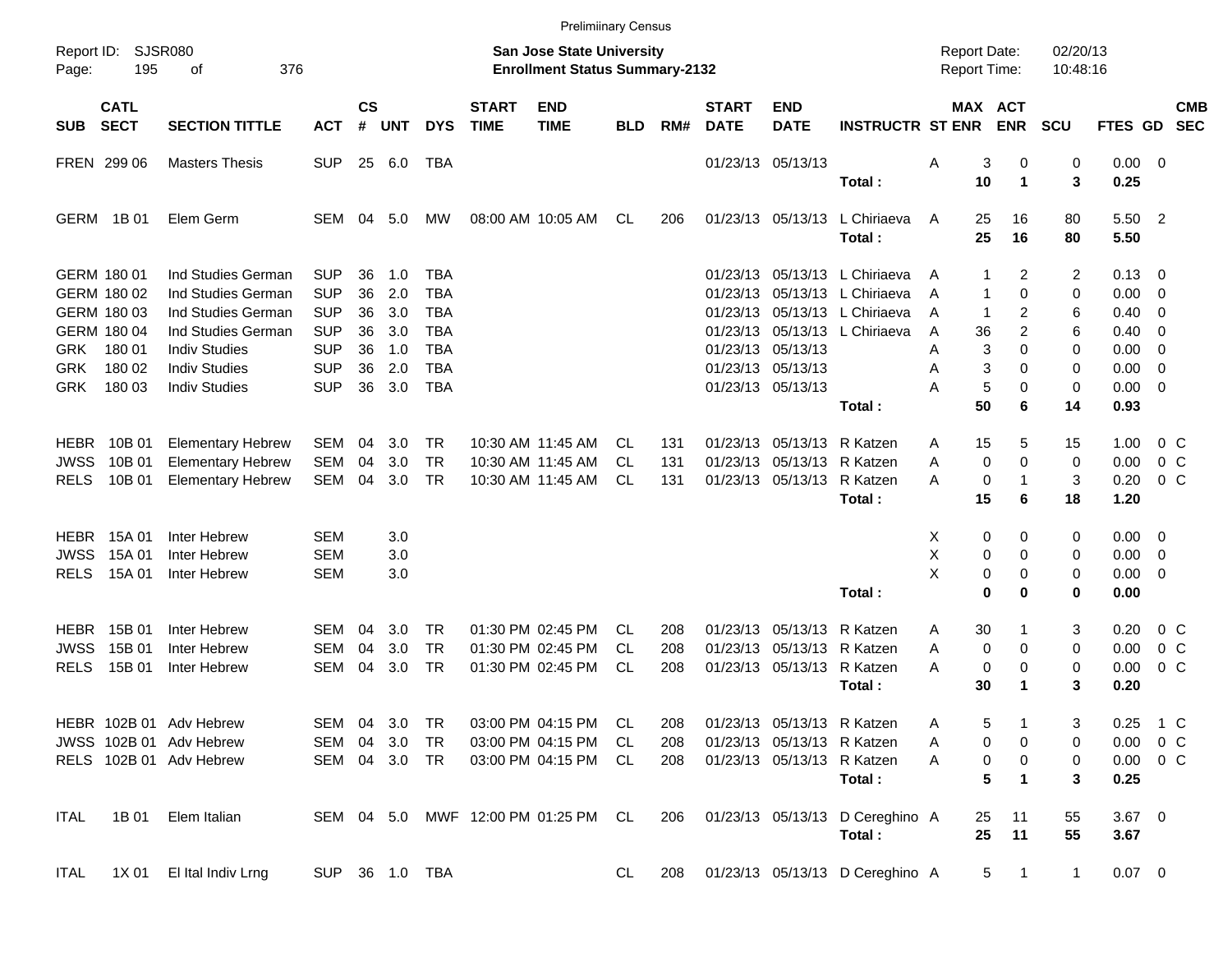|                     |                            |                           |            |                    |            |               |                             |                                                                           | <b>Prelimiinary Census</b> |     |                             |                               |                         |                                            |                       |                      |                |                         |                          |
|---------------------|----------------------------|---------------------------|------------|--------------------|------------|---------------|-----------------------------|---------------------------------------------------------------------------|----------------------------|-----|-----------------------------|-------------------------------|-------------------------|--------------------------------------------|-----------------------|----------------------|----------------|-------------------------|--------------------------|
| Report ID:<br>Page: | 196                        | SJSR080<br>οf<br>376      |            |                    |            |               |                             | <b>San Jose State University</b><br><b>Enrollment Status Summary-2132</b> |                            |     |                             |                               |                         | <b>Report Date:</b><br><b>Report Time:</b> |                       | 02/20/13<br>10:48:16 |                |                         |                          |
| <b>SUB</b>          | <b>CATL</b><br><b>SECT</b> | <b>SECTION TITTLE</b>     | <b>ACT</b> | $\mathsf{cs}$<br># | <b>UNT</b> | <b>DYS</b>    | <b>START</b><br><b>TIME</b> | <b>END</b><br><b>TIME</b>                                                 | <b>BLD</b>                 | RM# | <b>START</b><br><b>DATE</b> | <b>END</b><br><b>DATE</b>     | <b>INSTRUCTR ST ENR</b> |                                            | MAX ACT<br><b>ENR</b> | <b>SCU</b>           | <b>FTES GD</b> |                         | <b>CMB</b><br><b>SEC</b> |
| <b>ITAL</b>         | 1X 02                      | El Ital Indiv Lrng        | <b>SUP</b> | 36                 | 2.0        | <b>TBA</b>    |                             |                                                                           | CL                         | 208 | 01/23/13                    | 05/13/13                      | D Cereghino A           |                                            | 5<br>0                | 0                    | 0.00           | 0                       |                          |
| ITAL                | 1X 03                      | El Ital Indiv Lrng        | <b>SUP</b> | 36                 | 3.0        | <b>TBA</b>    |                             |                                                                           | CL.                        | 208 | 01/23/13                    | 05/13/13                      | D Cereghino A           |                                            | 5<br>-1               | 3                    | 0.20           | $\mathbf 0$             |                          |
| ITAL                | 1X 04                      | El Ital Indiv Lrng        | <b>SUP</b> | 36                 | 4.0        | <b>TBA</b>    |                             |                                                                           | <b>CL</b>                  | 208 | 01/23/13                    | 05/13/13                      | D Cereghino A           |                                            | 5<br>0                | 0                    | 0.00           | 0                       |                          |
| ITAL                | 1X 05                      | El Ital Indiv Lrng        | <b>SUP</b> | 36                 | 5.0        | <b>TBA</b>    |                             |                                                                           | <b>CL</b>                  | 208 | 01/23/13                    | 05/13/13                      | D Cereghino A           |                                            | 5<br>0                | 0                    | 0.00           | $\overline{0}$          |                          |
|                     |                            |                           |            |                    |            |               |                             |                                                                           |                            |     |                             |                               | Total:                  | 25                                         | $\mathbf{2}$          | 4                    | 0.27           |                         |                          |
| <b>ITAL</b>         | 1Y 01                      | El Ital Indiv Lang        | <b>SUP</b> | 36                 | 1.0        | <b>TBA</b>    |                             |                                                                           | CL.                        | 208 | 01/23/13                    |                               | 05/13/13 D Cereghino A  |                                            | 2<br>5                | 2                    | 0.13           | - 0                     |                          |
| ITAL                | 1Y 02                      | El Ital Indiv Lang        | <b>SUP</b> | 36                 | 2.0        | <b>TBA</b>    |                             |                                                                           | CL                         | 208 | 01/23/13                    | 05/13/13                      | D Cereghino A           |                                            | 5<br>0                | 0                    | 0.00           | 0                       |                          |
| ITAL                | 1Y 03                      | El Ital Indiv Lang        | <b>SUP</b> | 36                 | 3.0        | <b>TBA</b>    |                             |                                                                           | CL.                        | 208 | 01/23/13                    | 05/13/13                      | D Cereghino A           |                                            | 0<br>5                | 0                    | 0.00           | 0                       |                          |
| ITAL                | 1Y 04                      | El Ital Indiv Lang        | <b>SUP</b> | 36                 | 4.0        | <b>TBA</b>    |                             |                                                                           | <b>CL</b>                  | 208 | 01/23/13                    | 05/13/13                      | D Cereghino A           |                                            | 5<br>0                | 0                    | 0.00           | 0                       |                          |
| ITAL                | 1Y 05                      | El Ital Indiv Lang        | <b>SUP</b> | 36                 | 5.0        | <b>TBA</b>    |                             |                                                                           | <b>CL</b>                  | 208 | 01/23/13                    | 05/13/13                      | D Cereghino A           |                                            | 5<br>0                | 0                    | 0.00           | $\overline{0}$          |                          |
|                     |                            |                           |            |                    |            |               |                             |                                                                           |                            |     |                             |                               | Total:                  | 25                                         | $\mathbf{2}$          | $\mathbf{2}$         | 0.13           |                         |                          |
| <b>ITAL</b>         | 201                        | Basic Rdg & Wrig          | SEM        | 04                 | 3.0        | TBA           |                             |                                                                           | CL.                        | 208 |                             | 01/23/13 05/13/13             | D Cereghino A           | 10                                         | -1                    | 3                    | 0.25           | $\overline{1}$          |                          |
|                     |                            |                           |            |                    |            |               |                             |                                                                           |                            |     |                             |                               | Total:                  | 10                                         | $\mathbf 1$           | 3                    | 0.25           |                         |                          |
| <b>ITAL</b>         |                            | 101B 01 Advanced Italian  | SEM        | 04                 | 4.0        | TBA           |                             |                                                                           | CL.                        | 208 |                             | 01/23/13 05/13/13             | D Cereghino A           |                                            | 5<br>3                | 12                   | 0.80           | $\overline{\mathbf{0}}$ |                          |
|                     |                            |                           |            |                    |            |               |                             |                                                                           |                            |     |                             |                               | Total:                  |                                            | 5<br>3                | 12                   | 0.80           |                         |                          |
| <b>ITAL</b>         | 102 01                     | Italian Culture           | SEM        | 04                 | 3.0        | TBA           |                             |                                                                           | CL.                        | 208 |                             | 01/23/13 05/13/13             | D Cereghino A           |                                            | 5<br>2                | 6                    | 0.45           | $\overline{1}$          |                          |
|                     |                            |                           |            |                    |            |               |                             |                                                                           |                            |     |                             |                               | Total:                  |                                            | $\mathbf{2}$<br>5     | 6                    | 0.45           |                         |                          |
| <b>ITAL</b>         | 180 01                     | Ind Studies               | <b>SUP</b> | 36                 | 1.0        | TBA           |                             |                                                                           |                            |     | 01/23/13                    |                               | 05/13/13 D Cereghino A  |                                            | 5<br>0                | 0                    | 0.00           | $\overline{0}$          |                          |
| <b>ITAL</b>         | 180 02                     | <b>Ind Studies</b>        | <b>SUP</b> | 36                 | 2.0        | <b>TBA</b>    |                             |                                                                           |                            |     | 01/23/13                    | 05/13/13                      | D Cereghino A           |                                            | 5<br>0                | 0                    | 0.00           | $\overline{0}$          |                          |
| ITAL                | 180 03                     | <b>Ind Studies</b>        | <b>SUP</b> | 36                 | 3.0        | <b>TBA</b>    |                             |                                                                           |                            |     |                             | 01/23/13 05/13/13             | D Cereghino A           |                                            | 3<br>0                | 0                    | 0.00           | $\overline{0}$          |                          |
|                     |                            |                           |            |                    |            |               |                             |                                                                           |                            |     |                             |                               | Total:                  | 13                                         | 0                     | 0                    | 0.00           |                         |                          |
| <b>JPN</b>          | 1A 01                      | Elem Japanese             | SEM        | 04                 | 5.0        |               |                             | MTWR 12:00 PM 01:05 PM                                                    | SН                         | 241 | 01/23/13                    | 05/13/13                      | Y Shimazu               | A<br>30                                    | 27                    | 135                  | 9.00           | 0                       |                          |
| <b>JPN</b>          | 1A 02                      | Elem Japanese             | SEM        | 04                 | 5.0        |               |                             | MTWR 01:30 PM 02:35 PM                                                    | SН                         | 241 | 01/23/13                    |                               | 05/13/13 Y Shimazu      | A<br>25                                    | 23                    | 115                  | 7.75           | $\overline{1}$          |                          |
|                     |                            |                           |            |                    |            |               |                             |                                                                           |                            |     |                             |                               | Total:                  | 55                                         | 50                    | 250                  | 16.75          |                         |                          |
| <b>JPN</b>          | 1B 01                      | Elem Japanese             |            |                    |            |               |                             | SEM 04 5.0 MTWR 10:30 AM 11:35 AM SH                                      |                            |     |                             | 241 01/23/13 05/13/13 S Inaba |                         | A<br>30                                    | 22                    | 110                  | $7.42 \quad 1$ |                         |                          |
|                     |                            |                           |            |                    |            |               |                             |                                                                           |                            |     |                             |                               | Total:                  | 30                                         | 22                    | 110                  | 7.42           |                         |                          |
| <b>JPN</b>          |                            | 25B 01 Interm Japanese    |            |                    |            | SEM 04 5.0 MW |                             | 03:00 PM 05:05 PM CL                                                      |                            | 206 |                             | 01/23/13 05/13/13 Y Yanai     |                         | A<br>35                                    | 29                    | 145                  | $9.67$ 0       |                         |                          |
|                     |                            |                           |            |                    |            |               |                             |                                                                           |                            |     |                             |                               | Total:                  | 35                                         | 29                    | 145                  | 9.67           |                         |                          |
| JPN.                |                            | 101B 01 Advanced Japanese |            |                    |            |               |                             | SEM 04 4.0 MW 08:30 AM 10:10 AM SH                                        |                            | 241 |                             | 01/23/13 05/13/13 S Inaba     |                         | A<br>35                                    | 36                    | 144                  | $9.60 \quad 0$ |                         |                          |
|                     |                            |                           |            |                    |            |               |                             |                                                                           |                            |     |                             |                               | Total:                  | 35                                         | 36                    | 144                  | 9.60           |                         |                          |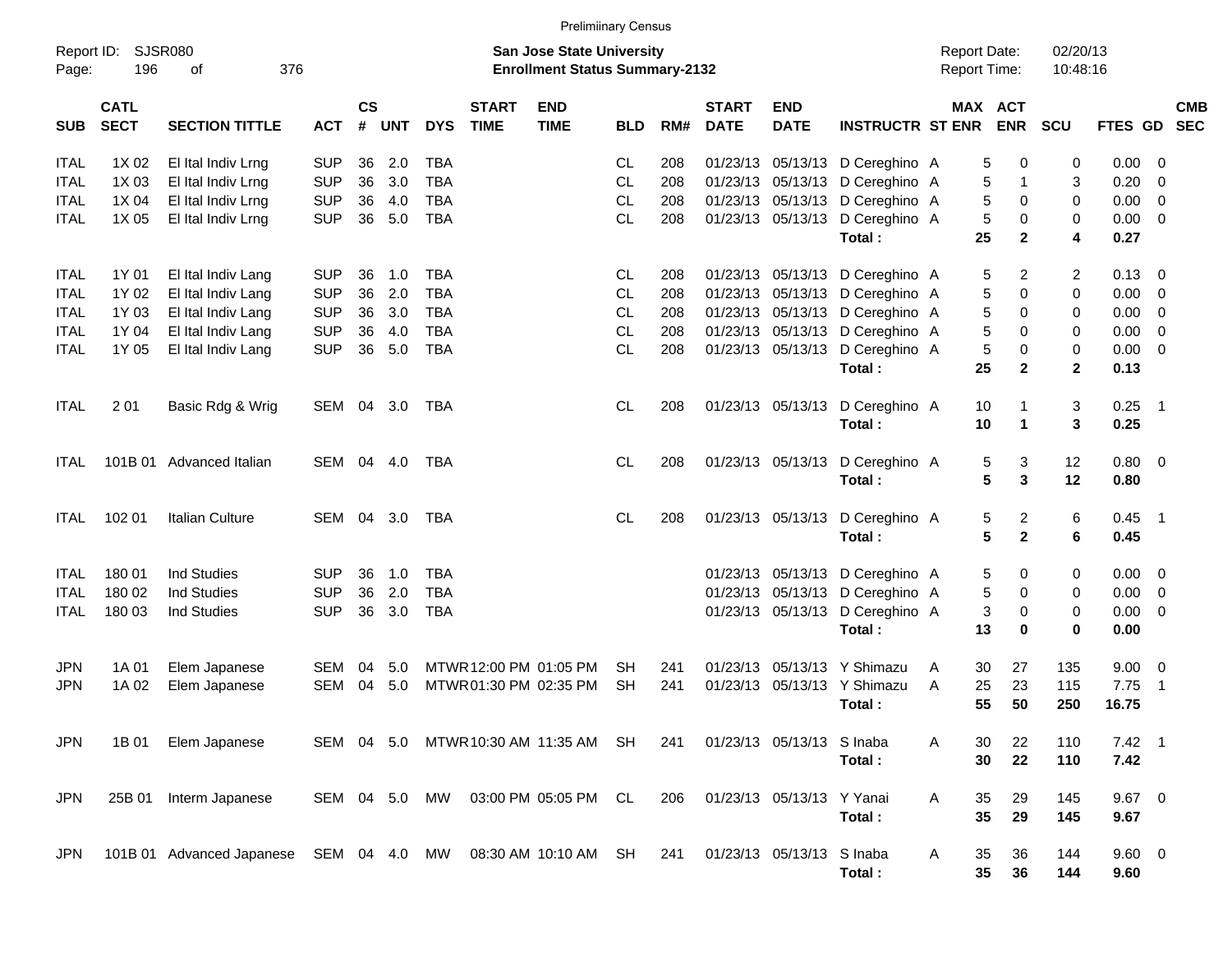|                                 |                                                   |                                                                                              |                                                      |                      |                                          |                                                      |                             | <b>Prelimiinary Census</b>                                         |            |     |                             |                                                                                                                  |                                                                      |                                            |                                                                             |                       |                                                                   |                          |
|---------------------------------|---------------------------------------------------|----------------------------------------------------------------------------------------------|------------------------------------------------------|----------------------|------------------------------------------|------------------------------------------------------|-----------------------------|--------------------------------------------------------------------|------------|-----|-----------------------------|------------------------------------------------------------------------------------------------------------------|----------------------------------------------------------------------|--------------------------------------------|-----------------------------------------------------------------------------|-----------------------|-------------------------------------------------------------------|--------------------------|
| Page:                           | Report ID: SJSR080<br>197                         | 376<br>оf                                                                                    |                                                      |                      |                                          |                                                      |                             | San Jose State University<br><b>Enrollment Status Summary-2132</b> |            |     |                             |                                                                                                                  |                                                                      | <b>Report Date:</b><br><b>Report Time:</b> |                                                                             | 02/20/13<br>10:48:16  |                                                                   |                          |
| <b>SUB</b>                      | <b>CATL</b><br><b>SECT</b>                        | <b>SECTION TITTLE</b>                                                                        | <b>ACT</b>                                           | $\mathsf{cs}$<br>#   | <b>UNT</b>                               | <b>DYS</b>                                           | <b>START</b><br><b>TIME</b> | <b>END</b><br><b>TIME</b>                                          | <b>BLD</b> | RM# | <b>START</b><br><b>DATE</b> | <b>END</b><br><b>DATE</b>                                                                                        | <b>INSTRUCTR ST ENR</b>                                              |                                            | MAX ACT<br><b>ENR</b>                                                       | <b>SCU</b>            | FTES GD                                                           | <b>CMB</b><br><b>SEC</b> |
| JPN                             | 103 01                                            | Jpn Ideog-Callig                                                                             | SEM 04 3.0                                           |                      |                                          | МW                                                   |                             | 10:30 AM 11:45 AM                                                  | CL         | 206 |                             | 01/23/13 05/13/13 Y Yanai                                                                                        | Total:                                                               | 25<br>A<br>25                              | 21<br>21                                                                    | 63<br>63              | $4.20 \ 0$<br>4.20                                                |                          |
| JPN                             | 107 01                                            | Jpn for Business                                                                             | SEM 04 3.0 TR                                        |                      |                                          |                                                      |                             | 09:00 AM 10:15 AM                                                  | CL         | 216 |                             | 01/23/13 05/13/13 S Inaba                                                                                        | Total:                                                               | 25<br>A<br>25                              | 25<br>25                                                                    | 75<br>75              | $5.00 \t 0$<br>5.00                                               |                          |
| <b>JPN</b>                      | 160 01                                            | <b>Topics Jpn Studies</b>                                                                    | <b>LEC</b>                                           | 04                   | 3.0                                      | MW                                                   |                             | 01:30 PM 02:45 PM                                                  | CL         | 206 |                             | 01/23/13 05/13/13 Y Yanai                                                                                        | Total:                                                               | 25<br>A<br>25                              | 16<br>16                                                                    | 48<br>48              | $3.20 \ 0$<br>3.20                                                |                          |
| <b>JPN</b><br>JPN<br>JPN<br>JPN | 180 01<br>180 02<br>180 03<br>180 04              | <b>Indiv Studies</b><br><b>Indiv Studies</b><br><b>Indiv Studies</b><br><b>Indiv Studies</b> | <b>SUP</b><br><b>SUP</b><br><b>SUP</b><br><b>SUP</b> | 36<br>36<br>36<br>36 | 1.0<br>2.0<br>3.0<br>3.0                 | <b>TBA</b><br><b>TBA</b><br><b>TBA</b><br><b>TBA</b> |                             |                                                                    |            |     |                             | 01/23/13 05/13/13 S Inaba<br>01/23/13 05/13/13 S Inaba<br>01/23/13 05/13/13 S Inaba<br>01/23/13 05/13/13 S Inaba | Total:                                                               | A<br>A<br>Α<br>A                           | 0<br>1<br>$\Omega$<br>$\mathbf{1}$<br>3<br>$\mathbf{1}$<br>3<br>0<br>8<br>1 | 0<br>0<br>3<br>0<br>3 | $0.00 \quad 0$<br>$0.00 \ 0$<br>$0.20 \ 0$<br>$0.00 \t 0$<br>0.20 |                          |
| LATN                            | 1B 01                                             | Elem Latin                                                                                   | SEM 04 3.0                                           |                      |                                          | <b>TR</b>                                            |                             | 01:30 PM 02:45 PM                                                  | CL         | 216 |                             | 01/23/13 05/13/13                                                                                                | M Olcott<br>Total:                                                   | 25<br>A<br>25                              | 14<br>14                                                                    | 42<br>42              | $2.95\quad 3$<br>2.95                                             |                          |
|                                 | LATN 180 01<br>LATN 180 02<br>LATN 180 03         | <b>Indiv Studies Lat</b><br>Indiv Studies Lat<br>Indiv Studies Lat                           | <b>SUP</b><br><b>SUP</b><br><b>SUP</b>               | 36<br>36<br>36       | 1.0<br>2.0<br>3.0                        | <b>TBA</b><br><b>TBA</b><br><b>TBA</b>               |                             |                                                                    |            |     |                             | 01/23/13 05/13/13<br>01/23/13 05/13/13<br>01/23/13 05/13/13                                                      | Total:                                                               | A<br>Α<br>А<br>11                          | 3<br>0<br>3<br>0<br>5<br>$\mathbf 0$<br>0                                   | 0<br>0<br>0<br>0      | $0.00 \t 0$<br>$0.00 \t 0$<br>$0.00 \t 0$<br>0.00                 |                          |
| <b>PERS</b>                     | 96B 01                                            | Elem Persian B                                                                               | <b>LEC</b>                                           |                      | 04 5.0 T                                 |                                                      |                             | 05:00 PM 09:00 PM                                                  | CL         | 125 |                             | 01/23/13 05/13/13                                                                                                | H Bauer<br>Total:                                                    | 20<br>A<br>20                              | 0<br>0                                                                      | 0<br>0                | $0.00 \t 0$<br>0.00                                               |                          |
| <b>PORT</b>                     | 1A 01                                             | Elem Portuguese                                                                              | SEM 04 5.0                                           |                      |                                          | TR                                                   |                             | 03:00 PM 05:05 PM                                                  | CL         | 231 |                             | 01/23/13 05/13/13                                                                                                | D Adão<br>Total:                                                     | A<br>24<br>24                              | 18<br>18                                                                    | 90<br>90              | $6.00 \quad 0$<br>6.00                                            |                          |
|                                 |                                                   | PORT 1B 01 Elem Portuguese                                                                   |                                                      |                      | SEM 04 5.0 TR                            |                                                      |                             |                                                                    |            |     |                             |                                                                                                                  | 05:30 PM 07:35 PM BBC 001 01/23/13 05/13/13 A Dias Ferre A<br>Total: | 20<br>20                                   | 17<br>17                                                                    | 85<br>85              | 5.67 0<br>5.67                                                    |                          |
|                                 | PORT 1X 01<br>PORT 1X02<br>PORT 1X03<br>PORT 1X04 | Elem Port Ind Lrng<br>Elem Port Ind Lrng<br>Elem Port Ind Lrng<br>Elem Port Ind Lrng         | <b>SUP</b><br><b>SUP</b><br><b>SUP</b><br><b>SUP</b> |                      | 36 1.0 TBA<br>36 2.0<br>36 3.0<br>36 4.0 | TBA<br>TBA<br>TBA                                    |                             |                                                                    |            |     |                             | 01/23/13 05/13/13 D Adão<br>01/23/13 05/13/13 D Adão<br>01/23/13 05/13/13 D Adão<br>01/23/13 05/13/13 D Adão     |                                                                      | A<br>Α<br>Α<br>A                           | 1<br>1<br>0<br>$\mathbf{1}$<br>5<br>0<br>$\mathbf{1}$<br>0                  | 1<br>0<br>0<br>0      | $0.07$ 0<br>$0.00 \t 0$<br>$0.00 \t 0$<br>$0.00 \t 0$             |                          |
|                                 | PORT 1X05                                         | Elem Port Ind Lrng                                                                           | <b>SUP</b>                                           |                      | 36 5.0 TBA                               |                                                      |                             |                                                                    |            |     |                             | 01/23/13 05/13/13 D Adão                                                                                         | Total:                                                               | A<br>13                                    | $\sqrt{5}$<br>0<br>$\mathbf 1$                                              | 0<br>1                | $0.00 \t 0$<br>0.07                                               |                          |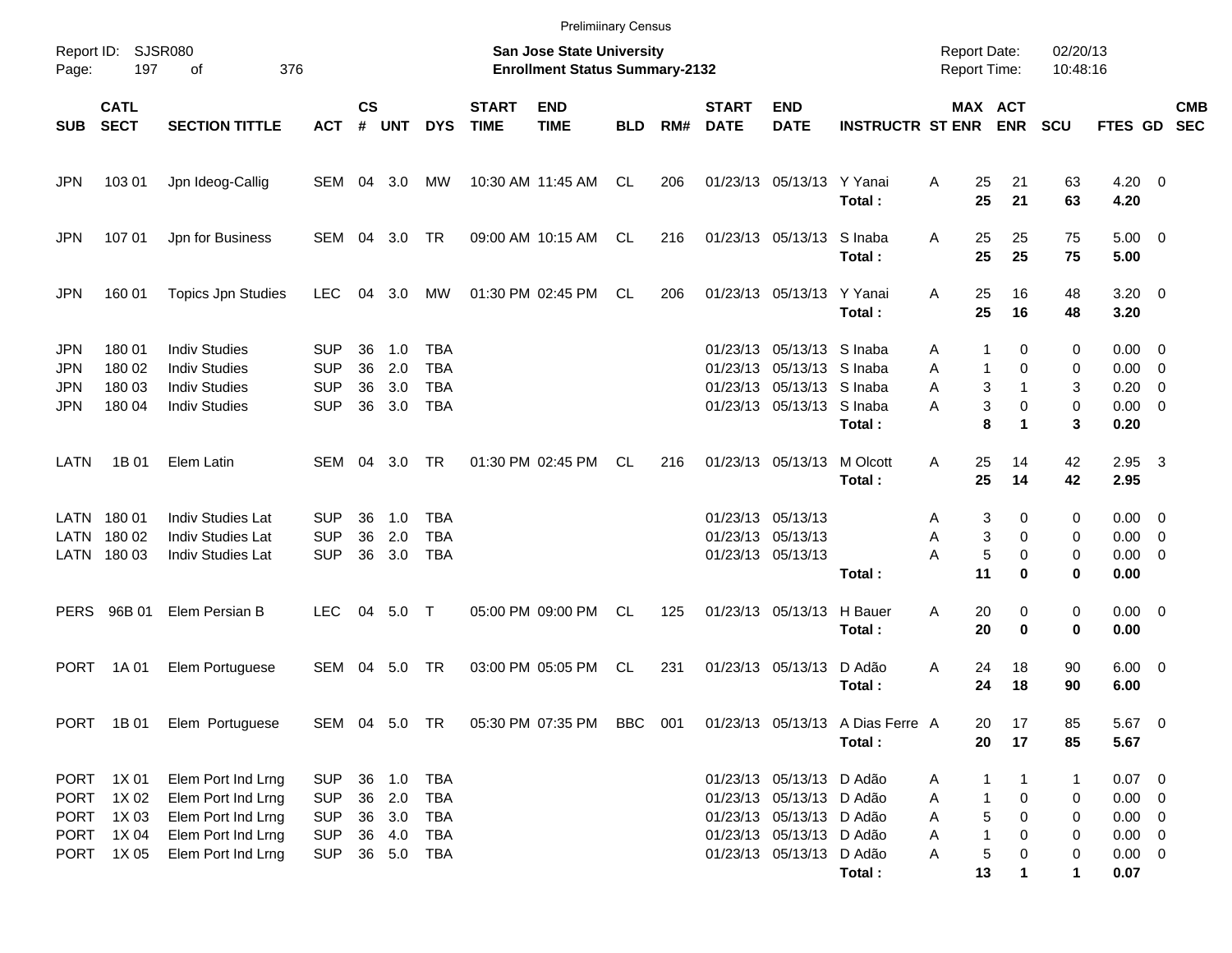|             |                            |                             |            |           |                |            |                             | <b>Prelimiinary Census</b>                                                |            |     |                             |                             |                         |                                     |                     |                      |                    |                          |            |
|-------------|----------------------------|-----------------------------|------------|-----------|----------------|------------|-----------------------------|---------------------------------------------------------------------------|------------|-----|-----------------------------|-----------------------------|-------------------------|-------------------------------------|---------------------|----------------------|--------------------|--------------------------|------------|
| Page:       | Report ID: SJSR080<br>198  | of<br>376                   |            |           |                |            |                             | <b>San Jose State University</b><br><b>Enrollment Status Summary-2132</b> |            |     |                             |                             |                         | <b>Report Date:</b><br>Report Time: |                     | 02/20/13<br>10:48:16 |                    |                          |            |
| <b>SUB</b>  | <b>CATL</b><br><b>SECT</b> | <b>SECTION TITTLE</b>       | <b>ACT</b> | <b>CS</b> | # UNT          | <b>DYS</b> | <b>START</b><br><b>TIME</b> | <b>END</b><br><b>TIME</b>                                                 | <b>BLD</b> | RM# | <b>START</b><br><b>DATE</b> | <b>END</b><br><b>DATE</b>   | <b>INSTRUCTR ST ENR</b> | MAX ACT                             | <b>ENR</b>          | <b>SCU</b>           | FTES GD SEC        |                          | <b>CMB</b> |
| <b>PORT</b> | 1Y 01                      | Elem Port Ind Lrgn          | <b>SUP</b> | 36        | 1.0            | <b>TBA</b> |                             |                                                                           |            |     |                             | 01/23/13 05/13/13 D Adão    |                         | A<br>1                              | -1                  | 1                    | $0.07 \quad 0$     |                          |            |
| <b>PORT</b> | 1Y 02                      | Elem Port Ind Lrgn          | <b>SUP</b> | 36        | 2.0            | <b>TBA</b> |                             |                                                                           |            |     |                             | 01/23/13 05/13/13 D Adão    |                         | $\mathbf{1}$<br>Α                   | 0                   | 0                    | 0.00               | $\overline{\mathbf{0}}$  |            |
| <b>PORT</b> | 1Y 03                      | Elem Port Ind Lrgn          | <b>SUP</b> | 36        | 3.0            | <b>TBA</b> |                             |                                                                           |            |     |                             | 01/23/13 05/13/13 D Adão    |                         | 5<br>Α                              | 0                   | 0                    | 0.00               | $\overline{\mathbf{0}}$  |            |
| <b>PORT</b> | 1Y 04                      | Elem Port Ind Lrgn          | <b>SUP</b> | 36        | 4.0            | <b>TBA</b> |                             |                                                                           |            |     |                             | 01/23/13 05/13/13 D Adão    |                         | $\mathbf{1}$<br>Α                   | 0                   | 0                    | 0.00               | $\overline{\mathbf{0}}$  |            |
| <b>PORT</b> | 1Y 05                      | Elem Port Ind Lrgn          | <b>SUP</b> |           | 36 5.0         | <b>TBA</b> |                             |                                                                           |            |     |                             | 01/23/13 05/13/13           | D Adão                  | 5<br>А                              | 0                   | 0                    | $0.00 \t 0$        |                          |            |
|             |                            |                             |            |           |                |            |                             |                                                                           |            |     |                             |                             | Total:                  | 13                                  | 1                   | $\mathbf{1}$         | 0.07               |                          |            |
|             | PORT 20B 01                | Inter Portuguese            | SEM 04     |           | 3.0            | TR         |                             | 12:00 PM 01:15 PM                                                         | CL         | 231 |                             | 01/23/13 05/13/13           | D Adão<br>Total:        | Α<br>24<br>24                       | 7<br>$\overline{7}$ | 21<br>21             | $1.40 \ 0$<br>1.40 |                          |            |
|             |                            |                             |            |           |                |            |                             |                                                                           |            |     |                             |                             |                         |                                     |                     |                      |                    |                          |            |
|             | PORT 20X 01                | Inter Port Ind Lng          | <b>SUP</b> | 36        | 1.0            | <b>TBA</b> |                             |                                                                           |            |     |                             | 01/23/13 05/13/13           | D Adão                  | 1<br>A                              | 0                   | 0                    | $0.00 \quad 0$     |                          |            |
| <b>PORT</b> | 20X 02                     | Inter Port Ind Lng          | <b>SUP</b> | 36        | 2.0            | <b>TBA</b> |                             |                                                                           |            |     |                             | 01/23/13 05/13/13           | D Adão                  | 1<br>Α                              | 0                   | 0                    | 0.00               | $\overline{\phantom{0}}$ |            |
| PORT        | 20X 03                     | Inter Port Ind Lng          | <b>SUP</b> |           | 36 3.0         | <b>TBA</b> |                             |                                                                           |            |     |                             | 01/23/13 05/13/13           | D Adão                  | $\mathbf{1}$<br>A                   | 0                   | 0                    | $0.00 \t 0$        |                          |            |
|             |                            |                             |            |           |                |            |                             |                                                                           |            |     |                             |                             | Total:                  | 3                                   | $\bf{0}$            | 0                    | 0.00               |                          |            |
|             | PORT 20Y 01                | Inter Port Ind Lng          | <b>SUP</b> | 36        | 1.0            | <b>TBA</b> |                             |                                                                           |            |     |                             | 01/23/13 05/13/13           | D Adão                  | 1<br>A                              | 0                   | 0                    | $0.00 \t 0$        |                          |            |
| PORT        | 20Y 02                     | Inter Port Ind Lng          | <b>SUP</b> | 36        | 2.0            | <b>TBA</b> |                             |                                                                           |            |     |                             | 01/23/13 05/13/13           | D Adão                  | $\mathbf{1}$<br>Α                   | 0                   | 0                    | 0.00               | $\overline{\phantom{0}}$ |            |
|             | PORT 20Y 03                | Inter Port Ind Lng          | <b>SUP</b> | 36        | 3.0            | <b>TBA</b> |                             |                                                                           |            |     |                             | 01/23/13 05/13/13           | D Adão                  | $\mathbf{1}$<br>A                   | 0                   | 0                    | $0.00 \t 0$        |                          |            |
|             |                            |                             |            |           |                |            |                             |                                                                           |            |     |                             |                             | Total:                  | 3                                   | 0                   | 0                    | 0.00               |                          |            |
|             |                            | PORT 101A 01 Adv Portuguese | SEM 04     |           | 3.0            | R          |                             | 05:30 PM 08:15 PM                                                         | CL         | 208 |                             | 01/23/13 05/13/13           | D Adão                  | 25<br>Α                             | 9                   | 27                   | $1.80 \ 0$         |                          |            |
|             |                            |                             |            |           |                |            |                             |                                                                           |            |     |                             |                             | Total:                  | 25                                  | 9                   | 27                   | 1.80               |                          |            |
|             |                            | PORT 101B 01 Adv Portuguese | <b>SEM</b> |           | 3.0            |            |                             |                                                                           |            |     |                             |                             |                         | X<br>0                              | 0                   | 0                    | $0.00 \t 0$        |                          |            |
|             |                            |                             |            |           |                |            |                             |                                                                           |            |     |                             |                             | Total:                  | $\mathbf 0$                         | $\bf{0}$            | 0                    | 0.00               |                          |            |
|             | PORT 180 01                | <b>Indiv Studies</b>        | <b>SUP</b> | 36        | 1.0            | <b>TBA</b> |                             |                                                                           |            |     |                             | 01/23/13 05/13/13           | D Adão                  | 1<br>A                              | 0                   | 0                    | $0.00 \t 0$        |                          |            |
|             | PORT 180 02                | <b>Indiv Studies</b>        | <b>SUP</b> | 36        | 2.0            | <b>TBA</b> |                             |                                                                           |            |     |                             | 01/23/13 05/13/13           | D Adão                  | Α<br>1                              | 0                   | 0                    | 0.00               | $\overline{\mathbf{0}}$  |            |
|             | PORT 180 03                | <b>Indiv Studies</b>        | <b>SUP</b> | 36        | 3.0            | <b>TBA</b> |                             |                                                                           |            |     |                             | 01/23/13 05/13/13 D Adão    |                         | $\mathbf 1$<br>Α                    | 1                   | 3                    | 0.20               | $\overline{\mathbf{0}}$  |            |
|             | PORT 180 04                | <b>Indiv Studies</b>        |            |           | SUP 36 3.0 TBA |            |                             |                                                                           |            |     |                             | 01/23/13 05/13/13           | D Adão                  | Α                                   | 0                   | 0                    | $0.00 \t 0$        |                          |            |
|             |                            |                             |            |           |                |            |                             |                                                                           |            |     |                             |                             | Total:                  | 4                                   | 1                   | 3                    | 0.20               |                          |            |
| SPAN        | 1A 01                      | Elem Spanish                | <b>SEM</b> |           | 5.0            |            |                             |                                                                           |            |     |                             |                             |                         | X<br>0                              | 0                   | $\pmb{0}$            | $0.00 \t 0$        |                          |            |
| SPAN        | 1A 02                      | Elem Spanish                | SEM 04     |           | 5.0 TR         |            |                             | 03:00 PM 05:05 PM                                                         | BBC 125    |     |                             | 01/23/13 05/13/13           | H Flores                | Α<br>30                             | 29                  | 145                  | 9.83 2             |                          |            |
|             |                            |                             |            |           |                |            |                             |                                                                           |            |     |                             |                             | Total:                  | 30                                  | 29                  | 145                  | 9.83               |                          |            |
| SPAN        | 1B 01                      | Elem Spanish                | <b>SEM</b> |           | 5.0            |            |                             |                                                                           |            |     |                             |                             |                         | X<br>0                              | 0                   | $\pmb{0}$            | $0.00 \t 0$        |                          |            |
| <b>SPAN</b> | 1B 02                      | Elem Spanish                | SEM        | 04        | 5.0 TR         |            |                             | 03:00 PM 05:05 PM                                                         | SH         | 241 |                             | 01/23/13 05/13/13 J Ibarria |                         | Α<br>30                             | 25                  | 125                  | 8.50 2             |                          |            |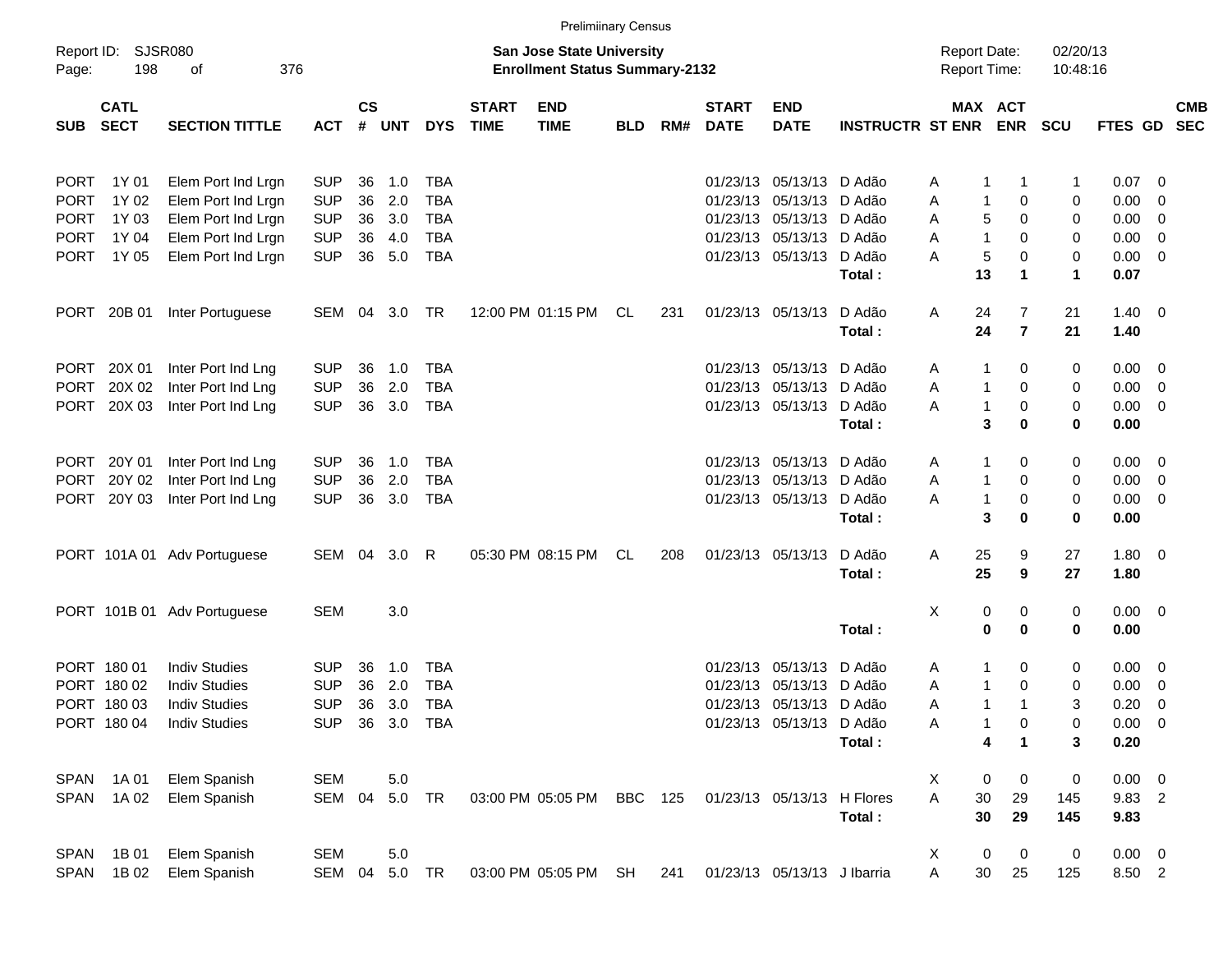|             |                            |                                                                                                    |                                   |               |               |            |                             | <b>Prelimiinary Census</b>                                                |                               |                   |                             |                                                        |                                            |                                     |                                              |                       |                                             |                            |            |
|-------------|----------------------------|----------------------------------------------------------------------------------------------------|-----------------------------------|---------------|---------------|------------|-----------------------------|---------------------------------------------------------------------------|-------------------------------|-------------------|-----------------------------|--------------------------------------------------------|--------------------------------------------|-------------------------------------|----------------------------------------------|-----------------------|---------------------------------------------|----------------------------|------------|
| Page:       | Report ID: SJSR080<br>199  | 376<br>of                                                                                          |                                   |               |               |            |                             | <b>San Jose State University</b><br><b>Enrollment Status Summary-2132</b> |                               |                   |                             |                                                        |                                            | <b>Report Date:</b><br>Report Time: |                                              | 02/20/13<br>10:48:16  |                                             |                            |            |
| SUB         | <b>CATL</b><br><b>SECT</b> | <b>SECTION TITTLE</b>                                                                              | ACT                               | $\mathsf{cs}$ | # UNT         | <b>DYS</b> | <b>START</b><br><b>TIME</b> | <b>END</b><br><b>TIME</b>                                                 | <b>BLD</b>                    | RM#               | <b>START</b><br><b>DATE</b> | <b>END</b><br><b>DATE</b>                              | <b>INSTRUCTR ST ENR ENR</b>                |                                     | MAX ACT                                      | <b>SCU</b>            | FTES GD SEC                                 |                            | <b>CMB</b> |
|             |                            |                                                                                                    |                                   |               |               |            |                             |                                                                           |                               |                   |                             |                                                        | Total:                                     |                                     | 30<br>25                                     | 125                   | 8.50                                        |                            |            |
| <b>SPAN</b> | 4A 01                      | Basic Spanish I                                                                                    | SEM                               | 04            | 3.0           | <b>TBA</b> |                             |                                                                           |                               |                   |                             | 01/23/13 05/13/13                                      | B Villalonga<br>Total:                     | A                                   | 30<br>30<br>30<br>30                         | 90<br>90              | 6.15 3<br>6.15                              |                            |            |
| <b>SPAN</b> | 4B 01                      | <b>Basic Spanish II</b>                                                                            | <b>SEM</b>                        |               | 3.0           |            |                             |                                                                           |                               |                   |                             |                                                        | Total:                                     | Χ                                   | 0<br>0<br>$\bf{0}$<br>$\bf{0}$               | 0<br>0                | $0.00 \t 0$<br>0.00                         |                            |            |
|             | SPAN 20A 01                | Span for Span Spkr                                                                                 | <b>SEM</b>                        |               | 3.0           |            |                             |                                                                           |                               |                   |                             |                                                        | Total:                                     | Χ                                   | 0<br>0<br>$\bf{0}$<br>$\bf{0}$               | 0<br>0                | $0.00 \t 0$<br>0.00                         |                            |            |
|             | SPAN 20B 01                | Span for Span Spkr                                                                                 | SEM 04 3.0 TR                     |               |               |            |                             | 10:30 AM 11:45 AM                                                         | <b>BBC</b> 121                |                   |                             | 01/23/13 05/13/13                                      | B Villalonga<br>Total:                     | A                                   | 17<br>30<br>30<br>17                         | 51<br>51              | $3.40 \ 0$<br>3.40                          |                            |            |
|             | SPAN 25A 01                | Inter Spanish                                                                                      | SEM 04 5.0                        |               |               |            |                             | MWF 12:00 PM 01:25 PM                                                     | <b>BBC</b> 125                |                   |                             | 01/23/13 05/13/13                                      | F De La Call A<br>Total:                   |                                     | 30<br>20<br>30<br>20                         | 100<br>100            | $6.75$ 1<br>6.75                            |                            |            |
|             | SPAN 25B 01                | Inter Spanish                                                                                      | SEM 04 5.0                        |               |               | МW         |                             | 03:00 PM 05:05 PM                                                         | BBC                           | 125               |                             | 01/23/13 05/13/13                                      | J Sempere-MaA<br>Total:                    |                                     | 32<br>16<br>32<br>16                         | 80<br>80              | 5.3300<br>5.33                              |                            |            |
|             |                            | SPAN 101A 01 Advanced Spanish<br>SPAN 101A 02 Advanced Spanish                                     | SEM<br>SEM                        | 04            | 4.0<br>04 4.0 |            |                             | MWF 09:00 AM 10:10 AM<br>MWF 01:30 PM 02:40 PM                            | CL.<br>CL.                    | 216<br>216        |                             | 01/23/13 05/13/13 E Marsh<br>01/23/13 05/13/13 E Marsh | Total:                                     | Α<br>A                              | 22<br>30<br>30<br>16<br>60<br>38             | 88<br>64<br>152       | 5.87 0<br>$4.27 \t 0$<br>10.13              |                            |            |
|             |                            | SPAN 101B 01 Advanced Spanish                                                                      | SEM 04 4.0                        |               |               |            |                             | MWF 10:30 AM 11:40 AM                                                     | <b>BBC</b>                    | 125               |                             |                                                        | 01/23/13 05/13/13 F De La Call A<br>Total: |                                     | 30<br>28<br>28<br>30                         | 112<br>112            | $7.47\ 0$<br>7.47                           |                            |            |
|             |                            | SPAN 102A 01 Spanish Culture                                                                       | SEM 04 3.0                        |               |               | TR         |                             | 01:30 PM 02:45 PM                                                         | CL                            | 206               |                             | 01/23/13 05/13/13                                      | B Villalonga A<br>Total:                   |                                     | 29<br>32<br>32<br>29                         | 87<br>87              | 5.95 3<br>5.95                              |                            |            |
|             |                            | SPAN 102B 01 Hisp Amer Culture<br>SPAN 102B 02 Hisp Amer Culture<br>SPAN 102B 03 Hisp Amer Culture | SEM 04 3.0<br>SEM<br>SEM 04 3.0 F | 04            | 3.0           | TR<br>TR   |                             | 10:30 AM 11:45 AM<br>09:00 AM 10:15 AM<br>09:00 AM 11:45 AM               | <b>CL</b><br><b>DMH</b><br>CL | 206<br>162<br>206 |                             | 01/23/13 05/13/13 B Smith<br>01/23/13 05/13/13 B Smith | 01/23/13 05/13/13 A Fountain<br>Total:     | Α<br>Α<br>Α                         | 30<br>31<br>30<br>31<br>30<br>30<br>90<br>92 | 93<br>93<br>90<br>276 | 6.25<br>$6.20 \t 0$<br>$6.00 \t 0$<br>18.45 | $\overline{\phantom{0}}$ 1 |            |
|             | SPAN 11001                 | Spanish Morphology                                                                                 | SEM 04 3.0 W                      |               |               |            |                             | 06:00 PM 08:45 PM                                                         | CL                            | 206               |                             | 01/23/13 05/13/13 E Marsh                              | Total:                                     | A                                   | 30<br>30<br>30<br>30                         | 90<br>90              | 6.25 5<br>6.25                              |                            |            |
|             |                            | SPAN 120A 01 Spanish Lit                                                                           | SEM 04 3.0 MW                     |               |               |            |                             | 04:30 PM 05:45 PM                                                         | CL                            | 216               |                             | 01/23/13 05/13/13 E Marsh                              |                                            | A                                   | 29<br>32                                     | 87                    | 5.85 1                                      |                            |            |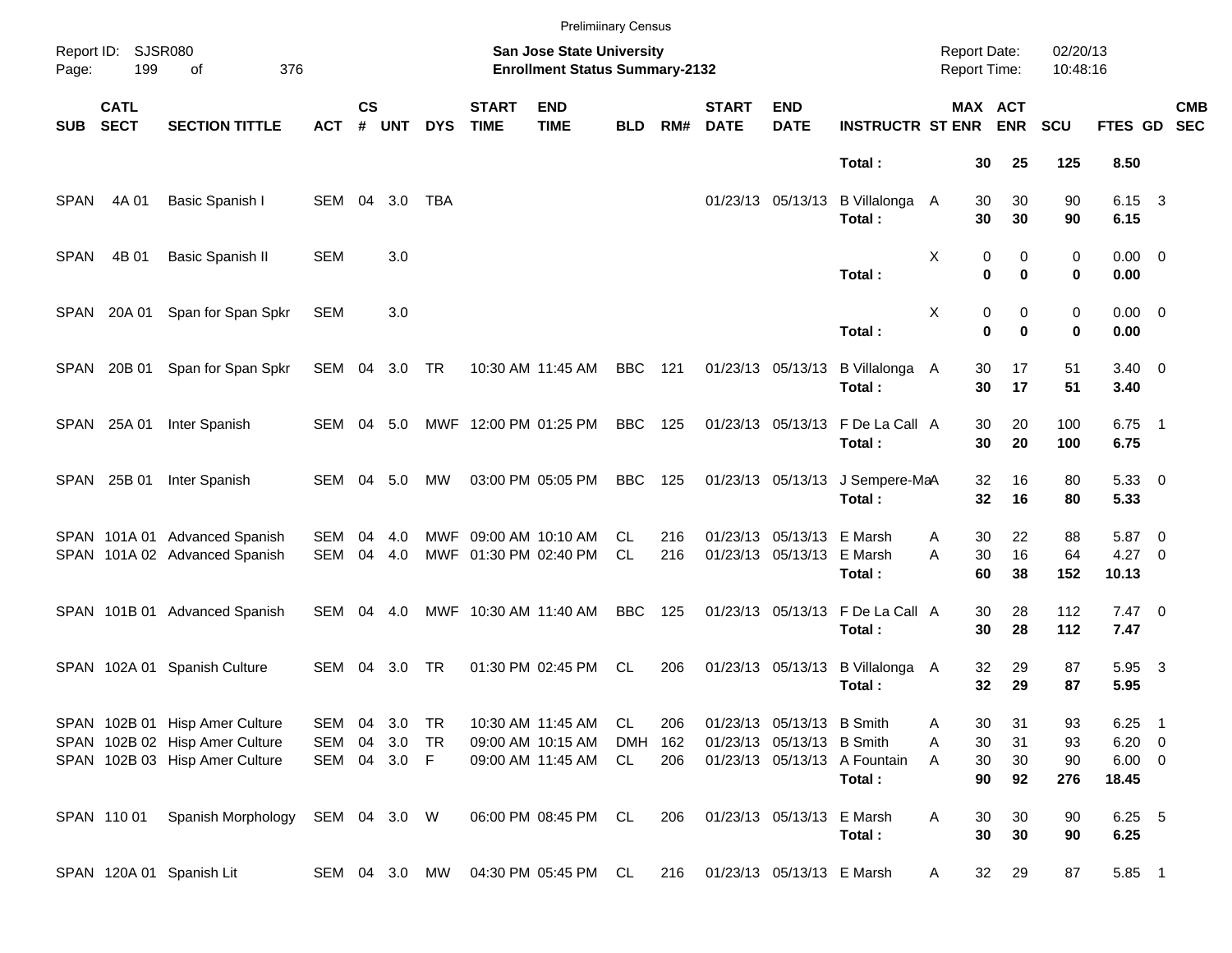|            |                            |                               |              |               |            |              |                             | <b>Prelimiinary Census</b>                                                |            |     |                             |                            |                                        |                                     |                     |                       |                      |                     |                            |                          |
|------------|----------------------------|-------------------------------|--------------|---------------|------------|--------------|-----------------------------|---------------------------------------------------------------------------|------------|-----|-----------------------------|----------------------------|----------------------------------------|-------------------------------------|---------------------|-----------------------|----------------------|---------------------|----------------------------|--------------------------|
| Page:      | Report ID: SJSR080<br>200  | 376<br>of                     |              |               |            |              |                             | <b>San Jose State University</b><br><b>Enrollment Status Summary-2132</b> |            |     |                             |                            |                                        | <b>Report Date:</b><br>Report Time: |                     |                       | 02/20/13<br>10:48:16 |                     |                            |                          |
| <b>SUB</b> | <b>CATL</b><br><b>SECT</b> | <b>SECTION TITTLE</b>         | <b>ACT</b>   | $\mathsf{cs}$ | # UNT      | <b>DYS</b>   | <b>START</b><br><b>TIME</b> | <b>END</b><br><b>TIME</b>                                                 | <b>BLD</b> | RM# | <b>START</b><br><b>DATE</b> | <b>END</b><br><b>DATE</b>  | <b>INSTRUCTR ST ENR</b>                |                                     |                     | MAX ACT<br><b>ENR</b> | <b>SCU</b>           | <b>FTES GD</b>      |                            | <b>CMB</b><br><b>SEC</b> |
|            |                            |                               |              |               |            |              |                             |                                                                           |            |     |                             |                            | Total:                                 |                                     | 32                  | 29                    | 87                   | 5.85                |                            |                          |
|            | SPAN 132 01                | Span for Professn             | <b>LEC</b>   | 02            | 3.0        | <b>TBA</b>   |                             |                                                                           |            |     |                             | 01/23/13 05/13/13          | J Alcantar                             | A                                   | 10                  | 6                     | 18                   | 1.50 6              |                            |                          |
|            | SPAN 132 02                | Span for Professn             | <b>LEC</b>   |               | 3.0        |              |                             |                                                                           |            |     |                             |                            |                                        | X                                   | 0                   | $\mathbf 0$           | 0                    | $0.00 \t 0$         |                            |                          |
|            |                            |                               |              |               |            |              |                             |                                                                           |            |     |                             |                            | Total:                                 |                                     | 10                  | 6                     | 18                   | 1.50                |                            |                          |
|            |                            | SPAN 140B 01 Spanish Amer Lit | SEM 04 3.0   |               |            | TR           |                             | 03:00 PM 04:15 PM                                                         | CL         | 216 |                             | 01/23/13 05/13/13          | A Fountain                             | Α                                   | 30                  | 29                    | 87                   | 6.20 8              |                            |                          |
|            |                            |                               |              |               |            |              |                             |                                                                           |            |     |                             |                            | Total:                                 |                                     | 30                  | 29                    | 87                   | 6.20                |                            |                          |
|            | SPAN 170 01                | Spanish Translation           | SEM 04 3.0   |               |            | MW           |                             | 10:30 AM 11:45 AM                                                         | ENG 327    |     |                             | 01/23/13 05/13/13 C Bacich |                                        | Α                                   | 30                  | 29                    | 87                   | 6.004               |                            |                          |
|            |                            |                               |              |               |            |              |                             |                                                                           |            |     |                             |                            | Total:                                 |                                     | 30                  | 29                    | 87                   | 6.00                |                            |                          |
|            | SPAN 180 01                | Indiv Stdies Span             | <b>SUP</b>   | 36            | 1.0        | TBA          |                             |                                                                           |            |     |                             |                            | 01/23/13 05/13/13 A Fountain           | A                                   | 1                   |                       | 1                    | $0.08$ 1            |                            |                          |
|            | SPAN 180 02                | Indiv Stdies Span             | <b>SUP</b>   | 36            | 2.0        | <b>TBA</b>   |                             |                                                                           |            |     |                             | 01/23/13 05/13/13          |                                        | Α                                   | 1                   | 0                     | 0                    | $0.00 \t 0$         |                            |                          |
|            | SPAN 180 03                | Indiv Stdies Span             | <b>SUP</b>   | 36            | 3.0        | <b>TBA</b>   |                             |                                                                           |            |     |                             |                            | 01/23/13 05/13/13 B Villalonga         | A                                   | $\mathbf{1}$        | $\mathbf{1}$          | 3                    | $0.20 \ 0$          |                            |                          |
|            | SPAN 180 04                | Indiv Stdies Span             | <b>SUP</b>   |               | 36 3.0     | <b>TBA</b>   |                             |                                                                           |            |     |                             |                            | 01/23/13 05/13/13 A Fountain           | A                                   | $\mathbf{1}$        | 0                     | 0                    | $0.00 \t 0$         |                            |                          |
|            |                            |                               |              |               |            |              |                             |                                                                           |            |     |                             |                            | Total:                                 |                                     | 4                   | $\mathbf{2}$          | 4                    | 0.28                |                            |                          |
|            | SPAN 202 01                | Sem Hisp Civ Cult             | SEM 05 3.0   |               |            | R            |                             | 05:00 PM 07:45 PM                                                         | CL         | 216 |                             | 01/23/13 05/13/13          | A Fountain                             | Α                                   | 25                  | 24                    | 72                   | 6.00 24             |                            |                          |
|            |                            |                               |              |               |            |              |                             |                                                                           |            |     |                             |                            | Total:                                 |                                     | 25                  | 24                    | 72                   | 6.00                |                            |                          |
|            | SPAN 220 01                | Hist Span Linguis             | SEM 05 3.0   |               |            | M            |                             | 06:00 PM 08:45 PM                                                         | <b>BBC</b> | 125 |                             | 01/23/13 05/13/13          | J Sempere-MaA                          |                                     | 25                  | 22                    | 66                   | 5.50 22             |                            |                          |
|            |                            |                               |              |               |            |              |                             |                                                                           |            |     |                             |                            | Total:                                 |                                     | 25                  | 22                    | 66                   | 5.50                |                            |                          |
|            | SPAN 270 01                | Sem Contemp Lit               | SEM 05 3.0 T |               |            |              |                             | 05:00 PM 07:45 PM                                                         | CL.        | 216 |                             | 01/23/13 05/13/13          | A Fountain                             | Α                                   | 25                  | 25                    | 75                   | 6.25 25             |                            |                          |
|            |                            |                               |              |               |            |              |                             |                                                                           |            |     |                             |                            | Total:                                 |                                     | 25                  | 25                    | 75                   | 6.25                |                            |                          |
|            | SPAN 298 01                | <b>Special Study</b>          | <b>SUP</b>   | 25            | 1.0        | <b>TBA</b>   |                             |                                                                           |            |     |                             | 01/23/13 05/13/13 H Chan   |                                        | Α                                   | 1                   | 3                     | 3                    | $0.20 \ 0$          |                            |                          |
|            | SPAN 298 02                | <b>Special Study</b>          | <b>SUP</b>   | 25            | 2.0        | <b>TBA</b>   |                             |                                                                           |            |     |                             |                            | 01/23/13 05/13/13 A Fountain           | A                                   | $\mathbf{1}$        | $\mathbf 0$           | 0                    | $0.00 \t 0$         |                            |                          |
|            | SPAN 298 03                | <b>Special Study</b>          | <b>SUP</b>   |               | 25 3.0     | TBA          |                             |                                                                           |            |     |                             |                            | 01/23/13 05/13/13 A Fountain           | Α                                   | 1                   | 1                     | 3                    | 0.20                | $\overline{\phantom{0}}$   |                          |
|            | SPAN 298 04                | <b>Special Study</b>          | <b>SUP</b>   |               | 25 3.0     | TBA          |                             |                                                                           |            |     |                             |                            | 01/23/13 05/13/13 A Fountain           | A                                   |                     |                       | 3                    | 0.25                | $\overline{\phantom{0}}$ 1 |                          |
|            | SPAN 298 05                | <b>Special Study</b>          | <b>SUP</b>   |               | 25 4.0     | TBA          |                             |                                                                           |            |     |                             |                            | 01/23/13 05/13/13 A Fountain           | Α                                   |                     |                       | 4                    | $0.33$ 1            |                            |                          |
|            | SPAN 298 06                | <b>Special Study</b>          | <b>SUP</b>   |               | 25 5.0     | TBA          |                             |                                                                           |            |     |                             |                            | 01/23/13 05/13/13 A Fountain           | Α                                   | 1                   | 0                     | 0                    | $0.00 \t 0$         |                            |                          |
|            | SPAN 298 07                | <b>Special Study</b>          | <b>SUP</b>   |               | 25 6.0 TBA |              |                             |                                                                           |            |     |                             |                            | 01/23/13 05/13/13 A Fountain<br>Total: | A                                   | 1<br>$\overline{7}$ | 0<br>6                | 0<br>13              | $0.00 \t 0$<br>0.98 |                            |                          |
|            |                            |                               |              |               |            |              |                             |                                                                           |            |     |                             |                            |                                        |                                     |                     |                       |                      |                     |                            |                          |
|            | SPAN 299 01                | <b>Masters Thesis</b>         | <b>SUP</b>   |               | 25 3.0     | TBA          |                             |                                                                           |            |     |                             | 01/23/13 05/13/13          |                                        | Α                                   |                     | 0                     | 0                    | $0.00 \t 0$         |                            |                          |
|            | SPAN 299 02                | <b>Masters Thesis</b>         | <b>SUP</b>   |               | 25 3.0     | TBA          |                             |                                                                           |            |     |                             | 01/23/13 05/13/13          |                                        | Α                                   | 1                   | 0                     | 0                    | $0.00 \t 0$         |                            |                          |
|            | SPAN 299 03                | <b>Masters Thesis</b>         | <b>SUP</b>   |               |            | 25  4.0  TBA |                             |                                                                           |            |     |                             | 01/23/13 05/13/13          |                                        | Α                                   | 1                   | 0                     | 0                    | $0.00 \t 0$         |                            |                          |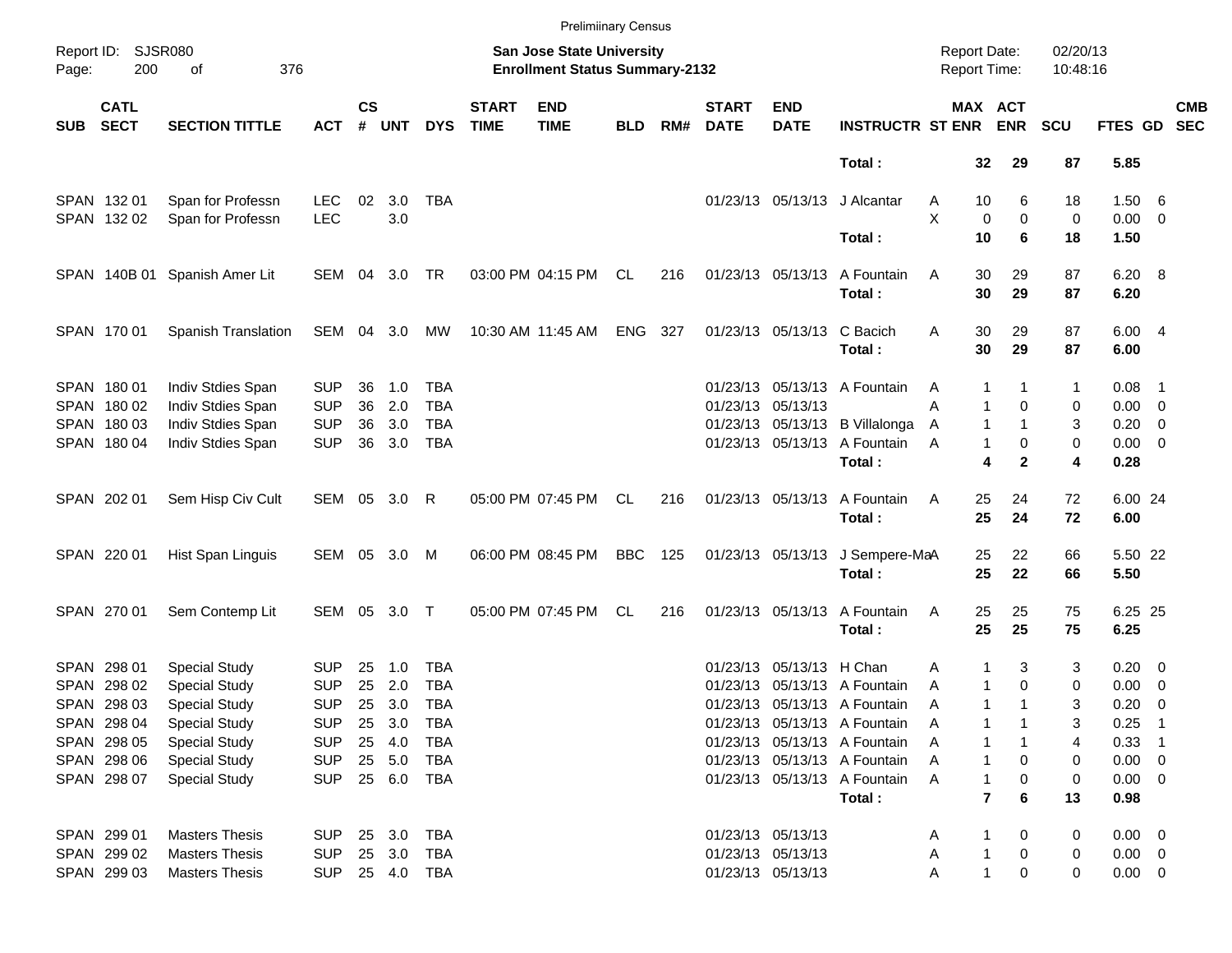|                     |                            |                                                |                          |                    |            |            |                             | <b>Prelimiinary Census</b>                                                |            |     |                             |                                                  |                                                       |                                            |                   |                          |                             |                                     |                                 |                          |
|---------------------|----------------------------|------------------------------------------------|--------------------------|--------------------|------------|------------|-----------------------------|---------------------------------------------------------------------------|------------|-----|-----------------------------|--------------------------------------------------|-------------------------------------------------------|--------------------------------------------|-------------------|--------------------------|-----------------------------|-------------------------------------|---------------------------------|--------------------------|
| Report ID:<br>Page: | 201                        | <b>SJSR080</b><br>376<br>оf                    |                          |                    |            |            |                             | <b>San Jose State University</b><br><b>Enrollment Status Summary-2132</b> |            |     |                             |                                                  |                                                       | <b>Report Date:</b><br><b>Report Time:</b> |                   |                          | 02/20/13<br>10:48:16        |                                     |                                 |                          |
| <b>SUB</b>          | <b>CATL</b><br><b>SECT</b> | <b>SECTION TITTLE</b>                          | <b>ACT</b>               | $\mathsf{cs}$<br># | <b>UNT</b> | <b>DYS</b> | <b>START</b><br><b>TIME</b> | <b>END</b><br><b>TIME</b>                                                 | <b>BLD</b> | RM# | <b>START</b><br><b>DATE</b> | <b>END</b><br><b>DATE</b>                        | <b>INSTRUCTR ST ENR</b>                               |                                            |                   | MAX ACT<br><b>ENR</b>    | <b>SCU</b>                  | <b>FTES GD</b>                      |                                 | <b>CMB</b><br><b>SEC</b> |
| SPAN<br><b>SPAN</b> | 299 04<br>299 05           | <b>Masters Thesis</b><br><b>Masters Thesis</b> | <b>SUP</b><br><b>SUP</b> | 25<br>25           | 5.0<br>6.0 | TBA<br>TBA |                             |                                                                           |            |     | 01/23/13<br>01/23/13        | 05/13/13<br>05/13/13                             | A Fountain<br>Total:                                  | A<br>A                                     | 5                 | $\mathbf{0}$<br>-1       | 0<br>6<br>6                 | 0.00<br>0.50<br>0.50                | $\overline{\phantom{0}}$<br>- 1 |                          |
| <b>VIET</b>         | 1B 01                      | Elem Vietnamese                                | <b>SEM</b>               | 04                 | 3.0        | R.         |                             | 03:00 PM 05:45 PM                                                         | <b>SH</b>  | 238 | 01/23/13                    | 05/13/13                                         | H Le<br>Total:                                        | $\mathsf{A}$                               | 30<br>30          | 23<br>23                 | 69<br>69                    | 4.60 0<br>4.60                      |                                 |                          |
| <b>VIET</b>         | 20B 01                     | Vietlitcy for Viet                             | <b>SEM</b>               |                    | 3.0        |            |                             |                                                                           |            |     |                             |                                                  | Total:                                                | X                                          | 0<br>0            | 0<br>$\mathbf 0$         | 0<br>0                      | $0.00 \t 0$<br>0.00                 |                                 |                          |
|                     | Department :               | <b>World Languages &amp; Literatures</b>       |                          |                    |            |            |                             |                                                                           |            |     |                             | <b>Lower Division:</b><br><b>Upper Division:</b> | <b>Department Total:</b><br><b>Graduate Division:</b> | 1793                                       | 831<br>827<br>135 | 1134<br>450<br>596<br>88 | 4147<br>1993<br>1898<br>256 | 284.07<br>134.18<br>128.75<br>21.13 |                                 |                          |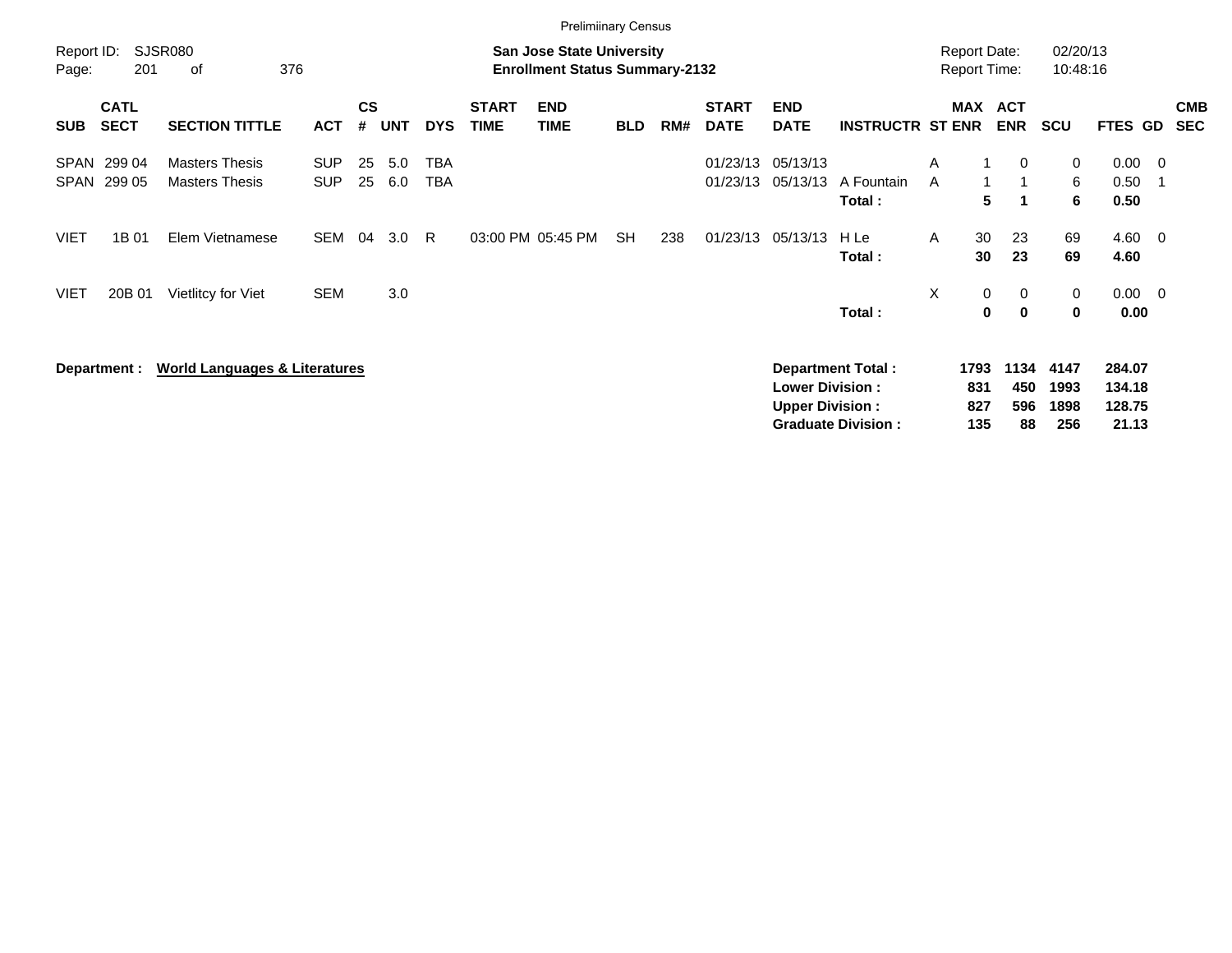|                     |                            |                                  |            |                |            |            |                             | <b>Prelimiinary Census</b>                                                |            |      |                             |                            |                         |                                            |         |                |                      |         |                          |                          |
|---------------------|----------------------------|----------------------------------|------------|----------------|------------|------------|-----------------------------|---------------------------------------------------------------------------|------------|------|-----------------------------|----------------------------|-------------------------|--------------------------------------------|---------|----------------|----------------------|---------|--------------------------|--------------------------|
| Report ID:<br>Page: | 202                        | SJSR080<br>376<br>οf             |            |                |            |            |                             | <b>San Jose State University</b><br><b>Enrollment Status Summary-2132</b> |            |      |                             |                            |                         | <b>Report Date:</b><br><b>Report Time:</b> |         |                | 02/20/13<br>10:48:16 |         |                          |                          |
| <b>SUB</b>          | <b>CATL</b><br><b>SECT</b> | <b>SECTION TITTLE</b>            | <b>ACT</b> | <b>CS</b><br># | <b>UNT</b> | <b>DYS</b> | <b>START</b><br><b>TIME</b> | <b>END</b><br><b>TIME</b>                                                 | BLD        | RM#  | <b>START</b><br><b>DATE</b> | <b>END</b><br><b>DATE</b>  | <b>INSTRUCTR ST ENR</b> |                                            | MAX ACT | <b>ENR</b>     | <b>SCU</b>           | FTES GD |                          | <b>CMB</b><br><b>SEC</b> |
| College             |                            | <b>Humanities &amp; the Arts</b> |            |                |            |            |                             |                                                                           |            |      |                             |                            |                         |                                            |         |                |                      |         |                          |                          |
|                     | Department :               | <b>Humanities</b>                |            |                |            |            |                             |                                                                           |            |      |                             |                            |                         |                                            |         |                |                      |         |                          |                          |
| AMS                 | 1B 10                      | American Civ                     | <b>LEC</b> | 01             | 0.0        | MW         |                             | 12:00 PM 01:15 PM                                                         | <b>SH</b>  | 100  |                             | 01/23/13 05/13/13          | M Wyman                 | Α                                          | 30      | 25             | 75                   | 0.00    | 0                        |                          |
| AMS                 | 1B 11                      | American Civ                     | <b>SEM</b> | 05             | 6.0        | МW         |                             | 01:30 PM 02:45 PM                                                         | <b>SH</b>  | 238  | 01/23/13                    | 05/13/13                   | M Wyman                 | Α                                          | 30      | 25             | 75                   | 10.00   | 0                        |                          |
| AMS                 | 1B 20                      | American Civ                     | <b>LEC</b> | 01             | 0.0        | МW         |                             | 12:00 PM 01:15 PM                                                         | <b>SH</b>  | 100  |                             | 01/23/13 05/13/13          | K English               | Α                                          | 30      | 25             | 75                   | 0.00    | 0                        |                          |
| AMS                 | 1B 21                      | American Civ                     | <b>SEM</b> | 05             | 6.0        | МW         |                             | 01:30 PM 02:45 PM                                                         | DMH        | 208  |                             | 01/23/13 05/13/13          | K English               | Α                                          | 30      | 25             | 75                   | 10.00   | 0                        |                          |
| AMS                 | 1B 30                      | American Civ                     | <b>LEC</b> | 01             | 0.0        | МW         |                             | 12:00 PM 01:15 PM                                                         | SН         | 100  |                             | 01/23/13 05/13/13          | J Georges               | A                                          | 30      | 29             | 87                   | 0.00    | 0                        |                          |
| AMS                 | 1B 31                      | American Civ                     | <b>SEM</b> | 05             | 6.0        | МW         |                             | 01:30 PM 02:45 PM                                                         | <b>SH</b>  | 240  |                             | 01/23/13 05/13/13          | J Georges               | Α                                          | 30      | 29             | 87                   | 11.60   | 0                        |                          |
| AMS                 | 1B 40                      | American Civ                     | <b>LEC</b> | 01             | 0.0        | TR         |                             | 12:00 PM 01:15 PM                                                         | <b>BBC</b> | 004  | 01/23/13                    | 05/13/13                   | S Guenter               | Α                                          | 30      | 29             | 87                   | 0.00    | 0                        |                          |
| AMS                 | 1B 41                      | American Civ                     | <b>SEM</b> | 05             | 6.0        | <b>TR</b>  |                             | 01:30 PM 02:45 PM                                                         | <b>CL</b>  | 218  | 01/23/13                    | 05/13/13                   | S Guenter               | Α                                          | 30      | 29             | 87                   | 11.60   | 0                        |                          |
| AMS                 | 1B 50                      | American Civ                     | <b>LEC</b> | 01             | 0.0        | <b>TR</b>  |                             | 12:00 PM 01:15 PM                                                         | <b>BBC</b> | 004  | 01/23/13                    | 05/13/13                   | J Franks                | Α                                          | 30      | 26             | 78                   | 0.00    | 0                        |                          |
| AMS                 | 1B 51                      | American Civ                     | <b>SEM</b> | 05             | 6.0        | <b>TR</b>  |                             | 01:30 PM 02:45 PM                                                         | <b>SH</b>  | 240  | 01/23/13                    | 05/13/13                   | J Franks                | Α                                          | 30      | 26             | 78                   | 10.40   | 0                        |                          |
| AMS                 | 1B 60                      | American Civ                     | <b>LEC</b> | 01             | 0.0        | <b>TR</b>  |                             | 12:00 PM 01:15 PM                                                         | <b>BBC</b> | 004  | 01/23/13                    | 05/13/13                   | J Brahinsky             | A                                          | 30      | 30             | 90                   | 0.00    | 0                        |                          |
| AMS                 | 1B 61                      | American Civ                     | <b>SEM</b> | 05             | 6.0        | <b>TR</b>  |                             | 01:30 PM 02:45 PM                                                         | <b>SH</b>  | 238  |                             | 01/23/13 05/13/13          | J Brahinsky             | $\overline{A}$                             | 30      | 30             | 90                   | 12.00   | 0                        |                          |
|                     |                            |                                  |            |                |            |            |                             |                                                                           |            |      |                             |                            | Total:                  |                                            | 360     | 328            | 984                  | 65.60   |                          |                          |
|                     |                            |                                  |            |                |            |            |                             | 09:00 AM 10:15 AM                                                         |            |      |                             |                            |                         |                                            |         |                |                      |         |                          |                          |
| AMS                 | 129 01                     | How World Sees USA LEC           |            | 02             | 3.0        | <b>TR</b>  |                             |                                                                           | CL         | 308  |                             | 01/23/13 05/13/13          | J Ormsbee               | A                                          | 30      | 18             | 54                   | 3.60    | - 0                      |                          |
|                     |                            |                                  |            |                |            |            |                             |                                                                           |            |      |                             |                            | Total:                  |                                            | 30      | 18             | 54                   | 3.60    |                          |                          |
| AMS                 | 159 01                     | Nat & World Cult                 | <b>SEM</b> | 05             | 3.0        | <b>TBA</b> |                             |                                                                           |            |      |                             | 01/23/13 05/13/13          | J Pfeiffer              | Α                                          | 70      | 16             | 48                   | 3.20    | $0\,$ C                  |                          |
| <b>ENVS</b>         | 159 01                     | Nat & World Cult                 | <b>SEM</b> | 05             | 3.0        | <b>TBA</b> |                             |                                                                           |            |      | 01/23/13                    | 05/13/13                   | J Pfeiffer              | Α                                          | 0       | 6              | 18                   | 1.20    | 0 <sup>o</sup>           |                          |
| <b>HUM</b>          | 159 01                     | Nat & World Cult                 | <b>SEM</b> | 05             | 3.0        | <b>TBA</b> |                             |                                                                           |            |      | 01/23/13                    | 05/13/13                   | J Pfeiffer              | A                                          | 0       | 8              | 24                   | 1.60    | 0 <sup>o</sup>           |                          |
| AMS                 | 159 02                     | Nat & World Cult                 | <b>SEM</b> | 05             | 3.0        | F          |                             | 10:30 AM 01:15 PM                                                         | DMH        | 149B | 01/23/13                    | 05/13/13                   | R Keady                 | Α                                          | 40      | 13             | 39                   | 2.60    | 0 <sup>o</sup>           |                          |
| <b>ENVS</b>         | 159 02                     | Nat & World Cult                 | <b>SEM</b> | 05             | 3.0        | F          |                             | 10:30 AM 01:15 PM                                                         | <b>DMH</b> | 149B | 01/23/13                    | 05/13/13                   | R Keady                 | Α                                          | 0       | 6              | 18                   | 1.20    | 0 <sup>o</sup>           |                          |
| <b>HUM</b>          | 159 02                     | Nat & World Cult                 | <b>SEM</b> | 05             | 3.0        | F          |                             | 10:30 AM 01:15 PM                                                         | DMH        | 149B | 01/23/13                    | 05/13/13                   | R Keady                 | Α                                          | 0       | $\overline{2}$ | 6                    | 0.40    | 0 <sup>o</sup>           |                          |
| AMS                 | 159 03                     | Nat & World Cult                 | <b>SEM</b> | 05             | 3.0        | W          |                             | 01:30 PM 04:15 PM                                                         | DMH        | 226B | 01/23/13                    | 05/13/13                   | J Ormsbee               | A                                          | 40      | 18             | 54                   | 3.60    | 0 <sup>o</sup>           |                          |
| <b>ENVS</b>         | 159 03                     | Nat & World Cult                 | <b>SEM</b> | 05             | 3.0        | W          |                             | 01:30 PM 04:15 PM                                                         | <b>DMH</b> | 226B | 01/23/13                    | 05/13/13                   | J Ormsbee               | A                                          | 0       | $\overline{7}$ | 21                   | 1.40    | $0\,$ C                  |                          |
| <b>HUM</b>          | 159 03                     | Nat & World Cult                 | <b>SEM</b> | 05             | 3.0        | W          |                             | 01:30 PM 04:15 PM                                                         | DMH        | 226B | 01/23/13 05/13/13           |                            | J Ormsbee               | A                                          | 0       | $\overline{7}$ | 21                   | 1.40    | 0 <sup>o</sup>           |                          |
|                     |                            |                                  |            |                |            |            |                             |                                                                           |            |      |                             |                            | Total:                  |                                            | 150     | 83             | 249                  | 16.60   |                          |                          |
|                     |                            |                                  |            |                |            |            |                             |                                                                           |            |      |                             |                            |                         |                                            |         |                |                      |         |                          |                          |
| AMS                 | 169 01                     | Amer Dream                       | SEM        | 05             | 3.0        | <b>TR</b>  |                             | 10:30 AM 11:45 AM                                                         |            |      |                             | DMH 226B 01/23/13 05/13/13 | J Ormsbee               | Α                                          | 40      | 28             | 84                   | 5.60    | 0 <sup>o</sup>           |                          |
| HUM                 | 169 01                     | Amer Dream                       | <b>SEM</b> | 05             | 3.0        | <b>TR</b>  |                             | 10:30 AM 11:45 AM                                                         | DMH        |      |                             | 226B 01/23/13 05/13/13     | J Ormsbee               | A                                          | 0       | 6              | 18                   | 1.20    | 0 <sup>o</sup>           |                          |
| AMS                 | 169 02                     | Amer Dream                       | <b>SEM</b> |                | 3.0        |            |                             |                                                                           |            |      |                             |                            |                         | Х                                          | 0       | 0              | 0                    | 0.00    | 0                        |                          |
| HUM                 | 169 02                     | Amer Dream                       | <b>SEM</b> |                | 3.0        |            |                             |                                                                           |            |      |                             |                            |                         | X                                          | 0       | 0              | 0                    | 0.00    | $\overline{\phantom{0}}$ |                          |
|                     |                            |                                  |            |                |            |            |                             |                                                                           |            |      |                             |                            | Total:                  |                                            | 40      | 34             | 102                  | 6.80    |                          |                          |
|                     |                            |                                  |            |                |            |            |                             |                                                                           |            |      |                             |                            |                         |                                            |         |                |                      |         |                          |                          |
| AMS                 | 179 01                     | Amer Pop Culture                 | SEM        |                | 05 3.0     | МW         |                             | 10:30 AM 11:45 AM                                                         | CL.        | 218  |                             | 01/23/13 05/13/13 S Riley  |                         | A                                          | 32      | 29             | 87                   | 5.80    | $0\,$ C                  |                          |
| HUM                 | 179 01                     | Amer Pop Culture                 | SEM 05 3.0 |                |            | MW.        |                             | 10:30 AM 11:45 AM                                                         | CL.        | 218  |                             | 01/23/13 05/13/13 S Riley  |                         | A                                          | 0       | 3              | 9                    | 0.60    | $0\,$ C                  |                          |
|                     |                            |                                  |            |                |            |            |                             |                                                                           |            |      |                             |                            | Total:                  |                                            | 32      | 32             | 96                   | 6.40    |                          |                          |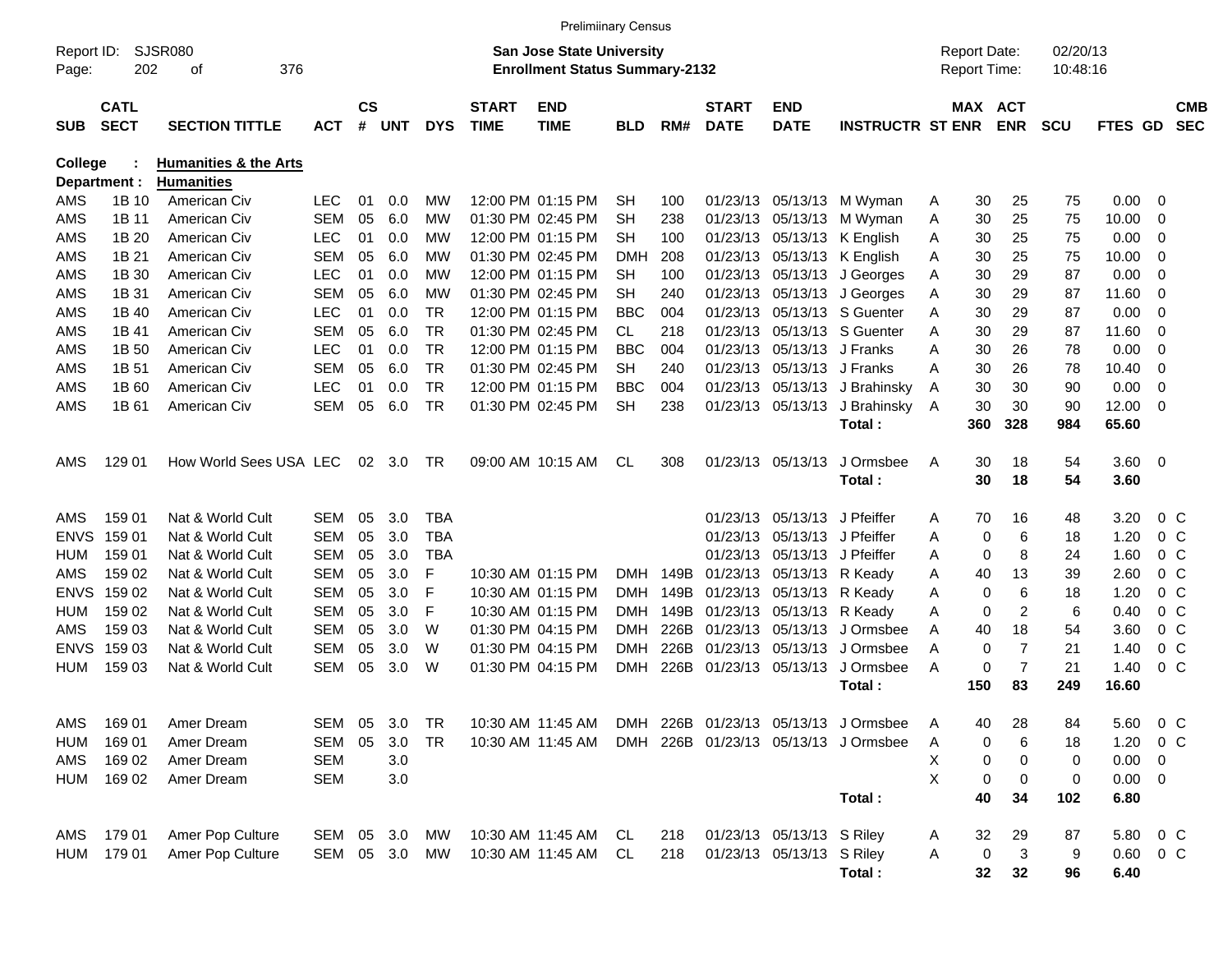|            |                                        |                           |              |                    |            |            |                             | <b>Prelimiinary Census</b>                                         |                  |          |                             |                           |                                       |                                            |                      |                      |                         |                          |                          |
|------------|----------------------------------------|---------------------------|--------------|--------------------|------------|------------|-----------------------------|--------------------------------------------------------------------|------------------|----------|-----------------------------|---------------------------|---------------------------------------|--------------------------------------------|----------------------|----------------------|-------------------------|--------------------------|--------------------------|
| Page:      | Report ID: SJSR080<br>203<br>376<br>οf |                           |              |                    |            |            |                             | San Jose State University<br><b>Enrollment Status Summary-2132</b> |                  |          |                             |                           |                                       | <b>Report Date:</b><br><b>Report Time:</b> |                      | 02/20/13<br>10:48:16 |                         |                          |                          |
| <b>SUB</b> | <b>CATL</b><br><b>SECT</b>             | <b>SECTION TITTLE</b>     | <b>ACT</b>   | $\mathsf{cs}$<br># | <b>UNT</b> | <b>DYS</b> | <b>START</b><br><b>TIME</b> | <b>END</b><br><b>TIME</b>                                          | <b>BLD</b>       | RM#      | <b>START</b><br><b>DATE</b> | <b>END</b><br><b>DATE</b> | <b>INSTRUCTR ST ENR</b>               | <b>MAX ACT</b>                             | <b>ENR</b>           | <b>SCU</b>           | FTES GD                 |                          | <b>CMB</b><br><b>SEC</b> |
| AMS        | 180 01                                 | <b>Individual Studies</b> | <b>SUP</b>   |                    | 36 3.0     | TBA        |                             |                                                                    |                  |          |                             |                           | 01/23/13 05/13/13 S Guenter<br>Total: | Α<br>2<br>$\mathbf{2}$                     | 0<br>$\bf{0}$        | 0<br>0               | $0.00 \t 0$<br>0.00     |                          |                          |
| CA         | 173 01                                 | Cont World Arts           | <b>LEC</b>   | 01                 | 3.0        | MW         |                             | 12:00 PM 01:15 PM                                                  | CL               | 218      |                             | 01/23/13 05/13/13 S Riley |                                       | 32<br>Α                                    | 23                   | 69                   | 4.60                    | 0 C                      |                          |
|            | ENGL 173 01                            | Cont World Arts           | <b>LEC</b>   | 01                 | 3.0        | MW         |                             | 12:00 PM 01:15 PM                                                  | CL               | 218      |                             | 01/23/13 05/13/13 S Riley |                                       | $\mathbf 0$<br>Α                           | $\overline{4}$       | 12                   | 0.80                    | $0\,$ C                  |                          |
|            | MUSC 173 01                            | Cont World Arts           | <b>LEC</b>   | 01                 | 3.0        | MW         |                             | 12:00 PM 01:15 PM                                                  | CL.<br><b>CL</b> | 218      |                             | 01/23/13 05/13/13 S Riley |                                       | 0<br>Α<br>A                                | 3                    | 9                    | 0.60                    | 0 <sup>o</sup>           |                          |
| TA         | 17301                                  | Cont World Arts           | <b>LEC</b>   | 01                 | 3.0        | MW         |                             | 12:00 PM 01:15 PM                                                  |                  | 218      |                             | 01/23/13 05/13/13 S Riley | Total:                                | 0<br>32                                    | $\overline{c}$<br>32 | 6<br>96              | 0.40<br>6.40            | 0 <sup>o</sup>           |                          |
| CA         | 176 02                                 | Creativ Leadership        | SEM 05 3.0 T |                    |            |            |                             | 01:30 PM 04:15 PM                                                  | CL               | 308      |                             | 01/23/13 05/13/13         | W McCraw<br>Total:                    | A<br>30<br>30                              | 29<br>29             | 87<br>87             | 5.80 0<br>5.80          |                          |                          |
| CA         | 17701                                  | Arts for teaching         | <b>LEC</b>   | 02                 | 3.0        | TR.        |                             | 10:30 AM 11:45 AM                                                  | CL.              | 308      |                             |                           | 01/23/13 05/13/13 S Verducci - A      | 30                                         | 30                   | 90                   | $6.00 \quad 0$          |                          |                          |
| CA         | 17702                                  | Arts for teaching         | <b>LEC</b>   | 02                 | 3.0        | <b>MW</b>  |                             | 10:30 AM 11:45 AM                                                  | ART              | 203      |                             | 01/23/13 05/13/13         | K Kratochvil A<br>Total:              | 30<br>60                                   | 30<br>60             | 90<br>180            | $6.00 \quad 0$<br>12.00 |                          |                          |
| CA         | 178 01                                 | Senior Seminar            | SEM          |                    | 05 3.0     | R          |                             | 01:30 PM 04:15 PM                                                  | CL               | 308      |                             | 01/23/13 05/13/13 S Riley |                                       | Α<br>25                                    | 15                   | 45                   | $3.00 \ 0$              |                          |                          |
|            |                                        |                           |              |                    |            |            |                             |                                                                    |                  |          |                             |                           | Total:                                | 25                                         | 15                   | 45                   | 3.00                    |                          |                          |
| CA         | 180 01                                 | <b>Individual Studies</b> | <b>SUP</b>   | 36                 | 1.0        | TBA        |                             |                                                                    |                  |          |                             | 01/23/13 05/13/13 S Riley |                                       | 1<br>Α                                     | 0                    | 0                    | $0.00 \quad 0$          |                          |                          |
| CA         | 180 02                                 | <b>Individual Studies</b> | <b>SUP</b>   | 36                 | 2.0        | TBA        |                             |                                                                    |                  |          |                             | 01/23/13 05/13/13 S Riley |                                       | Α<br>$\mathbf{1}$                          | 0                    | 0                    | $0.00 \t 0$             |                          |                          |
| CA         | 180 03                                 | <b>Individual Studies</b> | <b>SUP</b>   | 36                 | 3.0        | <b>TBA</b> |                             |                                                                    |                  |          |                             | 01/23/13 05/13/13 S Riley |                                       | Α<br>2                                     | 0                    | 0                    | 0.00                    | $\overline{\phantom{0}}$ |                          |
| CA         | 180 04                                 | <b>Individual Studies</b> | <b>SUP</b>   | 36                 | 4.0        | TBA        |                             |                                                                    |                  |          |                             | 01/23/13 05/13/13 S Riley |                                       | $\mathbf{1}$<br>A                          | 0                    | 0                    | $0.00 \t 0$             |                          |                          |
|            |                                        |                           |              |                    |            |            |                             |                                                                    |                  |          |                             |                           | Total:                                | 5                                          | 0                    | 0                    | 0.00                    |                          |                          |
| CA         | 190 01                                 | Field Work-Intern         | <b>SUP</b>   | 36                 | 1.0        | TBA        |                             |                                                                    |                  |          |                             | 01/23/13 05/13/13 S Riley |                                       | 1<br>Α                                     | 0                    | 0                    | $0.00 \quad 0$          |                          |                          |
| CA         | 190 02                                 | Field Work-Intern         | <b>SUP</b>   | 36                 | 2.0        | TBA        |                             |                                                                    |                  |          |                             | 01/23/13 05/13/13 S Riley |                                       | $\mathbf{1}$<br>Α                          | 0                    | 0                    | 0.00                    | $\overline{\phantom{0}}$ |                          |
| CA         | 190 03                                 | <b>Field Work-Intern</b>  | <b>SUP</b>   | 36                 | 3.0        | TBA        |                             |                                                                    |                  |          |                             | 01/23/13 05/13/13 S Riley |                                       | 5<br>A                                     | 2                    | 6                    | 0.40                    | $\overline{\phantom{0}}$ |                          |
|            |                                        |                           |              |                    |            |            |                             |                                                                    |                  |          |                             |                           | Total:                                | 7                                          | $\mathbf{2}$         | 6                    | 0.40                    |                          |                          |
| HUM        | 1B 10                                  | Bkgd West Cult & Soc LEC  |              | 01                 | 0.0        | TR         |                             | 09:00 AM 10:15 AM                                                  | WSQ 109          |          |                             | 01/23/13 05/13/13 A Fleck |                                       | 35<br>Α                                    | 28                   | 84                   | $0.00 \t 0$             |                          |                          |
| <b>HUM</b> | 1B 11                                  | Bkgd West Cult & Soc SEM  |              | 05                 | 6.0        | TR         |                             | 10:30 AM 11:45 AM                                                  | <b>SH</b>        | 238      |                             | 01/23/13 05/13/13 A Fleck |                                       | 35<br>Α                                    | 28                   | 84                   | 11.20 0                 |                          |                          |
| <b>HUM</b> | 1B 20                                  | Bkgd West Cult & Soc LEC  |              | 01                 | 0.0        | TR         |                             | 09:00 AM 10:15 AM                                                  | WSQ 109          |          |                             |                           | 01/23/13 05/13/13 D Mesher            | 35<br>A                                    | 26                   | 78                   | $0.00 \t 0$             |                          |                          |
| <b>HUM</b> | 1B 21                                  | Bkgd West Cult & Soc SEM  |              | 05                 | 6.0        | TR         |                             | 10:30 AM 11:45 AM                                                  |                  | DMH 149B |                             |                           | 01/23/13 05/13/13 D Mesher            | 35<br>A                                    | 26                   | 78                   | $10.40 \ 0$             |                          |                          |
| <b>HUM</b> | 1B 30                                  | Bkgd West Cult & Soc LEC  |              | 01                 | 0.0        | <b>TR</b>  |                             | 09:00 AM 10:15 AM                                                  | WSQ 109          |          |                             |                           | 01/23/13 05/13/13 C RostankowsA       | 35                                         | 26                   | 78                   | $0.00 \t 0$             |                          |                          |
| <b>HUM</b> | 1B 31                                  | Bkgd West Cult & Soc SEM  |              |                    | 05 6.0     | <b>TR</b>  |                             | 10:30 AM 11:45 AM                                                  | DMH 208          |          |                             |                           | 01/23/13 05/13/13 C RostankowsA       | 35                                         | 26                   | 78                   | $10.40 \ 0$             |                          |                          |
| <b>HUM</b> | 1B 40                                  | Bkgd West Cult & Soc LEC  |              | 01                 | 0.0        | <b>TR</b>  |                             | 09:00 AM 10:15 AM                                                  | WSQ 109          |          |                             | 01/23/13 05/13/13 A Wood  |                                       | 35<br>A                                    | 30                   | 90                   | $0.00 \t 0$             |                          |                          |
| <b>HUM</b> | 1B 41                                  | Bkgd West Cult & Soc SEM  |              |                    | 05 6.0     | <b>TR</b>  |                             | 10:30 AM 11:45 AM                                                  | SH               | 240      |                             | 01/23/13 05/13/13 A Wood  |                                       | 35<br>A                                    | 30                   | 90                   | $12.00 \t 0$            |                          |                          |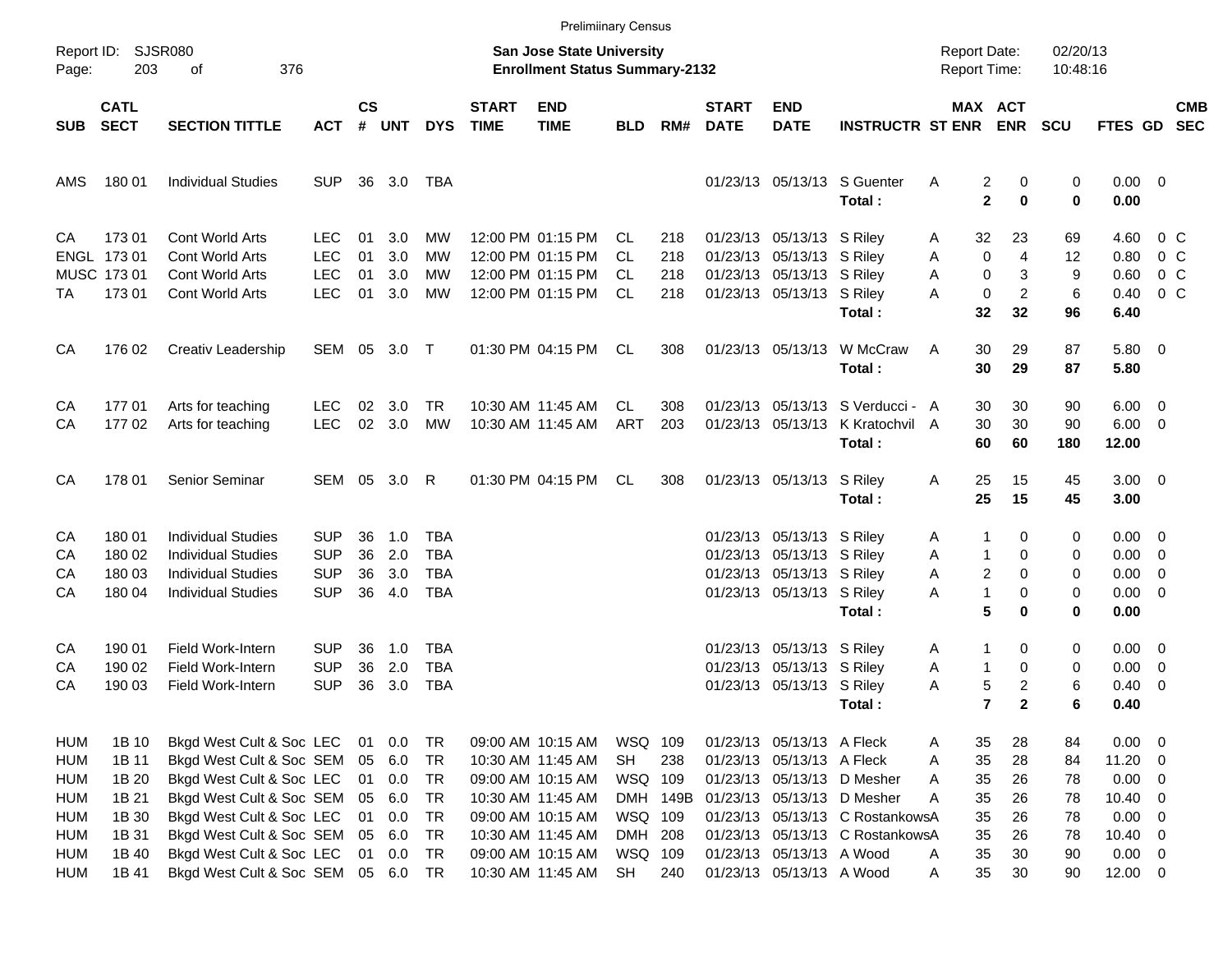|                     |                            |                                 |            |                    |            |               |                             | <b>Prelimiinary Census</b>                                                |            |      |                             |                                   |                             |   |                                     |              |                      |               |                          |  |
|---------------------|----------------------------|---------------------------------|------------|--------------------|------------|---------------|-----------------------------|---------------------------------------------------------------------------|------------|------|-----------------------------|-----------------------------------|-----------------------------|---|-------------------------------------|--------------|----------------------|---------------|--------------------------|--|
| Report ID:<br>Page: | SJSR080<br>204             | 376<br>οf                       |            |                    |            |               |                             | <b>San Jose State University</b><br><b>Enrollment Status Summary-2132</b> |            |      |                             |                                   |                             |   | <b>Report Date:</b><br>Report Time: |              | 02/20/13<br>10:48:16 |               |                          |  |
| <b>SUB</b>          | <b>CATL</b><br><b>SECT</b> | <b>SECTION TITTLE</b>           | <b>ACT</b> | $\mathsf{cs}$<br># | <b>UNT</b> | <b>DYS</b>    | <b>START</b><br><b>TIME</b> | <b>END</b><br><b>TIME</b>                                                 | <b>BLD</b> | RM#  | <b>START</b><br><b>DATE</b> | <b>END</b><br><b>DATE</b>         | <b>INSTRUCTR ST ENR</b>     |   | MAX ACT                             | <b>ENR</b>   | <b>SCU</b>           | FTES GD       | <b>CMB</b><br><b>SEC</b> |  |
|                     |                            |                                 |            |                    |            |               |                             |                                                                           |            |      |                             |                                   | Total:                      |   | 280                                 | 220          | 660                  | 44.00         |                          |  |
| <b>HUM</b>          | 2A 10                      | Mod Cult & Soc Inst             | <b>LEC</b> | 01                 | 0.0        | MW            |                             | 10:30 AM 11:45 AM                                                         | <b>SH</b>  | 100  |                             | 01/23/13 05/13/13                 | J Lindahl                   | A | 35                                  | 22           | 66                   | 0.00          | $\overline{\mathbf{0}}$  |  |
| <b>HUM</b>          | 2A 11                      | Mod Cult & Soc Inst             | <b>SEM</b> | 05                 | 6.0        | MW            |                             | 12:00 PM 01:15 PM                                                         | DMH        | 226B | 01/23/13                    | 05/13/13                          | J Lindahl                   | A | 35                                  | 22           | 66                   | 8.80          | 0                        |  |
| <b>HUM</b>          | 2A 20                      | Mod Cult & Soc Inst             | <b>LEC</b> | 01                 | 0.0        | МW            |                             | 10:30 AM 11:45 AM                                                         | SН         | 100  | 01/23/13                    | 05/13/13                          | J Movassat                  | A | 32                                  | 27           | 81                   | 0.00          | 0                        |  |
| <b>HUM</b>          | 2A 21                      | Mod Cult & Soc Inst             | <b>SEM</b> | 05                 | 6.0        | MW            |                             | 12:00 PM 01:15 PM                                                         | <b>SH</b>  | 238  | 01/23/13                    | 05/13/13                          | J Movassat                  | A | 32                                  | 27           | 81                   | 10.80         | 0                        |  |
| <b>HUM</b>          | 2A 30                      | Mod Cult & Soc Inst             | <b>LEC</b> | 01                 | 0.0        | MW            |                             | 10:30 AM 11:45 AM                                                         | SН         | 100  | 01/23/13                    | 05/13/13 S Scaff                  |                             | A | 35                                  | 20           | 60                   | 0.00          | 0                        |  |
| <b>HUM</b>          | 2A 31                      | Mod Cult & Soc Inst             | <b>SEM</b> | 05                 | 6.0        | MW            |                             | 12:00 PM 01:15 PM                                                         | <b>SH</b>  | 240  |                             | 01/23/13 05/13/13                 | S Scaff                     | Α | 35                                  | 20           | 60                   | 8.00          | 0                        |  |
|                     |                            |                                 |            |                    |            |               |                             |                                                                           |            |      |                             |                                   | Total:                      |   | 204                                 | 138          | 414                  | 27.60         |                          |  |
| <b>HUM</b>          | 2B 10                      | Mod Cult & Soc Inst             | <b>LEC</b> | 01                 | 0.0        | TR            |                             | 10:30 AM 11:45 AM                                                         | WSQ        | 109  |                             | 01/23/13 05/13/13                 | J Lindahl                   | A | 35                                  | 29           | 87                   | 0.00          | $\overline{\mathbf{0}}$  |  |
| <b>HUM</b>          | 2B 11                      | Mod Cult & Soc Inst             | <b>SEM</b> | 05                 | 6.0        | <b>TR</b>     |                             | 12:00 PM 01:15 PM                                                         | <b>DMH</b> | 226B | 01/23/13                    | 05/13/13                          | J Lindahl                   | Α | 35                                  | 29           | 87                   | 11.60         | 0                        |  |
| <b>HUM</b>          | 2B 20                      | Mod Cult & Soc Inst             | <b>LEC</b> | 01                 | 0.0        | <b>TR</b>     |                             | 10:30 AM 11:45 AM                                                         | WSQ        | 109  | 01/23/13                    | 05/13/13                          | M Olcott                    | A | 32                                  | 29           | 87                   | 0.00          | 0                        |  |
| <b>HUM</b>          | 2B 21                      | Mod Cult & Soc Inst             | <b>SEM</b> | 05                 | 6.0        | <b>TR</b>     |                             | 12:00 PM 01:15 PM                                                         | CL         | 216  | 01/23/13                    | 05/13/13                          | M Olcott                    | Α | 32                                  | 29           | 87                   | 11.60         | 0                        |  |
| <b>HUM</b>          | 2B 30                      | Mod Cult & Soc Inst             | <b>LEC</b> | 01                 | 0.0        | <b>TR</b>     |                             | 10:30 AM 11:45 AM                                                         | <b>WSQ</b> | 109  | 01/23/13                    | 05/13/13                          | K Peter                     | Α | 35                                  | 28           | 84                   | 0.00          | 0                        |  |
| <b>HUM</b>          | 2B 31                      | Mod Cult & Soc Inst             | <b>SEM</b> | 05                 | 6.0        | <b>TR</b>     |                             | 12:00 PM 01:15 PM                                                         | <b>DMH</b> | 208  | 01/23/13                    | 05/13/13                          | K Peter                     | Α | 35                                  | 28           | 84                   | 11.20         | 0                        |  |
| <b>HUM</b>          | 2B 40                      | Mod Cult & Soc Inst             | <b>LEC</b> | 01                 | 0.0        | <b>TR</b>     |                             | 10:30 AM 11:45 AM                                                         | <b>WSQ</b> | 109  | 01/23/13                    | 05/13/13                          | H Hohmann                   | A | 35                                  | 22           | 66                   | 0.00          | 0                        |  |
| <b>HUM</b>          | 2B 41                      | Mod Cult & Soc Inst             | <b>SEM</b> | 05                 | 6.0        | <b>TR</b>     |                             | 12:00 PM 01:15 PM                                                         | <b>SH</b>  | 240  | 01/23/13                    | 05/13/13                          | H Hohmann                   | A | 35                                  | 22           | 66                   | 8.80          | 0                        |  |
|                     |                            |                                 |            |                    |            |               |                             |                                                                           |            |      |                             |                                   | Total:                      |   | 274                                 | 216          | 648                  | 43.20         |                          |  |
|                     |                            |                                 |            |                    |            |               |                             |                                                                           |            |      |                             |                                   |                             |   |                                     |              |                      |               |                          |  |
| <b>HUM</b>          | 85 01                      | Intro Liberal Ed                | <b>LEC</b> |                    | 1.0        |               |                             |                                                                           |            |      |                             |                                   |                             | Х | 0                                   | 0            | 0                    | 0.00          | $\overline{\mathbf{0}}$  |  |
| <b>HUM</b>          | 85 02                      | Intro Liberal Ed                | <b>LEC</b> | 03                 | 1.0        | T             |                             | 03:00 PM 03:50 PM                                                         | <b>SH</b>  | 238  |                             | 01/23/13 05/13/13                 | <b>B</b> Walters            | Α | 35                                  | 22           | 22                   | 1.47          | 0                        |  |
| <b>HUM</b>          | 85 03                      | Intro Liberal Ed                | <b>LEC</b> |                    | 1.0        |               |                             |                                                                           |            |      |                             |                                   |                             | X | 0                                   | 0            | 0                    | 0.00          | 0                        |  |
|                     |                            |                                 |            |                    |            |               |                             |                                                                           |            |      |                             |                                   | Total:                      |   | 35                                  | 22           | 22                   | 1.47          |                          |  |
| HUM                 |                            | 100W 01 Writing Humanities      | <b>SEM</b> | 04                 | 3.0        | TR            |                             | 12:00 PM 01:15 PM                                                         | <b>SH</b>  | 238  | 01/23/13                    | 05/13/13                          | <b>B</b> Walters            | Α | 25                                  | 20           | 60                   | 4.00          | $0\,$ C                  |  |
| AMS                 |                            | 100W 01 Writing Humanities      | <b>SEM</b> | 04                 | 3.0        | <b>TR</b>     |                             | 12:00 PM 01:15 PM                                                         | <b>SH</b>  | 238  | 01/23/13                    | 05/13/13                          | <b>B</b> Walters            | Α | 0                                   | 4            | 12                   | 0.80          | 0 <sup>o</sup>           |  |
| <b>RELS</b>         |                            | 100W 01 Writing Humanities      | <b>SEM</b> | 04                 | 3.0        | <b>TR</b>     |                             | 12:00 PM 01:15 PM                                                         | <b>SH</b>  | 238  | 01/23/13                    | 05/13/13                          | <b>B</b> Walters            | A | 0                                   | $\mathbf{1}$ | 3                    | 0.20          | $0\,$ C                  |  |
| <b>HUM</b>          |                            | 100W 02 Writing Humanities      | <b>SEM</b> | 04                 | 3.0        | MW            |                             | 09:00 AM 10:15 AM                                                         | CL         | 308  | 01/23/13                    | 05/13/13                          | J Georges                   | A | 25                                  | 25           | 75                   | 5.00          | $0\,$ C                  |  |
| AMS                 |                            | 100W 02 Writing Humanities      | <b>SEM</b> | 04                 | 3.0        | MW            |                             | 09:00 AM 10:15 AM                                                         | <b>CL</b>  | 308  |                             | 01/23/13 05/13/13                 | J Georges                   | Α | 0                                   | $\Omega$     | 0                    | 0.00          | 0 <sup>o</sup>           |  |
|                     |                            | RELS 100W 02 Writing Humanities |            |                    |            | SEM 04 3.0 MW |                             | 09:00 AM 10:15 AM CL                                                      |            | 308  |                             |                                   | 01/23/13 05/13/13 J Georges | A | 0                                   | 0            | 0                    | $0.00 \t 0 C$ |                          |  |
|                     |                            |                                 |            |                    |            |               |                             |                                                                           |            |      |                             |                                   | Total:                      |   | 50                                  | 50           | 150                  | 10.00         |                          |  |
|                     | HUM 101 01                 | Human Life                      | <b>LEC</b> |                    | 3.0        |               |                             |                                                                           |            |      |                             |                                   |                             | X | 0                                   | 0            | 0                    | $0.00 \t 0$   |                          |  |
|                     |                            |                                 |            |                    |            |               |                             |                                                                           |            |      |                             |                                   | Total:                      |   | $\bf{0}$                            | $\bf{0}$     | 0                    | 0.00          |                          |  |
|                     |                            |                                 |            |                    |            |               |                             |                                                                           |            |      |                             |                                   |                             |   |                                     |              |                      |               |                          |  |
|                     | HUM 114 01                 | Legacy of Asia                  | <b>LEC</b> | 03                 | 3.0        | МW            |                             | 09:00 AM 10:15 AM                                                         |            |      |                             | DMH 149B 01/23/13 05/13/13 C Phan |                             | A | 40                                  | 18           | 54                   | 3.60          | $0\,$ C                  |  |
|                     | ANTH 114 01                | Legacy of Asia                  | <b>LEC</b> | 03                 | 3.0        | MW            |                             | 09:00 AM 10:15 AM                                                         |            |      |                             | DMH 149B 01/23/13 05/13/13 C Phan |                             | A | 0                                   | 10           | 30                   |               | $2.00 \t 0 \t C$         |  |
|                     | RELS 114 01                | Legacy of Asia                  | <b>LEC</b> |                    | 03 3.0     | MW            |                             | 09:00 AM 10:15 AM                                                         |            |      |                             | DMH 149B 01/23/13 05/13/13 C Phan |                             | Α | 0                                   | 6            | 18                   |               | 1.20 0 C                 |  |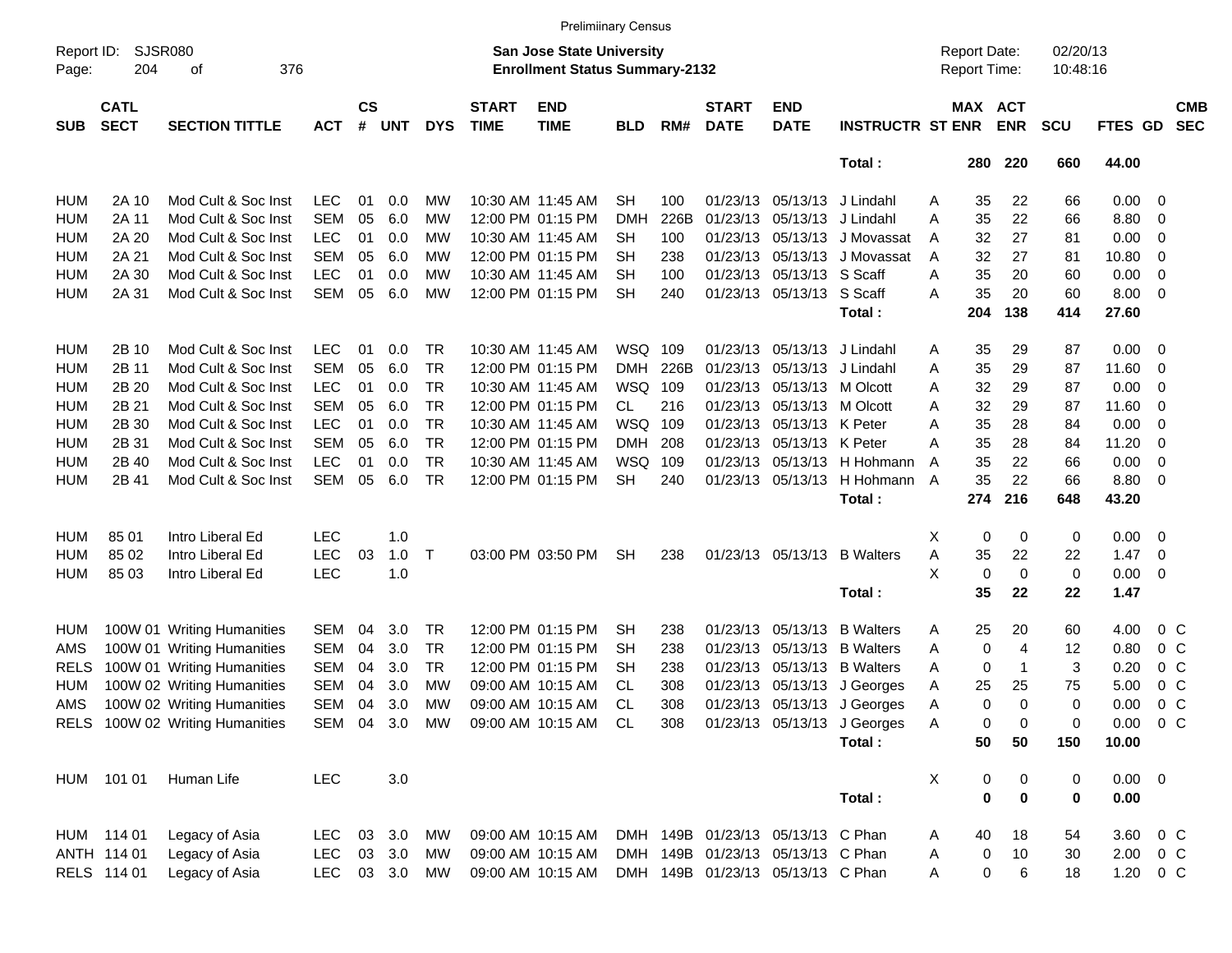|                     |                            |                            |              |                         |              |            |                             | <b>Prelimiinary Census</b>                                                |            |      |                             |                            |                                                             |                                            |                             |                      |                |                          |                          |
|---------------------|----------------------------|----------------------------|--------------|-------------------------|--------------|------------|-----------------------------|---------------------------------------------------------------------------|------------|------|-----------------------------|----------------------------|-------------------------------------------------------------|--------------------------------------------|-----------------------------|----------------------|----------------|--------------------------|--------------------------|
| Report ID:<br>Page: | <b>SJSR080</b><br>205      | 376<br>οf                  |              |                         |              |            |                             | <b>San Jose State University</b><br><b>Enrollment Status Summary-2132</b> |            |      |                             |                            |                                                             | <b>Report Date:</b><br><b>Report Time:</b> |                             | 02/20/13<br>10:48:16 |                |                          |                          |
| <b>SUB</b>          | <b>CATL</b><br><b>SECT</b> | <b>SECTION TITTLE</b>      | <b>ACT</b>   | <b>CS</b><br>$\pmb{\#}$ | <b>UNT</b>   | <b>DYS</b> | <b>START</b><br><b>TIME</b> | <b>END</b><br><b>TIME</b>                                                 | <b>BLD</b> | RM#  | <b>START</b><br><b>DATE</b> | <b>END</b><br><b>DATE</b>  | <b>INSTRUCTR ST ENR</b>                                     |                                            | MAX ACT<br><b>ENR</b>       | SCU                  | <b>FTES GD</b> |                          | <b>CMB</b><br><b>SEC</b> |
| ASIA                | 114 01                     | Legacy of Asia             | <b>LEC</b>   | 03                      | 3.0          | МW         |                             | 09:00 AM 10:15 AM                                                         | <b>DMH</b> | 149B | 01/23/13                    | 05/13/13 C Phan            |                                                             | A                                          | 0<br>4                      | 12                   | 0.80           | $0\,$ C                  |                          |
| HUM                 | 114 02                     | Legacy of Asia             | <b>LEC</b>   | 03                      | 3.0          | МW         |                             | 01:30 PM 02:45 PM                                                         | <b>DMH</b> | 149B | 01/23/13                    | 05/13/13                   | C Phan                                                      | A                                          | 40<br>16                    | 48                   | 3.20           | 0 <sup>o</sup>           |                          |
|                     | ANTH 114 02                | Legacy of Asia             | <b>LEC</b>   | 03                      | 3.0          | МW         |                             | 01:30 PM 02:45 PM                                                         | DMH        | 149B | 01/23/13                    | 05/13/13                   | C Phan                                                      | Α                                          | 0<br>11                     | 33                   | 2.20           | 0 <sup>o</sup>           |                          |
| <b>RELS</b>         | 114 02                     | Legacy of Asia             | <b>LEC</b>   | 03                      | 3.0          | <b>MW</b>  |                             | 01:30 PM 02:45 PM                                                         | DMH        | 149B | 01/23/13                    | 05/13/13                   | C Phan                                                      | А                                          | 6<br>0                      | 18                   | 1.20           | 0 <sup>o</sup>           |                          |
| ASIA                | 114 02                     | Legacy of Asia             | <b>LEC</b>   | 03                      | 3.0          | <b>MW</b>  |                             | 01:30 PM 02:45 PM                                                         | DMH        | 149B |                             | 01/23/13 05/13/13 C Phan   |                                                             | Α                                          | 0                           | 3<br>9               | 0.60           | $0\,C$                   |                          |
| HUM                 | 114 03                     | Legacy of Asia             | <b>LEC</b>   |                         | 3.0          |            |                             |                                                                           |            |      |                             |                            |                                                             | X                                          | 0<br>$\Omega$               | 0                    | 0.00           | $\overline{0}$           |                          |
|                     | ANTH 114 03                | Legacy of Asia             | <b>LEC</b>   |                         | 3.0          |            |                             |                                                                           |            |      |                             |                            |                                                             | X                                          | 0<br>$\Omega$               | 0                    | 0.00           | $\overline{0}$           |                          |
| <b>RELS</b>         | 114 03                     | Legacy of Asia             | <b>LEC</b>   |                         | 3.0          |            |                             |                                                                           |            |      |                             |                            |                                                             | X                                          | 0<br>$\Omega$               | 0                    | 0.00           | $\overline{0}$           |                          |
| ASIA                | 114 03                     | Legacy of Asia             | <b>LEC</b>   |                         | 3.0          |            |                             |                                                                           |            |      |                             |                            |                                                             | X                                          | $\mathbf 0$<br>0            | 0                    | 0.00           | $\overline{\mathbf{0}}$  |                          |
|                     |                            |                            |              |                         |              |            |                             |                                                                           |            |      |                             |                            | Total:                                                      |                                            | 80<br>74                    | 222                  | 14.80          |                          |                          |
| HUM                 |                            | 119B 01 Mddle Ages Studies | SEM 05       |                         | 3.0          | TR         |                             | 03:00 PM 04:15 PM                                                         | CL         | 218  |                             | 01/23/13 05/13/13          | S Scaff                                                     | A                                          | 32<br>13                    | 39                   | $2.60 \t 0$    |                          |                          |
|                     |                            |                            |              |                         |              |            |                             |                                                                           |            |      |                             |                            | Total:                                                      |                                            | 32<br>13                    | 39                   | 2.60           |                          |                          |
|                     |                            |                            |              |                         |              |            |                             |                                                                           |            |      |                             |                            |                                                             |                                            |                             |                      |                |                          |                          |
| HUM                 |                            | 120B 02 Enlght Rmntic Eras | SEM 05       |                         | 3.0          | TR         |                             | 01:30 PM 02:45 PM                                                         |            |      | DMH 149B 01/23/13 05/13/13  |                            | C RostankowsA                                               |                                            | 25<br>40                    | 75                   | $5.00 \t 0$    |                          |                          |
|                     |                            |                            |              |                         |              |            |                             |                                                                           |            |      |                             |                            | Total:                                                      |                                            | 40<br>25                    | 75                   | 5.00           |                          |                          |
| HUM                 | 128 01                     | <b>Twentieth Century</b>   | <b>LEC</b>   | 02                      | 3.0          | <b>TBA</b> |                             |                                                                           |            |      |                             | 01/23/13 05/13/13 S Scaff  |                                                             | A                                          | 35<br>25                    | 75                   | 5.00           | - 0                      |                          |
| <b>HUM</b>          | 128 02                     | <b>Twentieth Century</b>   | <b>LEC</b>   | 02                      | 3.0          | <b>MW</b>  |                             | 12:00 PM 01:15 PM                                                         | <b>DMH</b> | 149B | 01/23/13 05/13/13           |                            | L Stenmark                                                  | A                                          | 39<br>36                    | 108                  | 7.20           | $\overline{0}$           |                          |
|                     |                            |                            |              |                         |              |            |                             |                                                                           |            |      |                             |                            | Total:                                                      |                                            | 74<br>61                    | 183                  | 12.20          |                          |                          |
| <b>HUM</b>          | 160 01                     | Contemp Issues             | SEM          | 05                      | 3.0          | <b>TR</b>  |                             | 01:30 PM 02:45 PM                                                         | <b>SH</b>  | 315  | 01/23/13                    | 05/13/13                   | S Verducci - A                                              |                                            | 25<br>13                    | 39                   | 2.60           | $0\,$ C                  |                          |
| AMS                 | 160 01                     | Contemp Issues             | SEM          | 05                      | 3.0          | <b>TR</b>  |                             | 01:30 PM 02:45 PM                                                         | <b>SH</b>  | 315  |                             | 01/23/13 05/13/13          | S Verducci - A                                              |                                            | $\mathbf 0$<br>3            | 9                    | 0.60           | $0\,C$                   |                          |
|                     |                            |                            |              |                         |              |            |                             |                                                                           |            |      |                             |                            | Total:                                                      |                                            | 25<br>16                    | 48                   | 3.20           |                          |                          |
|                     |                            |                            |              |                         |              |            |                             |                                                                           |            |      |                             |                            |                                                             |                                            |                             |                      |                |                          |                          |
| HUM                 | 180 01                     | <b>Indiv Studies</b>       | <b>SUP</b>   | 36                      | 3.0          | <b>TBA</b> |                             |                                                                           |            |      | 01/23/13                    | 05/13/13                   | M Olcott                                                    | Α                                          | 5<br>1                      | 3                    | 0.20           | $\overline{\phantom{0}}$ |                          |
| HUM                 | 180 02                     | <b>Indiv Studies</b>       | <b>SUP</b>   | 36                      | 3.0          | <b>TBA</b> |                             |                                                                           |            |      | 01/23/13                    | 05/13/13                   | C RostankowsA                                               |                                            | $\overline{2}$<br>0         | 0                    | 0.00           | $\overline{0}$           |                          |
| HUM                 | 180 03                     | <b>Indiv Studies</b>       | <b>SUP</b>   | 36                      | 3.0          | <b>TBA</b> |                             |                                                                           |            |      |                             |                            | 01/23/13 05/13/13 S Verducci - A                            |                                            | $\mathbf{1}$<br>$\mathbf 1$ | 3                    | 0.20           | $\overline{0}$           |                          |
|                     |                            |                            |              |                         |              |            |                             |                                                                           |            |      |                             |                            | Total:                                                      |                                            | 8<br>$\mathbf{2}$           | 6                    | 0.40           |                          |                          |
| HUM                 | 185 01                     | Fld Exp Sem                | LEC.         | 02                      | $3.0$ T      |            |                             |                                                                           |            |      |                             |                            | 03:00 PM 04:30 PM DMH 226B 01/23/13 05/13/13 S Verducci - A |                                            | 21<br>35                    | 42                   | 4.20 0         |                          |                          |
| HUM                 | 185 02                     | Fld Exp Sem                | LAB          |                         | 15  0.0  TBA |            |                             |                                                                           |            |      |                             |                            | 01/23/13 05/13/13 S Verducci - A                            |                                            | 21<br>35                    | 21                   | $0.00 \t 0$    |                          |                          |
|                     |                            |                            |              |                         |              |            |                             |                                                                           |            |      |                             |                            | Total:                                                      |                                            | 70<br>42                    | 63                   | 4.20           |                          |                          |
| HUM                 | 190 01                     | Sr Sem in Hum              | SEM 05 3.0   |                         |              | TR         |                             | 03:00 PM 04:15 PM                                                         | DMH 208    |      |                             | 01/23/13 05/13/13 C Jochim |                                                             | A                                          | 30<br>21                    | 63                   | 4.20           | 0 C                      |                          |
| AMS                 | 190 01                     | Sr Sem in Hum              | SEM 05 3.0   |                         |              | TR         |                             | 03:00 PM 04:15 PM                                                         | DMH 208    |      |                             |                            | 01/23/13 05/13/13 C Jochim                                  | Α                                          | 0<br>4                      | 12                   | 0.80 0 C       |                          |                          |
| HUM                 | 190 02                     | Sr Sem in Hum              | SEM 05 3.0   |                         |              | W          |                             | 06:00 PM 08:45 PM                                                         | CL         | 218  |                             |                            | 01/23/13 05/13/13 J Rycenga                                 | A                                          | 35<br>30                    | 90                   | 6.00 0 C       |                          |                          |
| AMS                 | 190 02                     | Sr Sem in Hum              | SEM 05 3.0 W |                         |              |            |                             | 06:00 PM 08:45 PM                                                         | CL         | 218  |                             |                            | 01/23/13 05/13/13 J Rycenga                                 | A                                          | 0<br>$\overline{c}$         | 6                    | 0.40 0 C       |                          |                          |
|                     |                            |                            |              |                         |              |            |                             |                                                                           |            |      |                             |                            | Total:                                                      |                                            | 65<br>57                    | 171                  | 11.40          |                          |                          |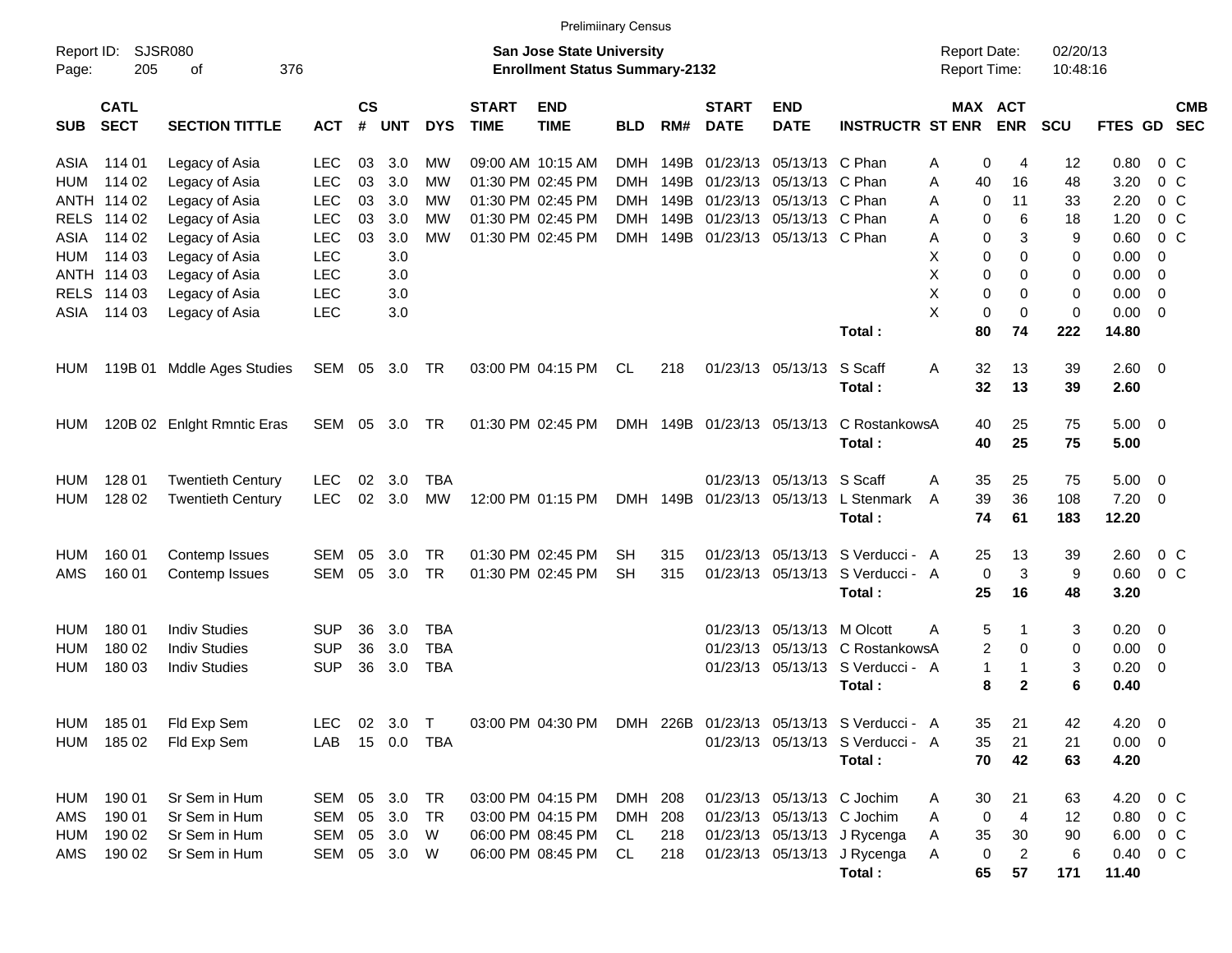|             |                                           |                           |               |                    |            |            |                             | <b>Prelimiinary Census</b>                                         |            |      |                             |                           |                              |                                     |                       |                      |                        |                |                          |
|-------------|-------------------------------------------|---------------------------|---------------|--------------------|------------|------------|-----------------------------|--------------------------------------------------------------------|------------|------|-----------------------------|---------------------------|------------------------------|-------------------------------------|-----------------------|----------------------|------------------------|----------------|--------------------------|
| Page:       | SJSR080<br>Report ID:<br>206<br>376<br>οf |                           |               |                    |            |            |                             | San Jose State University<br><b>Enrollment Status Summary-2132</b> |            |      |                             |                           |                              | <b>Report Date:</b><br>Report Time: |                       | 02/20/13<br>10:48:16 |                        |                |                          |
| <b>SUB</b>  | <b>CATL</b><br><b>SECT</b>                | <b>SECTION TITTLE</b>     | <b>ACT</b>    | $\mathsf{cs}$<br># | <b>UNT</b> | <b>DYS</b> | <b>START</b><br><b>TIME</b> | <b>END</b><br><b>TIME</b>                                          | <b>BLD</b> | RM#  | <b>START</b><br><b>DATE</b> | <b>END</b><br><b>DATE</b> | <b>INSTRUCTR ST ENR</b>      |                                     | MAX ACT<br><b>ENR</b> | <b>SCU</b>           | FTES GD                |                | <b>CMB</b><br><b>SEC</b> |
| <b>RELS</b> | 70A 01                                    | Western Religions         | <b>LEC</b>    |                    | 3.0        |            |                             |                                                                    |            |      |                             |                           |                              | X                                   | 0<br>0                | 0                    | $0.00 \t 0$            |                |                          |
| <b>HUM</b>  | 70A 01                                    | <b>Western Religions</b>  | <b>LEC</b>    |                    | 3.0        |            |                             |                                                                    |            |      |                             |                           |                              | Х                                   | 0<br>0                | 0                    | 0.00                   | 0              |                          |
| <b>MDES</b> | 70A 01                                    | <b>Western Religions</b>  | <b>LEC</b>    |                    | 3.0        |            |                             |                                                                    |            |      |                             |                           |                              | Х                                   | 0<br>0                | 0                    | 0.00                   | 0              |                          |
| <b>RELS</b> | 70A 02                                    | <b>Western Religions</b>  | <b>LEC</b>    | 02                 | 3.0        | MW         |                             | 10:30 AM 11:45 AM                                                  | <b>DMH</b> | 226B |                             | 01/23/13 05/13/13 L Trost |                              | 42<br>Α                             | 26                    | 78                   | 5.20                   | 0 <sup>o</sup> |                          |
| <b>HUM</b>  | 70A 02                                    | <b>Western Religions</b>  | <b>LEC</b>    | 02                 | 3.0        | MW         |                             | 10:30 AM 11:45 AM                                                  | DMH        | 226B |                             | 01/23/13 05/13/13 L Trost |                              | Α                                   | 0<br>10               | 30                   | 2.00                   | 0 <sup>o</sup> |                          |
| <b>MDES</b> | 70A 02                                    | <b>Western Religions</b>  | <b>LEC</b>    | 02                 | 3.0        | MW         |                             | 10:30 AM 11:45 AM                                                  | <b>DMH</b> | 226B |                             | 01/23/13 05/13/13 L Trost |                              | Α                                   | $\pmb{0}$<br>3        | 9                    | 0.60                   | 0 <sup>o</sup> |                          |
|             |                                           |                           |               |                    |            |            |                             |                                                                    |            |      |                             |                           | Total:                       | 42                                  | 39                    | 117                  | 7.80                   |                |                          |
| <b>RELS</b> | 70B 01                                    | Eastern Religions         | <b>LEC</b>    | 02                 | 3.0        | TR         |                             | 09:00 AM 10:15 AM                                                  | CL.        | 218  |                             |                           | 01/23/13 05/13/13 S Phukan   | 30<br>A                             | 8                     | 24                   | 1.60                   | 0 <sup>o</sup> |                          |
| <b>HUM</b>  | 70B 01                                    | <b>Eastern Religions</b>  | <b>LEC</b>    | 02                 | 3.0        | <b>TR</b>  |                             | 09:00 AM 10:15 AM                                                  | <b>CL</b>  | 218  |                             |                           | 01/23/13 05/13/13 S Phukan   | Α                                   | 0<br>9                | 27                   | 1.80                   | 0 C            |                          |
| ASIA        | 70B 01                                    | Eastern Religions         | <b>LEC</b>    | 02                 | 3.0        | <b>TR</b>  |                             | 09:00 AM 10:15 AM                                                  | CL         | 218  |                             |                           | 01/23/13 05/13/13 S Phukan   | A                                   | 0<br>3                | 9                    | 0.60                   | 0 <sup>o</sup> |                          |
| <b>RELS</b> | 70B 02                                    | Eastern Religions         | <b>LEC</b>    | 02                 | 3.0        | <b>TR</b>  |                             | 03:00 PM 04:15 PM                                                  | DMH        | 149B |                             |                           | 01/23/13 05/13/13 S Phukan   | Α<br>30                             | 11                    | 33                   | 2.20                   | $0\,$ C        |                          |
| <b>HUM</b>  | 70B 02                                    | <b>Eastern Religions</b>  | <b>LEC</b>    | 02                 | 3.0        | <b>TR</b>  |                             | 03:00 PM 04:15 PM                                                  | DMH        | 149B |                             |                           | 01/23/13 05/13/13 S Phukan   | Α                                   | 0<br>10               | 30                   | 2.00                   | 0 <sup>o</sup> |                          |
| ASIA        | 70B 02                                    | <b>Eastern Religions</b>  | <b>LEC</b>    | 02                 | 3.0        | <b>TR</b>  |                             | 03:00 PM 04:15 PM                                                  | <b>DMH</b> | 149B |                             |                           | 01/23/13 05/13/13 S Phukan   | Α                                   | 0<br>$\mathbf 1$      | 3                    | 0.20                   | 0 <sup>o</sup> |                          |
|             |                                           |                           |               |                    |            |            |                             |                                                                    |            |      |                             |                           | Total:                       | 60                                  | 42                    | 126                  | 8.40                   |                |                          |
| <b>RELS</b> | 90 01                                     | <b>Bible Hist and Lit</b> | <b>LEC</b>    | 02                 | 3.0        | M          |                             | 01:30 PM 04:15 PM                                                  | <b>DMH</b> | 226B |                             | 01/23/13 05/13/13         | <b>B</b> Walters             | 40<br>Α                             | 17                    | 51                   | 3.40                   | 0 C            |                          |
| <b>JWSS</b> | 90 01                                     | <b>Bible Hist and Lit</b> | <b>LEC</b>    | 02                 | 3.0        | M          |                             | 01:30 PM 04:15 PM                                                  | DMH        | 226B |                             | 01/23/13 05/13/13         | <b>B</b> Walters             | Α                                   | 3<br>0                | 9                    | 0.60                   | 0 <sup>o</sup> |                          |
| HUM         | 90 01                                     | <b>Bible Hist and Lit</b> | <b>LEC</b>    | 02                 | 3.0        | M          |                             | 01:30 PM 04:15 PM                                                  | DMH        | 226B |                             | 01/23/13 05/13/13         | <b>B</b> Walters             | Α                                   | 0<br>4                | 12                   | 0.80                   | 0 <sup>o</sup> |                          |
| <b>MDES</b> | 90 01                                     | <b>Bible Hist and Lit</b> | <b>LEC</b>    | 02                 | 3.0        | M          |                             | 01:30 PM 04:15 PM                                                  | DMH        | 226B |                             | 01/23/13 05/13/13         | <b>B</b> Walters             | Α                                   | 0<br>0                | 0                    | 0.00                   | 0 <sup>o</sup> |                          |
| <b>RELS</b> | 90 02                                     | <b>Bible Hist and Lit</b> | <b>LEC</b>    | 02                 | 3.0        | МW         |                             | 10:30 AM 11:45 AM                                                  | DMH        | 208  |                             |                           | 01/23/13 05/13/13 B Walters  | Α<br>40                             | 27                    | 81                   | 5.40                   | 0 C            |                          |
| <b>JWSS</b> | 90 02                                     | <b>Bible Hist and Lit</b> | <b>LEC</b>    | 02                 | 3.0        | MW         |                             | 10:30 AM 11:45 AM                                                  | DMH        | 208  |                             |                           | 01/23/13 05/13/13 B Walters  | Α                                   | 0<br>$\mathbf{1}$     | 3                    | 0.20                   | 0 <sup>o</sup> |                          |
| HUM         | 90 02                                     | <b>Bible Hist and Lit</b> | <b>LEC</b>    | 02                 | 3.0        | МW         |                             | 10:30 AM 11:45 AM                                                  | DMH        | 208  |                             | 01/23/13 05/13/13         | <b>B</b> Walters             | Α                                   | 0<br>7                | 21                   | 1.40                   | 0 C            |                          |
| MDES 90 02  |                                           | <b>Bible Hist and Lit</b> | <b>LEC</b>    | 02                 | 3.0        | MW         |                             | 10:30 AM 11:45 AM                                                  | <b>DMH</b> | 208  |                             | 01/23/13 05/13/13         | <b>B</b> Walters             | Α                                   | 0<br>$\overline{4}$   | 12                   | 0.80                   | 0 <sup>o</sup> |                          |
|             |                                           |                           |               |                    |            |            |                             |                                                                    |            |      |                             |                           | Total :                      | 80                                  | 63                    | 189                  | 12.60                  |                |                          |
| <b>RELS</b> | 99 01                                     | Death Dying & Rels        | <b>LEC</b>    | 02                 | 3.0        | MW         |                             | 10:30 AM 11:45 AM                                                  | DMH        | 149B | 01/23/13                    | 05/13/13                  | T Perreira                   | 40<br>Α                             | 22                    | 66                   | 4.40                   | 0 C            |                          |
| <b>GERO</b> | 99 01                                     | Death Dying & Rels        | <b>LEC</b>    | 02                 | 3.0        | MW         |                             | 10:30 AM 11:45 AM                                                  | DMH        | 149B | 01/23/13                    | 05/13/13                  | T Perreira                   | Α                                   | 10<br>0               | 30                   | 2.00                   | $0\,$ C        |                          |
| HUM         | 99 01                                     | Death Dying & Rels        | LEC           | 02                 | 3.0        | MW         |                             | 10:30 AM 11:45 AM                                                  | DMH        | 149B |                             |                           | 01/23/13 05/13/13 T Perreira | Α                                   | 0<br>5                | 15                   | 1.00                   | 0 C            |                          |
| RELS 99 02  |                                           | Death Dying & Rels        | <b>LEC</b>    | $02\,$             | 3.0        | R          |                             | 03:00 PM 05:45 PM                                                  | IS         | 113  |                             | 01/23/13 05/13/13 R Keady |                              | 40<br>Α                             | 8                     | 24                   | 1.60 0 C               |                |                          |
| GERO 99 02  |                                           | Death Dying & Rels        | <b>LEC</b>    |                    | 02 3.0     | R          |                             | 03:00 PM 05:45 PM                                                  | IS.        | 113  |                             | 01/23/13 05/13/13 R Keady |                              | Α                                   | 0<br>8                | 24                   | 1.60 0 C               |                |                          |
| HUM         | 99 02                                     | Death Dying & Rels        | <b>LEC</b>    |                    | 02 3.0     | R          |                             | 03:00 PM 05:45 PM                                                  | IS.        | 113  |                             | 01/23/13 05/13/13 R Keady |                              | A                                   | 0<br>2                | 6                    | $0.40 \quad 0 \quad C$ |                |                          |
| RELS 99 03  |                                           | Death Dying & Rels        | <b>LEC</b>    |                    | 02 3.0     | $\top$     |                             | 06:00 PM 08:45 PM                                                  | <b>SH</b>  | 238  |                             |                           | 01/23/13 05/13/13 T Perreira | 38<br>Α                             | 13                    | 39                   | 2.60 0 C               |                |                          |
| GERO 99 03  |                                           | Death Dying & Rels        | <b>LEC</b>    |                    | 02 3.0 T   |            |                             | 06:00 PM 08:45 PM                                                  | <b>SH</b>  | 238  |                             |                           | 01/23/13 05/13/13 T Perreira | Α                                   | 0<br>12               | 36                   | 2.40 0 C               |                |                          |
| HUM         | 99 03                                     | Death Dying & Rels        | <b>LEC</b>    |                    | 02 3.0 T   |            |                             | 06:00 PM 08:45 PM                                                  | SH         | 238  |                             |                           | 01/23/13 05/13/13 T Perreira | A                                   | 0<br>8                | 24                   | 1.60 0 C               |                |                          |
|             |                                           |                           |               |                    |            |            |                             |                                                                    |            |      |                             |                           | Total:                       | 118                                 | 88                    | 264                  | 17.60                  |                |                          |
|             | RELS 122 01                               | Magic Science Reli        | LEC 02 3.0 TR |                    |            |            |                             | 03:00 PM 04:15 PM SH                                               |            | 311  |                             |                           | 01/23/13 05/13/13 A Pandey   | 40<br>A                             | 11                    | 33                   | 2.20 0 C               |                |                          |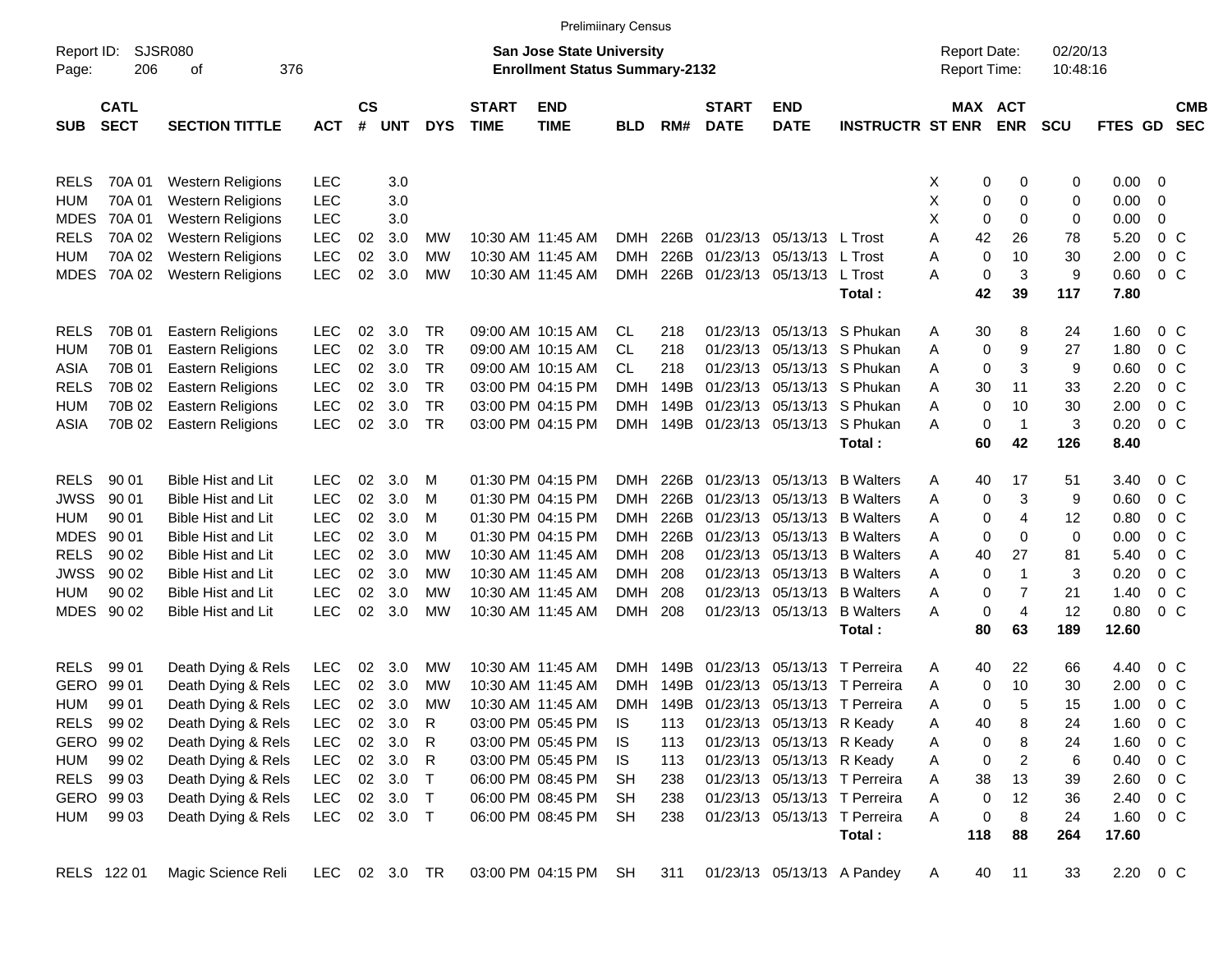ANTH 122 01 Magic Science Reli LEC 02 3.0 TR 03:00 PM 04:15 PM SH 311 01/23/13 05/13/13 A Pandey A 0 23 69 4.60 0 C RELS 122 02 Magic Science Reli LEC 02 3.0 MW 03:00 PM 04:15 PM DMH 149B 01/23/13 05/13/13 L Trost A 45 17 51 3.40 0 C ANTH 122 02 Magic Science Reli LEC 02 3.0 MW 03:00 PM 04:15 PM DMH 149B 01/23/13 05/13/13 L Trost A 0 25 75 5.00 0 C **Total : 85 76 228 15.20** RELS 124 01 Lit & Rel Exper SEM 04 3.0 MW 03:00 PM 04:15 PM CL 218 01/23/13 05/13/13 J Rycenga A 30 11 33 2.20 0 C CLIT 124 01 Lit & Rel Exper SEM 04 3.0 MW 03:00 PM 04:15 PM CL 218 01/23/13 05/13/13 J Rycenga A 0 1 3 0.20 0 C ENGL 124 01 Lit & Rel Exper SEM 04 3.0 MW 03:00 PM 04:15 PM CL 218 01/23/13 05/13/13 J Rycenga A 0 12 36 2.45 1 C **Total : 30 24 72 4.85** RELS 131 01 Gender Sex & Relgn SEM 04 3.0 TR 10:30 AM 11:45 AM CL 218 01/23/13 05/13/13 V Rue A 30 20 60 4.00 0 C WOMS 131 01 Gender Sex & Relgn SEM 04 3.0 TR 10:30 AM 11:45 AM CL 218 01/23/13 05/13/13 V Rue A 0 9 27 1.80 0 C **Total : 30 29 87 5.80** RELS 142 01 Buddhism SEM 04 3.0 TR 12:00 PM 01:15 PM CL 218 01/23/13 05/13/13 S Phukan A 30 11 33 2.25 1 C HUM 142 01 Buddhism SEM 04 3.0 TR 12:00 PM 01:15 PM CL 218 01/23/13 05/13/13 S Phukan A 0 1 3 0.20 0 C ASIA 142 01 Buddhism SEM 04 3.0 TR 12:00 PM 01:15 PM CL 218 01/23/13 05/13/13 S Phukan A 0 4 12 0.80 0 C **Total : 30 16 48 3.25** RELS 145 01 Mideast Tradition LEC 02 3.0 TR 09:00 AM 10:15 AM DMH 149B 01/23/13 05/13/13 A Pandey A 40 15 45 3.00 0 C ANTH 145 01 Mideast Tradition LEC 02 3.0 TR 09:00 AM 10:15 AM DMH 149B 01/23/13 05/13/13 A Pandey A 0 10 30 2.00 0 C MDES 145 01 Mideast Tradition LEC 02 3.0 TR 09:00 AM 10:15 AM DMH 149B 01/23/13 05/13/13 A Pandey A 0 9 27 1.80 0 C **Total : 40 34 102 6.80** RELS 16201 Relig Controversy LEC 3.0 3.0 And the state of the state of the state of the state of the state of the state of the state of the state of the state of the state of the state of the state of the state of the stat RELS 162 02 Relig Controversy LEC 02 3.0 MW 03:00 PM 04:15 PM DMH 208 01/23/13 05/13/13 L Stenmark A 32 28 84 5.60 0 **Total : 32 28 84 5.60** RELS 180 01 Indiv Studies SUP 36 3.0 TBA 01/23/13 05/13/13 05/13/13 J Rycenga A 2 0 0 0.00 0 C MDES 180 01 Indiv Studies SUP 36 3.0 TBA 01/23/13 05/13/13 05/13/13 J Rycenga A 0 0 0 0.00 0 C **Total : 2 0 0 0.00** RELS 184 01 Directed Reading SUP 36 3.0 TBA 01/23/13 05/13/13 P Karim A 2 0 0 0.00 0 C MDES 184 01 Directed Reading SUP 36 3.0 TBA 01/23/13 05/13/13 05/13/13 P Karim A 0 2 6 0.40 0 C **Total : 2 2 6 0.40** RELS 191 01 Relig in America LEC 02 3.0 MW 09:00 AM 10:15 AM DMH 208 01/23/13 05/13/13 J Rycenga A 45 28 84 5.60 0 C HUM 191 01 Relig in America LEC 02 3.0 MW 09:00 AM 10:15 AM DMH 208 01/23/13 05/13/13 J Rycenga A 0 12 36 2.40 0 C Report ID: SJSR080 **San Jose State University San Jose State University San Jose State University Report Date:** 02/20/13 Page: 207 of 376 **Enrollment Status Summary-2132** Report Time: 10:48:16 **CATL CS START END START END MAX ACT CMB SUB SECT SECTION TITTLE ACT # UNT DYS TIME TIME BLD RM# DATE DATE INSTRUCTR ST ENR ENR SCU FTES GD SEC** Prelimiinary Census

RELS 191 02 Relig in America LEC 02 3.0 M 06:00 PM 08:45 PM DMH 226B 01/23/13 05/13/13 J Rycenga A 40 25 75 5.00 0 C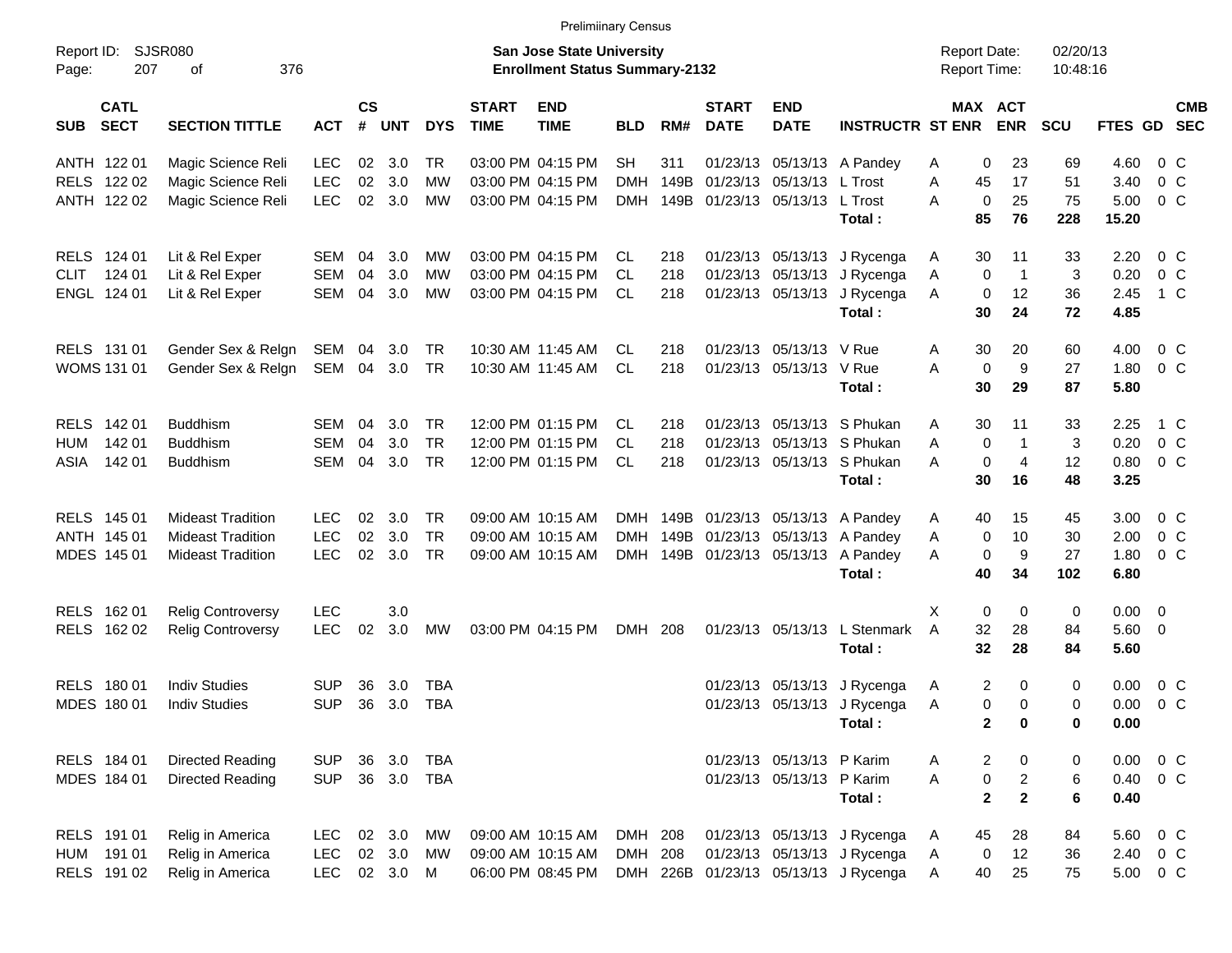|                     |                            |                             |            |                              |            |                             | <b>Prelimiinary Census</b>                                                |            |     |                             |                                                  |                                            |   |                                            |                     |                      |                            |         |                   |
|---------------------|----------------------------|-----------------------------|------------|------------------------------|------------|-----------------------------|---------------------------------------------------------------------------|------------|-----|-----------------------------|--------------------------------------------------|--------------------------------------------|---|--------------------------------------------|---------------------|----------------------|----------------------------|---------|-------------------|
| Report ID:<br>Page: | 208                        | <b>SJSR080</b><br>376<br>of |            |                              |            |                             | <b>San Jose State University</b><br><b>Enrollment Status Summary-2132</b> |            |     |                             |                                                  |                                            |   | <b>Report Date:</b><br><b>Report Time:</b> |                     | 02/20/13<br>10:48:16 |                            |         |                   |
| <b>SUB</b>          | <b>CATL</b><br><b>SECT</b> | <b>SECTION TITTLE</b>       | <b>ACT</b> | <b>CS</b><br><b>UNT</b><br># | <b>DYS</b> | <b>START</b><br><b>TIME</b> | <b>END</b><br>TIME                                                        | <b>BLD</b> | RM# | <b>START</b><br><b>DATE</b> | <b>END</b><br><b>DATE</b>                        | <b>INSTRUCTR ST ENR</b>                    |   | <b>MAX</b>                                 | ACT<br><b>ENR</b>   | <b>SCU</b>           | <b>FTES GD</b>             |         | <b>CMB</b><br>SEC |
| <b>HUM</b>          | 191 02                     | Relig in America            | LEC.       | 02<br>3.0                    | M          | 06:00 PM 08:45 PM           |                                                                           | <b>DMH</b> |     |                             |                                                  | 226B 01/23/13 05/13/13 J Rycenga<br>Total: | A | $\mathbf{0}$<br>85                         | 13<br>78            | 39<br>234            | 2.60<br>15.60              | $0\,$ C |                   |
|                     | Department :               | <b>Humanities</b>           |            |                              |            |                             |                                                                           |            |     |                             | <b>Lower Division:</b><br><b>Upper Division:</b> | <b>Department Total:</b>                   |   | 2646<br>1453<br>1193                       | 2088<br>1156<br>932 | 6157<br>3424<br>2733 | 410.57<br>228.27<br>182.30 |         |                   |

**Graduate Division : 0 0 0 0.00**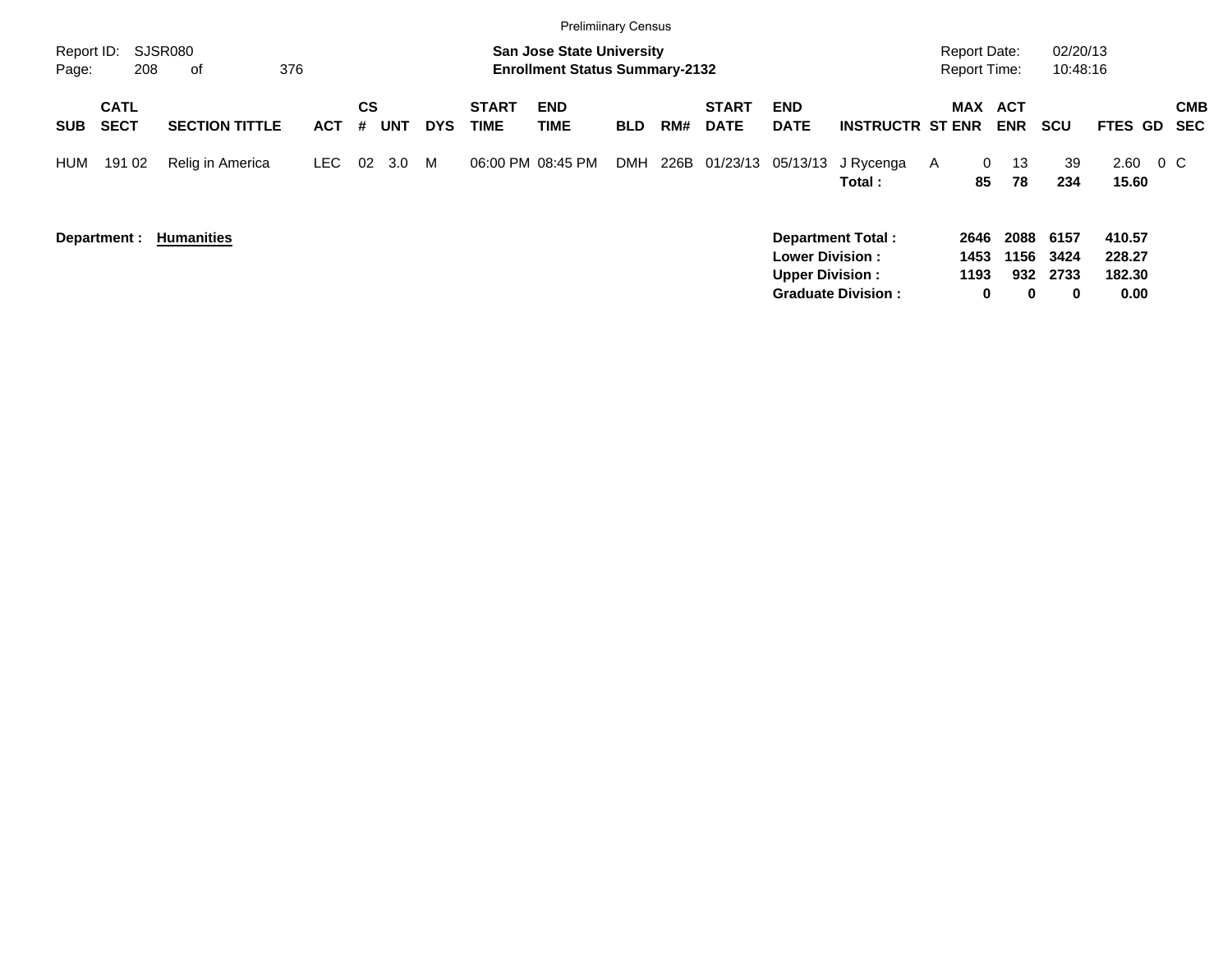| <b>SJSR080</b><br>02/20/13<br>Report ID:<br><b>San Jose State University</b><br><b>Report Date:</b><br><b>Enrollment Status Summary-2132</b><br>Report Time:<br>209<br>376<br>10:48:16<br>Page:<br>οf<br>$\mathsf{cs}$<br><b>CATL</b><br><b>START</b><br><b>END</b><br><b>START</b><br><b>END</b><br>MAX ACT<br><b>SECT</b><br><b>SECTION TITTLE</b><br>#<br><b>UNT</b><br><b>DYS</b><br><b>TIME</b><br><b>TIME</b><br>RM#<br><b>DATE</b><br><b>DATE</b><br><b>INSTRUCTR ST ENR</b><br><b>ENR</b><br><b>SCU</b><br>FTES GD<br><b>SUB</b><br><b>ACT</b><br><b>BLD</b><br><b>Humanities &amp; the Arts</b><br><b>College</b><br><b>Linguistics &amp; Language Development</b><br>Department :<br>20 01<br><b>LEC</b><br>0.00<br>LING<br>Nature of Language<br>3.0<br>X<br>0<br>0<br>0<br>$\overline{\phantom{0}}$<br><b>LEC</b><br>02<br>3.0<br>01/23/13 05/13/13 K VanBik<br>A<br>25<br>23<br>4.60<br>LING<br>20 02<br>Nature of Language<br>TR<br>10:30 AM 11:45 AM<br><b>BBC</b><br>122<br>69<br>$\overline{\phantom{0}}$<br>25<br>20 03<br>Nature of Language<br><b>LEC</b><br>02<br>3.0<br><b>MW</b><br>10:30 AM 11:45 AM<br><b>SH</b><br>414<br>01/23/13 05/13/13<br>A<br>25<br>$5.00 \t 0$<br><b>LING</b><br>K VanBik<br>75<br>50<br>48<br>144<br>Total:<br>9.60 |                          |
|-----------------------------------------------------------------------------------------------------------------------------------------------------------------------------------------------------------------------------------------------------------------------------------------------------------------------------------------------------------------------------------------------------------------------------------------------------------------------------------------------------------------------------------------------------------------------------------------------------------------------------------------------------------------------------------------------------------------------------------------------------------------------------------------------------------------------------------------------------------------------------------------------------------------------------------------------------------------------------------------------------------------------------------------------------------------------------------------------------------------------------------------------------------------------------------------------------------------------------------------------------------------------|--------------------------|
|                                                                                                                                                                                                                                                                                                                                                                                                                                                                                                                                                                                                                                                                                                                                                                                                                                                                                                                                                                                                                                                                                                                                                                                                                                                                       |                          |
|                                                                                                                                                                                                                                                                                                                                                                                                                                                                                                                                                                                                                                                                                                                                                                                                                                                                                                                                                                                                                                                                                                                                                                                                                                                                       | <b>CMB</b><br><b>SEC</b> |
|                                                                                                                                                                                                                                                                                                                                                                                                                                                                                                                                                                                                                                                                                                                                                                                                                                                                                                                                                                                                                                                                                                                                                                                                                                                                       |                          |
|                                                                                                                                                                                                                                                                                                                                                                                                                                                                                                                                                                                                                                                                                                                                                                                                                                                                                                                                                                                                                                                                                                                                                                                                                                                                       |                          |
|                                                                                                                                                                                                                                                                                                                                                                                                                                                                                                                                                                                                                                                                                                                                                                                                                                                                                                                                                                                                                                                                                                                                                                                                                                                                       |                          |
|                                                                                                                                                                                                                                                                                                                                                                                                                                                                                                                                                                                                                                                                                                                                                                                                                                                                                                                                                                                                                                                                                                                                                                                                                                                                       |                          |
|                                                                                                                                                                                                                                                                                                                                                                                                                                                                                                                                                                                                                                                                                                                                                                                                                                                                                                                                                                                                                                                                                                                                                                                                                                                                       |                          |
|                                                                                                                                                                                                                                                                                                                                                                                                                                                                                                                                                                                                                                                                                                                                                                                                                                                                                                                                                                                                                                                                                                                                                                                                                                                                       |                          |
| $5.00 \t 0$<br><b>LING</b><br>21 01<br>Langu and Thinking<br><b>SEM</b><br>04<br>3.0<br>MW<br>09:00 AM 10:15 AM<br>BBC<br>122<br>01/23/13 05/13/13 T Huebner<br>25<br>25<br>75<br>Α                                                                                                                                                                                                                                                                                                                                                                                                                                                                                                                                                                                                                                                                                                                                                                                                                                                                                                                                                                                                                                                                                   |                          |
| 3.0<br><b>BBC</b><br>122<br>25<br>25<br>5.00<br>LING<br>21 02<br>Langu and Thinking<br><b>SEM</b><br>04<br>MW<br>10:30 AM 11:45 AM<br>01/23/13 05/13/13 T Huebner<br>A<br>75<br>$\overline{\mathbf{0}}$                                                                                                                                                                                                                                                                                                                                                                                                                                                                                                                                                                                                                                                                                                                                                                                                                                                                                                                                                                                                                                                               |                          |
| <b>BBC</b><br>122<br>25<br>4.80<br>21 03<br>Langu and Thinking<br><b>SEM</b><br>04<br>3.0<br>TR.<br>01:30 PM 02:45 PM<br>01/23/13 05/13/13 K Moore<br>24<br>72<br>0<br>LING<br>A                                                                                                                                                                                                                                                                                                                                                                                                                                                                                                                                                                                                                                                                                                                                                                                                                                                                                                                                                                                                                                                                                      |                          |
| Langu and Thinking<br>3.0<br>01:30 PM 02:45 PM<br>414<br>25<br>5.00<br>21 04<br><b>SEM</b><br>04<br>МW<br>SН<br>01/23/13 05/13/13 K Moore<br>Α<br>25<br>75<br>$\overline{\mathbf{0}}$<br>LING                                                                                                                                                                                                                                                                                                                                                                                                                                                                                                                                                                                                                                                                                                                                                                                                                                                                                                                                                                                                                                                                         |                          |
| Langu and Thinking<br>25<br>25<br>5.00<br>21 05<br><b>SEM</b><br>04<br>3.0<br>TR.<br>09:00 AM 10:15 AM<br>BBC<br>122<br>01/23/13 05/13/13 K Moore<br>А<br>75<br>$\overline{\mathbf{0}}$<br>LING                                                                                                                                                                                                                                                                                                                                                                                                                                                                                                                                                                                                                                                                                                                                                                                                                                                                                                                                                                                                                                                                       |                          |
| 25<br>25<br><b>SEM</b><br>3.0<br>03:00 PM 04:15 PM<br>318<br>01/23/13 05/13/13 T Huebner<br>A<br>75<br>$5.00 \t 0$<br><b>LING</b><br>21 06<br>Langu and Thinking<br>04<br>МW<br>CL                                                                                                                                                                                                                                                                                                                                                                                                                                                                                                                                                                                                                                                                                                                                                                                                                                                                                                                                                                                                                                                                                    |                          |
| 150<br>149<br>447<br>29.80<br>Total:                                                                                                                                                                                                                                                                                                                                                                                                                                                                                                                                                                                                                                                                                                                                                                                                                                                                                                                                                                                                                                                                                                                                                                                                                                  |                          |
| <b>LEC</b><br>3.0<br>х<br>0<br>0<br>$0.00 \t 0$<br><b>LING</b><br>22 01<br>Lang across Life<br>0                                                                                                                                                                                                                                                                                                                                                                                                                                                                                                                                                                                                                                                                                                                                                                                                                                                                                                                                                                                                                                                                                                                                                                      |                          |
| Total:<br>0<br>$\bf{0}$<br>0<br>0.00                                                                                                                                                                                                                                                                                                                                                                                                                                                                                                                                                                                                                                                                                                                                                                                                                                                                                                                                                                                                                                                                                                                                                                                                                                  |                          |
| 12:00 PM 01:15 PM<br>01/23/13 05/13/13<br>K VanBik<br>22<br>66<br>4.50 2<br><b>LING</b><br>101 01<br>Intro to Ling<br>SEM<br>04<br>3.0<br>MW<br><b>SH</b><br>414<br>Α<br>25                                                                                                                                                                                                                                                                                                                                                                                                                                                                                                                                                                                                                                                                                                                                                                                                                                                                                                                                                                                                                                                                                           |                          |
| 25<br>Total:<br>22<br>66<br>4.50                                                                                                                                                                                                                                                                                                                                                                                                                                                                                                                                                                                                                                                                                                                                                                                                                                                                                                                                                                                                                                                                                                                                                                                                                                      |                          |
| 107 01<br>10:30 AM 11:45 AM<br>01/23/13 05/13/13 S Frazier<br>25<br>22<br>66<br>4.55<br>Patterns English<br>SEM<br>05<br>3.0<br>MW<br><b>CL</b><br>306<br>- 3<br><b>LING</b><br>A                                                                                                                                                                                                                                                                                                                                                                                                                                                                                                                                                                                                                                                                                                                                                                                                                                                                                                                                                                                                                                                                                     |                          |
| X<br><b>SEM</b><br>3.0<br>$\mathbf 0$<br>$\mathbf 0$<br>0<br>$0.00 \t 0$<br><b>LING</b><br>107 02<br>Patterns English                                                                                                                                                                                                                                                                                                                                                                                                                                                                                                                                                                                                                                                                                                                                                                                                                                                                                                                                                                                                                                                                                                                                                 |                          |
| 25<br>22<br>4.55<br>Total:<br>66                                                                                                                                                                                                                                                                                                                                                                                                                                                                                                                                                                                                                                                                                                                                                                                                                                                                                                                                                                                                                                                                                                                                                                                                                                      |                          |
| Sec Lang Dev/Teach SEM 04 3.0 TR<br>S Khan<br>22<br>66<br>$4.40 \quad 0$<br><b>LING</b><br>108 01<br>10:30 AM 11:45 AM<br><b>SH</b><br>410<br>01/23/13 05/13/13<br>A<br>25                                                                                                                                                                                                                                                                                                                                                                                                                                                                                                                                                                                                                                                                                                                                                                                                                                                                                                                                                                                                                                                                                            |                          |
| 25<br>22<br>66<br>Total:<br>4.40                                                                                                                                                                                                                                                                                                                                                                                                                                                                                                                                                                                                                                                                                                                                                                                                                                                                                                                                                                                                                                                                                                                                                                                                                                      |                          |
| 01:30 PM 02:45 PM<br>R Kataoka<br>2.95<br>111 01<br><b>Ling Phonetics</b><br><b>SEM</b><br>3.0<br><b>CL</b><br>242<br>01/23/13 05/13/13<br>Α<br>25<br>14<br>42<br>$_{3}$<br>LING<br>04<br><b>MW</b>                                                                                                                                                                                                                                                                                                                                                                                                                                                                                                                                                                                                                                                                                                                                                                                                                                                                                                                                                                                                                                                                   |                          |
| 25<br>42<br>2.95<br>Total:<br>14                                                                                                                                                                                                                                                                                                                                                                                                                                                                                                                                                                                                                                                                                                                                                                                                                                                                                                                                                                                                                                                                                                                                                                                                                                      |                          |
| LING 112 01<br>Intro to Syntax<br>03:00 PM 04:15 PM<br>01/23/13 05/13/13 S Svorou<br>3.506<br>SEM 04 3.0<br>MW<br>CL<br>306<br>25<br>16<br>48<br>Α                                                                                                                                                                                                                                                                                                                                                                                                                                                                                                                                                                                                                                                                                                                                                                                                                                                                                                                                                                                                                                                                                                                    |                          |
| 25<br>16<br>48<br>3.50<br>Total:                                                                                                                                                                                                                                                                                                                                                                                                                                                                                                                                                                                                                                                                                                                                                                                                                                                                                                                                                                                                                                                                                                                                                                                                                                      |                          |
| 122 01<br>01:30 PM 02:45 PM<br>01/23/13 05/13/13 T Huebner<br>20<br>4.00<br>$0\,$ C<br>LING<br>English World Lang<br>SEM<br>04<br>3.0<br>МW<br>BBC<br>122<br>25<br>60<br>A                                                                                                                                                                                                                                                                                                                                                                                                                                                                                                                                                                                                                                                                                                                                                                                                                                                                                                                                                                                                                                                                                            |                          |
| 122 01<br>English World Lang<br>04<br>3.0<br>01:30 PM 02:45 PM<br><b>BBC</b><br>122<br>01/23/13 05/13/13 T Huebner<br>0<br>3<br>0.20<br>$0\,$ C<br>ASIA<br>SEM<br>МW<br>A<br>$\mathbf{1}$                                                                                                                                                                                                                                                                                                                                                                                                                                                                                                                                                                                                                                                                                                                                                                                                                                                                                                                                                                                                                                                                             |                          |
| 20<br>122 02<br>English World Lang<br>04<br>3.0<br>09:00 AM 10:15 AM<br>306<br>01/23/13 05/13/13 B Kumaravadi A<br>25<br>4.00 0 C<br>LING<br>SEM<br>TR<br>CL<br>60                                                                                                                                                                                                                                                                                                                                                                                                                                                                                                                                                                                                                                                                                                                                                                                                                                                                                                                                                                                                                                                                                                    |                          |
| 122 02<br>English World Lang<br>SEM<br>04<br>3.0<br><b>TR</b><br>09:00 AM 10:15 AM<br>306<br>01/23/13 05/13/13 B Kumaravadi A<br>0<br>$0.80 \t 0 C$<br>ASIA<br>CL<br>4<br>12                                                                                                                                                                                                                                                                                                                                                                                                                                                                                                                                                                                                                                                                                                                                                                                                                                                                                                                                                                                                                                                                                          |                          |
| 0<br>122 03<br>English World Lang<br>3.0<br>0<br>0<br>$0.00 \t 0$<br>LING<br><b>SEM</b><br>X.                                                                                                                                                                                                                                                                                                                                                                                                                                                                                                                                                                                                                                                                                                                                                                                                                                                                                                                                                                                                                                                                                                                                                                         |                          |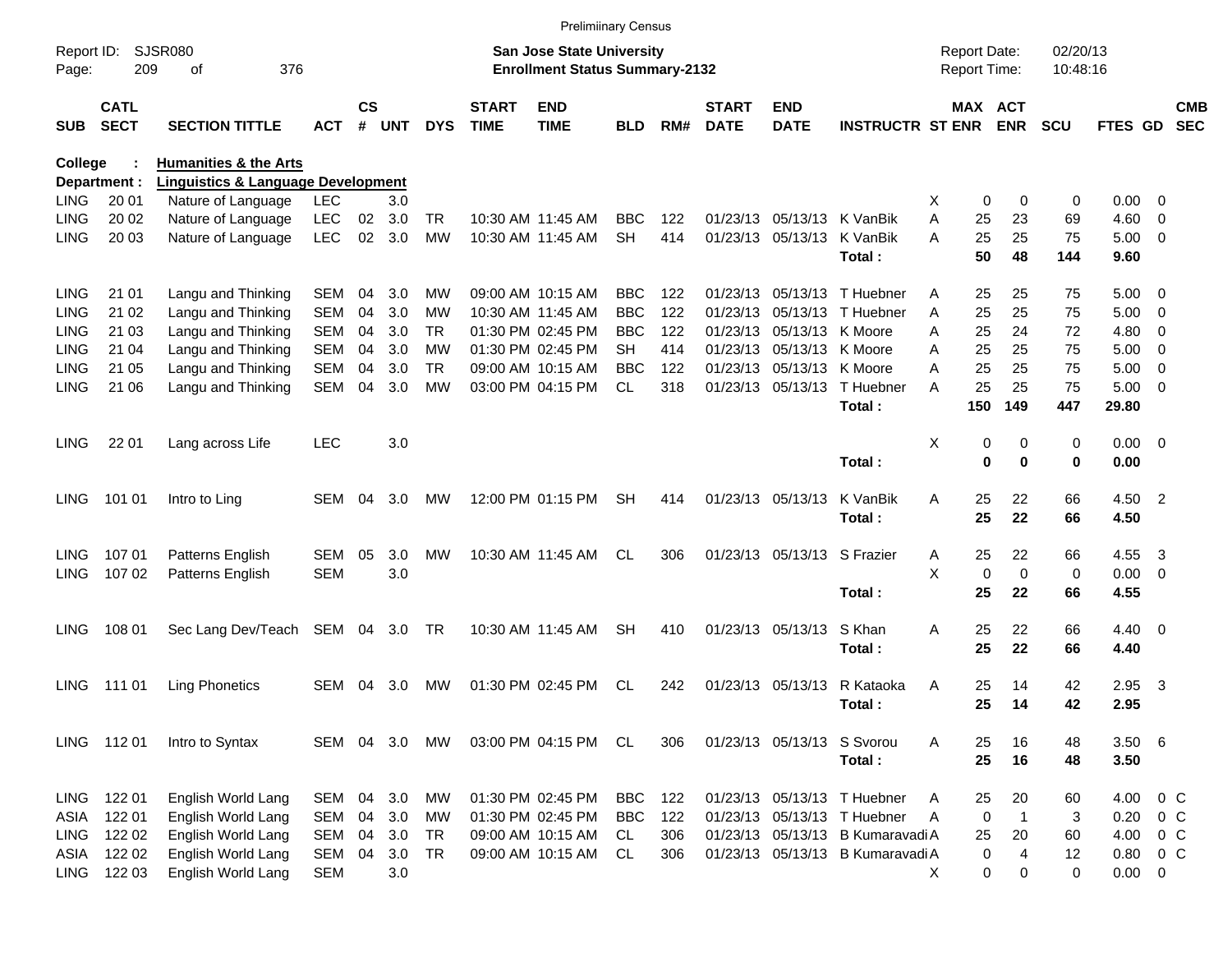|                     |                            |                                                                                        |                |                    |            |            |                             | <b>Prelimiinary Census</b>                                                |            |     |                             |                           |                                  |                                            |                          |                      |             |                          |            |
|---------------------|----------------------------|----------------------------------------------------------------------------------------|----------------|--------------------|------------|------------|-----------------------------|---------------------------------------------------------------------------|------------|-----|-----------------------------|---------------------------|----------------------------------|--------------------------------------------|--------------------------|----------------------|-------------|--------------------------|------------|
| Report ID:<br>Page: | 210                        | SJSR080<br>376<br>οf                                                                   |                |                    |            |            |                             | <b>San Jose State University</b><br><b>Enrollment Status Summary-2132</b> |            |     |                             |                           |                                  | <b>Report Date:</b><br><b>Report Time:</b> |                          | 02/20/13<br>10:48:16 |             |                          |            |
| <b>SUB</b>          | <b>CATL</b><br><b>SECT</b> | <b>SECTION TITTLE</b>                                                                  | <b>ACT</b>     | $\mathsf{cs}$<br># | <b>UNT</b> | <b>DYS</b> | <b>START</b><br><b>TIME</b> | <b>END</b><br><b>TIME</b>                                                 | <b>BLD</b> | RM# | <b>START</b><br><b>DATE</b> | <b>END</b><br><b>DATE</b> | <b>INSTRUCTR ST ENR</b>          | MAX ACT                                    | <b>ENR</b>               | <b>SCU</b>           | FTES GD SEC |                          | <b>CMB</b> |
| ASIA                | 122 03                     | English World Lang                                                                     | <b>SEM</b>     |                    | 3.0        |            |                             |                                                                           |            |     |                             |                           |                                  | X<br>$\mathbf 0$                           | 0                        | 0                    | 0.00        | $\overline{0}$           |            |
| <b>LING</b>         | 122 04                     | English World Lang                                                                     | SEM            | 04                 | 3.0        | <b>TR</b>  |                             | 10:30 AM 11:45 AM                                                         | <b>CL</b>  | 306 | 01/23/13                    |                           | 05/13/13 B Kumaravadi A          | 25                                         | 21                       | 63                   | 4.20        | $0\,C$                   |            |
| ASIA                | 122 04                     | English World Lang                                                                     | SEM            | 04                 | 3.0        | <b>TR</b>  |                             | 10:30 AM 11:45 AM                                                         | <b>CL</b>  | 306 |                             |                           | 01/23/13 05/13/13 B Kumaravadi A | $\Omega$                                   | 3                        | 9                    | 0.60        | $0\,C$                   |            |
|                     |                            |                                                                                        |                |                    |            |            |                             |                                                                           |            |     |                             |                           | Total:                           | 75                                         | 69                       | 207                  | 13.80       |                          |            |
| <b>LING</b>         | 123 01                     | Sound Comm                                                                             | SEM            | 04                 | 3.0        | МW         |                             | 12:00 PM 01:15 PM                                                         | <b>CL</b>  | 306 | 01/23/13                    | 05/13/13 H Koo            |                                  | 25<br>A                                    | 22                       | 66                   | 4.40        | $\overline{\phantom{0}}$ |            |
| LING                | 123 02                     | Sound Comm                                                                             | <b>SEM</b>     | 04                 | 3.0        | <b>TR</b>  |                             | 12:00 PM 01:15 PM                                                         | <b>BBC</b> | 122 | 01/23/13                    |                           | 05/13/13 R Kataoka               | 25<br>A                                    | 24                       | 72                   | $4.80\ 0$   |                          |            |
| LING                | 123 03                     | Sound Comm                                                                             | SEM            | 04                 | 3.0        | MW         |                             | 01:30 PM 02:45 PM                                                         | <b>CL</b>  | 306 | 01/23/13                    | 05/13/13 H Koo            |                                  | 25<br>A                                    | 25                       | 75                   | 5.00        | $\overline{\phantom{0}}$ |            |
| LING                | 123 04                     | Sound Comm                                                                             | SEM            | 04                 | 3.0        | <b>TR</b>  |                             | 10:30 AM 11:45 AM                                                         | <b>BBC</b> | 128 | 01/23/13                    |                           | 05/13/13 R Kataoka               | 25<br>A                                    | 23                       | 69                   | 4.60        | $\overline{\phantom{0}}$ |            |
| <b>LING</b>         | 123 05                     | Sound Comm                                                                             | SEM            | 04                 | 3.0        | <b>TR</b>  |                             | 12:00 PM 01:15 PM                                                         | <b>SH</b>  | 414 |                             | 01/23/13 05/13/13 H Koo   |                                  | 25<br>A                                    | 24                       | 72                   | $4.80\ 0$   |                          |            |
|                     |                            |                                                                                        |                |                    |            |            |                             |                                                                           |            |     |                             |                           | Total:                           | 125                                        | 118                      | 354                  | 23.60       |                          |            |
|                     |                            |                                                                                        |                |                    |            |            |                             |                                                                           |            |     |                             |                           |                                  |                                            |                          |                      |             |                          |            |
| LING                | 124 01                     | Intro Speech Tech                                                                      | <b>SEM</b>     |                    | 3.0        |            |                             |                                                                           |            |     |                             |                           |                                  | X<br>0                                     | 0                        | 0                    | $0.00 \t 0$ |                          |            |
|                     |                            |                                                                                        |                |                    |            |            |                             |                                                                           |            |     |                             |                           | Total:                           | $\bf{0}$                                   | $\bf{0}$                 | 0                    | 0.00        |                          |            |
| LING                | 125 01                     | Intr Hist Comp Lng                                                                     | SEM 04         |                    | 3.0        | TR         |                             | 12:00 PM 01:15 PM                                                         | ENG 327    |     |                             | 01/23/13 05/13/13         | K VanBik                         | 25<br>A                                    | 21                       | 63                   | $4.25$ 1    |                          |            |
|                     |                            |                                                                                        |                |                    |            |            |                             |                                                                           |            |     |                             |                           | Total:                           | 25                                         | 21                       | 63                   | 4.25        |                          |            |
|                     |                            |                                                                                        |                |                    |            |            |                             |                                                                           |            |     |                             |                           |                                  |                                            |                          |                      |             |                          |            |
| LING                | 129 01                     | Cult/Lg/Ethn/ in US                                                                    | SEM            |                    | 04 3.0     | TR         |                             | 01:30 PM 02:45 PM                                                         | CL.        | 306 |                             | 01/23/13 05/13/13 R Henze |                                  | 25<br>A                                    | 23                       | 69                   | $4.60 \ 0$  |                          |            |
|                     |                            |                                                                                        |                |                    |            |            |                             |                                                                           |            |     |                             |                           | Total:                           | 25                                         | 23                       | 69                   | 4.60        |                          |            |
| LING                | 161 01                     | Psycholinguistics                                                                      | SEM            | 04                 | 3.0        | <b>TR</b>  |                             | 03:00 PM 04:15 PM                                                         | <b>CL</b>  | 242 |                             |                           | 01/23/13 05/13/13 S Vanniaraja A | 25                                         | 15                       | 45                   | $3.20$ 4    |                          |            |
|                     |                            |                                                                                        |                |                    |            |            |                             |                                                                           |            |     |                             |                           | Total:                           | 25                                         | 15                       | 45                   | 3.20        |                          |            |
|                     |                            |                                                                                        |                |                    |            |            |                             |                                                                           |            |     |                             |                           |                                  |                                            |                          |                      |             |                          |            |
| LING                | 162 01                     | Intro Morphology                                                                       | SEM            | 04                 | 3.0        | MW         |                             | 09:00 AM 10:15 AM                                                         | ENG        | 338 |                             | 01/23/13 05/13/13         | K Moore                          | 25<br>A                                    | 21                       | 63                   | 4.70 10     |                          |            |
|                     |                            |                                                                                        |                |                    |            |            |                             |                                                                           |            |     |                             |                           | Total:                           | 25                                         | 21                       | 63                   | 4.70        |                          |            |
| <b>LING</b>         | 165 01                     | Intro Nat Lg Proc                                                                      | SEM 05         |                    | 3.0        | W          |                             | 06:00 PM 08:45 PM                                                         | <b>CL</b>  | 242 |                             | 01/23/13 05/13/13 H Koo   |                                  | 25<br>Α                                    | 14                       | 42                   | 3.35 11     |                          |            |
|                     |                            |                                                                                        |                |                    |            |            |                             |                                                                           |            |     |                             |                           | Total:                           | 25                                         | 14                       | 42                   | 3.35        |                          |            |
|                     |                            |                                                                                        |                |                    |            |            |                             |                                                                           |            |     |                             |                           |                                  |                                            |                          |                      |             |                          |            |
|                     | LING 180 01                | <b>Individ Studies</b>                                                                 | SUP 36 3.0 TBA |                    |            |            |                             |                                                                           |            |     |                             | 01/23/13 05/13/13         |                                  | Α<br>2                                     | 0                        |                      | $0.00 \t 0$ |                          |            |
|                     |                            |                                                                                        |                |                    |            |            |                             |                                                                           |            |     |                             |                           | Total:                           |                                            | $\mathbf{2}$<br>$\bf{0}$ | 0                    | 0.00        |                          |            |
|                     |                            |                                                                                        |                |                    |            |            |                             |                                                                           |            |     |                             |                           |                                  |                                            |                          |                      |             |                          |            |
|                     | LING 201 01                | Phonol Theor & Appl SEM 05 3.0 MW 10:30 AM 11:45 AM CL 205 01/23/13 05/13/13 R Kataoka |                |                    |            |            |                             |                                                                           |            |     |                             |                           |                                  | A<br>15                                    | 13                       | 39                   | 3.25 13     |                          |            |
|                     |                            |                                                                                        |                |                    |            |            |                             |                                                                           |            |     |                             |                           | Total:                           | 15                                         | 13                       | 39                   | 3.25        |                          |            |
|                     | LING 203 01                | <b>Semantic Struc</b>                                                                  |                |                    |            |            |                             | SEM 05 3.0 MW 12:00 PM 01:15 PM BBC 001 01/23/13 05/13/13 S Svorou        |            |     |                             |                           |                                  | A                                          | 15 13                    | 39                   | 3.25 13     |                          |            |
|                     |                            |                                                                                        |                |                    |            |            |                             |                                                                           |            |     |                             |                           | Total:                           |                                            | 15 13                    | 39                   | 3.25        |                          |            |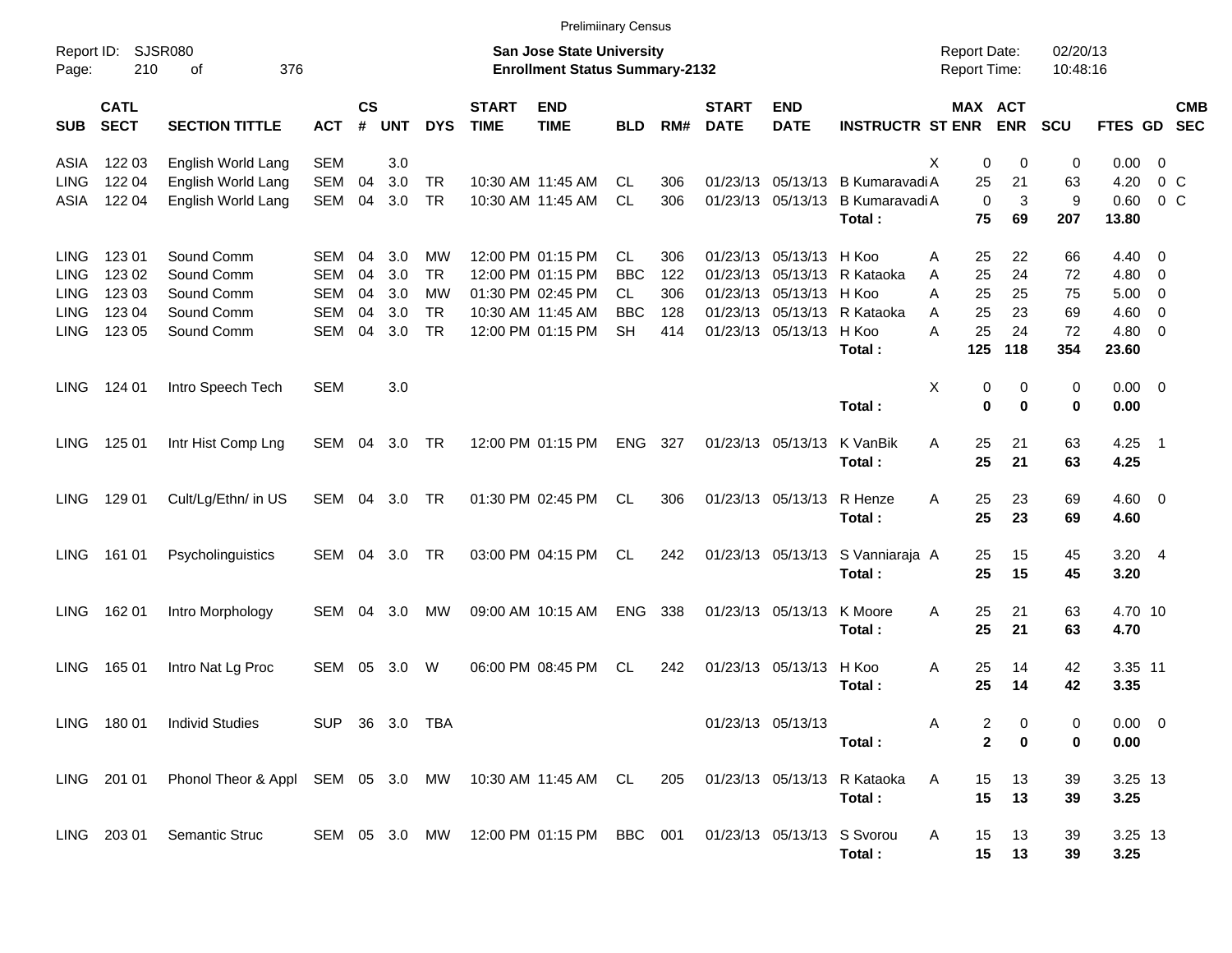|                     |                            |                             |              |                       |            |              |                             | <b>Prelimiinary Census</b>                                                |            |     |                             |                           |                         |                                     |                                           |                      |             |                            |                          |
|---------------------|----------------------------|-----------------------------|--------------|-----------------------|------------|--------------|-----------------------------|---------------------------------------------------------------------------|------------|-----|-----------------------------|---------------------------|-------------------------|-------------------------------------|-------------------------------------------|----------------------|-------------|----------------------------|--------------------------|
| Report ID:<br>Page: | 211                        | <b>SJSR080</b><br>376<br>οf |              |                       |            |              |                             | <b>San Jose State University</b><br><b>Enrollment Status Summary-2132</b> |            |     |                             |                           |                         | <b>Report Date:</b><br>Report Time: |                                           | 02/20/13<br>10:48:16 |             |                            |                          |
| <b>SUB</b>          | <b>CATL</b><br><b>SECT</b> | <b>SECTION TITTLE</b>       | <b>ACT</b>   | $\mathsf{cs}$<br>$\#$ | <b>UNT</b> | <b>DYS</b>   | <b>START</b><br><b>TIME</b> | <b>END</b><br><b>TIME</b>                                                 | <b>BLD</b> | RM# | <b>START</b><br><b>DATE</b> | <b>END</b><br><b>DATE</b> | <b>INSTRUCTR ST ENR</b> |                                     | MAX ACT<br><b>ENR</b>                     | <b>SCU</b>           | FTES GD     |                            | <b>CMB</b><br><b>SEC</b> |
| <b>LING</b>         | 298 01                     | <b>Spec Studies</b>         | <b>SUP</b>   | 25                    | 4.0        | TBA          |                             |                                                                           |            |     | 01/23/13                    | 05/13/13                  |                         | A                                   | 0<br>0                                    | 0                    | 0.00        | - 0                        |                          |
| <b>LING</b>         | 298 02                     | <b>Spec Studies</b>         | <b>SUP</b>   | 25                    | 1.0        | <b>TBA</b>   |                             |                                                                           |            |     | 01/23/13                    | 05/13/13                  | H Koo                   | A                                   | $\overline{c}$<br>$\overline{1}$          | 1                    | 0.08        | $\overline{1}$             |                          |
| <b>LING</b>         | 298 03                     | <b>Spec Studies</b>         | <b>SUP</b>   | 25                    | 3.0        | <b>TBA</b>   |                             |                                                                           |            |     | 01/23/13                    | 05/13/13                  | S Svorou                | A                                   | $\overline{c}$<br>$\overline{c}$          | 6                    | 0.50        | $\overline{2}$             |                          |
|                     |                            |                             |              |                       |            |              |                             |                                                                           |            |     |                             |                           | Total:                  |                                     | 3<br>4                                    | $\overline{7}$       | 0.58        |                            |                          |
| <b>LING</b>         | 299 01                     | Thesis                      | <b>SUP</b>   | 25                    | 6.0        | <b>TBA</b>   |                             |                                                                           |            |     | 01/23/13                    | 05/13/13                  |                         | A                                   | 0<br>0                                    | 0                    | 0.00        | - 0                        |                          |
| <b>LING</b>         | 299 02                     | <b>Thesis</b>               | <b>SUP</b>   | 25                    | 3.0        | <b>TBA</b>   |                             |                                                                           |            |     | 01/23/13                    | 05/13/13                  | H Koo                   | A                                   | $\overline{c}$<br>$\overline{1}$          | 3                    | 0.25        | $\overline{1}$             |                          |
| <b>LING</b>         | 299 03                     | <b>Thesis</b>               | <b>SUP</b>   | 25                    | 3.0        | <b>TBA</b>   |                             |                                                                           |            |     | 01/23/13                    | 05/13/13                  | S Svorou                | A                                   | $\overline{\mathbf{c}}$<br>$\overline{1}$ | 3                    | 0.25        | $\overline{\phantom{0}}$ 1 |                          |
|                     |                            |                             |              |                       |            |              |                             |                                                                           |            |     |                             |                           | Total:                  |                                     | $\mathbf{2}$<br>4                         | 6                    | 0.50        |                            |                          |
| LLD                 | 2 0 1                      | Academic Engl II            | SEM          | 05                    | 3.0        | <b>TR</b>    |                             | 09:00 AM 10:15 AM                                                         | CL         | 231 | 01/23/13                    |                           | 05/13/13 K Sanders      | 20<br>A                             | 20                                        | 60                   | 4.00        | 0                          |                          |
| <b>LLD</b>          | 202                        | Academic Engl II            | <b>SEM</b>   |                       | 3.0        |              |                             |                                                                           |            |     |                             |                           |                         | X<br>0                              | $\mathbf 0$                               | 0                    | 0.00        | $\mathbf 0$                |                          |
| <b>LLD</b>          | 203                        | Academic Engl II            | <b>SEM</b>   | 05                    | 3.0        | <b>MW</b>    |                             | 09:00 AM 10:15 AM                                                         | CL         | 205 | 01/23/13                    |                           | 05/13/13 K Sanders      | A<br>20                             | 20                                        | 60                   | 4.00        | 0                          |                          |
| LLD                 | 2 0 4                      | Academic Engl II            | <b>SEM</b>   | 05                    | 3.0        | <b>MW</b>    |                             | 10:30 AM 11:45 AM                                                         | <b>HGH</b> | 227 | 01/23/13                    | 05/13/13                  | Z Erkal                 | 20<br>A                             | 20                                        | 60                   | 4.00        | 0                          |                          |
| LLD                 | 2 0 5                      | Academic Engl II            | <b>SEM</b>   | 05                    | 3.0        | <b>TR</b>    |                             | 01:30 PM 02:45 PM                                                         | CL         | 205 | 01/23/13                    | 05/13/13 S Alkire         |                         | 20<br>A                             | 20                                        | 60                   | 4.00        | 0                          |                          |
| LLD                 | 206                        | Academic Engl II            | <b>SEM</b>   | 05                    | 3.0        | <b>MW</b>    |                             | 03:00 PM 04:15 PM                                                         | <b>CL</b>  | 205 | 01/23/13                    | 05/13/13 K Haven          |                         | 20<br>A                             | 20                                        | 60                   | 4.00        | 0                          |                          |
| LLD                 | 207                        | Academic Engl II            | <b>SEM</b>   | 05                    | 3.0        | <b>TR</b>    |                             | 03:00 PM 04:15 PM                                                         | <b>HGH</b> | 227 | 01/23/13                    | 05/13/13 S Alkire         |                         | 20<br>A                             | 19                                        | 57                   | 3.80        | 0                          |                          |
| LLD                 | 2 0 8                      | Academic Engl II            | <b>SEM</b>   |                       | 3.0        |              |                             |                                                                           |            |     |                             |                           |                         | X<br>0                              | 0                                         | 0                    | 0.00        | 0                          |                          |
| LLD                 | 209                        | Academic Engl II            | <b>SEM</b>   | 05                    | 3.0        | <b>TR</b>    |                             | 09:00 AM 10:15 AM                                                         | CL         | 205 | 01/23/13                    | 05/13/13                  | <b>B</b> McCluskey A    | 20                                  | 20                                        | 60                   | 4.00        | 0                          |                          |
| LLD                 | 2 10                       | Academic Engl II            | <b>SEM</b>   | 05                    | 3.0        | <b>MW</b>    |                             | 07:30 AM 08:45 AM                                                         | CL         | 129 | 01/23/13                    | 05/13/13                  | Z Erkal                 | 20<br>A                             | 20                                        | 60                   | 4.00        | 0                          |                          |
| <b>LLD</b>          | 2 1 1                      | Academic Engl II            | <b>SEM</b>   | 05                    | 3.0        | <b>TR</b>    |                             | 07:30 AM 08:45 AM                                                         | CL         | 205 | 01/23/13                    | 05/13/13                  | <b>B</b> McCluskey A    | 20                                  | 20                                        | 60                   | 4.00        | 0                          |                          |
| <b>LLD</b>          | 2 1 2                      | Academic Engl II            | <b>SEM</b>   | 05                    | 3.0        | <b>MW</b>    |                             | 01:30 PM 02:45 PM                                                         | CL         | 125 | 01/23/13                    | 05/13/13 K Haven          |                         | 20<br>A                             | 20                                        | 60                   | 4.00        | 0                          |                          |
| <b>LLD</b>          | 2 1 3                      | Academic Engl II            | <b>SEM</b>   |                       | 3.0        |              |                             |                                                                           |            |     |                             |                           |                         | X<br>0                              | $\mathbf 0$                               | 0                    | 0.00        | 0                          |                          |
| <b>LLD</b>          | 2 14                       | Academic Engl II            | <b>SEM</b>   | 05                    | 3.0        | TR           |                             | 10:30 AM 11:45 AM                                                         | CL         | 231 | 01/23/13                    | 05/13/13                  | <b>K</b> Sanders        | 20<br>A                             | 20                                        | 60                   | 4.00        | 0                          |                          |
|                     |                            |                             |              |                       |            |              |                             |                                                                           |            |     |                             |                           | Total:                  | 220                                 | 219                                       | 657                  | 43.80       |                            |                          |
| LLD                 | 4 0 1                      | <b>Tutorial Success Wri</b> | <b>ACT</b>   | 14                    | 1.0        | M            |                             | 09:30 AM 10:20 AM                                                         | CL         | 244 | 01/23/13                    | 05/13/13                  | J Leih                  | A<br>10                             | 7                                         | 7                    | 0.47        | 0                          |                          |
| <b>LLD</b>          | 4 0 2                      | <b>Tutorial Success Wri</b> | <b>ACT</b>   | 14                    | 1.0        | $\mathsf{T}$ |                             | 09:30 AM 10:20 AM                                                         | CL         | 244 | 01/23/13                    | 05/13/13                  | J Leih                  | 10<br>A                             | 10                                        | 10                   | 0.67        | 0                          |                          |
| LLD                 | 4 0 3                      | <b>Tutorial Success Wri</b> | <b>ACT</b>   | 14                    | 1.0        | W            |                             | 09:30 AM 10:20 AM                                                         | CL         | 244 | 01/23/13                    | 05/13/13                  | J Leih                  | 10<br>A                             | 8                                         | 8                    | 0.53        | 0                          |                          |
| <b>LLD</b>          | 404                        | <b>Tutorial Success Wri</b> | ACT          | 14                    | 1.0        | R            |                             | 09:30 AM 10:20 AM                                                         | <b>CL</b>  | 244 | 01/23/13                    | 05/13/13                  | J Leih                  | 10<br>A                             | 10                                        | 10                   | 0.67        | $\mathbf 0$                |                          |
| LLD                 | 4 0 5                      | <b>Tutorial Success Wri</b> | ACT          |                       |            | M            |                             | 10:30 AM 11:20 AM                                                         | CL.        | 244 |                             | 01/23/13 05/13/13 J Leih  |                         | A<br>10                             | 10                                        | 10                   | $0.67$ 0    |                            |                          |
| LLD                 | 4 0 6                      | <b>Tutorial Success Wri</b> | ACT          |                       | 14 1.0     | $\top$       |                             | 10:30 AM 11:20 AM                                                         | CL.        | 244 |                             | 01/23/13 05/13/13 J Leih  |                         | 10<br>A                             | 10                                        | 10                   | 0.67        | $\overline{\mathbf{0}}$    |                          |
| LLD                 | 4 0 7                      | <b>Tutorial Success Wri</b> | ACT 14 1.0   |                       |            | - W          |                             | 10:30 AM 11:20 AM                                                         | CL         | 244 |                             | 01/23/13 05/13/13 J Leih  |                         | A<br>10                             | 10                                        | 10                   | $0.67$ 0    |                            |                          |
| LLD                 | 4 08                       | <b>Tutorial Success Wri</b> | ACT 14 1.0   |                       |            | - R          |                             | 10:30 AM 11:20 AM                                                         | CL         | 244 |                             | 01/23/13 05/13/13 J Leih  |                         | A<br>10                             | 9                                         | 9                    | 0.60        | $\overline{\phantom{0}}$   |                          |
| LLD                 | 4 0 9                      | <b>Tutorial Success Wri</b> | ACT 14 1.0   |                       |            | M            |                             | 11:30 AM 12:20 PM                                                         | CL         | 244 |                             | 01/23/13 05/13/13 J Leih  |                         | 10<br>A                             | 9                                         | 9                    | $0.60 \t 0$ |                            |                          |
| LLD                 | 4 10                       | <b>Tutorial Success Wri</b> | ACT 14 1.0 T |                       |            |              |                             | 11:30 AM 12:20 PM                                                         | -CL        | 244 |                             | 01/23/13 05/13/13 J Leih  |                         | A<br>10                             | 9                                         | 9                    | $0.62$ 1    |                            |                          |
|                     |                            |                             |              |                       |            |              |                             |                                                                           |            |     |                             |                           | Total:                  | 100                                 | 92                                        | 92                   | 6.15        |                            |                          |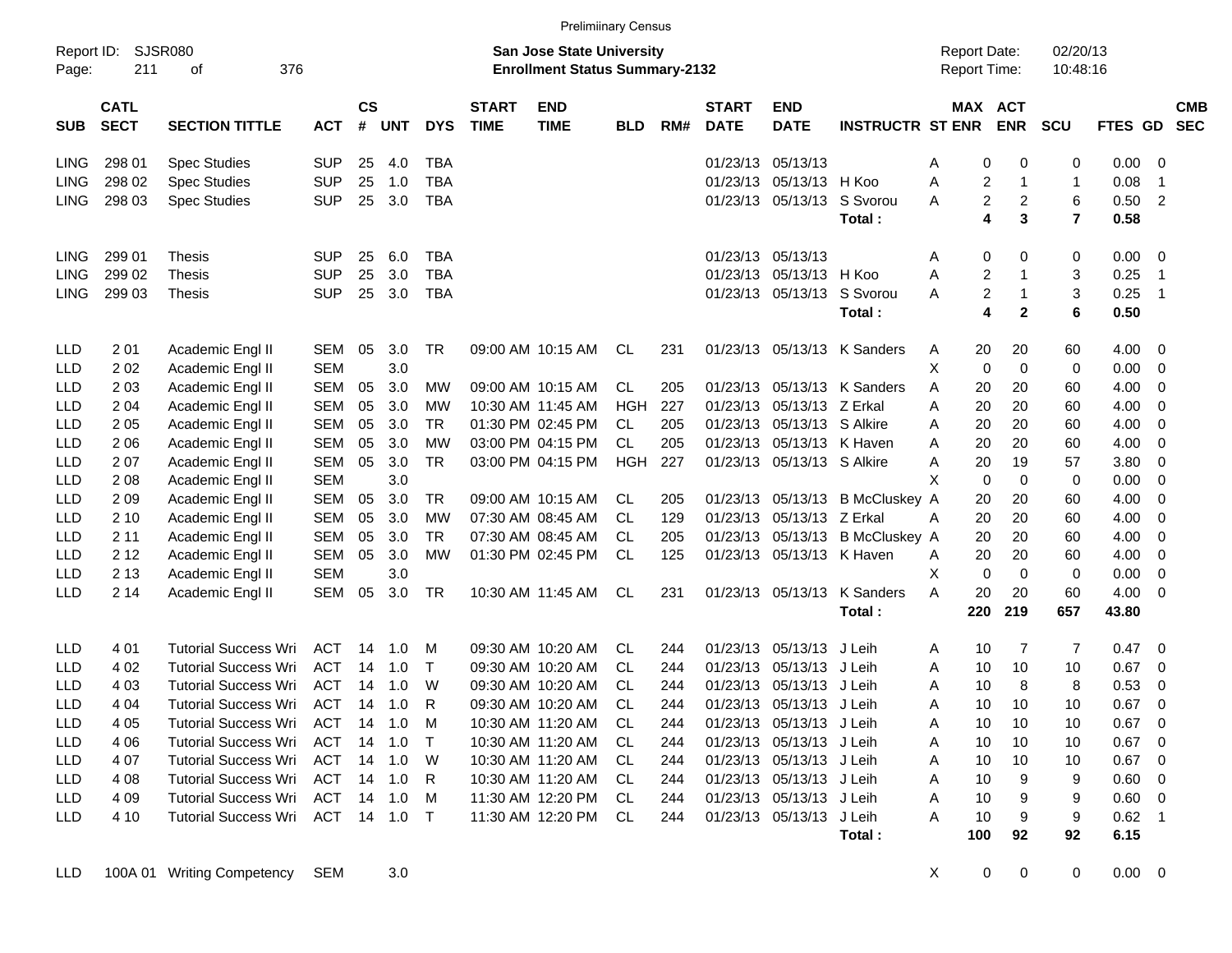|                     |                            |                                                                      |              |                    |            |               |                             | <b>Prelimiinary Census</b>                                                |            |            |                             |                                        |                                           |        |                                            |            |                      |                     |                         |                          |
|---------------------|----------------------------|----------------------------------------------------------------------|--------------|--------------------|------------|---------------|-----------------------------|---------------------------------------------------------------------------|------------|------------|-----------------------------|----------------------------------------|-------------------------------------------|--------|--------------------------------------------|------------|----------------------|---------------------|-------------------------|--------------------------|
| Report ID:<br>Page: | <b>SJSR080</b><br>212      | 376<br>οf                                                            |              |                    |            |               |                             | <b>San Jose State University</b><br><b>Enrollment Status Summary-2132</b> |            |            |                             |                                        |                                           |        | <b>Report Date:</b><br><b>Report Time:</b> |            | 02/20/13<br>10:48:16 |                     |                         |                          |
| <b>SUB</b>          | <b>CATL</b><br><b>SECT</b> | <b>SECTION TITTLE</b>                                                | <b>ACT</b>   | $\mathsf{cs}$<br># | <b>UNT</b> | <b>DYS</b>    | <b>START</b><br><b>TIME</b> | <b>END</b><br><b>TIME</b>                                                 | <b>BLD</b> | RM#        | <b>START</b><br><b>DATE</b> | <b>END</b><br><b>DATE</b>              | <b>INSTRUCTR ST ENR</b>                   |        | MAX ACT                                    | <b>ENR</b> | <b>SCU</b>           | <b>FTES GD</b>      |                         | <b>CMB</b><br><b>SEC</b> |
| LLD                 |                            | 100A 02 Writing Competency                                           | SEM          | 05                 | 3.0        | МW            |                             | 09:00 AM 10:15 AM                                                         | <b>BBC</b> | 002        | 01/23/13                    |                                        | 05/13/13 R Joseph                         | A      | 20                                         | 18         | 54                   | 3.60                | - 0                     |                          |
| LLD                 |                            | 100A 03 Writing Competency                                           | <b>SEM</b>   | 05                 | 3.0        | МW            |                             | 10:30 AM 11:45 AM                                                         | <b>BBC</b> | 001        | 01/23/13                    | 05/13/13                               | K Sanders                                 | A      | 20                                         | 20         | 60                   | 4.00                | 0                       |                          |
| LLD                 |                            | 100A 04 Writing Competency                                           | <b>SEM</b>   | 05                 | 3.0        | МW            |                             | 12:00 PM 01:15 PM                                                         | CL.        | 129        | 01/23/13                    | 05/13/13                               | T Khuu                                    | A      | 20                                         | 13         | 39                   | 2.60                | - 0                     |                          |
| LLD                 |                            | 100A 05 Writing Competency                                           | <b>SEM</b>   | 05                 | 3.0        | МW            |                             | 01:30 PM 02:45 PM                                                         | CL.        | 205        | 01/23/13                    | 05/13/13 E Chiu                        |                                           | A      | 20                                         | 20         | 60                   | 4.05                | $\mathbf 1$             |                          |
| LLD                 |                            | 100A 06 Writing Competency                                           | <b>SEM</b>   | 05                 | 3.0        | TR            |                             | 07:30 AM 08:45 AM                                                         | CL.        | 127        | 01/23/13                    | 05/13/13 T Khuu                        |                                           | A      | 20                                         | 12         | 36                   | 2.40                | 0                       |                          |
| LLD                 |                            | 100A 07 Writing Competency                                           | <b>SEM</b>   | 05                 | 3.0        | TR.           |                             | 09:00 AM 10:15 AM                                                         | HGH        | 227        | 01/23/13                    | 05/13/13 Z Erkal                       |                                           | A      | 20                                         | 20         | 60                   | 4.00                | - 0                     |                          |
| LLD                 |                            | 100A 08 Writing Competency                                           | <b>SEM</b>   | 05                 | 3.0        | <b>TR</b>     |                             | 10:30 AM 11:45 AM                                                         | <b>BBC</b> | 001        | 01/23/13                    |                                        | 05/13/13 M ModirzadehA                    |        | 20                                         | 20         | 60                   | 4.00                | - 0                     |                          |
| LLD                 |                            | 100A 09 Writing Competency                                           | <b>SEM</b>   | 05                 | 3.0        | TR            |                             | 12:00 PM 01:15 PM                                                         | CL.        | 205        | 01/23/13                    | 05/13/13 Z Erkal                       |                                           | A      | 20                                         | 17         | 51                   | 3.40                | - 0                     |                          |
| LLD                 |                            | 100A 10 Writing Competency                                           | <b>SEM</b>   | 05                 | 3.0        | <b>TR</b>     |                             | 01:30 PM 02:45 PM                                                         | <b>BBC</b> | 128        | 01/23/13                    |                                        | 05/13/13 V Kiadeh                         | A      | 20                                         | 19         | 57                   | 3.85                | $\mathbf 1$             |                          |
| LLD                 | 100A 11                    | <b>Writing Competency</b>                                            | SEM          | 05                 | 3.0        | <b>TR</b>     |                             | 10:30 AM 11:45 AM                                                         | <b>BBC</b> | 002        |                             | 01/23/13 05/13/13 S Alkire             |                                           | A      | 20                                         | 20         | 60                   | 4.00                | - 0                     |                          |
|                     |                            |                                                                      |              |                    |            |               |                             |                                                                           |            |            |                             |                                        | Total:                                    |        | 200                                        | 179        | 537                  | 35.90               |                         |                          |
| LLD                 |                            | 100W 01 Writing Workshop                                             | SEM 04       |                    | 3.0        | TR            |                             | 09:00 AM 10:15 AM                                                         | <b>SH</b>  | 414        |                             | 01/23/13 05/13/13                      | S Khan<br>Total:                          | Α      | 25<br>25                                   | 25<br>25   | 75<br>75             | $5.00 \t 0$<br>5.00 |                         |                          |
|                     |                            |                                                                      |              |                    |            |               |                             |                                                                           |            |            |                             | 01/23/13 05/13/13                      |                                           |        |                                            |            |                      |                     |                         |                          |
| <b>LLD</b>          |                            | 100WB 02Wrtg Wrkshp Bsns Std SEM                                     |              | 04                 | 3.0        | МW            |                             | 10:30 AM 11:45 AM<br>01:30 PM 02:45 PM                                    | CL.        | 242        |                             |                                        | D Lee                                     | A      | 25                                         | 25         | 75                   | 5.00                | - 0                     |                          |
| LLD                 |                            | 100WB 03Wrtg Wrkshp Bsns Std SEM                                     |              | 04                 | 3.0        | TR<br>TR      |                             | 12:00 PM 01:15 PM                                                         | CL         | 242<br>242 |                             | 01/23/13 05/13/13<br>01/23/13 05/13/13 | S Berghoff                                | A      | 25<br>25                                   | 25<br>25   | 75<br>75             | 5.00<br>5.00        | $\overline{\mathbf{0}}$ |                          |
| LLD                 |                            | 100WB 04Wrtg Wrkshp Bsns Std SEM<br>100WB 05Wrtg Wrkshp Bsns Std SEM |              | 04                 | 3.0        | TR            |                             | 10:30 AM 11:45 AM                                                         | CL.<br>CL. | 242        |                             |                                        | S Berghoff<br>01/23/13 05/13/13 V Sansome | A<br>A | 25                                         | 25         | 75                   | 5.00                | 0                       |                          |
| LLD<br>LLD          |                            | 100WB 06Wrtg Wrkshp Bsns Std SEM                                     |              | 04<br>04           | 3.0<br>3.0 | <b>MW</b>     |                             | 09:00 AM 10:15 AM                                                         | CL         | 242        |                             | 01/23/13 05/13/13                      | D Lee                                     | A      | 25                                         | 25         | 75                   | 5.00                | - 0<br>- 0              |                          |
| LLD                 |                            | 100WB 80Wrtg Wrkshp Bsns Std SEM                                     |              | 04                 | 3.0        | <b>TBA</b>    |                             |                                                                           |            |            |                             | 01/23/13 05/13/13                      | D Lee                                     | A      | 25                                         | 25         | 75                   | 5.00                | - 0                     |                          |
|                     |                            |                                                                      |              |                    |            |               |                             |                                                                           |            |            |                             |                                        | Total:                                    |        | 150                                        | 150        | 450                  | 30.00               |                         |                          |
| LLD                 | 182 01                     | <b>Tutorial Practicum</b>                                            | SEM 05       |                    | 1.0        | -F            |                             | 12:30 PM 01:20 PM                                                         | CL         | 244        |                             | 01/23/13 05/13/13                      | J Leih                                    | A      | 40                                         | 10         | 10                   | $0.78$ 7            |                         |                          |
|                     |                            |                                                                      |              |                    |            |               |                             |                                                                           |            |            |                             |                                        | Total:                                    |        | 40                                         | 10         | 10                   | 0.78                |                         |                          |
| LLD                 |                            | 250W 01 Prof in Ling TESOL                                           | SEM 04       |                    | 3.0        | TR            |                             | 01:30 PM 02:45 PM                                                         | CL         | 127        |                             | 01/23/13 05/13/13                      | B Kumaravadi A                            |        | 15                                         | 15         | 45                   | 3.75 15             |                         |                          |
|                     |                            |                                                                      |              |                    |            |               |                             |                                                                           |            |            |                             |                                        | Total:                                    |        | 15                                         | 15         | 45                   | 3.75                |                         |                          |
| LLD                 | 260 01                     | Eng Struct Teach I                                                   | SEM 05       |                    | 3.0        | МW            |                             | 12:00 PM 01:15 PM                                                         | CL         | 205        |                             | 01/23/13 05/13/13 S Frazier            |                                           | A      | 15                                         | 14         | 42                   | 3.50 14             |                         |                          |
|                     |                            |                                                                      |              |                    |            |               |                             |                                                                           |            |            |                             |                                        | Total:                                    |        | 15                                         | 14         | 42                   | 3.50                |                         |                          |
| LLD                 | 261 01                     | Eng Struct Teach II                                                  |              |                    |            | SEM 05 3.0 MW |                             | 04:30 PM 05:45 PM CL                                                      |            | 205        |                             |                                        | 01/23/13 05/13/13 S Phillabaum A          |        | 15                                         | 14         | 42                   | 3.50 14             |                         |                          |
|                     |                            |                                                                      |              |                    |            |               |                             |                                                                           |            |            |                             |                                        | Total:                                    |        | 15                                         | 14         | 42                   | 3.50                |                         |                          |
| <b>LLD</b>          | 270 01                     | Second Lang Acq                                                      | SEM 05 3.0 W |                    |            |               |                             | 06:00 PM 08:45 PM CL                                                      |            | 205        |                             |                                        | 01/23/13 05/13/13 S Phillabaum A          |        | 15                                         | 15         | 45                   | 3.75 15             |                         |                          |
|                     |                            |                                                                      |              |                    |            |               |                             |                                                                           |            |            |                             |                                        | Total:                                    |        | 15                                         | 15         | 45                   | 3.75                |                         |                          |
| LLD                 | 271 01                     | Intercultural SLA                                                    | SEM 05 3.0 R |                    |            |               |                             | 06:00 PM 08:45 PM CL                                                      |            | 205        |                             | 01/23/13 05/13/13 R Henze              |                                           | A      |                                            | 15 17      | 51                   | 4.25 17             |                         |                          |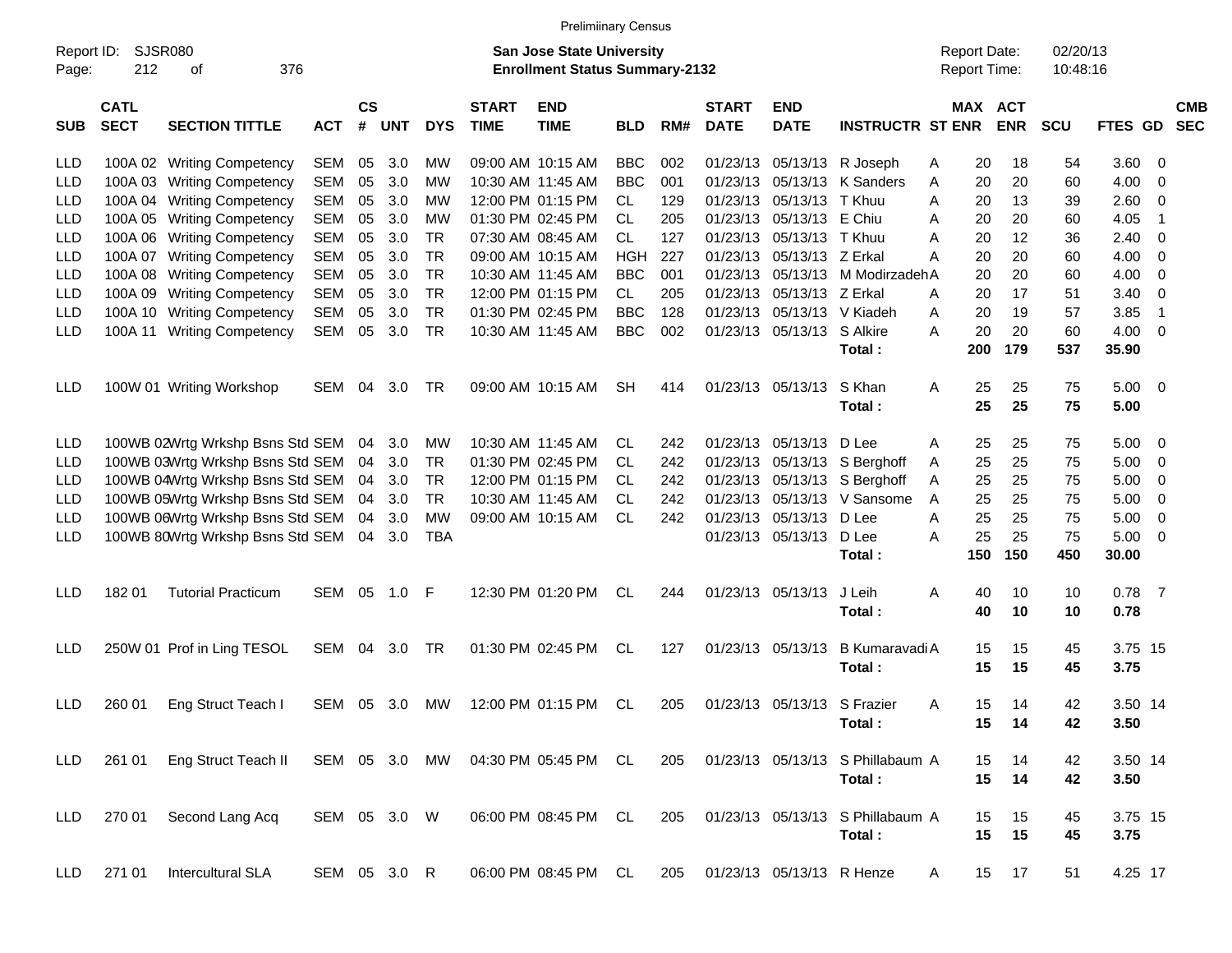|                                        |                            |                                                                      |                                        |                |                   |                                        |                             | <b>Prelimiinary Census</b>                                                |            |     |                             |                                                             |                                                       |                                            |                              |                             |                                                         |                          |
|----------------------------------------|----------------------------|----------------------------------------------------------------------|----------------------------------------|----------------|-------------------|----------------------------------------|-----------------------------|---------------------------------------------------------------------------|------------|-----|-----------------------------|-------------------------------------------------------------|-------------------------------------------------------|--------------------------------------------|------------------------------|-----------------------------|---------------------------------------------------------|--------------------------|
| Page:                                  | Report ID: SJSR080<br>213  | 376<br>of                                                            |                                        |                |                   |                                        |                             | <b>San Jose State University</b><br><b>Enrollment Status Summary-2132</b> |            |     |                             |                                                             |                                                       | <b>Report Date:</b><br><b>Report Time:</b> |                              | 02/20/13<br>10:48:16        |                                                         |                          |
| <b>SUB</b>                             | <b>CATL</b><br><b>SECT</b> | <b>SECTION TITTLE</b>                                                | <b>ACT</b>                             | <b>CS</b><br># | <b>UNT</b>        | <b>DYS</b>                             | <b>START</b><br><b>TIME</b> | <b>END</b><br><b>TIME</b>                                                 | <b>BLD</b> | RM# | <b>START</b><br><b>DATE</b> | <b>END</b><br><b>DATE</b>                                   | <b>INSTRUCTR ST ENR</b>                               | MAX ACT                                    | <b>ENR</b>                   | <b>SCU</b>                  | FTES GD                                                 | <b>CMB</b><br><b>SEC</b> |
|                                        |                            |                                                                      |                                        |                |                   |                                        |                             |                                                                           |            |     |                             |                                                             | Total:                                                | 15                                         | 17                           | 51                          | 4.25                                                    |                          |
| <b>LLD</b>                             | 280 01                     | Methods TESOL                                                        | <b>SEM</b>                             | 05             | 3.0               | $\top$                                 |                             | 06:00 PM 08:45 PM                                                         | <b>CL</b>  | 205 |                             | 01/23/13 05/13/13                                           | S Frazier<br>A<br>Total:                              | 15<br>15                                   | 12<br>12                     | 36<br>36                    | 3.00 12<br>3.00                                         |                          |
| <b>LLD</b>                             | 282 01                     | Practicum in TESOL                                                   | <b>SUP</b>                             |                | 25 3.0            | <b>TBA</b>                             |                             |                                                                           |            |     |                             | 01/23/13 05/13/13                                           | S Phillabaum A<br>Total:                              | 15<br>15                                   | 17<br>17                     | 51<br>51                    | 4.25 17<br>4.25                                         |                          |
| <b>LLD</b>                             | 283 01                     | <b>Curric and Assess</b>                                             | SEM 05                                 |                | 3.0               | <b>TR</b>                              |                             | 03:00 PM 04:15 PM                                                         | CL         | 205 |                             | 01/23/13 05/13/13                                           | <b>B KumaravadiA</b><br>Total:                        | 15<br>15                                   | 14<br>14                     | 42<br>42                    | 3.50 14<br>3.50                                         |                          |
| <b>LLD</b>                             | 293 01                     | Dev Read/Writ                                                        | SEM                                    | 05             | 3.0               | TR                                     |                             | 04:30 PM 05:45 PM                                                         | CL         | 205 |                             | 01/23/13 05/13/13                                           | R Henze<br>Α<br>Total:                                | 15<br>15                                   | 15<br>15                     | 45<br>45                    | 3.65 13<br>3.65                                         |                          |
| <b>LLD</b><br><b>LLD</b><br><b>LLD</b> | 298 01<br>298 02<br>298 03 | <b>Indiv Studies</b><br><b>Indiv Studies</b><br><b>Indiv Studies</b> | <b>SUP</b><br><b>SUP</b><br><b>SUP</b> | 36<br>36<br>36 | 4.0<br>3.0<br>3.0 | <b>TBA</b><br><b>TBA</b><br><b>TBA</b> |                             |                                                                           |            |     |                             | 01/23/13 05/13/13<br>01/23/13 05/13/13<br>01/23/13 05/13/13 | Α<br>Α<br>Α<br>Total:                                 | 0<br>2<br>$\overline{c}$<br>4              | 0<br>0<br>0<br>$\bf{0}$      | 0<br>0<br>0<br>$\bf{0}$     | $0.00 \t 0$<br>$0.00 \t 0$<br>$0.00 \t 0$<br>0.00       |                          |
| <b>LLD</b><br><b>LLD</b>               | 299 01<br>299 02           | <b>Thesis</b><br>Thesis                                              | <b>SUP</b><br><b>SUP</b>               | 25<br>25       | 6.0<br>3.0        | <b>TBA</b><br><b>TBA</b>               |                             |                                                                           |            |     | 01/23/13                    | 01/23/13 05/13/13                                           | A<br>05/13/13 S Phillabaum A<br>Total:                | 0<br>2<br>$\mathbf{2}$                     | $\Omega$<br>$\mathbf 1$<br>1 | 0<br>3<br>3                 | $0.00 \t 0$<br>0.25<br>$\overline{\phantom{1}}$<br>0.25 |                          |
|                                        | Department :               | <b>Linguistics &amp; Language Development</b>                        |                                        |                |                   |                                        |                             |                                                                           |            |     |                             | <b>Lower Division:</b><br><b>Upper Division:</b>            | <b>Department Total:</b><br><b>Graduate Division:</b> | 1566<br>520<br>867<br>179                  | 1414<br>508<br>741<br>165    | 4036<br>1340<br>2203<br>493 | 279.42<br>89.35<br>149.08<br>40.98                      |                          |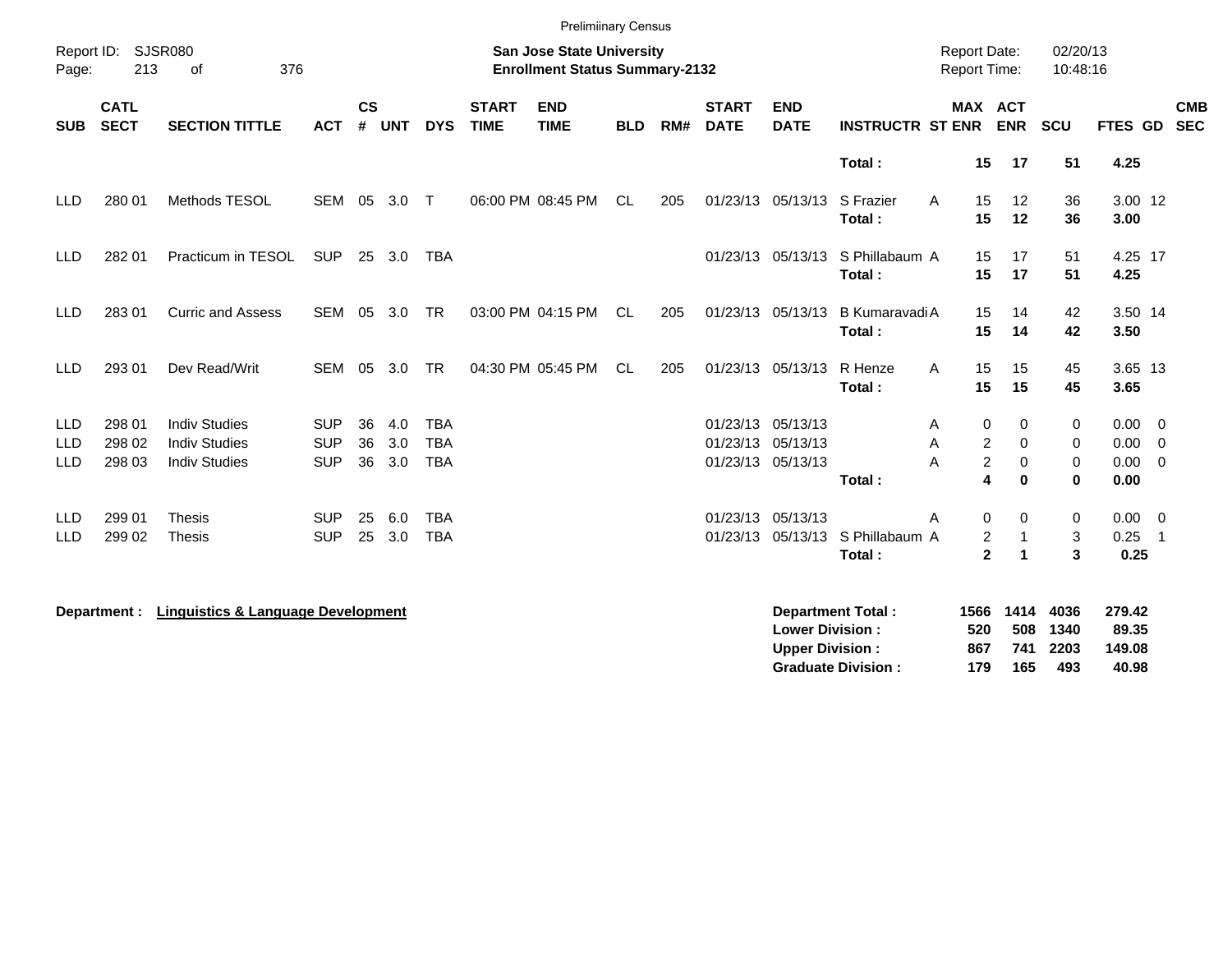|              |             |                                  |            |                   |               |            |              | <b>Prelimiinary Census</b>            |                 |     |              |                           |                             |    |                     |             |                |                |                                          |            |
|--------------|-------------|----------------------------------|------------|-------------------|---------------|------------|--------------|---------------------------------------|-----------------|-----|--------------|---------------------------|-----------------------------|----|---------------------|-------------|----------------|----------------|------------------------------------------|------------|
| Report ID:   |             | SJSR080                          |            |                   |               |            |              | <b>San Jose State University</b>      |                 |     |              |                           |                             |    | <b>Report Date:</b> |             | 02/20/13       |                |                                          |            |
| Page:        | 214         | 376<br>οf                        |            |                   |               |            |              | <b>Enrollment Status Summary-2132</b> |                 |     |              |                           |                             |    | <b>Report Time:</b> |             | 10:48:16       |                |                                          |            |
|              | <b>CATL</b> |                                  |            | <b>CS</b>         |               |            | <b>START</b> | <b>END</b>                            |                 |     | <b>START</b> | <b>END</b>                |                             |    |                     | MAX ACT     |                |                |                                          | <b>CMB</b> |
| <b>SUB</b>   | <b>SECT</b> | <b>SECTION TITTLE</b>            | <b>ACT</b> | #                 | <b>UNT</b>    | <b>DYS</b> | <b>TIME</b>  | <b>TIME</b>                           | <b>BLD</b>      | RM# | <b>DATE</b>  | <b>DATE</b>               | <b>INSTRUCTR ST ENR</b>     |    |                     | <b>ENR</b>  | <b>SCU</b>     | FTES GD        |                                          | <b>SEC</b> |
| College      |             | <b>Humanities &amp; the Arts</b> |            |                   |               |            |              |                                       |                 |     |              |                           |                             |    |                     |             |                |                |                                          |            |
| Department : |             | <b>Music &amp; Dance</b>         |            |                   |               |            |              |                                       |                 |     |              |                           |                             |    |                     |             |                |                |                                          |            |
| DANC 1001    |             | Dance Appreciation               | <b>LEC</b> | 01                | 3.0           | TR         |              | 12:00 PM 01:15 PM                     | <b>MUS 161</b>  |     |              | 01/23/13 05/13/13 J Scott |                             | A  | 65                  | 65          | 195            | 13.00          | - 0                                      |            |
| DANC         | 10 02       | Dance Appreciation               | <b>LEC</b> |                   | 3.0           |            |              |                                       |                 |     |              |                           |                             | X  | 0                   | $\mathbf 0$ | 0              | 0.00           | $\overline{0}$                           |            |
| DANC         | 10 03       | Dance Appreciation               | <b>LEC</b> | 01                | 3.0           | TR         |              | 03:00 PM 04:15 PM                     | WSQ 207         |     |              | 01/23/13 05/13/13         | J Walton                    | А  | 65                  | 62          | 186            | 12.40          | $\overline{\phantom{0}}$                 |            |
|              |             |                                  |            |                   |               |            |              |                                       |                 |     |              |                           | Total:                      |    | 130                 | 127         | 381            | 25.40          |                                          |            |
| DANC         | 40A 01      | Modern Dance I                   | <b>ACT</b> |                   | 2.0           |            |              |                                       |                 |     |              |                           |                             | X  | 0                   | 0           | 0              | 0.00           | $\overline{\phantom{0}}$                 |            |
| <b>KIN</b>   | 40A 01      | Modern Dance I                   | <b>ACT</b> |                   | 2.0           |            |              |                                       |                 |     |              |                           |                             | X  | 0                   | $\Omega$    | 0              | 0.00           | $\overline{0}$                           |            |
| <b>DANC</b>  | 40A 02      | Modern Dance I                   | <b>ACT</b> | $12 \overline{ }$ | 2.0           | МW         |              | 08:00 AM 09:20 AM                     | WSQ 201         |     |              | 01/23/13 05/13/13         | M Basile                    | Α  | 30                  | 15          | 30             | 2.03           | 1 C                                      |            |
| <b>KIN</b>   | 40A 02      | Modern Dance I                   | <b>ACT</b> |                   | 12 2.0        | <b>MW</b>  |              | 08:00 AM 09:20 AM                     | WSQ 201         |     |              | 01/23/13 05/13/13         | M Basile                    | А  | $\mathbf 0$         | 8           | 16             | 1.10           | 1 C                                      |            |
|              |             |                                  |            |                   |               |            |              |                                       |                 |     |              |                           | Total:                      |    | 30                  | 23          | 46             | 3.13           |                                          |            |
| <b>DANC</b>  | 40B 01      | Modern Dance II                  | ACT        | $12 \overline{ }$ | - 2.0         | TR         |              | 08:00 AM 09:20 AM                     | WSQ 204         |     |              | 01/23/13 05/13/13         | H Cooper                    | A  | 30                  | 12          | 24             | 1.60           | 0 C                                      |            |
| <b>KIN</b>   | 40B 01      | Modern Dance II                  | <b>ACT</b> |                   | 12 2.0        | <b>TR</b>  |              | 08:00 AM 09:20 AM                     | WSQ 204         |     |              | 01/23/13 05/13/13         | H Cooper                    | A  | 0                   | 2           | $\overline{4}$ | 0.27           | $0\,C$                                   |            |
|              |             |                                  |            |                   |               |            |              |                                       |                 |     |              |                           | Total:                      |    | 30                  | 14          | 28             | 1.87           |                                          |            |
| <b>DANC</b>  | 41A 01      | <b>Ballet I</b>                  | <b>ACT</b> |                   | 2.0           |            |              |                                       |                 |     |              |                           |                             | X. | 0                   | 0           | 0              | $0.00 \t 0$    |                                          |            |
| KIN.         | 41A 01      | <b>Ballet I</b>                  | <b>ACT</b> |                   | 2.0           |            |              |                                       |                 |     |              |                           |                             | X  | 0                   | $\Omega$    | 0              | 0.00           | 0                                        |            |
| <b>DANC</b>  | 41A 02      | <b>Ballet I</b>                  | <b>ACT</b> | $12 \overline{ }$ | 2.0           | МW         |              | 01:00 PM 02:20 PM                     | WSQ 201         |     |              | 01/23/13 05/13/13         | H Cooper                    | Α  | 30                  | 10          | 20             | 1.33           | 0 <sup>o</sup>                           |            |
| <b>KIN</b>   | 41A 02      | <b>Ballet I</b>                  | <b>ACT</b> | 12                | 2.0           | МW         |              | 01:00 PM 02:20 PM                     | WSQ 201         |     |              | 01/23/13 05/13/13         | H Cooper                    | A  | 0                   | 21          | 42             | 2.80           | 0 <sup>o</sup>                           |            |
| <b>DANC</b>  | 41A 03      | <b>Ballet I</b>                  | ACT        | 12                | 2.0           | МW         |              | 11:00 AM 12:20 PM                     | WSQ 204         |     |              | 01/23/13 05/13/13         | M Basile                    | Α  | 35                  | 11          | 22             | 1.50           | 1 C                                      |            |
| <b>KIN</b>   | 41A 03      | <b>Ballet I</b>                  | <b>ACT</b> |                   | 12 2.0        | МW         |              | 11:00 AM 12:20 PM                     | WSQ 204         |     |              | 01/23/13 05/13/13         | M Basile                    | Α  | $\mathbf 0$         | 15          | 30             | 2.00           | 0 <sup>o</sup>                           |            |
|              |             |                                  |            |                   |               |            |              |                                       |                 |     |              |                           | Total:                      |    | 65                  | 57          | 114            | 7.63           |                                          |            |
| <b>DANC</b>  | 41B 01      | <b>Ballet II</b>                 | <b>ACT</b> |                   | 2.0           |            |              |                                       |                 |     |              |                           |                             | X. | 0                   | 0           | 0              | $0.00 \quad 0$ |                                          |            |
| KIN.         | 41B 01      | <b>Ballet II</b>                 | <b>ACT</b> |                   | 2.0           |            |              |                                       |                 |     |              |                           |                             | X  | 0                   | 0           | 0              | 0.00           | 0                                        |            |
| DANC         | 41B 02      | <b>Ballet II</b>                 | <b>ACT</b> | 12                | 2.0           | TR         |              | 01:30 PM 02:50 PM                     | WSQ 201         |     |              | 01/23/13 05/13/13         | <b>G</b> Masters            | Α  | 30                  | 17          | 34             | 2.27           | $0\,C$                                   |            |
| <b>KIN</b>   | 41B 02      | <b>Ballet II</b>                 | <b>ACT</b> | 12                | 2.0           | <b>TR</b>  |              | 01:30 PM 02:50 PM                     | WSQ 201         |     |              | 01/23/13 05/13/13         | <b>G</b> Masters            | Α  | 0                   | 3           | 6              | 0.40           | $0\,$ C                                  |            |
|              |             |                                  |            |                   |               |            |              |                                       |                 |     |              |                           | Total :                     |    | 30                  | 20          | 40             | 2.67           |                                          |            |
|              | DANC 42A 01 | Jazz Dance I                     | ACT 12 2.0 |                   |               | МW         |              | 09:30 AM 10:50 AM                     | <b>SPXC 219</b> |     |              |                           | 01/23/13 05/13/13 D Lomuljo | A  | 30                  | 14          | 28             | 1.87           | $\begin{array}{ccc} & 0 & C \end{array}$ |            |
| <b>KIN</b>   | 42A 01      | Jazz Dance I                     | ACT        |                   | 12 2.0        | МW         |              | 09:30 AM 10:50 AM                     | <b>SPXC 219</b> |     |              |                           | 01/23/13 05/13/13 D Lomuljo | A  | 0                   | 17          | 34             | 2.27           | 0 C                                      |            |
| DANC         | 42A 02      | Jazz Dance I                     | ACT        |                   | 12 2.0        | TR.        |              | 11:00 AM 12:20 PM                     | <b>SPXC 219</b> |     |              | 01/23/13 05/13/13 K Pinto |                             | Α  | 40                  | 13          | 26             | 1.73           | $0\,$ C                                  |            |
| KIN          | 42A 02      | Jazz Dance I                     | ACT        |                   | 12 2.0        | TR         |              | 11:00 AM 12:20 PM                     | <b>SPXC 219</b> |     |              | 01/23/13 05/13/13 K Pinto |                             | Α  | 0                   | 32          | 64             | 4.27           | 0 C                                      |            |
| DANC         | 42A 03      | Jazz Dance I                     | <b>ACT</b> |                   | 12 2.0        | TR         |              | 09:30 AM 10:45 AM                     | <b>SPXC 219</b> |     |              |                           | 01/23/13 05/13/13 D Lomuljo | Α  | $30\,$              | 5           | 10             | 0.67           | 0 C                                      |            |
| <b>KIN</b>   | 42A 03      | Jazz Dance I                     |            |                   | ACT 12 2.0 TR |            |              | 09:30 AM 10:45 AM                     | <b>SPXC 219</b> |     |              |                           | 01/23/13 05/13/13 D Lomuljo | Α  | 0                   | 23          | 46             | 3.07 0 C       |                                          |            |
|              |             |                                  |            |                   |               |            |              |                                       |                 |     |              |                           | Total:                      |    | 100                 | 104         | 208            | 13.87          |                                          |            |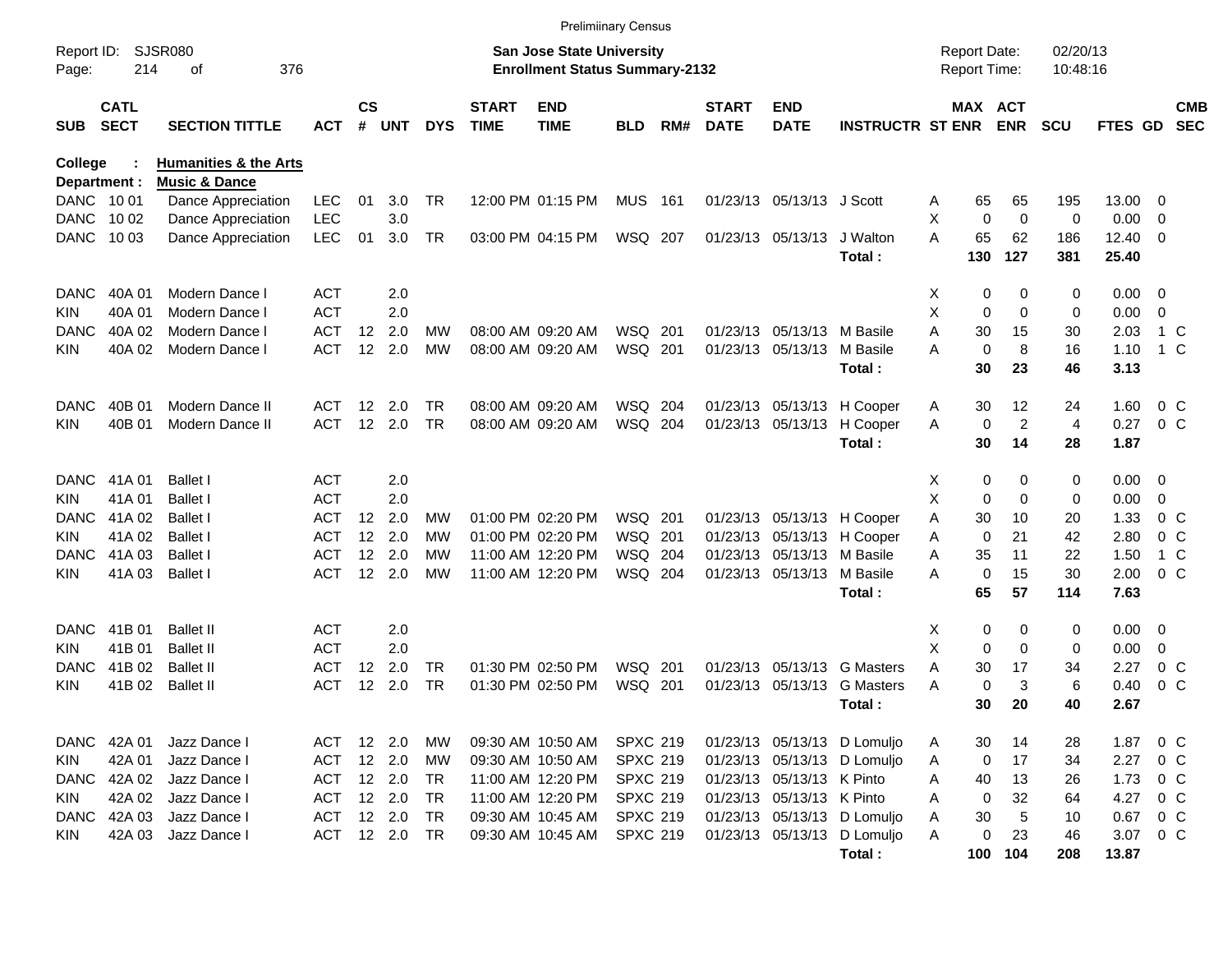|                                          |                               |               |                |                |                 |                             | <b>Prelimiinary Census</b>                                                |                 |     |                             |                           |                             |                                            |                       |                      |                |                |            |
|------------------------------------------|-------------------------------|---------------|----------------|----------------|-----------------|-----------------------------|---------------------------------------------------------------------------|-----------------|-----|-----------------------------|---------------------------|-----------------------------|--------------------------------------------|-----------------------|----------------------|----------------|----------------|------------|
| Report ID:<br>215<br>Page:               | SJSR080<br>376<br>of          |               |                |                |                 |                             | <b>San Jose State University</b><br><b>Enrollment Status Summary-2132</b> |                 |     |                             |                           |                             | <b>Report Date:</b><br><b>Report Time:</b> |                       | 02/20/13<br>10:48:16 |                |                |            |
| <b>CATL</b><br><b>SECT</b><br><b>SUB</b> | <b>SECTION TITTLE</b>         | <b>ACT</b>    | <b>CS</b><br># | UNT            | <b>DYS</b>      | <b>START</b><br><b>TIME</b> | <b>END</b><br><b>TIME</b>                                                 | <b>BLD</b>      | RM# | <b>START</b><br><b>DATE</b> | <b>END</b><br><b>DATE</b> | <b>INSTRUCTR ST ENR</b>     |                                            | MAX ACT<br><b>ENR</b> | <b>SCU</b>           | FTES GD SEC    |                | <b>CMB</b> |
| 42B 01<br><b>DANC</b>                    | Jazz Dance II                 | <b>ACT</b>    | $12 \,$        | 2.0            | МW              |                             | 09:30 AM 10:50 AM                                                         | WSQ 204         |     |                             | 01/23/13 05/13/13 J Yager |                             | 20<br>Α                                    | 24                    | 48                   | 3.20           | 0 <sup>o</sup> |            |
| 42B 01<br><b>KIN</b>                     | Jazz Dance II                 | <b>ACT</b>    | 12             | 2.0            | <b>MW</b>       |                             | 09:30 AM 10:50 AM                                                         | WSQ 204         |     |                             | 01/23/13 05/13/13 J Yager |                             | 0<br>Α                                     | 5                     | 10                   | 0.67           | $0\,$ C        |            |
| 42B 02<br><b>DANC</b>                    | Jazz Dance II                 | <b>ACT</b>    |                | 2.0            |                 |                             |                                                                           |                 |     |                             |                           |                             | Χ<br>0                                     | $\Omega$              | 0                    | 0.00           | - 0            |            |
| 42B 02<br><b>KIN</b>                     | Jazz Dance II                 | <b>ACT</b>    |                | 2.0            |                 |                             |                                                                           |                 |     |                             |                           |                             | X<br>0                                     | 0                     | 0                    | $0.00 \t 0$    |                |            |
|                                          |                               |               |                |                |                 |                             |                                                                           |                 |     |                             |                           | Total:                      | 20                                         | 29                    | 58                   | 3.87           |                |            |
| <b>DANC</b><br>49A 01                    | Tap Dance I                   | LAB           |                | 1.0            |                 |                             |                                                                           |                 |     |                             |                           |                             | X<br>0                                     | 0                     | 0                    | $0.00 \t 0$    |                |            |
| 49A 01<br><b>KIN</b>                     | Tap Dance I                   | LAB           |                | 1.0            |                 |                             |                                                                           |                 |     |                             |                           |                             | X<br>0                                     | 0                     | 0                    | $0.00 \t 0$    |                |            |
|                                          |                               |               |                |                |                 |                             |                                                                           |                 |     |                             |                           | Total:                      | $\mathbf{0}$                               | $\bf{0}$              | 0                    | 0.00           |                |            |
|                                          |                               |               |                |                |                 |                             |                                                                           |                 |     |                             |                           |                             |                                            |                       |                      |                |                |            |
| <b>DANC</b><br>49B 01                    | Tap Dance II                  | LAB           | 15             | 1.0            | МW<br><b>MW</b> |                             | 08:00 AM 09:15 AM                                                         | WSQ 106         |     |                             | 01/23/13 05/13/13 J Yager |                             | 15<br>A                                    | 16                    | 16                   | 1.07           | $0\,$ C        |            |
| 49B 01<br><b>KIN</b>                     | Tap Dance II                  | LAB           | 15             | 1.0            |                 |                             | 08:00 AM 09:15 AM                                                         | WSQ 106         |     |                             | 01/23/13 05/13/13         | J Yager<br>Total:           | 0<br>A<br>15                               | 3<br>19               | 3<br>19              | 0.20<br>1.27   | 0 <sup>o</sup> |            |
|                                          |                               |               |                |                |                 |                             |                                                                           |                 |     |                             |                           |                             |                                            |                       |                      |                |                |            |
| DANC 51B 01                              | Act Proj in Dance             | ACT           |                | 20 0.5         | TBA             |                             |                                                                           |                 |     |                             | 01/23/13 05/13/13         | H Cooper                    | 25<br>Α                                    | 24                    | 12                   | $0.80 \ 0$     |                |            |
|                                          |                               |               |                |                |                 |                             |                                                                           |                 |     |                             |                           | Total:                      | 25                                         | 24                    | 12                   | 0.80           |                |            |
|                                          |                               |               |                |                |                 |                             |                                                                           |                 |     |                             |                           |                             |                                            |                       |                      |                |                |            |
| DANC 53 01                               | <b>World Dance</b>            | LAB           | 15             | 1.0            | TR              |                             | 11:00 AM 12:15 PM                                                         | WSQ 201         |     |                             | 01/23/13 05/13/13         | R Pulido                    | 30<br>A                                    | 27                    | 27                   | $1.80 \ 0$     |                |            |
|                                          |                               |               |                |                |                 |                             |                                                                           |                 |     |                             |                           | Total:                      | 30                                         | 27                    | 27                   | 1.80           |                |            |
| DANC 75 01                               | Rhythm Fund Dance             | SEM           | 04             | 2.0            | M               |                             | 11:00 AM 12:50 PM                                                         | WSQ 204         |     |                             | 01/23/13 05/13/13 J Scott |                             | 35<br>A                                    | 31                    | 31                   | $4.13 \quad 0$ |                |            |
| DANC 75 02                               | Rhythm Fund Dance             | ACT           |                | 12 0.0         | W               |                             | 11:00 AM 12:50 PM                                                         | WSQ 204         |     |                             | 01/23/13 05/13/13         | J Scott                     | 35<br>A                                    | 31                    | 31                   | $0.00 \t 0$    |                |            |
|                                          |                               |               |                |                |                 |                             |                                                                           |                 |     |                             |                           | Total:                      | 70                                         | 62                    | 62                   | 4.13           |                |            |
| DANC 102 01                              | Dance in Wrld Cult            | <b>LEC</b>    |                | $02 \quad 3.0$ | MW              |                             | 01:30 PM 02:45 PM                                                         | <b>MUS 161</b>  |     |                             | 01/23/13 05/13/13         | J Walton                    | 58<br>A                                    | 55                    | 165                  | $11.00 \t 0$   |                |            |
|                                          |                               |               |                |                |                 |                             |                                                                           |                 |     |                             |                           | Total:                      | 58                                         | 55                    | 165                  | 11.00          |                |            |
|                                          |                               |               |                |                |                 |                             |                                                                           |                 |     |                             |                           |                             |                                            |                       |                      |                |                |            |
| DANC 11201                               | Dance Reh/Perf                | ACT           | 20             | 2.0            | МW              |                             | 03:00 PM 05:20 PM                                                         | <b>SPXC 219</b> |     |                             |                           | 01/23/13 05/13/13 G Masters | Α<br>17                                    | 16                    | 32                   | $2.13 \quad 0$ |                |            |
| DANC 112 02                              | Dance Reh/Perf                | <b>ACT</b>    | 20             | 2.0            | <b>MW</b>       |                             | 03:00 PM 05:20 PM                                                         | WSQ 106         |     |                             | 01/23/13 05/13/13         | J Scott                     | A<br>15                                    | 15                    | 30                   | $2.00 \t 0$    |                |            |
|                                          |                               |               |                |                |                 |                             |                                                                           |                 |     |                             |                           | Total :                     | 32                                         | 31                    | 62                   | 4.13           |                |            |
|                                          | DANC 140A 01 Modern Dance III |               |                |                |                 |                             | ACT 12 2.0 TR 09:30 AM 10:50 AM WSQ 204 01/23/13 05/13/13 H Cooper        |                 |     |                             |                           |                             | A<br>25                                    | 22                    | 44                   | $2.93$ 0       |                |            |
|                                          |                               |               |                |                |                 |                             |                                                                           |                 |     |                             |                           | Total:                      | 25                                         | 22                    | 44                   | 2.93           |                |            |
|                                          |                               |               |                |                |                 |                             |                                                                           |                 |     |                             |                           |                             |                                            |                       |                      |                |                |            |
|                                          | DANC 140B 01 Modern Dance IV  | ACT 12 2.0 TR |                |                |                 |                             |                                                                           |                 |     |                             |                           | 01/23/13 05/13/13 H Cooper  | Α<br>15                                    | 15                    | 30                   | $2.00 \t 0$    |                |            |
|                                          |                               |               |                |                |                 |                             |                                                                           |                 |     |                             |                           | Total:                      | 15                                         | 15                    | 30                   | 2.00           |                |            |
| DANC 141A 01 Ballett III                 |                               |               |                |                |                 |                             | ACT 12 2.0 MW 09:30 AM 10:50 AM WSQ 201                                   |                 |     |                             |                           | 01/23/13 05/13/13 G Masters | 29<br>A                                    | 16                    | 32                   | $2.13 \t 0$    |                |            |
|                                          |                               |               |                |                |                 |                             |                                                                           |                 |     |                             |                           | Total:                      | 29                                         | 16                    | 32                   | 2.13           |                |            |
|                                          |                               |               |                |                |                 |                             |                                                                           |                 |     |                             |                           |                             |                                            |                       |                      |                |                |            |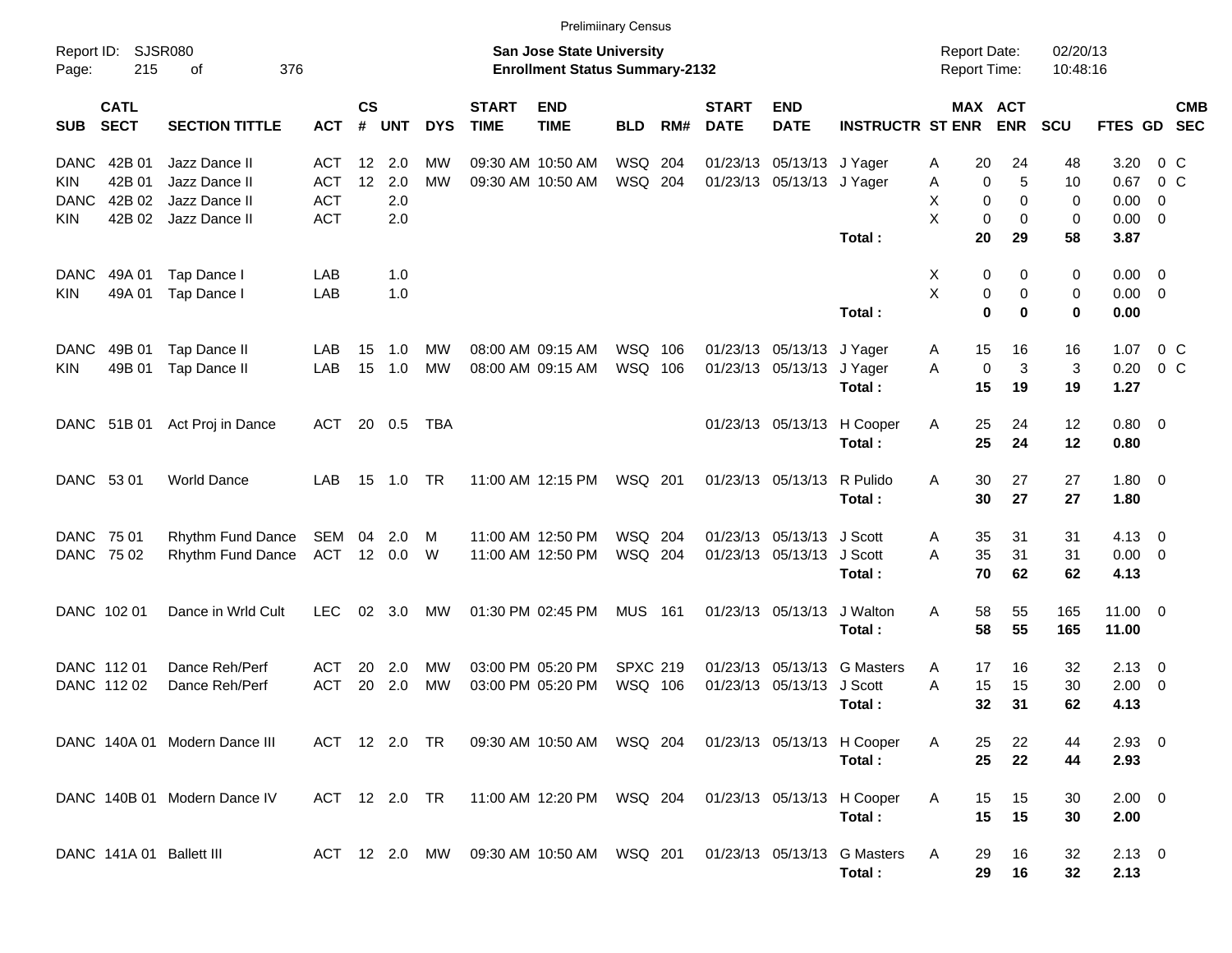|            |                                                          |                                                                                  |                                        |                    |                             |                                        |                             | <b>Prelimiinary Census</b>                                         |                                    |     |                             |                                                        |                                                                                                     |                     |                                                         |                           |                                                                     |                          |
|------------|----------------------------------------------------------|----------------------------------------------------------------------------------|----------------------------------------|--------------------|-----------------------------|----------------------------------------|-----------------------------|--------------------------------------------------------------------|------------------------------------|-----|-----------------------------|--------------------------------------------------------|-----------------------------------------------------------------------------------------------------|---------------------|---------------------------------------------------------|---------------------------|---------------------------------------------------------------------|--------------------------|
| Page:      | Report ID: SJSR080<br>216                                | 376<br>οf                                                                        |                                        |                    |                             |                                        |                             | San Jose State University<br><b>Enrollment Status Summary-2132</b> |                                    |     |                             |                                                        |                                                                                                     | <b>Report Date:</b> | <b>Report Time:</b>                                     | 02/20/13<br>10:48:16      |                                                                     |                          |
| <b>SUB</b> | <b>CATL</b><br><b>SECT</b>                               | <b>SECTION TITTLE</b>                                                            | ACT                                    | $\mathsf{cs}$<br># | UNT                         | <b>DYS</b>                             | <b>START</b><br><b>TIME</b> | <b>END</b><br><b>TIME</b>                                          | <b>BLD</b>                         | RM# | <b>START</b><br><b>DATE</b> | <b>END</b><br><b>DATE</b>                              | <b>INSTRUCTR ST ENR</b>                                                                             |                     | MAX ACT<br><b>ENR</b>                                   | <b>SCU</b>                | <b>FTES GD</b>                                                      | <b>CMB</b><br><b>SEC</b> |
|            |                                                          | DANC 142A 01 Jazz Dance III                                                      | ACT 12 2.0                             |                    |                             | МW                                     |                             | 08:00 AM 09:20 AM                                                  | <b>SPXC 219</b>                    |     |                             | 01/23/13 05/13/13                                      | D Lomuljo<br>Total:                                                                                 | Α                   | 25<br>22<br>25<br>22                                    | 44<br>44                  | $2.93$ 0<br>2.93                                                    |                          |
|            |                                                          | DANC 142B 01 Jazz Dance IV                                                       | LAB                                    |                    | 12 2.0                      | МW                                     |                             | 11:00 AM 12:20 PM                                                  | <b>SPXC 219</b>                    |     |                             | 01/23/13 05/13/13 J Yager                              | Total:                                                                                              | Α                   | 15<br>13<br>15<br>13                                    | 26<br>26                  | $1.73 \t 0$<br>1.73                                                 |                          |
|            |                                                          | DANC 145A 01 Choreography I<br>DANC 145A 02 Choreography I                       | LEC.<br>ACT                            | 02                 | 0.0<br>12 3.0               | м<br>W                                 |                             | 01:00 PM 02:50 PM<br>01:00 PM 02:50 PM                             | <b>SPXC 219</b><br><b>SPXC 219</b> |     |                             |                                                        | 01/23/13 05/13/13 F Mathews<br>01/23/13 05/13/13 F Mathews<br>Total:                                | A<br>A              | 20<br>17<br>20<br>17<br>40<br>34                        | 34<br>17<br>51            | $0.00 \t 0$<br>$3.40 \ 0$<br>3.40                                   |                          |
|            |                                                          | DANC 145C 01 Choreography III<br>DANC 145C 02 Choreography III                   | LEC.<br>ACT                            | 02                 | 0.0<br>12 3.0 R             | $\top$                                 |                             | 01:30 PM 03:20 PM<br>01:30 PM 03:20 PM                             | <b>SPXC 219</b><br><b>SPXC 219</b> |     |                             |                                                        | 01/23/13 05/13/13 F Mathews<br>01/23/13 05/13/13 F Mathews<br>Total:                                | A<br>A              | 15<br>14<br>15<br>14<br>30<br>28                        | 28<br>14<br>42            | $0.00 \t 0$<br>$2.80 \t 0$<br>2.80                                  |                          |
|            |                                                          | DANC 150B 01 Kinesiology II<br>DANC 150B 02 Kinesiology II                       | LEC.<br>ACT                            | 02                 | 3.0<br>12 0.0 R             | $\top$                                 |                             | 07:30 AM 09:20 AM<br>07:30 AM 09:20 AM                             | <b>SPXC 219</b><br><b>SPXC 219</b> |     |                             | 01/23/13 05/13/13 J Yager<br>01/23/13 05/13/13 J Yager | Total:                                                                                              | A<br>A              | 15<br>35<br>35<br>15<br>30<br>70                        | 70<br>35<br>105           | $7.00 \t 0$<br>$0.00 \t 0$<br>7.00                                  |                          |
|            | DANC 194 01<br>DANC 194 02<br>DANC 194 03<br>DANC 194 04 | Act Proj in Dance<br>Act Proj in Dance<br>Act Proj in Dance<br>Act Proj in Dance | ACT<br>ACT<br>ACT<br><b>ACT</b>        | 20<br>20<br>20     | 1.0<br>1.0<br>1.0<br>20 1.0 | TBA<br><b>TBA</b><br>TBA<br><b>TBA</b> |                             |                                                                    |                                    |     |                             | 01/23/13 05/13/13 J Scott                              | 01/23/13 05/13/13 G Masters<br>01/23/13 05/13/13 F Mathews<br>01/23/13 05/13/13 H Cooper<br>Total:  | Α<br>А<br>A<br>А    | 15<br>7<br>15<br>16<br>15<br>11<br>15<br>10<br>60<br>44 | 7<br>16<br>11<br>10<br>44 | $0.47 \quad 0$<br>$1.07 \t 0$<br>$0.73 \quad 0$<br>$0.67$ 0<br>2.93 |                          |
|            | DANC 198 01<br>DANC 198 02<br>DANC 198 03                | Dance Internship<br>Dance Internship<br>Dance Internship                         | <b>SUP</b><br><b>SUP</b><br><b>SUP</b> | 36<br>36<br>36     | 1.0<br>2.0<br>3.0           | TBA<br><b>TBA</b><br>TBA               |                             |                                                                    |                                    |     |                             |                                                        | 01/23/13 05/13/13 F Mathews<br>01/23/13 05/13/13 F Mathews<br>01/23/13 05/13/13 F Mathews<br>Total: | Α<br>A<br>Α         | 5<br>0<br>5<br>0<br>5<br>0<br>15<br>0                   | 0<br>0<br>0<br>0          | $0.00 \t 0$<br>$0.00 \t 0$<br>$0.00 \t 0$<br>0.00                   |                          |
|            |                                                          | MUED 142 01 Intro Mus Ed/EFE                                                     | <b>ACT</b>                             |                    | 1.0                         |                                        |                             |                                                                    |                                    |     |                             |                                                        | Total:                                                                                              |                     | 0<br>0<br>0<br>0                                        | 0<br>0                    | $0.00 \t 0$<br>0.00                                                 |                          |
|            |                                                          | MUED 170A 01 Tch Instru Mus Lit/P                                                |                                        |                    |                             | SEM 04 2.0 TR                          |                             | 09:30 AM 10:20 AM MUS 250                                          |                                    |     |                             | 01/23/13 05/13/13                                      | D Wolford<br>Total:                                                                                 | A                   | 15<br>11<br>15<br>11                                    | 22<br>22                  | $1.50$ 1<br>1.50                                                    |                          |
|            |                                                          | MUED 170B 01 Tch Choral Mus                                                      | SEM 04 2.0 TR                          |                    |                             |                                        |                             | 09:30 AM 10:20 AM MUS 211                                          |                                    |     |                             |                                                        | 01/23/13 05/13/13 J Benson<br>Total:                                                                | Α                   | 15<br>9<br>15<br>9                                      | 18<br>18                  | $1.27$ 2<br>1.27                                                    |                          |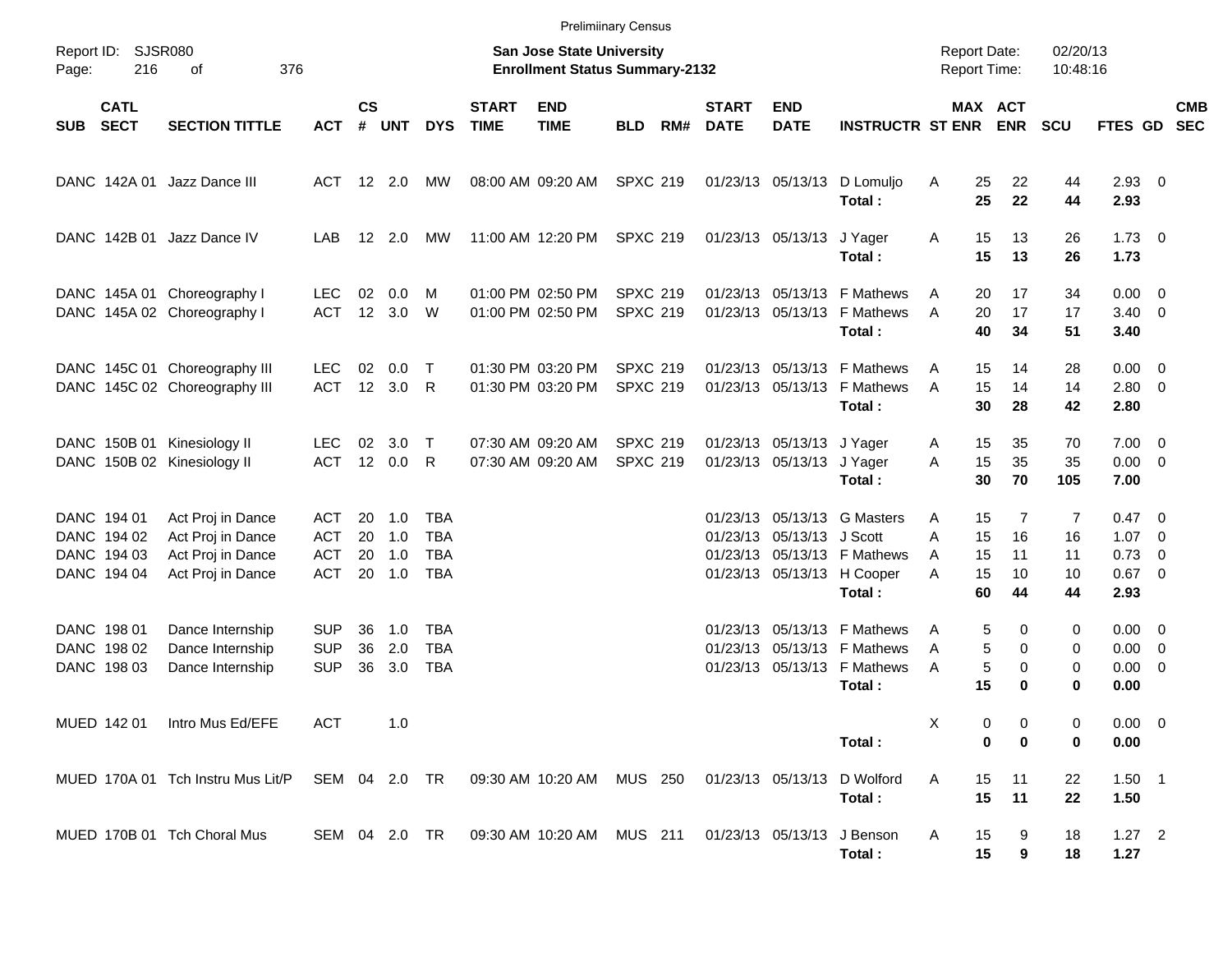|             |                           |                              |               |                             |            |            |                             | <b>Prelimiinary Census</b>                                         |            |     |                             |                            |                                         |                                            |                         |                      |                     |            |
|-------------|---------------------------|------------------------------|---------------|-----------------------------|------------|------------|-----------------------------|--------------------------------------------------------------------|------------|-----|-----------------------------|----------------------------|-----------------------------------------|--------------------------------------------|-------------------------|----------------------|---------------------|------------|
| Page:       | Report ID: SJSR080<br>217 | 376<br>of                    |               |                             |            |            |                             | San Jose State University<br><b>Enrollment Status Summary-2132</b> |            |     |                             |                            |                                         | <b>Report Date:</b><br><b>Report Time:</b> |                         | 02/20/13<br>10:48:16 |                     |            |
|             | <b>CATL</b><br>SUB SECT   | <b>SECTION TITTLE</b>        | <b>ACT</b>    | $\mathsf{cs}$<br>$\pmb{\#}$ | <b>UNT</b> | <b>DYS</b> | <b>START</b><br><b>TIME</b> | <b>END</b><br><b>TIME</b>                                          | <b>BLD</b> | RM# | <b>START</b><br><b>DATE</b> | <b>END</b><br><b>DATE</b>  | <b>INSTRUCTR ST ENR</b>                 |                                            | MAX ACT<br><b>ENR</b>   | <b>SCU</b>           | FTES GD SEC         | <b>CMB</b> |
|             | MUED 175 01               | Practicum Mu Ed              | <b>LEC</b>    |                             | 3.0        |            |                             |                                                                    |            |     |                             |                            |                                         | X<br>0                                     | 0                       | 0                    | $0.00 \t 0$         |            |
|             | MUED 175 02               | Practicum Mu Ed              | <b>LEC</b>    | 02                          | 3.0 F      |            |                             | 08:00 AM 10:20 AM                                                  | MUS 211    |     |                             |                            | 01/23/13 05/13/13 D Hollinger<br>Total: | Α<br>22<br>22                              | 19<br>19                | 57<br>57             | $3.80\ 0$<br>3.80   |            |
|             | MUED 1841 01              | Student tchng Ind In         | <b>SUP</b>    |                             | 2.0        |            |                             |                                                                    |            |     |                             |                            | Total:                                  | X<br>0<br>$\bf{0}$                         | 0<br>0                  | 0<br>0               | $0.00 \t 0$<br>0.00 |            |
|             |                           | MUED 184Y 01 Stdt Tchg II    | <b>SUP</b>    | 25                          | 4.0        | <b>TBA</b> |                             |                                                                    |            |     |                             |                            | 01/23/13 05/13/13 D Hollinger           | 5<br>A                                     | 2                       | 8                    | 0.53 0              |            |
|             |                           | MUED 184Y 02 Stdt Tchg II    | <b>SUP</b>    | 25                          | 4.0        | <b>TBA</b> |                             |                                                                    |            |     |                             |                            | 01/23/13 05/13/13 D Wolford             | 5<br>Α                                     | $\mathbf 0$             | 0                    | $0.00 \t 0$         |            |
|             |                           | MUED 184Y 03 Stdt Tchg II    | <b>SUP</b>    | 25                          | 4.0        |            |                             |                                                                    |            |     |                             | 01/23/13 05/13/13          |                                         | X<br>$\mathbf 0$                           | $\mathbf 0$             | 0                    | $0.00 \t 0$         |            |
|             |                           | MUED 184Y 04 Stdt Tchg II    | <b>SUP</b>    |                             | 4.0        |            |                             |                                                                    |            |     |                             |                            |                                         | X<br>0                                     | 0                       | 0                    | $0.00 \t 0$         |            |
|             |                           |                              |               |                             |            |            |                             |                                                                    |            |     |                             |                            | Total:                                  | 10                                         | $\mathbf{2}$            | 8                    | 0.53                |            |
|             |                           | MUED 184Z 01 Stdt Tchg III   | <b>SUP</b>    | 25                          | 4.0        | <b>TBA</b> |                             |                                                                    |            |     |                             |                            | 01/23/13 05/13/13 D Hollinger           | 5<br>A                                     | 3                       | 12                   | $0.87$ 1            |            |
|             |                           | MUED 184Z 02 Stdt Tchg III   | <b>SUP</b>    | 25                          | 4.0        | <b>TBA</b> |                             |                                                                    |            |     |                             |                            | 01/23/13 05/13/13 D Wolford             | 10<br>Α                                    | $\mathbf{1}$            | 4                    | $0.27$ 0            |            |
|             |                           | MUED 184Z 03 Stdt Tchg III   | <b>SUP</b>    | 25                          | 4.0        |            |                             |                                                                    |            |     |                             | 01/23/13 05/13/13          |                                         | X<br>$\mathbf 0$                           | 0                       | 0                    | $0.00 \t 0$         |            |
|             |                           | MUED 184Z 04 Stdt Tchg III   | <b>SUP</b>    |                             | 4.0        |            |                             |                                                                    |            |     |                             |                            |                                         | X<br>0                                     | 0                       | 0                    | $0.00 \t 0$         |            |
|             |                           | MUED 184Z 05 Stdt Tchg III   | <b>SUP</b>    |                             | 4.0        |            |                             |                                                                    |            |     |                             |                            |                                         | X<br>0                                     | 0                       | 0                    | $0.00 \t 0$         |            |
|             |                           |                              |               |                             |            |            |                             |                                                                    |            |     |                             |                            | Total:                                  | 15                                         | 4                       | 16                   | 1.13                |            |
|             |                           | MUED 370B 01 Meth Mus Ed Sec | SEM 04 2.0 T  |                             |            |            |                             | 03:30 PM 05:20 PM                                                  | MUS 266    |     |                             | 01/23/13 05/13/13          | C McKenzie A                            | 15                                         | $\overline{7}$          | 14                   | $0.97$ 1            |            |
|             |                           |                              |               |                             |            |            |                             |                                                                    |            |     |                             |                            | Total:                                  | 15                                         | $\overline{\mathbf{r}}$ | 14                   | 0.97                |            |
|             | MUSC 1A 01                | Music Systems IA             | SEM 04 2.0    |                             |            | МW         |                             | 09:30 AM 10:20 AM                                                  | MUS 210    |     |                             | 01/23/13 05/13/13          | <b>B</b> Belet<br>Total:                | 30<br>Α<br>30                              | 16<br>16                | 32<br>32             | $2.13 \ 0$<br>2.13  |            |
|             |                           |                              |               |                             |            |            |                             |                                                                    |            |     |                             |                            |                                         |                                            |                         |                      |                     |            |
| <b>MUSC</b> | 1B 01                     | Music Systems IB             | ACT 10 1.0    |                             |            | МW         |                             | 10:30 AM 11:20 AM                                                  | MUS 210    |     |                             |                            | 01/23/13 05/13/13 V Lington<br>Total:   | Α<br>30<br>30                              | 15<br>15                | 15<br>15             | $1.00 \t 0$<br>1.00 |            |
|             |                           |                              |               |                             |            |            |                             |                                                                    |            |     |                             |                            |                                         |                                            |                         |                      |                     |            |
| MUSC        | 2A 01                     | Music Systems IIA            | SEM 04 2.0    |                             |            | МW         |                             | 09:30 AM 10:20 AM                                                  | MUS 211    |     |                             | 01/23/13 05/13/13 M Adduci | Total:                                  | 30<br>A<br>30                              | 23<br>23                | 46<br>46             | $3.07$ 0<br>3.07    |            |
|             |                           |                              |               |                             |            |            |                             |                                                                    |            |     |                             |                            |                                         |                                            |                         |                      |                     |            |
|             | MUSC 2B 01                | Music Systems IIB            | ACT 10 1.0 MW |                             |            |            |                             | 10:30 AM 11:20 AM                                                  | MUS 211    |     |                             | 01/23/13 05/13/13          | M Adduci                                | Α<br>30                                    | 16                      | 16                   | $1.07 \t 0$         |            |
|             |                           |                              |               |                             |            |            |                             |                                                                    |            |     |                             |                            | Total:                                  | 30                                         | 16                      | 16                   | 1.07                |            |
|             | MUSC 3A 01                | Music Systems IIIA           | <b>SEM</b>    |                             | 2.0        |            |                             |                                                                    |            |     |                             |                            |                                         | Χ<br>0                                     | 0                       | 0                    | $0.00 \t 0$         |            |
|             |                           |                              |               |                             |            |            |                             |                                                                    |            |     |                             |                            | Total:                                  | $\pmb{0}$                                  | $\bf{0}$                | 0                    | 0.00                |            |
|             | MUSC 3B 01                | Music Systems IIIB           | <b>ACT</b>    |                             | 1.0        |            |                             |                                                                    |            |     |                             |                            |                                         | X                                          | 0<br>$\mathbf 0$        | 0                    | $0.00 \t 0$         |            |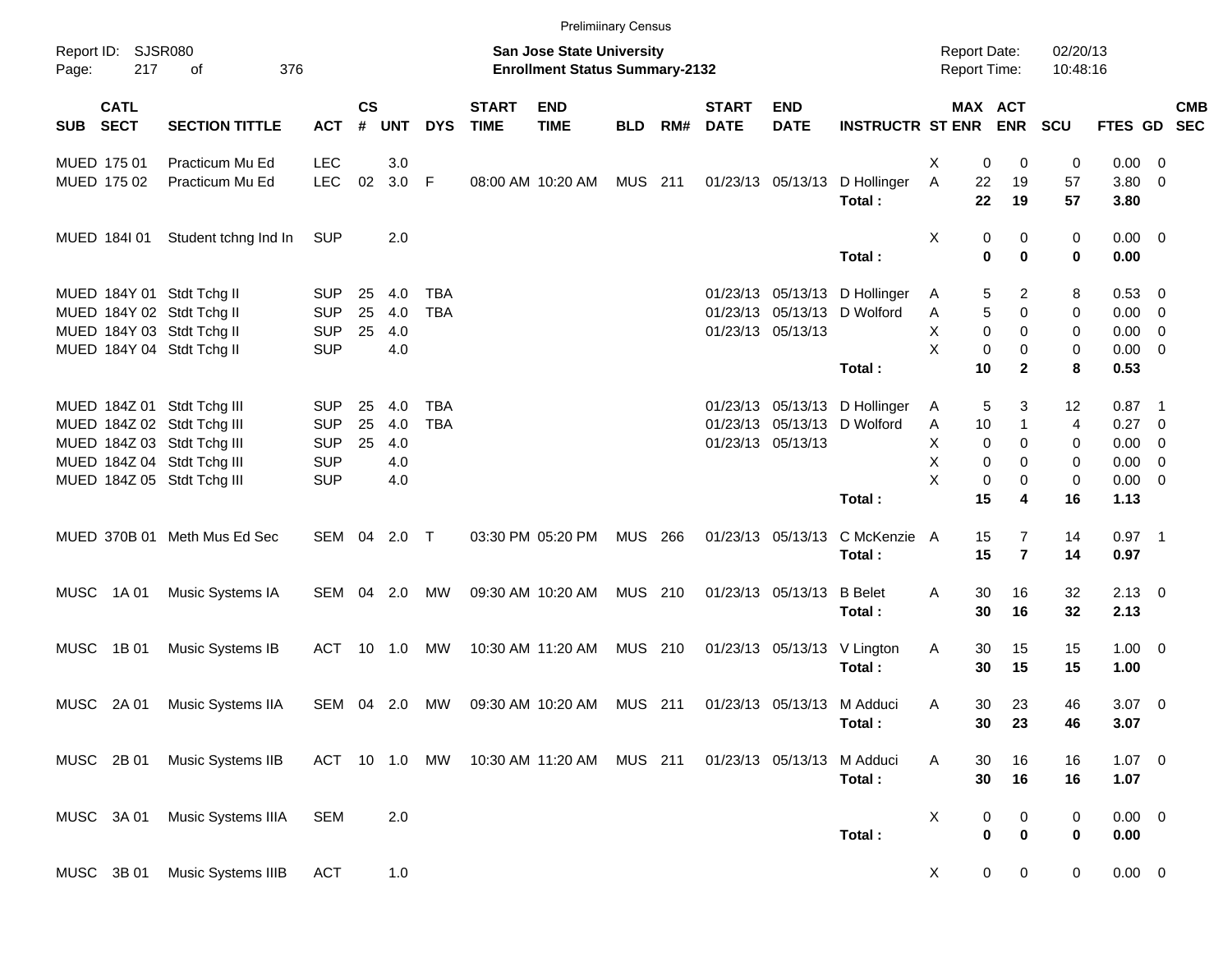|                     |                            |                                                        |                          |                    |                |            |                             | <b>Prelimiinary Census</b>                                                |                          |              |                             |                                                 |                                       |                                     |                              |                      |                     |                          |                          |
|---------------------|----------------------------|--------------------------------------------------------|--------------------------|--------------------|----------------|------------|-----------------------------|---------------------------------------------------------------------------|--------------------------|--------------|-----------------------------|-------------------------------------------------|---------------------------------------|-------------------------------------|------------------------------|----------------------|---------------------|--------------------------|--------------------------|
| Report ID:<br>Page: | 218                        | <b>SJSR080</b><br>376<br>оf                            |                          |                    |                |            |                             | <b>San Jose State University</b><br><b>Enrollment Status Summary-2132</b> |                          |              |                             |                                                 |                                       | <b>Report Date:</b><br>Report Time: |                              | 02/20/13<br>10:48:16 |                     |                          |                          |
| <b>SUB</b>          | <b>CATL</b><br><b>SECT</b> | <b>SECTION TITTLE</b>                                  | <b>ACT</b>               | $\mathsf{cs}$<br># | <b>UNT</b>     | <b>DYS</b> | <b>START</b><br><b>TIME</b> | <b>END</b><br><b>TIME</b>                                                 | <b>BLD</b>               | RM#          | <b>START</b><br><b>DATE</b> | <b>END</b><br><b>DATE</b>                       | <b>INSTRUCTR ST ENR</b>               |                                     | <b>MAX ACT</b><br><b>ENR</b> | <b>SCU</b>           | FTES GD             |                          | <b>CMB</b><br><b>SEC</b> |
|                     |                            |                                                        |                          |                    |                |            |                             |                                                                           |                          |              |                             |                                                 | Total:                                |                                     | 0<br>0                       | 0                    | 0.00                |                          |                          |
| MUSC                | 4A 01                      | Music Systems IVA                                      | SEM 04                   |                    | 2.0            | TR         |                             | 10:30 AM 11:20 AM                                                         | <b>MUS 211</b>           |              |                             | 01/23/13 05/13/13                               | <b>B</b> Belet<br>Total:              | Α<br>30<br>30                       | 21<br>21                     | 42<br>42             | $2.83$ 1<br>2.83    |                          |                          |
| <b>MUSC</b>         | 4B 01                      | Music Systems IVB                                      | <b>ACT</b>               |                    | $10 \quad 1.0$ | TR         |                             | 11:30 AM 12:20 PM                                                         | <b>MUS 211</b>           |              |                             | 01/23/13 05/13/13                               | <b>B</b> Belet<br>Total:              | Α<br>30<br>30                       | 19<br>19                     | 19<br>19             | $1.28$ 1<br>1.28    |                          |                          |
| <b>MUSC</b>         | 601                        | Jazz Theory                                            | SEM                      | 04                 | 2.0            | <b>TR</b>  |                             | 08:00 AM 08:50 AM                                                         | <b>MUS 157</b>           |              |                             | 01/23/13 05/13/13                               | <b>F</b> Sumares<br>Total:            | Α<br>20<br>20                       | 8<br>8                       | 16<br>16             | $1.07 \t 0$<br>1.07 |                          |                          |
|                     | MUSC 10A 01<br>MUSC 10A 02 | <b>Music Appreciation</b><br><b>Music Appreciation</b> | <b>LEC</b><br><b>LEC</b> | 02<br>02           | 3.0<br>3.0     | TR<br>МW   |                             | 09:00 AM 10:15 AM<br>09:00 AM 10:15 AM                                    | <b>MUS</b><br><b>MUS</b> | - 161<br>161 |                             | 01/23/13 05/13/13<br>01/23/13 05/13/13 J Stubbe | D Simi                                | 70<br>Α<br>A<br>70                  | 65<br>70                     | 195<br>210           | 13.00<br>14.00      | - 0<br>- 0               |                          |
|                     | MUSC 10A 03                | <b>Music Appreciation</b>                              | <b>LEC</b>               | 02                 | 3.0            | TR         |                             | 10:30 AM 11:45 AM                                                         | <b>MUS</b>               | 161          |                             | 01/23/13 05/13/13 D Simi                        |                                       | A<br>70                             | 68                           | 204                  | 13.60               | - 0                      |                          |
|                     | MUSC 10A 04                | <b>Music Appreciation</b>                              | <b>LEC</b>               | 02                 | 3.0            | МW         |                             | 10:30 AM 11:45 AM                                                         | <b>MUS</b>               | -161         |                             | 01/23/13 05/13/13 J Stubbe                      |                                       | 70<br>A                             | 68                           | 204                  | 13.60               | $\overline{0}$           |                          |
|                     | MUSC 10A 05                | <b>Music Appreciation</b>                              | <b>LEC</b>               | 02                 | 3.0            | MW         |                             | 01:30 PM 02:45 PM                                                         | MUS                      | 250          |                             | 01/23/13 05/13/13 G Lease                       |                                       | 65<br>A                             | 65                           | 195                  | 13.00               | $\overline{0}$           |                          |
|                     | MUSC 10A 06                | <b>Music Appreciation</b>                              | <b>LEC</b>               |                    | 3.0            |            |                             |                                                                           |                          |              |                             |                                                 |                                       | X                                   | $\mathbf 0$<br>$\Omega$      | 0                    | 0.00                | - 0                      |                          |
|                     | MUSC 10A 11                | <b>Music Appreciation</b>                              | <b>LEC</b>               | 02                 | 3.0            | <b>TBA</b> |                             |                                                                           |                          |              |                             | 01/23/13 05/13/13 T Harris                      |                                       | A<br>125                            | 119                          | 357                  | 23.80 0             |                          |                          |
|                     |                            |                                                        |                          |                    |                |            |                             |                                                                           |                          |              |                             |                                                 | Total:                                | 470                                 | 455                          | 1365                 | 91.00               |                          |                          |
|                     | MUSC 10B 01                | Intro to Music                                         | <b>SEM</b>               | 04                 | 3.0            | TR         |                             | 09:00 AM 10:15 AM                                                         | <b>MUS</b>               | 160          |                             | 01/23/13 05/13/13 K Adduci                      |                                       | 30<br>Α                             | 30                           | 90                   | $6.00 \quad 0$      |                          |                          |
| MUSC                | 10B 02                     | Intro to Music                                         | <b>SEM</b>               | 04                 | 3.0            | <b>TR</b>  |                             | 10:30 AM 11:45 AM                                                         | <b>MUS</b>               | 160          |                             | 01/23/13 05/13/13 S Brook                       |                                       | 30<br>Α                             | 30                           | 90                   | 6.00                | $\overline{\phantom{0}}$ |                          |
| MUSC                | 10B 03                     | Intro to Music                                         | <b>SEM</b>               | 04                 | 3.0            | МW         |                             | 12:00 PM 01:15 PM                                                         | <b>MUS</b>               | 160          |                             | 01/23/13 05/13/13 K Adduci                      |                                       | A<br>30                             | 30                           | 90                   | 6.00                | $\overline{\mathbf{0}}$  |                          |
|                     | MUSC 10B 04                | Intro to Music                                         | <b>SEM</b>               |                    | 3.0            |            |                             |                                                                           |                          |              |                             |                                                 |                                       | X                                   | $\mathbf 0$<br>$\Omega$      | 0                    | 0.00                | $\overline{0}$           |                          |
|                     | MUSC 10B 05                | Intro to Music                                         | <b>SEM</b>               | 04                 | 3.0            | MW         |                             | 09:00 AM 10:15 AM                                                         | <b>MUS</b>               | - 160        |                             | 01/23/13 05/13/13 S Brook                       |                                       | A<br>20                             | 20                           | 60                   | $4.00 \ 0$          |                          |                          |
|                     |                            |                                                        |                          |                    |                |            |                             |                                                                           |                          |              |                             |                                                 | Total:                                | 110                                 | 110                          | 330                  | 22.00               |                          |                          |
| MUSC 1201           |                            | Med Ren Music                                          | <b>LEC</b>               | 02                 | 3.0            | <b>MW</b>  |                             | 08:00 AM 09:15 AM                                                         | MUS                      | - 266        |                             | 01/23/13 05/13/13                               | G Haramaki A<br>Total:                | 50<br>50                            | 47<br>47                     | 141<br>141           | $9.50$ 2<br>9.50    |                          |                          |
| MUSC 1301           |                            | Music Tech                                             |                          |                    | ACT 10 1.0 R   |            |                             | 10:30 AM 12:20 PM MUS 213                                                 |                          |              |                             |                                                 | 01/23/13 05/13/13 D Wolford<br>Total: | Α<br>24<br>24                       | 21<br>21                     | 21<br>21             | $1.40 \ 0$<br>1.40  |                          |                          |
| MUSC 1901           |                            | Mus Wrld Cultures                                      | LEC                      |                    | 01 3.0         | TBA        |                             |                                                                           |                          |              |                             | 01/23/13 05/13/13 T Harris                      |                                       | 75<br>Α                             | 56                           | 168                  | 11.20 0 C           |                          |                          |
| ASIA 1901           |                            | <b>Mus Wrld Cultures</b>                               | LEC 01 3.0 TBA           |                    |                |            |                             |                                                                           |                          |              |                             | 01/23/13 05/13/13 T Harris                      |                                       | A                                   | 0<br>20                      | 60                   | 4.00 0 C            |                          |                          |
|                     |                            |                                                        |                          |                    |                |            |                             |                                                                           |                          |              |                             |                                                 | Total:                                | 75                                  | 76                           | 228                  | 15.20               |                          |                          |
|                     | MUSC 25A 01                | Piano Proficiency                                      | ACT 10 1.0 TR            |                    |                |            |                             | 08:00 AM 08:50 AM                                                         | <b>MUS 160</b>           |              |                             |                                                 | 01/23/13 05/13/13 V Lington           | 20<br>A                             | 16                           | 16                   | $1.07 \t 0$         |                          |                          |
|                     | MUSC 25A 02                | Piano Proficiency                                      | ACT 10 1.0 MW            |                    |                |            |                             | 11:30 AM 12:20 PM                                                         | <b>MUS 157</b>           |              |                             | 01/23/13 05/13/13 S Brook                       |                                       | 20<br>Α                             | 16                           | 16                   | $1.08$ 1            |                          |                          |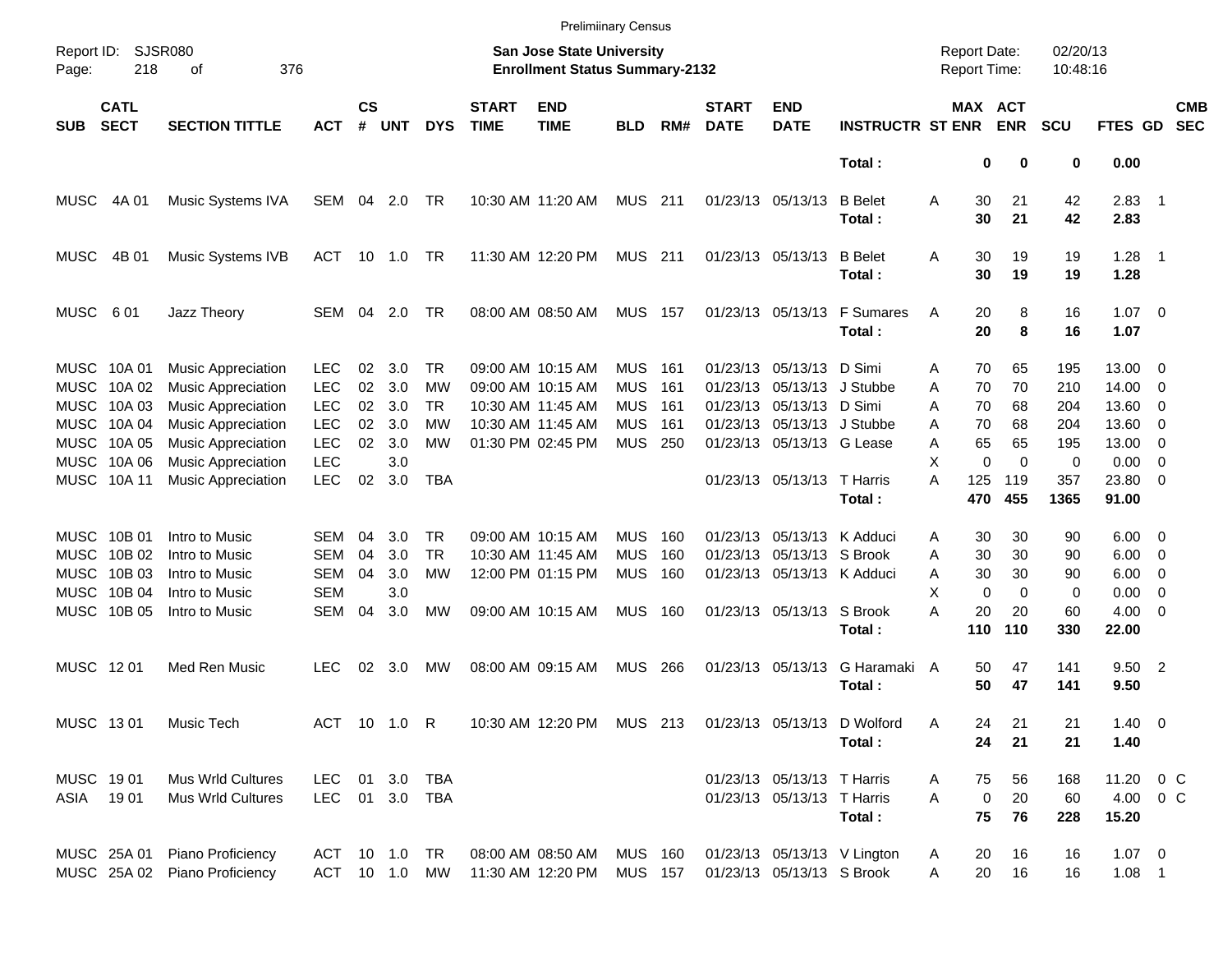|            |                            |                            |            |               |            |            |                             |                                                                           | <b>Prelimiinary Census</b> |     |                             |                           |                                  |                                     |              |                      |                |                          |            |
|------------|----------------------------|----------------------------|------------|---------------|------------|------------|-----------------------------|---------------------------------------------------------------------------|----------------------------|-----|-----------------------------|---------------------------|----------------------------------|-------------------------------------|--------------|----------------------|----------------|--------------------------|------------|
| Page:      | Report ID: SJSR080<br>219  | 376<br>of                  |            |               |            |            |                             | <b>San Jose State University</b><br><b>Enrollment Status Summary-2132</b> |                            |     |                             |                           |                                  | <b>Report Date:</b><br>Report Time: |              | 02/20/13<br>10:48:16 |                |                          |            |
| <b>SUB</b> | <b>CATL</b><br><b>SECT</b> | <b>SECTION TITTLE</b>      | <b>ACT</b> | $\mathsf{cs}$ | # UNT      | <b>DYS</b> | <b>START</b><br><b>TIME</b> | <b>END</b><br><b>TIME</b>                                                 | <b>BLD</b>                 | RM# | <b>START</b><br><b>DATE</b> | <b>END</b><br><b>DATE</b> | <b>INSTRUCTR ST ENR</b>          | MAX ACT                             | <b>ENR</b>   | <b>SCU</b>           | FTES GD SEC    |                          | <b>CMB</b> |
|            |                            |                            |            |               |            |            |                             |                                                                           |                            |     |                             |                           | Total:                           | 40                                  | 32           | 32                   | 2.15           |                          |            |
|            | MUSC 25B 01                | Piano Proficiency          | <b>ACT</b> |               | 1.0        |            |                             |                                                                           |                            |     |                             |                           |                                  | Χ<br>0                              | 0            | 0                    | $0.00 \t 0$    |                          |            |
|            | MUSC 25B 02                | Piano Proficiency          | <b>ACT</b> | 10            | 1.0        | МW         |                             | 11:30 AM 12:20 PM MUS 266                                                 |                            |     |                             |                           | 01/23/13 05/13/13 V Lington      | A<br>20                             | 17           | 17                   | $1.13 \ 0$     |                          |            |
|            |                            |                            |            |               |            |            |                             |                                                                           |                            |     |                             |                           | Total:                           | 20                                  | 17           | 17                   | 1.13           |                          |            |
|            | MUSC 28 01                 | <b>Guitar Fundamentals</b> | ACT        |               | 1.0        |            |                             |                                                                           |                            |     |                             |                           |                                  | $\mathbf 0$<br>X                    | 0            | 0                    | $0.00 \t 0$    |                          |            |
|            | MUSC 28 02                 | <b>Guitar Fundamentals</b> | ACT        | 08            | $1.0$ F    |            |                             | 12:30 PM 02:20 PM                                                         | <b>MUS 150</b>             |     |                             | 01/23/13 05/13/13         | R Vandivier<br>Total:            | A<br>30<br>30                       | 27<br>27     | 27<br>27             | 1.80 0<br>1.80 |                          |            |
|            | MUSC 29 01                 | <b>Electro Acoustics</b>   | <b>SUP</b> |               | 1.0        |            |                             |                                                                           |                            |     |                             |                           |                                  | X<br>0                              | 0            | 0                    | $0.00 \t 0$    |                          |            |
|            | MUSC 29 02                 | <b>Electro Acoustics</b>   | <b>SUP</b> |               | 2.0        |            |                             |                                                                           |                            |     |                             |                           |                                  | X<br>$\pmb{0}$                      | 0            | 0                    | $0.00 \t 0$    |                          |            |
|            |                            |                            |            |               |            |            |                             |                                                                           |                            |     |                             |                           | Total:                           | $\mathbf 0$                         | $\mathbf 0$  | 0                    | 0.00           |                          |            |
|            | MUSC 30 01                 | Piano                      | <b>SUP</b> | 48            | 1.0        | <b>TBA</b> |                             |                                                                           |                            |     |                             | 01/23/13 05/13/13 G Mok   |                                  | 10<br>Α                             | 7            | 7                    | $0.47 \quad 0$ |                          |            |
|            | MUSC 30 02                 | Piano                      | <b>SUP</b> |               | 1.0        |            |                             |                                                                           |                            |     |                             |                           |                                  | X<br>0                              | $\mathbf 0$  | 0                    | $0.00 \t 0$    |                          |            |
|            | MUSC 30 03                 | Piano                      | <b>SUP</b> | 48            | 2.0        | <b>TBA</b> |                             |                                                                           |                            |     |                             |                           | 01/23/13 05/13/13 N Sultanov     | Α<br>10                             | 2            | 4                    | $0.27$ 0       |                          |            |
|            | MUSC 30 04                 | Piano                      | <b>SUP</b> |               | 2.0        |            |                             |                                                                           |                            |     |                             |                           |                                  | X<br>0                              | 0            | 0                    | $0.00 \t 0$    |                          |            |
|            |                            |                            |            |               |            |            |                             |                                                                           |                            |     |                             |                           | Total:                           | 20                                  | 9            | 11                   | 0.73           |                          |            |
|            | MUSC 31 01                 | Harpsichord                | <b>SUP</b> |               | 1.0        |            |                             |                                                                           |                            |     |                             |                           |                                  | X<br>0                              | 0            | 0                    | $0.00 \t 0$    |                          |            |
|            |                            |                            |            |               |            |            |                             |                                                                           |                            |     |                             |                           | Total:                           | $\bf{0}$                            | $\mathbf 0$  | 0                    | 0.00           |                          |            |
|            | MUSC 32 01                 | Organ                      | <b>SUP</b> |               | 1.0        |            |                             |                                                                           |                            |     |                             |                           |                                  | X<br>0                              | 0            | 0                    | $0.00 \t 0$    |                          |            |
|            |                            |                            |            |               |            |            |                             |                                                                           |                            |     |                             |                           | Total:                           | $\mathbf 0$                         | $\mathbf 0$  | 0                    | 0.00           |                          |            |
|            | MUSC 33 01                 | Voice                      | <b>SUP</b> | 48            | 1.0        | <b>TBA</b> |                             |                                                                           |                            |     |                             |                           | 01/23/13 05/13/13 K Karagiozov A | 10                                  | 4            | 4                    | $0.27$ 0       |                          |            |
|            | MUSC 33 02                 | Voice                      | <b>SUP</b> | 48            | 2.0        | <b>TBA</b> |                             |                                                                           |                            |     |                             |                           | 01/23/13 05/13/13 K Karagiozov A | 10                                  | 1            | $\overline{c}$       | $0.13 \ 0$     |                          |            |
|            | MUSC 33 03                 | Voice                      | <b>SUP</b> | 48            | 1.0        | <b>TBA</b> |                             |                                                                           |                            |     |                             |                           | 01/23/13 05/13/13 L Chianakas A  | 10                                  | 2            | $\overline{c}$       | 0.13           | $\overline{\phantom{0}}$ |            |
|            | MUSC 33 04                 | Voice                      | <b>SUP</b> | 48            | 2.0        | <b>TBA</b> |                             |                                                                           |                            |     |                             |                           | 01/23/13 05/13/13 L Chianakas A  | 10                                  | $\mathbf{1}$ | $\overline{c}$       | $0.13 \ 0$     |                          |            |
|            | MUSC 33 05                 | Voice                      | <b>SUP</b> |               | 1.0        |            |                             |                                                                           |                            |     |                             |                           |                                  | х<br>0                              | 0            | 0                    | $0.00 \t 0$    |                          |            |
|            | MUSC 33 06                 | Voice                      | <b>SUP</b> |               | 48 2.0     | <b>TBA</b> |                             |                                                                           |                            |     |                             | 01/23/13 05/13/13 J Frank |                                  | Α<br>10                             | 2            | 4                    | $0.27$ 0       |                          |            |
|            | MUSC 33 07                 | Voice                      | <b>SUP</b> |               | 48 1.0     | <b>TBA</b> |                             |                                                                           |                            |     |                             |                           | 01/23/13 05/13/13 S Bengochea A  | 10                                  | 3            | 3                    | $0.20 \ 0$     |                          |            |
|            | MUSC 33 08                 | Voice                      | <b>SUP</b> |               |            | 48 2.0 TBA |                             |                                                                           |                            |     |                             |                           | 01/23/13 05/13/13 S Bengochea A  | 10                                  | $\mathbf{1}$ | $\overline{c}$       | $0.13 \ 0$     |                          |            |
|            |                            |                            |            |               |            |            |                             |                                                                           |                            |     |                             |                           | Total:                           | 70                                  | 14           | 19                   | 1.27           |                          |            |
|            | MUSC 34 01                 | <b>Strings</b>             | <b>SUP</b> |               | 48 1.0 TBA |            |                             |                                                                           |                            |     |                             | 01/23/13 05/13/13 S Lin   |                                  | 10<br>A                             |              | 1                    | $0.07$ 0       |                          |            |
|            | MUSC 34 02                 | <b>Strings</b>             | <b>SUP</b> |               | 48 1.0     | TBA        |                             |                                                                           |                            |     |                             | 01/23/13 05/13/13 B Moyer |                                  | $10$<br>A                           | 1            | $\mathbf{1}$         | $0.07$ 0       |                          |            |
|            | MUSC 34 03                 | <b>Strings</b>             | <b>SUP</b> |               | 1.0        |            |                             |                                                                           |                            |     |                             |                           |                                  | $\boldsymbol{0}$<br>X.              | 0            | 0                    | $0.00 \t 0$    |                          |            |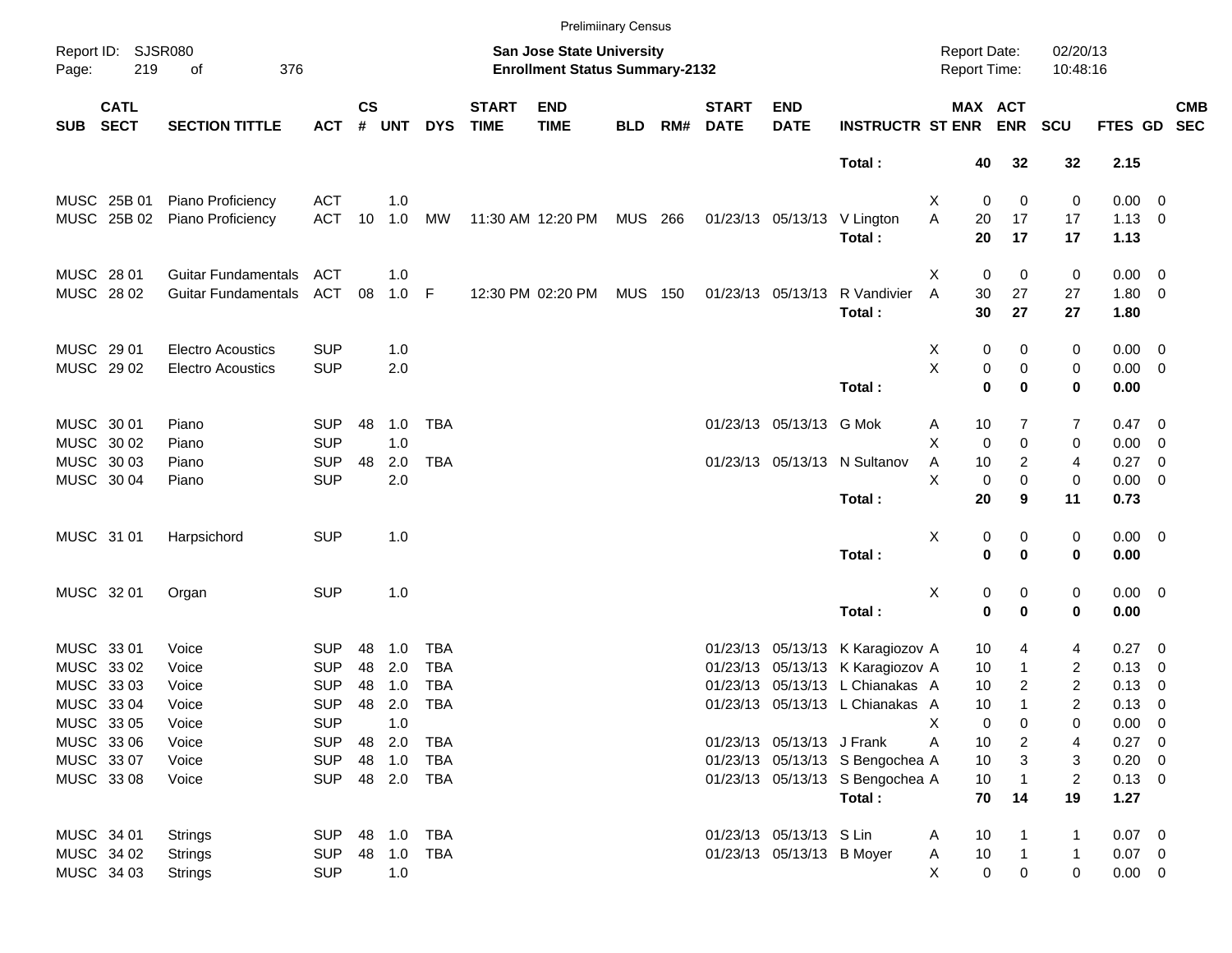|                           |                       |            |               |            |            |              |                                       | <b>Prelimiinary Census</b> |     |              |                             |                             |                     |              |                |             |                          |            |
|---------------------------|-----------------------|------------|---------------|------------|------------|--------------|---------------------------------------|----------------------------|-----|--------------|-----------------------------|-----------------------------|---------------------|--------------|----------------|-------------|--------------------------|------------|
| Report ID: SJSR080        |                       |            |               |            |            |              | <b>San Jose State University</b>      |                            |     |              |                             |                             | <b>Report Date:</b> |              | 02/20/13       |             |                          |            |
| Page:<br>220              | 376<br>of             |            |               |            |            |              | <b>Enrollment Status Summary-2132</b> |                            |     |              |                             |                             | <b>Report Time:</b> |              | 10:48:16       |             |                          |            |
| <b>CATL</b>               |                       |            | $\mathsf{cs}$ |            |            | <b>START</b> | <b>END</b>                            |                            |     | <b>START</b> | <b>END</b>                  |                             |                     | MAX ACT      |                |             |                          | <b>CMB</b> |
| <b>SECT</b><br><b>SUB</b> | <b>SECTION TITTLE</b> | <b>ACT</b> | #             | <b>UNT</b> | <b>DYS</b> | <b>TIME</b>  | <b>TIME</b>                           | <b>BLD</b>                 | RM# | <b>DATE</b>  | <b>DATE</b>                 | <b>INSTRUCTR ST ENR</b>     |                     | <b>ENR</b>   | <b>SCU</b>     | FTES GD SEC |                          |            |
| MUSC 34 04                | Strings               | <b>SUP</b> | 48            | 2.0        | <b>TBA</b> |              |                                       |                            |     | 01/23/13     | 05/13/13                    | D Goldblatt                 | 10<br>A             | -1           | 2              | 0.13        | - 0                      |            |
| MUSC 34 05                | Strings               | <b>SUP</b> | 48            | 2.0        | <b>TBA</b> |              |                                       |                            |     |              | 01/23/13 05/13/13           | D Nicholeris                | 10<br>A             | $\mathbf{1}$ | $\overline{c}$ | 0.13        | - 0                      |            |
| MUSC 34 06                | Strings               | <b>SUP</b> |               | 2.0        |            |              |                                       |                            |     |              |                             |                             | Х                   | 0<br>0       | 0              | 0.00        | - 0                      |            |
| MUSC 34 07                | <b>Strings</b>        | <b>SUP</b> |               | 2.0        |            |              |                                       |                            |     |              |                             |                             | х                   | 0<br>0       | 0              | 0.00        | - 0                      |            |
| MUSC 34 08                | Strings               | <b>SUP</b> |               | 2.0        |            |              |                                       |                            |     |              |                             |                             | X                   | 0<br>0       | 0              | 0.00        | $\overline{\phantom{0}}$ |            |
|                           |                       |            |               |            |            |              |                                       |                            |     |              |                             | Total:                      | 40                  | 4            | 6              | 0.40        |                          |            |
| MUSC 35 01                | Woodwinds             | <b>SUP</b> | 48            | 1.0        | <b>TBA</b> |              |                                       |                            |     |              | 01/23/13 05/13/13 J Averett |                             | 10<br>A             | 2            | $\overline{c}$ | $0.13 \ 0$  |                          |            |
| MUSC 3502                 | Woodwinds             | <b>SUP</b> | 48            | 1.0        | <b>TBA</b> |              |                                       |                            |     |              |                             | 01/23/13 05/13/13 D Wolford | 10<br>A             | $\mathbf{1}$ | $\mathbf{1}$   | 0.07        | $\overline{\mathbf{0}}$  |            |
| MUSC 3503                 | Woodwinds             | <b>SUP</b> |               | 1.0        |            |              |                                       |                            |     |              |                             |                             | Х                   | 0<br>0       | 0              | 0.00        | 0                        |            |
| MUSC 35 04                | Woodwinds             | <b>SUP</b> |               | 1.0        |            |              |                                       |                            |     |              |                             |                             | Х                   | 0<br>0       | 0              | 0.00        | - 0                      |            |
| MUSC 35 05                | Woodwinds             | <b>SUP</b> | 48            | 2.0        | TBA        |              |                                       |                            |     |              | 01/23/13 05/13/13 C Payne   |                             | Α<br>10             | 1            | $\overline{c}$ | 0.13        | - 0                      |            |
| MUSC 35 06                | Woodwinds             | <b>SUP</b> | 48            | 2.0        | <b>TBA</b> |              |                                       |                            |     |              | 01/23/13 05/13/13 K Adduci  |                             | 10<br>A             | 1            | $\overline{c}$ | 0.13        | - 0                      |            |
| MUSC 3507                 | Woodwinds             | <b>SUP</b> | 48            | 2.0        | <b>TBA</b> |              |                                       |                            |     |              | 01/23/13 05/13/13           | D Wolford                   | Α<br>10             | $\mathbf{1}$ | $\overline{c}$ | 0.13        | - 0                      |            |
| MUSC 35 08                | Woodwinds             | <b>SUP</b> |               | 2.0        |            |              |                                       |                            |     |              |                             |                             | X                   | 0<br>0       | $\mathbf 0$    | 0.00        | $\overline{\phantom{0}}$ |            |
|                           |                       |            |               |            |            |              |                                       |                            |     |              |                             | Total:                      | 50                  | 6            | 9              | 0.60        |                          |            |
| MUSC 36 01                |                       | <b>SUP</b> |               |            |            |              |                                       |                            |     |              |                             |                             |                     |              |                | $0.00 \t 0$ |                          |            |
| MUSC 36 02                | Brass<br><b>Brass</b> | <b>SUP</b> |               | 1.0<br>1.0 |            |              |                                       |                            |     |              |                             |                             | X<br>Χ              | 0<br>0<br>0  | 0              | 0.00        | $\overline{\mathbf{0}}$  |            |
| MUSC 36 03                | Brass                 | <b>SUP</b> |               | 1.0        |            |              |                                       |                            |     |              |                             |                             | X                   | 0<br>0<br>0  | 0<br>0         | 0.00        | 0                        |            |
| MUSC 36 04                | Brass                 | <b>SUP</b> | 48            | 2.0        | <b>TBA</b> |              |                                       |                            |     |              | 01/23/13 05/13/13 T Hornig  |                             | Α<br>10             | 1            | $\overline{c}$ | 0.13        | - 0                      |            |
| MUSC 36 05                | Brass                 | <b>SUP</b> | 48            | 2.0        | <b>TBA</b> |              |                                       |                            |     |              | 01/23/13 05/13/13 K Adduci  |                             | Α<br>10             | 1            | $\overline{c}$ | 0.13        | - 0                      |            |
| MUSC 36 06                | Brass                 | <b>SUP</b> |               | 2.0        |            |              |                                       |                            |     |              |                             |                             | X                   | 0<br>0       | 0              | 0.00        | 0                        |            |
| MUSC 36 07                | Brass                 | <b>SUP</b> |               | 2.0        |            |              |                                       |                            |     |              |                             |                             | х                   | 0<br>0       | 0              | 0.00        | - 0                      |            |
| MUSC 36 08                | <b>Brass</b>          | <b>SUP</b> |               | 2.0        |            |              |                                       |                            |     |              |                             |                             | X                   | 0<br>0       | 0              | 0.00        | $\overline{\phantom{0}}$ |            |
|                           |                       |            |               |            |            |              |                                       |                            |     |              |                             | Total:                      | 20                  | $\mathbf{2}$ | 4              | 0.27        |                          |            |
|                           |                       |            |               |            |            |              |                                       |                            |     |              |                             |                             |                     |              |                |             |                          |            |
| MUSC 36A 01               | Vocal-Instr Improv    | <b>SUP</b> | 48            | 1.0        | TBA        |              |                                       |                            |     | 01/23/13     | 05/13/13                    | J Lewis                     | 10<br>A             | 2            | 2              | $0.13 \ 0$  |                          |            |
| MUSC<br>36A 02            | Vocal-Instr Improv    | <b>SUP</b> | 48            | 1.0        | <b>TBA</b> |              |                                       |                            |     | 01/23/13     |                             | 05/13/13 J Shifflett        | 10<br>A             | 2            | 2              | 0.13        | - 0                      |            |
| MUSC 36A 03               | Vocal-Instr Improv    | <b>SUP</b> | 48            | 1.0        | <b>TBA</b> |              |                                       |                            |     |              |                             | 01/23/13 05/13/13 A Lington | 10<br>Α             | 1            | $\mathbf{1}$   | 0.07        | - 0                      |            |
| MUSC 36A 04               | Vocal-Instr Improv    | <b>SUP</b> | 48            | 1.0        | TBA        |              |                                       |                            |     |              |                             | 01/23/13 05/13/13 A Lington | Α<br>10             |              | 1              | 0.07        | $\overline{\mathbf{0}}$  |            |
| MUSC 36A 05               | Vocal-Instr Improv    | <b>SUP</b> |               | 1.0        |            |              |                                       |                            |     |              |                             |                             | х                   | 0<br>0       | 0              | 0.00        | - 0                      |            |
| MUSC 36A 06               | Vocal-Instr Improv    | <b>SUP</b> |               | 1.0        |            |              |                                       |                            |     |              |                             |                             | Χ                   | 0<br>0       | 0              | $0.00 \t 0$ |                          |            |
| MUSC 36A 07               | Vocal-Instr Improv    | <b>SUP</b> |               | 1.0        |            |              |                                       |                            |     |              |                             |                             | X                   | 0<br>0       | 0              | $0.00 \t 0$ |                          |            |
| MUSC 36A 08               | Vocal-Instr Improv    | <b>SUP</b> |               | 1.0        |            |              |                                       |                            |     |              |                             |                             | X                   | 0<br>0       | 0              | $0.00 \t 0$ |                          |            |
|                           |                       |            |               |            |            |              |                                       |                            |     |              |                             | Total:                      | 40                  | 6            | 6              | 0.40        |                          |            |
| MUSC 37 01                | Percussion            | <b>SUP</b> |               | 48 1.0     | <b>TBA</b> |              |                                       |                            |     |              |                             | 01/23/13 05/13/13 G Lemmon  | 10<br>A             | 4            | 4              | $0.27$ 0    |                          |            |
| MUSC 37 02                | Percussion            | <b>SUP</b> |               |            | 48 2.0 TBA |              |                                       |                            |     |              |                             | 01/23/13 05/13/13 G Lemmon  | 10<br>Α             | 5            | 10             | $0.67$ 0    |                          |            |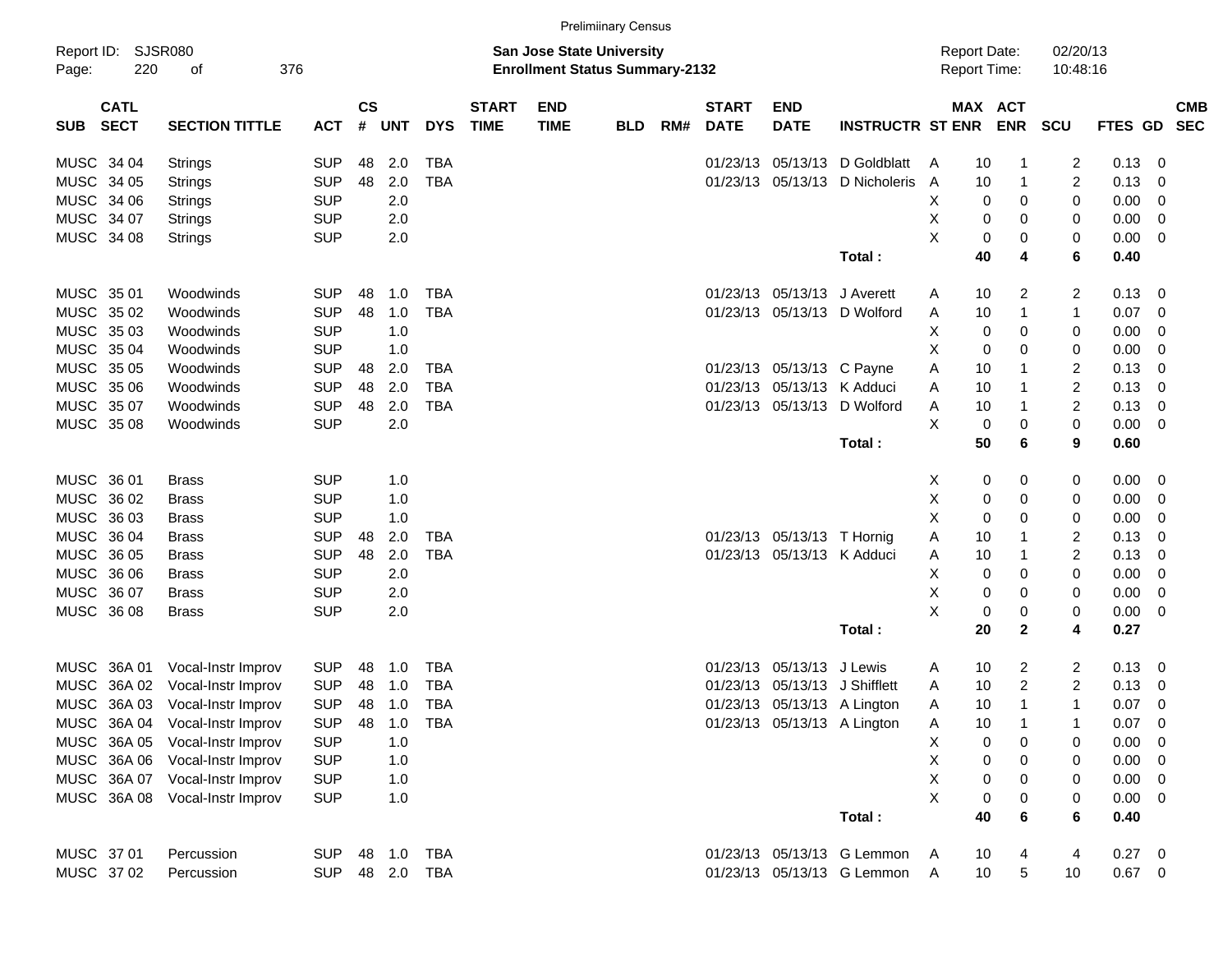|            |                            |                               |               |                    |                |            |                             | <b>Prelimiinary Census</b>                                                |                |       |                             |                           |                             |                                            |                              |                      |                |                          |
|------------|----------------------------|-------------------------------|---------------|--------------------|----------------|------------|-----------------------------|---------------------------------------------------------------------------|----------------|-------|-----------------------------|---------------------------|-----------------------------|--------------------------------------------|------------------------------|----------------------|----------------|--------------------------|
| Page:      | Report ID: SJSR080<br>221  | 376<br>of                     |               |                    |                |            |                             | <b>San Jose State University</b><br><b>Enrollment Status Summary-2132</b> |                |       |                             |                           |                             | <b>Report Date:</b><br><b>Report Time:</b> |                              | 02/20/13<br>10:48:16 |                |                          |
| <b>SUB</b> | <b>CATL</b><br><b>SECT</b> | <b>SECTION TITTLE</b>         | <b>ACT</b>    | $\mathsf{cs}$<br># | <b>UNT</b>     | <b>DYS</b> | <b>START</b><br><b>TIME</b> | <b>END</b><br><b>TIME</b>                                                 | <b>BLD</b>     | RM#   | <b>START</b><br><b>DATE</b> | <b>END</b><br><b>DATE</b> | <b>INSTRUCTR ST ENR</b>     |                                            | <b>MAX ACT</b><br><b>ENR</b> | <b>SCU</b>           | FTES GD        | <b>CMB</b><br><b>SEC</b> |
|            |                            |                               |               |                    |                |            |                             |                                                                           |                |       |                             |                           | Total:                      | 20                                         | 9                            | 14                   | 0.93           |                          |
|            | MUSC 38 01                 | Composition                   | <b>SUP</b>    | 48                 | 1.0            | <b>TBA</b> |                             |                                                                           |                |       |                             |                           | 01/23/13 05/13/13 P Furman  | 10<br>Α                                    | 2                            | 2                    | $0.13 \quad 0$ |                          |
|            | MUSC 38 02                 | Composition                   | <b>SUP</b>    |                    | 1.0            |            |                             |                                                                           |                |       |                             |                           |                             | X<br>$\mathbf 0$                           | $\Omega$                     | 0                    | $0.00 \t 0$    |                          |
|            | MUSC 38 03                 | Composition                   | <b>SUP</b>    | 48                 | 2.0            | <b>TBA</b> |                             |                                                                           |                |       |                             |                           | 01/23/13 05/13/13 P Furman  | Α<br>10                                    | $\mathbf{1}$                 | 2                    | $0.13 \quad 0$ |                          |
|            | MUSC 38 04                 | Composition                   | <b>SUP</b>    |                    | 2.0            |            |                             |                                                                           |                |       |                             |                           |                             | X<br>$\mathbf 0$                           | 0                            | 0                    | $0.00 \t 0$    |                          |
|            |                            |                               |               |                    |                |            |                             |                                                                           |                |       |                             |                           | Total:                      | 20                                         | 3                            | 4                    | 0.27           |                          |
|            | MUSC 38A 01                | Comp/Arr Improv Mu            | <b>SUP</b>    |                    | 1.0            |            |                             |                                                                           |                |       |                             |                           |                             | X<br>0                                     | 0                            | 0                    | $0.00 \t 0$    |                          |
|            | MUSC 38A 02                | Comp/Arr Improv Mu            | SUP           |                    | 1.0            |            |                             |                                                                           |                |       |                             |                           |                             | Χ<br>0                                     | $\mathbf 0$                  | 0                    | $0.00 \t 0$    |                          |
|            |                            |                               |               |                    |                |            |                             |                                                                           |                |       |                             |                           | Total:                      | $\mathbf 0$                                | $\bf{0}$                     | 0                    | 0.00           |                          |
|            | MUSC 41B 01                | <b>Applied Lyric Dict</b>     | ACT           | 09                 | 1.0            | TR         |                             | 08:30 AM 09:20 AM                                                         | <b>MUS 244</b> |       |                             | 01/23/13 05/13/13         | K Karagiozov A              | 20                                         | 9                            | 9                    | $0.62$ 1       |                          |
|            |                            |                               |               |                    |                |            |                             |                                                                           |                |       |                             |                           | Total:                      | 20                                         | 9                            | 9                    | 0.62           |                          |
|            | MUSC 81 01                 | Concert Listening I           | ACT           | 09                 | 1.0            | TR         |                             | 12:30 PM 01:20 PM                                                         | <b>MUS 176</b> |       |                             | 01/23/13 05/13/13         | J Stubbe                    | 100<br>A                                   | 29                           | 29                   | $1.93 \ 0$     |                          |
|            |                            |                               |               |                    |                |            |                             |                                                                           |                |       |                             |                           | Total:                      | 100                                        | 29                           | 29                   | 1.93           |                          |
|            |                            | MUSC 100W 01 Writing Workshop | SEM           | 04                 | 3.0            | TR         |                             | 09:00 AM 10:15 AM                                                         | MUS 210        |       |                             | 01/23/13 05/13/13         | G Haramaki A                | 25                                         | 25                           | 75                   | $5.00 \t 0$    |                          |
|            |                            |                               |               |                    |                |            |                             |                                                                           |                |       |                             |                           | Total:                      | 25                                         | 25                           | 75                   | 5.00           |                          |
|            | MUSC 102 01                | Orchestration                 | SEM           | 04                 | 3.0            | МW         |                             | 12:00 PM 01:15 PM                                                         | <b>MUS</b>     | -210  |                             | 01/23/13 05/13/13         | P Furman                    | Α<br>19                                    | 18                           | 54                   | $3.70$ 2       |                          |
|            | MUSC 102 02                | Orchestration                 | <b>SEM</b>    | 04                 | 3.0            | MW         |                             | 12:00 PM 01:15 PM                                                         | MUS            | 250   |                             | 01/23/13 05/13/13         | <b>B</b> Belet              | A<br>18                                    | 18                           | 54                   | $3.60 \ 0$     |                          |
|            |                            |                               |               |                    |                |            |                             |                                                                           |                |       |                             |                           | Total:                      | 37                                         | 36                           | 108                  | 7.30           |                          |
|            | MUSC 106B 01               | Jazz Arranging 2              | SEM           | 04                 | 2.0            | МW         |                             | 10:30 AM 11:45 AM                                                         | <b>MUS 160</b> |       |                             | 01/23/13 05/13/13         | A Lington                   | Α<br>20                                    | 10                           | 20                   | $1.43 \quad 3$ |                          |
|            |                            |                               |               |                    |                |            |                             |                                                                           |                |       |                             |                           | Total:                      | 20                                         | 10                           | 20                   | 1.43           |                          |
|            | MUSC 111 01                | Rom/Modern Mus HistoLEC       |               |                    | $02 \quad 3.0$ | МW         |                             | 09:00 AM 10:15 AM                                                         | MUS            | - 250 |                             | 01/23/13 05/13/13         | W Meredith                  | 47<br>A                                    | 44                           | 132                  | 8.85           | $\overline{\phantom{1}}$ |
|            |                            |                               |               |                    |                |            |                             |                                                                           |                |       |                             |                           | Total:                      | 47                                         | 44                           | 132                  | 8.85           |                          |
|            | MUSC 11701                 | Mus Cul Latin Am              | LEC 01 3.0 MW |                    |                |            |                             | 12:00 PM 01:15 PM MUS 211                                                 |                |       |                             |                           | 01/23/13 05/13/13 W Wallace | 25<br>A                                    | 22                           | 66                   | 4.45 1         |                          |
|            |                            |                               |               |                    |                |            |                             |                                                                           |                |       |                             |                           | Total:                      | 25                                         | 22                           | 66                   | 4.45           |                          |
|            | MUSC 120 01                | Worlds of Jazz                | <b>LEC</b>    |                    | 01 3.0 TR      |            |                             | 09:00 AM 10:15 AM                                                         | <b>MUS 150</b> |       |                             |                           | 01/23/13 05/13/13 F Sumares | 85<br>A                                    | 85                           | 255                  | 17.00 0        |                          |
|            | MUSC 120 02                | Worlds of Jazz                | <b>LEC</b>    | 01                 | 3.0            | TR         |                             | 10:30 AM 11:45 AM                                                         | <b>MUS 150</b> |       |                             | 01/23/13 05/13/13 J Lewis |                             | 70<br>A                                    | 67                           | 201                  | 13.40 0        |                          |
|            | MUSC 120 03                | Worlds of Jazz                | <b>LEC</b>    | 01                 | 3.0            | W          |                             | 07:00 PM 09:45 PM                                                         | <b>MUS 150</b> |       |                             |                           | 01/23/13 05/13/13 F Sumares | 100<br>A                                   | 98                           | 294                  | 19.65 1        |                          |
|            | MUSC 12011                 | Worlds of Jazz                | <b>LEC</b>    | 01                 |                | 3.0 TBA    |                             |                                                                           |                |       |                             |                           | 01/23/13 05/13/13 A Lington | 70<br>Α                                    | 66                           | 198                  | 13.20 0        |                          |
|            |                            |                               |               |                    |                |            |                             |                                                                           |                |       |                             |                           | Total:                      |                                            | 325 316                      | 948                  | 63.25          |                          |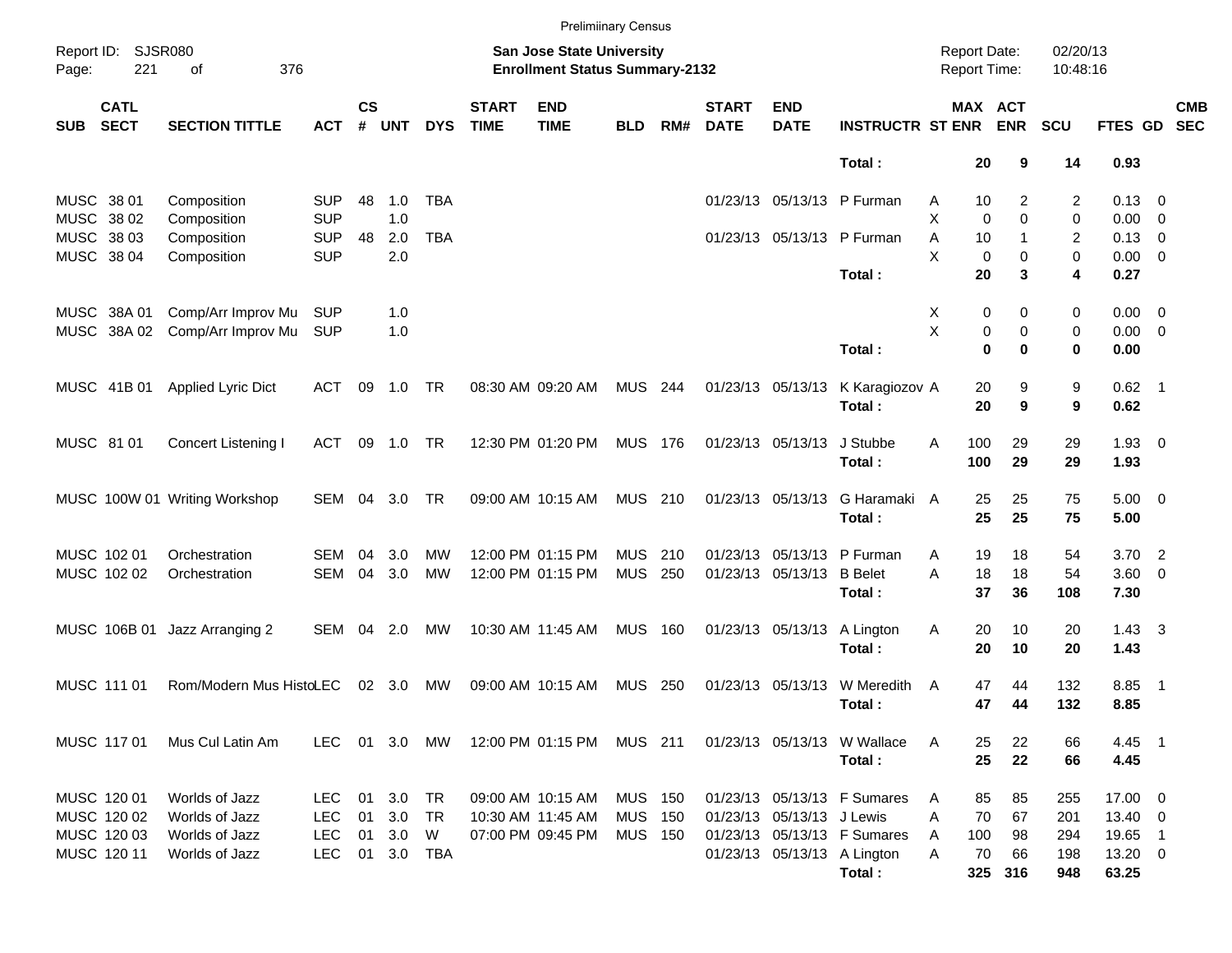|       |                                           |                                                                |                                        |               |                         |            |                             | <b>Prelimiinary Census</b>                                         |                |     |                             |                           |                                                                    |                                            |                       |                          |                                        |            |
|-------|-------------------------------------------|----------------------------------------------------------------|----------------------------------------|---------------|-------------------------|------------|-----------------------------|--------------------------------------------------------------------|----------------|-----|-----------------------------|---------------------------|--------------------------------------------------------------------|--------------------------------------------|-----------------------|--------------------------|----------------------------------------|------------|
| Page: | Report ID: SJSR080<br>222                 | 376<br>of                                                      |                                        |               |                         |            |                             | San Jose State University<br><b>Enrollment Status Summary-2132</b> |                |     |                             |                           |                                                                    | <b>Report Date:</b><br><b>Report Time:</b> |                       | 02/20/13<br>10:48:16     |                                        |            |
|       | <b>CATL</b><br>SUB SECT                   | <b>SECTION TITTLE</b>                                          | <b>ACT</b>                             | $\mathsf{cs}$ | # UNT                   | <b>DYS</b> | <b>START</b><br><b>TIME</b> | <b>END</b><br><b>TIME</b>                                          | <b>BLD</b>     | RM# | <b>START</b><br><b>DATE</b> | <b>END</b><br><b>DATE</b> | <b>INSTRUCTR ST ENR ENR</b>                                        |                                            | MAX ACT               | <b>SCU</b>               | FTES GD SEC                            | <b>CMB</b> |
|       |                                           | MUSC 125A 01 Fund Tech Strings                                 | ACT 10 1.0 TR                          |               |                         |            |                             | 08:00 AM 08:50 AM                                                  | <b>MUS 150</b> |     |                             | 01/23/13 05/13/13 B Moyer | Total:                                                             | Α<br>18<br>18                              | 15<br>15              | 15<br>15                 | $1.00 \t 0$<br>1.00                    |            |
|       |                                           | MUSC 125B 01 Fund Tech Woodwnds ACT 10 1.0 TR                  |                                        |               |                         |            |                             | 11:30 AM 12:20 PM                                                  | MUS 210        |     |                             | 01/23/13 05/13/13         | J Averett<br>Total:                                                | 15<br>A<br>15                              | 11<br>11              | 11<br>11                 | $0.75$ 1<br>0.75                       |            |
|       |                                           | MUSC 125C 01 Fund Tech Brass                                   | ACT 10 1.0                             |               |                         | MW         |                             | 10:30 AM 11:20 AM                                                  | <b>MUS 250</b> |     |                             | 01/23/13 05/13/13         | K Adduci<br>Total:                                                 | 17<br>A<br>17                              | 12<br>12              | 12<br>12                 | $0.80 \ 0$<br>0.80                     |            |
|       |                                           | MUSC 125D 01 Fund Tech Percus<br>MUSC 125D 02 Fund Tech Percus | <b>ACT</b><br><b>ACT</b>               | 09            | 1.0<br>$1.0$ F          |            |                             | 12:30 PM 02:20 PM                                                  | MUS 176        |     |                             | 01/23/13 05/13/13         | G Lemmon<br>Total:                                                 | Χ<br>$\mathbf 0$<br>A<br>20<br>20          | 0<br>13<br>13         | 0<br>13<br>13            | $0.00 \t 0$<br>$0.88$ 1<br>0.88        |            |
|       | MUSC 129 01<br>MUSC 129 02                | Electro-Acoustics<br>Electro-Acoustics                         | <b>SUP</b><br><b>SUP</b>               |               | 1.0<br>2.0              |            |                             |                                                                    |                |     |                             |                           | Total:                                                             | 0<br>Х<br>X<br>$\pmb{0}$<br>$\mathbf 0$    | 0<br>$\mathbf 0$<br>0 | 0<br>0<br>0              | $0.00 \t 0$<br>$0.00 \t 0$<br>0.00     |            |
|       | MUSC 130 01<br>MUSC 130 02                | Piano<br>Piano                                                 | <b>SUP</b><br><b>SUP</b>               | 36            | 1.0<br>1.0              | <b>TBA</b> |                             |                                                                    |                |     |                             | 01/23/13 05/13/13 G Mok   |                                                                    | 10<br>A<br>X<br>$\mathbf 0$                | 1<br>$\Omega$         | 1<br>0                   | $0.07$ 0<br>$0.00 \t 0$                |            |
|       | MUSC 130 03<br>MUSC 130 04                | Piano<br>Piano                                                 | <b>SUP</b><br><b>SUP</b>               | 36            | 2.0<br>2.0              | <b>TBA</b> |                             |                                                                    |                |     |                             | 01/23/13 05/13/13 G Mok   | Total:                                                             | Α<br>10<br>X<br>$\mathbf 0$<br>20          | 3<br>$\mathbf 0$<br>4 | 6<br>0<br>$\overline{7}$ | $0.40 \quad 0$<br>$0.00 \t 0$<br>0.47  |            |
|       | MUSC 131 01                               | Harpsichord                                                    | <b>SUP</b>                             |               | 1.0                     |            |                             |                                                                    |                |     |                             |                           | Total:                                                             | х<br>0<br>$\mathbf 0$                      | 0<br>0                | 0<br>0                   | $0.00 \t 0$<br>0.00                    |            |
|       | MUSC 132 01                               | Organ                                                          | <b>SUP</b>                             |               | 1.0                     |            |                             |                                                                    |                |     |                             |                           | Total:                                                             | х<br>0<br>0                                | 0<br>$\bf{0}$         | 0<br>0                   | $0.00 \t 0$<br>0.00                    |            |
|       | MUSC 133 01<br>MUSC 133 02                | Voice<br>Voice                                                 | SUP 36 1.0 TBA<br><b>SUP</b>           |               | 36 2.0                  | TBA        |                             |                                                                    |                |     |                             |                           | 01/23/13 05/13/13 L Chianakas A<br>01/23/13 05/13/13 L Chianakas A | 10<br>10                                   | 3<br>4                | 3<br>8                   | $0.20 \ 0$<br>0.53 0                   |            |
|       | MUSC 133 03<br>MUSC 133 04<br>MUSC 133 05 | Voice<br>Voice<br>Voice                                        | <b>SUP</b><br><b>SUP</b><br><b>SUP</b> |               | 1.0<br>36 2.0<br>36 1.0 | TBA<br>TBA |                             |                                                                    |                |     |                             | 01/23/13 05/13/13 J Frank | 01/23/13 05/13/13 K Karagiozov A                                   | Х<br>0<br>Α<br>10<br>10                    | 0<br>3<br>2           | 0<br>6<br>2              | $0.00 \t 0$<br>$0.40 \ 0$<br>$0.15$ 1  |            |
|       | MUSC 133 06<br>MUSC 133 07<br>MUSC 133 08 | Voice<br>Voice<br>Voice                                        | <b>SUP</b><br><b>SUP</b><br><b>SUP</b> | 36            | 2.0<br>2.0              | 1.0 TBA    |                             |                                                                    |                |     |                             |                           | 01/23/13 05/13/13 K Karagiozov A                                   | Х<br>0<br>$10$<br>Χ<br>0                   | 0<br>0                | 0<br>1<br>0              | $0.00 \t 0$<br>$0.07$ 0<br>$0.00 \t 0$ |            |
|       |                                           |                                                                |                                        |               |                         |            |                             |                                                                    |                |     |                             |                           | Total:                                                             | 50                                         | 13                    | 20                       | 1.35                                   |            |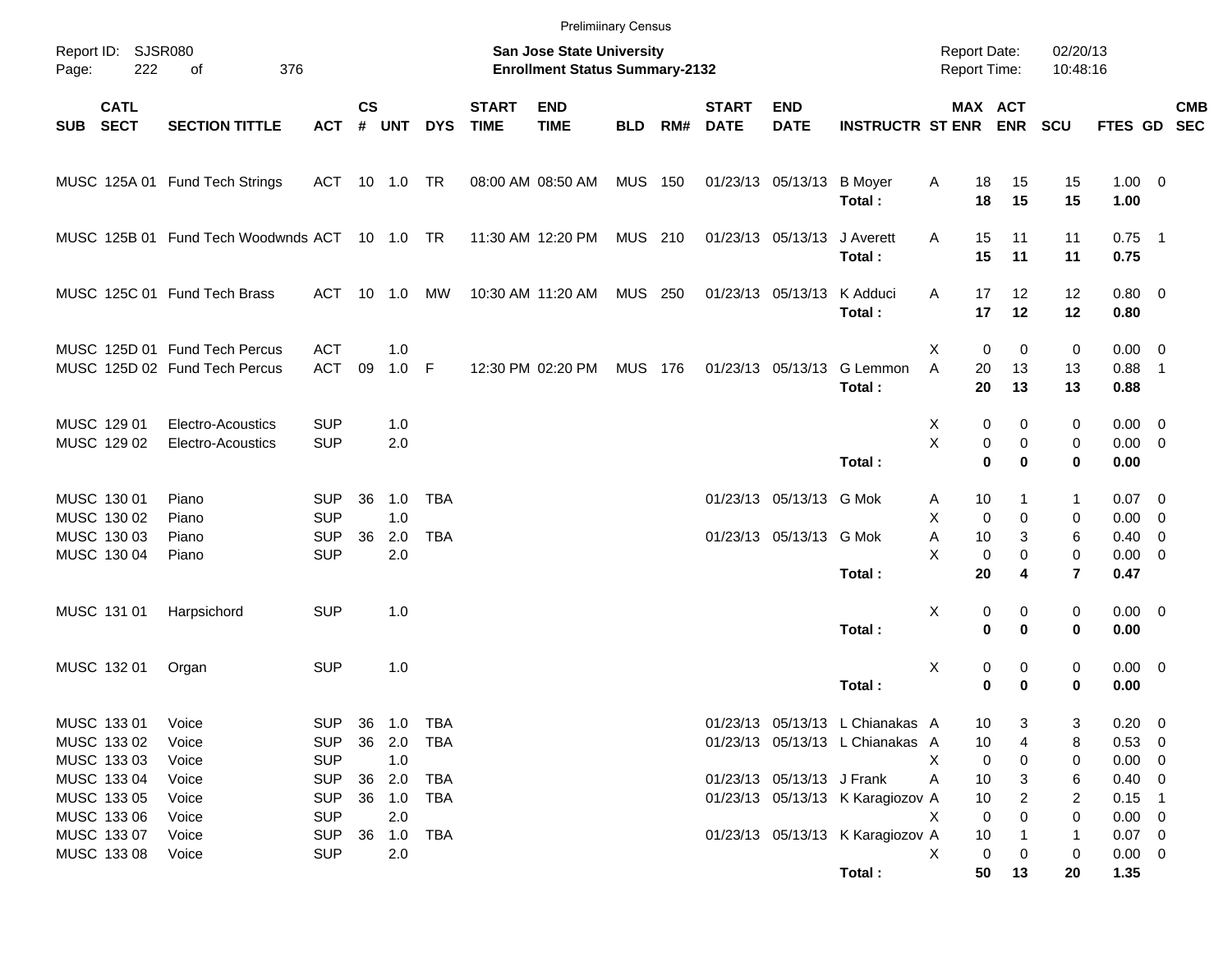|       |                            |                                 |            |               |       |            |                             |                                                                           | <b>Prelimiinary Census</b> |     |                             |                               |                               |                                            |                         |                      |         |                          |                          |
|-------|----------------------------|---------------------------------|------------|---------------|-------|------------|-----------------------------|---------------------------------------------------------------------------|----------------------------|-----|-----------------------------|-------------------------------|-------------------------------|--------------------------------------------|-------------------------|----------------------|---------|--------------------------|--------------------------|
| Page: | Report ID: SJSR080<br>223  | οf                              | 376        |               |       |            |                             | <b>San Jose State University</b><br><b>Enrollment Status Summary-2132</b> |                            |     |                             |                               |                               | <b>Report Date:</b><br><b>Report Time:</b> |                         | 02/20/13<br>10:48:16 |         |                          |                          |
| SUB   | <b>CATL</b><br><b>SECT</b> | <b>SECTION TITTLE</b>           | <b>ACT</b> | $\mathsf{cs}$ | # UNT | <b>DYS</b> | <b>START</b><br><b>TIME</b> | <b>END</b><br><b>TIME</b>                                                 | <b>BLD</b>                 | RM# | <b>START</b><br><b>DATE</b> | <b>END</b><br><b>DATE</b>     | <b>INSTRUCTR ST ENR</b>       | MAX ACT                                    | <b>ENR</b>              | <b>SCU</b>           | FTES GD |                          | <b>CMB</b><br><b>SEC</b> |
|       | MUSC 134 01                | Strings                         | <b>SUP</b> |               | 1.0   |            |                             |                                                                           |                            |     |                             |                               |                               | 0<br>X                                     | 0                       | 0                    | 0.00    | - 0                      |                          |
|       | MUSC 134 02                | Strings                         | <b>SUP</b> | 36            | 1.0   | <b>TBA</b> |                             |                                                                           |                            |     |                             |                               | 01/23/13 05/13/13 D Goldblatt | Α<br>10                                    | -1                      | 1                    | 0.07    | -0                       |                          |
|       | MUSC 134 03                | Strings                         | <b>SUP</b> |               | 1.0   |            |                             |                                                                           |                            |     |                             |                               |                               | X<br>0                                     | 0                       | 0                    | 0.00    | 0                        |                          |
|       | MUSC 134 05                | Strings                         | <b>SUP</b> | 36            | 2.0   | <b>TBA</b> |                             |                                                                           |                            |     |                             | 01/23/13 05/13/13             | D Nicholeris                  | 10<br>A                                    | $\overline{4}$          | 8                    | 0.53    | 0                        |                          |
|       | MUSC 134 06                | Strings                         | <b>SUP</b> | 36            | 2.0   | <b>TBA</b> |                             |                                                                           |                            |     |                             | 01/23/13 05/13/13 S Lin       |                               | 10<br>Α                                    | $\mathbf 1$             | $\overline{c}$       | 0.13    | - 0                      |                          |
|       | MUSC 134 07                | Strings                         | <b>SUP</b> |               | 2.0   |            |                             |                                                                           |                            |     |                             |                               |                               | X<br>0                                     | 0                       | $\mathbf 0$          | 0.00    | $\overline{\phantom{0}}$ |                          |
|       |                            |                                 |            |               |       |            |                             |                                                                           |                            |     |                             |                               | Total:                        | 30                                         | 6                       | 11                   | 0.73    |                          |                          |
|       | MUSC 135 01                | Woodwinds                       | <b>SUP</b> | 36            | 1.0   | <b>TBA</b> |                             |                                                                           |                            |     | 01/23/13                    |                               | 05/13/13 D Wolford            | 10<br>A                                    | 3                       | 3                    | 0.22    | $\overline{\phantom{1}}$ |                          |
|       | MUSC 135 02                | Woodwinds                       | <b>SUP</b> | 36            | 1.0   | <b>TBA</b> |                             |                                                                           |                            |     |                             | 01/23/13 05/13/13 C Payne     |                               | 10<br>A                                    | 2                       | 2                    | 0.13    | - 0                      |                          |
|       | MUSC 135 03                | Woodwinds                       | <b>SUP</b> | 36            | 1.0   | <b>TBA</b> |                             |                                                                           |                            |     |                             | 01/23/13 05/13/13 J Averett   |                               | 10<br>A                                    | 2                       | $\overline{c}$       | 0.13    | - 0                      |                          |
|       | MUSC 135 04                | Woodwinds                       | <b>SUP</b> | 36            | 1.0   | <b>TBA</b> |                             |                                                                           |                            |     |                             | 01/23/13 05/13/13 M Adduci    |                               | 10<br>A                                    | $\overline{\mathbf{c}}$ | $\overline{c}$       | 0.13    | - 0                      |                          |
|       | MUSC 135 05                | Woodwinds                       | <b>SUP</b> | 36            | 2.0   | <b>TBA</b> |                             |                                                                           |                            |     |                             | 01/23/13 05/13/13 C Payne     |                               | 10<br>A                                    | $\overline{c}$          | 4                    | 0.27    | -0                       |                          |
|       | MUSC 135 06                | Woodwinds                       | <b>SUP</b> | 36            | 2.0   | <b>TBA</b> |                             |                                                                           |                            |     |                             |                               | 01/23/13 05/13/13 D Wolford   | 10<br>Α                                    | $\mathbf{1}$            | 2                    | 0.13    | - 0                      |                          |
|       | MUSC 135 07                | Woodwinds                       | <b>SUP</b> |               | 2.0   |            |                             |                                                                           |                            |     |                             |                               |                               | х<br>0                                     | 0                       | 0                    | 0.00    | - 0                      |                          |
|       | MUSC 135 08                | Woodwinds                       | <b>SUP</b> | 36            | 2.0   | <b>TBA</b> |                             |                                                                           |                            |     |                             | 01/23/13 05/13/13             |                               | 10<br>Α                                    | 0                       | $\mathbf 0$          | 0.00    | - 0                      |                          |
|       |                            |                                 |            |               |       |            |                             |                                                                           |                            |     |                             |                               | Total:                        | 70                                         | 12                      | 15                   | 1.02    |                          |                          |
|       | MUSC 136 01                | <b>Brass</b>                    | <b>SUP</b> | 36            | 1.0   | TBA        |                             |                                                                           |                            |     |                             | 01/23/13 05/13/13 K Adduci    |                               | 10<br>A                                    | -1                      | 1                    | 0.07    | $\overline{\phantom{0}}$ |                          |
|       | MUSC 136 02                | <b>Brass</b>                    | <b>SUP</b> | 36            | 1.0   | <b>TBA</b> |                             |                                                                           |                            |     |                             | 01/23/13 05/13/13 T Hornig    |                               | 10<br>A                                    | 1                       | 1                    | 0.07    | - 0                      |                          |
|       | MUSC 136 03                | <b>Brass</b>                    | <b>SUP</b> |               | 1.0   |            |                             |                                                                           |                            |     |                             |                               |                               | Χ<br>0                                     | 0                       | 0                    | 0.00    | 0                        |                          |
|       | MUSC 136 04                | <b>Brass</b>                    | <b>SUP</b> |               | 1.0   |            |                             |                                                                           |                            |     |                             |                               |                               | Χ<br>0                                     | 0                       | 0                    | 0.00    | 0                        |                          |
|       | MUSC 136 05                | <b>Brass</b>                    | <b>SUP</b> | 36            | 2.0   | <b>TBA</b> |                             |                                                                           |                            |     |                             |                               | 01/23/13 05/13/13 M Tropman   | Α<br>10                                    | 2                       | 4                    | 0.27    | -0                       |                          |
|       | MUSC 136 06                | <b>Brass</b>                    | <b>SUP</b> | 36            | 2.0   | <b>TBA</b> |                             |                                                                           |                            |     |                             | 01/23/13 05/13/13 T Hornig    |                               | Α<br>10                                    | 6                       | 12                   | 0.80    | 0                        |                          |
|       | MUSC 136 07                | <b>Brass</b>                    | <b>SUP</b> | 36            | 2.0   | <b>TBA</b> |                             |                                                                           |                            |     | 01/23/13                    | 05/13/13 K Adduci             |                               | 10<br>A                                    | 3                       | 6                    | 0.40    | - 0                      |                          |
|       | MUSC 136 08                | <b>Brass</b>                    | <b>SUP</b> | 36            | 2.0   | <b>TBA</b> |                             |                                                                           |                            |     | 01/23/13                    |                               | 05/13/13 W Wallace            | 10<br>A                                    | $\mathbf{1}$            | $\overline{c}$       | 0.13    | - 0                      |                          |
|       | MUSC 136 09                | <b>Brass</b>                    | <b>SUP</b> | 36            | 2.0   | <b>TBA</b> |                             |                                                                           |                            |     |                             | 01/23/13 05/13/13             | D Hull                        | Α<br>10                                    | $\overline{2}$          | 4                    | 0.27    | - 0                      |                          |
|       |                            |                                 |            |               |       |            |                             |                                                                           |                            |     |                             |                               | Total:                        | 70                                         | 16                      | 30                   | 2.00    |                          |                          |
|       |                            | MUSC 136A 01 Vocal-Instr Improv | <b>SUP</b> | 36            | 1.0   | <b>TBA</b> |                             |                                                                           |                            |     |                             |                               | 01/23/13 05/13/13 R Vandivier | Α<br>10                                    | 2                       | 2                    | 0.13    | - 0                      |                          |
|       |                            | MUSC 136A 02 Vocal-Instr Improv | <b>SUP</b> | 36            | 1.0   | <b>TBA</b> |                             |                                                                           |                            |     |                             | 01/23/13 05/13/13 J Shifflett |                               | 10<br>Α                                    | 2                       | 2                    | 0.13    | $\overline{\phantom{0}}$ |                          |
|       |                            | MUSC 136A 03 Vocal-Instr Improv | <b>SUP</b> | 36            | 1.0   | <b>TBA</b> |                             |                                                                           |                            |     |                             | 01/23/13 05/13/13 J Lewis     |                               | Α<br>10                                    | 3                       | 3                    | 0.20    | - 0                      |                          |
|       |                            | MUSC 136A 04 Vocal-Instr Improv | <b>SUP</b> | 36            | 1.0   | TBA        |                             |                                                                           |                            |     |                             | 01/23/13 05/13/13 J Lewis     |                               | Α<br>10                                    | 3                       | 3                    | 0.20    | - 0                      |                          |
|       |                            | MUSC 136A 05 Vocal-Instr Improv | <b>SUP</b> | 36            | 1.0   | TBA        |                             |                                                                           |                            |     |                             |                               | 01/23/13 05/13/13 F Sumares   | Α<br>10                                    |                         | 1                    | 0.07    | - 0                      |                          |
|       |                            | MUSC 136A 06 Vocal-Instr Improv | <b>SUP</b> | 36            | 1.0   | <b>TBA</b> |                             |                                                                           |                            |     |                             |                               | 01/23/13 05/13/13 A Lington   | Α<br>10                                    | 1                       | 1                    | 0.07    | - 0                      |                          |
|       |                            | MUSC 136A 07 Vocal-Instr Improv | <b>SUP</b> |               | 1.0   |            |                             |                                                                           |                            |     |                             |                               |                               | Χ<br>0                                     | 0                       | 0                    | 0.00    | - 0                      |                          |
|       |                            | MUSC 136A 08 Vocal-Instr Improv | <b>SUP</b> |               | 1.0   |            |                             |                                                                           |                            |     |                             |                               |                               | X<br>0                                     | 0                       | 0                    | 0.00    | $\overline{\phantom{0}}$ |                          |
|       |                            |                                 |            |               |       |            |                             |                                                                           |                            |     |                             |                               | Total:                        | 60                                         | 12                      | 12                   | 0.80    |                          |                          |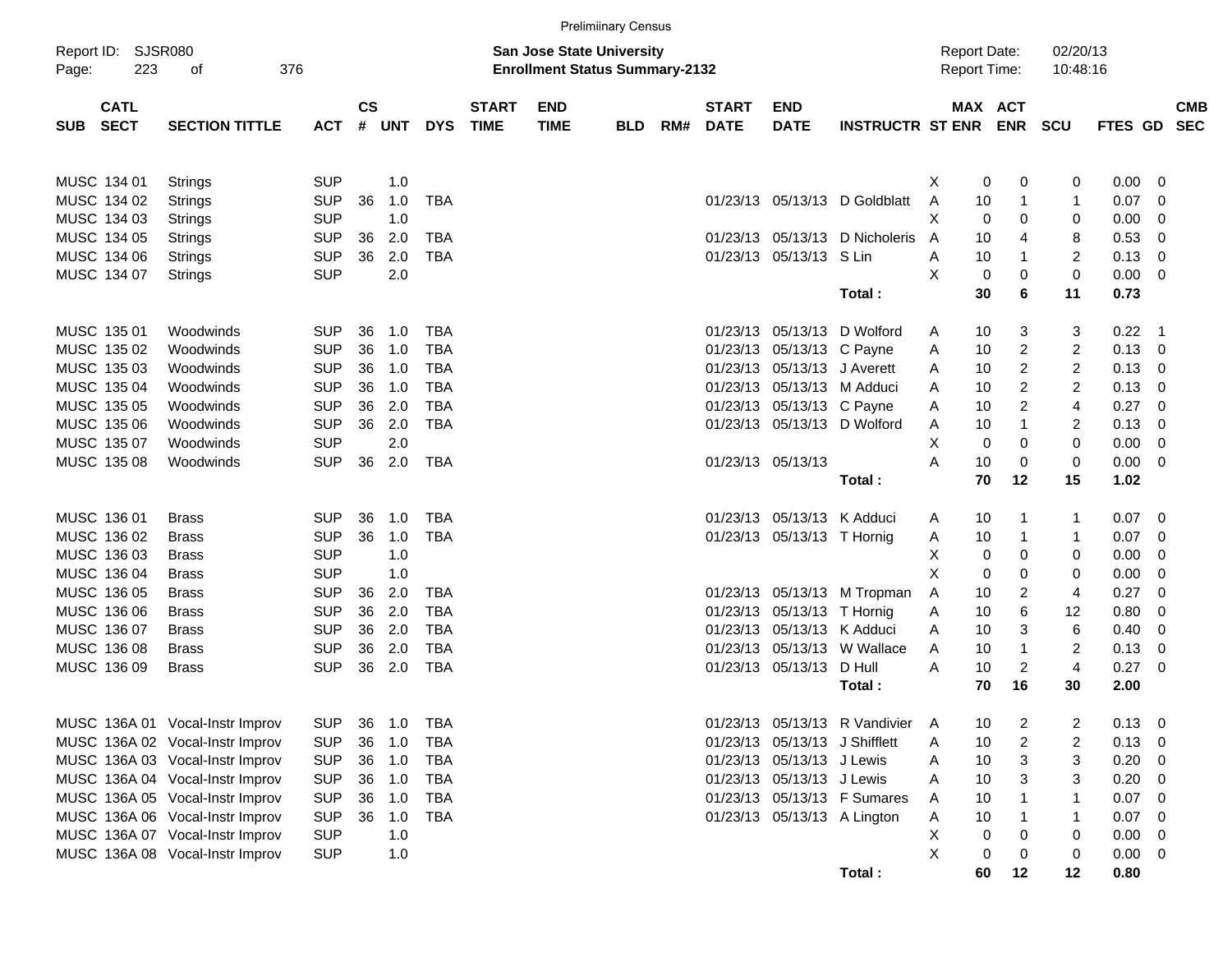|            |                            |                                                                |                          |                    |            |                         |                             | <b>Prelimiinary Census</b>                                         |                |     |                             |                            |                                          |                                            |                            |                      |                            |            |
|------------|----------------------------|----------------------------------------------------------------|--------------------------|--------------------|------------|-------------------------|-----------------------------|--------------------------------------------------------------------|----------------|-----|-----------------------------|----------------------------|------------------------------------------|--------------------------------------------|----------------------------|----------------------|----------------------------|------------|
| Page:      | Report ID: SJSR080<br>224  | 376<br>оf                                                      |                          |                    |            |                         |                             | San Jose State University<br><b>Enrollment Status Summary-2132</b> |                |     |                             |                            |                                          | <b>Report Date:</b><br><b>Report Time:</b> |                            | 02/20/13<br>10:48:16 |                            |            |
| <b>SUB</b> | <b>CATL</b><br><b>SECT</b> | <b>SECTION TITTLE</b>                                          | <b>ACT</b>               | $\mathsf{cs}$<br># | <b>UNT</b> | <b>DYS</b>              | <b>START</b><br><b>TIME</b> | <b>END</b><br><b>TIME</b>                                          | <b>BLD</b>     | RM# | <b>START</b><br><b>DATE</b> | <b>END</b><br><b>DATE</b>  | <b>INSTRUCTR ST ENR</b>                  |                                            | MAX ACT<br><b>ENR</b>      | <b>SCU</b>           | FTES GD SEC                | <b>CMB</b> |
|            | MUSC 137 01                | Percussion                                                     | <b>SUP</b>               | 36                 | 1.0        | <b>TBA</b>              |                             |                                                                    |                |     |                             |                            | 01/23/13 05/13/13 G Lemmon               | 10<br>A                                    | 2                          | 2                    | $0.13 \quad 0$             |            |
|            | MUSC 137 02                | Percussion                                                     | <b>SUP</b>               | 36                 | 2.0        | <b>TBA</b>              |                             |                                                                    |                |     |                             |                            | 01/23/13 05/13/13 G Lemmon<br>Total:     | A<br>10<br>20                              | $\overline{c}$<br>4        | 4<br>6               | $0.27$ 0<br>0.40           |            |
|            | MUSC 138 01                | Composition                                                    | <b>SUP</b>               |                    | 1.0        |                         |                             |                                                                    |                |     |                             |                            |                                          | х                                          | 0<br>0                     | 0                    | $0.00 \t 0$                |            |
|            | MUSC 138 02<br>MUSC 138 03 | Composition<br>Composition                                     | <b>SUP</b><br><b>SUP</b> | 36                 | 2.0<br>2.0 | <b>TBA</b>              |                             |                                                                    |                |     |                             |                            | 01/23/13 05/13/13 P Furman               | Α<br>10<br>X                               | 6<br>$\mathbf 0$<br>0      | 12<br>0              | 0.80 0<br>$0.00 \t 0$      |            |
|            | MUSC 138 04                | Composition                                                    | <b>SUP</b>               |                    | 2.0        |                         |                             |                                                                    |                |     |                             |                            | Total:                                   | X<br>10                                    | 0<br>0<br>6                | 0<br>12              | $0.00 \t 0$<br>0.80        |            |
|            |                            | MUSC 138A 01 Comp/Arr-Improv Mus SUP                           |                          | 36                 | 1.0<br>1.0 | TBA                     |                             |                                                                    |                |     |                             |                            | 01/23/13 05/13/13 A Lington              | 10<br>A<br>Χ                               | 2<br>$\mathbf 0$<br>0      | 2<br>0               | $0.17$ 2<br>$0.00 \t 0$    |            |
|            |                            | MUSC 138A 02 Comp/Arr-Improv Mus SUP                           |                          |                    |            |                         |                             |                                                                    |                |     |                             |                            | Total:                                   | 10                                         | $\mathbf{2}$               | $\mathbf{2}$         | 0.17                       |            |
|            |                            | MUSC 140B 01 Jazz Improv - II<br>MUSC 140B 02 Jazz Improv - II | <b>SEM</b><br><b>ACT</b> |                    | 2.0<br>0.0 |                         |                             |                                                                    |                |     |                             |                            |                                          | Х<br>X                                     | 0<br>0<br>0<br>0           | 0<br>0               | $0.00 \t 0$<br>$0.00 \t 0$ |            |
|            |                            |                                                                |                          |                    |            |                         |                             |                                                                    |                |     |                             |                            | Total:                                   |                                            | $\mathbf 0$<br>$\bf{0}$    | 0                    | 0.00                       |            |
|            |                            | MUSC 140C 01 Jazz Improv III<br>MUSC 140C 02 Jazz Improv III   | SEM<br><b>ACT</b>        | 04<br>09           | 2.0<br>0.0 | <b>TR</b><br><b>TBA</b> |                             | 10:30 AM 11:45 AM                                                  | <b>MUS 157</b> |     |                             | 01/23/13 05/13/13          | 01/23/13 05/13/13 A Lington<br>A Lington | 20<br>A<br>20<br>A                         | 16<br>16                   | 16<br>16             | $2.20$ 2<br>0.00 2         |            |
|            |                            |                                                                |                          |                    |            |                         |                             |                                                                    |                |     |                             |                            | Total:                                   | 40                                         | 32                         | 32                   | 2.20                       |            |
|            | MUSC 142 01                | Art Song Rep                                                   | ACT                      |                    | 10 1.0     | TR                      |                             | 09:30 AM 10:20 AM                                                  | <b>MUS 247</b> |     |                             | 01/23/13 05/13/13          | M Digiacinto A<br>Total:                 | 15<br>15                                   | 14<br>14                   | 14<br>14             | 1.02 <sub>5</sub><br>1.02  |            |
|            | MUSC 143 01                | Lit Perf Kybd Acmp                                             | <b>ACT</b>               |                    | 1.0        |                         |                             |                                                                    |                |     |                             |                            |                                          | X                                          | 0<br>0                     | 0                    | $0.00 \t 0$                |            |
|            |                            |                                                                |                          |                    |            |                         |                             |                                                                    |                |     |                             |                            | Total:                                   |                                            | $\mathbf 0$<br>$\mathbf 0$ | 0                    | 0.00                       |            |
|            | MUSC 144 01<br>MUSC 144 02 | Solo Lit Perf Pract<br>Solo Lit Perf Pract                     | ACT<br>ACT 09 1.0 M      | 09                 | 1.0        | W                       |                             | 03:30 PM 05:20 PM<br>03:30 PM 05:20 PM MUS 176                     | <b>MUS 244</b> |     |                             | 01/23/13 05/13/13 G Mok    | 01/23/13 05/13/13 L Chianakas A          | 20<br>Α<br>20                              | 18<br>13                   | 18<br>13             | $1.28$ 5<br>$0.90$ 2       |            |
|            |                            |                                                                |                          |                    |            |                         |                             |                                                                    |                |     |                             |                            | Total:                                   | 40                                         | 31                         | 31                   | 2.18                       |            |
|            | MUSC 145 01                | Perf Concepts                                                  | SEM 04 2.0 TR            |                    |            |                         |                             | 01:30 PM 02:20 PM                                                  | <b>MUS 210</b> |     |                             | 01/23/13 05/13/13 G Mok    | Total:                                   | Α<br>20<br>20                              | 12<br>12                   | 12<br>12             | $1.67$ 2<br>1.67           |            |
|            |                            | MUSC 147B 01 Adv Conducting                                    | SEM 04 2.0               |                    |            | MW                      |                             | 12:00 PM 01:15 PM                                                  | <b>MUS 150</b> |     |                             | 01/23/13 05/13/13 J Benson |                                          | 29<br>A                                    | 24                         | 24                   | $3.30 \quad 3$             |            |
|            |                            | MUSC 147B 02 Adv Conducting                                    | ACT 10 0.0 TBA           |                    |            |                         |                             |                                                                    |                |     |                             | 01/23/13 05/13/13 J Benson |                                          | 29<br>Α                                    | 24                         | 24                   | $0.00 \quad 3$             |            |
|            |                            | MUSC 147B 03 Adv Conducting                                    | <b>SEM</b>               |                    | 2.0        |                         |                             |                                                                    |                |     |                             |                            |                                          | X                                          | $\mathbf 0$<br>0           | 0                    | $0.00\quad 0$              |            |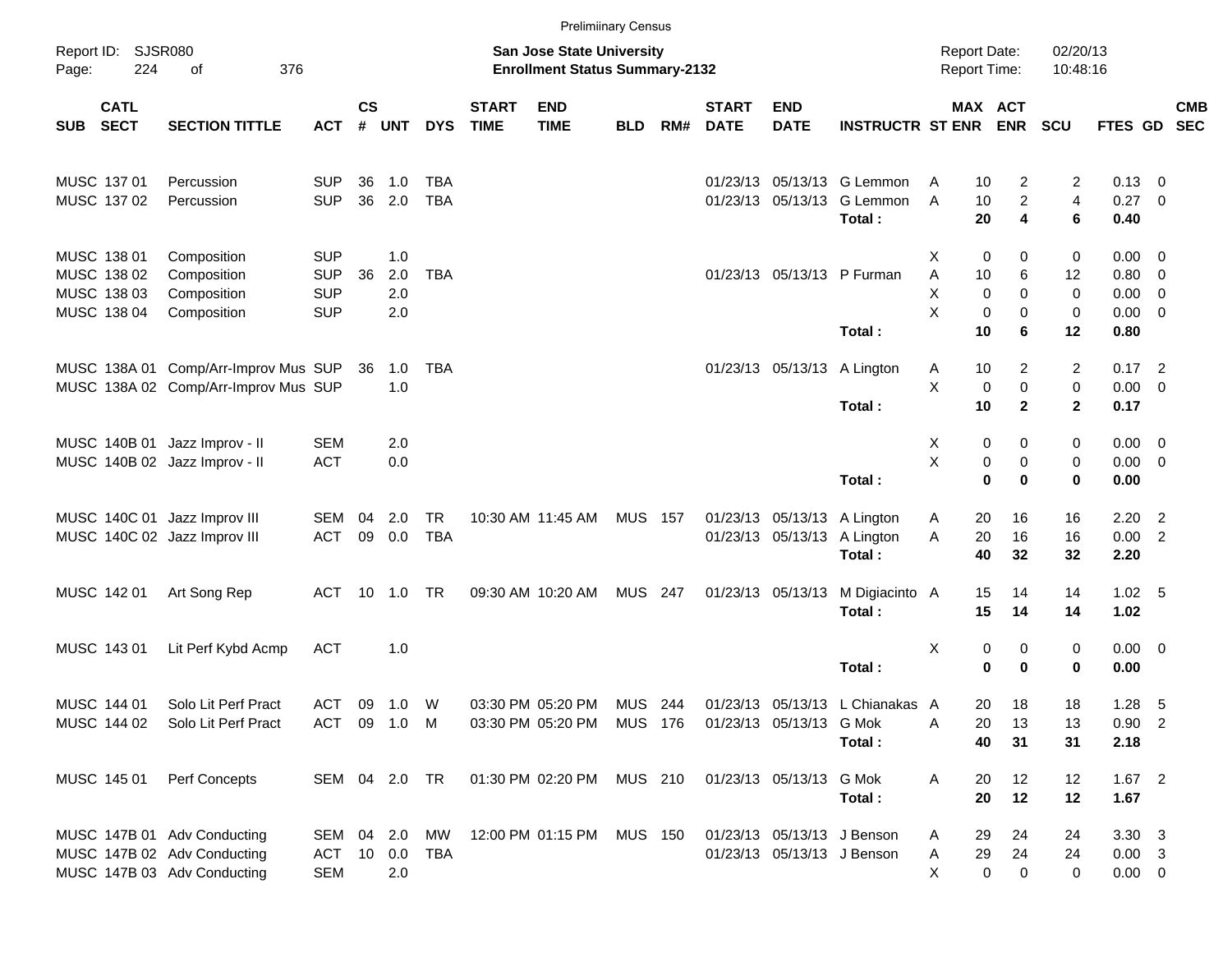|                                          |                                                                                                    |                                     |                |            |            |                             | <b>Prelimiinary Census</b>                                                |                                      |     |                             |                                                            |                                               |                                            |                                  |                                  |                                      |                           |  |
|------------------------------------------|----------------------------------------------------------------------------------------------------|-------------------------------------|----------------|------------|------------|-----------------------------|---------------------------------------------------------------------------|--------------------------------------|-----|-----------------------------|------------------------------------------------------------|-----------------------------------------------|--------------------------------------------|----------------------------------|----------------------------------|--------------------------------------|---------------------------|--|
| Report ID:<br>225<br>Page:               | <b>SJSR080</b><br>376<br>οf                                                                        |                                     |                |            |            |                             | <b>San Jose State University</b><br><b>Enrollment Status Summary-2132</b> |                                      |     |                             |                                                            |                                               | <b>Report Date:</b><br><b>Report Time:</b> |                                  | 02/20/13<br>10:48:16             |                                      |                           |  |
| <b>CATL</b><br><b>SECT</b><br><b>SUB</b> | <b>SECTION TITTLE</b>                                                                              | <b>ACT</b>                          | <b>CS</b><br># | <b>UNT</b> | <b>DYS</b> | <b>START</b><br><b>TIME</b> | <b>END</b><br><b>TIME</b>                                                 | <b>BLD</b>                           | RM# | <b>START</b><br><b>DATE</b> | <b>END</b><br><b>DATE</b>                                  | <b>INSTRUCTR ST ENR</b>                       |                                            | MAX ACT<br><b>ENR</b>            | <b>SCU</b>                       |                                      | <b>CMB</b><br>FTES GD SEC |  |
|                                          | MUSC 147B 04 Adv Conducting                                                                        | <b>ACT</b>                          |                | 0.0        |            |                             |                                                                           |                                      |     |                             |                                                            | Total:                                        | X<br>58                                    | 0<br>0<br>48                     | $\mathbf 0$<br>48                | $0.00 \t 0$<br>3.30                  |                           |  |
| MUSC 150A 01 Concert Choir               |                                                                                                    | ACT 21 1.0                          |                |            | МW         |                             | 01:30 PM 03:20 PM                                                         | <b>MUS 150</b>                       |     |                             | 01/23/13 05/13/13                                          | J Benson<br>Total:                            | 80<br>A<br>80                              | 69<br>69                         | 69<br>69                         | 4.68 5<br>4.68                       |                           |  |
| MUSC 151 01                              | Univ Women's Chor                                                                                  | ACT 21 1.0                          |                |            | TR         |                             | 03:40 PM 04:30 PM                                                         | <b>MUS 250</b>                       |     |                             | 01/23/13 05/13/13                                          | J Benson<br>Total:                            | 40<br>A<br>40                              | 16<br>16                         | 16<br>16                         | $1.10 \quad 2$<br>1.10               |                           |  |
| MUSC 152 01                              | Opera Theater                                                                                      | ACT 20 1.0                          |                |            | <b>TR</b>  |                             | 03:40 PM 05:30 PM                                                         | MUS 176                              |     |                             |                                                            | 01/23/13 05/13/13 L Chianakas A<br>Total:     | 30<br>30                                   | 14<br>14                         | 14<br>14                         | 1.004<br>1.00                        |                           |  |
| MUSC 153 01                              | Symphony Orchestra ACT 21 1.0 TR                                                                   |                                     |                |            |            |                             | 01:40 PM 03:30 PM                                                         | MUS 176                              |     |                             | 01/23/13 05/13/13                                          | M Digiacinto A<br>Total:                      | 65<br>65                                   | 21<br>21                         | 21<br>21                         | $1.43 \quad 2$<br>1.43               |                           |  |
| MUSC 154 01                              | Symphonic Band                                                                                     | ACT 21 1.0 TR                       |                |            |            |                             | 01:40 PM 03:30 PM                                                         | <b>MUS 150</b>                       |     |                             | 01/23/13 05/13/13                                          | N Chia<br>Total:                              | 65<br>A<br>65                              | 27<br>27                         | 27<br>27                         | $1.80 \ 0$<br>1.80                   |                           |  |
| MUSC 157 01                              | Jazz Orch                                                                                          |                                     |                | ACT 20 1.0 | <b>TR</b>  |                             | 03:40 PM 05:30 PM                                                         | <b>MUS 150</b>                       |     |                             | 01/23/13 05/13/13                                          | A Lington<br>Total:                           | 25<br>A<br>25                              | 18<br>18                         | 18<br>18                         | $1.23 \quad 2$<br>1.23               |                           |  |
| MUSC 159 01                              | Afro-Latin Jazz Ens                                                                                | ACT                                 |                | 20 1.0     | <b>MW</b>  |                             | 01:30 PM 03:20 PM                                                         | <b>MUS 186</b>                       |     |                             | 01/23/13 05/13/13                                          | W Wallace<br>Total:                           | 25<br>A<br>25                              | 12<br>12                         | 12<br>12                         | $0.82$ 1<br>0.82                     |                           |  |
|                                          | MUSC 160A 01 Chamber Singers                                                                       | ACT 21 1.0                          |                |            | TR         |                             | 01:30 PM 03:20 PM                                                         | <b>MUS 250</b>                       |     |                             | 01/23/13 05/13/13                                          | J Benson<br>Total:                            | 40<br>A<br>40                              | 26<br>26                         | 26<br>26                         | $1.82\quad 5$<br>1.82                |                           |  |
|                                          | MUSC 160D 01 Collegium Musicum                                                                     | ACT 10 1.0 M                        |                |            |            |                             | 03:30 PM 05:20 PM                                                         | <b>MUS 161</b>                       |     |                             | 01/23/13 05/13/13                                          | G Haramaki A<br>Total:                        | 10<br>10                                   | $\overline{7}$<br>$\overline{7}$ | $\overline{7}$<br>$\overline{7}$ | $0.50$ 2<br>0.50                     |                           |  |
|                                          | MUSC 160F 01 Small Jazz Ensemb<br>MUSC 160F 02 Small Jazz Ensemb<br>MUSC 160F 03 Small Jazz Ensemb | ACT 10 1.0 W<br>ACT<br>ACT 10 1.0 F |                | 10 1.0 W   |            |                             | 03:30 PM 05:20 PM<br>03:30 PM 05:20 PM<br>10:00 AM 11:50 AM               | MUS 186<br>MUS 161<br><b>MUS 161</b> |     |                             | 01/23/13 05/13/13 J Shifflett<br>01/23/13 05/13/13 J Lewis | 01/23/13 05/13/13 F Sumares                   | A<br>15<br>15<br>Α<br>15<br>Α              | 8<br>6<br>8                      | 8<br>6                           | 0.53 0<br>$0.40 \quad 0$<br>$0.55$ 1 |                           |  |
|                                          |                                                                                                    |                                     |                |            |            |                             |                                                                           |                                      |     |                             |                                                            | Total:                                        | 45                                         | 22                               | 8<br>22                          | 1.48                                 |                           |  |
| MUSC 160G 01 Pep Band                    |                                                                                                    | ACT 21 1.0 W                        |                |            |            |                             | 03:45 PM 06:00 PM                                                         |                                      |     |                             |                                                            | MUS 150 01/23/13 05/13/13 G Pierson<br>Total: | 35<br>A<br>35                              | 30<br>30                         | 30<br>30                         | $2.00 \t 0$<br>2.00                  |                           |  |
|                                          | MUSC 160H 01 Percuss Ensemble                                                                      | ACT                                 |                | 1.0        |            |                             |                                                                           |                                      |     |                             |                                                            |                                               | X                                          | 0<br>0                           | 0                                | $0.00 \t 0$                          |                           |  |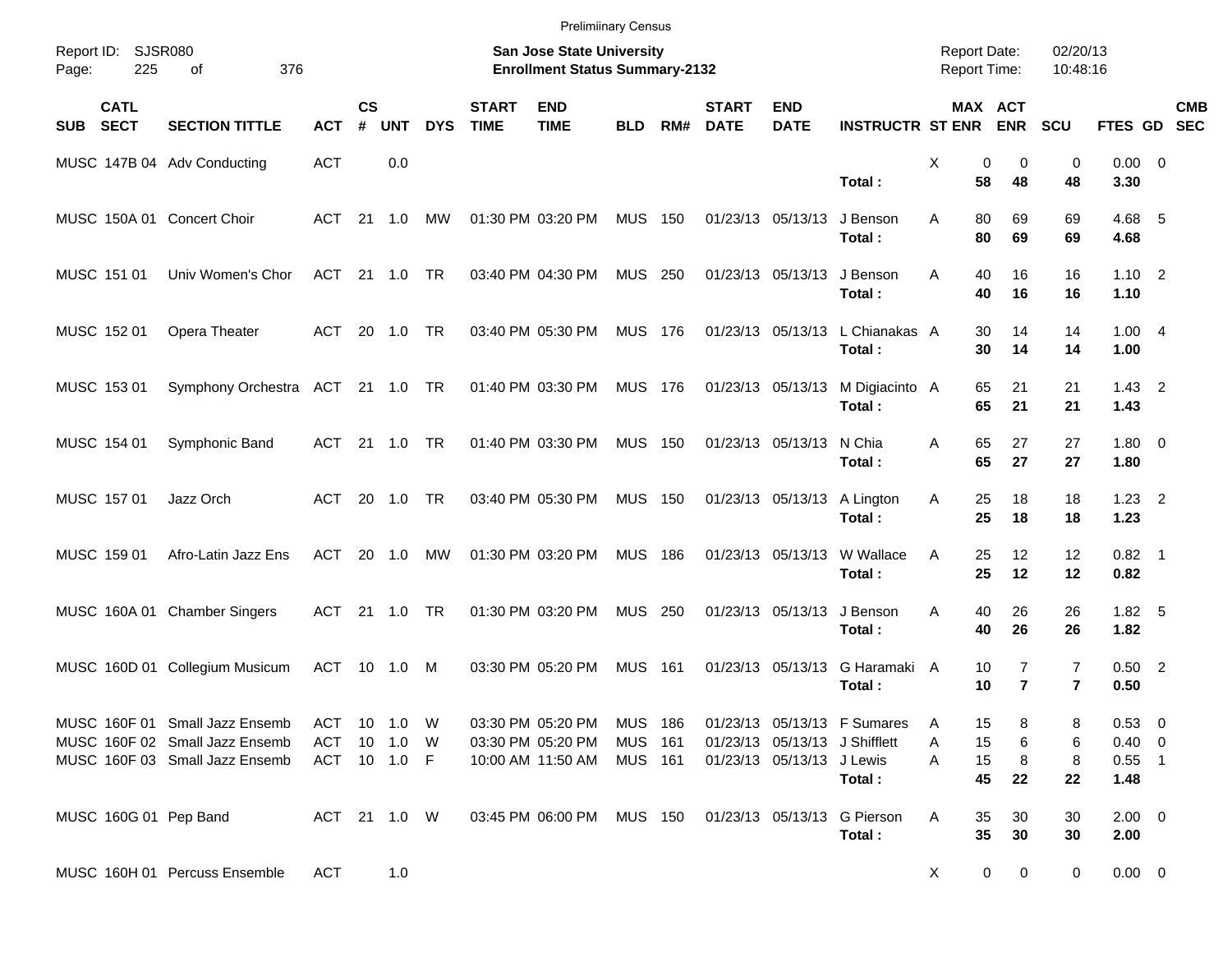|       |                              |                                                        |                          |               |                |                          |                             | <b>Prelimiinary Census</b>                                                |                   |              |                             |                                                          |                                            |                                     |                                  |                                  |                                  |            |
|-------|------------------------------|--------------------------------------------------------|--------------------------|---------------|----------------|--------------------------|-----------------------------|---------------------------------------------------------------------------|-------------------|--------------|-----------------------------|----------------------------------------------------------|--------------------------------------------|-------------------------------------|----------------------------------|----------------------------------|----------------------------------|------------|
| Page: | Report ID: SJSR080<br>226    | 376<br>of                                              |                          |               |                |                          |                             | <b>San Jose State University</b><br><b>Enrollment Status Summary-2132</b> |                   |              |                             |                                                          |                                            | <b>Report Date:</b><br>Report Time: |                                  | 02/20/13<br>10:48:16             |                                  |            |
| SUB   | <b>CATL</b><br><b>SECT</b>   | <b>SECTION TITTLE</b>                                  | <b>ACT</b>               | $\mathsf{cs}$ | # UNT          | <b>DYS</b>               | <b>START</b><br><b>TIME</b> | <b>END</b><br><b>TIME</b>                                                 | <b>BLD</b>        | RM#          | <b>START</b><br><b>DATE</b> | <b>END</b><br><b>DATE</b>                                | <b>INSTRUCTR ST ENR</b>                    |                                     | MAX ACT<br><b>ENR</b>            | <b>SCU</b>                       | FTES GD SEC                      | <b>CMB</b> |
|       |                              | MUSC 160H 02 Percuss Ensemble                          | ACT                      |               | $10 \quad 1.0$ | F                        |                             | 10:30 AM 12:20 PM                                                         | <b>MUS 176</b>    |              |                             | 01/23/13 05/13/13                                        | G Lemmon<br>Total:                         | 25<br>A<br>25                       | 12<br>12                         | 12<br>12                         | $0.80 \ 0$<br>0.80               |            |
|       | MUSC 160J 01<br>MUSC 160J 02 | <b>String Ensemble</b><br><b>String Ensemble</b>       | ACT<br><b>ACT</b>        |               | 10 1.0<br>1.0  | <b>TBA</b>               |                             |                                                                           |                   |              |                             |                                                          | 01/23/13 05/13/13 D Nicholeris             | 10<br>A<br>X<br>$\Omega$            | 2<br>$\Omega$                    | 2<br>0                           | $0.13 \quad 0$<br>$0.00 \t 0$    |            |
|       | MUSC 160J 03                 | <b>String Ensemble</b><br>MUSC 160J 04 String Ensemble | <b>ACT</b><br><b>ACT</b> | 10            | 1.0<br>10 1.0  | R<br>$\top$              |                             | 01:40 PM 03:30 PM<br>03:40 PM 05:30 PM                                    | <b>MUS</b><br>MUS | - 186<br>210 |                             | 01/23/13 05/13/13 S Lin<br>01/23/13 05/13/13 G Mok       |                                            | A<br>10<br>15<br>A                  | 6<br>15                          | 6<br>15                          | $0.40 \quad 0$<br>$1.05 \quad 3$ |            |
|       |                              | MUSC 160K 01 Brass Ensemble                            | ACT                      |               |                |                          |                             | 10:30 AM 12:20 PM                                                         | <b>MUS 150</b>    |              |                             | 01/23/13 05/13/13 K Adduci                               | Total:                                     | 35<br>15<br>Α                       | 23<br>12                         | 23<br>12                         | 1.58<br>$0.80 \ 0$               |            |
|       | MUSC 160L 01                 | <b>Woodwind Ensemble</b>                               | ACT                      |               | $10 \quad 1.0$ | R                        |                             | 03:40 PM 05:30 PM                                                         | MUS 210           |              |                             | 01/23/13 05/13/13 J Averett                              | Total:                                     | 15<br>15<br>A                       | 12<br>6                          | 12<br>6                          | 0.80<br>$0.42$ 1                 |            |
|       |                              | MUSC 160L 02 Woodwind Ensemble                         | ACT                      |               | $10 \quad 1.0$ | <b>TBA</b>               |                             |                                                                           |                   |              |                             | 01/23/13 05/13/13 C Payne                                | Total:                                     | 15<br>A<br>30                       | $\overline{4}$<br>10             | $\overline{4}$<br>10             | $0.27 \ 0$<br>0.68               |            |
|       |                              | MUSC 160M 01 Saxophone Ensemble ACT 10 1.0 T           |                          |               |                |                          |                             | 07:00 PM 09:00 PM                                                         | <b>MUS 150</b>    |              |                             | 01/23/13 05/13/13                                        | D Wolford<br>Total:                        | 15<br>A<br>15                       | $\overline{7}$<br>$\overline{7}$ | $\overline{7}$<br>$\overline{7}$ | $0.48$ 1<br>0.48                 |            |
|       |                              | MUSC 1600 01 Trombone Ensemble ACT 10 1.0 F            |                          |               |                |                          |                             | 08:30 AM 10:20 AM                                                         | MUS 210           |              |                             | 01/23/13 05/13/13 T Hornig                               | Total:                                     | Α<br>10<br>10                       | 8<br>8                           | 8<br>8                           | $0.55$ 1<br>0.55                 |            |
|       |                              | MUSC 160T 01 Wind Ensemble                             | ACT                      |               | 21 1.0         | МW                       |                             | 01:30 PM 03:20 PM                                                         | <b>MUS 176</b>    |              |                             | 01/23/13 05/13/13                                        | E Harris<br>Total:                         | 65<br>A<br>65                       | 42<br>42                         | 42<br>42                         | $2.83$ 2<br>2.83                 |            |
|       | MUSC 161 01                  | Styles Interp Opera                                    | <b>ACT</b>               |               | 09 1.0         | TBA                      |                             |                                                                           |                   |              |                             |                                                          | 01/23/13 05/13/13 M Digiacinto A<br>Total: | 15<br>15                            | 11<br>11                         | 11<br>11                         | $0.78$ 3<br>0.78                 |            |
|       | MUSC 163 01                  | Styles Intrp Opera I                                   | <b>ACT</b>               |               | 09 1.0         | TBA                      |                             |                                                                           |                   |              |                             |                                                          | 01/23/13 05/13/13 M Digiacinto A<br>Total: | 15<br>15                            | $12 \overline{ }$<br>12          | 12<br>12                         | $0.85$ 3<br>0.85                 |            |
|       | MUSC 168 01                  | Electro-Acoustic Mus SEM 04 3.0 W                      |                          |               |                |                          |                             | 03:30 PM 06:00 PM MUS 226                                                 |                   |              |                             |                                                          | 01/23/13 05/13/13 P Furman<br>Total:       | A<br>12<br>12                       | 10<br>10                         | 30<br>30                         | $2.00 \t 0$<br>2.00              |            |
|       |                              | MUSC 170B 01 Int Sound Recrdng                         | SEM 04 3.0 M             |               |                |                          |                             | 07:00 PM 09:45 PM MUS 182                                                 |                   |              |                             |                                                          | 01/23/13 05/13/13 G van Dijk<br>Total:     | 20<br>A<br>20                       | 20<br>20                         | 60<br>60                         | $4.00 \ 0$<br>4.00               |            |
|       | MUSC 180 01<br>MUSC 180 02   | <b>Indiv Studies</b><br><b>Indiv Studies</b>           | SUP<br><b>SUP</b>        |               |                | 36 1.0 TBA<br>36 1.0 TBA |                             |                                                                           |                   |              |                             | 01/23/13 05/13/13 J Averett<br>01/23/13 05/13/13 J Frank |                                            | 10<br>A<br>40<br>Α                  | 4<br>6                           | 4<br>6                           | $0.27 \t 0$<br>$0.42$ 1          |            |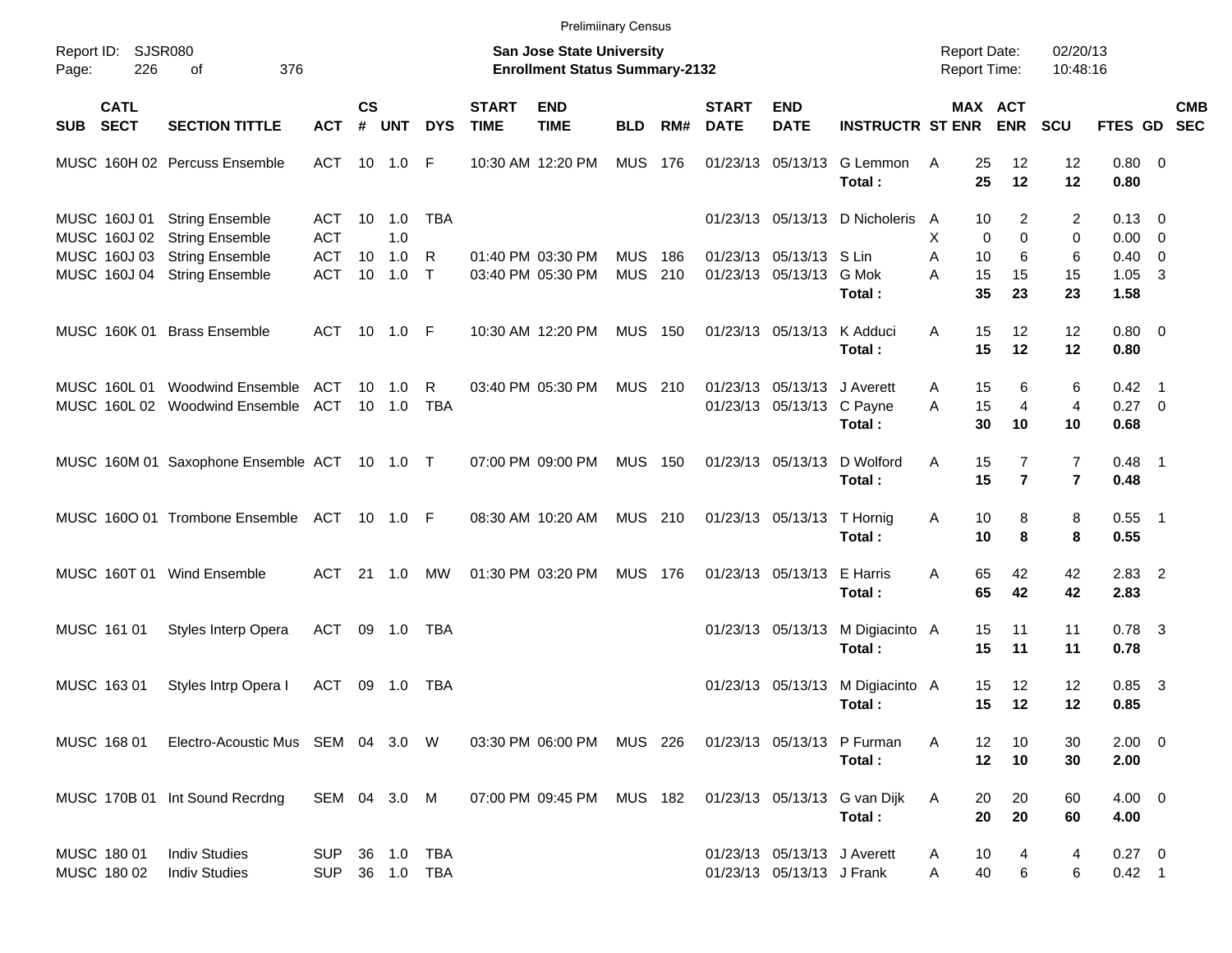|                                                                                                                              |                                 |              |                |            |            |                             |                           | <b>Prelimiinary Census</b> |     |                                            |                             |                               |                 |                       |                |                    |            |
|------------------------------------------------------------------------------------------------------------------------------|---------------------------------|--------------|----------------|------------|------------|-----------------------------|---------------------------|----------------------------|-----|--------------------------------------------|-----------------------------|-------------------------------|-----------------|-----------------------|----------------|--------------------|------------|
| Report ID: SJSR080<br><b>San Jose State University</b><br>227<br>376<br><b>Enrollment Status Summary-2132</b><br>of<br>Page: |                                 |              |                |            |            |                             |                           |                            |     | <b>Report Date:</b><br><b>Report Time:</b> |                             | 02/20/13<br>10:48:16          |                 |                       |                |                    |            |
| <b>CATL</b><br><b>SECT</b><br><b>SUB</b>                                                                                     | <b>SECTION TITTLE</b>           | <b>ACT</b>   | <b>CS</b><br># | <b>UNT</b> | <b>DYS</b> | <b>START</b><br><b>TIME</b> | <b>END</b><br><b>TIME</b> | <b>BLD</b>                 | RM# | <b>START</b><br><b>DATE</b>                | <b>END</b><br><b>DATE</b>   | <b>INSTRUCTR ST ENR</b>       |                 | MAX ACT<br><b>ENR</b> | <b>SCU</b>     | FTES GD SEC        | <b>CMB</b> |
| MUSC 180 03                                                                                                                  | <b>Indiv Studies</b>            | <b>SUP</b>   |                | 1.0        |            |                             |                           |                            |     |                                            |                             |                               | х               | 0<br>0                | 0              | $0.00 \t 0$        |            |
| MUSC 180 04                                                                                                                  | <b>Indiv Studies</b>            | <b>SUP</b>   | 36             | 2.0        | TBA        |                             |                           |                            |     |                                            | 01/23/13 05/13/13 J Frank   |                               | A               | 10<br>$\mathbf{1}$    | $\overline{2}$ | $0.13 \ 0$         |            |
|                                                                                                                              |                                 |              |                |            |            |                             |                           |                            |     |                                            |                             | Total:                        |                 | 60<br>11              | 12             | 0.82               |            |
| MUSC 181 01                                                                                                                  | <b>Concert Listening II</b>     | ACT          |                | 09 1.0     | TR         |                             | 12:30 PM 01:20 PM         | MUS 176                    |     |                                            | 01/23/13 05/13/13           | J Stubbe<br>Total:            | 100<br>Α<br>100 | 35<br>35              | 35<br>35       | $2.33 \ 0$<br>2.33 |            |
| MUSC 182 01                                                                                                                  | Senior Project                  | ACT 10 1.0   |                |            | TBA        |                             |                           |                            |     |                                            | 01/23/13 05/13/13 J Frank   |                               | Α               | 20<br>11              | 11             | $0.73 \quad 0$     |            |
|                                                                                                                              |                                 |              |                |            |            |                             |                           |                            |     |                                            |                             | Total:                        |                 | 20<br>11              | 11             | 0.73               |            |
|                                                                                                                              | MUSC 185A 01 Music for Children | SEM 04 3.0   |                |            | R          |                             | 04:00 PM 06:30 PM         | MUS 266                    |     |                                            | 01/23/13 05/13/13           | K Ireland D'                  | A               | 20<br>17              | 51             | $3.40 \quad 0$     |            |
|                                                                                                                              |                                 |              |                |            |            |                             |                           |                            |     |                                            |                             | Total:                        |                 | 20<br>17              | 51             | 3.40               |            |
| MUSC 201 01                                                                                                                  | Studies in Mus His              | SEM 05 3.0   |                |            | W          |                             | 04:00 PM 06:30 PM         | MUS 272                    |     |                                            | 01/23/13 05/13/13           | G Haramaki A                  |                 | 15<br>13              | 39             | 3.25 13            |            |
|                                                                                                                              |                                 |              |                |            |            |                             |                           |                            |     |                                            |                             | Total:                        |                 | 15<br>13              | 39             | 3.25               |            |
| MUSC 202 01                                                                                                                  | Stud in Mus Syst                | SEM 05 3.0 M |                |            |            |                             | 04:00 PM 06:30 PM         | MUS 272                    |     |                                            | 01/23/13 05/13/13 B Belet   |                               | Α               | 15<br>8               | 24             | $1.95$ 7           |            |
|                                                                                                                              |                                 |              |                |            |            |                             |                           |                            |     |                                            |                             | Total:                        |                 | 15<br>8               | 24             | 1.95               |            |
| MUSC 222 01                                                                                                                  | Sp Top Mus                      | SEM 05 3.0   |                |            | R          |                             | 04:00 PM 06:30 PM         | MUS 272                    |     |                                            | 01/23/13 05/13/13           | D Hollinger                   | A               | 15<br>4               | 4              | $0.95$ 3           |            |
|                                                                                                                              |                                 |              |                |            |            |                             |                           |                            |     |                                            |                             | Total:                        |                 | 15<br>4               | 4              | 0.95               |            |
| MUSC 224 01                                                                                                                  | <b>Supv Grad Studies</b>        | <b>SUP</b>   | 36             | 2.0        | <b>TBA</b> |                             |                           |                            |     |                                            | 01/23/13 05/13/13 G Mok     |                               | Α               | 10<br>2               | 4              | $0.33$ 2           |            |
| MUSC 224 02                                                                                                                  | <b>Supv Grad Studies</b>        | <b>SUP</b>   | 36             | 2.0        | <b>TBA</b> |                             |                           |                            |     | 01/23/13                                   |                             | 05/13/13 F Sumares            | A               | $\overline{c}$<br>10  | 4              | $0.33$ 2           |            |
| MUSC 224 03                                                                                                                  | <b>Supv Grad Studies</b>        | <b>SUP</b>   | 36             | 2.0        | <b>TBA</b> |                             |                           |                            |     |                                            |                             | 01/23/13 05/13/13 J Benson    | Α               | $\overline{c}$<br>10  | 4              | $0.33$ 2           |            |
| MUSC 224 04                                                                                                                  | <b>Supv Grad Studies</b>        | <b>SUP</b>   | 36             | 2.0        | <b>TBA</b> |                             |                           |                            |     |                                            | 01/23/13 05/13/13 E Harris  |                               | Α               | 10<br>$\mathbf{1}$    | 2              | $0.17$ 1           |            |
| MUSC 224 05                                                                                                                  | <b>Supv Grad Studies</b>        | <b>SUP</b>   | 36             | 2.0        | <b>TBA</b> |                             |                           |                            |     |                                            |                             | 01/23/13 05/13/13 G Haramaki  | A               | 10<br>1               | 2              | $0.17$ 1           |            |
| MUSC 224 06                                                                                                                  | <b>Supv Grad Studies</b>        | <b>SUP</b>   | 36             | 2.0        | <b>TBA</b> |                             |                           |                            |     |                                            |                             | 01/23/13 05/13/13 L Chianakas | A               | 10<br>4               | 8              | 0.674              |            |
| MUSC 224 07                                                                                                                  | <b>Supv Grad Studies</b>        | <b>SUP</b>   | 36             | 2.0        | <b>TBA</b> |                             |                           |                            |     | 01/23/13                                   | 05/13/13 J Lewis            |                               | Α               | 10<br>1               | 2              | $0.17$ 1           |            |
| MUSC 224 08                                                                                                                  | <b>Supv Grad Studies</b>        | <b>SUP</b>   | 36             | 2.0        | <b>TBA</b> |                             |                           |                            |     |                                            |                             | 01/23/13 05/13/13 D Goldblatt | Α               | 10<br>1               | $\overline{c}$ | $0.17$ 1           |            |
| MUSC 224 09                                                                                                                  | <b>Supv Grad Studies</b>        | <b>SUP</b>   | 36             | 2.0        | <b>TBA</b> |                             |                           |                            |     |                                            |                             | 01/23/13 05/13/13 W Wallace   | Α               | 10                    | 2              | $0.17$ 1           |            |
| MUSC 224 10                                                                                                                  | <b>Supv Grad Studies</b>        | <b>SUP</b>   | 36             | 2.0        | <b>TBA</b> |                             |                           |                            |     |                                            |                             | 01/23/13 05/13/13 D Hollinger | A               | 10                    | 2              | $0.13 \ 0$         |            |
| MUSC 224 11                                                                                                                  | Supv Grad Studies               | <b>SUP</b>   |                | 36 2.0     | <b>TBA</b> |                             |                           |                            |     |                                            | 01/23/13 05/13/13 J Averett |                               | Α               | 10                    | 2              | $0.17$ 1           |            |
| MUSC 224 12                                                                                                                  | <b>Supv Grad Studies</b>        | <b>SUP</b>   | 36             | 2.0        | <b>TBA</b> |                             |                           |                            |     |                                            | 01/23/13 05/13/13 J Frank   |                               | Α               | 10                    | 2              | $0.17$ 1           |            |
| MUSC 224 13                                                                                                                  | <b>Supv Grad Studies</b>        | <b>SUP</b>   | 36             | 2.0        | <b>TBA</b> |                             |                           |                            |     |                                            | 01/23/13 05/13/13 J Lewis   |                               | Α               | 10                    | 2              | $0.17$ 1           |            |
| MUSC 224 14                                                                                                                  | <b>Supv Grad Studies</b>        | <b>SUP</b>   |                | 2.0        |            |                             |                           |                            |     |                                            |                             |                               | X               | 0<br>0                | 0              | $0.00 \t 0$        |            |
| MUSC 224 15                                                                                                                  | <b>Supv Grad Studies</b>        | <b>SUP</b>   |                | 2.0        |            |                             |                           |                            |     |                                            |                             |                               | Χ               | 0<br>0                | 0              | $0.00 \t 0$        |            |
| MUSC 224 16                                                                                                                  | <b>Supv Grad Studies</b>        | <b>SUP</b>   |                | 1.0        |            |                             |                           |                            |     |                                            |                             |                               | Χ               | $\pmb{0}$<br>0        | 0              | $0.00 \t 0$        |            |
| MUSC 224 17                                                                                                                  | <b>Supv Grad Studies</b>        | <b>SUP</b>   |                | 1.0        |            |                             |                           |                            |     |                                            |                             |                               | X               | 0<br>0                | 0              | $0.00 \t 0$        |            |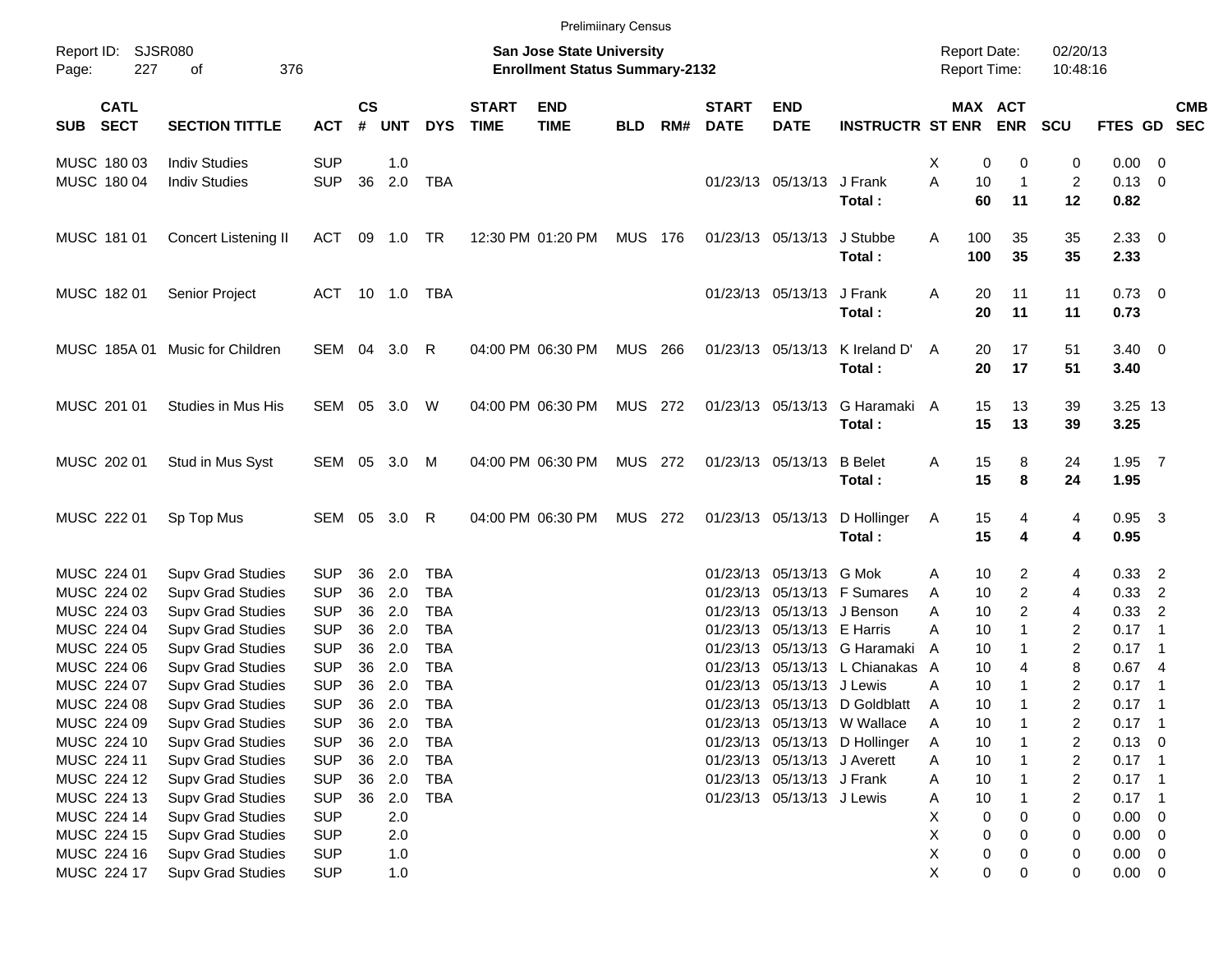|            |                                                                                                                        |                                                      |                          |                    |            |                          |                             |                           | <b>Prelimiinary Census</b> |     |                             |                               |                             |                            |                                            |                                |                            |                          |                          |
|------------|------------------------------------------------------------------------------------------------------------------------|------------------------------------------------------|--------------------------|--------------------|------------|--------------------------|-----------------------------|---------------------------|----------------------------|-----|-----------------------------|-------------------------------|-----------------------------|----------------------------|--------------------------------------------|--------------------------------|----------------------------|--------------------------|--------------------------|
| Page:      | Report ID:<br>SJSR080<br><b>San Jose State University</b><br>228<br>376<br><b>Enrollment Status Summary-2132</b><br>οf |                                                      |                          |                    |            |                          |                             |                           |                            |     |                             |                               |                             |                            | <b>Report Date:</b><br><b>Report Time:</b> | 02/20/13<br>10:48:16           |                            |                          |                          |
| <b>SUB</b> | <b>CATL</b><br><b>SECT</b>                                                                                             | <b>SECTION TITTLE</b>                                | <b>ACT</b>               | $\mathsf{cs}$<br># | <b>UNT</b> | <b>DYS</b>               | <b>START</b><br><b>TIME</b> | <b>END</b><br><b>TIME</b> | <b>BLD</b>                 | RM# | <b>START</b><br><b>DATE</b> | <b>END</b><br><b>DATE</b>     | <b>INSTRUCTR ST ENR</b>     | MAX ACT                    | <b>ENR</b>                                 | <b>SCU</b>                     | <b>FTES GD</b>             |                          | <b>CMB</b><br><b>SEC</b> |
|            | MUSC 224 18<br>MUSC 224 19                                                                                             | <b>Supv Grad Studies</b><br><b>Supv Grad Studies</b> | <b>SUP</b><br><b>SUP</b> |                    | 1.0<br>1.0 |                          |                             |                           |                            |     |                             |                               |                             | Χ<br>0<br>X<br>0           | 0<br>0                                     | 0<br>0                         | $0.00 \t 0$<br>0.00        | $\overline{\mathbf{0}}$  |                          |
|            | MUSC 224 20                                                                                                            | <b>Supv Grad Studies</b>                             | <b>SUP</b>               | 36                 | 1.0        | <b>TBA</b>               |                             |                           |                            |     |                             | 01/23/13 05/13/13             | K Karagiozov A<br>Total:    | 131                        | $\Omega$<br>19                             | 0<br>38                        | $0.00 \t 0$<br>3.13        |                          |                          |
|            | MUSC 232 01<br>MUSC 232 02                                                                                             | Adv Fld Exp<br>Adv Fld Exp                           | <b>SUP</b><br><b>SUP</b> | 25<br>25           | 1.0<br>1.0 | <b>TBA</b><br><b>TBA</b> |                             |                           |                            |     | 01/23/13                    | 01/23/13 05/13/13<br>05/13/13 | J Frank<br>J Benson         | 10<br>A<br>10<br>A         | $\overline{2}$                             | $\overline{2}$<br>$\mathbf{1}$ | $0.17$ 2<br>0.08           | - 1                      |                          |
|            | MUSC 232 03                                                                                                            | Adv Fld Exp                                          | <b>SUP</b>               | 25                 | 1.0        | <b>TBA</b>               |                             |                           |                            |     |                             | 01/23/13 05/13/13             | E Harris<br>Total:          | 10<br>A<br>30              | 4                                          | $\mathbf{1}$<br>4              | 0.08<br>0.33               | - 1                      |                          |
|            | MUSC 298 01<br>MUSC 298 02                                                                                             | <b>Special Study</b><br>Special Study                | <b>SUP</b><br><b>SUP</b> | 25<br>25           | 1.0<br>1.0 | <b>TBA</b><br><b>TBA</b> |                             |                           |                            |     | 01/23/13<br>01/23/13        | 05/13/13<br>05/13/13          | G Haramaki A<br>D Hollinger | 10<br>10<br>A              |                                            | 1<br>1                         | 0.08<br>0.08               | - 1                      |                          |
|            | MUSC 298 03<br>MUSC 298 04                                                                                             | <b>Special Study</b><br><b>Special Study</b>         | <b>SUP</b><br><b>SUP</b> | 25                 | 2.0<br>2.0 | <b>TBA</b>               |                             |                           |                            |     | 01/23/13                    | 05/13/13                      | G Haramaki                  | 10<br>A<br>X<br>0          | 0                                          | $\overline{2}$<br>0            | 0.17<br>$0.00 \t 0$        | - 1                      |                          |
|            |                                                                                                                        |                                                      |                          |                    |            |                          |                             |                           |                            |     |                             |                               | Total:                      | 30                         | 3                                          | 4                              | 0.33                       |                          |                          |
|            | MUSC 299 01<br>MUSC 299 02                                                                                             | Mstr Ths Rct Cmp<br>Mstr Ths Rct Cmp                 | <b>SUP</b><br><b>SUP</b> |                    | 1.0<br>2.0 |                          |                             |                           |                            |     |                             |                               |                             | $\mathbf 0$<br>х<br>Χ<br>0 | 0<br>0                                     | 0<br>0                         | $0.00 \t 0$<br>$0.00 \t 0$ |                          |                          |
|            | MUSC 299 03                                                                                                            | Mstr Ths Rct Cmp                                     | <b>SUP</b>               |                    | 3.0        |                          |                             |                           |                            |     |                             |                               | Total:                      | X<br>0<br>0                | 0<br>0                                     | 0<br>0                         | 0.00<br>0.00               | $\overline{\phantom{0}}$ |                          |

**Department : Music & Dance** 

| Department Total:         |     | 4645 3172 6596 |     | 444.97 |
|---------------------------|-----|----------------|-----|--------|
| <b>Lower Division:</b>    |     | 1964 1500 3453 |     | 230.48 |
| <b>Upper Division:</b>    |     | 2430 1614 3016 |     | 203.57 |
| <b>Graduate Division:</b> | 251 | 58             | 127 | 10.92  |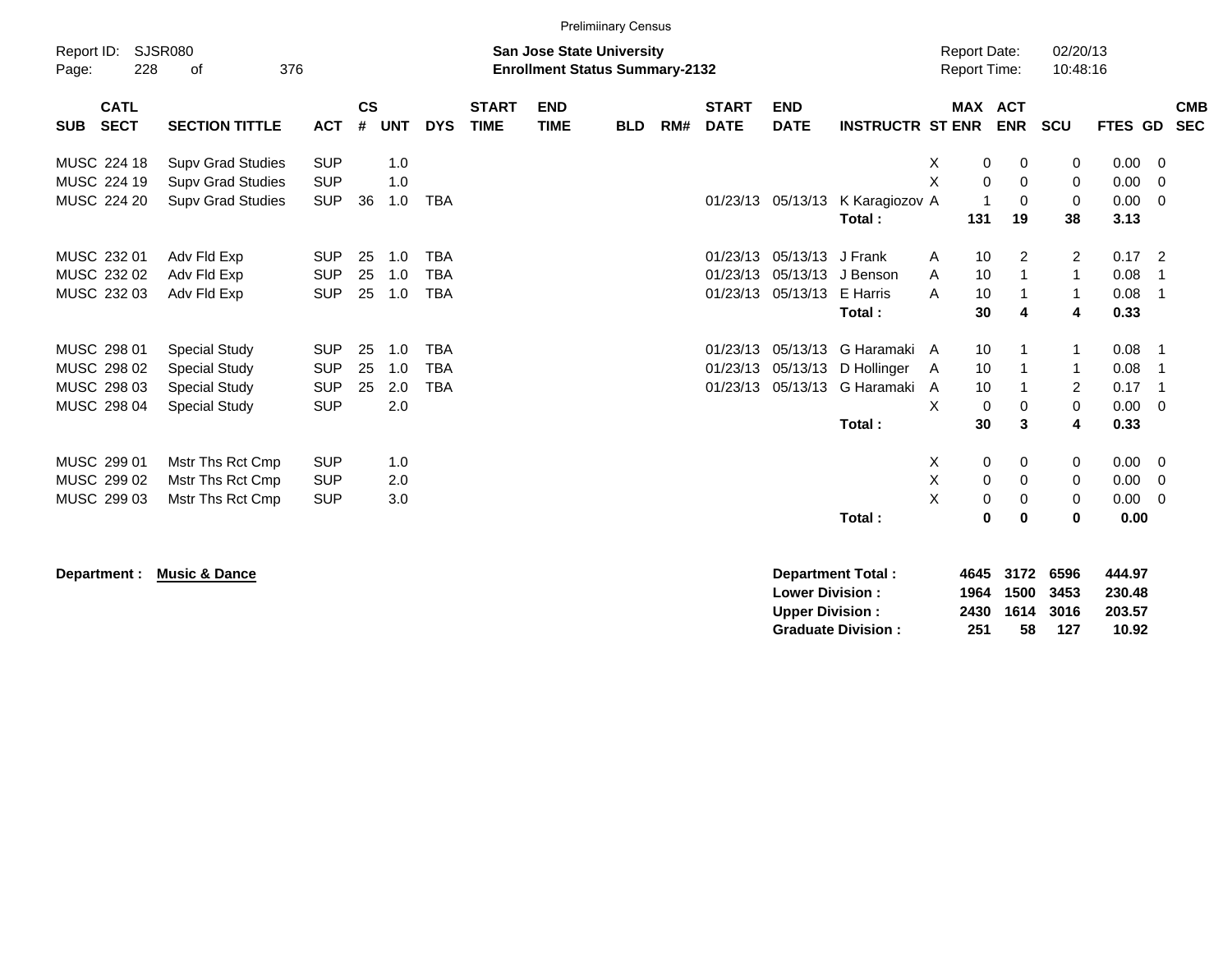|                     |                            |                                  |            |                    |            |            |                             |                                                                           | <b>Prelimiinary Census</b> |     |                             |                             |                                  |   |                                     |                       |                      |             |                          |                          |
|---------------------|----------------------------|----------------------------------|------------|--------------------|------------|------------|-----------------------------|---------------------------------------------------------------------------|----------------------------|-----|-----------------------------|-----------------------------|----------------------------------|---|-------------------------------------|-----------------------|----------------------|-------------|--------------------------|--------------------------|
| Report ID:<br>Page: | 229                        | <b>SJSR080</b><br>376<br>оf      |            |                    |            |            |                             | <b>San Jose State University</b><br><b>Enrollment Status Summary-2132</b> |                            |     |                             |                             |                                  |   | <b>Report Date:</b><br>Report Time: |                       | 02/20/13<br>10:48:16 |             |                          |                          |
| <b>SUB</b>          | <b>CATL</b><br><b>SECT</b> | <b>SECTION TITTLE</b>            | <b>ACT</b> | $\mathsf{cs}$<br># | <b>UNT</b> | <b>DYS</b> | <b>START</b><br><b>TIME</b> | <b>END</b><br><b>TIME</b>                                                 | <b>BLD</b>                 | RM# | <b>START</b><br><b>DATE</b> | <b>END</b><br><b>DATE</b>   | <b>INSTRUCTR ST ENR</b>          |   |                                     | MAX ACT<br><b>ENR</b> | <b>SCU</b>           | FTES GD     |                          | <b>CMB</b><br><b>SEC</b> |
| <b>College</b>      |                            | <b>Humanities &amp; the Arts</b> |            |                    |            |            |                             |                                                                           |                            |     |                             |                             |                                  |   |                                     |                       |                      |             |                          |                          |
| PHIL                | Department :<br>901        | Philosophy<br>Math/Logic for GE  | SEM        | 04                 | 3.0        | <b>MW</b>  |                             | 10:30 AM 11:45 AM                                                         | BBC                        | 203 |                             | 01/23/13 05/13/13           | <b>B</b> Prosser                 | Α | 45                                  | 28                    | 84                   | 5.60 0      |                          |                          |
|                     |                            |                                  |            |                    |            |            |                             |                                                                           |                            |     |                             |                             | Total:                           |   | 45                                  | 28                    | 84                   | 5.60        |                          |                          |
| <b>PHIL</b>         | 10 01                      | Intro to Phil                    | <b>LEC</b> | 03                 | 3.0        | MW         |                             | 10:30 AM 11:45 AM                                                         | <b>DMH</b>                 | 357 |                             | 01/23/13 05/13/13           | L Bernasconi A                   |   | 53                                  | 53                    | 159                  | 10.60 0     |                          |                          |
| PHIL                | 10 02                      | Intro to Phil                    | <b>LEC</b> | 03                 | 3.0        | TR         |                             | 10:30 AM 11:45 AM                                                         | <b>SH</b>                  | 348 |                             |                             | 01/23/13 05/13/13 W Parkhurst A  |   | 40                                  | 40                    | 120                  | 8.00        | $\overline{\phantom{0}}$ |                          |
| PHIL                | 10 03                      | Intro to Phil                    | <b>LEC</b> | 03                 | 3.0        | МW         |                             | 12:00 PM 01:15 PM                                                         | <b>BBC</b>                 | 004 |                             | 01/23/13 05/13/13 T Lott    |                                  | A | 100                                 | 83                    | 249                  | 16.60       | $\overline{\mathbf{0}}$  |                          |
| PHIL                | 10 04                      | Intro to Phil                    | <b>LEC</b> | 03                 | 3.0        | TR         |                             | 12:00 PM 01:15 PM                                                         | <b>BBC</b>                 | 130 |                             | 01/23/13 05/13/13 K Brown   |                                  | Α | 40                                  | 40                    | 120                  | 8.00        | $\overline{\mathbf{0}}$  |                          |
| PHIL                | 10 05                      | Intro to Phil                    | <b>LEC</b> | 03                 | 3.0        | МW         |                             | 01:30 PM 02:45 PM                                                         | <b>BBC</b>                 | 222 |                             |                             | 01/23/13 05/13/13 N Marston      | Α | 40                                  | 38                    | 114                  | 7.60        | $\overline{\phantom{0}}$ |                          |
| PHIL                | 10 06                      | Intro to Phil                    | <b>LEC</b> | 03                 | 3.0        | <b>TR</b>  |                             | 01:30 PM 02:45 PM                                                         | <b>BBC</b>                 | 222 |                             |                             | 01/23/13 05/13/13 D Williamson A |   | 64                                  | 57                    | 171                  | 11.40       | $\overline{\mathbf{0}}$  |                          |
| PHIL                | 10 07                      | Intro to Phil                    | <b>LEC</b> | 03                 | 3.0        | МW         |                             | 03:00 PM 04:15 PM                                                         | <b>DMH</b>                 | 357 |                             |                             | 01/23/13 05/13/13 J Giddings     | Α | 40                                  | 36                    | 108                  | 7.20        | $\overline{\mathbf{0}}$  |                          |
| PHIL                | 10 08                      | Intro to Phil                    | <b>LEC</b> | 03                 | 3.0        | TR         |                             | 03:00 PM 04:15 PM                                                         | <b>BBC</b>                 | 130 |                             | 01/23/13 05/13/13 K Brown   |                                  | Α | 40                                  | 40                    | 120                  | 8.00        | $\overline{\phantom{0}}$ |                          |
|                     |                            |                                  |            |                    |            |            |                             |                                                                           |                            |     |                             |                             | Total:                           |   | 417                                 | 387                   | 1161                 | 77.40       |                          |                          |
| PHIL                | 12 01                      | Phil of the Person               | <b>LEC</b> | 03                 | 3.0        | TR         |                             | 12:00 PM 01:15 PM                                                         | <b>SH</b>                  | 348 |                             | 01/23/13 05/13/13           | R Schubert                       | A | 40                                  | 39                    | 117                  | 7.80 0      |                          |                          |
|                     |                            |                                  |            |                    |            |            |                             |                                                                           |                            |     |                             |                             | Total:                           |   | 40                                  | 39                    | 117                  | 7.80        |                          |                          |
| <b>PHIL</b>         | 57 01                      | Logic & Crit Reas                | <b>SEM</b> | 04                 | 3.0        | MW         |                             | 07:30 AM 08:45 AM                                                         | <b>BBC</b>                 | 130 |                             |                             | 01/23/13 05/13/13 K Yrigoyen     | A | 40                                  | 39                    | 117                  | 7.80 0      |                          |                          |
| <b>PHIL</b>         | 57 02                      | Logic & Crit Reas                | <b>SEM</b> | 04                 | 3.0        | TR         |                             | 09:00 AM 10:15 AM                                                         | <b>BBC</b>                 | 130 |                             | 01/23/13 05/13/13           | J Wilhelmsso A                   |   | 40                                  | 39                    | 117                  | 7.80        | $\overline{\phantom{0}}$ |                          |
| <b>PHIL</b>         | 57 03                      | Logic & Crit Reas                | <b>SEM</b> | 04                 | 3.0        | TR         |                             | 10:30 AM 11:45 AM                                                         | <b>BBC</b>                 | 203 |                             | 01/23/13 05/13/13 A Soto    |                                  | Α | 40                                  | 40                    | 120                  | 8.00        | $\overline{\phantom{0}}$ |                          |
| PHIL                | 57 04                      | Logic & Crit Reas                | <b>SEM</b> | 04                 | 3.0        | МW         |                             | 12:00 PM 01:15 PM                                                         | <b>BBC</b>                 | 222 |                             |                             | 01/23/13 05/13/13 A Korsund      | Α | 40                                  | 40                    | 120                  | 8.00        | $\overline{\mathbf{0}}$  |                          |
| PHIL                | 57 05                      | Logic & Crit Reas                | <b>SEM</b> | 04                 | 3.0        | <b>TR</b>  |                             | 12:00 PM 01:15 PM                                                         | <b>BBC</b>                 | 222 |                             | 01/23/13 05/13/13 A Lavin   |                                  | Α | 64                                  | 64                    | 192                  | 12.80       | 0                        |                          |
| PHIL                | 57 06                      | Logic & Crit Reas                | <b>SEM</b> | 04                 | 3.0        | <b>TR</b>  |                             | 01:30 PM 02:45 PM                                                         | <b>DMH</b>                 | 208 |                             | 01/23/13 05/13/13 A Lavin   |                                  | Α | 40                                  | 40                    | 120                  | 8.00        | $\overline{\phantom{0}}$ |                          |
|                     |                            |                                  |            |                    |            |            |                             |                                                                           |                            |     |                             |                             | Total:                           |   | 264                                 | 262                   | 786                  | 52.40       |                          |                          |
| <b>PHIL</b>         | 61 01                      | Moral Issues                     | <b>LEC</b> | 03                 | 3.0        | MW         |                             | 09:00 AM 10:15 AM                                                         | <b>SH</b>                  | 314 |                             | 01/23/13 05/13/13           | J Giddings                       | Α | 40                                  | 38                    | 114                  | $7.60 \t 0$ |                          |                          |
| PHIL                | 61 02                      | Moral Issues                     | <b>LEC</b> | 03                 | 3.0        | МW         |                             | 10:30 AM 11:45 AM                                                         | <b>BBC</b>                 | 222 |                             |                             | 01/23/13 05/13/13 P Bashaw       | A | 45                                  | 44                    | 132                  | 8.80        | $\overline{\mathbf{0}}$  |                          |
| PHIL                | 61 03                      | <b>Moral Issues</b>              | <b>LEC</b> | 03                 | 3.0        | МW         |                             | 01:30 PM 02:45 PM                                                         | DMH                        | 357 |                             |                             | 01/23/13 05/13/13 J Giddings     | Α | 53                                  | 53                    | 159                  | 10.60       | 0                        |                          |
| PHIL                | 61 04                      | Moral Issues                     | <b>LEC</b> | 03                 | 3.0        | TR         |                             | 03:00 PM 04:15 PM                                                         | DMH                        | 357 |                             |                             | 01/23/13 05/13/13 D Williamson A |   | 53                                  | 52                    | 156                  | 10.40       | - 0                      |                          |
| PHIL                | 61 05                      | Moral Issues                     | <b>LEC</b> |                    | 03 3.0     | $\top$     |                             | 07:00 PM 09:45 PM                                                         | BBC                        | 203 |                             | 01/23/13 05/13/13 G Pinto   |                                  | Α | 45                                  | 44                    | 132                  | 8.80 0      |                          |                          |
| <b>PHIL</b>         | 61 06                      | Moral Issues                     | <b>LEC</b> |                    | 03 3.0 R   |            |                             | 07:00 PM 09:45 PM                                                         | <b>BBC</b> 203             |     |                             |                             | 01/23/13 05/13/13 T Nguyen       | A | 45                                  | 17                    | 51                   | $3.40 \ 0$  |                          |                          |
|                     |                            |                                  |            |                    |            |            |                             |                                                                           |                            |     |                             |                             | Total:                           |   | 281                                 | 248                   | 744                  | 49.60       |                          |                          |
| <b>PHIL</b>         | 66 01                      | Intro Aesthetics                 | <b>LEC</b> |                    | 03 3.0     | МW         |                             | 09:00 AM 10:15 AM                                                         | <b>BBC</b> 130             |     |                             | 01/23/13 05/13/13 F Alberts |                                  | Α | 40                                  | 38                    | 114                  | $7.60$ 0    |                          |                          |
| <b>PHIL</b>         | 66 02                      | Intro Aesthetics                 | <b>LEC</b> |                    | 03 3.0     | МW         |                             | 10:30 AM 11:45 AM                                                         | BBC 130                    |     |                             | 01/23/13 05/13/13 T Leddy   |                                  | Α | 40                                  | 40                    | 120                  | 8.00 0      |                          |                          |
| PHIL                | 66 03                      | Intro Aesthetics                 | <b>LEC</b> |                    | 03 3.0     | MW         |                             | 12:00 PM 01:15 PM                                                         | BBC 130                    |     |                             | 01/23/13 05/13/13 T Leddy   |                                  | A | 40                                  | 40                    | 120                  | 8.00 0      |                          |                          |
|                     |                            |                                  |            |                    |            |            |                             |                                                                           |                            |     |                             |                             | Total:                           |   |                                     | 120 118               | 354                  | 23.60       |                          |                          |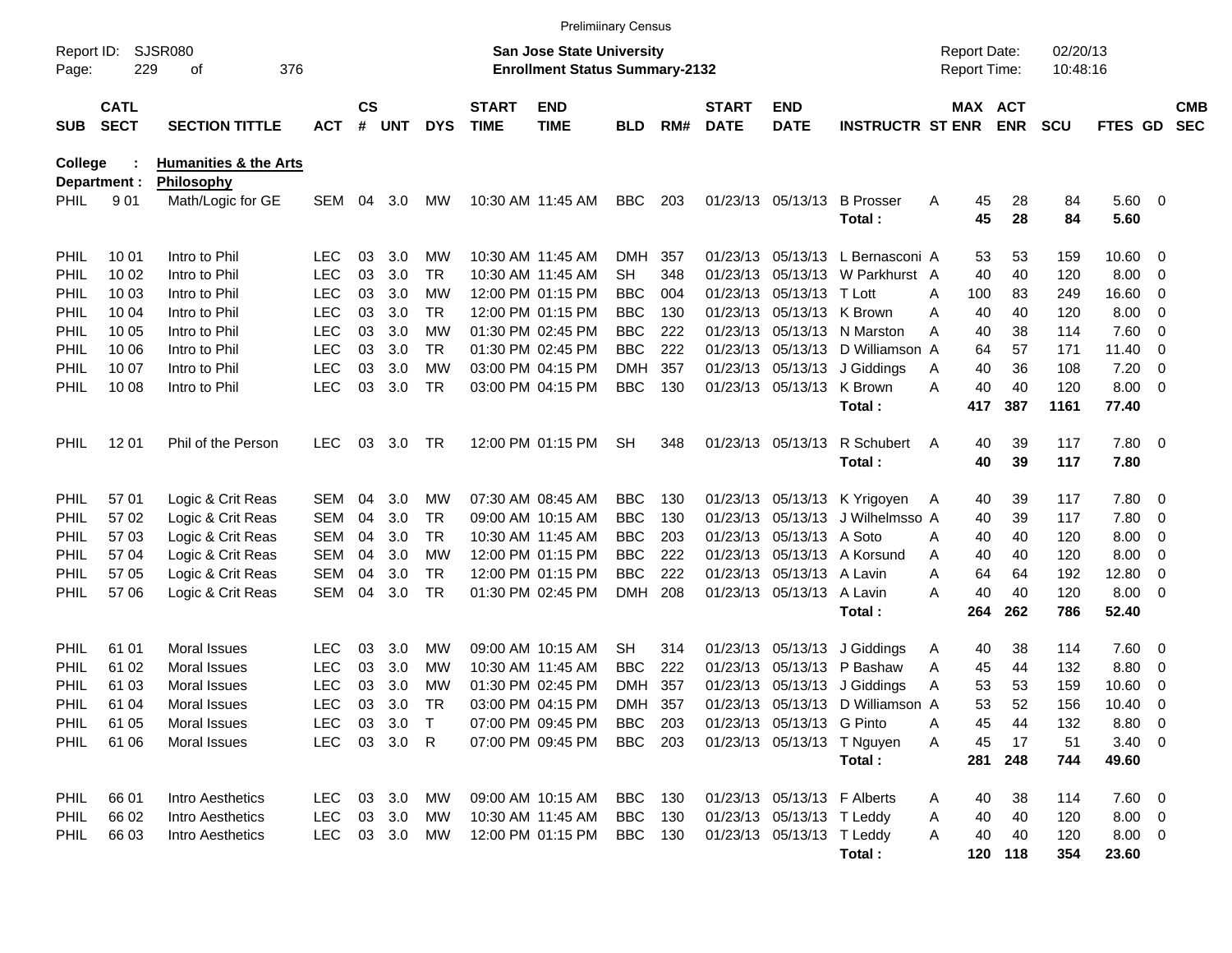|                                                                                                                               |                                                                                                  |                                                                                                                                                                                                      |                                                                                                                                          |                                        |                                                                    |                                        |                                                                    | <b>Prelimiinary Census</b>                                                                                                                                           |                                               |                                               |                             |                                                                                                                                                                             |                                                                                                                                            |                                                                                                          |                                                                           |                                                      |                                                                              |                                                                                                                             |                          |
|-------------------------------------------------------------------------------------------------------------------------------|--------------------------------------------------------------------------------------------------|------------------------------------------------------------------------------------------------------------------------------------------------------------------------------------------------------|------------------------------------------------------------------------------------------------------------------------------------------|----------------------------------------|--------------------------------------------------------------------|----------------------------------------|--------------------------------------------------------------------|----------------------------------------------------------------------------------------------------------------------------------------------------------------------|-----------------------------------------------|-----------------------------------------------|-----------------------------|-----------------------------------------------------------------------------------------------------------------------------------------------------------------------------|--------------------------------------------------------------------------------------------------------------------------------------------|----------------------------------------------------------------------------------------------------------|---------------------------------------------------------------------------|------------------------------------------------------|------------------------------------------------------------------------------|-----------------------------------------------------------------------------------------------------------------------------|--------------------------|
| Report ID:<br>Page:                                                                                                           | SJSR080<br>230                                                                                   |                                                                                                                                                                                                      |                                                                                                                                          |                                        |                                                                    |                                        | San Jose State University<br><b>Enrollment Status Summary-2132</b> |                                                                                                                                                                      |                                               |                                               |                             |                                                                                                                                                                             | <b>Report Date:</b><br><b>Report Time:</b>                                                                                                 |                                                                                                          | 02/20/13<br>10:48:16                                                      |                                                      |                                                                              |                                                                                                                             |                          |
| <b>SUB</b>                                                                                                                    | <b>CATL</b><br><b>SECT</b>                                                                       | <b>SECTION TITTLE</b>                                                                                                                                                                                | <b>ACT</b>                                                                                                                               | $\mathsf{cs}$<br>#                     | <b>UNT</b>                                                         | <b>DYS</b>                             | <b>START</b><br><b>TIME</b>                                        | <b>END</b><br><b>TIME</b>                                                                                                                                            | <b>BLD</b>                                    | RM#                                           | <b>START</b><br><b>DATE</b> | <b>END</b><br><b>DATE</b>                                                                                                                                                   | <b>INSTRUCTR ST ENR</b>                                                                                                                    |                                                                                                          | MAX ACT<br><b>ENR</b>                                                     | <b>SCU</b>                                           | FTES GD                                                                      |                                                                                                                             | <b>CMB</b><br><b>SEC</b> |
| <b>PHIL</b>                                                                                                                   | 70A 01                                                                                           | Ancient Philosophy                                                                                                                                                                                   | <b>LEC</b>                                                                                                                               | 03                                     | 3.0                                                                | TR                                     |                                                                    | 09:00 AM 10:15 AM                                                                                                                                                    | <b>BBC</b>                                    | 203                                           |                             | 01/23/13 05/13/13                                                                                                                                                           | J Lindahl<br>Total:                                                                                                                        | Α<br>45<br>45                                                                                            | 45<br>45                                                                  | 135<br>135                                           | $9.00 \t 0$<br>9.00                                                          |                                                                                                                             |                          |
| PHIL                                                                                                                          | 70B 01                                                                                           | Modern Philosophy                                                                                                                                                                                    | <b>LEC</b>                                                                                                                               | 03                                     | 3.0                                                                | МW                                     |                                                                    | 01:30 PM 02:45 PM                                                                                                                                                    | <b>BBC</b>                                    | 130                                           |                             | 01/23/13 05/13/13                                                                                                                                                           | T Lott<br>Total:                                                                                                                           | 40<br>Α<br>40                                                                                            | 23<br>23                                                                  | 69<br>69                                             | $4.60 \ 0$<br>4.60                                                           |                                                                                                                             |                          |
| PHIL                                                                                                                          | 70C 01                                                                                           | Contemporary Philoso LEC                                                                                                                                                                             |                                                                                                                                          |                                        | 3.0                                                                |                                        |                                                                    |                                                                                                                                                                      |                                               |                                               |                             |                                                                                                                                                                             | Total:                                                                                                                                     | х<br>$\mathbf 0$                                                                                         | 0<br>0<br>$\bf{0}$                                                        | 0<br>0                                               | $0.00 \t 0$<br>0.00                                                          |                                                                                                                             |                          |
| <b>PHIL</b><br><b>RELS</b><br>ASIA<br><b>PHIL</b><br><b>RELS</b><br>ASIA<br><b>PHIL</b><br><b>RELS</b><br>ASIA<br><b>PHIL</b> | 104 01<br>104 01<br>104 01<br>104 02<br>104 02<br>104 02<br>104 03<br>104 03<br>104 03<br>104 04 | Asian Philosophy<br>Asian Philosophy<br>Asian Philosophy<br>Asian Philosophy<br>Asian Philosophy<br>Asian Philosophy<br>Asian Philosophy<br>Asian Philosophy<br>Asian Philosophy<br>Asian Philosophy | <b>LEC</b><br><b>LEC</b><br><b>LEC</b><br><b>LEC</b><br><b>LEC</b><br><b>LEC</b><br><b>LEC</b><br><b>LEC</b><br><b>LEC</b><br><b>LEC</b> | 02<br>02<br>02<br>02<br>02<br>02<br>02 | 3.0<br>3.0<br>3.0<br>3.0<br>3.0<br>3.0<br>3.0<br>3.0<br>3.0<br>3.0 | МW<br>МW<br>МW<br>MW<br>МW<br>МW<br>МW |                                                                    | 10:30 AM 11:45 AM<br>10:30 AM 11:45 AM<br>10:30 AM 11:45 AM<br>01:30 PM 02:45 PM<br>01:30 PM 02:45 PM<br>01:30 PM 02:45 PM<br>03:00 PM 04:15 PM<br>03:00 PM 04:15 PM | SН<br>SН<br><b>SH</b><br>SН<br>SН<br>SН<br>SН | 348<br>348<br>348<br>348<br>348<br>348<br>348 |                             | 01/23/13 05/13/13 C Phan<br>01/23/13 05/13/13 C Phan<br>01/23/13 05/13/13 C Phan<br>01/23/13 05/13/13<br>01/23/13 05/13/13<br>01/23/13 05/13/13<br>01/23/13 05/13/13 C Phan | B Mou<br>B Mou<br>B Mou                                                                                                                    | 40<br>A<br>0<br>Α<br>0<br>Α<br>X<br>0<br>X<br>X<br>0<br>Α<br>40<br>0<br>Α<br>$\mathbf 0$<br>Α<br>40<br>Α | 19<br>6<br>11<br>0<br>0<br>0<br>0<br>23<br>3<br>11<br>9<br>$\overline{7}$ | 57<br>18<br>33<br>0<br>0<br>0<br>69<br>9<br>33<br>27 | 3.80<br>1.20<br>2.20<br>0.00<br>0.00<br>0.00<br>4.60<br>0.60<br>2.20<br>1.80 | $0\,$ C<br>0 <sup>o</sup><br>$0\,C$<br>-0<br>0<br>0<br>0 <sup>o</sup><br>0 <sup>o</sup><br>0 <sup>o</sup><br>0 <sup>o</sup> |                          |
| <b>RELS</b><br>ASIA                                                                                                           | 104 04<br>104 04                                                                                 | Asian Philosophy<br>Asian Philosophy                                                                                                                                                                 | <b>LEC</b><br><b>LEC</b>                                                                                                                 | 02<br>02                               | 3.0<br>3.0                                                         | МW<br>MW                               |                                                                    | 03:00 PM 04:15 PM                                                                                                                                                    | SН<br><b>SH</b>                               | 348<br>348                                    |                             | 01/23/13 05/13/13 C Phan<br>01/23/13 05/13/13 C Phan                                                                                                                        | Total:                                                                                                                                     | Α<br>0<br>А<br>120                                                                                       | 0<br>8<br>97                                                              | 21<br>24<br>291                                      | 1.40<br>1.60<br>19.40                                                        | 0 <sup>o</sup><br>0 <sup>o</sup>                                                                                            |                          |
| <b>PHIL</b><br><b>PHIL</b>                                                                                                    | 110 01<br>110 02                                                                                 | Sci Tech & Hum Val<br>Sci Tech & Hum Val                                                                                                                                                             | <b>LEC</b><br><b>LEC</b>                                                                                                                 | 03<br>03                               | 3.0<br>3.0                                                         | TR<br><b>TR</b>                        |                                                                    | 10:30 AM 11:45 AM<br>03:00 PM 04:15 PM                                                                                                                               | <b>BBC</b><br><b>BBC</b>                      | 130<br>222                                    |                             | 01/23/13 05/13/13 S Cook<br>01/23/13 05/13/13 S Cook                                                                                                                        | Total:                                                                                                                                     | 40<br>A<br>Α<br>64<br>104                                                                                | 39<br>51<br>90                                                            | 117<br>153<br>270                                    | 7.80<br>10.20<br>18.00                                                       | $\overline{\phantom{0}}$<br>$\overline{\phantom{0}}$                                                                        |                          |
| HS                                                                                                                            | PHIL 111 01<br>GERO 111 01<br><b>NURS 111 01</b><br>111 01                                       | <b>Medical Ethics</b><br><b>Medical Ethics</b><br><b>Medical Ethics</b><br><b>Medical Ethics</b>                                                                                                     | <b>LEC</b><br><b>LEC</b><br><b>LEC</b>                                                                                                   | 02<br>02<br>02                         | 3.0<br>3.0<br>3.0                                                  | MW<br>МW<br>MW                         |                                                                    | 12:00 PM 01:15 PM<br>12:00 PM 01:15 PM<br>12:00 PM 01:15 PM                                                                                                          | <b>DMH</b><br><b>DMH</b><br>DMH               | 357<br>357<br>357                             | 01/23/13                    | 01/23/13 05/13/13<br>05/13/13                                                                                                                                               | J Giddings<br>J Giddings<br>01/23/13 05/13/13 J Giddings<br>LEC 02 3.0 MW 12:00 PM 01:15 PM DMH 357 01/23/13 05/13/13 J Giddings<br>Total: | 40<br>A<br>0<br>A<br>A<br>A<br>40                                                                        | 22<br>0<br>0<br>0<br>0<br>29                                              | 66<br>0<br>0<br>21<br>87                             | 4.40<br>0.00<br>0.00<br>1.45 1 C<br>5.85                                     | 0 C<br>$0\,$ C<br>0 <sup>o</sup>                                                                                            |                          |
|                                                                                                                               | PHIL 112 01                                                                                      | American Phil                                                                                                                                                                                        | LEC 02 3.0 M                                                                                                                             |                                        |                                                                    |                                        |                                                                    | 04:30 PM 07:15 PM SH                                                                                                                                                 |                                               | 348                                           |                             |                                                                                                                                                                             | 01/23/13 05/13/13 R Schubert A<br>Total:                                                                                                   | 25<br>25                                                                                                 | 17<br>17                                                                  | 51<br>51                                             | $3.50$ 2<br>3.50                                                             |                                                                                                                             |                          |
|                                                                                                                               | PHIL 119 01<br>AFAM 119 01                                                                       | Africana Phil & Cult<br>Africana Phil & Cult                                                                                                                                                         | <b>LEC</b><br><b>LEC</b>                                                                                                                 |                                        | 3.0<br>3.0                                                         |                                        |                                                                    |                                                                                                                                                                      |                                               |                                               |                             |                                                                                                                                                                             | Total:                                                                                                                                     | X<br>X                                                                                                   | 0<br>0<br>0<br>0<br>0<br>0                                                | 0<br>0<br>0                                          | $0.00 \t 0$<br>$0.00 \t 0$<br>0.00                                           |                                                                                                                             |                          |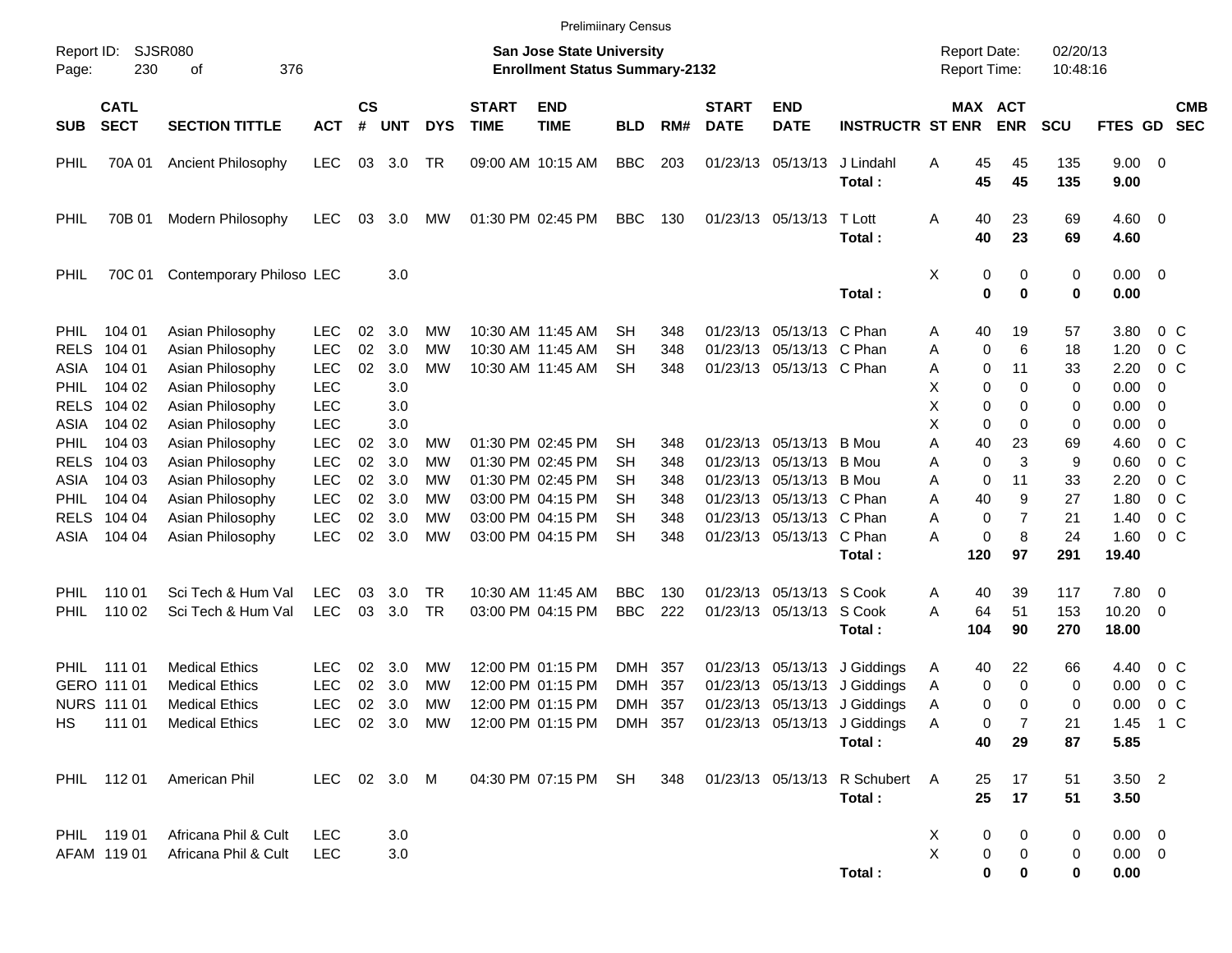|                                                          |                                                     |                                                                                                              |                                                      |                      |                                                              |                                               |                             | <b>Prelimiinary Census</b>                                                |                                      |            |                             |                                                                     |                                                                                                                                    |                                                 |                             |                                 |                                                                |     |            |
|----------------------------------------------------------|-----------------------------------------------------|--------------------------------------------------------------------------------------------------------------|------------------------------------------------------|----------------------|--------------------------------------------------------------|-----------------------------------------------|-----------------------------|---------------------------------------------------------------------------|--------------------------------------|------------|-----------------------------|---------------------------------------------------------------------|------------------------------------------------------------------------------------------------------------------------------------|-------------------------------------------------|-----------------------------|---------------------------------|----------------------------------------------------------------|-----|------------|
| Report ID:<br>Page:                                      | 231                                                 | SJSR080<br>376<br>оf                                                                                         |                                                      |                      |                                                              |                                               |                             | <b>San Jose State University</b><br><b>Enrollment Status Summary-2132</b> |                                      |            |                             |                                                                     |                                                                                                                                    | <b>Report Date:</b><br><b>Report Time:</b>      |                             | 02/20/13<br>10:48:16            |                                                                |     |            |
| <b>SUB</b>                                               | <b>CATL</b><br><b>SECT</b>                          | <b>SECTION TITTLE</b>                                                                                        | <b>ACT</b>                                           | <b>CS</b><br>#       | UNT                                                          | <b>DYS</b>                                    | <b>START</b><br><b>TIME</b> | <b>END</b><br><b>TIME</b>                                                 | <b>BLD</b>                           | RM#        | <b>START</b><br><b>DATE</b> | <b>END</b><br><b>DATE</b>                                           | <b>INSTRUCTR ST ENR ENR</b>                                                                                                        | <b>MAX ACT</b>                                  |                             | <b>SCU</b>                      | FTES GD SEC                                                    |     | <b>CMB</b> |
| <b>PHIL</b>                                              | 122 01                                              | Social Justic                                                                                                | <b>LEC</b>                                           |                      | $02 \quad 3.0$                                               | MW                                            | 01:30 PM 02:45 PM           |                                                                           | <b>BBC</b>                           | 203        |                             | 01/23/13 05/13/13 W Shaw                                            | Total:                                                                                                                             | 25<br>A<br>25                                   | 22<br>22                    | 66<br>66                        | $4.40 \ 0$<br>4.40                                             |     |            |
| <b>PHIL</b><br><b>PHIL</b>                               | 13301<br>133 02                                     | <b>Ethics in Science</b><br><b>Ethics in Science</b>                                                         | <b>LEC</b><br><b>LEC</b>                             | 03                   | 3.0<br>3.0                                                   | <b>TR</b>                                     |                             | 12:00 PM 01:15 PM                                                         | DMH 357                              |            |                             | 01/23/13 05/13/13                                                   | J Stemwedel A<br>Total:                                                                                                            | 53<br>$\mathbf 0$<br>X<br>53                    | 53<br>$\mathbf 0$<br>53     | 159<br>$\mathbf 0$<br>159       | $10.60 \t 0$<br>$0.00 \t 0$<br>10.60                           |     |            |
| <b>PHIL</b><br><b>PHIL</b><br><b>PHIL</b><br><b>PHIL</b> | 134 01<br>134 02<br>134 03<br>134 04                | Computers, Ethics, S LEC<br>Computers, Ethics, S LEC<br>Computers, Ethics, S LEC<br>Computers, Ethics, S LEC |                                                      |                      | $02 \quad 3.0$<br>02 3.0<br>$02 \quad 3.0$<br>$02 \quad 3.0$ | <b>TBA</b><br><b>TBA</b><br><b>TBA</b><br>TBA |                             |                                                                           |                                      |            |                             |                                                                     | 01/23/13 05/13/13 E Sonnier<br>01/23/13 05/13/13 E Sonnier<br>01/23/13 05/13/13 E Sonnier<br>01/23/13 05/13/13 E Sonnier<br>Total: | 50<br>A<br>50<br>A<br>50<br>A<br>50<br>A<br>200 | 50<br>49<br>49<br>50<br>198 | 150<br>147<br>147<br>150<br>594 | $10.00 \t 0$<br>9.80 0<br>9.80 0<br>$10.00 \t 0$<br>39.60      |     |            |
| <b>PHIL</b>                                              | 149 01                                              | Knowledge & Reality                                                                                          | SEM 04 3.0                                           |                      |                                                              | TR                                            |                             | 03:00 PM 04:15 PM                                                         | <b>BBC</b>                           | 203        |                             | 01/23/13 05/13/13                                                   | A Vaidya<br>Total:                                                                                                                 | 25<br>A<br>25                                   | 26<br>26                    | 78<br>78                        | 5.35 3<br>5.35                                                 |     |            |
| <b>PHIL</b>                                              | 158 01                                              | Phil of Language                                                                                             | SEM                                                  |                      | 04 3.0                                                       | W                                             |                             | 04:00 PM 06:45 PM                                                         | <b>BBC</b>                           | 203        |                             | 01/23/13 05/13/13 B Mou                                             | Total:                                                                                                                             | 25<br>A<br>25                                   | 12<br>12                    | 36<br>36                        | $2.45$ 1<br>2.45                                               |     |            |
| <b>PHIL</b><br><b>PHIL</b>                               | 160 01<br>160 02                                    | Phil of Science<br>Phil of Science                                                                           | <b>LEC</b><br>LEC                                    | 02                   | 3.0<br>02 3.0                                                | МW<br><b>TR</b>                               |                             | 09:00 AM 10:15 AM<br>10:30 AM 11:45 AM                                    | <b>BBC</b><br><b>BBC</b>             | 222<br>222 |                             | 01/23/13 05/13/13 J Lindahl                                         | 01/23/13 05/13/13 K Yrigoyen<br>Total:                                                                                             | 64<br>A<br>64<br>A<br>128                       | 63<br>62<br>125             | 189<br>186<br>375               | 12.65<br>$12.40 \ 0$<br>25.05                                  | - 1 |            |
| <b>PHIL</b><br>PHIL<br>PHIL<br><b>PHIL</b>               | 180 01<br>180 02<br>180 03<br>180 04                | <b>Indiv Studies</b><br><b>Indiv Studies</b><br><b>Indiv Studies</b><br><b>Indiv Studies</b>                 | SUP<br><b>SUP</b><br><b>SUP</b><br><b>SUP</b>        | 36<br>36<br>36<br>36 | 3.0<br>3.0<br>2.0<br>1.0                                     | TBA<br><b>TBA</b><br><b>TBA</b><br><b>TBA</b> |                             |                                                                           |                                      |            |                             | 01/23/13 05/13/13<br>01/23/13 05/13/13<br>01/23/13 05/13/13         | 01/23/13 05/13/13 R Schubert<br>Total:                                                                                             | 36<br>A<br>36<br>Α<br>36<br>Α<br>A<br>36<br>144 | 0<br>0<br>0<br>1            | 3<br>0<br>0<br>$\mathbf 0$<br>3 | $0.20 \ 0$<br>$0.00 \t 0$<br>$0.00 \ 0$<br>$0.00 \t 0$<br>0.20 |     |            |
| PHIL                                                     | PHIL 184 01<br>184 02<br>PHIL 184 03<br>PHIL 184 04 | <b>Directed Reading</b><br><b>Directed Reading</b><br><b>Directed Reading</b><br>Directed Reading            | <b>SUP</b><br><b>SUP</b><br><b>SUP</b><br><b>SUP</b> | 36<br>36             | 3.0<br>3.0<br>36 2.0<br>36 1.0                               | <b>TBA</b><br>TBA<br>TBA<br>TBA               |                             |                                                                           |                                      |            |                             | 01/23/13 05/13/13 K Brown<br>01/23/13 05/13/13<br>01/23/13 05/13/13 | 01/23/13 05/13/13 P Hadreas<br>Total:                                                                                              | 36<br>A<br>36<br>Α<br>36<br>Α<br>36<br>Α<br>144 | 3<br>0<br>0<br>0<br>3       | 9<br>0<br>0<br>0<br>9           | $0.70$ 2<br>$0.00 \t 0$<br>$0.00 \t 0$<br>$0.00 \t 0$<br>0.70  |     |            |
|                                                          | PHIL 186 01<br>BUS3 186 01<br>PHIL 186 02           | Prof & Bus Ethics<br>Prof & Bus Ethics<br>Prof & Bus Ethics                                                  | LEC<br>LEC<br><b>LEC</b>                             |                      | 03 3.0<br>03 3.0<br>03 3.0                                   | МW<br>МW<br>TR                                |                             | 07:30 AM 08:45 AM<br>07:30 AM 08:45 AM<br>07:30 AM 08:45 AM               | DMH 357<br>DMH 357<br><b>BBC</b> 222 |            |                             |                                                                     | 01/23/13 05/13/13 L Bernasconi A<br>01/23/13 05/13/13 L Bernasconi A<br>01/23/13 05/13/13 L Bernasconi A                           | 40<br>0<br>50                                   | 20<br>20<br>30              | 60<br>60<br>90                  | 4.00 0 C<br>4.00 0 C<br>6.00 0 C                               |     |            |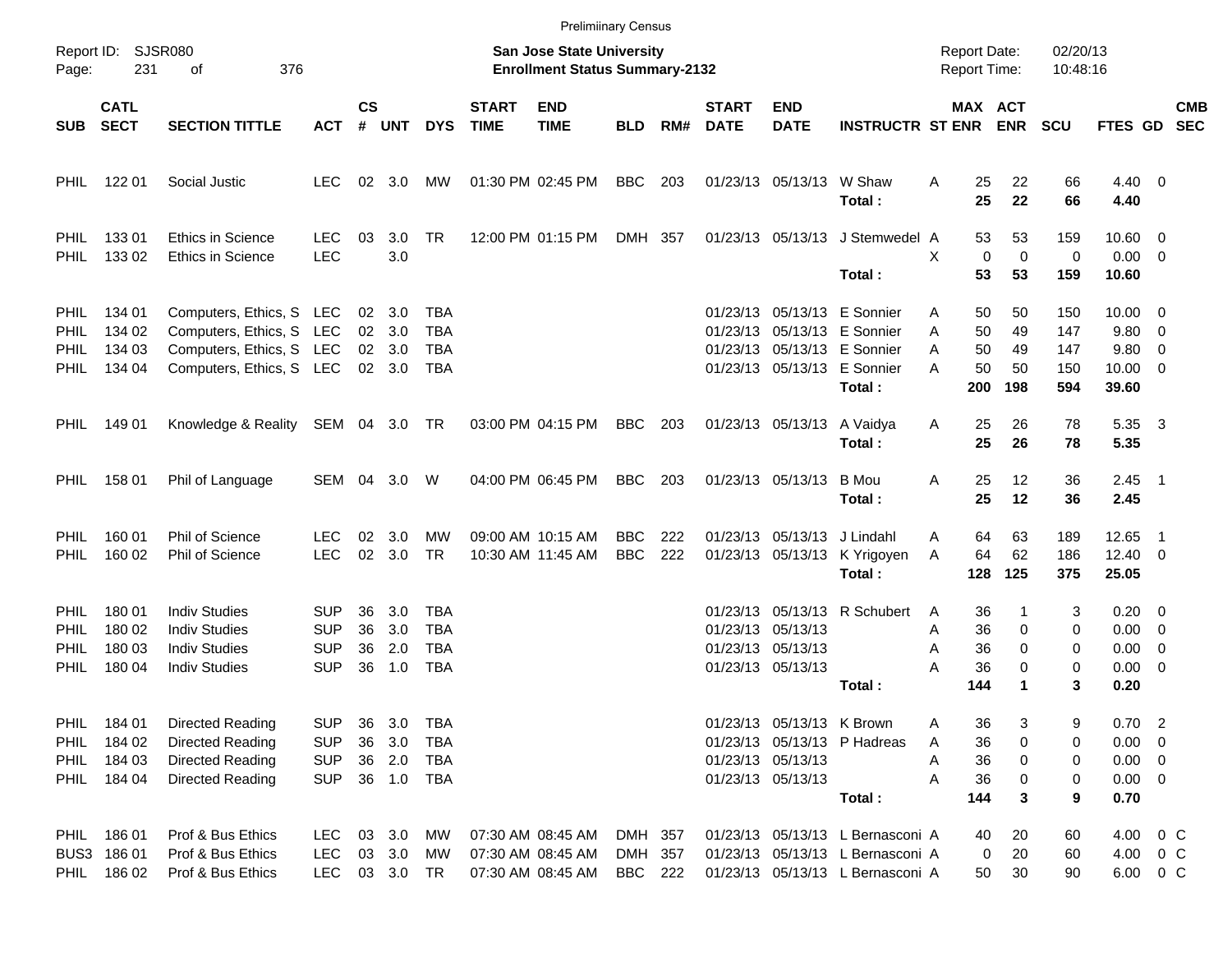|                     |                            |                                               |               |                |            |            |                             | <b>Prelimiinary Census</b>                                                |            |     |                             |                           |                                  |                                            |                       |                      |             |                |                          |
|---------------------|----------------------------|-----------------------------------------------|---------------|----------------|------------|------------|-----------------------------|---------------------------------------------------------------------------|------------|-----|-----------------------------|---------------------------|----------------------------------|--------------------------------------------|-----------------------|----------------------|-------------|----------------|--------------------------|
| Report ID:<br>Page: | 232                        | <b>SJSR080</b><br>376<br>οf                   |               |                |            |            |                             | <b>San Jose State University</b><br><b>Enrollment Status Summary-2132</b> |            |     |                             |                           |                                  | <b>Report Date:</b><br><b>Report Time:</b> |                       | 02/20/13<br>10:48:16 |             |                |                          |
| <b>SUB</b>          | <b>CATL</b><br><b>SECT</b> | <b>SECTION TITTLE</b>                         | <b>ACT</b>    | <b>CS</b><br># | <b>UNT</b> | <b>DYS</b> | <b>START</b><br><b>TIME</b> | <b>END</b><br><b>TIME</b>                                                 | <b>BLD</b> | RM# | <b>START</b><br><b>DATE</b> | <b>END</b><br><b>DATE</b> | <b>INSTRUCTR ST ENR</b>          |                                            | MAX ACT<br><b>ENR</b> | <b>SCU</b>           | FTES GD     |                | <b>CMB</b><br><b>SEC</b> |
| BUS3                | 186 02                     | Prof & Bus Ethics                             | <b>LEC</b>    | 03             | 3.0        | TR         |                             | 07:30 AM 08:45 AM                                                         | <b>BBC</b> | 222 |                             |                           | 01/23/13 05/13/13 L Bernasconi A |                                            | 0<br>18               | 54                   | 3.60        | 0 <sup>o</sup> |                          |
| <b>PHIL</b>         | 186 03                     | Prof & Bus Ethics                             | <b>LEC</b>    | 03             | 3.0        | МW         |                             | 09:00 AM 10:15 AM                                                         | <b>DMH</b> | 357 | 01/23/13                    |                           | 05/13/13 L Bernasconi A          | 53                                         | 35                    | 105                  | 7.00        | 0 <sup>o</sup> |                          |
| BUS3                | 186 03                     | Prof & Bus Ethics                             | <b>LEC</b>    | 03             | 3.0        | МW         |                             | 09:00 AM 10:15 AM                                                         | <b>DMH</b> | 357 | 01/23/13                    |                           | 05/13/13 L Bernasconi A          |                                            | 0<br>18               | 54                   | 3.60        | $0\,$ C        |                          |
| <b>PHIL</b>         | 186 04                     | Prof & Bus Ethics                             | <b>LEC</b>    | 03             | 3.0        | MW         |                             | 09:00 AM 10:15 AM                                                         | <b>BBC</b> | 203 | 01/23/13                    |                           | 05/13/13 P Bashaw                | 45<br>A                                    | 32                    | 96                   | 6.40        | $0\,$ C        |                          |
| BUS3                | 186 04                     | Prof & Bus Ethics                             | <b>LEC</b>    | 03             | 3.0        | MW         |                             | 09:00 AM 10:15 AM                                                         | <b>BBC</b> | 203 | 01/23/13                    |                           | 05/13/13 P Bashaw                | A                                          | 0<br>12               | 36                   | 2.40        | 0 C            |                          |
| <b>PHIL</b>         | 186 05                     | Prof & Bus Ethics                             | <b>LEC</b>    | 03             | 3.0        | TR         |                             | 09:00 AM 10:15 AM                                                         | <b>BBC</b> | 222 | 01/23/13                    |                           | 05/13/13 R Schubert              | 64<br>A                                    | 29                    | 87                   | 5.85        | 1 C            |                          |
| BUS3                | 186 05                     | Prof & Bus Ethics                             | <b>LEC</b>    | 03             | 3.0        | <b>TR</b>  |                             | 09:00 AM 10:15 AM                                                         | <b>BBC</b> | 222 | 01/23/13                    |                           | 05/13/13 R Schubert              | A                                          | 0<br>20               | 60                   | 4.00        | 0 C            |                          |
| <b>PHIL</b>         | 186 06                     | Prof & Bus Ethics                             | <b>LEC</b>    | 03             | 3.0        | <b>TR</b>  |                             | 09:00 AM 10:15 AM                                                         | <b>DMH</b> | 357 | 01/23/13                    |                           | 05/13/13 D Williamson A          | 53                                         | 15                    | 45                   | 3.00        | 0 C            |                          |
| BUS3                | 186 06                     | Prof & Bus Ethics                             | <b>LEC</b>    | 03             | 3.0        | TR         |                             | 09:00 AM 10:15 AM                                                         | <b>DMH</b> | 357 | 01/23/13                    |                           | 05/13/13 D Williamson A          |                                            | 0<br>6                | 18                   | 1.20        | 0 C            |                          |
| <b>PHIL</b>         | 186 07                     | Prof & Bus Ethics                             | <b>LEC</b>    | 03             | 3.0        | TR         |                             | 09:00 AM 10:15 AM                                                         | SН         | 348 | 01/23/13                    |                           | 05/13/13 P Bashaw                | 40<br>A                                    | 30                    | 90                   | 6.00        | 0 C            |                          |
| BUS3                | 186 07                     | Prof & Bus Ethics                             | <b>LEC</b>    | 03             | 3.0        | <b>TR</b>  |                             | 09:00 AM 10:15 AM                                                         | SН         | 348 | 01/23/13                    |                           | 05/13/13 P Bashaw                | A                                          | 0<br>9                | 27                   | 1.80        | 0 <sup>o</sup> |                          |
| <b>PHIL</b>         | 186 08                     | Prof & Bus Ethics                             | <b>LEC</b>    | 03             | 3.0        | TR         |                             | 10:30 AM 11:45 AM                                                         | <b>BBC</b> | 004 | 01/23/13                    |                           | 05/13/13 R Manning               | 100<br>A                                   | 68                    | 204                  | 13.60       | 0 <sup>o</sup> |                          |
| BUS3                | 186 08                     | Prof & Bus Ethics                             | <b>LEC</b>    | 03             | 3.0        | TR         |                             | 10:30 AM 11:45 AM                                                         | <b>BBC</b> | 004 | 01/23/13                    |                           | 05/13/13 R Manning               | A                                          | 0<br>26               | 78                   | 5.20        | 0 <sup>o</sup> |                          |
| <b>PHIL</b>         | 186 09                     | Prof & Bus Ethics                             | <b>LEC</b>    | 03             | 3.0        | <b>TR</b>  |                             | 10:30 AM 11:45 AM                                                         | <b>DMH</b> | 357 | 01/23/13                    |                           | 05/13/13 D Williamson A          | 53                                         | 17                    | 51                   | 3.40        | $0\,$ C        |                          |
| BUS3                | 186 09                     | Prof & Bus Ethics                             | <b>LEC</b>    | 03             | 3.0        | <b>TR</b>  |                             | 10:30 AM 11:45 AM                                                         | <b>DMH</b> | 357 | 01/23/13                    |                           | 05/13/13 D Williamson A          |                                            | 0<br>13               | 39                   | 2.60        | 0 C            |                          |
| <b>PHIL</b>         | 186 10                     | Prof & Bus Ethics                             | <b>LEC</b>    | 03             | 3.0        | TR         |                             | 10:30 AM 11:45 AM                                                         | <b>BBC</b> | 102 | 01/23/13                    |                           | 05/13/13 A Lawrence              | 40<br>A                                    | 25                    | 75                   | 5.00        | 0 C            |                          |
| BUS3                | 186 10                     | Prof & Bus Ethics                             | <b>LEC</b>    | 03             | 3.0        | TR         |                             | 10:30 AM 11:45 AM                                                         | <b>BBC</b> | 102 | 01/23/13                    |                           | 05/13/13 A Lawrence              | A                                          | 0<br>14               | 42                   | 2.80        | $0\,$ C        |                          |
| PHIL                | 186 11                     | Prof & Bus Ethics                             | <b>LEC</b>    | 03             | 3.0        | МW         |                             | 12:00 PM 01:15 PM                                                         | <b>BBC</b> | 203 | 01/23/13                    | 05/13/13 W Shaw           |                                  | 45<br>A                                    | 30                    | 90                   | 6.00        | 0 C            |                          |
| BUS3                | 186 11                     | Prof & Bus Ethics                             | <b>LEC</b>    | 03             | 3.0        | MW         |                             | 12:00 PM 01:15 PM                                                         | <b>BBC</b> | 203 | 01/23/13                    | 05/13/13 W Shaw           |                                  | A                                          | 0<br>14               | 42                   | 2.80        | 0 <sup>o</sup> |                          |
| <b>PHIL</b>         | 186 12                     | Prof & Bus Ethics                             | <b>LEC</b>    | 03             | 3.0        | TR         |                             | 12:00 PM 01:15 PM                                                         | <b>BBC</b> | 203 | 01/23/13                    |                           | 05/13/13 P Bashaw                | 45<br>A                                    | 27                    | 81                   | 5.40        | $0\,$ C        |                          |
| BUS3                | 186 12                     | Prof & Bus Ethics                             | <b>LEC</b>    | 03             | 3.0        | <b>TR</b>  |                             | 12:00 PM 01:15 PM                                                         | <b>BBC</b> | 203 | 01/23/13                    |                           | 05/13/13 P Bashaw                | A                                          | 0<br>14               | 42                   | 2.80        | 0 <sup>o</sup> |                          |
| <b>PHIL</b>         | 186 13                     | Prof & Bus Ethics                             | <b>LEC</b>    | 03             | 3.0        | <b>TR</b>  | 01:30 PM 02:45 PM           |                                                                           | <b>DMH</b> | 357 | 01/23/13                    |                           | 05/13/13 R Schubert              | 53<br>A                                    | 22                    | 66                   | 4.40        | 0 <sup>o</sup> |                          |
| BUS3                | 186 13                     | Prof & Bus Ethics                             | <b>LEC</b>    | 03             | 3.0        | <b>TR</b>  |                             | 01:30 PM 02:45 PM                                                         | <b>DMH</b> | 357 | 01/23/13                    |                           | 05/13/13 R Schubert              | A                                          | 0<br>11               | 33                   | 2.20        | $0\,$ C        |                          |
| <b>PHIL</b>         | 186 14                     | Prof & Bus Ethics                             | <b>LEC</b>    | 03             | 3.0        | <b>TR</b>  |                             | 01:30 PM 02:45 PM                                                         | <b>BBC</b> | 130 | 01/23/13                    | 05/13/13 S Cook           |                                  | 40<br>A                                    | 27                    | 81                   | 5.40        | 0 <sup>o</sup> |                          |
| BUS3                | 186 14                     | Prof & Bus Ethics                             | <b>LEC</b>    | 03             | 3.0        | TR         |                             | 01:30 PM 02:45 PM                                                         | <b>BBC</b> | 130 | 01/23/13                    | 05/13/13 S Cook           |                                  | A                                          | 0<br>$\overline{7}$   | 21                   | 1.40        | 0 C            |                          |
| <b>PHIL</b>         | 186 15                     | Prof & Bus Ethics                             | <b>LEC</b>    | 03             | 3.0        | МW         |                             | 03:00 PM 04:15 PM                                                         | <b>BBC</b> | 222 | 01/23/13                    | 05/13/13                  | T Lott                           | 45<br>A                                    | 18                    | 54                   | 3.60        | 0 <sup>o</sup> |                          |
| BUS3                | 186 15                     | Prof & Bus Ethics                             | <b>LEC</b>    | 03             | 3.0        | МW         |                             | 03:00 PM 04:15 PM                                                         | <b>BBC</b> | 222 | 01/23/13                    | 05/13/13                  | T Lott                           | A                                          | 0<br>17               | 51                   | 3.40        | 0 <sup>o</sup> |                          |
| <b>PHIL</b>         | 186 16                     | Prof & Bus Ethics                             | LEC           | 03             | 3.0        | м          |                             | 07:00 PM 09:45 PM                                                         | <b>BBC</b> | 203 | 01/23/13                    |                           | 05/13/13 P Hadreas               | 45<br>A                                    | 27                    | 81                   | 5.40        | $0\,$ C        |                          |
| BUS3                | 186 16                     | Prof & Bus Ethics                             | <b>LEC</b>    | 03             | 3.0        | M          | 07:00 PM 09:45 PM           |                                                                           | <b>BBC</b> | 203 | 01/23/13                    | 05/13/13                  | P Hadreas                        | A                                          | 0<br>17               | 51                   | 3.40        | 0 <sup>o</sup> |                          |
|                     |                            |                                               |               |                |            |            |                             |                                                                           |            |     |                             |                           | Total :                          | 811                                        | 688                   | 2064                 | 137.65      |                |                          |
|                     |                            |                                               |               |                |            |            |                             |                                                                           |            |     |                             |                           |                                  |                                            |                       |                      |             |                |                          |
|                     |                            | PHIL 190 01 Sem Phil Classics                 | SEM 05 3.0 M  |                |            |            |                             | 04:00 PM 06:45 PM BBC 203                                                 |            |     |                             | 01/23/13 05/13/13 W Shaw  |                                  | 20<br>A                                    | 13                    | 39                   | $2.75$ 3    |                |                          |
|                     |                            |                                               |               |                |            |            |                             |                                                                           |            |     |                             |                           | Total:                           | 20                                         | 13                    | 39                   | 2.75        |                |                          |
|                     | PHIL 195 01                | Sem in Phil Law                               | SEM 05 3.0 TR |                |            |            |                             | 03:00 PM 04:15 PM SH                                                      |            | 348 |                             |                           | 01/23/13 05/13/13 R Manning      | Α<br>20                                    | 10                    | 30                   | $2.00 \t 0$ |                |                          |
|                     |                            |                                               |               |                |            |            |                             |                                                                           |            |     |                             |                           | Total:                           | 20                                         | 10                    | 30                   | 2.00        |                |                          |
|                     |                            |                                               |               |                |            |            |                             |                                                                           |            |     |                             |                           |                                  |                                            |                       |                      |             |                |                          |
|                     |                            | PHIL 290 01 Adv Sem Select Philo SEM 05 3.0 T |               |                |            |            |                             | 07:00 PM 09:45 PM SH                                                      |            | 348 |                             | 01/23/13 05/13/13 T Leddy |                                  | A                                          | 15<br>15              | 45                   | 3.60 12     |                |                          |

**Total : 15 15 45 3.60**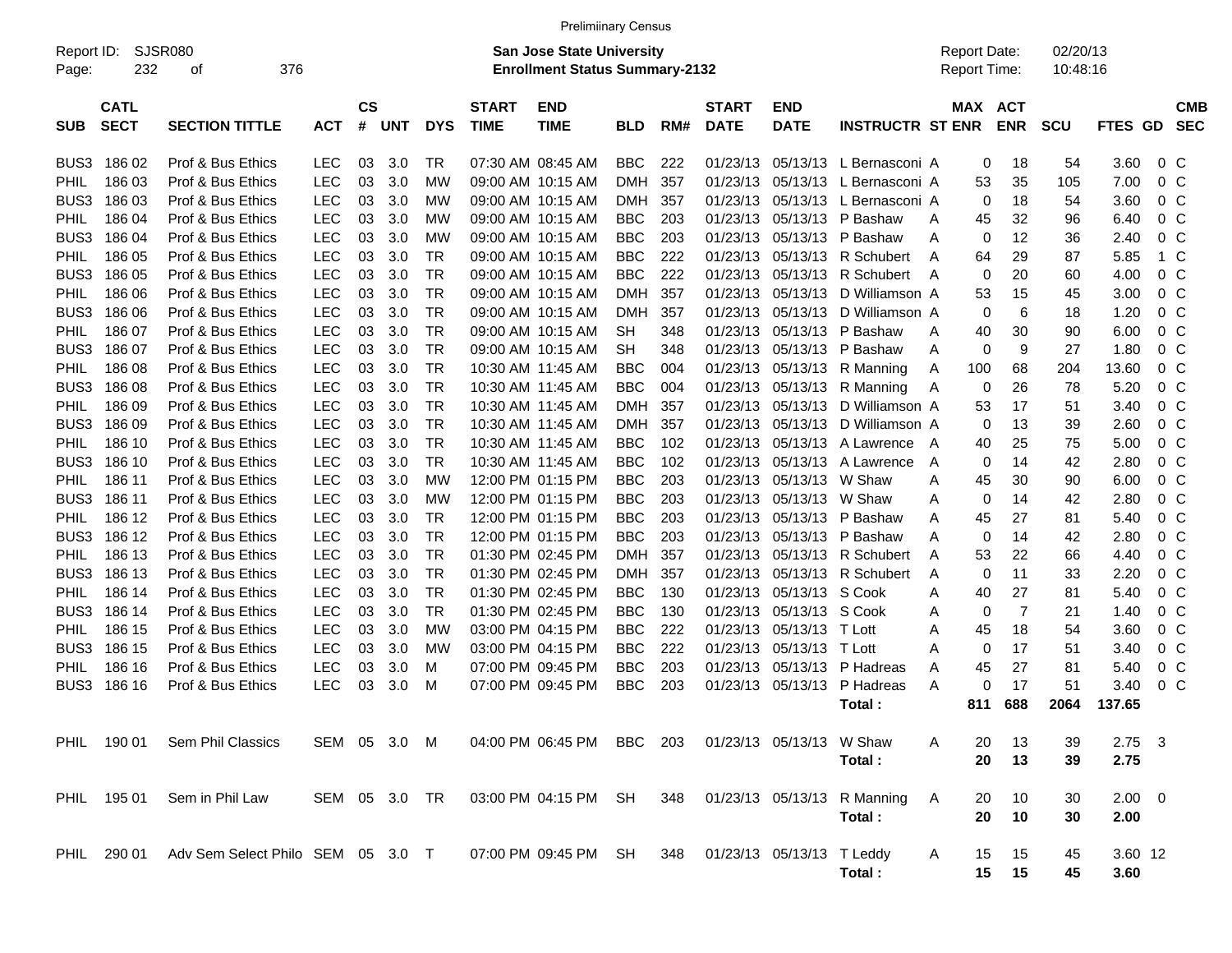|             | <b>Prelimiinary Census</b><br>Report ID:                                                                                                                                       |                       |            |                    |            |            |                             |                           |            |     |                             |                           |                         |                |          |             |             |                 |           |                          |
|-------------|--------------------------------------------------------------------------------------------------------------------------------------------------------------------------------|-----------------------|------------|--------------------|------------|------------|-----------------------------|---------------------------|------------|-----|-----------------------------|---------------------------|-------------------------|----------------|----------|-------------|-------------|-----------------|-----------|--------------------------|
| Page:       | <b>SJSR080</b><br>02/20/13<br><b>San Jose State University</b><br><b>Report Date:</b><br>376<br><b>Enrollment Status Summary-2132</b><br>Report Time:<br>10:48:16<br>233<br>οf |                       |            |                    |            |            |                             |                           |            |     |                             |                           |                         |                |          |             |             |                 |           |                          |
| <b>SUB</b>  | <b>CATL</b><br><b>SECT</b>                                                                                                                                                     | <b>SECTION TITTLE</b> | <b>ACT</b> | $\mathsf{cs}$<br># | <b>UNT</b> | <b>DYS</b> | <b>START</b><br><b>TIME</b> | <b>END</b><br><b>TIME</b> | <b>BLD</b> | RM# | <b>START</b><br><b>DATE</b> | <b>END</b><br><b>DATE</b> | <b>INSTRUCTR ST ENR</b> | <b>MAX ACT</b> |          | <b>ENR</b>  | <b>SCU</b>  | <b>FTES</b>     | <b>GD</b> | <b>CMB</b><br><b>SEC</b> |
| PHIL.       | 292 01                                                                                                                                                                         | Ethics or Aestheti    | <b>SEM</b> | 05                 | 3.0        | W          |                             | 07:00 PM 09:45 PM         | <b>SH</b>  | 348 | 01/23/13                    | 05/13/13                  | K Brown<br>Total:       | A              | 15<br>15 | 11<br>11    | 33<br>33    | 2.75 11<br>2.75 |           |                          |
| <b>PHIL</b> | 298 01                                                                                                                                                                         | <b>Spec Studies</b>   | <b>SUP</b> | 25                 | 3.0        | <b>TBA</b> |                             |                           |            |     | 01/23/13                    | 05/13/13                  | P Hadreas               | A              | 25       |             | 3           | 0.25            | -1        |                          |
| <b>PHIL</b> | 298 02                                                                                                                                                                         | <b>Spec Studies</b>   | <b>SUP</b> | 25                 | 3.0        | <b>TBA</b> |                             |                           |            |     | 01/23/13                    | 05/13/13                  | K Brown                 | A              | 25       | -1          | 3           | 0.25            | -1        |                          |
| <b>PHIL</b> | 298 03                                                                                                                                                                         | <b>Spec Studies</b>   | <b>SUP</b> | 25                 | 3.0        | <b>TBA</b> |                             |                           |            |     | 01/23/13                    | 05/13/13                  | R Manning               | A              | 25       |             | 3           | 0.25            | -1        |                          |
| <b>PHIL</b> | 298 04                                                                                                                                                                         | <b>Spec Studies</b>   | <b>SUP</b> | 25                 | 3.0        | <b>TBA</b> |                             |                           |            |     | 01/23/13                    | 05/13/13                  | A Vaidya                | A              | 25       | -1          | 3           | 0.25            | -1        |                          |
| <b>PHIL</b> | 298 05                                                                                                                                                                         | <b>Spec Studies</b>   | <b>SUP</b> | 25                 | 3.0        | <b>TBA</b> |                             |                           |            |     | 01/23/13                    | 05/13/13                  |                         | A              | 25       | 0           | 0           | 0.00            | -0        |                          |
| PHIL        | 298 06                                                                                                                                                                         | <b>Spec Studies</b>   | <b>SUP</b> | 25                 | 3.0        | <b>TBA</b> |                             |                           |            |     | 01/23/13                    | 05/13/13                  |                         | A              | 25       | $\mathbf 0$ | 0           | 0.00            | -0        |                          |
| <b>PHIL</b> | 298 07                                                                                                                                                                         | <b>Spec Studies</b>   | <b>SUP</b> | 25                 | 3.0        | <b>TBA</b> |                             |                           |            |     | 01/23/13                    | 05/13/13                  |                         | A              | 25       | 0           | 0           | 0.00            | 0         |                          |
| PHIL        | 298 08                                                                                                                                                                         | <b>Spec Studies</b>   | <b>SUP</b> | 25                 | 3.0        | <b>TBA</b> |                             |                           |            |     | 01/23/13                    | 05/13/13                  |                         | A              | 10       | $\Omega$    | 0           | 0.00            | - 0       |                          |
| <b>PHIL</b> | 298 09                                                                                                                                                                         | <b>Spec Studies</b>   | <b>SUP</b> | 25                 | 2.0        | <b>TBA</b> |                             |                           |            |     | 01/23/13                    | 05/13/13                  |                         | A              | 10       | 0           | 0           | 0.00            | - 0       |                          |
| PHIL        | 298 10                                                                                                                                                                         | <b>Spec Studies</b>   | <b>SUP</b> | 25                 | 1.0        | <b>TBA</b> |                             |                           |            |     | 01/23/13                    | 05/13/13                  |                         | Α              | 5        | 0           | 0           | 0.00            | - 0       |                          |
|             |                                                                                                                                                                                |                       |            |                    |            |            |                             |                           |            |     |                             |                           | Total:                  |                | 200      | 4           | 12          | 1.00            |           |                          |
| <b>PHIL</b> | 299 01                                                                                                                                                                         | <b>Masters Thesis</b> | <b>SUP</b> | 25                 | 3.0        | <b>TBA</b> |                             |                           |            |     | 01/23/13                    | 05/13/13                  |                         | A              | 5        | 0           | 0           | 0.00            | - 0       |                          |
| PHIL        | 299 02                                                                                                                                                                         | <b>Masters Thesis</b> | <b>SUP</b> | 25                 | 3.0        | <b>TBA</b> |                             |                           |            |     | 01/23/13                    | 05/13/13                  |                         | Α              | 25       | 0           | 0           | 0.00            | -0        |                          |
| <b>PHIL</b> | 299 03                                                                                                                                                                         | <b>Masters Thesis</b> | <b>SUP</b> | 25                 | 3.0        | <b>TBA</b> |                             |                           |            |     | 01/23/13                    | 05/13/13                  |                         | A              | 25       | 0           | 0           | 0.00            | -0        |                          |
| <b>PHIL</b> | 299 04                                                                                                                                                                         | <b>Masters Thesis</b> | <b>SUP</b> | 25                 | 3.0        | <b>TBA</b> |                             |                           |            |     | 01/23/13                    | 05/13/13                  |                         | A              | 25       | 0           | 0           | 0.00            | - 0       |                          |
| PHIL        | 299 05                                                                                                                                                                         | <b>Masters Thesis</b> | <b>SUP</b> | 25                 | 3.0        | <b>TBA</b> |                             |                           |            |     | 01/23/13                    | 05/13/13                  |                         | Α              | 25       | 0           | $\mathbf 0$ | 0.00            | - 0       |                          |
|             |                                                                                                                                                                                |                       |            |                    |            |            |                             |                           |            |     |                             |                           | Total:                  |                | 105      | 0           | 0           | 0.00            |           |                          |

**Department : Philosophy Department Total : 3471 2564 7692 514.85 Lower Division : 1252 1150 3450 230.00 Upper Division : 1884 1384 4152 277.50<br>
Graduate Division : 335 30 90 7.35** Graduate Division : 335 30 90